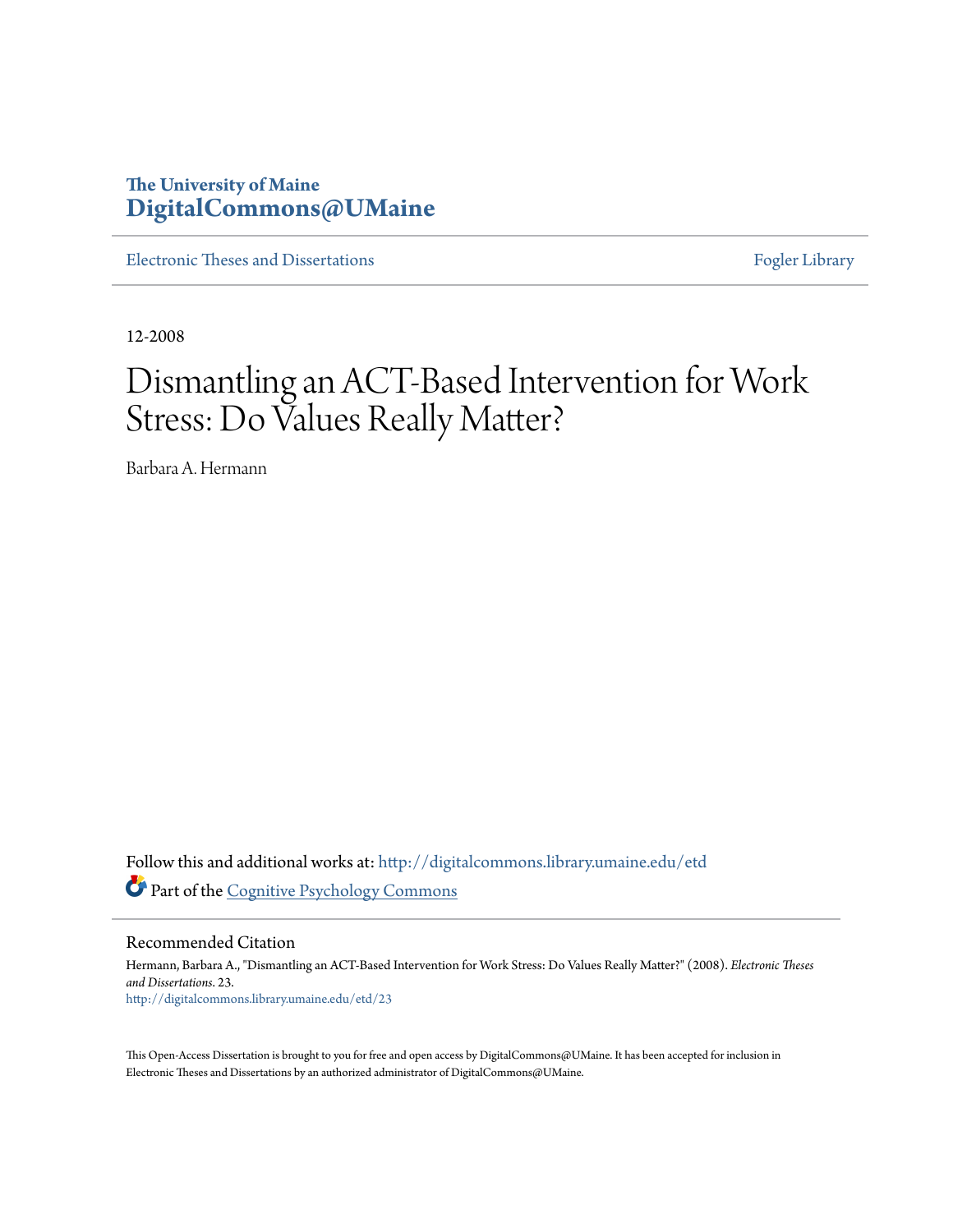## **DISMANTLING AN ACT-BASED INTERVENTION FOR WORK STRESS:**

## **DO VALUES REALLY MATTER?**

By

Barbara A. Hermann

B.S., The Pennsylvania State University, 1996

M.S., The Pennsylvania State University, 2000

## A THESIS

Submitted in Partial Fulfillment of the

Requirements for the Degree of

Doctor of Philosophy

(in Psychology)

The Graduate School

The University of Maine

December, 2008

Advisory Committee:

Sandra T. Sigmon, Professor of Psychology, Advisor

Jeffrey E. Hecker, Professor of Psychology

Geoffrey L. Thorpe, Professor of Psychology

Michael A. Robbins, Research Associate Professor of Psychology

John P. Forsyth, Associate Professor of Psychology, University at Albany, SUNY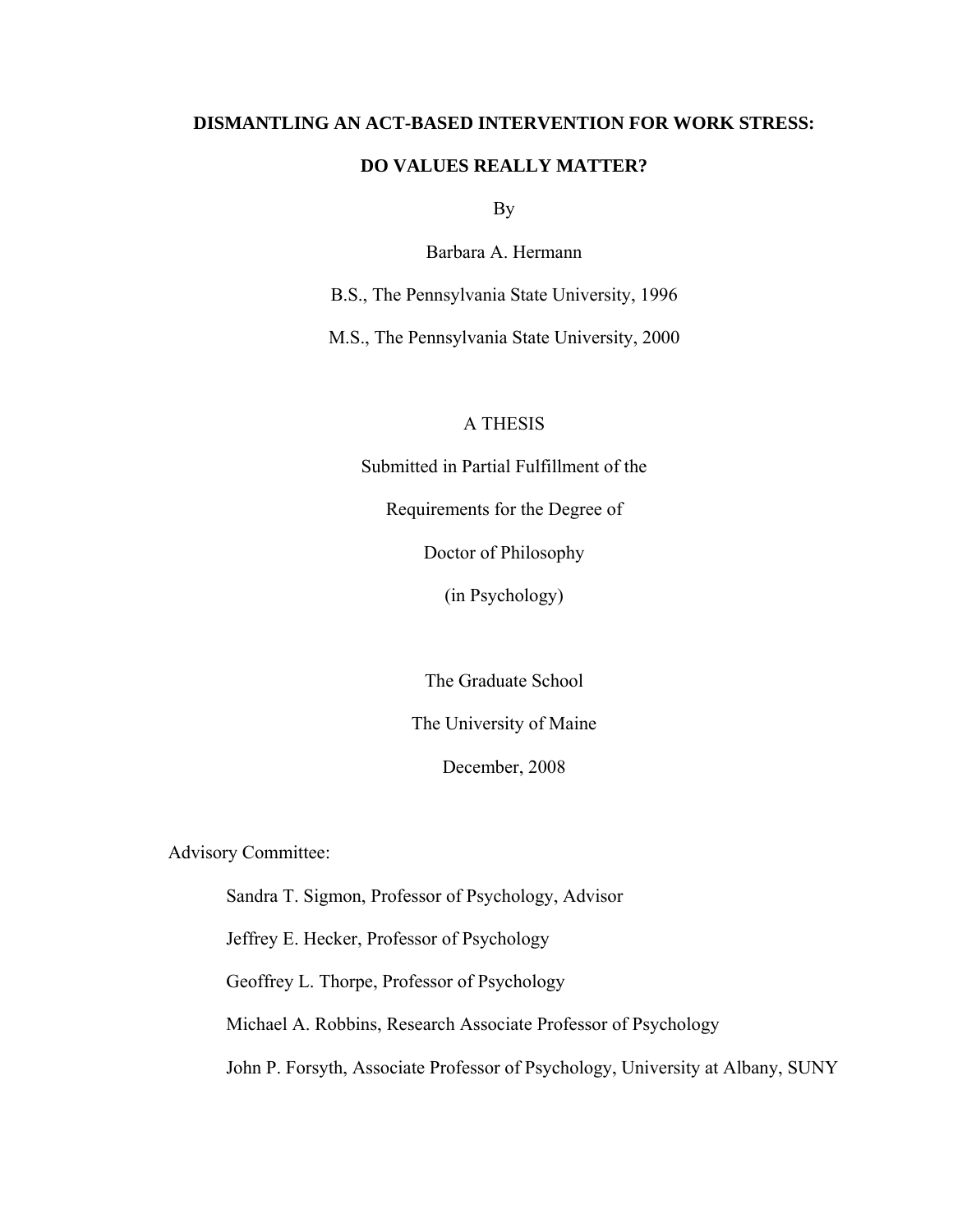## **LIBRARY RIGHTS STATEMENT**

In presenting this thesis in partial fulfillment of the requirements for an advanced degree at The University of Maine, I agree that the Library shall make it freely available for inspection. I further agree that permission for "fair use" copying of this thesis for scholarly purposes may be granted by the Librarian. It is understood that any copying or publication of this thesis for financial gain shall not be allowed without my written permission.

Signature:

Date: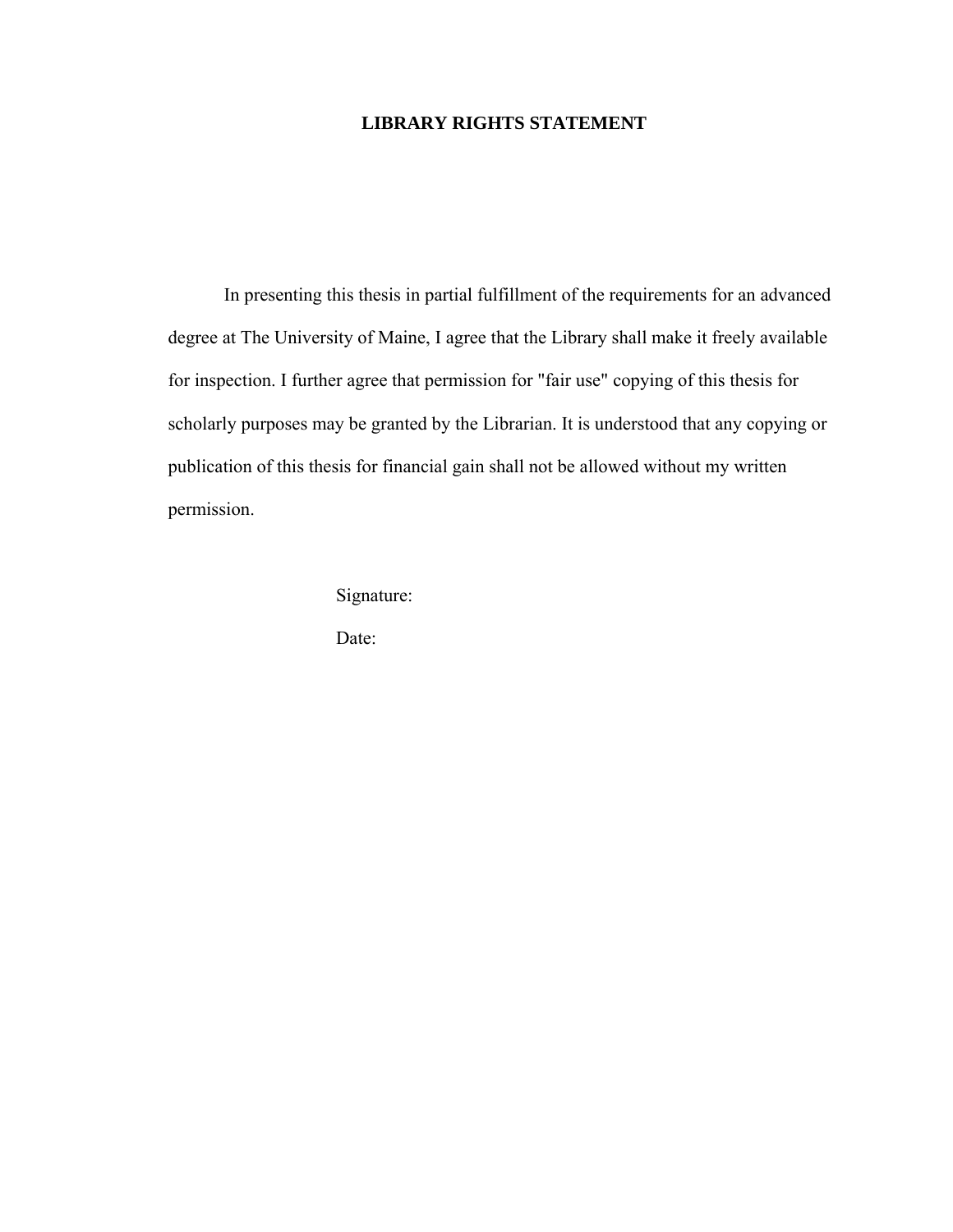## **DISMANTLING AN ACT-BASED INTERVENTION FOR WORK STRESS:**

#### **DO VALUES REALLY MATTER?**

By Barbara A. Hermann

Thesis Advisor: Dr. Sandra T. Sigmon

An Abstract of the Thesis Presented in Partial Fulfillment of the Requirements for the Degree of Doctor of Philosophy (in Psychology) December, 2008

 Acceptance and Commitment Therapy (ACT), a multi-component intervention within the third-wave of behavioral therapy, has been shown to improve various outcomes in diverse populations and administration formats. This study utilized a dismantling design to investigate whether the values components of an ACT-based intervention for work stress add to the effects of the intervention beyond those of the mindfulness components and to explore possible mediators of change. Expanding beyond existing studies of ACT, a broad range of outcomes were examined pretreatment, post-treatment, and at three follow-up assessments in a small sample  $(N = 16)$ of employees of a university in the Northeast. Various factors proposed to possibly mediate changes in outcomes for each version of the intervention, in addition to various therapy process measures, were examined.

Due to the small sample size, findings are preliminary. Results indicated that participants who received the complete intervention (ACT) experienced meaningful changes in a greater number of outcomes and process variables than did participants in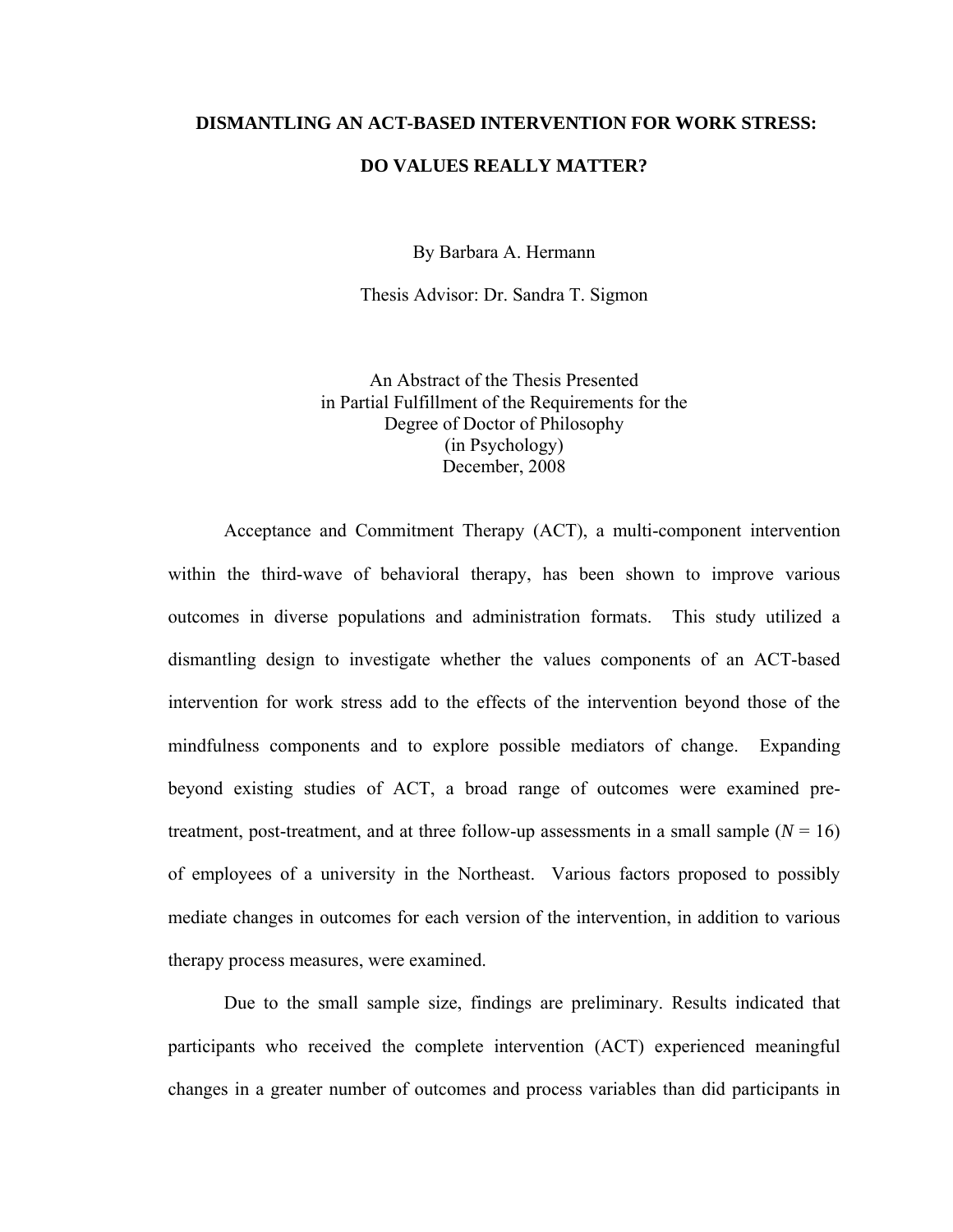the abbreviated group that omitted the values components (AT). Both groups experienced improvements on measures of stress, mental health, quality of life, affect and cognition. However, participants in ACT experienced less functional interference in work and social activities from distress, experienced improvements in work locus of control, trait anxiety, mindfulness, and coping behavior. Although AT appeared to be more effective for reducing job stress, participants in ACT experienced greater improvement in life stressor impact. Findings generally supported greater improvement in follow-up outcome scores for participants in the AT group and maintenance of post-treatment gains for participants in the ACT group. Although neither group reported meaningful changes in psychological flexibility, both groups reported changes in frequency of and belief in negative automatic thoughts and only participants in ACT experienced improvement on a measure of mindfulness. Correlational analyses suggested that different process variables were associated with different outcomes in the two groups. The possible roles values clarification may play in encouraging goal setting, motivation, and follow-through and the relation of these roles to the differential findings between groups, along with possible mechanisms of action in each group are discussed.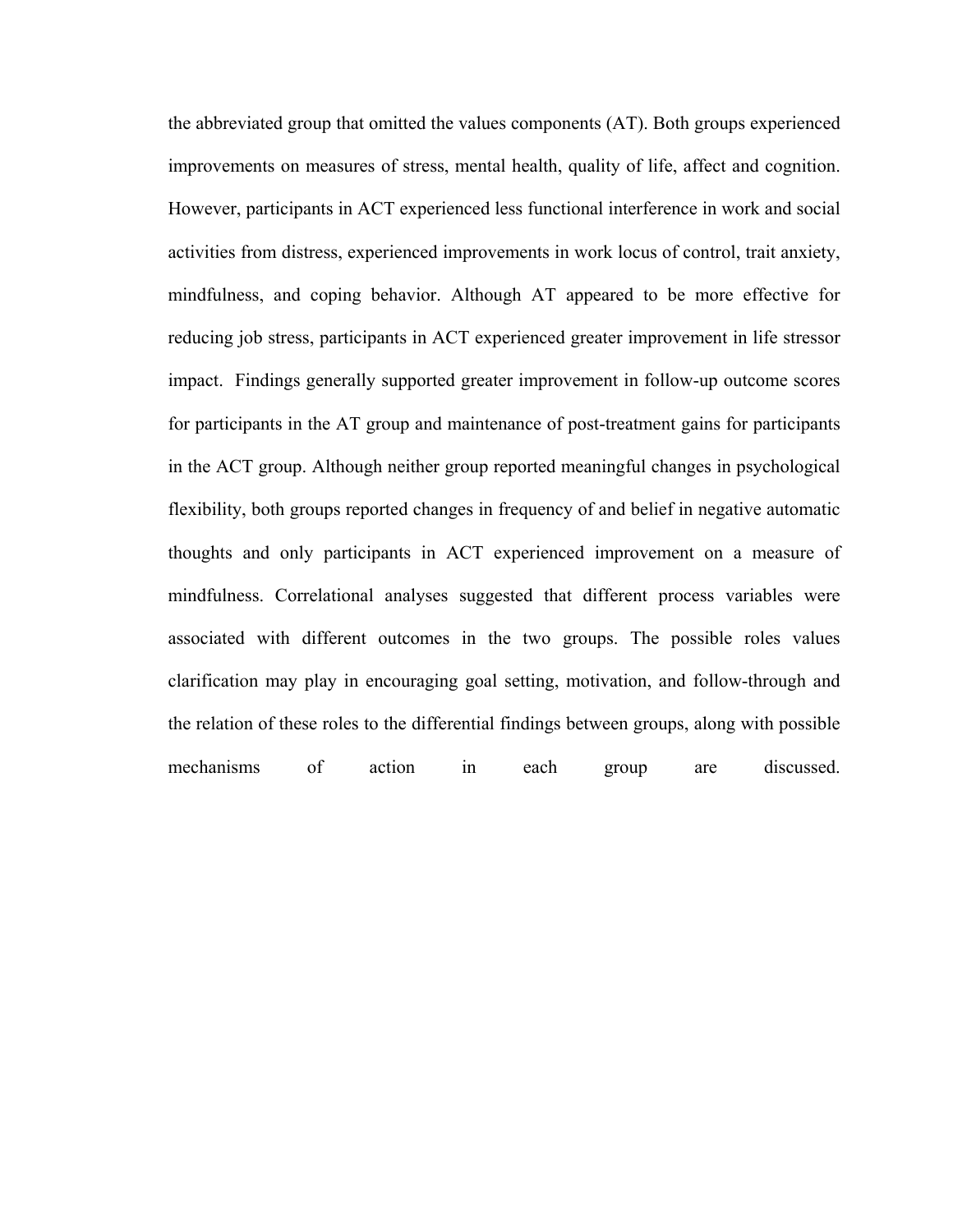#### **ACKNOWLEDGEMENTS**

<span id="page-5-1"></span><span id="page-5-0"></span> This project, and the many steps leading up to it, would not have been possible without the influence and assistance of many individuals. I thank my doctoral mentor, Sandra Sigmon, Ph.D., for allowing me the opportunity to pursue a topic of personal interest, for imparting her knowledge, skills, and humor to assist me along the way, and for remaining a supportive friend throughout the long process and many challenges. I also extend my gratitude to the members of my committee, for their interest, support, and patience. Along with Dr. Sigmon, Dr. Jeffrey Hecker, Dr. Michael Robbins, and Dr. Geoffrey Thorpe have been uniquely influential throughout my doctoral studies at the University of Maine and I hope this thesis is only the first of many endeavors that will acknowledge and demonstrate the benefits of the time and effort they have invested in my training and development. No less is my appreciation of the interest and guidance provided by Dr. John Forsyth, whose expertise fueled my interest in the topic and improved the quality of this work.

 On a personal note, I would like to thank my parents, who provided the educational opportunities and personal ethics that made possible my academic and professional pursuits, and who, along with my brother, supported those pursuits no matter how convoluted the path became.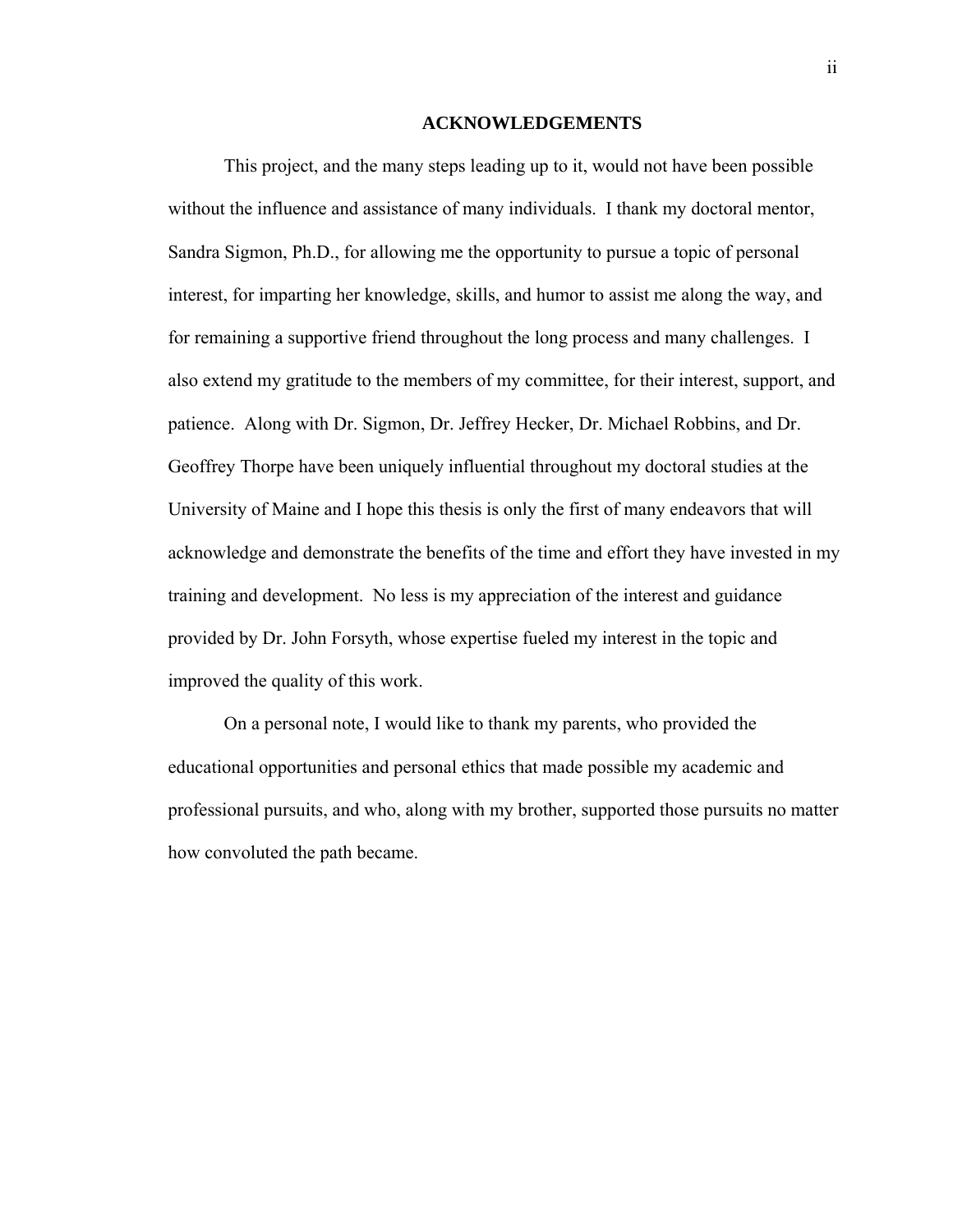| Chapter                                                       |  |  |
|---------------------------------------------------------------|--|--|
| 1.                                                            |  |  |
| Philosophical and Theoretical Roots of Acceptance             |  |  |
|                                                               |  |  |
|                                                               |  |  |
|                                                               |  |  |
| Theoretical Framework of ACT: Relational Frame Theory  10     |  |  |
|                                                               |  |  |
|                                                               |  |  |
|                                                               |  |  |
|                                                               |  |  |
|                                                               |  |  |
|                                                               |  |  |
|                                                               |  |  |
|                                                               |  |  |
|                                                               |  |  |
| Empirical Status of Mindfulness-Based Treatment Approaches 41 |  |  |
| Possible Mechanisms Underlying Effects of Mindfulness  43     |  |  |

## **TABLE OF CONTENTS**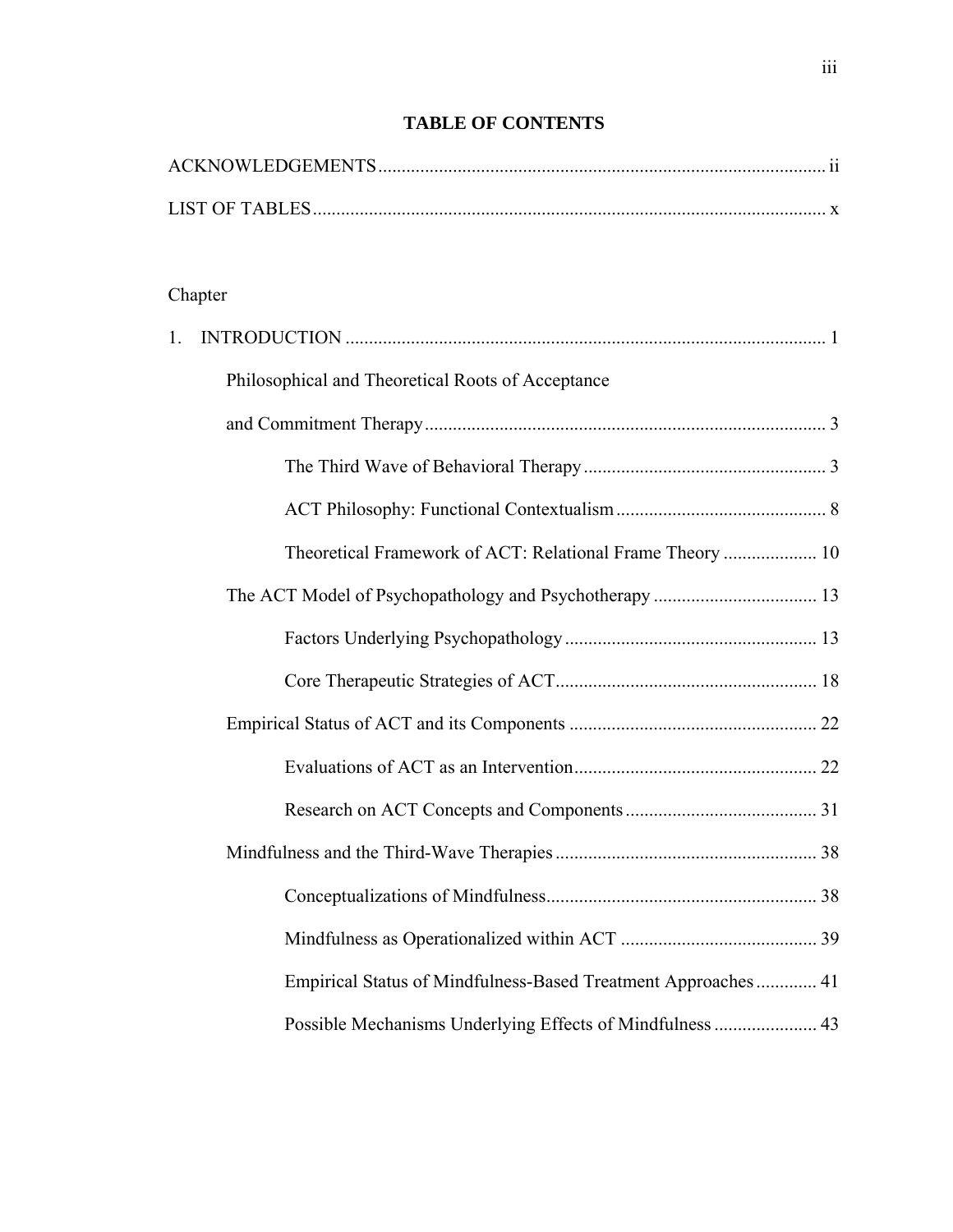| Workplace Stress Management as a Clinical Target for ACT  46 |  |
|--------------------------------------------------------------|--|
|                                                              |  |
|                                                              |  |
|                                                              |  |
| Interventions for Stress Management from                     |  |
|                                                              |  |
|                                                              |  |
| Existing Research on ACT for Stress Management at Work  64   |  |
| Values in ACT: What May They Add Beyond the                  |  |
|                                                              |  |
|                                                              |  |
|                                                              |  |
|                                                              |  |
|                                                              |  |
|                                                              |  |
|                                                              |  |
|                                                              |  |
|                                                              |  |
|                                                              |  |
|                                                              |  |
|                                                              |  |
|                                                              |  |

 $\overline{2}$ .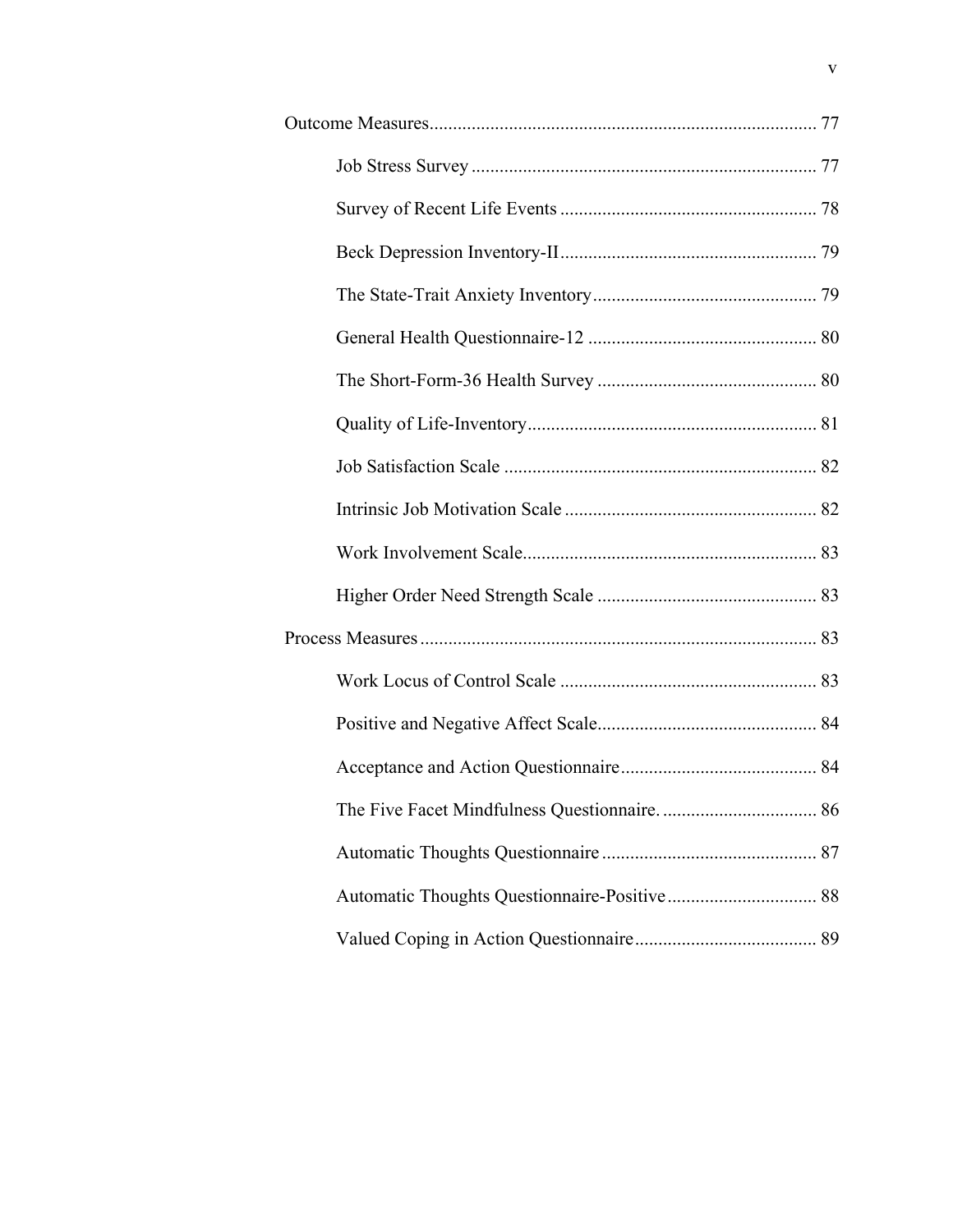| 3. |                                                                    |  |
|----|--------------------------------------------------------------------|--|
|    |                                                                    |  |
|    |                                                                    |  |
|    |                                                                    |  |
|    |                                                                    |  |
|    |                                                                    |  |
|    |                                                                    |  |
|    |                                                                    |  |
|    | Pre-treatment Comparisons on Participants' Expectations  105       |  |
|    | Intervention Evaluation Using Statistical Significance Testing 106 |  |
|    | Between-Group Pre-treatment Comparisons Across Measures 106        |  |
|    |                                                                    |  |
|    |                                                                    |  |
|    |                                                                    |  |
|    |                                                                    |  |
|    |                                                                    |  |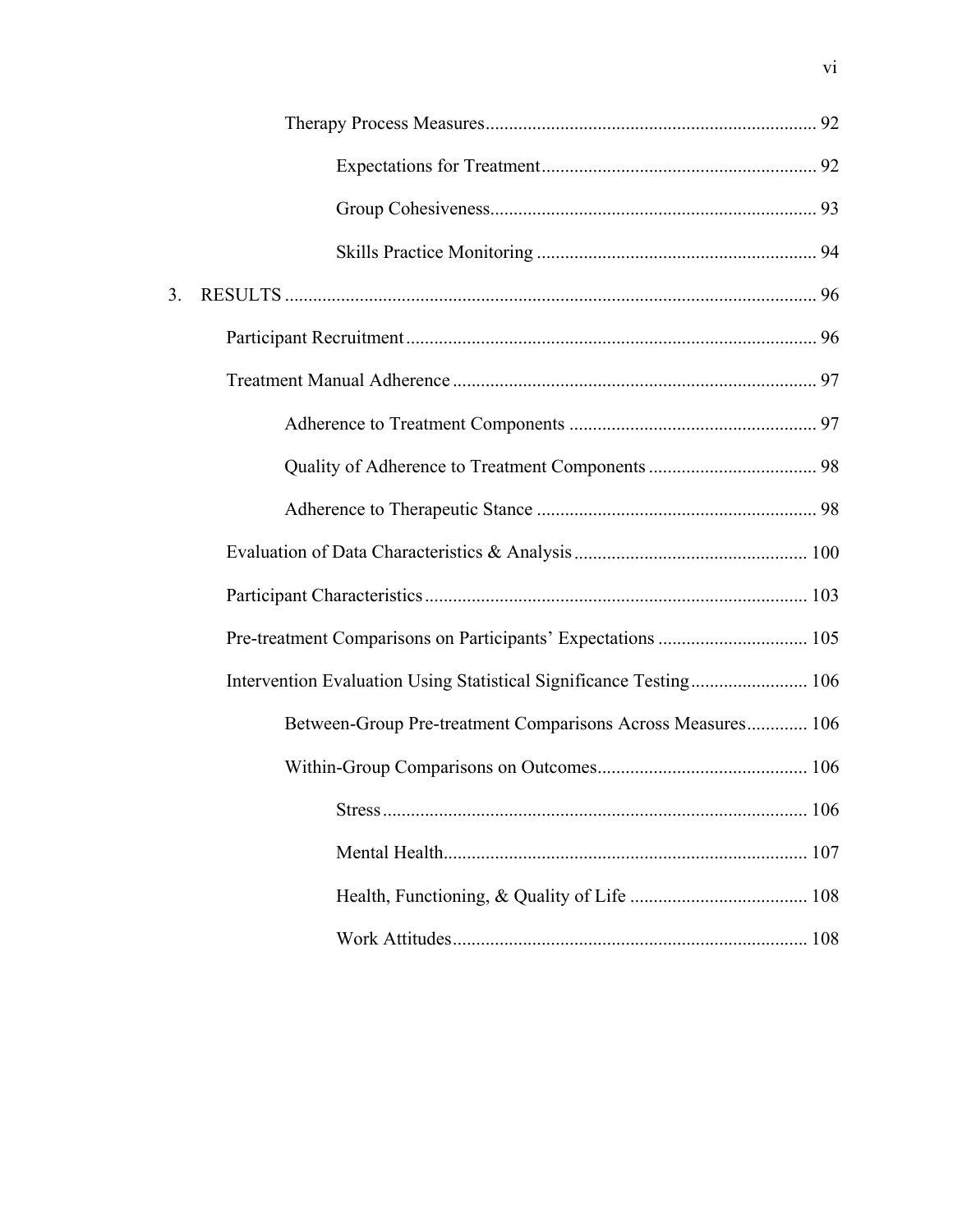|    | Within-Group Effect Sizes on Process Measures  114 |  |
|----|----------------------------------------------------|--|
|    |                                                    |  |
|    |                                                    |  |
|    |                                                    |  |
|    |                                                    |  |
|    |                                                    |  |
|    |                                                    |  |
|    |                                                    |  |
|    |                                                    |  |
|    |                                                    |  |
| 4. |                                                    |  |
|    |                                                    |  |
|    |                                                    |  |
|    |                                                    |  |
|    |                                                    |  |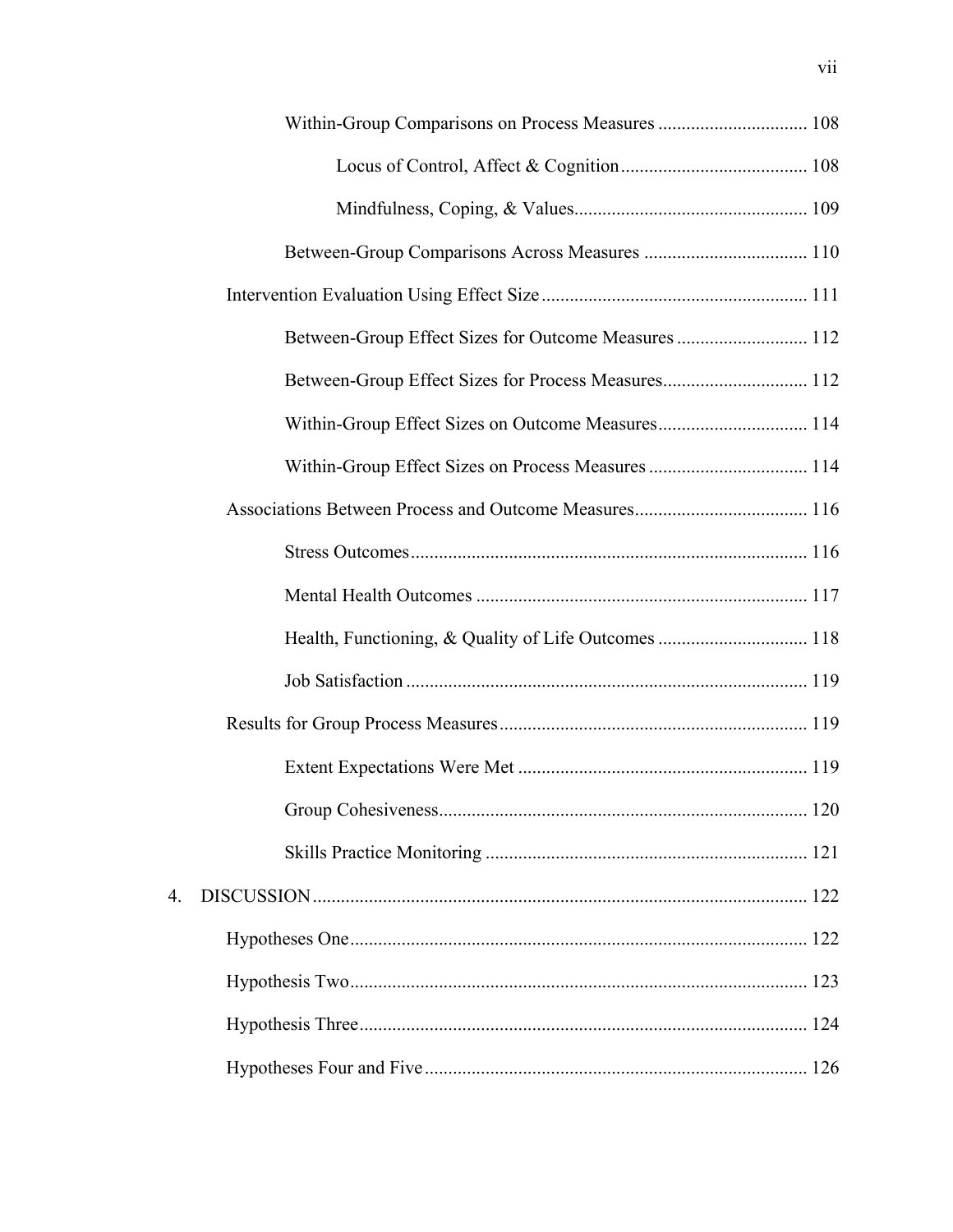| APPENDIX A. Valued Coping in Action Questionnaire, Values |     |
|-----------------------------------------------------------|-----|
|                                                           |     |
| APPENDIX B. Tables of Median Rank Differences Within      |     |
|                                                           | 201 |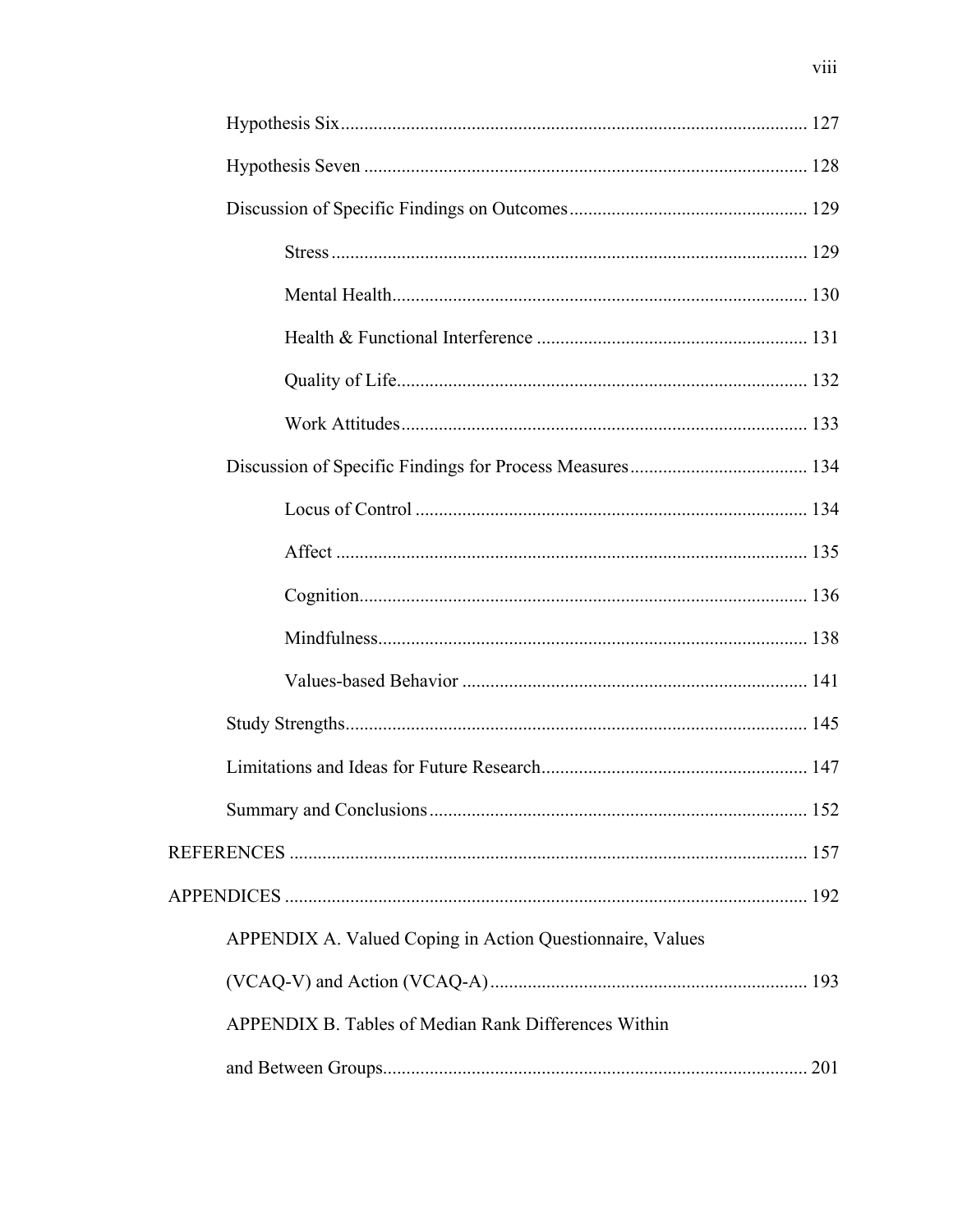| APPENDIX C. Tables of Tau Correlations Between T3 Process Variables |       |
|---------------------------------------------------------------------|-------|
|                                                                     | 219   |
| APPENDIX D. Tables of Means, Mean Differences, and Hedge's g        |       |
|                                                                     | . 225 |
| APPENDIX E. Table of Expectancies for the Program and Table of      |       |
|                                                                     |       |
| APPENDIX F. Working with Stress - Manual Adherence Checklist  246   |       |
|                                                                     | 251   |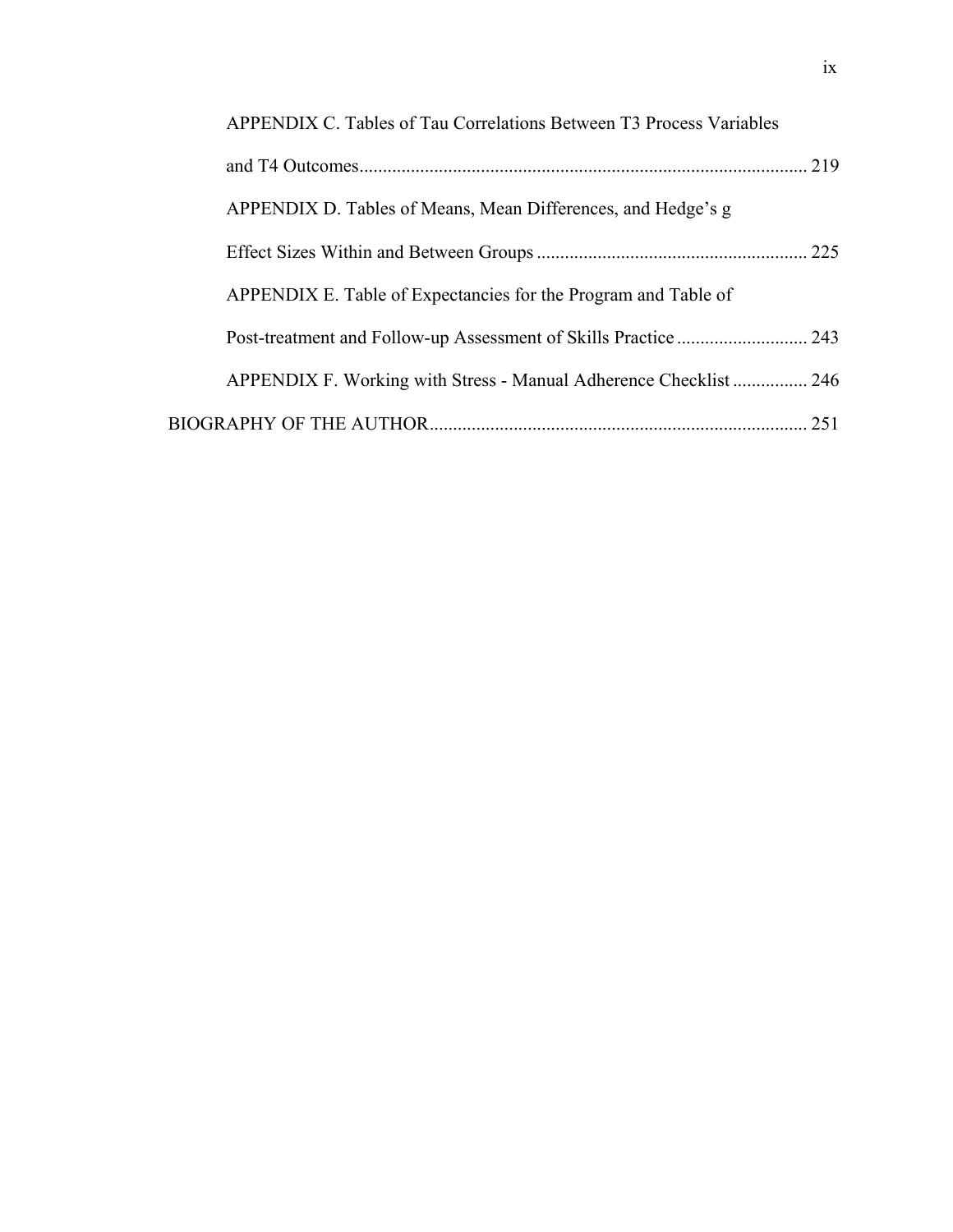## **LIST OF TABLES**

<span id="page-13-1"></span><span id="page-13-0"></span>

| Table B.1. | Median rank differences within and between groups for job           |  |
|------------|---------------------------------------------------------------------|--|
|            |                                                                     |  |
| Table B.2. | Median rank differences within and between treatment groups for     |  |
|            | depression (JBDI), state anxiety (STAIS), general distress (GHQ),   |  |
|            |                                                                     |  |
| Table B.3. | Median rank differences within and between treatment groups         |  |
|            | for not doing work or other activities as carefully as usual due to |  |
|            | emotional problems (SF-5c), interference in social activities by    |  |
|            | physical health or emotional problems (SF-6), overall quality       |  |
|            | of life (QoL), and work quality of life (QoL-W)205                  |  |
| Table B.4. | Median rank differences within and between treatment groups         |  |
|            | for job satisfaction (JSAT), motivation (IJM), meaning (WIS),       |  |
|            |                                                                     |  |
| Table B.5. | Median rank differences within and between treatment groups         |  |
|            | for work locus of control (WLoC), negative affect (NAS),            |  |
|            |                                                                     |  |
| Table B.6. | Median differences within and between treatment groups for          |  |
|            | frequency of automatic negative thoughts (ATQ-NF), belief in        |  |
|            | automatic negative thoughts (ATQ-NB), frequency of automatic        |  |
|            | positive thoughts (ATQ-PF), and belief in automatic positive        |  |
|            |                                                                     |  |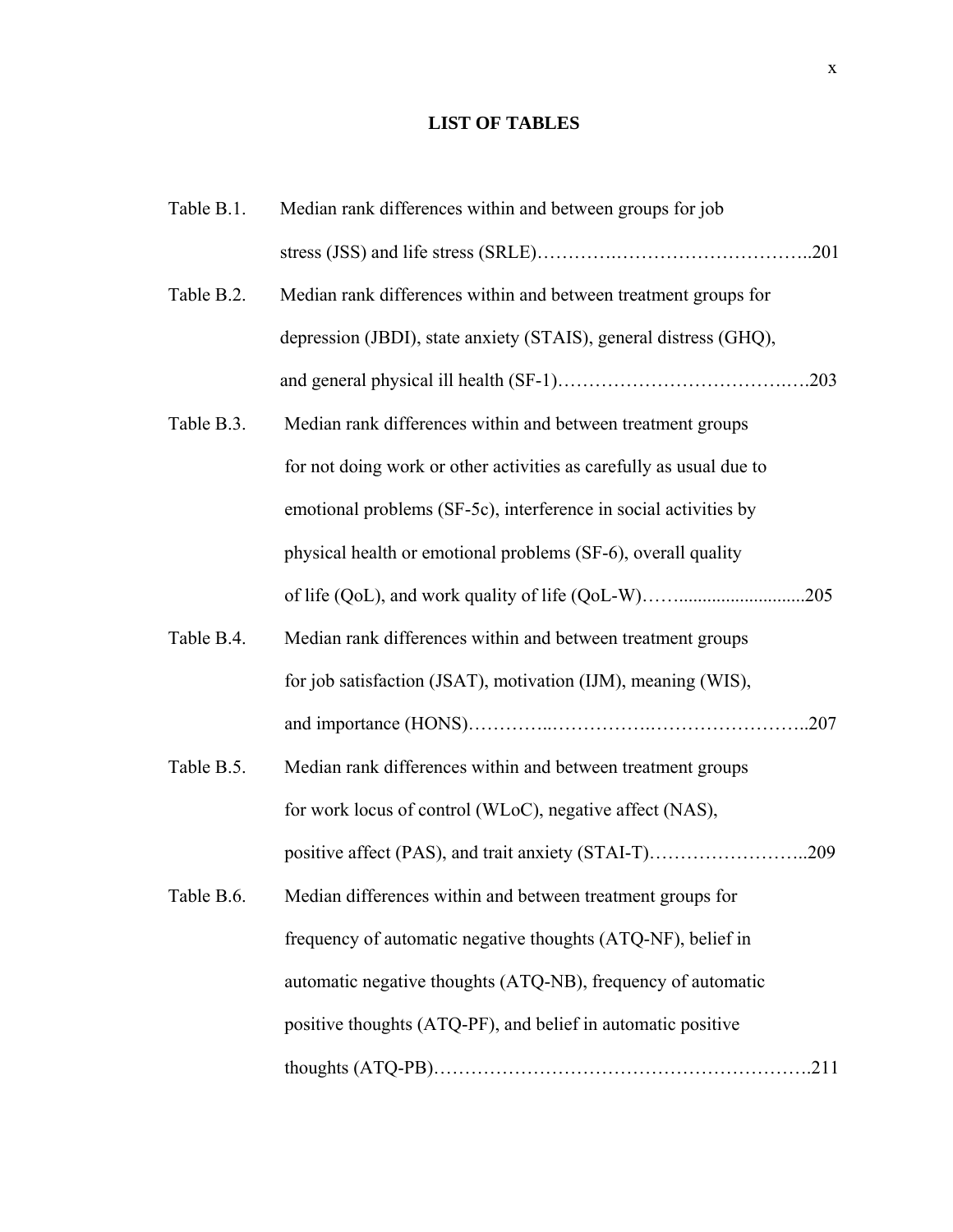- Table B.7. Median rank differences within and between treatment groups for psychological flexibility (AAQ), the Willingness subscale (AAQ-W), and the Action subscale (AAQ-A)………………………...213
- Table B.8. Median differences within and between treatment groups overall mindfulness (FFMQ) and its subscales of Nonreactivity (FFMQ-NR), Observing (FFMQ-O), Acing with Awareness (FFMQ-A), Describing (FFMQ-D), and Nonjudging (FFMQ-NJ)…....214
- Table B.9. Median rank differences within and between treatment groups for value placed on approach coping (ApprchC-V), use of approach coping (ApprchC-A), value placed on avoidance coping (AvoidC-V), and use of avoidance coping (AvoidC-A)……….216
- Table B.10. Median rank differences within and between treatment groups for values-to-action incongruence for all coping strategies (VCAQ-VA), for approach coping (ApprchC-VA), and for avoidance coping (AvoidC-VA)……………………………………….218
- Table C.1. Tau Correlations Between T3 Process Variables and T4 Stress Outcomes for Each Group……………………………………………..219
- Table C.2. Tau Correlations Between T3 Process Variables and T4 Mental Health Outcomes for Each Group……………………………………...221
- Table C.3. Tau Correlations Between T3 Process Variables and T4 Physical Illness & Functional Interference Outcomes in ACT………………….222
- Table C.4. Tau Correlations Between T3 Process Variables and T4 Quality of Life and Job Satisfaction Outcomes for Each Group……………….223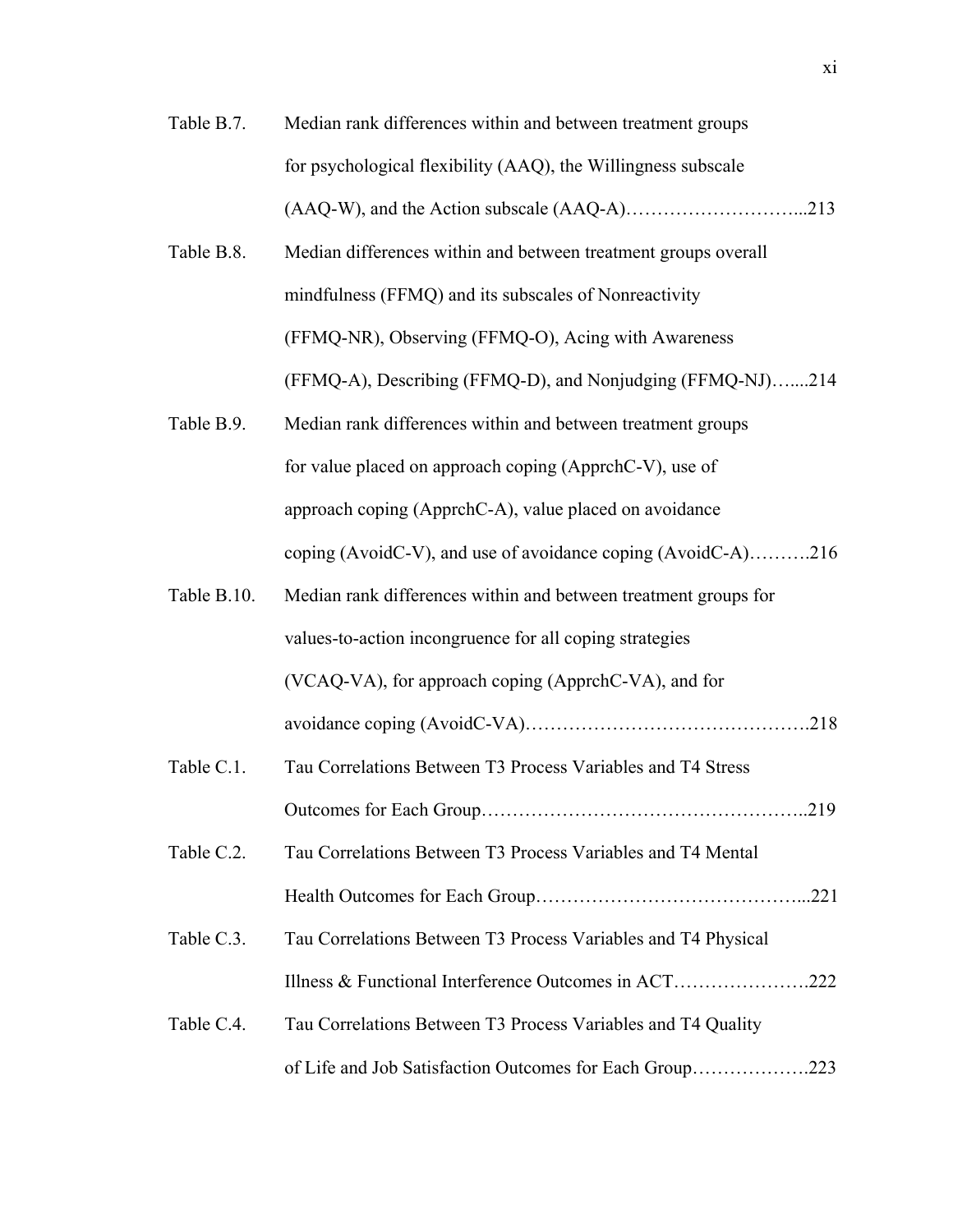| Table D.1. | Means, mean differences, and Hedge's g effect sizes within         |
|------------|--------------------------------------------------------------------|
|            | and between treatment groups for job stress (JSS) and              |
|            |                                                                    |
| Table D.2. | Means, mean differences, and Hedge's g effect sizes within         |
|            | and between treatment groups for depression (JBDI), state          |
|            | anxiety (STAIS), general distress (GHQ), and general physical      |
|            | $\text{health (SF-1)} \dots 227$                                   |
| Table D.3. | Means, mean differences, and Hedge's g effect sizes within         |
|            | and between treatment groups for interference in social activities |
|            | by physical health or emotional problems (SF-6), overall quality   |
|            | of life (QoL), and work quality of Life (QoL-W)229                 |
| Table D.4. | Means, mean differences, and Hedge's g effect sizes within and     |
|            | between treatment groups for job satisfaction (JSAT),              |
|            | motivation (IJM), meaning (WIS), and importance (HONS)230          |
| Table D.5. | Means, mean differences, and Hedge's g effect sizes within         |
|            | and between treatment groups for work locus of control             |
|            | (WLoC), negative affect (NAS), positive affect (PAS),              |
|            |                                                                    |
| Table D.6. | Means, mean differences, and Hedge's g effect sizes within         |
|            | and between treatment groups for frequency of automatic            |
|            | negative thoughts (ATQ-NF), belief in automatic negative           |
|            | thoughts (ATQ-NB), frequency of automatic positive thoughts        |
|            | (ATQ-PF), and belief in automatic positive thoughts (ATQ-PB)234    |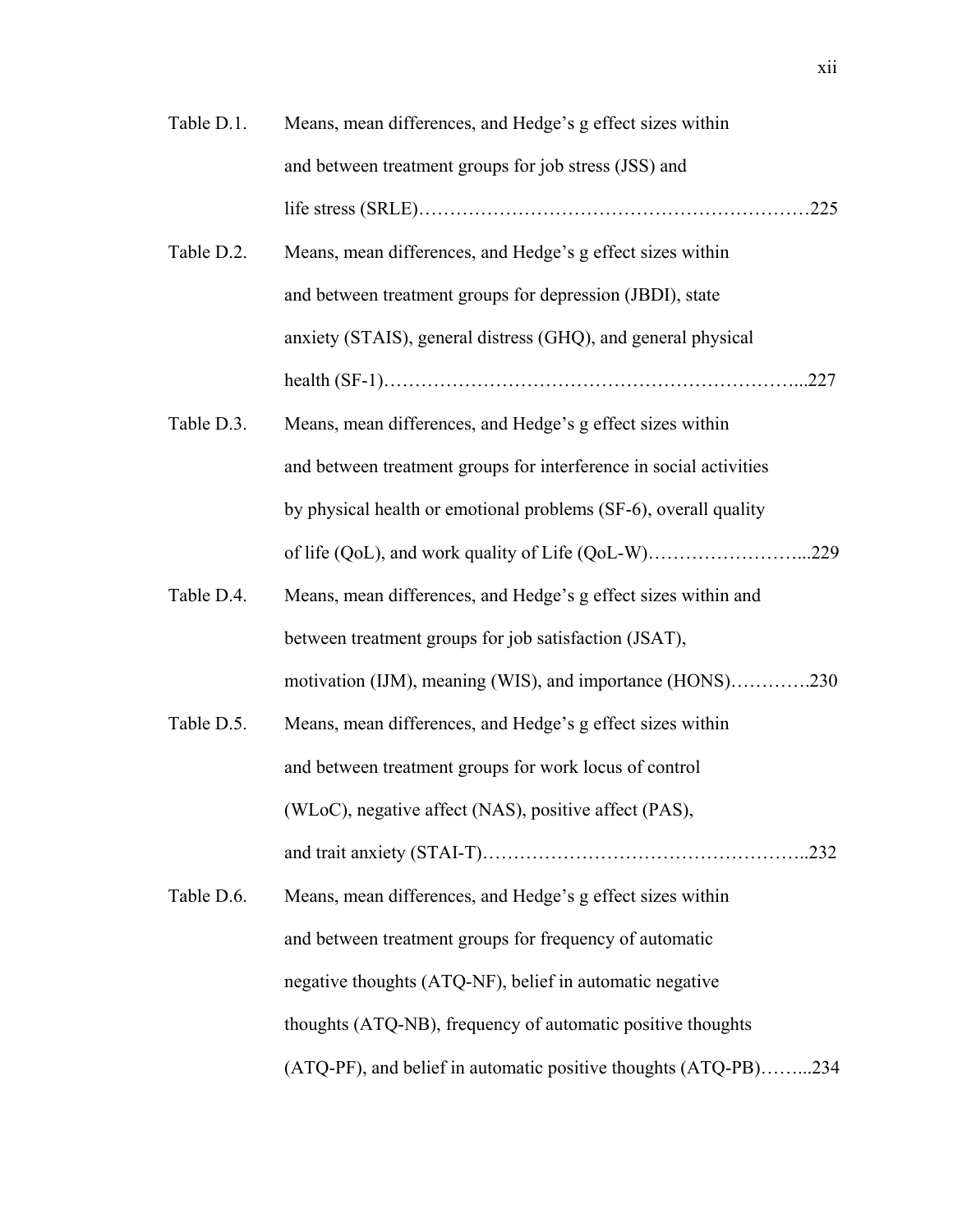- Table D.7. Means, mean differences, and Hedge's g effect sizes within and between treatment groups for psychological flexibility (AAQ), the Willingness subscale (AAQ-W), and the Action subscale (AAQ-A)………………………………………….236
- Table D.8. Means, mean differences, and Hedge's g effect sizes within and between treatment groups for overall mindfulness (FFMQ) and its subscales of Nonreactivity (FFMQ-NR), Observing (FFMQ-O), Acing with Awareness (FFMQ-A), Describing (FFMQ-D), and Nonjudging (FFMQ-NJ)…………………………….238
- Table D.9. Means, mean differences, and Hedge's g effect sizes within and between treatment groups for value placed on approach coping (ApprchC-V), use of approach coping (ApprchC-A), value placed on avoidance coping (AvoidC-V), and use of avoidance coping (AvoidC-A)…………………………………………240
- Table D.10. Means, mean differences, and Hedge's g effect sizes within and between treatment groups for values-to-action incongruence for all coping strategies (VCAQ-VA), for approach coping (ApprchC-VA), and for avoidance coping (AvoidC-VA)……………..242
- Table E.1. Extent Expectancies for the Program were Met Across Assessments for Each Group…………………………………………..243 Table E.2. Post-treatment and Follow-up Assessment of Skills Practice for each Group…………………………………………………………245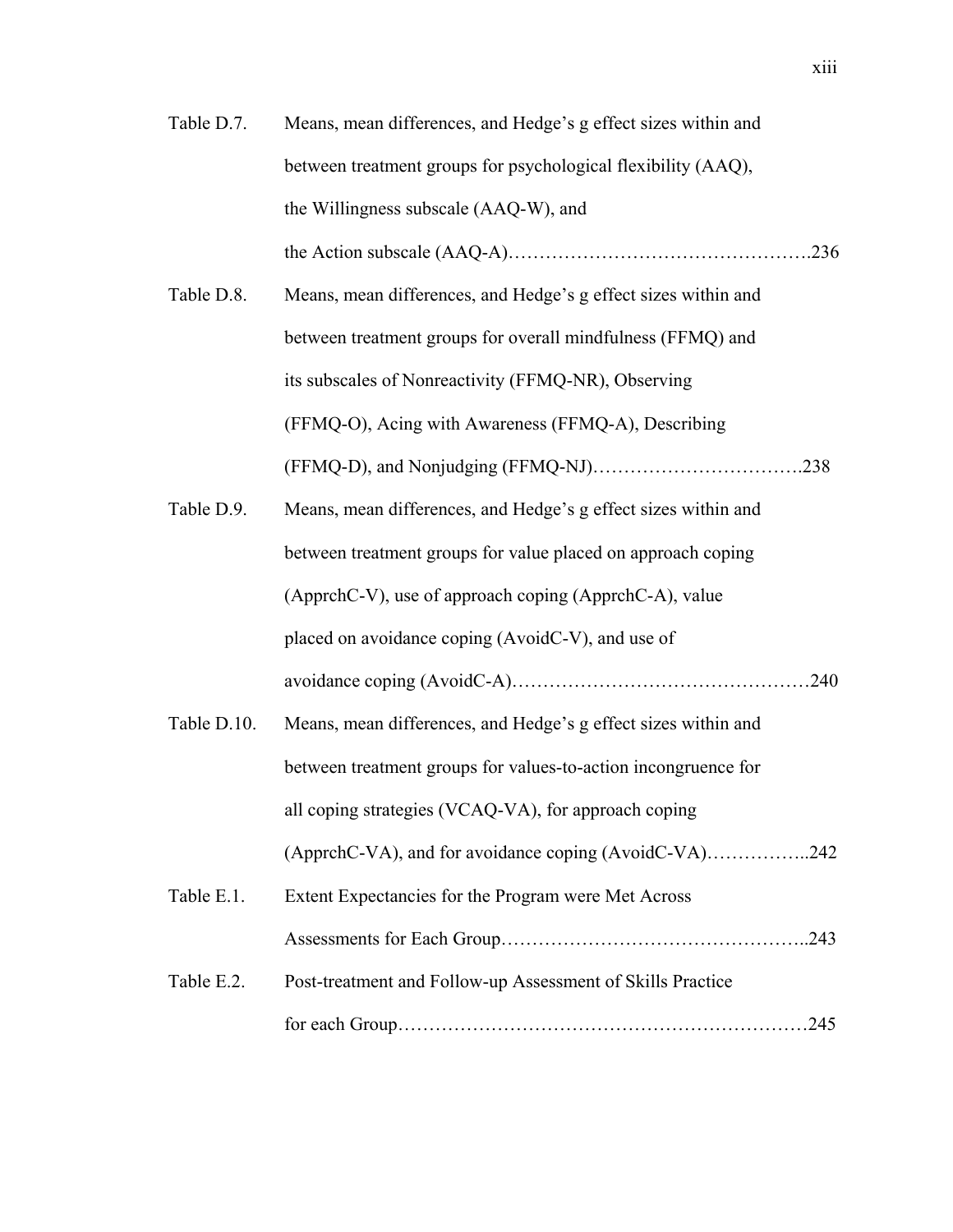#### Chapter 1

## **INTRODUCTION**

<span id="page-17-1"></span><span id="page-17-0"></span> In recent years, the evolution of cognitive-behavioral therapy (CBT) interventions has included the development of mindfulness- or acceptance-based approaches (Hayes, 2004). These interventions, termed third-wave CBTs, have been developed and are built on a distinct theoretical perspective regarding the source and alleviation of distress. These interventions emphasize changing how individuals relate to their thoughts, feelings, and physical experiences rather than changing the content of those experiences, in order to alleviate unpleasant psychological and physical experiences (e.g., Hayes, Strosahl, & Wilson, 1999; Linehan, 1993; Segal, Williams, & Teasdale, 2002). The effectiveness of these third-wave CBT approaches has been documented for a wide variety of psychological and physical disorders (see Baer, 2003 and Hayes, Luoma, Bond, Masuda, & Lillis, 2006 for recent reviews). Several of these interventions have focused on the alleviation of stress related to psychological and physical disorders and their outcome evaluations have also indicated positive effects (e.g., Kabat-Zinn et al., 1992; Kaplan, Goldenberg, & Galvin-Nadeau, 1993).

 Encouraged by such positive findings from research in clinical psychology and behavioral medicine, stress management interventions that employ psychological mindfulness techniques have recently entered into the empirical purview of occupational health psychology, and a number of interventions have shown promising outcomes (e.g., Bond & Bunce, 2000; Williams, Kolar, Reger, & Pearson, 2001). One such intervention is based on the psychotherapy version of Acceptance and Commitment Therapy (ACT,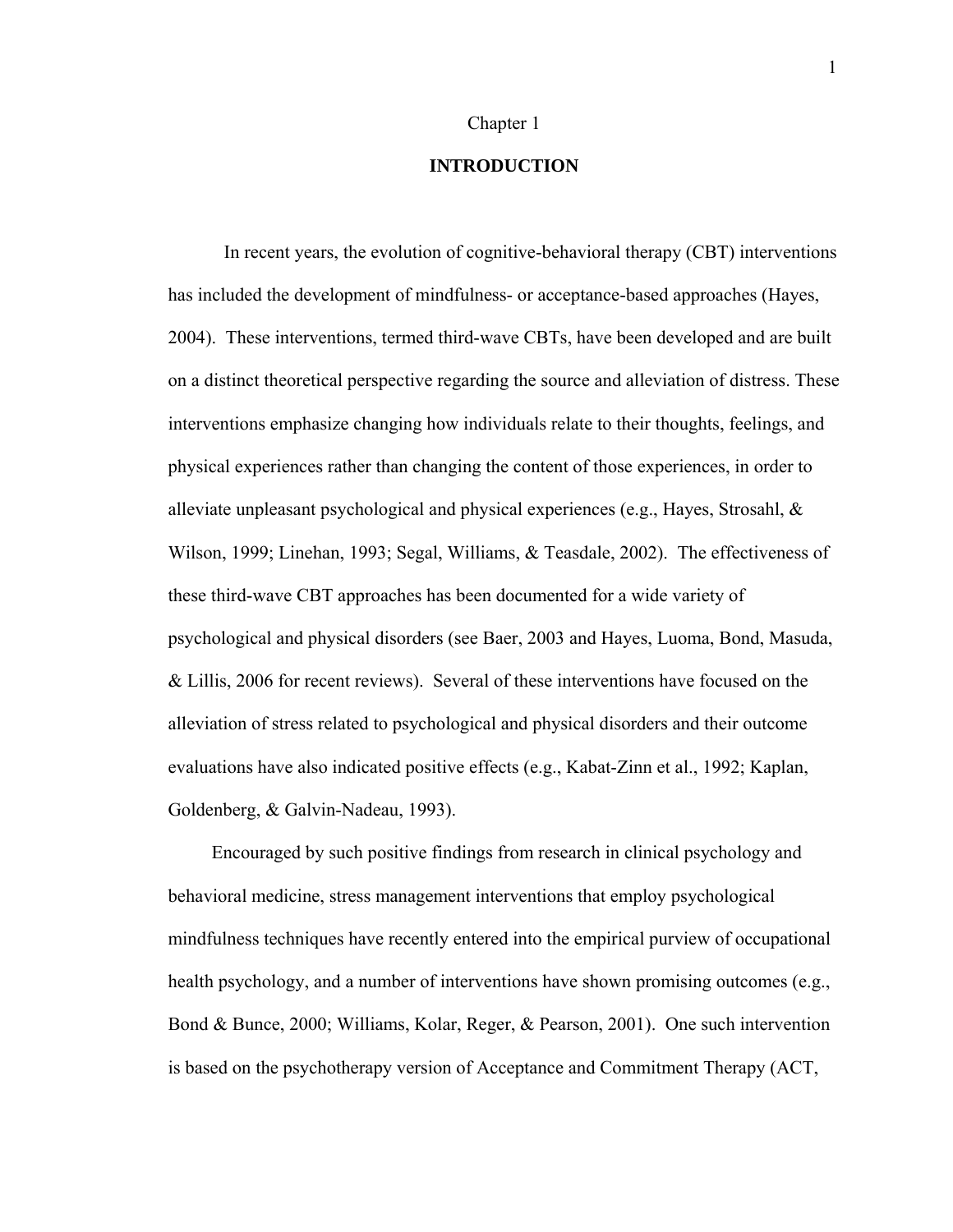said as one word, not as letters; Hayes et al., 1999). Theoretically grounded in the behavioral tradition and based on an empirical analysis of human cognition, ACT is unique among the third-wave mindfulness-based therapies. Proponents of ACT operationalize the construct and techniques of mindfulness in cognitive-behavioral terms and also address the role of personal values in behavior (Hayes, 2004).

 Further research is needed to better understand the effects of such mindfulnessbased approaches as ACT for stress management in occupational settings. Research is also needed to examine whether non-mindfulness strategies incorporated within multimodal mindfulness interventions (e.g., values components in ACT) add to the effects of mindfulness toward mental and physical well-being outcomes, as well as workrelated outcomes and coping behaviors. Furthermore, the mechanisms that may drive the effects achieved in ACT-based interventions are just beginning to be researched and warrant further examination.

 This review focuses on the theoretical and empirical status of ACT and its components, as well as other mindfulness-based approaches, and their relevance for stress management and general well-being. A recently developed ACT-based stress intervention, specifically developed for the workplace, is described and compared to other commonly utilized stress management programs. Based on this review of the literature, it is contended that the development of mindfulness reflects an effective strategy to reduce workplace strain and improve mental and physical well-being as well as other work-related outcomes.

 To ascertain the effects of mindfulness training and of personal values clarification above and beyond that of mindfulness, an intervention study was undertaken. This study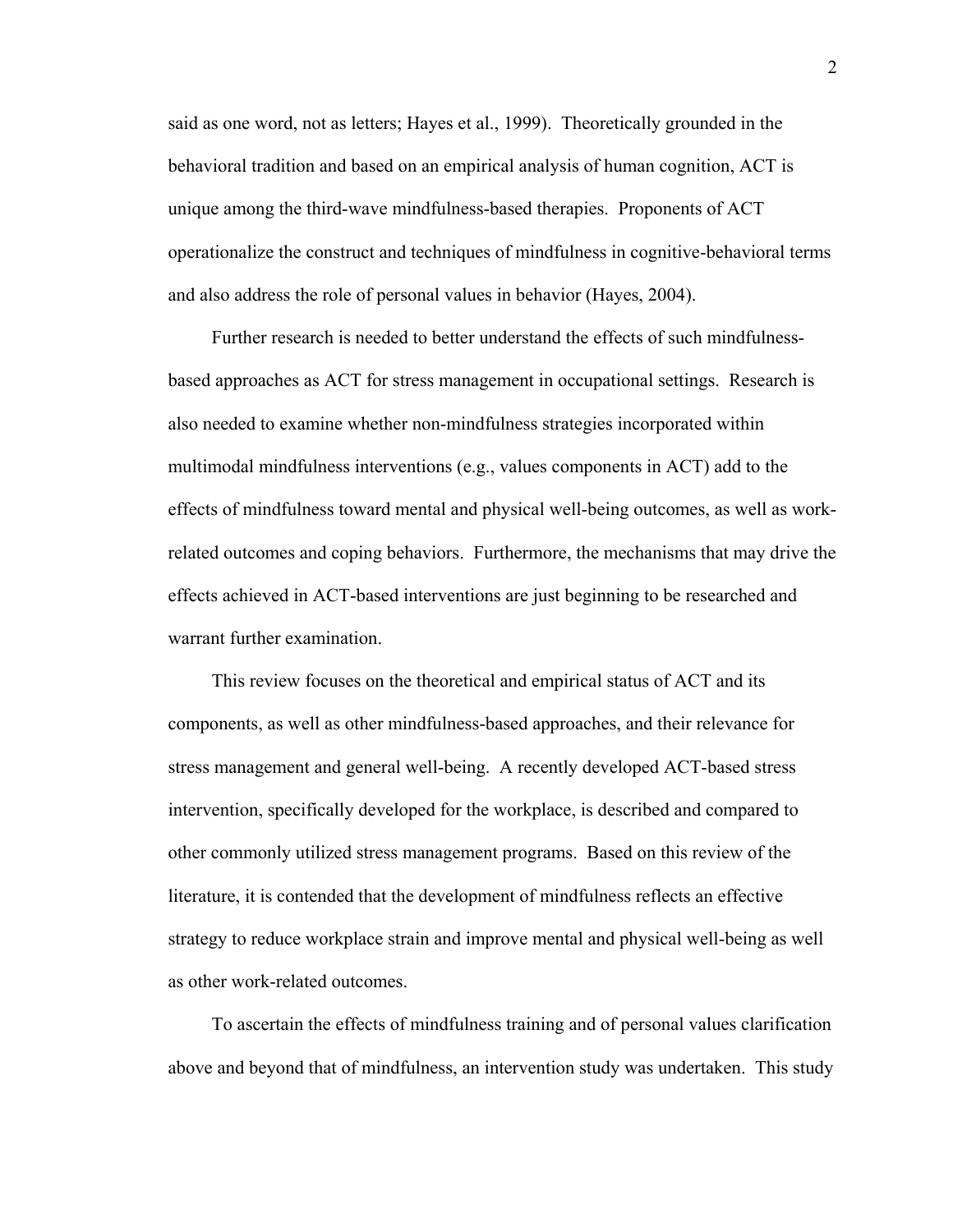<span id="page-19-0"></span>evaluated a workplace stress management program based on an existing ACT-based protocol for the reduction of stress at the workplace. A dismantling design was used to compare the effects of the complete program to an abbreviated version that omits the values components. Mental and physical well-being, work-related outcomes, engagement in various coping behaviors, and factors hypothesized to relate to changes in measures of mental and physical well-being were assessed prior to and following the provision of the interventions, as well as at three follow-up assessments.

## <span id="page-19-2"></span><span id="page-19-1"></span>Philosophical and Theoretical Roots of Acceptance and Commitment Therapy The Third Wave of Behavioral Therapy

 The recent attention to mindfulness and its application within mental and physical health settings has been encouraged by the development of a new paradigm within the field of behavioral psychology termed the "third wave" or generation of behavior therapies (Hayes, 2004). According to Hayes (2004), the first generation of behavior therapies represented a rebellion against the prevailing clinical conceptions of analytic and humanistic traditions of psychology. The goal of the first wave was to counter the theoretical and scientific weaknesses of these non-empirical clinical perspectives. Behavior therapists argued against complex untested theorizing in interpretation of psychological symptoms and provided simpler explanations for behavior with the aim of practical utility (e.g., Ayllon, Haughton, & Hughes, 1965; Wolpe & Rachman, 1960). The first generation of behavior therapies, based on learning theories and a commitment to well-established experimental paradigms, was directly focused on problematic overt behavior and emotional reactions (Hayes, 2004).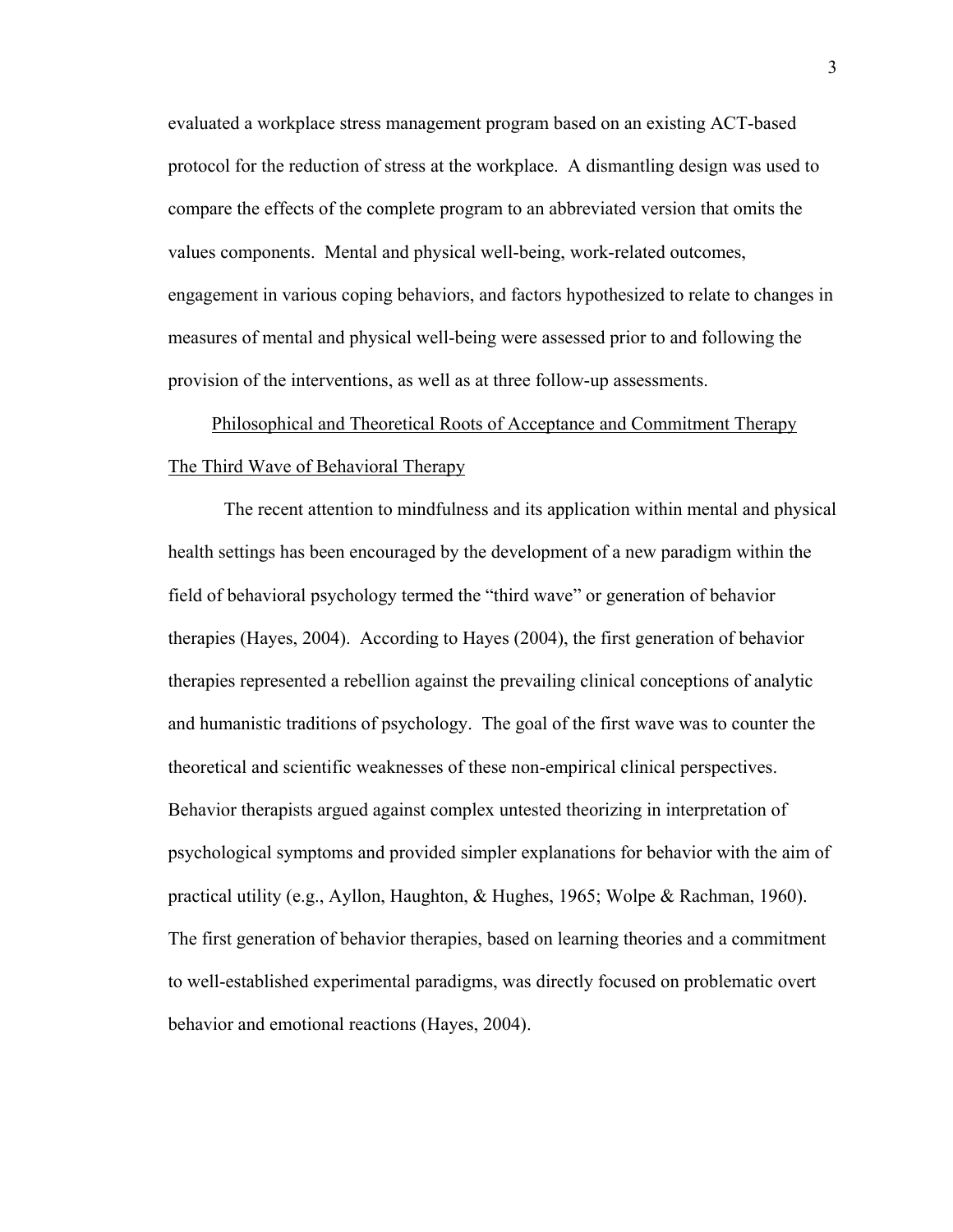This narrow focus, however, led to a neglect of internal and subjective events of the human experience that were not amenable to examination via simple associative concepts of stimulus-response learning. According to Hayes (2004), attempts by traditional Skinnerian behaviorists to empirically and adequately account for the development of language and cognition were deemed inadequate. In this context, behavioral theorists of the late 1960s and early 1970s searched for more novel and flexible learning principles in order to address thoughts and feelings. Early cognitive mediational accounts of behavior change (e.g., Bandura, 1969) evolved quickly into the cognitive therapy movement (e.g., Beck, Rush, Shaw, & Emery, 1979; Mahoney, 1974; Michenbaum, 1977).

 This second wave of behavior therapy did carry forward with it many of the central themes of the first wave, such as adherence to measurement and functionality. Also included in the second-wave CBT interventions was the focus on content changes, or what has been called content-focused or "first-order" change (Hayes, 2004, p. 643). Although targeting cognitive processes, this focus mirrored behavioral change strategies from the first wave, such as increasing time spent in social situations for anxious clients who avoided such situations (Hayes, Strosahl, Bunting, Twohig, & Wilson, 2004). In the second wave, strategies were developed with the goals of weakening or eliminating thoughts deemed irrational, cognitive schemas seen as pathological, and informationprocessing styles categorized as faulty, via their detection, disputation, and correction (Beck, 1993). Such strategies implicitly assume that changing undesirable thoughts and feelings will result in improved quality of and success in life.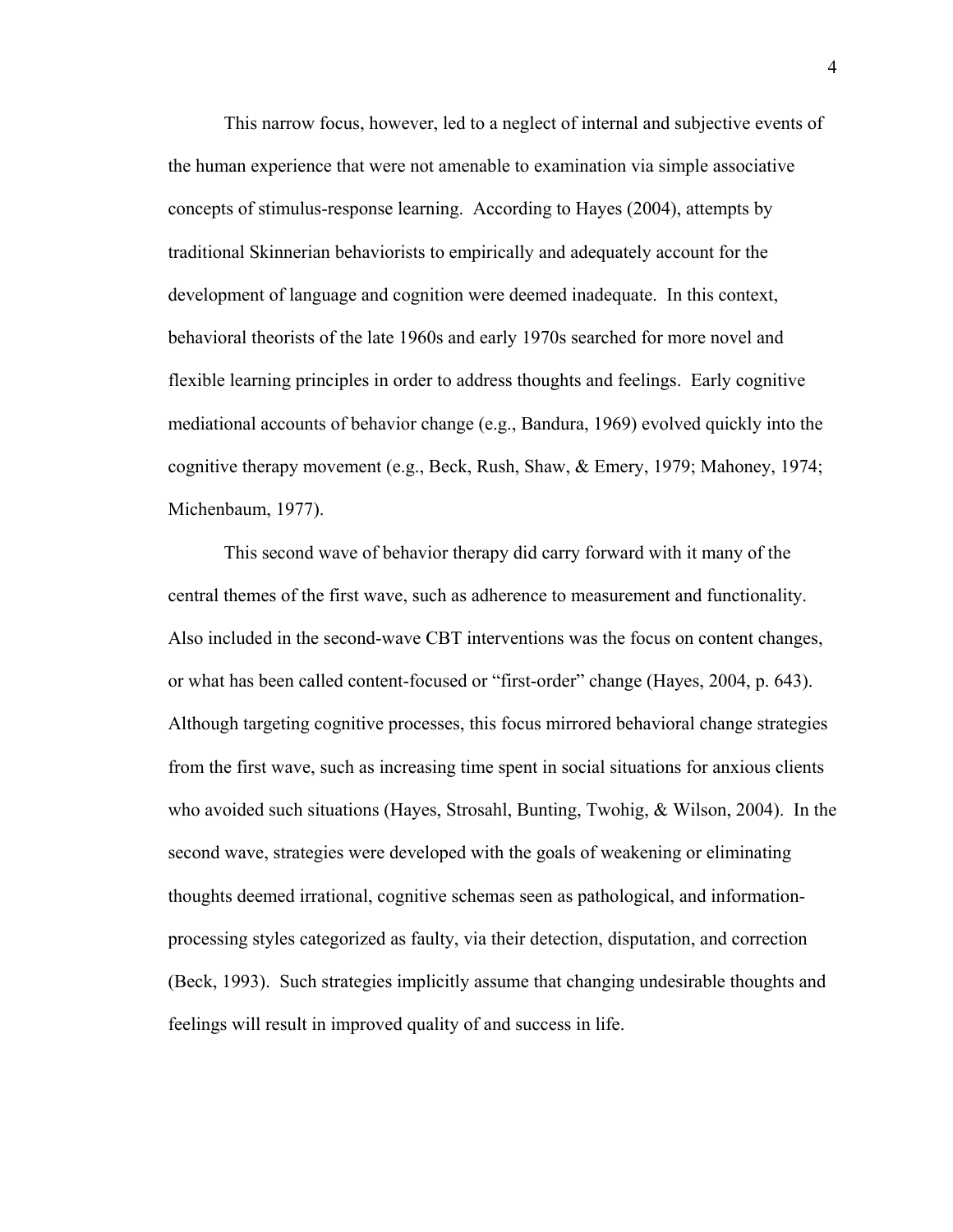Within the past decade, a new third wave of behavior therapy has emerged, fueled in large part by the emergence of two notable issues (Hayes, 2004). First, the identification of various empirical anomalies concerning the role of cognitive variables has led to the reexamination of certain aspects of the second wave's emphasis on cognitions over behavior. One core assumption that has come under particular scrutiny and undermines the "first-order" change agenda of the first two waves of behavior therapy is that direct cognitive change is a necessary or primary method of clinical improvement in most cases (Hayes, 2004). Specifically, results from a series of component analysis studies of CBT for depression revealed no additive benefit to providing cognitive change strategies (Gortner, Gollan, Dobson, & Jacobson, 1998; Jacobson et al., 1996). In addition, researchers have found that the response to traditional cognitive therapy often occurs before the presumptively key features of the therapy have been fully implemented (Ilardi & Craighead, 1994, 1999). Furthermore, support for the hypothesized mediators of change in cognitive therapy is mixed (e.g., Burns & Spangler, 2001; Morganstern & Longabaugh, 2000).

 The second factor influencing the development of the third wave of behavior therapies reflected the inadequacy of the prevalent philosophical perspectives underlying the second wave. According to Hayes and colleagues (2006), the cognitive-behavioral therapies that emerged during the second wave were based on dominant cognitive models that were largely either mechanistic information processing approaches or cognitive developmental approaches (Hayes et al., 2006). In addition, these perspectives were more focused on the nature and evolution of cognitions and their impact on other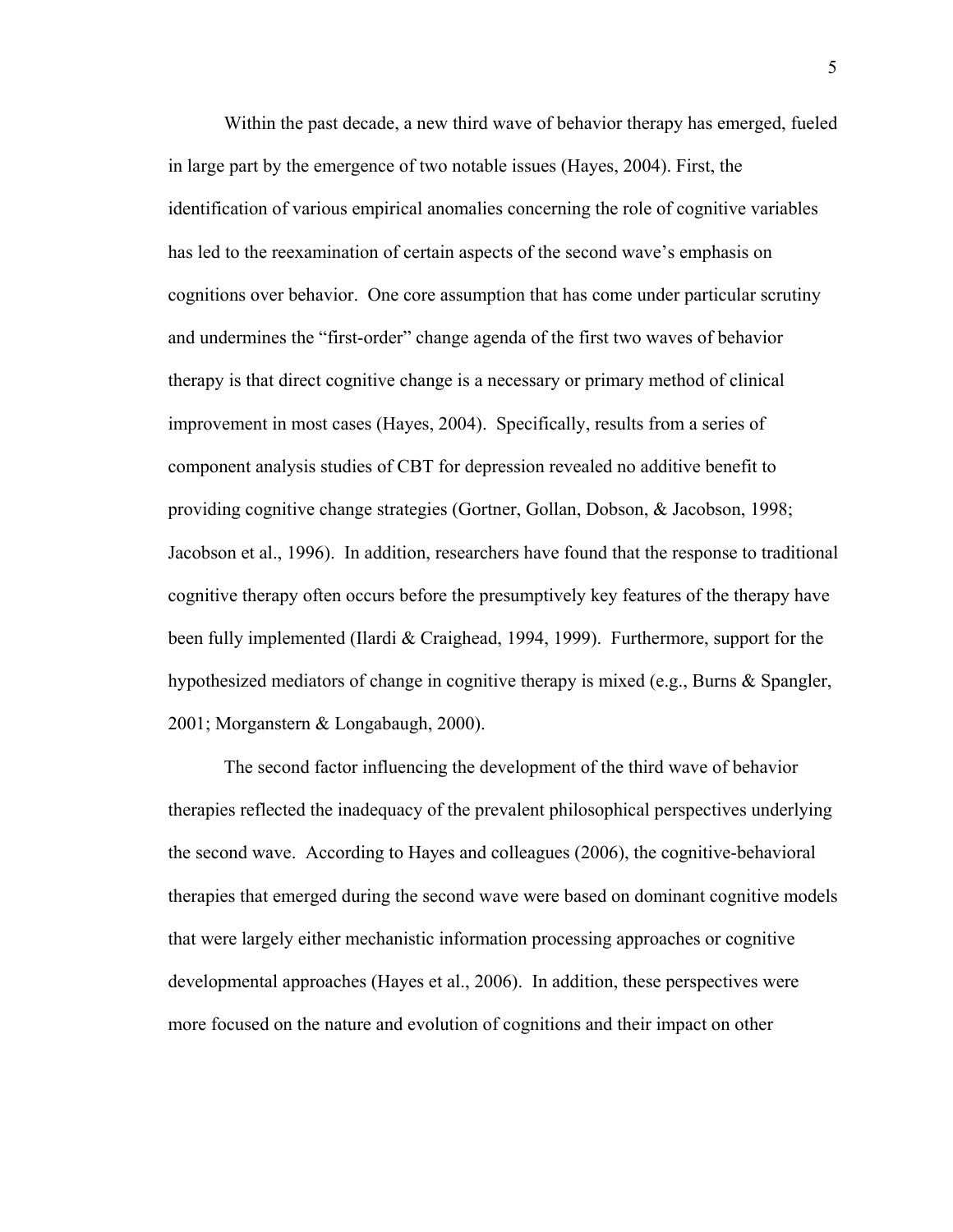experiences than they were on the specific contextual events that may regulate these psychological events and relate them to each other (Hayes, 2004).

 The mechanistic stance has been utilized in second-wave interventions to argue that if a particular thought is associated with an undesirable effect (e.g., an aversive emotion), then the content of that thought should usually be directly targeted, the logical flaws in its content pointed out or tested, and alternative content instilled (Hayes, 2004). Hayes (2004) argues that this line of action presupposes that the form, frequency, or situational appropriateness of the thought itself is what leads directly to emotional and behavioral effects.

 Hayes and Brownstein (1986) proposed that such a philosophical base has been deemed inadequate for empirical accounts or models of cognition because it tends to limit the direct applied relevance of the basic cognitive concepts that result from it. According to the authors, cognitive concepts generated by information processing and developmental cognitive perspectives, unlike those from behavioral analysis, do not allow for a manipulable context that could be targeted in order to affect a dependent variable. For example, a concept such as cognitive schema (Piaget, 1964), is focused on the organization of a specific kind of dependent variable (i.e., cognition) but it does not itself specify the contextual events that could alter this variable or regulate its impact on other forms of experience or activity. Thus, the concept of schema is inherently different from a behavioral analysis principle such as reinforcement, which focuses on the interface between action and its changeable context (Hayes et al., 2006).

Rather than specifying a contextual term as a target of intervention for the purpose of improved functioning and lessened distress, the second wave of behavior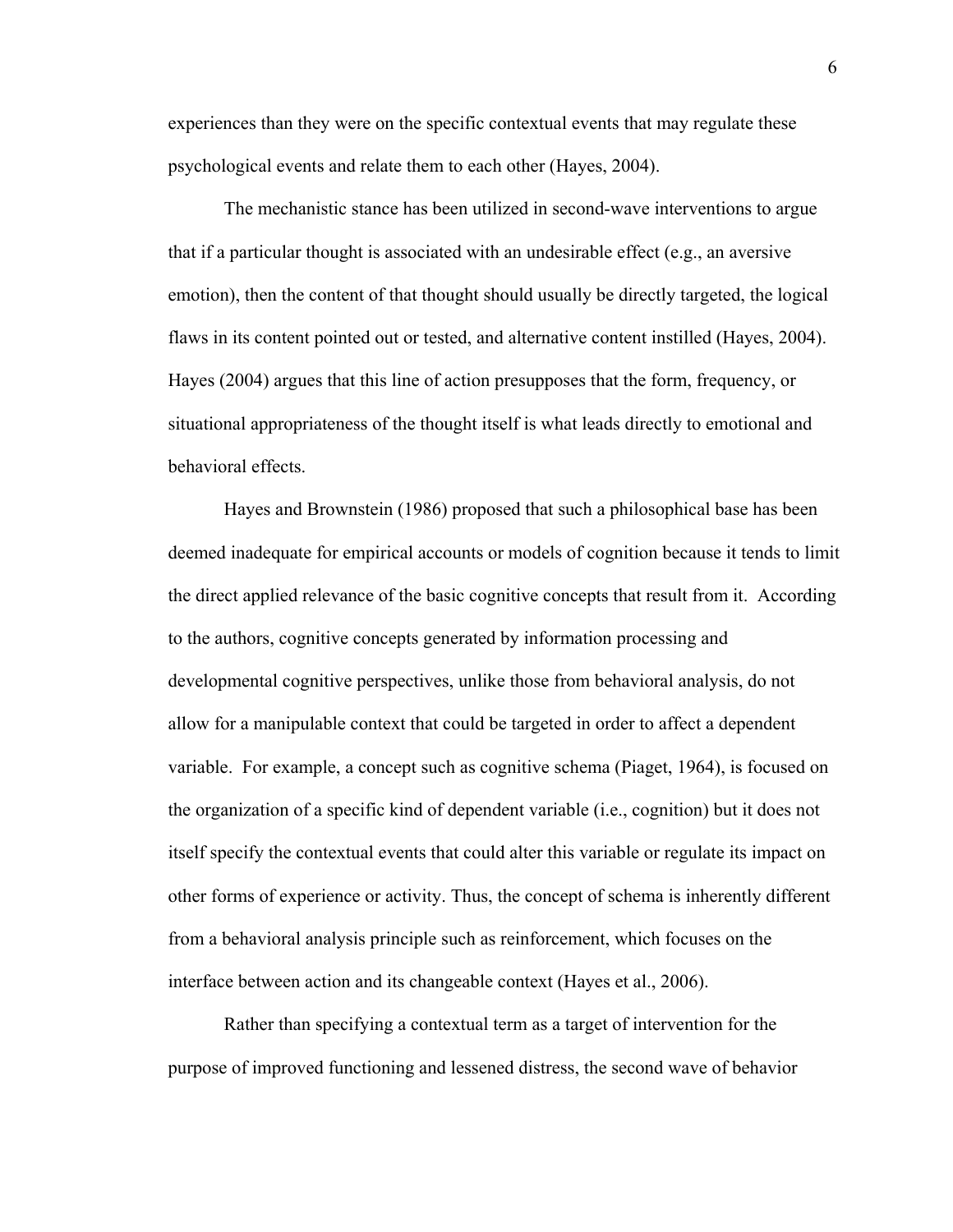therapies (i.e., CBT) has made cognitions and other internal events their targets of change, with mixed results and without a sound empirically-derived theoretical basis. In addition, Hayes and colleagues (1993) state that the rise of constructivism and similar postmodern theories of science have also contributed to the evolution of the third wave approaches by weakening the idea that scientific theories ought to identify discrete parts of reality that can then be organized into comprehensive models (Hayes, Hayes, Reese,  $\&$ Sarbin, 1993). Such a philosophical shift has further eroded the assumptive base of both the first and second wave of behavioral and cognitive therapies and their underlying theories in favor of a more instrumentalist and contextual approach (Hayes, 2004).

 Examples of contextual therapies that developed as part of the third wave of behavioral therapy include Acceptance and Commitment Therapy (ACT), along with several mindfulness-based CBTs and related meta-cognitive approaches which will be reviewed in the subsequent section. These third generation approaches have been defined as follows (Hayes, 2004):

Grounded in an empirical, principle-focused approach, the third wave of behavioral and cognitive therapy is particularly sensitive to the context and functions of psychological phenomena, not just their form, and thus tends to emphasize contextual and experiential change strategies in addition to more direct and didactic ones. These treatments tend to seek the construction of broad, flexible and effective repertoires over an eliminative approach to narrowly defined problems, and to emphasize the relevance of the issues they examine for clinicians as well as clients (p. 658).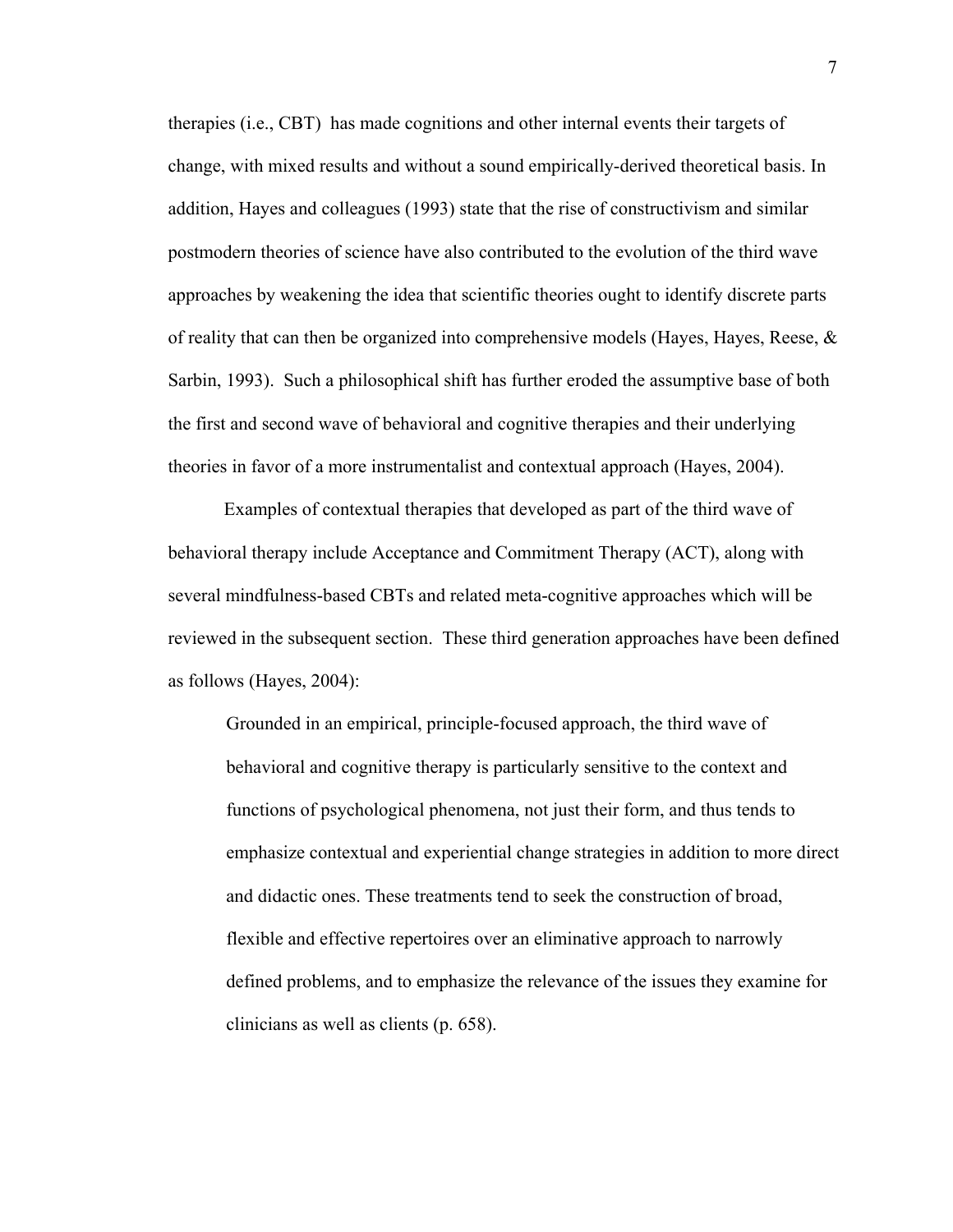<span id="page-24-0"></span>ACT is unique among the third wave approaches in that, beyond embracing a contextualistic philosophy of science, it is based on a basic, empirically-derived theory of language and cognition and an applied theory of psychopathology and psychotherapy (Hayes et al., 2006).

#### <span id="page-24-1"></span>ACT Philosophy: Functional Contextualism

ACT is rooted in the pragmatic philosophy of functional contextualism (Biglan & Hayes, 1996; Hayes, 1993; Hayes & Brownstein, 1986; Hayes, Hayes, & Reese, 1988); a specific variety of contextualism that has as its goal the prediction and influence of events, with precision, scope and depth (Hayes, 1993). The core analytic unit of functional contextualism is the "ongoing act in context" (Hayes, 2004, p. 646). This perspective views psychological events as continuous actions of the whole organism interacting in and with historically and situationally defined contexts and forms the basis of the behavior analysis tradition from which ACT evolved (Hayes, 2004). The main components of functional contextualism are "(a) a focus on the whole event, (b) sensitivity to the role of context in understanding the nature and function of an event, (c) emphasis on a pragmatic truth criterion, and (d) specific scientific goals against which to apply that truth criterion" (Hayes, 2004, p. 646).

 Workability represents the truth criterion emphasized in all forms of contextualism (Hayes et al., 1988), in other words, what is considered "true" is what works or is functional. In order to know what is functional, however, one needs to know what is being worked toward so that such a goal is able to allow a pragmatic truth criterion to be applied (Hayes, 1993). Therefore, in ACT, personal goals and values are integral to the assessment of workability (Hayes et al., 2006). Also in ACT, causal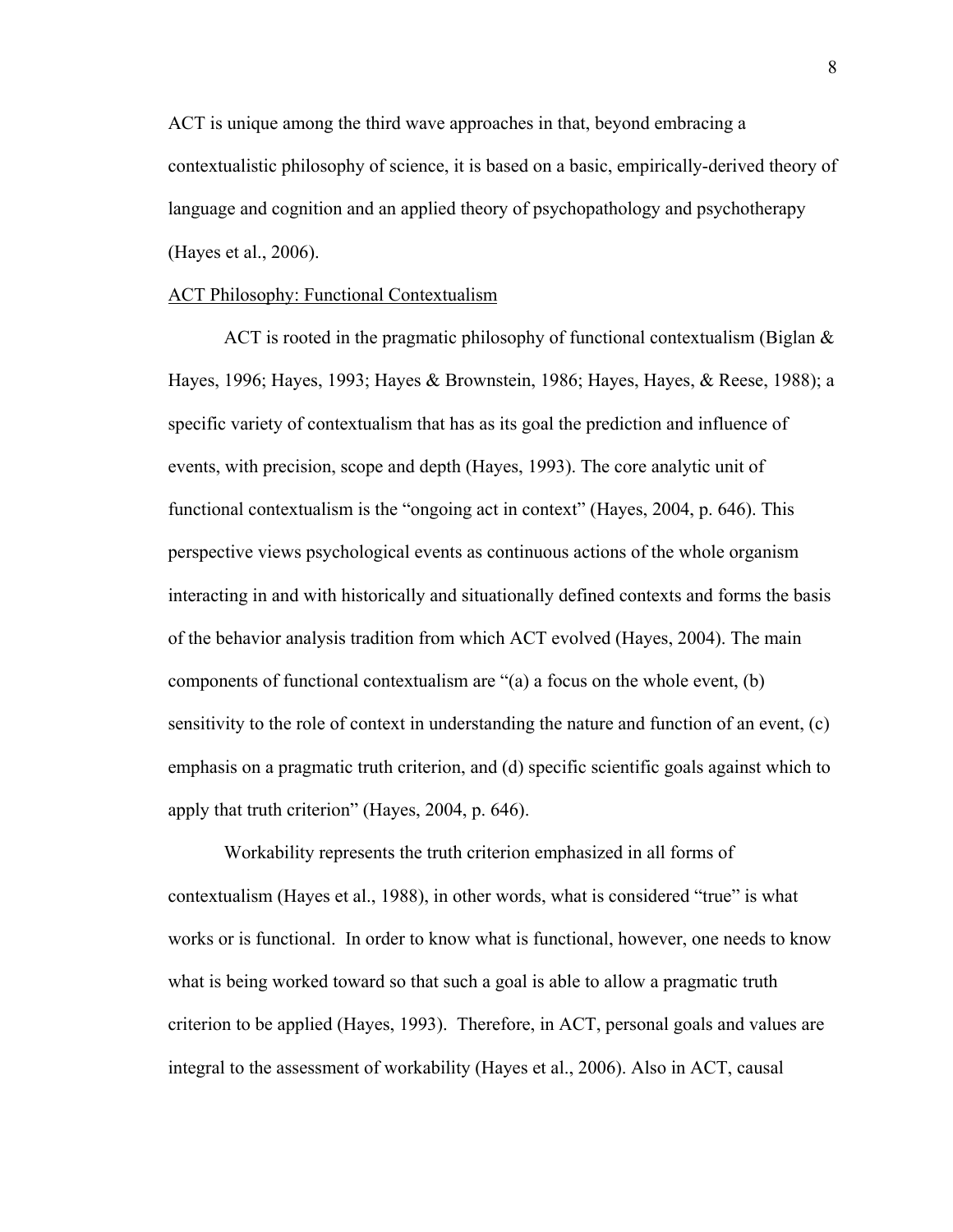analyses are limited to events that are directly manipulable, and thus it has a consciously contextualistic focus. From such a perspective, thoughts and feelings do not cause other actions, except as regulated by context (Biglan & Hayes, 1996; Hayes & Brownstein, 1986). Therefore, it is possible to go beyond attempting to change thoughts or feelings so as to change overt behavior, to changing the context that causally links these psychological domains (Hayes et al., 2006). According to Hayes (2004), the removal of a client's problematic behaviors from the contexts involved (e.g., merely analyzing symptoms themselves) is seen as missing the nature of the problem and options to solve it (Hayes, 2004). Instead, accomplishing the goal of influencing behavior is said to require manipulation of events, and only contextual variables can be manipulated directly (Hayes & Brownstein, 1986).

 There are several key implications of functional contextualism as a philosophy of science that highlight the contrast to the mechanistic approach and are also echoed within ACT. Hayes (2004) outlined them as follows. First, because functional contextualism rejects ontology on epistemological grounds, ACT does not attempt to find out what is objectively true or real because the world is known only through our interactions in and with it and such interactions are always constrained by history and context. Workability of the changes made via the application of ACT is instead the truth criterion. In a parallel way, ACT clients are encouraged to abandon any interest in the literal truth of their own thoughts or judgments and instead encouraged to embrace a focus on living according to their life goals or values. Second, the holistic and context-focus of functional contextualism emphasizes that no event affects another in a simple mechanical way. ACT embodies this assumption by proposing that a client adopt an open and accepting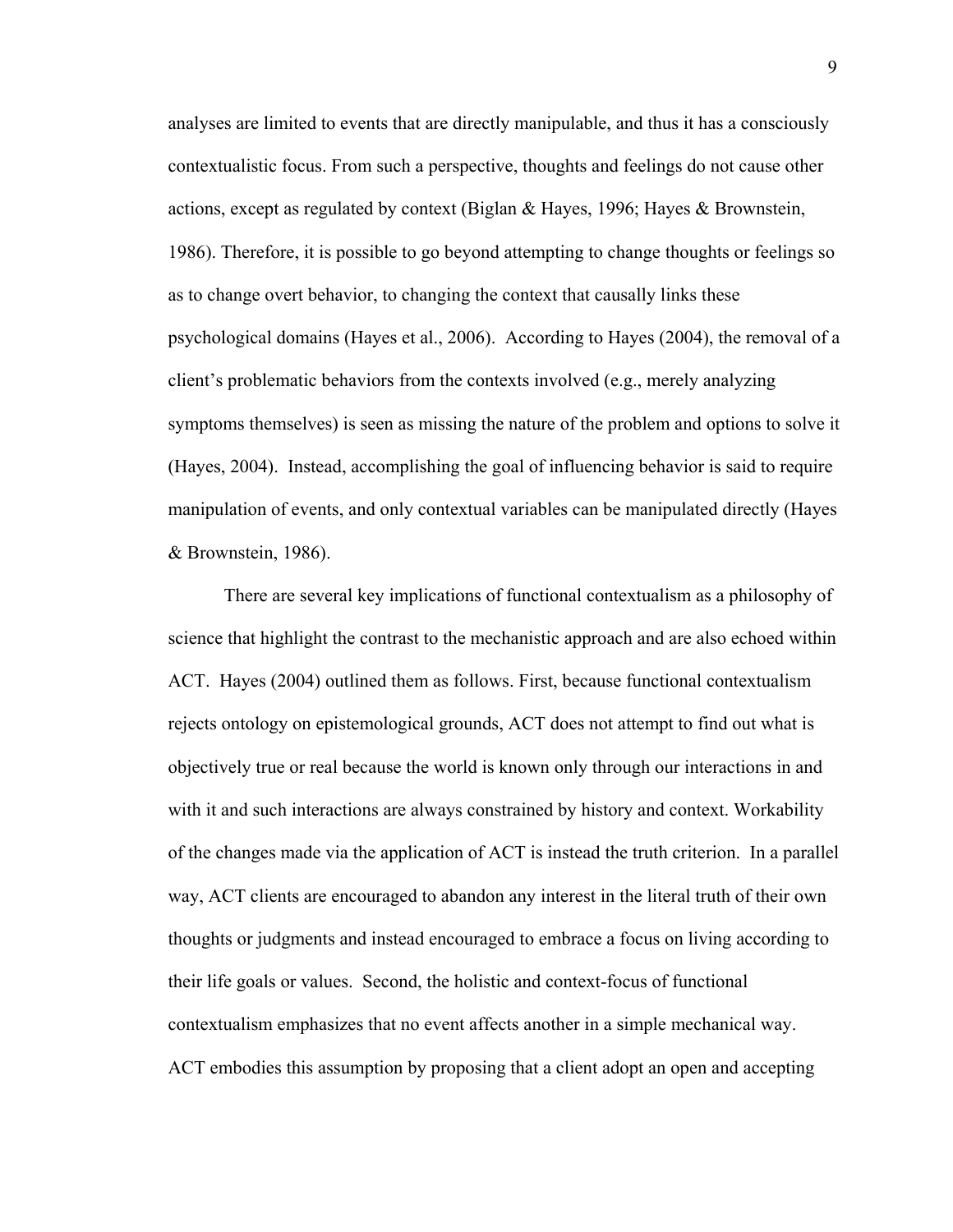<span id="page-26-0"></span>stance toward all psychological events, even if those events have been labeled "negative" or "irrational". It is not their presence that is the issue to be dealt with but their contextually established function and meaning. Lastly, the foundational nature of goals in functional contextualism is reflected in ACT's emphasis on chosen personal values as a necessary part of a meaningful life and an effective course of treatment.

### <span id="page-26-1"></span>Theoretical Framework of ACT: Relational Frame Theory

ACT is built on Relational Frame Theory, a functional contextual theory of human language and cognition developed from a comprehensive experimental research program (RFT; Hayes, Barnes-Holmes, & Roche, 2001). RFT has become one of the most actively researched basic behavior analytic theories of human behavior, with over 70 empirical studies focused on it tenets (reviewed in Hayes et al., 2001).

According to RFT, the core of human language and cognition is the learned and contextually controlled ability to arbitrarily relate events mutually and in combination, and to change the functions of specific events based on their relations to others (Hayes et al., 2006). Hayes (2004) provides the following example to illustrate this proposition: Very young children will know that a nickel is larger than a dime by physical size, but not until later will the child understand that a nickel is smaller than a dime by social attribution. In addition to being arbitrarily applicable (a nickel is ''smaller'' than a dime merely by social convention), this more psychologically complex relation is mutual (e.g., if a nickel is smaller than a dime, a dime is bigger than a nickel), combinatorial (e.g., if a penny is smaller than a nickel and a nickel is smaller than a dime then a penny is smaller than a dime), and alters the function of related events (e.g., if a nickel has been used to buy candy, a dime will now be preferred even if it has never actually been used before).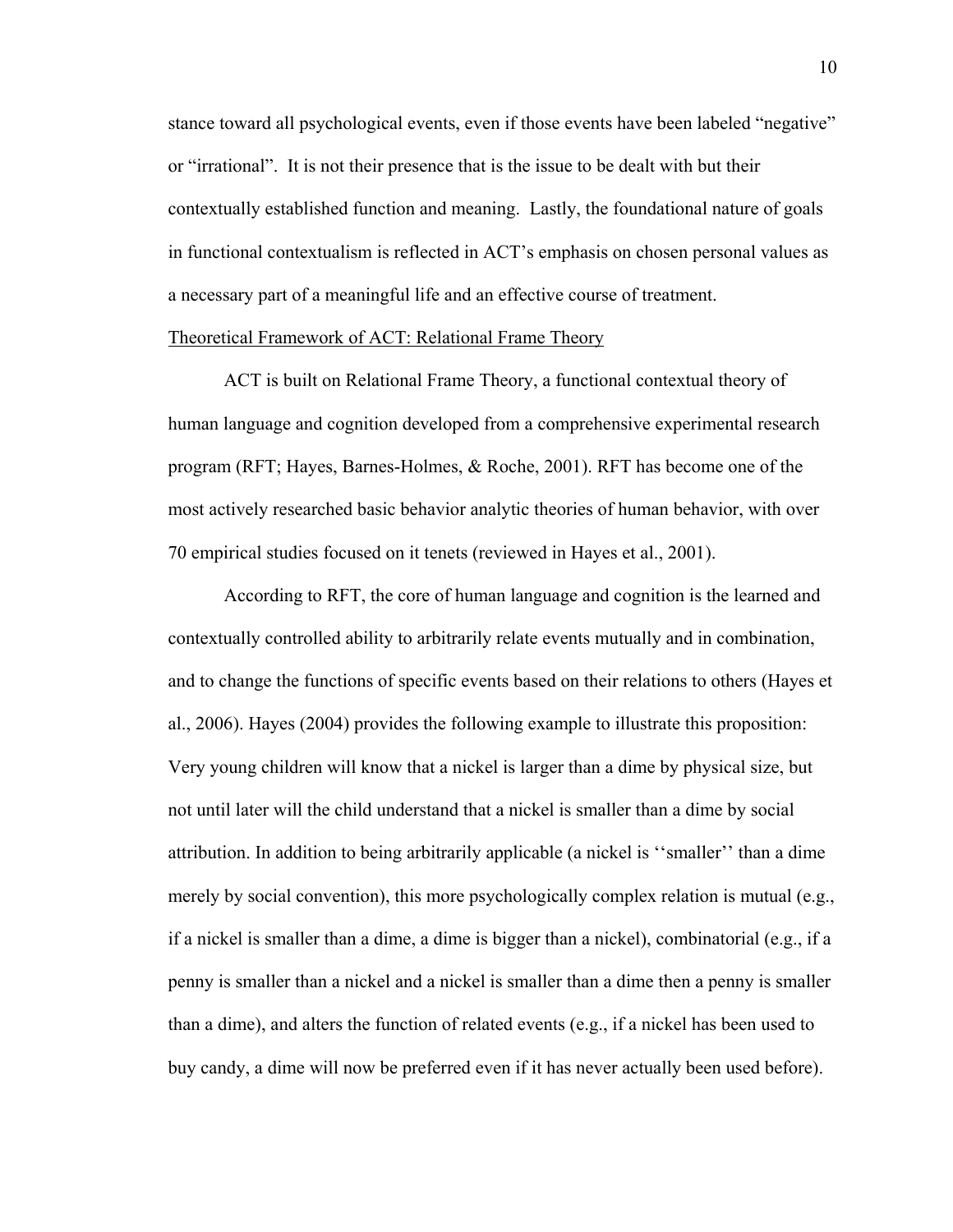Hayes (2004) and colleagues (Hayes et al., 2006) note three critical features of RFT that lead to the applied implications of the theory. The first feature is that human cognition represents a specific kind of learned behavior. For example, RFT researchers have recently shown that arbitrarily applicable comparative relations (e.g., the nickel and dime situation just mentioned) can be trained as an overarching operant in young children (Barnes-Holmes, Barnes-Holmes, Smeets, Strand, & Friman, 2004). The second feature is that such relations show "combinatorial entailment" (Hayes, 2004, p. 648):

If a person learns in a particular context that A relates in a particular way to B, and B relates in a particular way to C, then this must entail some kind of mutual relation between A and C in that context. For example, if by attribution a nickel is smaller than a dime and a dime is smaller than a quarter, then it will be derived that a quarter is bigger than a nickel and a nickel is smaller than a quarter (p. 648).

 The last critical characteristic of RFT is that such relations make it possible to change the stimulus functions among related stimuli. For example, if an individual wants to purchase some candy and a dime is known to be valuable, it will be derived that a nickel will be less valuable and a quarter will be more valuable towards that goal, without necessarily directly purchasing candy with nickels and quarters. A "relational frame" is said to refer to the occasion when all the three features just noted are established within a given type of relational responding (Hayes, 2004).

 According to Hayes (2004), what makes relational framing clinically relevant is that functions given to one member of related events tends to alter the functions of other members. Hayes (2004, p. 648-649) illustrates this concept in the following way: Take a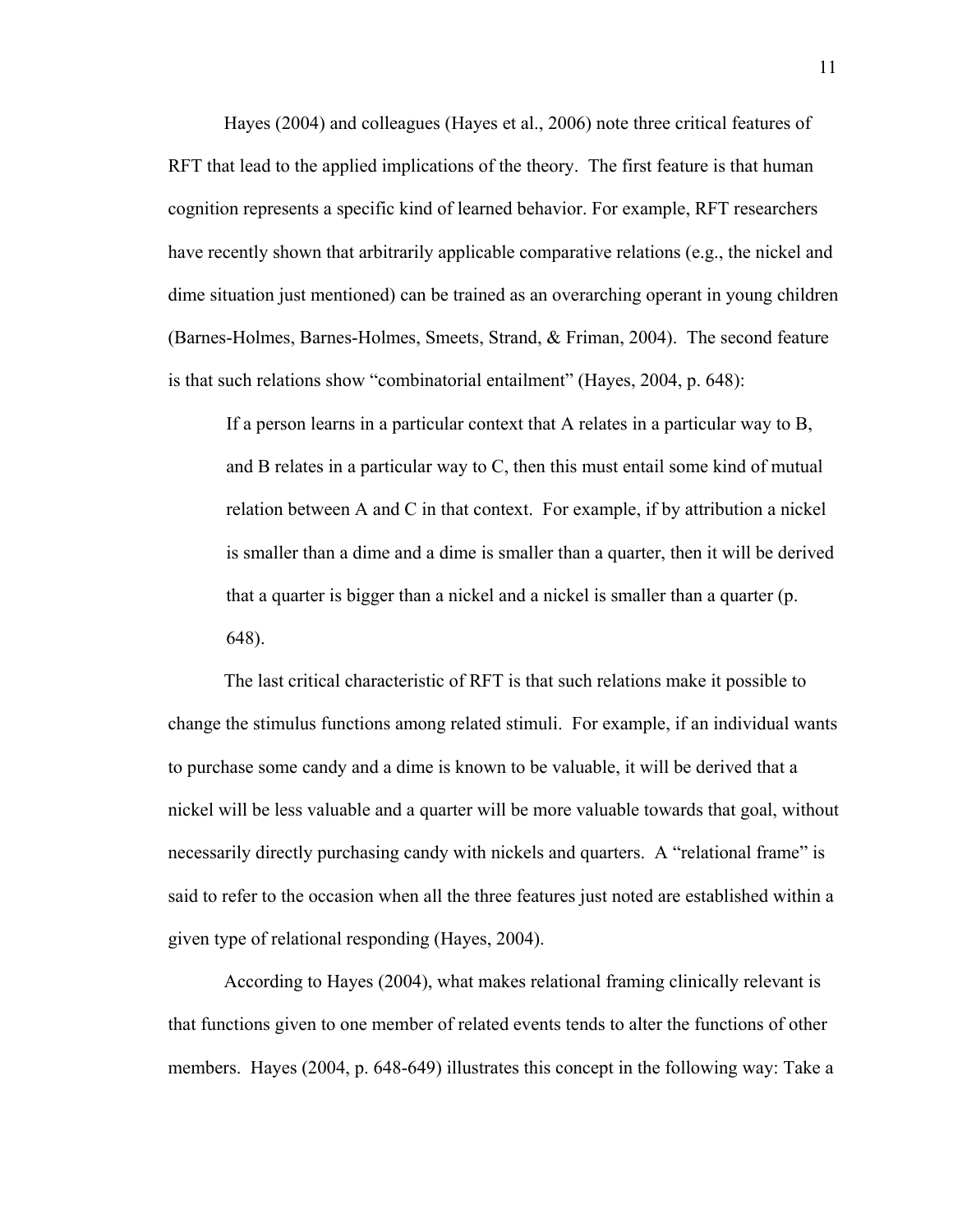child who has never seen a cat. After learning that "C-A-T"  $\rightarrow$  (i.e., refers to) an animal, and that "C-A-T" also  $\rightarrow$  "cat", the child can derive four additional relations: (1) animal  $\rightarrow$  C-A-T, (2)"cat"  $\rightarrow$  C-A-T, (3) "cat"  $\rightarrow$  animal, and (4) animal  $\rightarrow$  "cat". Now suppose that the child is scratched by a cat while playing, cries in distress, and runs away. If later the child hears someone say "Oh, look, a cat!", the child may cry and run away again, even though the child was never scratched in the presence of someone saying the words "Oh, look, a cat!" Such effects may help explain why, for example, individuals who experience being trapped in a vehicle during an accident may later have an initial panic attack while "trapped" in a shopping mall, and soon find that they are worrying about being "trapped" in an open field or on a bridge. According to Hayes (2004), what brings these situations together is not their formal properties in a simple sense, but the verbal/cognitive activities that relate these events together for an individual.

 In RFT, human language and cognition are both dependent on relational frames (Hayes, 2004). When we think, reason, speak with meaning, or listen with understanding, we do so by deriving relations among events – among words and events, words and words, and events and events. According to Hayes (2004), unlike Skinner's verbal operants, what makes relational operants unique is that they alter how direct learning processes themselves work. This means that the changes of stimulus functions alters how stimulus control operates since now events can acquire functions through indirect, relational (i.e., cognitive) means. Thus, Hayes (2004) notes that in RFT, unlike Skinner's account, it is not simply possible to but actually necessary to examine cognition in order to understand human behavior, and such a task requires a contextual rather than a mechanistic approach.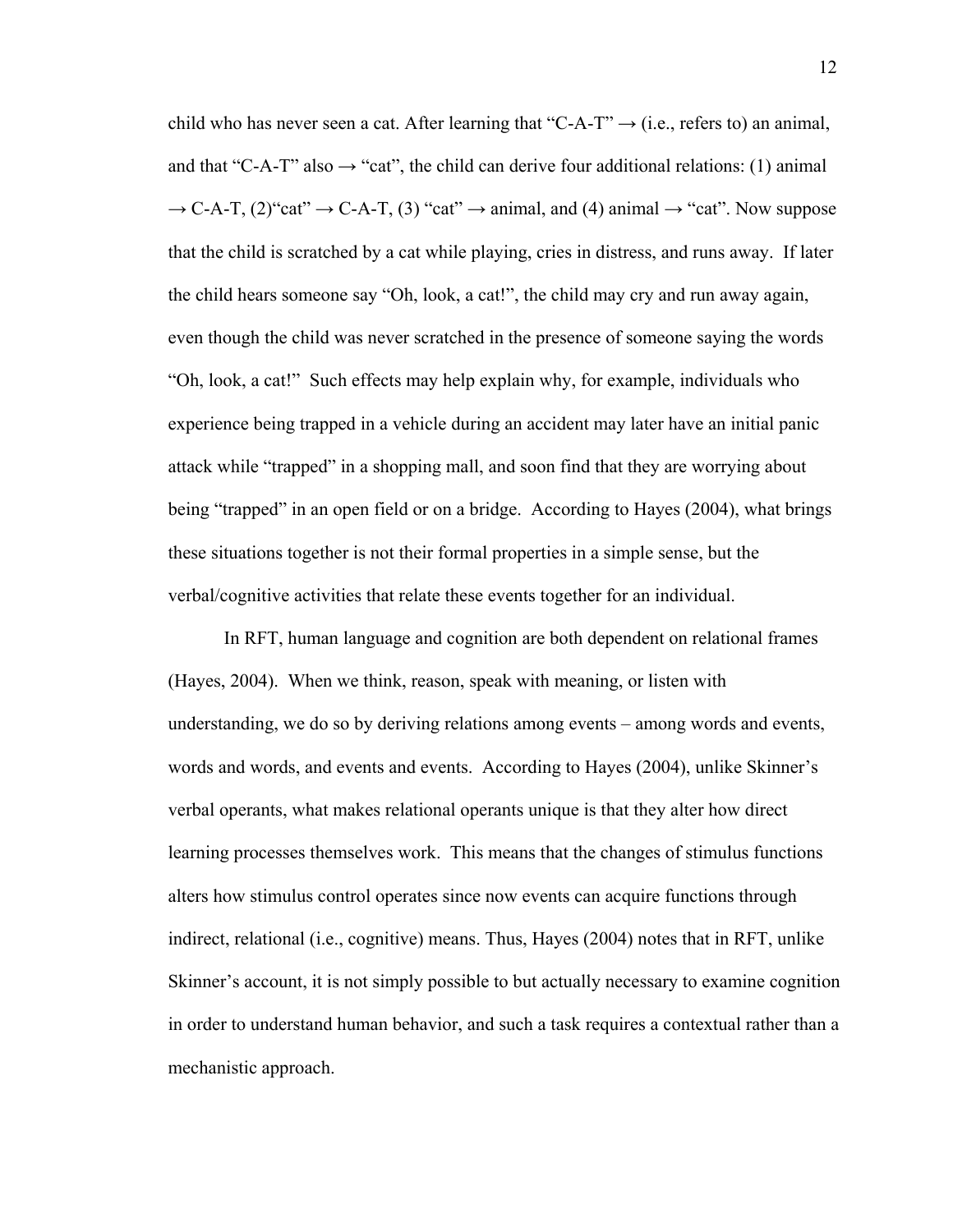<span id="page-29-0"></span>The primary implications of RFT in the area of psychopathology and psychotherapy extend from the important features just described (Hayes, 2004; Hayes et al., 2001): (1) verbal problem solving and reasoning is based on some of the same cognitive processes that can lead to psychopathology, and thus it is not practically viable to eliminate these processes, (2) much as extinction inhibits but does not eliminate learned responding, the common sense idea that cognitive networks can be logically restricted or eliminated is generally not psychologically sound because these networks are the reflection of historical learning processes; (3) direct change attempts focused on key nodes in cognitive networks creates a context that tends to elaborate the network in that area and increase the functional importance of these nodes, and (4) given that the content and the impact of cognitive networks are controlled by distinct contextual features, it is possible to reduce the impact of negative cognitions whether or not they continue to occur in a particular form. According to Hayes and colleagues (2006), taken together, these four implications mean that it is often neither wise nor necessary to focus primarily on the content of cognitive networks in clinical intervention, and as an alternative they suggest that it is quite possible instead to focus on their functions.

#### The ACT Model of Psychopathology and Psychotherapy

#### <span id="page-29-2"></span><span id="page-29-1"></span>Factors Underlying Psychopathology

 In ACT, virtually every component of the protocol is connected conceptually to RFT (Hayes et al., 2006). From an ACT/RFT point of view, although psychological problems can emerge from the general absence of relational abilities (e.g., in the case of mental retardation), a primary source of psychopathology (as well as a process exacerbating the impact of other sources of psychopathology) is the way that language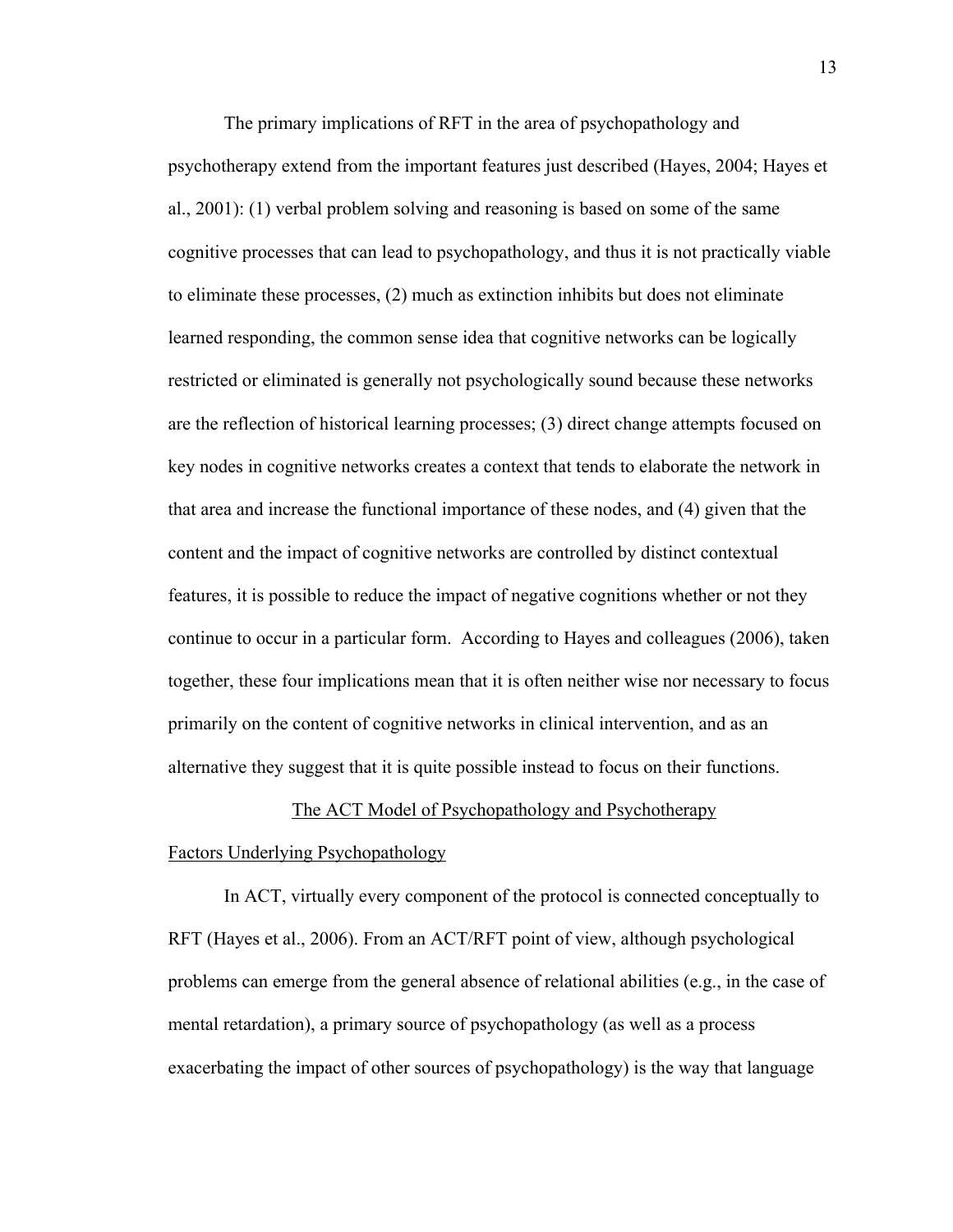and cognition interact with direct contingencies to produce an inability to persist or change behavior in the service of long-term valued ends (Hayes et al., 2006). According to Hayes (2004), this kind of psychological inflexibility or rigidity is argued to emerge from two main processes, cognitive fusion and experiential avoidance, both of which are direct consequences of human language and cognition itself, although amplified by culture and learning experiences (Hayes, 2004).

Cognitive fusion refers to excessive or improper regulation of behavior by verbal processes, such as rules and derived relational networks (see Hayes, Strosahl et al., 1999 for further details). Relational networks are extremely difficult to break up, even with direct, contradictory training (Wilson & Hayes, 1996). This difficulty is due in part to numerous derived relations that are available to maintain and reestablish a given relational network. In addition, the actual experience of learning and deriving relational networks that make sense or allow an individual to solve a problem in essence provide automatic reinforcement for the act of deriving such relations (Hayes, 2004). According to Hayes (2004), the result of this difficulty (i.e., in altering established language and cognition processes and the reinforcing nature of these processes) is that stimulus functions from relational frames typically dominate over other factors capable of regulating behavior and do so with little or no awareness of these processes.

 Hayes (1989) also contends that in contexts that foster cognitive fusion, human behavior is guided more by relatively inflexible verbal networks of rules and evaluations than by contact with here-and-now experiences and the direct environmental contingencies therein (Hayes, 1989). Thus, an individual is unaware of the relational processes themselves. For example, the fearful client who constructs a fearful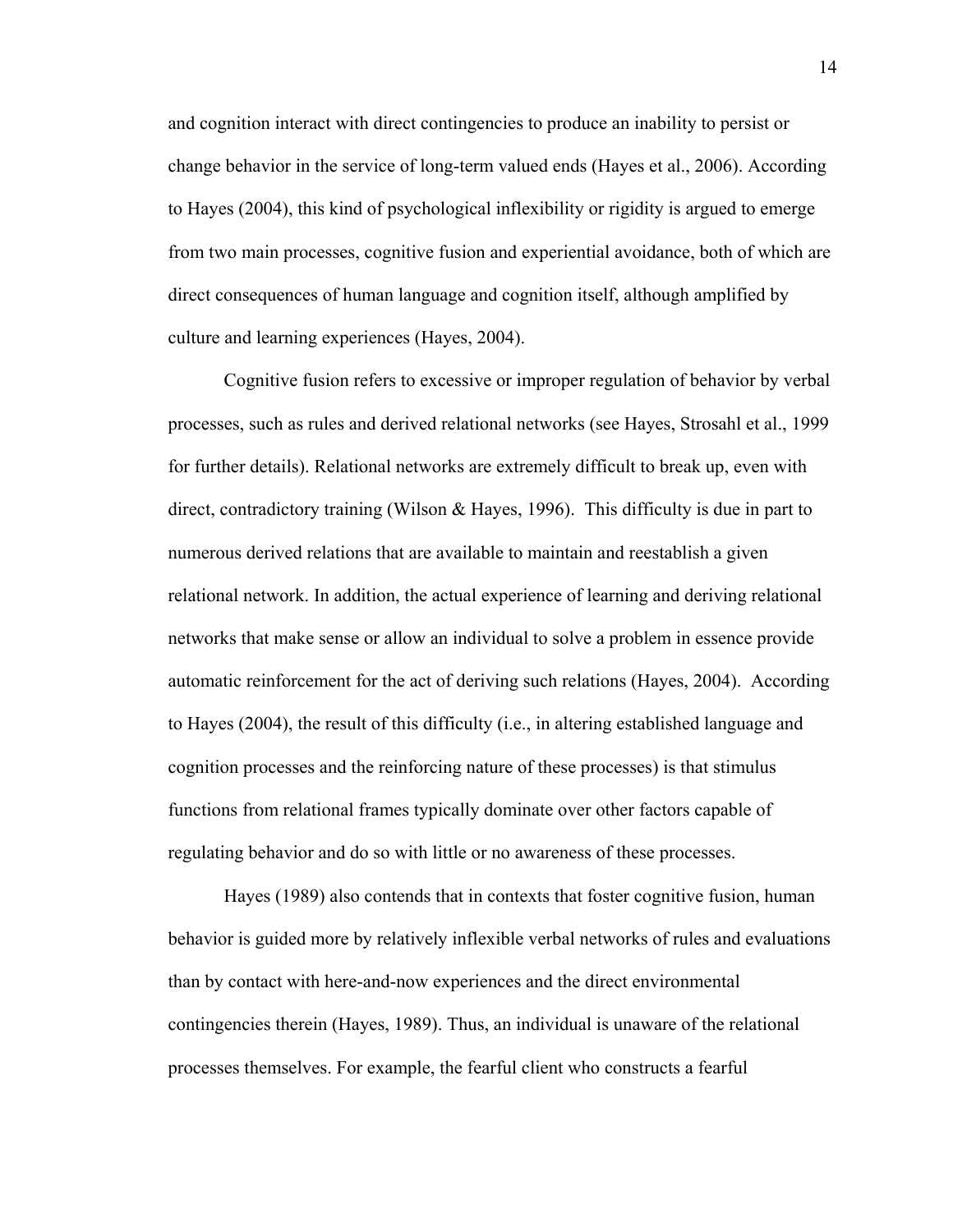environment will act as if that fearsomeness has been somehow discovered and is outside of the individual, rather than as being assembled cognitively (Hayes, 2004). As a result, individuals may act in a way that is inconsistent with their chosen life values and goals. Because behavior governed by relational networks is extremely insensitive to contradictory experiences (e.g., Hayes, Brownstein, Zettle, Rosenfarb, & Korn, 1986), verbal formulations can continue to create distress even when little environmental support exists for them (Hayes, 2004). From an ACT/RFT point of view, the form or content of cognition is not directly troublesome, unless contextual features lead this cognitive content to regulate human action in unworkable or dysfunctional ways (Hayes et al., 2006).

 According to Hayes and colleagues (2006), the functional contexts that tend to have such deleterious effects are largely sustained by the social/verbal community and come in several forms. For example, a context of literality treats symbols (e.g., the thought, ''life is hopeless'') as one would referents or literal truths (i.e., a truly hopeless life). A context of reason-giving bases action or inaction excessively on the constructed ''causes'' of an individual's own behavior, especially when these processes point to nonmanipulable ''causes'' such as conditioned ways of thinking or patterns of emotional reactions (Addis & Jacobson, 1996; Zettle & Hayes, 1986). Individuals then assume that to change how they act or do not act, they must change the cause, the painful thought or feeling. A context of experiential control focuses on the manipulation of emotional and cognitive states as a primary goal and metric of successful living.

 These contexts are interrelated, which helps explain why cognitive fusion supports the second main process purported to underlie psychopathology according to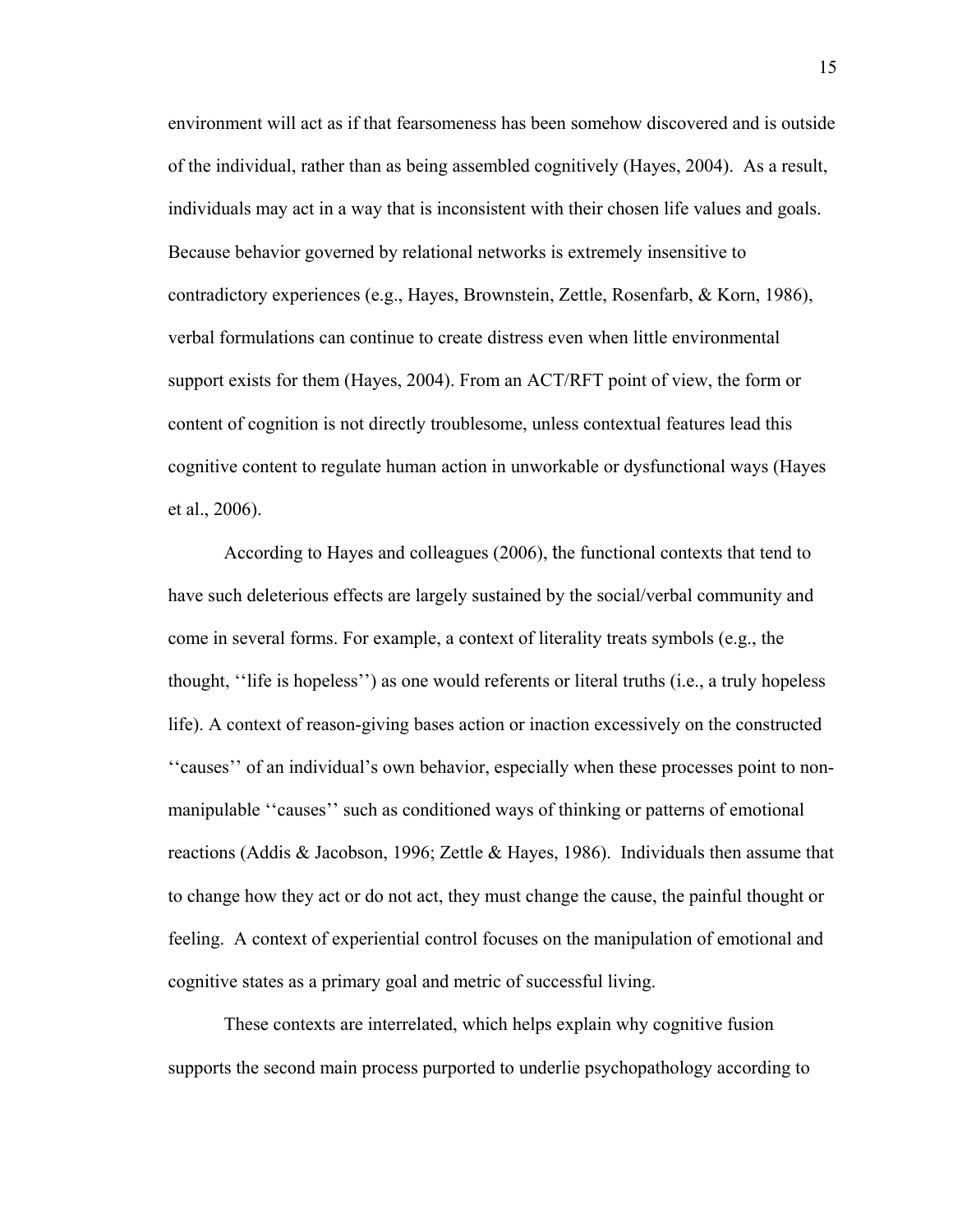ACT, experiential avoidance – the attempt to alter the form, frequency, or situational sensitivity of private events even when doing so causes behavioral harm (Hayes, Wilson, Gifford, Follette,  $\&$  Strosahl, 1996). An individual does not have the option of trying to avoid psychological pain or distress, as they could a situation that had caused physical pain in the past. According to Hayes (2004), relational frames allow such distress to occur in almost any situation via a transformation of stimulus functions and their arbitrary contextual control does not allow the use of simple avoidance of the situation as an effective solution. Due to the temporal and comparative relations present in human language, so-called ''negative'' emotions are verbally identified, evaluated, and avoided (Hayes et al., 2006). Experiential avoidance is based on this natural language process—a capacity to relate events via language and engage in verbal rules that is not inherently problematic. The process does become maladaptive, however, when amplified by the culture into a general focus on ''feeling good'' and avoiding pain. Unable to control pain by situational means, humans may try to avoid the painful thoughts and feelings themselves with excessive verbal regulation that becomes inflexible to feedback from its dysfunctional consequences.

Unfortunately, many attempts to avoid uncomfortable private events (e.g., suppression) tend to increase their occurrence and behavioral impact (Cioffi & Holloway, 1993; Clark, Ball, & Pape, 1991; Wegner, Schneider, Carter, & White, 1987). This result occurs because such control efforts may ultimately themselves come to cue the avoided event or strengthen the underlying relational frames. In other words, attempts at not thinking of being anxious or avoiding situations similar to the situation which brought on the experience of being anxious will serve as a contextual cue for anxiety and the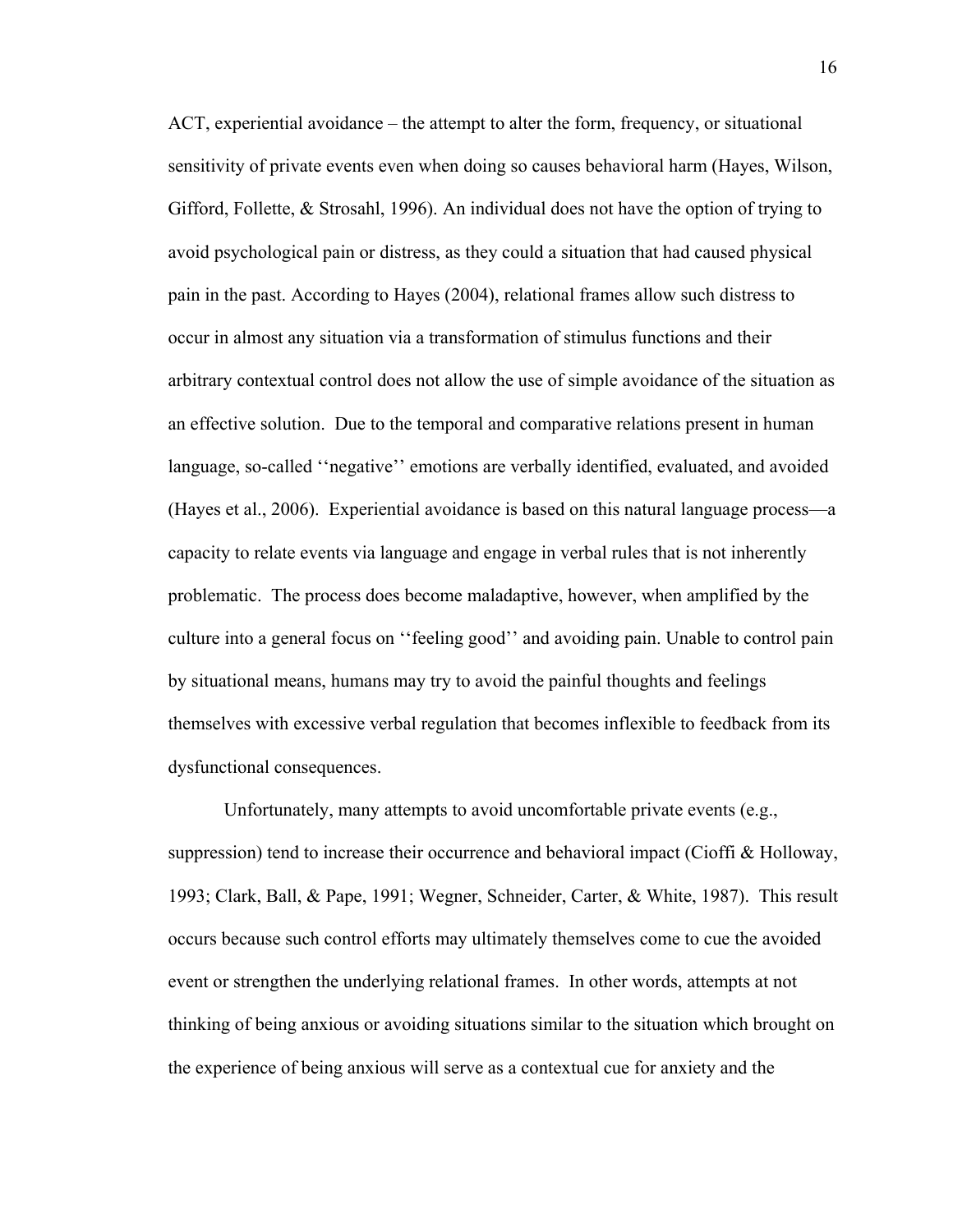thoughts and feelings associated with the actual event that this anxiety is related to (Hayes, 2004; Hayes et al., 2006). Short-term feelings of control over painful private events, coupled with social pressure to "feel good" and be free of difficult psychological pain may, however, reinforce and encourage use of such avoidance strategies. Reliance on avoidance strategies further narrows the range of behaviors that an individual is willing to engage in given that many behaviors might evoke these feared private events (Hayes et al., 2004).

 According to Hayes and colleagues (2006), cognitive fusion and experiential avoidance fuel each other and hamper engagement in alternative coping efforts as they strengthen. Contact with the present moment decreases as individuals begin to live ''in their heads" and become more and more "fused" with their cognitions. The past and future, and even the self, are seen in conceptualized terms and gain more regulatory power over behavior, further contributing to psychological inflexibility (Hayes et al., 2006). For example, it can become more important to be right about who is responsible for personal pain, than it is to live more effectively with the history one has. Similarly, it can become more important to defend a verbal view of oneself (e.g., being a victim, never being angry, being broken, etc.) than to engage in more workable forms of behavior that do not fit that verbalization.

 According to this model, in the world of overt behavior, long-term desired qualities of life (i.e., values) take a backseat to more immediate and self-soothing goals of being right, looking good, feeling good, and defending a conceptualized self. Patterns of action emerge from habitual engagement and gradually dominate an individual's repertoire of behaviors, even as they prolong or exacerbate psychological distress and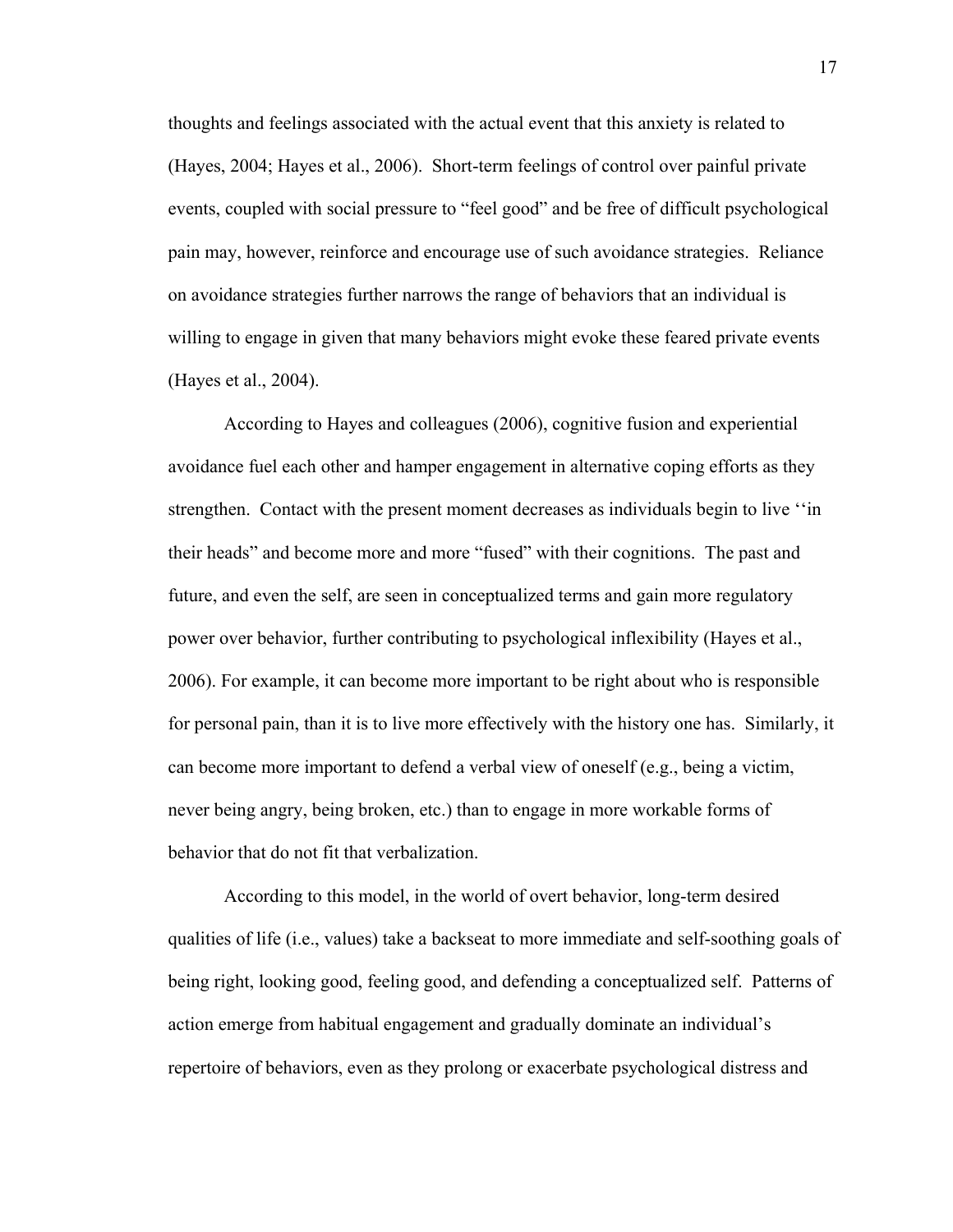<span id="page-34-0"></span>move the individual further and further away from long-term desired qualities of living (Hayes et al., 2006).

#### <span id="page-34-1"></span>Core Therapeutic Strategies of ACT

The general clinical goals of ACT are to undermine fusion with the literal verbal content of cognition that encourages behaviors aimed at avoidance and to construct an alternative context in which behavior is in line with one's values and is more likely to occur (Hayes, 2004; Hayes et al., 1999). To counteract psychological rigidity and to promote psychological flexibility, the ACT intervention model is defined by: mindfulness processes, aimed at encouraging present-focused acceptance of and defusion from cognitive content, and values processes, aimed at identifying personal values to direct behavioral choices and developing commitment to those choices. In other words, the goals of ACT are to enhance the ability to contact the present moment more fully and to change or persist in behavior when doing so serves valued ends (Hayes et al., 2006; Strosahl, Hayes, Wilson, & Gifford, 2004). According to this model, psychological flexibility is established through the following six core ACT processes: Acceptance, cognitive defusion, being present, self as context, values, and committed action. Each of these areas is conceptualized as a positive psychological skill, not merely as a method of avoiding psychopathology (Hayes et al., 2006), and is described below in the order presented in the original ACT protocol (Hayes et al., 1999).

 Taught as an alternative to experiential avoidance, acceptance refers to the willingness to experience all psychological events (i.e. thoughts, feelings, and sensations), including those which are negatively evaluated (e.g. anxiety) without changing, avoiding, or otherwise controlling them (Hayes, 1987; Hayes et al., 1996). By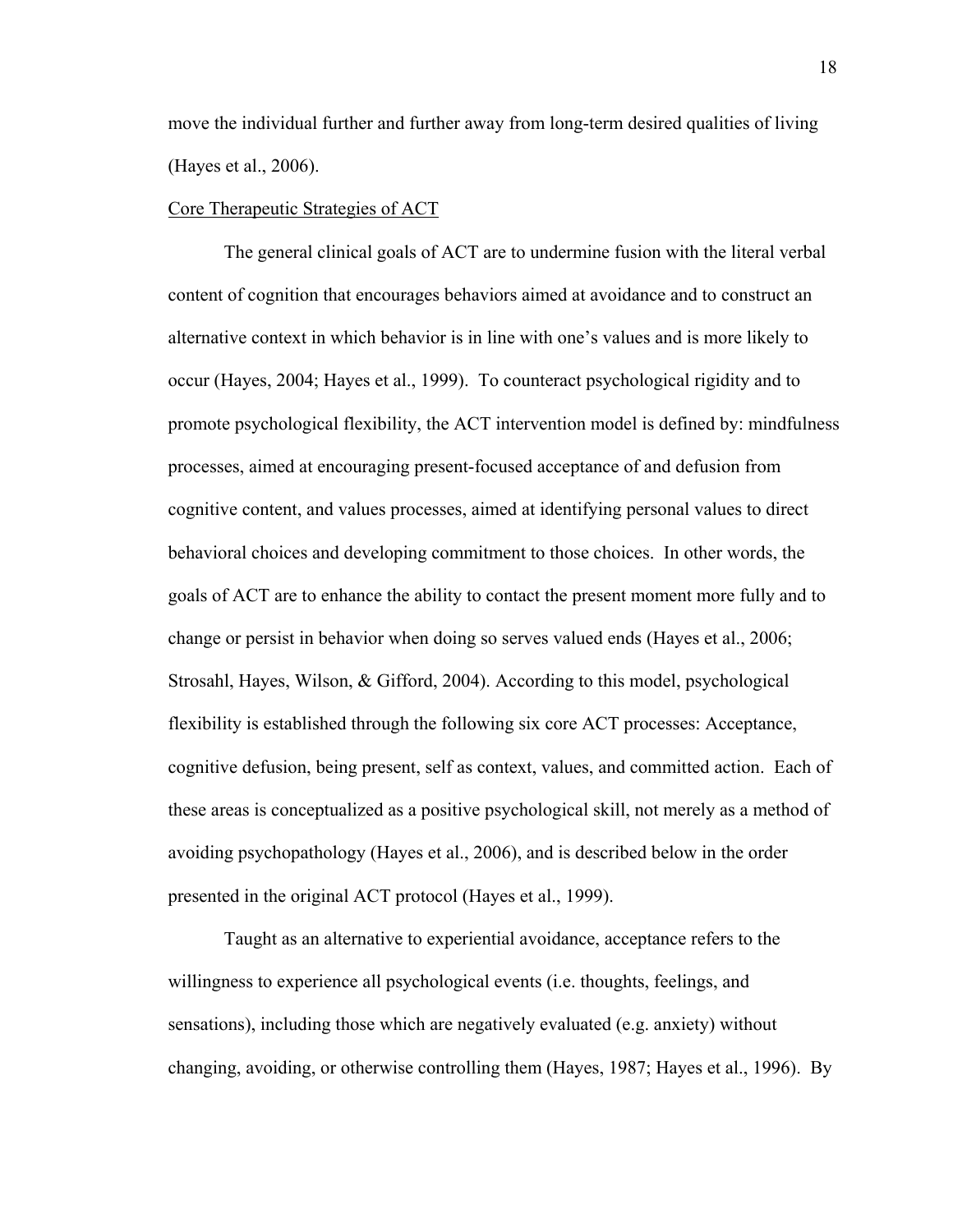accepting these internal events, individuals can more effectively use their energies, formerly given over to resignation, avoidance, or control of these events in order to act in a way that is congruent with their values and goals. ACT promotes acceptance by training individuals to be aware of their thoughts and feelings. For example, clients with anxiety disorders are taught to feel anxiety, as a feeling, fully and without defense, whereas clients with chronic pain are given methods that encourage them to let go of a struggle with pain (Eifert & Forsyth, 2005; Hayes et al., 2006). Acceptance is also fostered as a method of increasing values-based action. Thus, ACT clients are encouraged to feel good (i.e., do a good job of feeling fully what there is to be felt), as opposed to feeling good (i.e., changing one's goal-directed actions in order to experience feelings that are evaluated as "good;" Hayes et al., 1996).

 Cognitive defusion techniques attempt to alter the undesirable functions of thoughts and other private events, rather than trying to alter their form, frequency or situational sensitivity (Hayes et al., 2006). The goal of cognitive defusion is to change the way one interacts with or relates to thoughts by creating contexts in which their unhelpful functions are diminished. There are numerous techniques of defusion that have been developed for a wide variety of clinical presentations (Hayes & Strosahl, 2004). For example, a negative thought could be observed dispassionately, repeated out loud until only its sound remains and its meaning lost, or treated as an external event to be observed by giving it a shape, size, color, speed, or form. An individual could thank his or her mind for such an interesting thought, label the process of thinking (''I am having the thought that I am no good''), or examine the historical thoughts, feelings, and memories that occur while he or she experiences that thought. Such procedures attempt to reduce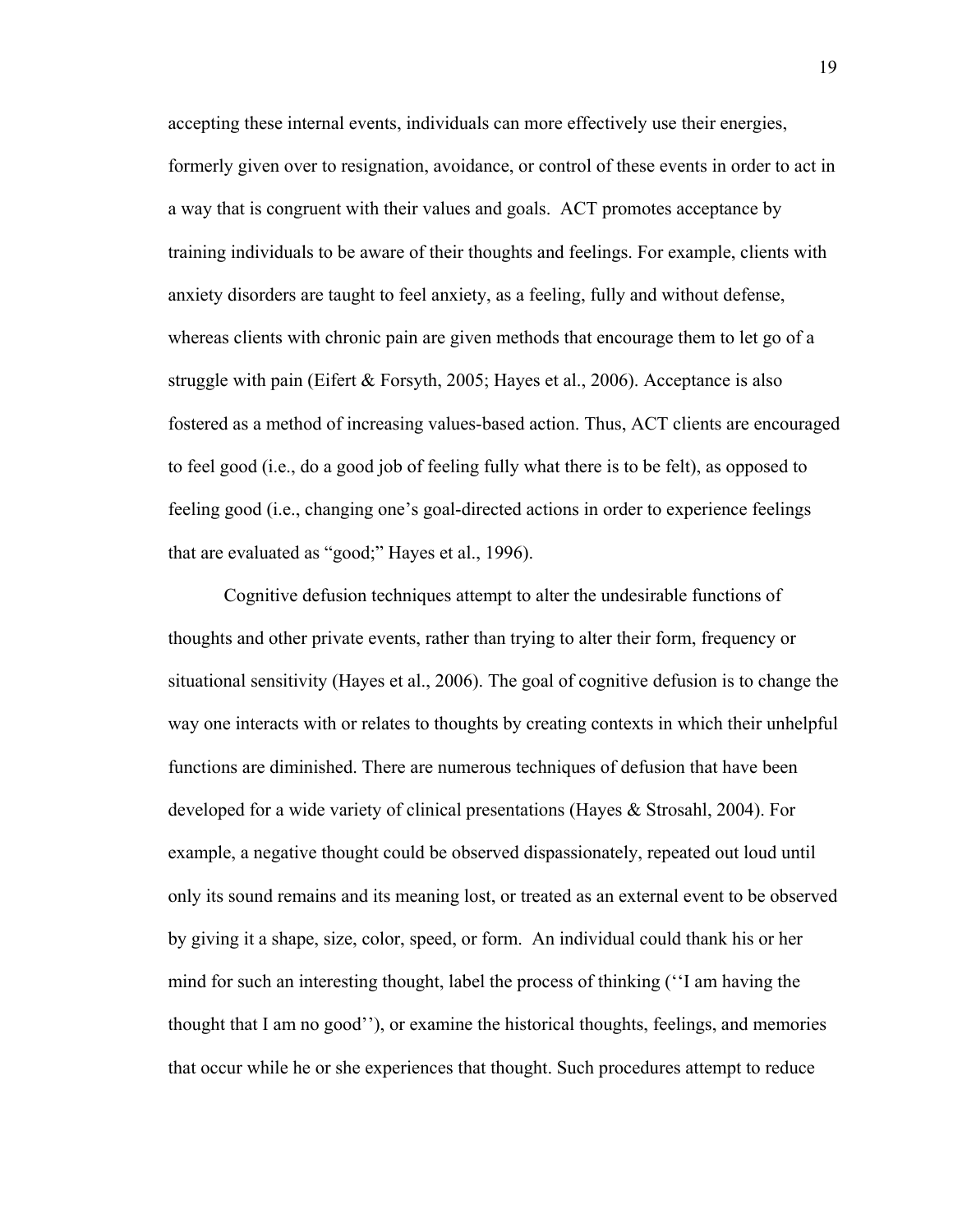the literal quality of the thought, weakening the tendency to treat the thought as what it refers to (''I am no good'') rather than what it is directly experienced to be (e.g., the thought ''I am no good''). The result of defusion is usually a decrease in believability of, or attachment to, private events rather than an immediate change in their frequency (Hayes et al., 2006).

 In techniques aimed at encouraging clients to be present, ACT promotes ongoing non-judgmental contact with psychological and environmental events as they occur. The goal is to have clients experience the world more directly so that their behavior is more flexible and thus their actions are more consistent with the values that they hold (Hayes et al., 2006). Direct experiential contact then allows evaluation of the consequences of actions (or nonactions based on experiential avoidance) in terms of their workability with respect to valued ends. In addition, language is used not to evaluate but as a tool to note and describe events in order to bring such events and their consequences into awareness. A sense of self called ''self as process'' is actively encouraged via the defused, nonjudgmental ongoing description of thoughts, feelings, and other private events (Hayes et al., 2006).

 Related to this "self as process" and as a result of relational frames such as "I versus You", "Now versus Then", and "Here versus There", human language leads to a sense of self as a locus or perspective, and provides a transcendent, spiritual side to normal verbal humans (Hayes et al., 2006). In this vein, if "self as process" reflects the act of observing experience, then "self as context" reflects the observer that does the observing. This concept represents one of the core seeds from which both ACT and RFT grew (Hayes, 1984); and there is now growing evidence of its importance to language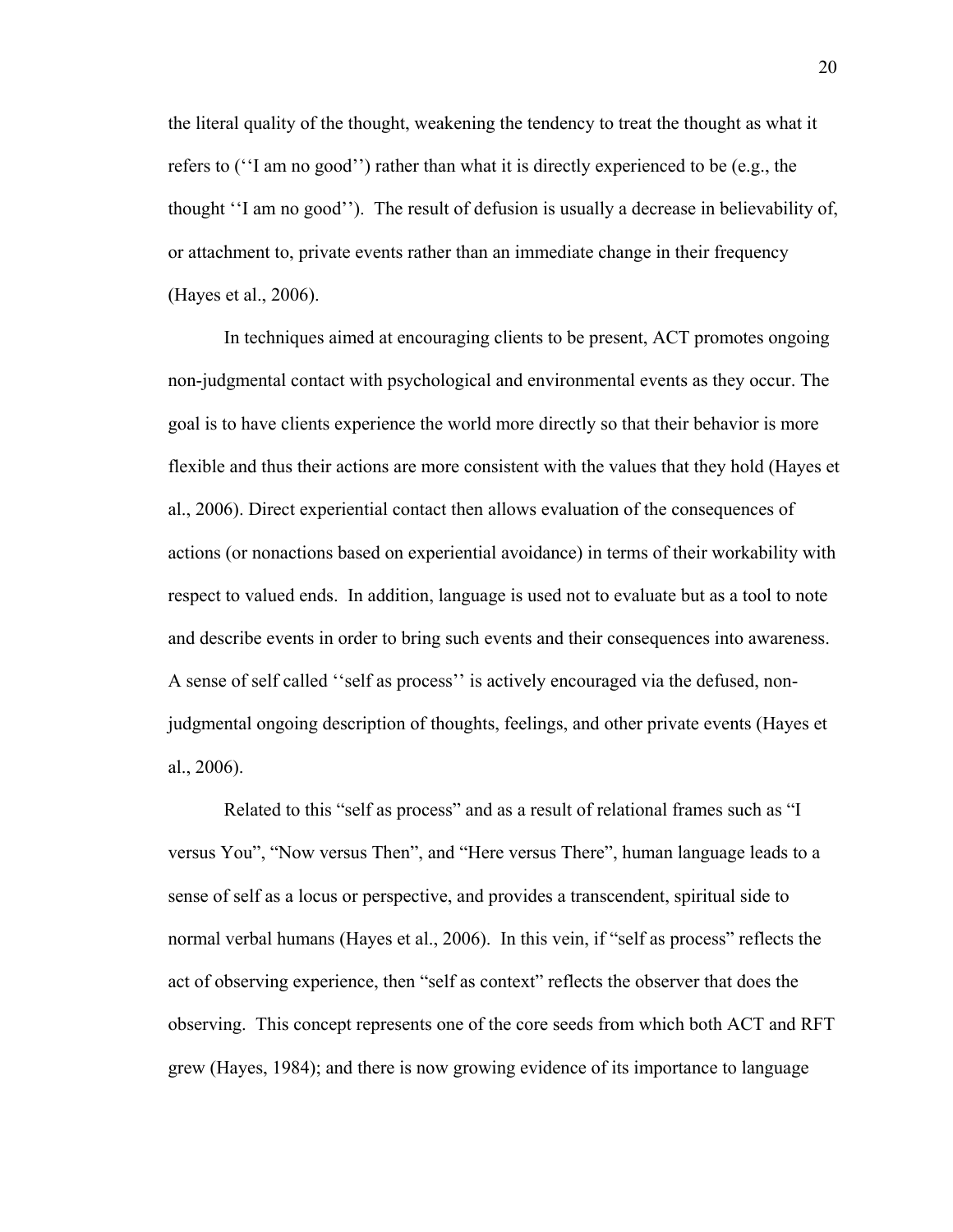functions such as empathy, theory of mind, and sense of self (e.g., see McHugh, Barnes-Holmes, & Barnes-Holmes, 2004). In brief, the idea is that "I" emerges over large sets of exemplars of perspective-taking relations (i.e., what are termed in RFT ''deictic relations''). However, since this sense of self is a context for verbal knowing, not the content of that knowing, its limits cannot be consciously known. According to Hayes and colleagues (2006), self as context is important in part because from this standpoint one can be aware of one's own flow of experiences without attachment to them or an investment in which particular experiences occur; thus defusion and acceptance is fostered. Self as context is developed in ACT by mindfulness exercises, the use of metaphors, and experiential processes.

 Values in ACT represent chosen qualities of purposive action that can never be obtained as an object but can be instantiated moment by moment. ACT uses a variety of exercises to help a client choose life directions in various domains (e.g., family, career, spirituality) while undermining verbal processes that might lead to choices based on avoidance, social compliance, or fusion (e.g., ''I should value X'' or ''A good person would value Y'' or ''My mother wants me to value Z'', Hayes et al., 1999). In ACT, acceptance, defusion, and being present are not ends in themselves but rather reflect methods to clear the path for a more vital, values consistent life (Hayes et al., 2006; Strosahl, Hayes, Wilson, & Gifford, 2004).

Finally, ACT encourages the development of larger and larger patterns of effective action linked to chosen values, or committed action. In this regard, ACT looks very much like traditional behavior therapy, and almost any behaviorally coherent behavior change method can be fitted into an ACT protocol, including exposure, skills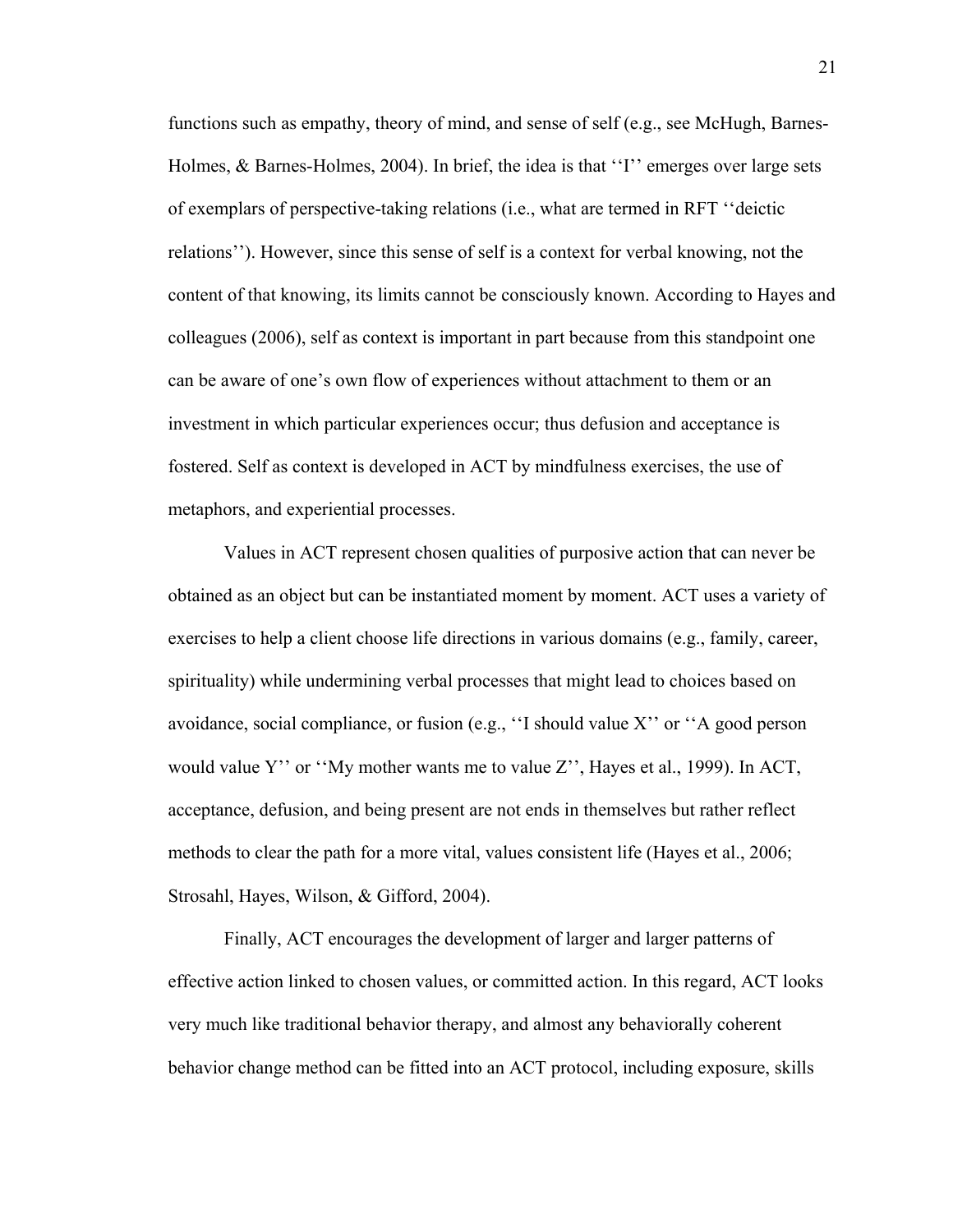acquisition, shaping methods, and goal setting (Hayes et al., 2006; Strosahl et al., 2004). Unlike values, which are constantly enacted but never achieved as an object, concrete goals that are values-consistent can be achieved. ACT protocols almost always involve therapy work and homework linked to short, medium, and long-term behavior change goals (e.g., Eifert & Forsyth, 2005; Hayes et al., 1999). Significantly, behavior change efforts in turn may lead to contact with psychological barriers that are then addressed through the previous listed ACT processes. The core ACT components are both overlapping and interrelated and taken as a whole, each supports the other and all target psychological flexibility (Hayes et al., 2006).

# Empirical Status of ACT and Its Components

### Evaluations of ACT as an Intervention

 ACT has been delivered in both individual and group psychotherapy formats. Because the conceptualization behind it is based on natural processes of human language and cognition (Hayes et al., 1996; Hayes et al., 2001), if the theory is correct, ACT should have broad applicability. Support for this contention has been found within research evaluations of ACT applied to a wide variety of psychological and physical disorders. Interestingly, the length of the ACT protocol utilized has varied greatly between extant published studies, from 48 sessions over 16 weeks to four sessions over three weeks (Hayes, Masuda, Bissett, Luoma, & Guerrero, 2004).

 Examination of the literature indicates that ACT has been compared to a structured intervention and a control group in 11 randomized controlled trials (RCTs) and to wait-list, placebo, or treatment as usual conditions in six RCTs. Four of these studies were not available to the present author for review given that they were dissertations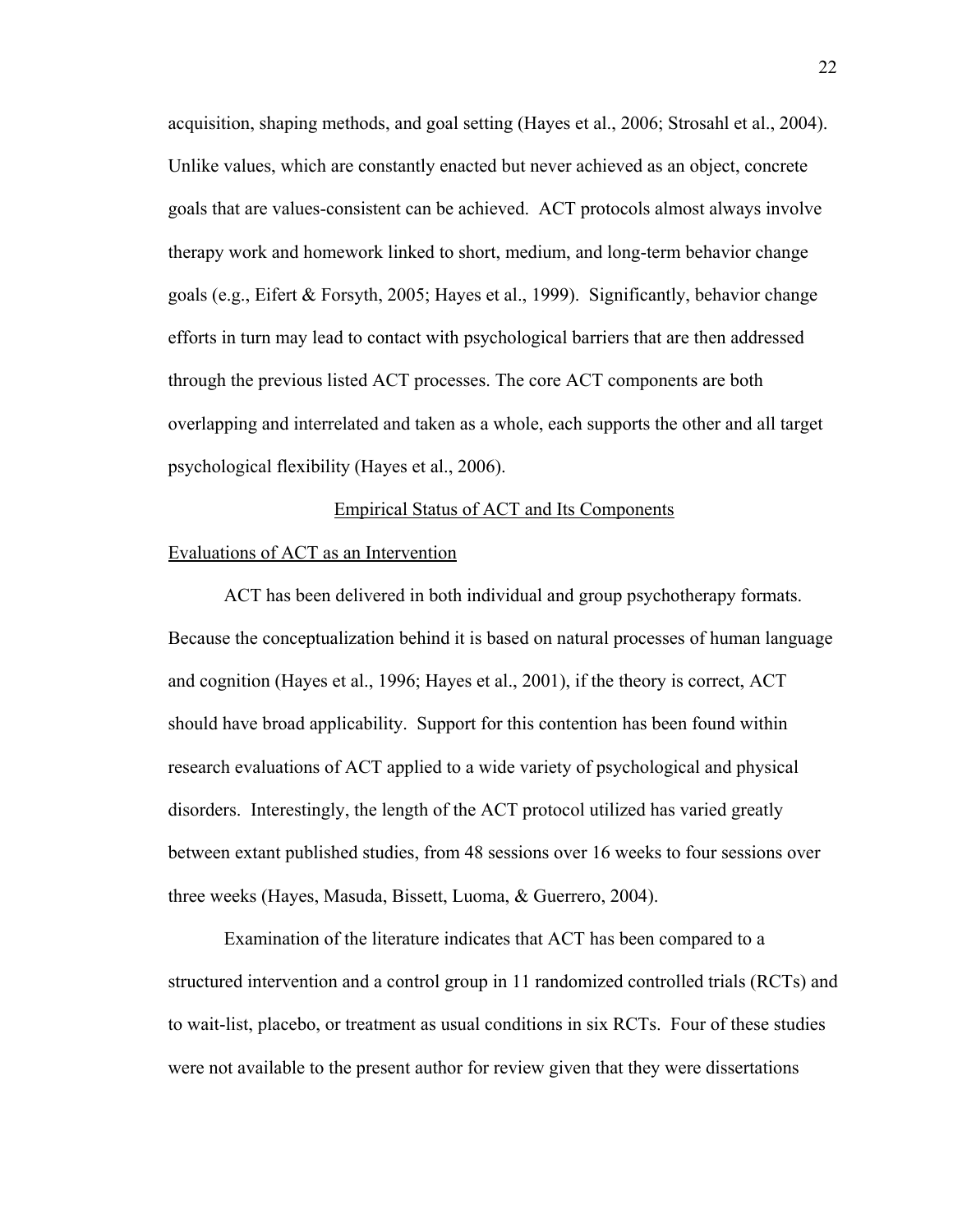(Block, 2002, as cited in Hayes et al., 2006; Gregg, 2004, as cited in Hayes et al., 2006; Lundgren, 2004, as cited in Hayes et al., 2006), a manuscript in press (Gratz  $\&$ Gunderson, in press, as cited in Hayes et al., 2006), or a paper presented at a conference (Branstetter, Wilson, Hildebrandt, & Mutch, 2004, as cited in Hayes et al., 2006). Data from these sources will be presented based on information provided within the recent review by Hayes and colleagues (Hayes et al., 2006). Two RCTs specifically focusing on stress at the workplace (i.e., Bond & Bunce, 2000; Dahl, Wilson, & Nilsson, 2004) will be discussed in a later section. Beyond focusing on changes in outcomes, several of these studies have also either conducted formal mediational analyses, using the prominent procedures introduced by Judd and Kenny (1981), or have reported processes of change data using less stringent criteria, or have had their data reanalyzed for the purpose of mediational analysis.

The present review will begin with a discussion of the handful of studies that have directly compared ACT and traditional CT or CBT (Block, 2002, as cited in Hayes et al., 2006; Branstetter et al., 2004, as cited in Hayes et al., 2006; Zettle & Hayes, 1986; Zettle & Rains, 1989). One of the first intervention studies to test the ACT model compared an early version of ACT called comprehensive distancing (CD) to two variants of cognitive therapy (CT) for depressed clients delivered in a 12 week individual protocol (Zettle  $\&$ Hayes, 1986). Given that the two variants were virtually identical in outcomes, the two groups were combined for the main comparison. Results indicated that CD was superior to CT on depression outcomes at post-treatment and at a 2-month follow-up. No significant differences were found between the CD and CT group on the reported frequency of automatic depressogenic thoughts. However, clients were also asked to rate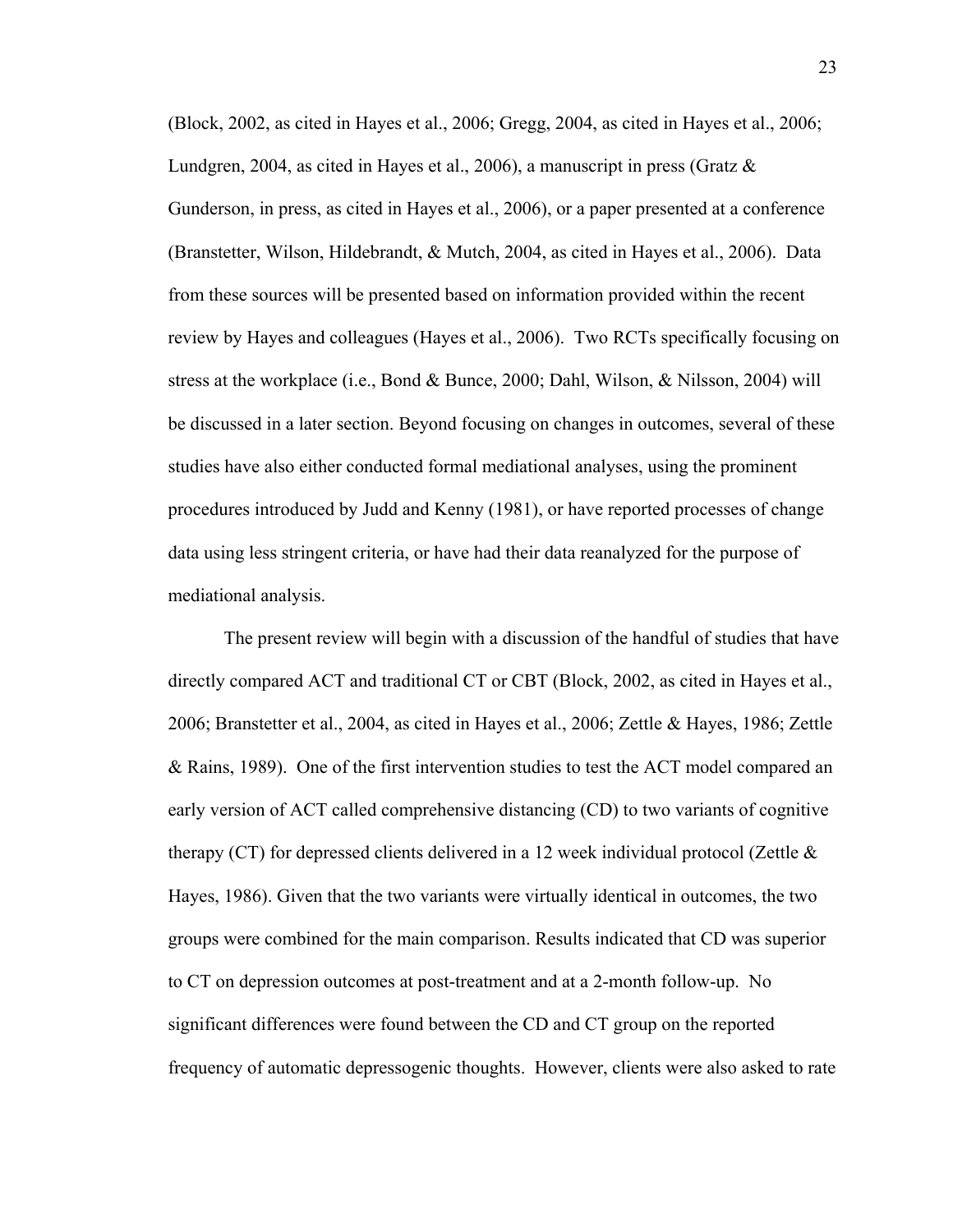the believability of these same thoughts when they occurred (i.e., a measure of cognitive fusion). Results indicated that the CD group had lower cognitive fusion scores than those of the CT group at post-treatment and at follow-up. The groups also differed on a measure of reason-giving. Specifically, individuals in the CD group reported reduced validity ratings for reasons given by hypothetical others for their dysfunctional actions from pre-treatment to post-treatment, whereas individuals in the CT group reported increased ratings. With regard to validity ratings of their own reasons for engaging in hypothetical dysfunctional actions, the CD group evidenced a large reduction in validity ratings from post-treatment to follow-up, with a significant proportion reporting decreased ratings from pre-treatment through follow-up. In contrast, CD participants reported only a slight reduction in ratings from pre-treatment to follow-up and a more noticeable increase from pre- to post-treatment.

A formal mediational analysis was not reported in the original study, however, Hayes and colleagues (2006) reanalyzed the data. At the mid-point of treatment (week 6), individuals in the CD and CT groups did not differ significantly in their depression scores scores, but they did differ significantly in their cognitive fusion scores. Hayes and the other reviewers (2006) found that mid-point cognitive defusion scores did indeed mediate the decrease in depression scores at post-intervention and at follow-up. Thus greater changes in the believability of depressogenic thoughts mediated the superior outcomes achieved by ACT versus CT in this study.

Subsequent to the study conducted by Zettle and Hayes (1986), Zettle and Rains (1989) further examined the early version of ACT (i.e., CD) versus CT for depression. A sample of 31 women with moderate to severe depression were randomized to one of three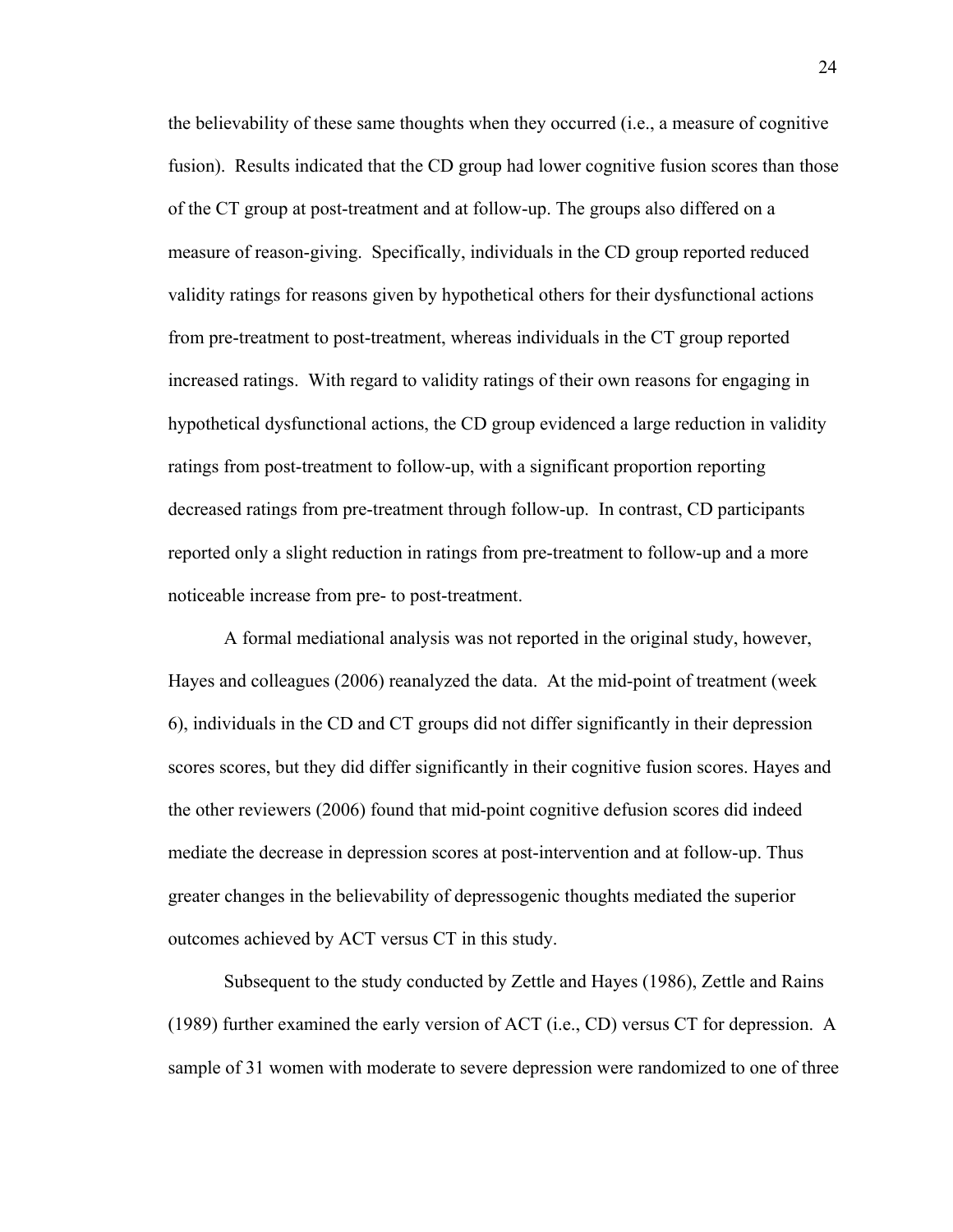different group therapies: (a) complete cognitive therapy (CCT), involving procedures aimed at cognitive distancing, cognitive restructuring, and behavioral hypothesis-testing; (b) partial cognitive therapy (PCT), which omitted distancing procedures; or (c) comprehensive distancing (CD). All three groups showed significant, but equivalent, reductions in depression from pretreatment through follow-up. Although a comparison of adjusted means revealed a lower score for CD than for either CCT or PCT, individuals in the CCT and PCT groups reported significant reductions in dysfunctional attitudes compared to individuals in the for CD group. The authors concluded that these findings indicate different underlying therapeutic processes between the ACT-based and the cognitive therapy-based treatments.

Researchers in a separate lab (Block, 2002, as cited in Hayes et al., 2006) conducted a small randomized trial comparing ACT, cognitive-behavioral group therapy (CBGT), and a wait-list control group in the treatment of social phobia. Results indicated that both treatment groups were superior to the control condition on most outcome measures. Furthermore, participants in the ACT group participated longer in an arranged public speaking situation and reported larger reductions in distress during the speech than those in the other groups at post-treatment. The primary process variable, willingness to experience anxiety during exposure, also increased more pre to post-treatment for ACT than for CBGT and declined in the wait-list condition. However, the differences among groups at baseline approached significance; ACT participants were generally more severely phobic. Therefore, regression to the mean may represent a possible explanation for these results. Examining only the post-treatment scores on the primary outcome variable (i.e., length of time in a public speaking situation), however, the effect sizes for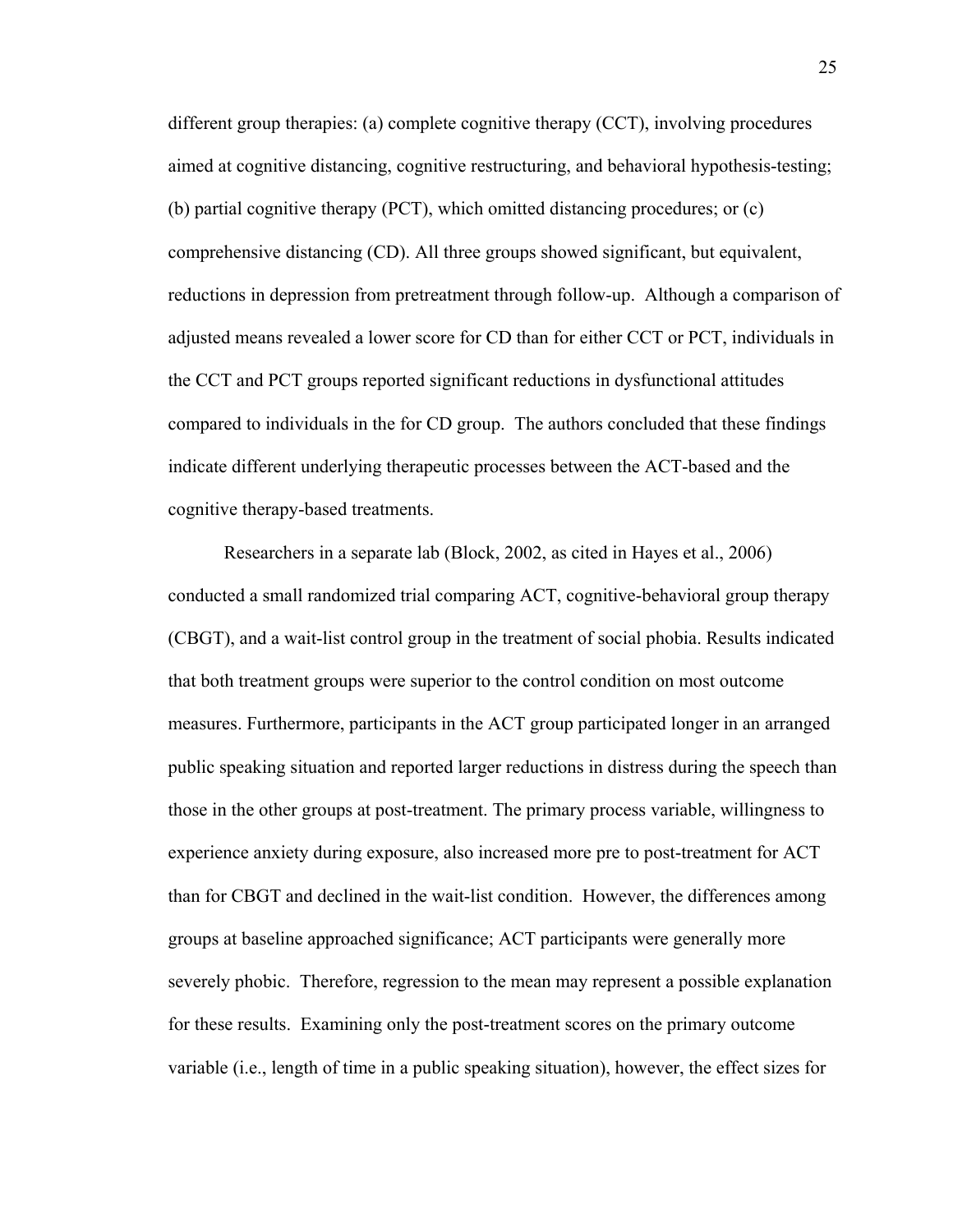the differences in the outcome between ACT and either CBGT or the control group were large, which is particularly supportive given the trends at baseline.

 More recently, ACT was compared with a traditional CBT intervention focusing on relaxation and cognitive restructuring. In this study, the distress of individuals with end-stage cancer was targeted (Branstetter et al., 2004, as cited in Hayes et al., 2006). Twelve sessions of each treatment were delivered to randomly assigned cancer patients during chemotherapy appointments or other medical visits. By session 12, ACT produced significantly greater reductions in distress, anxiety, and depression in the patients compared to individuals in the traditional CBT group. Conducting a mediation analysis, the researchers found that reductions in the Mental Disengagement subscale of the COPE (Carver, Scheier, & Weintraub, 1989; e.g., ''I go to movies or watch TV, to think about it less,'') mediated the reduction in distress. Only the ACT condition resulted in reductions in mental disengagement, whereas the CBT condition actually resulted in increases this coping strategy (Hayes et al., 2006).

 Between condition effects sizes (using Cohen's *d*) across these four studies comparing ACT with CT or CBT were medium to large at post-treatment and large at follow-up in favor of ACT (Hayes et al., 2006). On primary process of change measures specified from the ACT model (i.e., psychological acceptance), the between condition effect sizes in these studies were large at post-treatment and at follow-up. Thus, these early data tentatively suggest that ACT and traditional CBT may impact change processes differently and that ACT may have superior outcomes under certain circumstances (Hayes et al., 2006).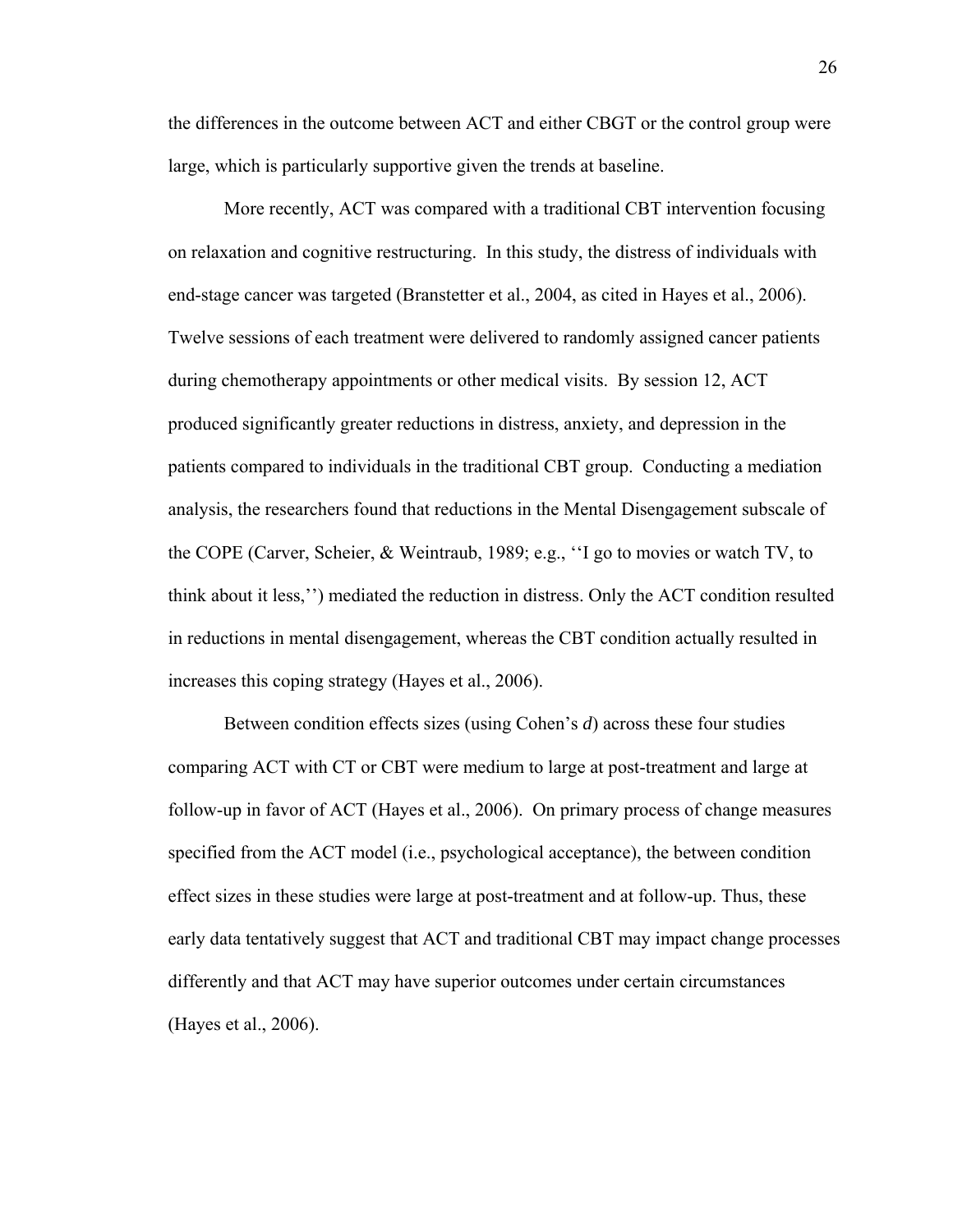Apart from such comparisons between ACT and comprehensive CT or CBT protocols, other studies have examined ACT compared to or in conjunction with intervention strategies falling within the behavior therapy tradition. For example, Zettle (2003) contrasted ACT and systematic desensitization for math anxiety and found equivalent reductions. However, greater change in trait anxiety was found with systematic desensitization. In a more recent randomized study, ACT plus another behavioral strategy, habit reversal, was compared to a wait-list control for the treatment of trichotillomania (Woods, Wetterneck, & Flessner, 2006). Results indicated that selfreported and objectively verified hair pulling decreased significantly with the active treatment, was maintained at a 3-month follow-up, and correlated with changes in experiential avoidance to a large extent.

 ACT has also been contrasted with various other intervention strategies in the area of substance abuse treatment. One study compared ACT to Nicotine Replacement Therapy (NRT) for smoking cessation (Gifford et al., 2004). Although no differences were found in quit rates between conditions at post-treatment, the ACT condition had better outcomes at 6-month follow-up (23% quit rate for ACT versus 11% quit rate for NRT) and significantly better outcomes at 1-year follow-up (35% quit rate for ACT versus 15% quit rate for NRT). Mediational analyses indicated that scores on a measure assessing smokers' endorsement of the need to avoid smoking-related thoughts and feelings in order to maintain abstinence accounted for the effects of ACT on abstinence outcomes.

 Addressing more severe substance issues, Hayes and colleagues (2004) examined the treatment of polysubstance abusing individuals being maintained on methadone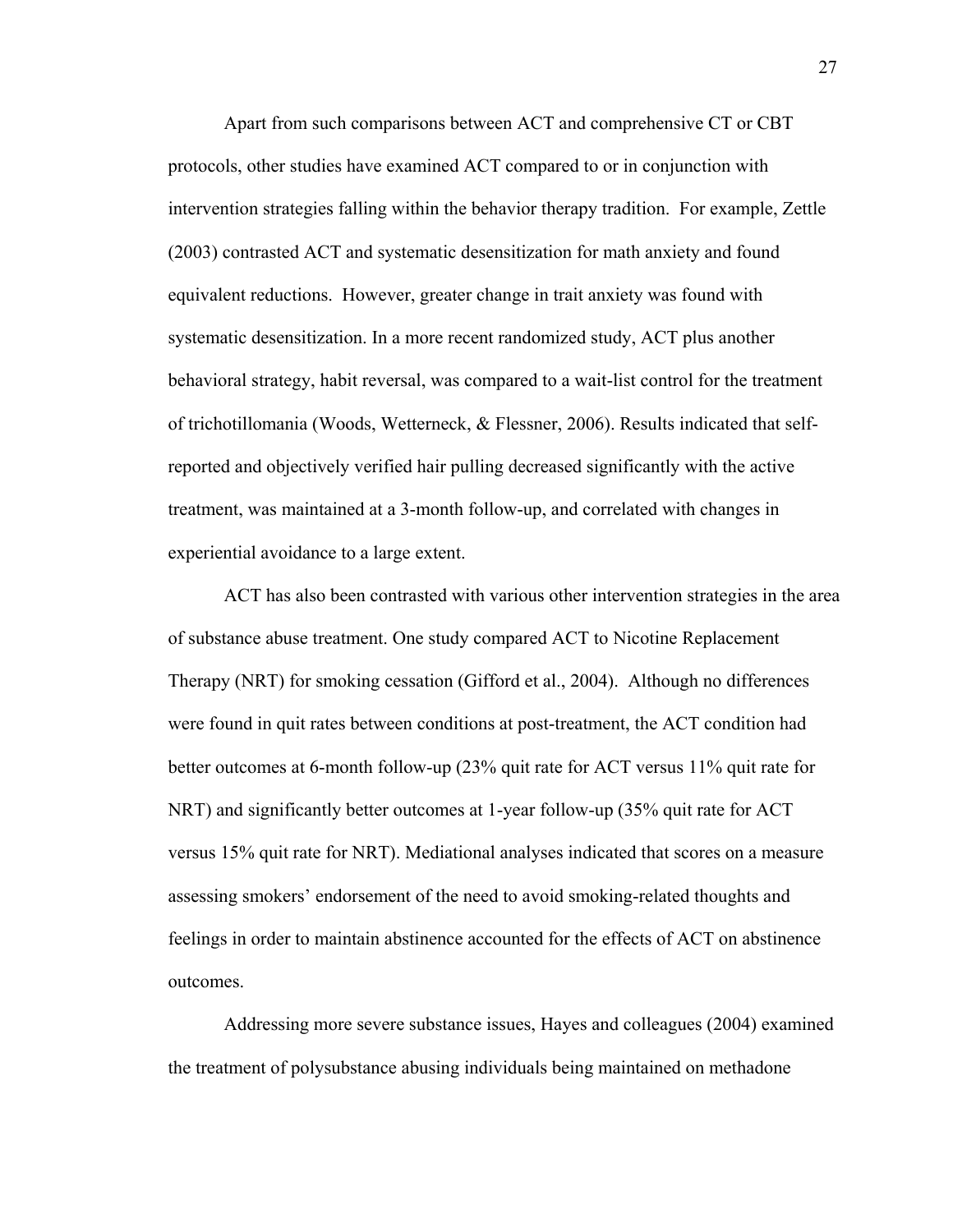(Hayes, Wilson, et al., 2004). Participants were randomly assigned to either ACT, Intensive Twelve-Step Facilitation, or to a methadone maintenance only control condition. Participants in the two active treatments received 32 individual and 16 group sessions. At the 6-month follow-up, participants in the ACT condition demonstrated a greater decrease in objectively measured (i.e., through monitored urinalysis) total drug use than did methadone maintenance alone; and greater decreases in self-reported total drug use than both of the other conditions. ITSF includes a significant acceptance component and there were few process differences between ACT and ITSF. However, there were a number of process differences between ACT and the control condition, including extent of believability in automatic thoughts and reason-giving for using drugs.

 Focusing on therapists working with substance abusing individuals and addressing more interpersonal outcomes, a recent study compared ACT, multicultural sensitivity training (MT), and education about the biology of addiction, each administered via a 6-hour workshop (Hayes, Bissett, et al., 2004). At follow-up, ACT, but not MT, was superior to the education condition regarding frequency of stigmatizing attitudes toward clients; ACT was also significantly better than MT in reducing burnout. Mediational analyses found that a measure of cognitive defusion from stigmatizing thoughts toward substance abusing clients mediated both counselor burnout and stigmatizing attitudes in the ACT group but not the MT group.

 Speaking to its effectiveness with particularly difficult to treat conditions, ACT has also been used to treat individuals with personality disorders and to those struggling with psychosis. In a small randomized trial on self-harm and emotional dysregulation among individuals diagnosed with Borderline Personality Disorder, Gratz and Gunderson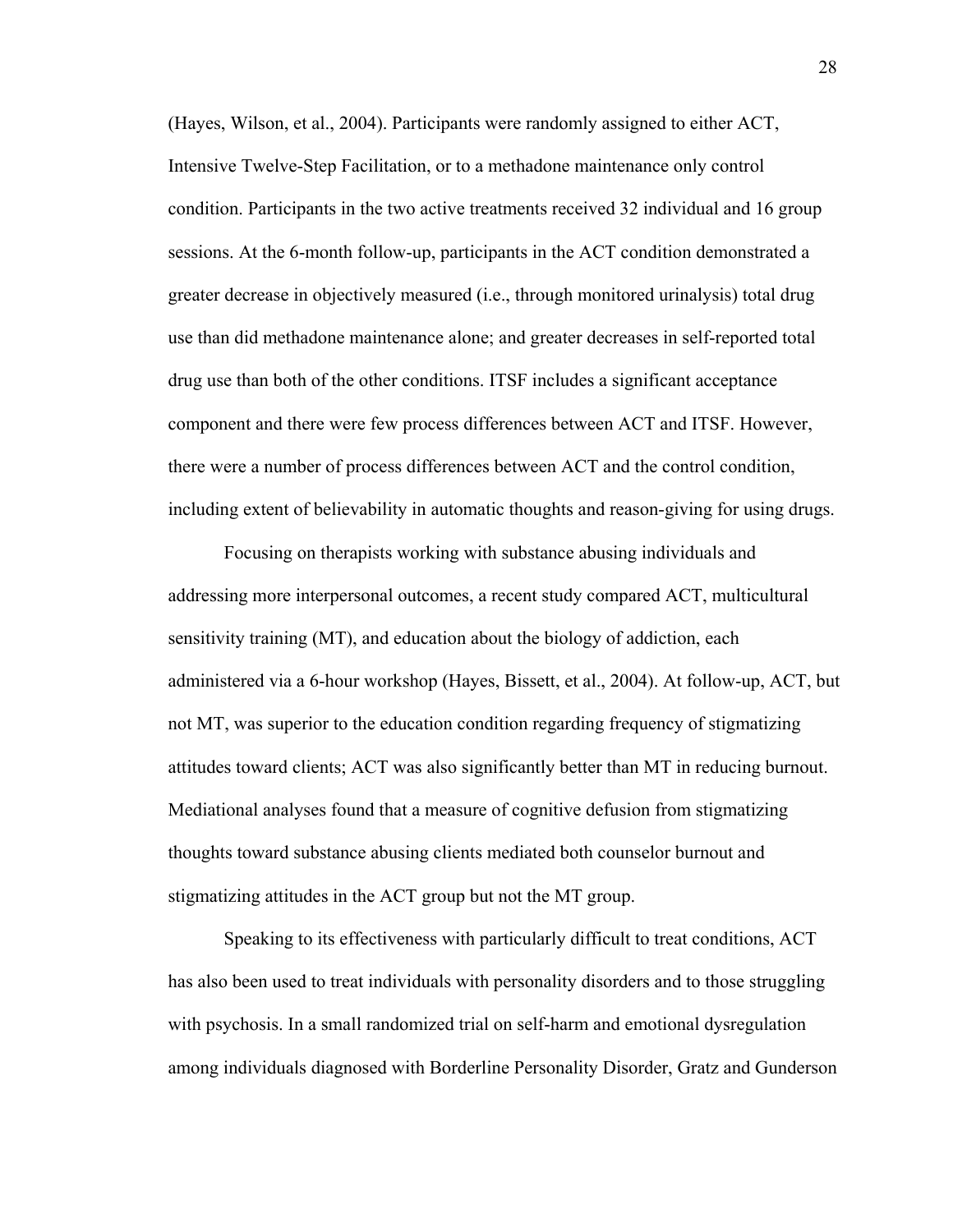(in press, as cited in Hayes et al., 2006) compared TAU to a condition consisting of ACT and Dialetical Behavior Therapy (DBT). Hayes and colleagues (2006) note that about two-thirds of the sessions appeared to have been drawn from ACT. The ACT/DBT intervention resulted in large between group effects at post-treatment in reduction of selfharm and emotional dysregulation. Furthermore, a very large effect size was found for experiential avoidance but correlations between process and outcome were not reported by the study authors (Hayes et al., 2006).

 Focusing on helping inpatients cope with positive psychotic symptoms, Bach and Hayes (2002) compared four 45-min sessions of ACT to treatment as usual (TAU) in a randomized trial. Although, overall symptom reduction was less in the ACT group compared with the TAU group, patients in the ACT condition exhibited half the rate of rehospitalization over a 4-month follow-up period compared with the TAU condition. Moreover, ACT resulted in lower believability ratings of psychotic symptoms (e.g., rating whether the delusions/hallucinations were literally true) at the 4-month follow-up. According to the authors, this pattern may be interpreted as an indication that ACT undermined denial and thus symptom admission was an indication of greater acceptance in the ACT group.

In a replication study, Gaudiano and Herbert (2006a, 2006b) focused on coping with hallucinations or delusions among inpatients hospitalized with a primary psychotic disorder or mood disorder with psychotic features. At discharge from the hospital, participants in a three-session ACT plus TAU condition showed significantly greater improvement in affective symptoms, overall improvement, social impairment, and distress associated with hallucinations than a TAU only condition. In addition, the 4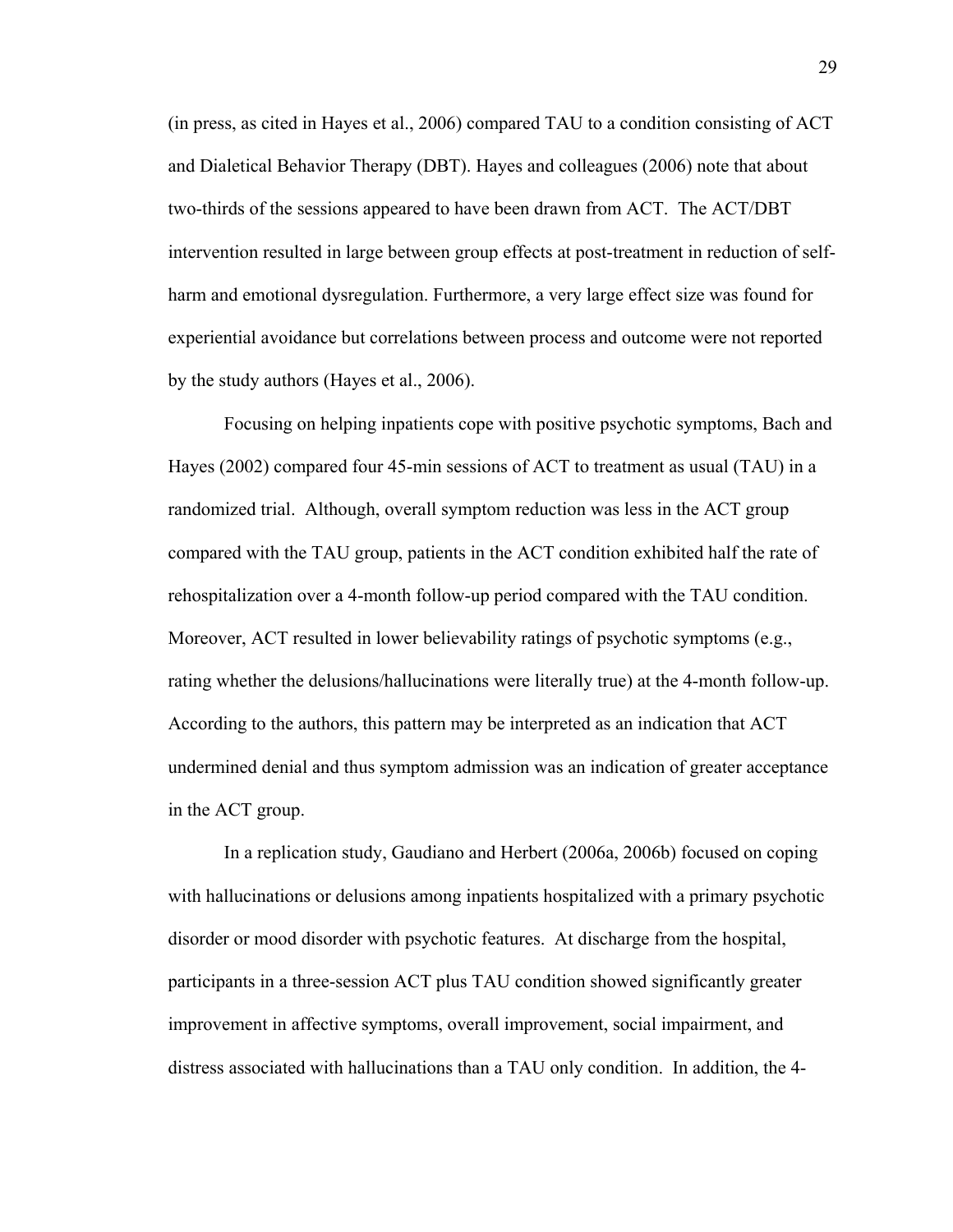month rehospitalization rates were 38% lower in the ACT group. Believability of hallucinations was found to mediate the relationship between frequency of hallucinations and associated distress at post-intervention in the ACT condition.

 Beyond mental health applications, a series of ACT intervention studies have provided support for its effectiveness within behavioral medicine. In a study comparing ACT to an attention-placebo control condition, researchers found that in a sample of poor, institutionalized South Africans with epilepsy, ACT produced reductions of more than 95% in the average time spent per month seizing at post-treatment and at a 6- month and 1-year follow-up (Lundgren, 2004, as cited in Hayes et al., 2006). Although improvement in overall quality of life was not found at post treatment, increases were found at 6-month follow-up, and showed large and significant changes by the 1-year follow-up. Hayes and colleagues (2006) further indicated that ACT produced very large improvements at post-treatment and both follow-ups on a measure of experiential avoidance specific to epilepsy. Scores on this measure fully mediated 1-year follow-up outcomes for both frequency of seizures and quality of life. The quality of life result is seen as particularly important given that post-treatment changes in experiential avoidance occurred several months before significant quality of life changes were observed (Hayes et al., 2006).

 In a separate recent study, the efficacy of ACT plus diabetes education was compared to that of only diabetes education in a trial that randomized newly diagnosed diabetics to a one-day workshop of one approach (Gregg, 2004, as cited in Hayes et al., 2006). As Hayes and colleagues (2006) indicate, at 3-month follow-up, ACT outperformed the control condition on changes in self-management behaviors and blood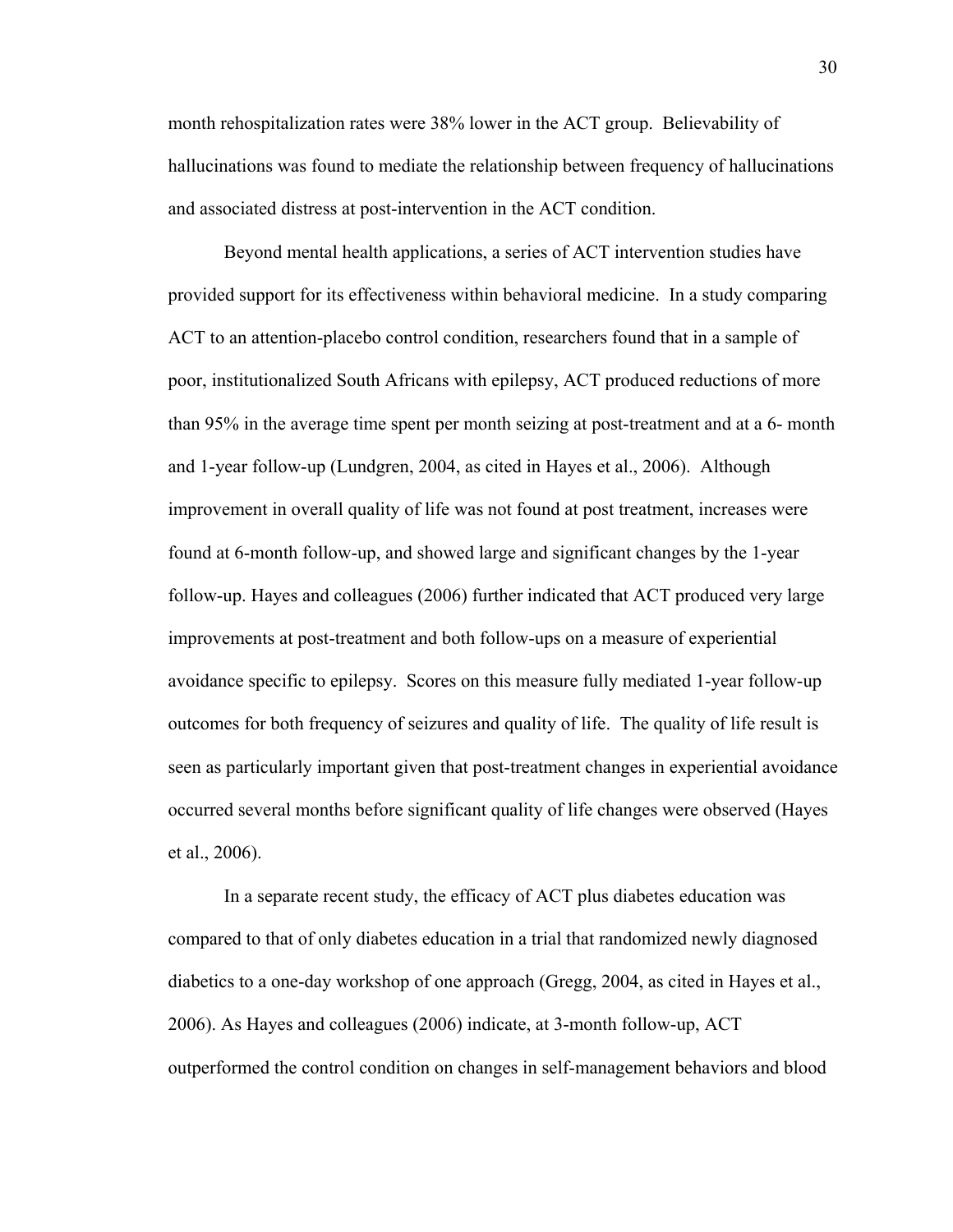glucose, particularly among those participants with a high blood glucose value. A measure of experiential avoidance specific to diabetes-related content was found to mediate the improvement in self-management behaviors but not the changes in blood glucose scores (Hayes et al., 2006).

 Hayes and colleagues (2006) reviewed the between-condition effect sizes for these RCTs of ACT and comparison conditions. Summarizing across the existing literature, the review indicated that ACT has produced between condition effect sizes (using Cohen's *d*) of .66 at post ( $N = 704$ ) and .66 at follow-up ( $N = 519$ ). Average effect sizes for comparisons between ACT and active, well-specified treatments that were deliberately provided to affect the targeted problem were .48 at post-treatment  $(N = 456)$ and .63 at follow-up ( $N = 404$ ). For comparisons with a wait-list condition, treatment as usual, or placebo treatments, the effect sizes were .99 at post-treatment  $(N = 248)$  and .71 at follow-up ( $N = 176$ ). Thus, preliminary evidence supports the use of ACT across a number of different populations, across multiple outcomes, and with diverse methods of delivery.

# Research on ACT Concepts and Components

 The ACT process that has garnered the most attention and research is experiential avoidance. Evidence for the ACT model of psychopathology has come largely from correlational studies examining the relationship between measures of various psychological outcomes and the Acceptance and Action Questionnaire (AAQ; Hayes, Strosahl, Wilson, et al., 2004). The AAQ was developed by the originators of ACT and purports to assess level of experiential avoidance. The AAQ was constructed by having ACT therapists generate a pool of statements exemplifying the types of clinical processes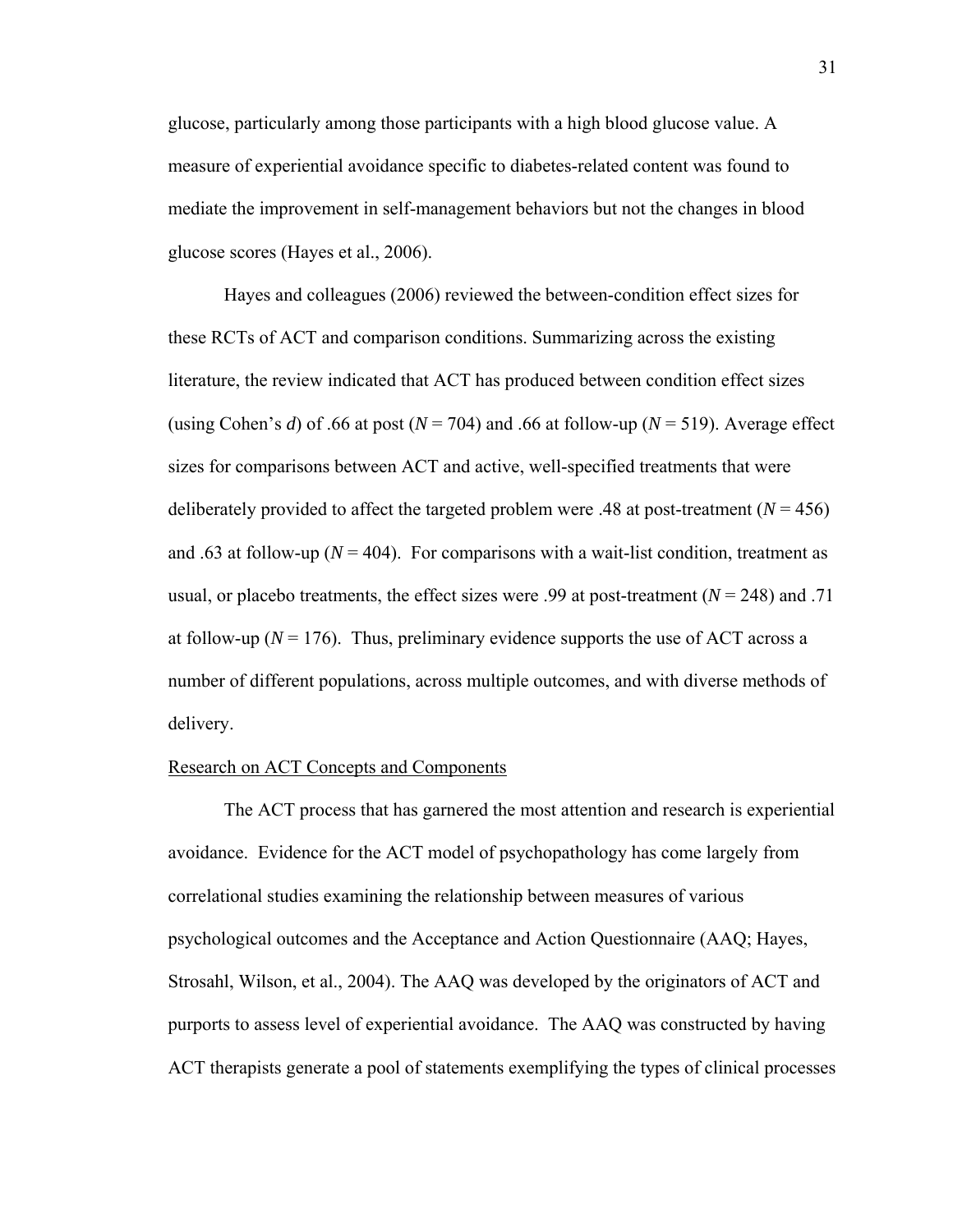targeted by ACT. The resultant self-report instrument ostensibly measures the degree to which an individual fuses with their thoughts, avoids unpleasant feelings, and is unable to act in the presence of difficult private events (Hayes, Strosahl, Wilson, et al., 2004). Interestingly, Hayes and colleagues (2006) note that although the AAQ is usually referred to and utilized in research as a measure of experiential avoidance, they contend that it is actually a more general measure of several ACT processes that all bear on psychological flexibility (Hayes et al., 2006). Still others have conceptualized it as a measure of psychological acceptance (e.g., Bond & Bunce, 2000).

Although the nature of the construct that is tapped by the AAQ is arguably ambiguous, numerous investigations have utilized the measure in a variety of applications. In order to determine the extent to which the AAQ and various psychological outcomes are related, Hayes and colleagues (2006) recently performed several meta-analyses on data from 32 studies that investigated the relationship between the AAQ and various constructs. Results indicated that in general and to a moderate extent, higher levels of psychological flexibility (as assessed by the AAQ) are associated with better quality of life and outcomes, including lower probabilities of having a psychiatric disorder, less depression, and less anxiety (Hayes et al., 2006). In other studies, high levels of psychological flexibility has been found to predict less computer errors by stressed workers at a call center (Bond & Bunce, 2003), as well as to correlate, to a greater degree than actual pain ratings, with less disability, better work status, more daily "up" time, less use of analgesics, and fewer health-care related visits in patients with chronic pain (McCracken, 1998; McCracken, Vowles, & Eccleston, 2004).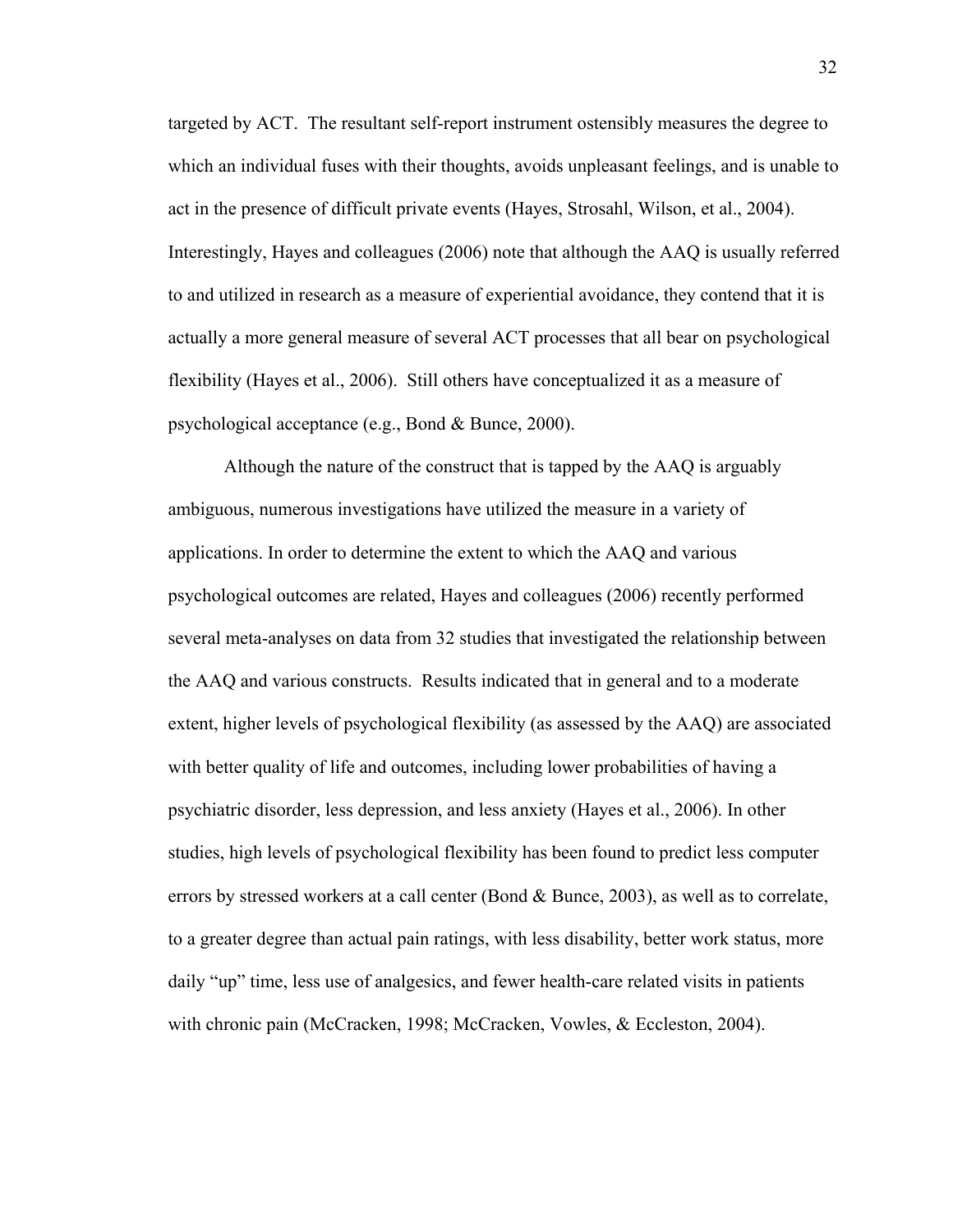Recently, researchers (Kashdan, Barrios, Forsyth, & Steger, 2006) attempted to distinguish the processes tapped by the AAQ from a variety of other strategies (e.g., maladaptive coping, emotional response styles, and controllability). Results indicated that the effects of all of these other strategies on anxiety ratings were partially mediated by the AAQ. Moreover, the AAQ completely mediated the effects of two emotion regulation strategies (i.e., suppression and reappraisal) on daily negative and positive experiences. Experiential avoidance (as assessed by coding the AAQ so that higher scores reflect the opposite of psychological flexibility or acceptance) was also associated with diminished daily positive affective experiences and healthy life appraisals, diminished frequency of positive events and more frequent negative life events, and greater negative affective experiences. These results add to the correlational evidence supporting the role of experiential avoidance as a core mechanism in the etiology of psychological distress (Hayes et al., 2006; Hayes, Wilson, Gifford, Follette, & Strosahl, 1996). These results also suggest that cognitive reappraisal (i.e., a primary process of traditional cognitive-behavior therapy) was much less predictive of the quality of psychological experiences and events in everyday life compared with psychological flexibility (Kashdan et al., 2006).

 To date, no dismantling designs have been utilized to ascertain the individual effects of experiential avoidance, psychological flexibility, or ACT's other components. Rather, experimental research has been conducted mainly via micro-studies to examine if each is psychologically present and works in accordance to the theory underling ACT (Hayes et al., 2006). Several such studies have been conducted and have focused on the processes of acceptance and cognitive defusion.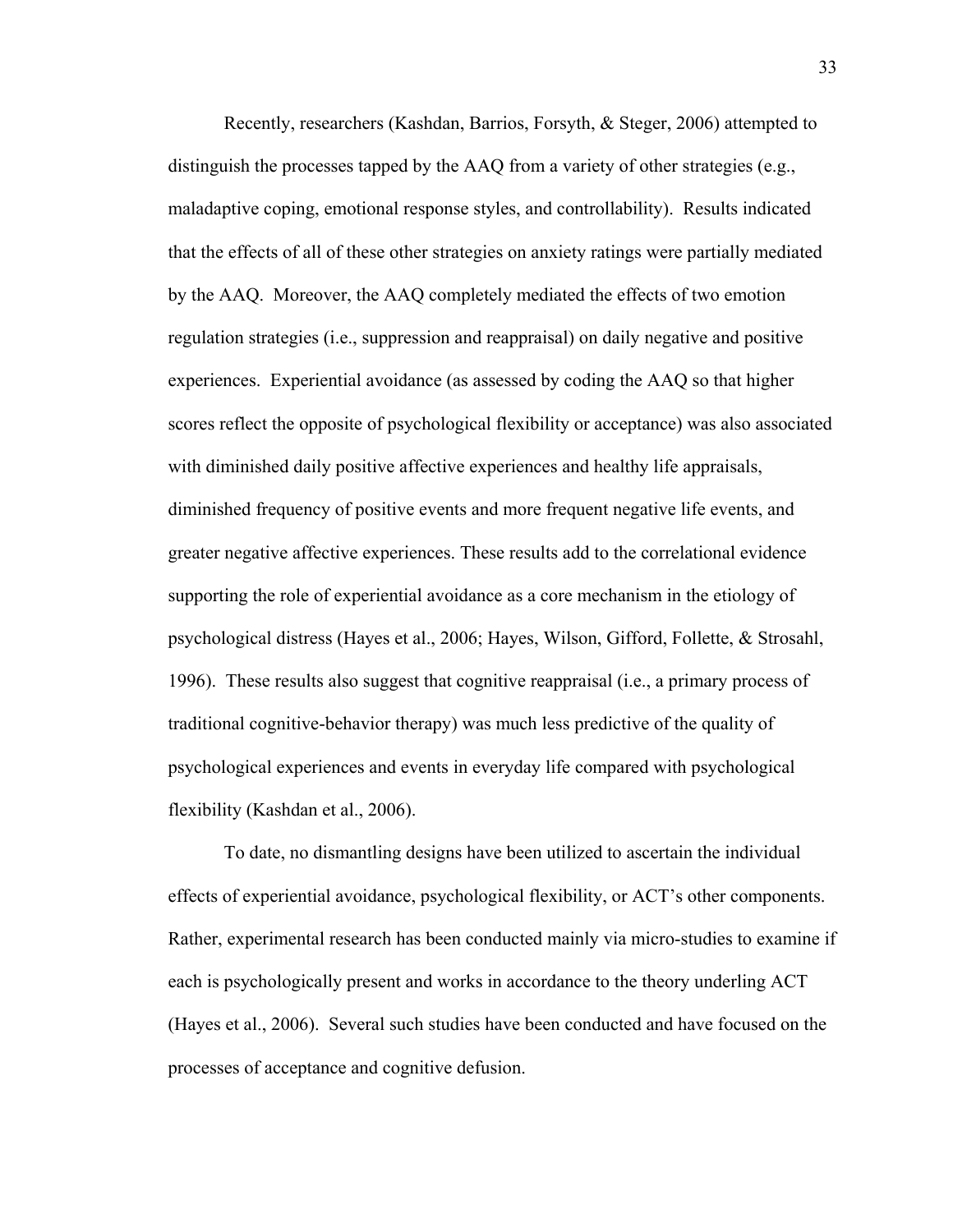The impact of a cognitive defusion technique (i.e., the Milk–Milk Exercise; Hayes, Strosahl et al., 1999) on negative self-referential thoughts was investigated by Masuda and colleagues (Masuda, Hayes, Sackett, & Twohig, 2004). In this exercise, a thought is rapidly repeated out loud until it loses all meaning and is experienced as an abstract sound (e.g., repeating the word "milk" over and over). In this study, the impact of word repetition on the discomfort and believability of self-relevant negative thoughts was investigated as compared to a distraction task (i.e., reading about Japan) or to a thought control task (i.e., involving abdominal breathing training and instructions to shift attention to more pleasant thoughts). Results indicated that the cognitive defusion technique reduced both discomfort and believability of the negative thoughts to a greater degree than did the comparison approaches.

 ACT mindfulness techniques have also been examined with respect to their effects on the tolerance of individuals to exposure to carbon dioxide  $(CO<sub>2</sub>)$ -enriched air (Feldner, Zvolensky, Eifert, & Spira, 2003). In this study, college students scoring high or low on the AAQ, were randomly assigned either to a computerized acceptance-based condition that taught participants to observe and let go of a struggle with feelings during the exposure to  $CO_2$ -enriched air or a similar condition that instructed participants to suppress their feelings during the  $CO<sub>2</sub>$  inhalation. In the suppression condition but not the acceptance condition, individuals with high experiential avoidance reported greater levels of anxiety relative to those with low experiential avoidance. Participants with high experiential avoidance in comparison to those with low experiential avoidance reported greater levels of anxiety and affective distress, but not physiological arousal, in the exposure to the  $CO<sub>2</sub>$ . Similarly, researchers (Eifert & Heffner, 2003) found that a 10-min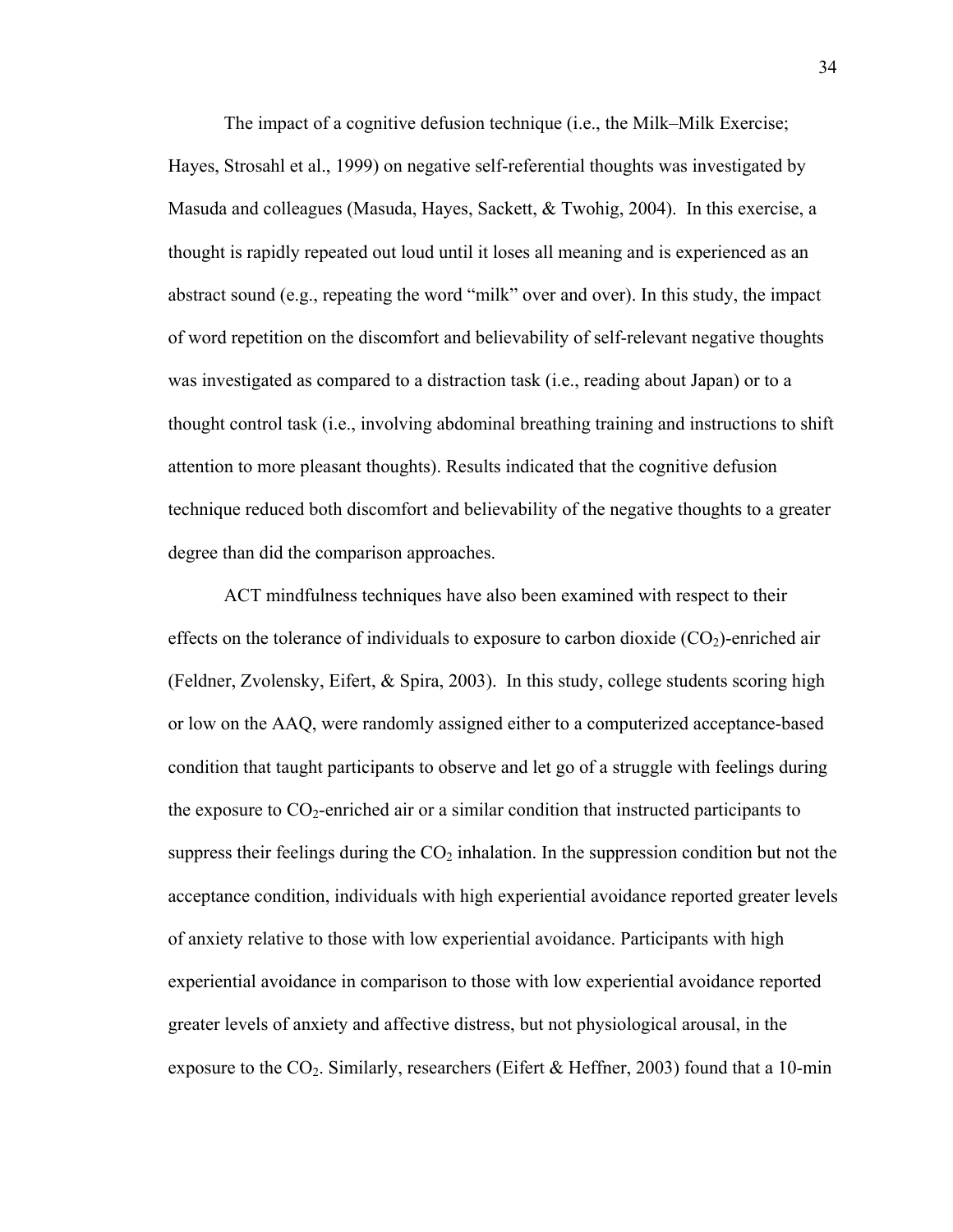acceptance condition (i.e., accepting and mindfully observing feelings; Hayes, Strosahl et al., 1999) compared to an emotional-control condition (i.e., controlling psychological experiences by abdominal breathing) or a no-instruction condition, resulted in less behavioral avoidance, less reported intense fear, fewer negative thoughts, and greater willingness to experience the  $CO<sub>2</sub>$ -inhalation procedure again.

 The impact of a brief acceptance task on the exposure of individuals with panic disorder to  $CO_2$ -enriched air has also been examined (Levitt, Brown, Orsillo, & Barlow, 2004). Patients were randomly assigned to one of three 10-min audiotaped interventions: acceptance, suppression or distraction. The acceptance-based condition was drawn directly from the ACT manual (Hayes, Strosahl et al., 1999) and focused on the futile and paradoxical nature of experiential control, as well as the importance of focusing on behavior change in alignment with one's values. The acceptance group showed significantly greater levels of willingness to participate in the  $CO<sub>2</sub>$ -inhalation again and lower level of anxiety than those is comparison groups.

 Another study examined the impact of a 90-min ACT protocol focusing on acceptance and defusion strategies on pain tolerance in a cold pressor task (Hayes, Bissett et al., 1999). The ACT protocol addressed the paradoxical effects of emotional control and defusion of thoughts and feelings from the self and was compared to a traditional CBT pain management condition (i.e., training in applying the gate theory of pain) and to a placebo condition consisting of discussion of a behavioral approach to pain. No differences were found in the intensity of pain at post-intervention between groups, but participants in the ACT condition were able to keep their hand in the cold water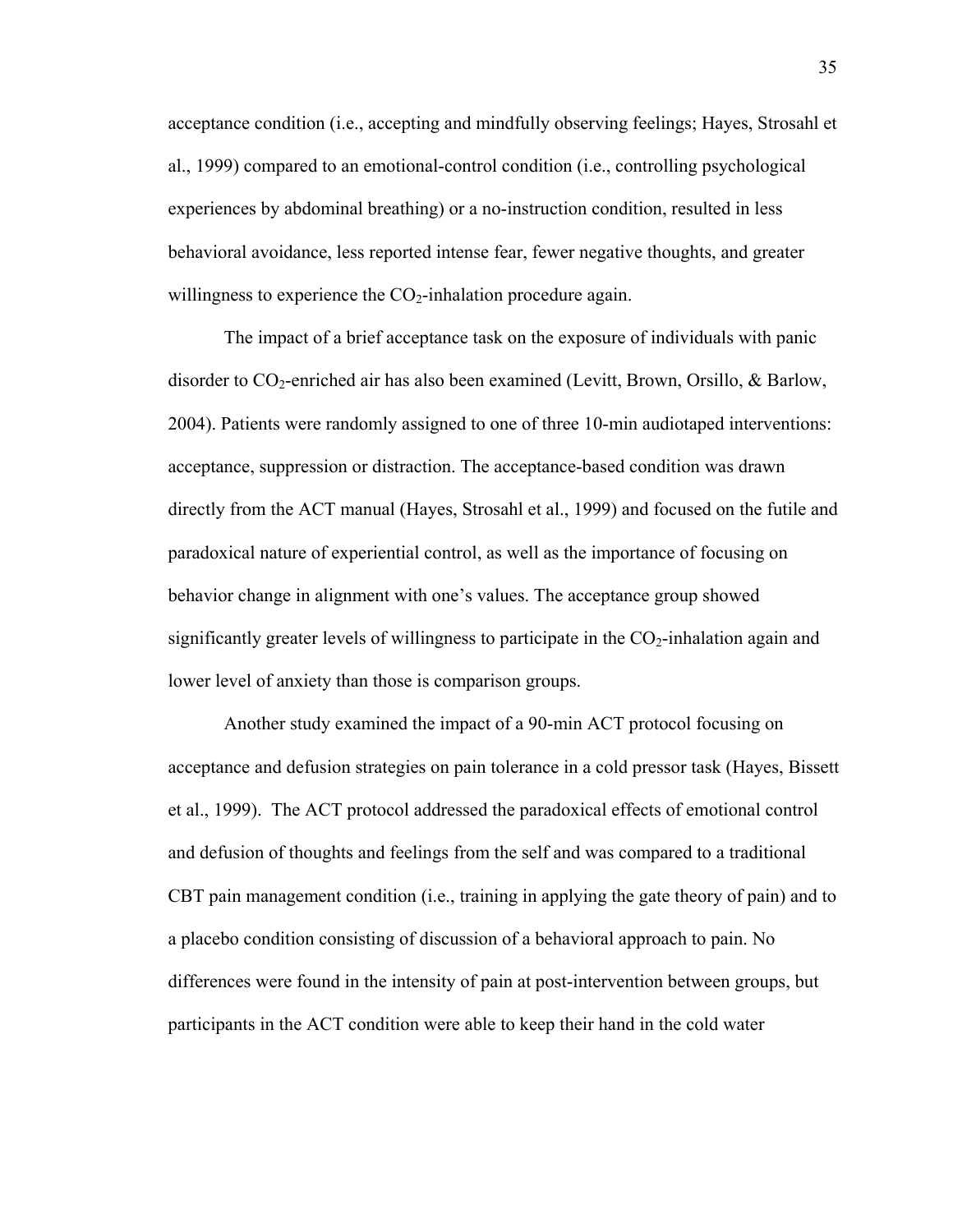significantly longer than the other conditions at post-test and also reported lower levels of belief in pain-oriented reasons for action than the other groups.

 This cold pressor methodology was extended in a subsequent study that attempted to determine whether an acceptance and defusion rationale would make a similar difference even if combined with more traditional CBT exercises, rather than ACT acceptance and defusion exercises (Takahashi, Muto, Tada, & Sugiyama, 2002). An ACT-based acceptance and defusion rationale was combined with ACT exercises designed to undermine the literal impact of difficult private events or with exercises designed to control pain. Participants were randomly assigned to either of these two conditions or to an attention-placebo control. Participants in the ACT condition but not those in the other two conditions evidenced positive changes in pain tolerance, suggesting that ACT exercises, and not merely the rationale, were necessary to produce the effect. Another pain tolerance study (Gutierrez, Luciano, & Fink, 2004) examined the impact of a 20-min long ACT protocol encompassing acceptance, defusion and values components as compared to a cognitive and emotional change intervention. ACT participants reported significantly higher tolerance of pain, and significantly greater willingness to persist even after they said the pain levels had reached very high levels.

 In summary, research is supportive of the processes of acceptance and cognitive defusion and the concept embodying the opposite of both – experiential avoidance. Significantly, Hayes and colleagues (2006) acknowledge that no other aspects of the ACT model have been specifically investigated within extant ACT component studies, either via experimental or treatment outcome designs. The authors vaguely note in their most recent review that "targeted [micro] studies are underway or completed on all of the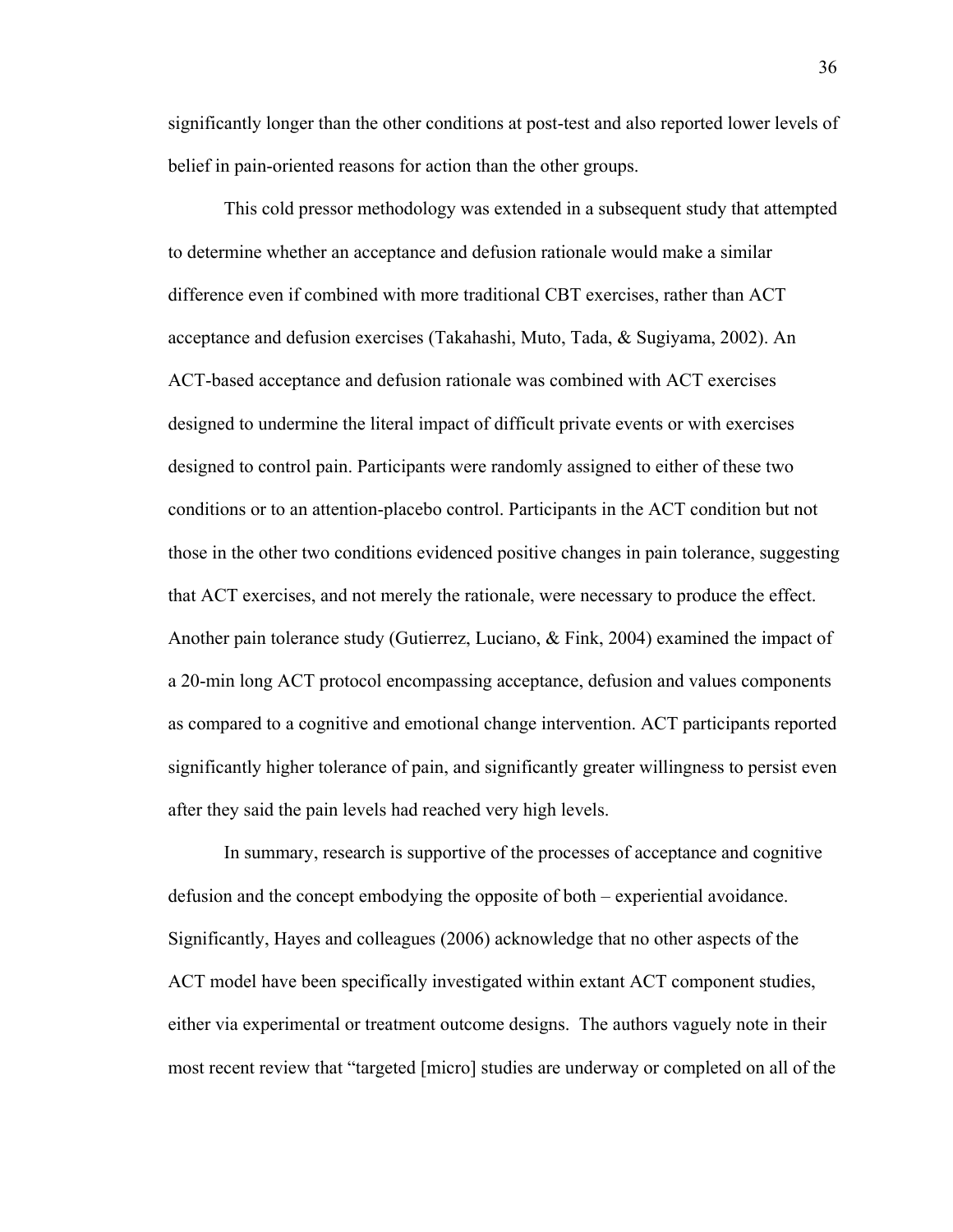other components (Hayes et al., 2006, p. 14) and that "values-based procedures are just beginning to be tested" (p. 15).

Given the relatively early stages of ACT research and the lack of empirical attention to many aspects of ACT processes and the underlying model (Hayes et al., 2006), it may be fruitful to examine constructs similar to those found in ACT as a way to further understand its processes and techniques. As Hayes and colleagues (Hayes et al., 2006; Strosahl et al., 2004) have noted, the processes within ACT are not unique to ACT. A wide range of concepts and measures seem to overlap with the ACT model, and researchers are beginning to explore connections with such concepts as distress tolerance (Brown, Lejuez, Kahler, & Strong, 2002), thought suppression (Wenzlaff & Wegner, 2000), and decentering (Watkins, Teasdale, & Williams, 2000).

Another construct frequently associated with ACT is that of mindfulness (Baer, 2003). There are several reasons for continued research on the construct of mindfulness as a means to greater understanding of the processes underlying ACT: (1) the first four components of ACT have been defined as the functional behavioral equivalent of mindfulness (Fletcher  $\&$  Hayes, in press), (2) the majority of ACT strategies are consistent with the general construct of mindfulness and Buddhist psychology in terms of goals and strategies (Eifert & Forsyth, 2005; Hayes, 2002, 2004), and (3) ACT is frequently identified as one of the mindfulness-based interventions within the third wave of behavioral therapies (Baer, 2003, 2006). Thus, the conceptual and empirical bases of this construct and its implications for ACT deserve discussion.

 A potential benefit of a strategic integration of the ACT and mindfulness literatures, given the present extent and growth of the latter, is greater elucidation of 37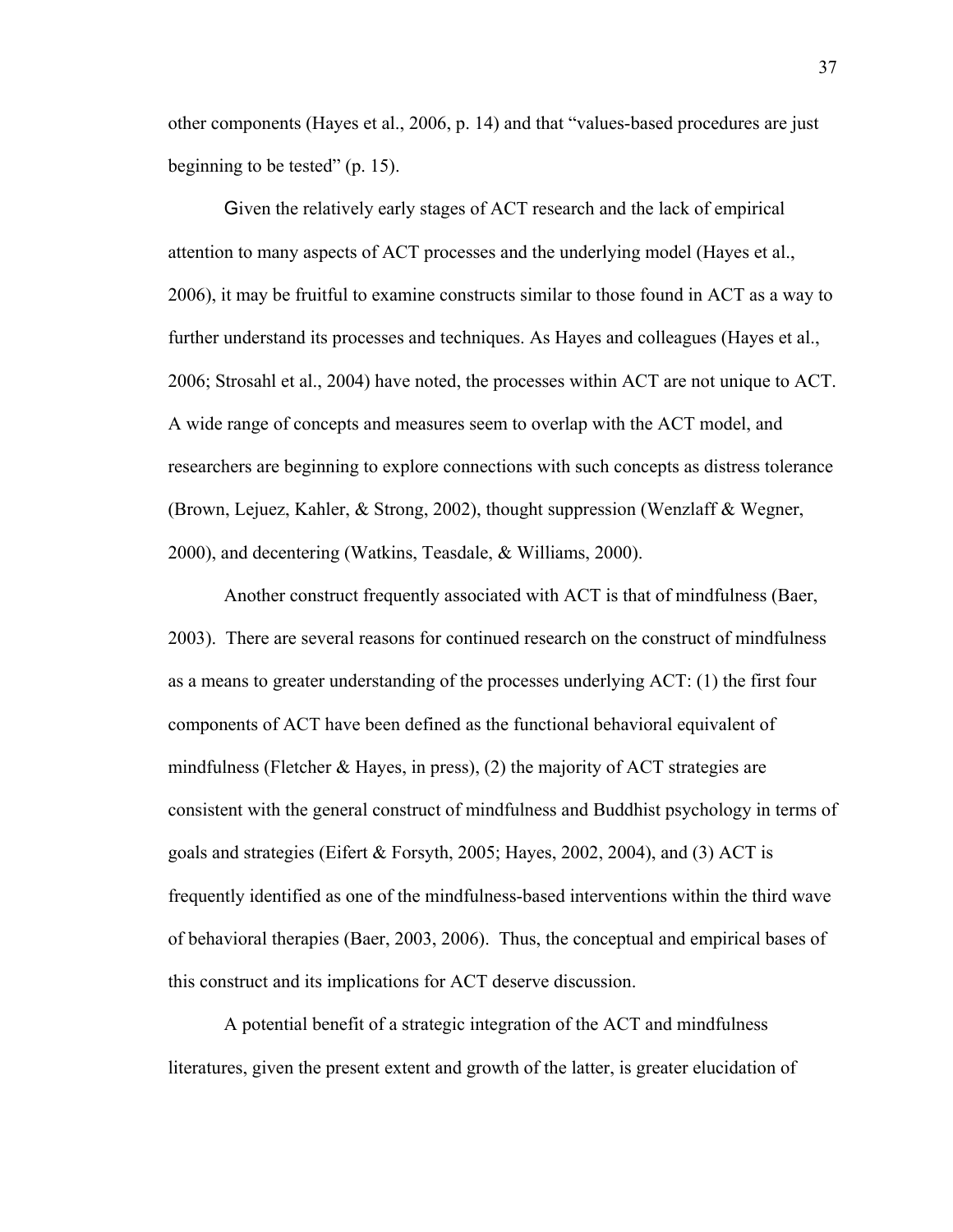especially the first four processes inherent in ACT in terms of conceptual and empirical understanding. Another potential implication of such convergence may be the usefulness of newly developed and complex measures of mindfulness in assessing more clearly these processes beyond that afforded by the vaguely-defined AAQ. Such implications may prove particularly fruitful in attempts at dismantling the mindfulness-related components of ACT from those concerned with values, the focus of the proposed research.

# Mindfulness and the Third-Wave Therapies

### Conceptualizations of Mindfulness

 The development of a *mindful* state reflects a primary practice utilized within past and present Buddhist traditions, in which conscious attention and awareness are actively cultivated via meditation practice (Brown & Ryan, 2003). *Mindfulness* has been defined in various ways by Western practitioners and scientists. However, most descriptions hold true to many of the concepts embodied by original Buddhist writings of mindfulness. Common themes among the most utilized definitions include 1) awareness/attention, 2) present-centeredness, and 3) acceptance of experience, or refrain from judgment. One of the most utilized definitions is that of "paying attention in a particular way: on purpose, in the present moment, and nonjudgmentally" (Kabat-Zinn, 1994, p. 4).

 Western researchers and clinicians who have introduced mindfulness practice into mental health interventions have done so usually by teaching meditative skills independently of the religious and philosophical traditions of their origins (Baer, 2003; Kabat-Zinn, 2000). Meditation practices aimed at increasing mindfulness have been viewed as the intentional self-regulation of attention from moment to moment (Kabat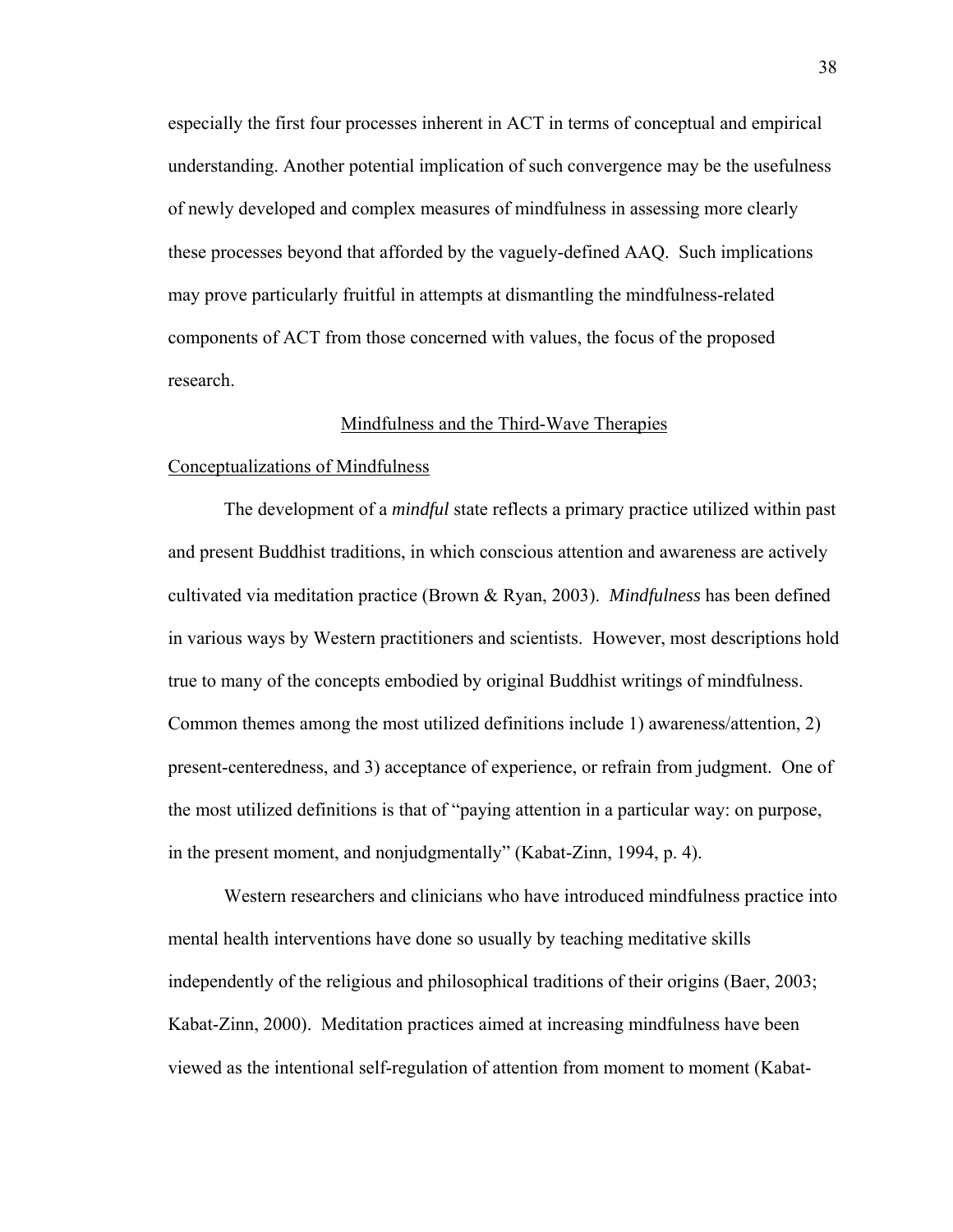Zinn, 1982; Goleman & Schwartz, 1976). Significantly, phenomena that enter the individual's awareness during mindfulness practice, such as perceptions, cognitions, emotions, memories, plans, sensations, or any other experience that comes into the field of awareness, are observed carefully but are not evaluated by any criteria (Marlatt & Kristeller, 1999). Mindfulness-based interventions include many methods for teaching mindfulness. Some of theses represent formal meditation practices in which participants sit quietly for periods of time, whereas other practices represent less formal exercises emphasizing mindfulness in everyday routine activities (Baer & Krietemeyer, 2006).

 As an outgrowth of the enhanced and open attention to and awareness of current experience, acceptance of the present experience is therefore seen as being inherent in mindfulness (Bishop, Lau, Shapiro, et al., 2004). This acceptance, however, is differentiated from a more layperson's definition of acceptance that signifies a sense of resignation to a present condition of being. Rather, the acceptance fostered by mindfulness practice is a state of acknowledgment that such is the present, that it is not inherently good or bad, and that the individual, rather than being reactive to it, aught to act according to higher-level directives (Hayes et al., 1999; Kabat-Zinn, 1990). Mindfulness as Operationalized within ACT

 Although mindfulness has most clearly been associated with meditative practices (e.g., Kabat-Zinn, 1990), the developers of ACT have proposed that the most scientific way to approach the present-centered willingness to be open to experience as it unfolds that defines the construct of mindfulness is at the level of the psychological processes involved (Hayes & Shenk, 2004). They point out that the construct of attention, from a behavioral point of view, represents a way of speaking about patterns of stimulus control.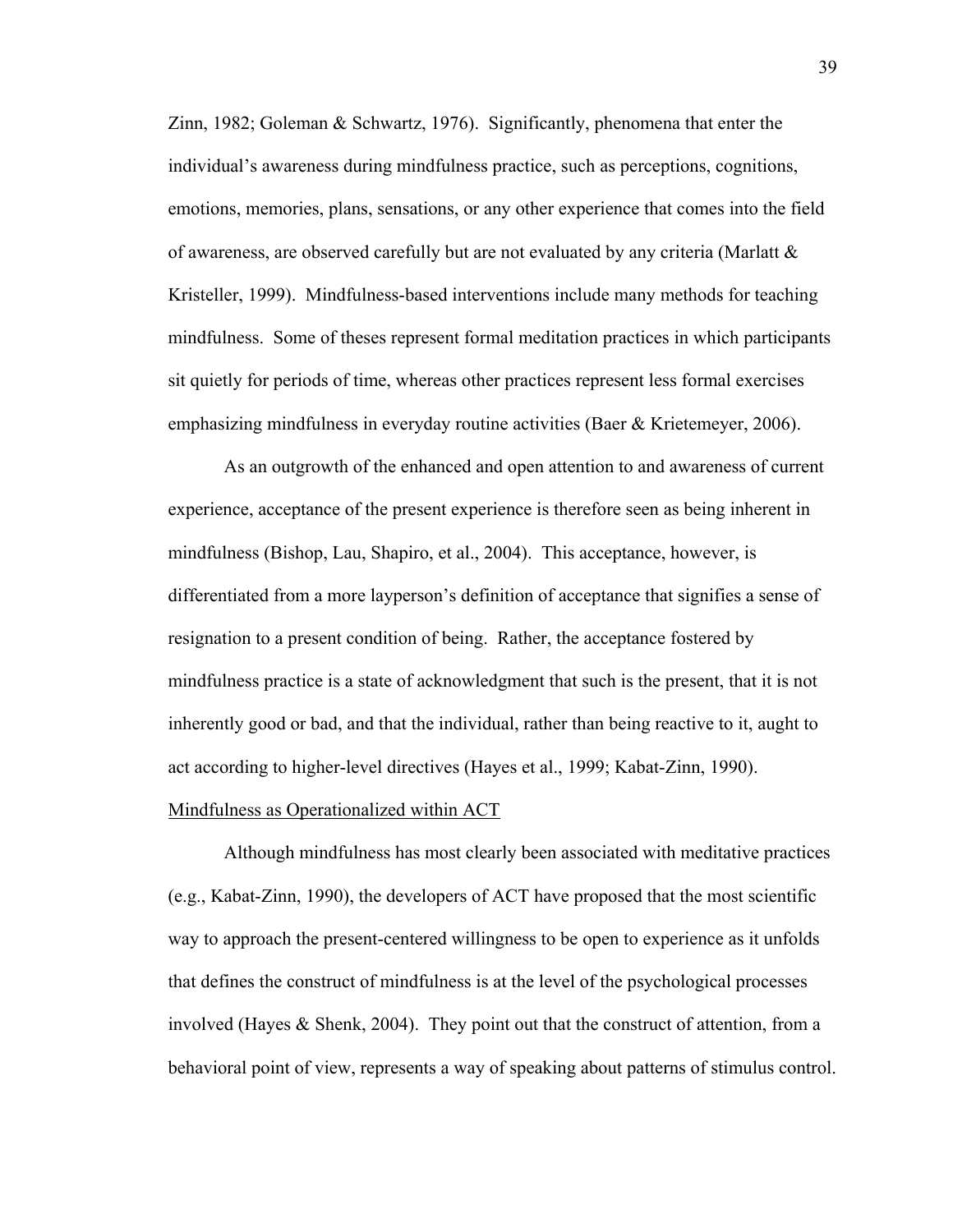Attention viewed in this way is not something an individual has, but rather a quality of a situated action. Furthermore, both "attention to the present moment" and "an attitude of acceptance", the two components of a prominent operational definition of mindfulness (Bishop et al., 2004), are undermined by normal verbal/cognitive processes according to RFT (Hayes & Shenk, 2004). Conversely, Hayes and colleagues (2004) contend that mindfulness is needed precisely because individuals (1) excessively take language, and therefore their thoughts, literally, and (2) have difficulty attending without constant evaluation of what we consider desirable or undesirable because language-based evaluation represents a natural process that affords such immediate benefits as problemsolving and reduction of undesirable experiences (Hayes & Shenk, 2004).

 From an ACT perspective, operationally defining mindfulness as a functional process allows any technique that produces this process (i.e., attention to the present moment and an attitude of acceptance) to be considered a mindfulness technique (Hayes & Shenk, 2004). Hays and Shenk (2004) acknowledge that meditation offers one particular context for such a process to develop. Through an ACT perspective, meditation teaches an individual that entering into the relational network literally interferes with open contact with the present moment and allows the process of thinking itself to come to the fore, without focus on the content of thought itself. Stated in other words, "meditation creates a context in which experiential avoidance interferes with the process of meditation itself" (Hayes & Shenk, 2004, p. 252). In addition, mindfulness meditation in particular creates a context in which a much broader range of stimulus events are contacted psychologically. Thus, it encourages awareness of all aspects of experiences, even whilst one or more particular aspects may be brought into immediate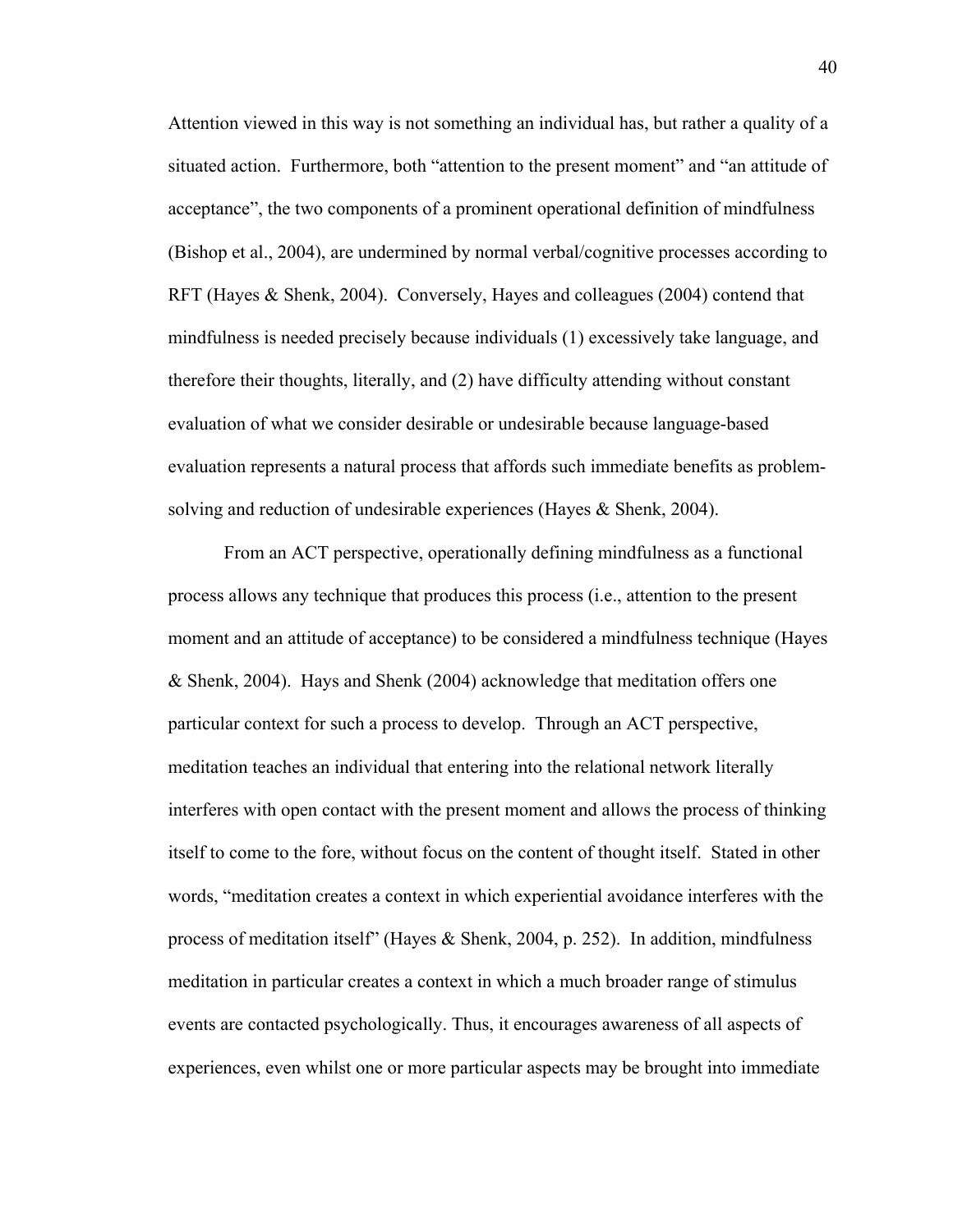focus. The stimulus control exerted by literal language weakens and results in an expansion of the available events, from physical sensations to personal life priorities, in a given situation that may be used to regulate behavior (Hayes & Shenk, 2004).

 Proponents of ACT, along with other mindfulness researchers (e.g., Brown & Ryan, 2004), argue that meditation may not be critical to the development of mindfulness and that mindfulness represents an inherent, possible, and natural capacity. What has been deemed necessary is the creation of contexts in which new behaviors can be learned that are not normally fostered by the social/verbal contexts that surround day to day language and cognition (Hayes & Schenk, 2004). Mindfulness exercises in ACT do not rely on meditation per se, yet have been characterized as perhaps the most numerous and varied strategies out of all the mindfulness-based intervention programs (Baer & Krietemeyer, 2006). They include metaphors, imagery, and experiential exercises. Similar to all mindfulness approaches, the techniques of ACT encourage individuals to step out of the struggle or war with their internal experience and give up ineffective experiential avoidance strategies by focusing on the impact of, and response to, thoughts, feelings, and sensations (Bishop et al., 2004; Hayes et al., 1999).

#### Empirical Status of Mindfulness-Based Treatment Approaches

 Over the past 20 years, mindfulness and the various techniques employed to develop it, have been incorporated by Western scientist-practitioners within several specific third-wave cognitive-behavioral interventions. Each approach similarly conceptualizes mindfulness practice as a set of skills that may be learned via instruction and developed through continued utilization. Examples of interventions specifically based on mindfulness training include the Mindfulness-Based Stress Reduction program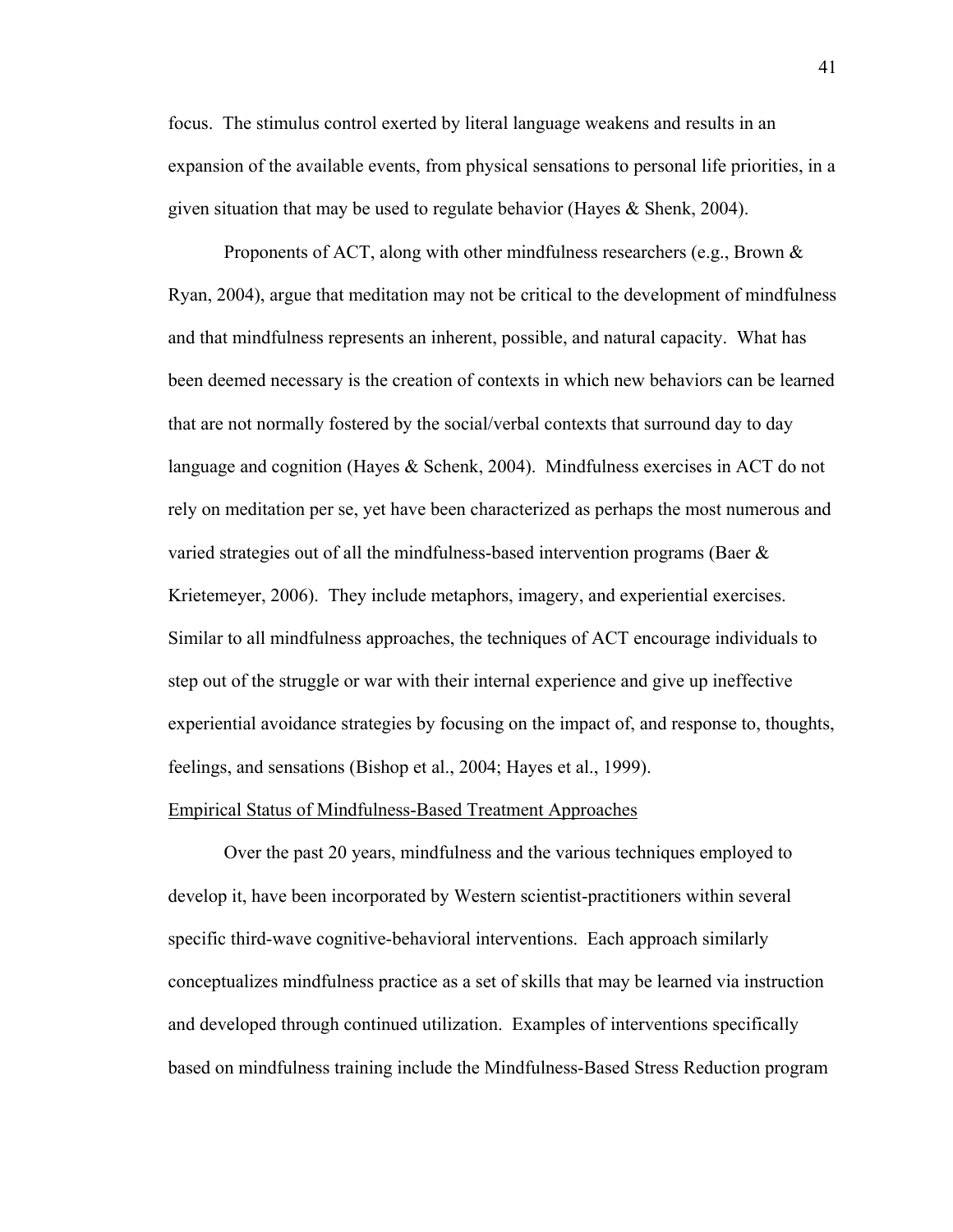(MBSR; Kabat-Zinn, 1982, 1990), developed in a behavioral medicine setting for individuals with a wide rage of chronic pain and stress-related disorders, and Mindfulness-Based Cognitive Therapy for Depression (MBCT; Teasdale, Segal, and Williams, 1995; Segal, Williams, & Taesdale, 2002), based largely on MBSR and aimed at preventing relapse of major depressive episodes. Both interventions have demonstrated positive outcomes in empirical studies at post-treatment and follow-up on their targeted outcomes across both clinical and nonclinical populations (see Baer, 2003 for a review).

 There are also several interventions that incorporate mindfulness training within a cognitive-behavioral theoretical framework. These include Dialectical Behavior Therapy (DBT; Linehan, 1993), a multifaceted approach to the treatment of borderline personality disorder. Although the components of the protocol have not been individually evaluated via dismantling research, DBT has been associated with decreased parasuicidal behavior, psychiatric hospitalization, and anger, and with increased client retention, level of functioning, overall social adjustment, and employment performance (see Scheel, 2000, for a recent review). In addition, mindfulness has recently been incorporated with established cognitive-behavioral strategies aimed at substance abuse relapse prevention to form Mindfulness-Based Relapse Prevention (Witkiewitz, Marlatt, & Walker, 2005; Marlatt, 1994). Preliminary outcomes of this approach include decreased frequency and quantity of drinking and drug use and improvements of substance-use related problems (Witkiewitz et al., 2005).

 Mindfulness and acceptance-based strategies have also been examined with respect to specific types of pathology, such as anxiety disorders (Eifert & Forsyth, 2005;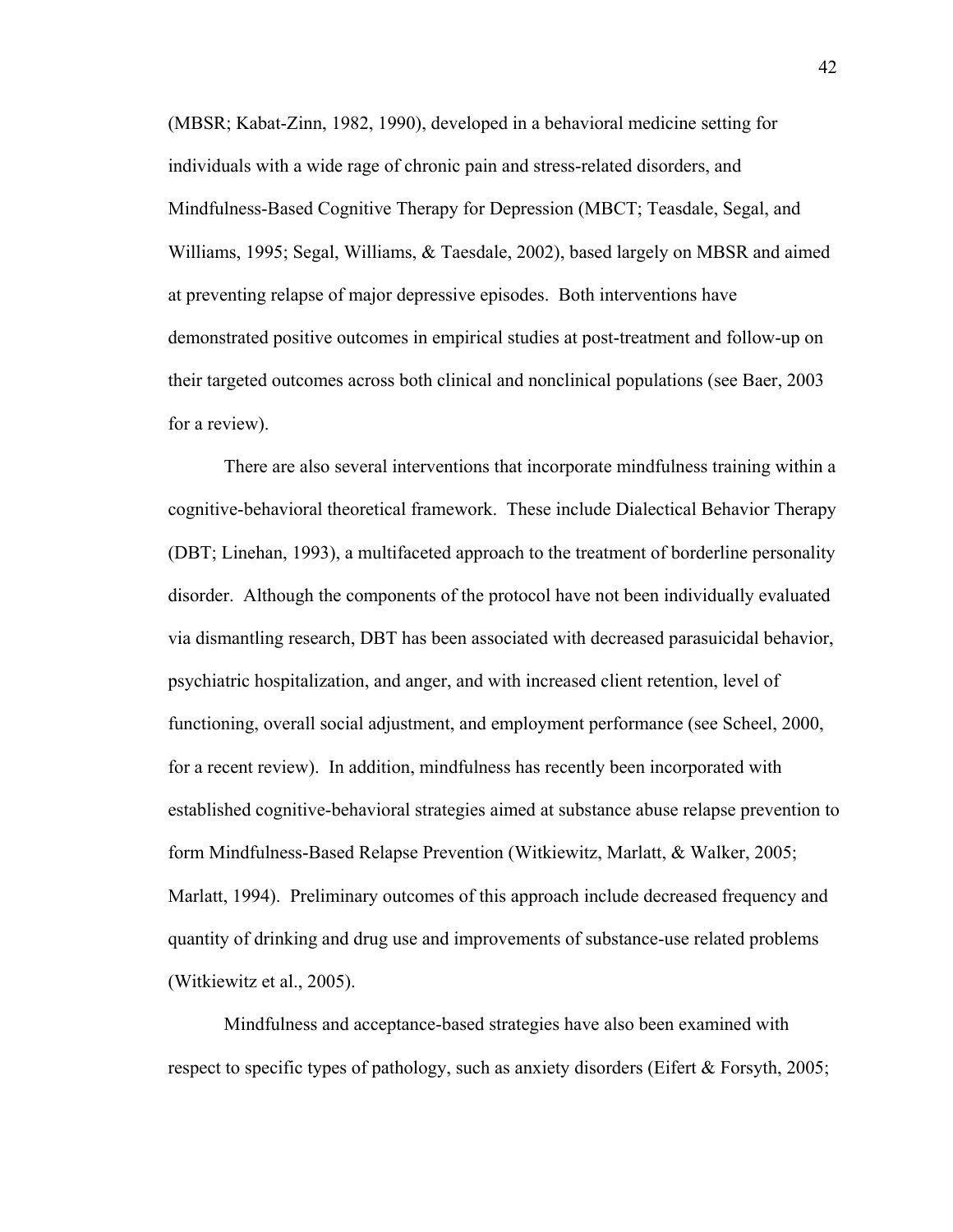Orsillo & Roemer, 2005). The evidence base for the most researched mindfulness treatments indicates they are effective at reducing various types of distress in diverse populations (Baer, 2006). In addition, one meta-analysis of the literature specific to MBCT, MBSR, or variants of MBSR, suggests that on average, mindfulness-based interventions have yielded at least medium-sized effects, with some effects falling within the large range (Baer, 2003) However, most of these approaches represent multicomponent interventions and, similarly to ACT, have yet to undergo empirical scrutiny of their individual components.

#### Possible Mechanisms Underlying Effects of Mindfulness

 The authors and subsequent researchers of the various mindfulness-based treatment approaches have suggested several mechanisms that may explain how mindfulness skills can lead to symptom reduction and behavior change. Some of the more commonly discussed mechanisms of action include relaxation, exposure, selfregulation, and acceptance (Baer, 2003; Shapiro, Carlson, Astin, & Freedman, 2006).

 The induction of relaxation through various meditation strategies has been well documented (e.g., Benson, 1975) and some researchers have suggested that meditation often induces relaxation, which may contribute to the management of certain stressrelated or medical disorders (Goldenberg et al., 1994; Kabat-Zinnn et al., 1998). However, the relationship between meditation and relaxation is complex. Specifically, the purpose of mindfulness training is not the induction of relaxation, but nonjudgmental awareness of present experience, which may include autonomic arousal, racing thoughts, muscle tension, or other phenomena incompatible with relaxation states (Baer, 2003). In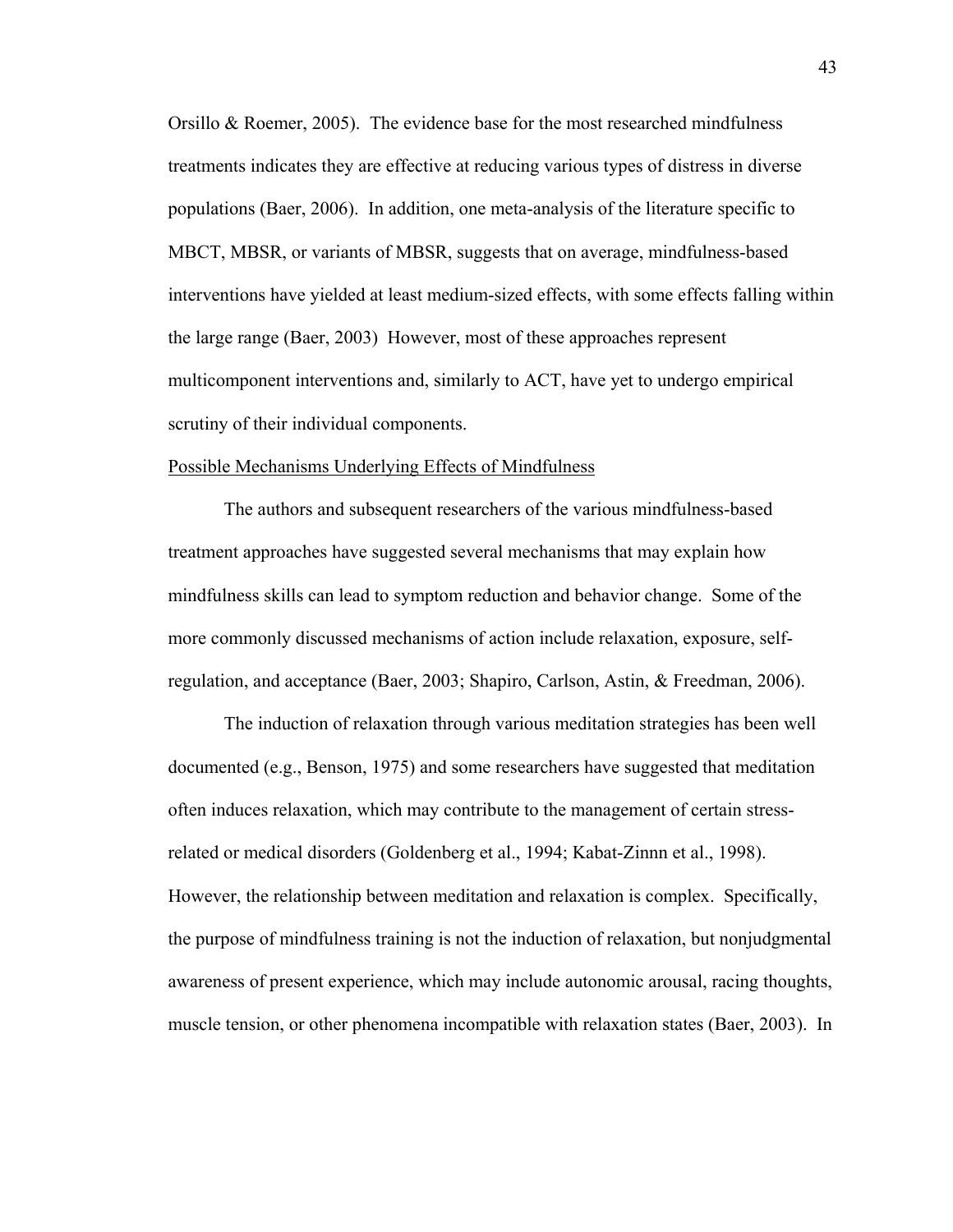addition, evidence suggests that relaxation effects are not unique or necessary to meditation, but are so with respect to many relaxation strategies (Shapiro, 1982).

 Mindfulness has been hypothesized by some (e.g., Kabat-Zinn, 1984; Kabat-Zinnn et al., 1992; Linehan, 1993) to act through the process of exposure given that it involves prolonged exposure to various distressing thoughts and sensations with active withholding of emotional reactivity to them. Although such a process is similar to the cognitive-behavioral strategy of interoceptive exposure (e.g., Barlow  $&$  Craske), its occurrence within mindfulness training does not include the deliberate induction of distressing symptoms. Given that the attention encouraged by mindfulness meditation is one of nonjudgmental observation and non-reactance to what is observed, it appears to allow an individual to observe and over time become desensitized from the impact of aversive thoughts, feelings, and sensations. This desensitization weakens the influence of private events on behavior and is hypothesized to lead to the extinction of fear responses and avoidance behaviors previously elicited by these stimuli (Baer, 2003; Segal, Williams, & Teasdale, 2002).

 Mindfulness, particularly as a meditative strategy, has long been viewed as a selfregulation technique. Initial examination of meditation from a behavioral analysis framework originated in the 1960s and 1970s (see Shapiro & Zifferblatt, 1976 for review). The practice of discriminating a stimulus (e.g., wandering attention) developed in meditation may generalize to situations involved in behavioral self-control strategies. An individual may increase his or her skills at detecting distracting/disinhibiting stimuli as soon as such stimuli are present and be able to avoid reacting to them automatically (Shapiro  $\&$  Zifferblatt, 1976). More recent evaluations have also suggested that the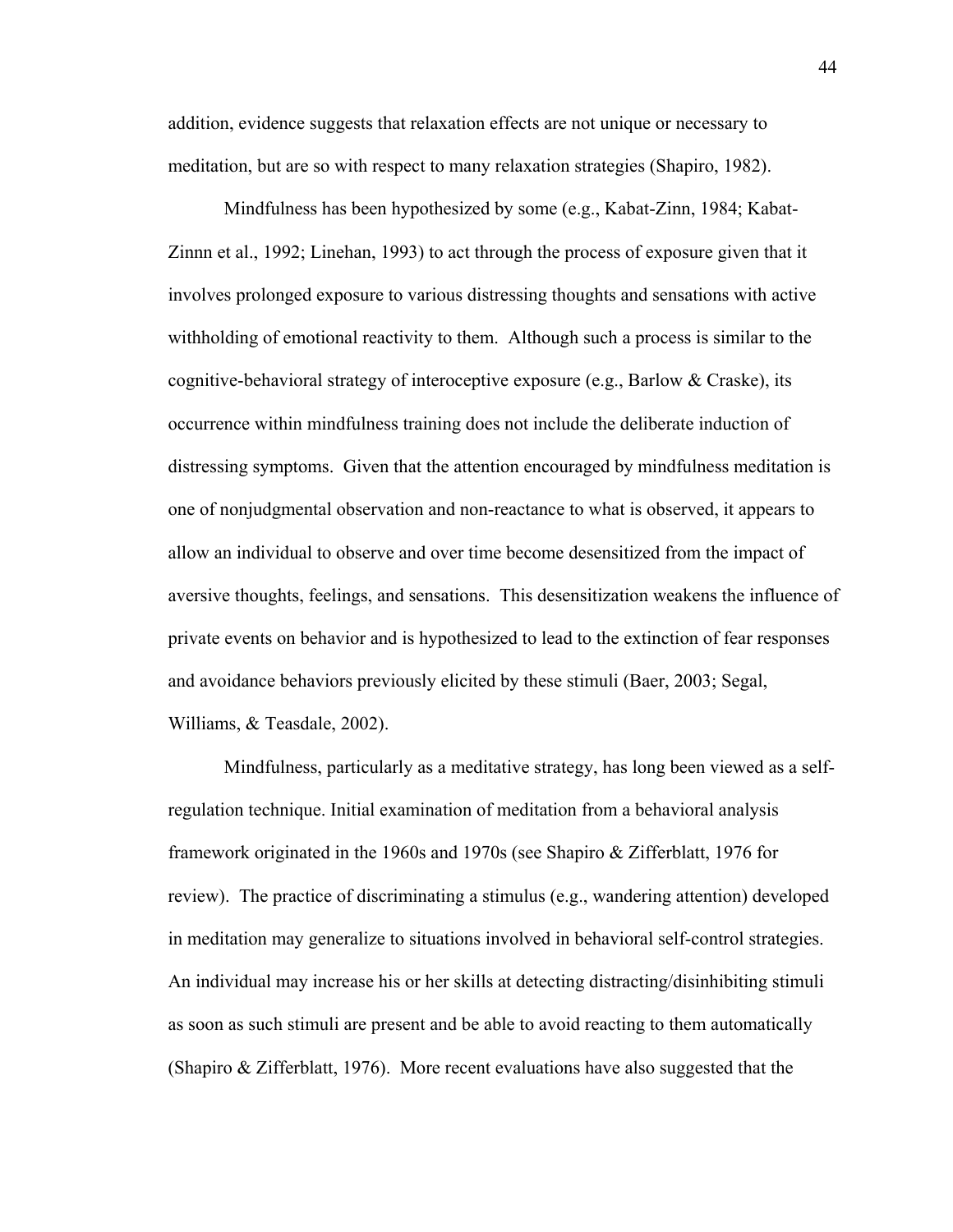improved self-observation that results from mindfulness practice may facilitate an individual's ability to recognize internal and external cues throughout the day, cues that may represent early signs of a depressive episode (Teasdale et al., 1995) or encourage substance use (Marlatt, 1994). Such improved self-observation may also aid the individual in recognizing the consequences of specific actions, which may lead to more effective coping and behavioral choices (Linehan, 1993).

 As discussed previously, acceptance represents the intentional stance adopted during mindfulness practice. All mindfulness-based interventions include acceptance of pain, thoughts, feelings, urges, and other bodily, cognitive, and emotional phenomena, without trying to change, escape, or avoid them. For example, acceptance of thoughts as "just thoughts", rather than reflections of truth or reality, may lead to decreased avoidance behaviors (Kabat-Zinn, 1982, 1990), and a novel and insightful way of relating to cognitions in general (Teasdale et al., 1995). Such acceptance may also be applied to the experience of self-regulation itself and unpleasant states (e.g., anxiety, frustration) which may occur during that context. For example, acceptance of unpleasant thoughts or feelings may be helpful during a stressful situation involving difficult and unchangeable circumstance, when action is needed irrespective of the presence of internal distress. In addition, previous research has also suggested that if individuals can learn to focus on the task at hand (e.g., by learning acceptance), then they are better able to notice and respond effectively to even subtle changes in contingencies of reinforcement (e.g., situations in which they have and can use control, e.g., Catania, Shimoff, & Matthews, 1989; Hayes, Zettle, Rosenfarb, 1989).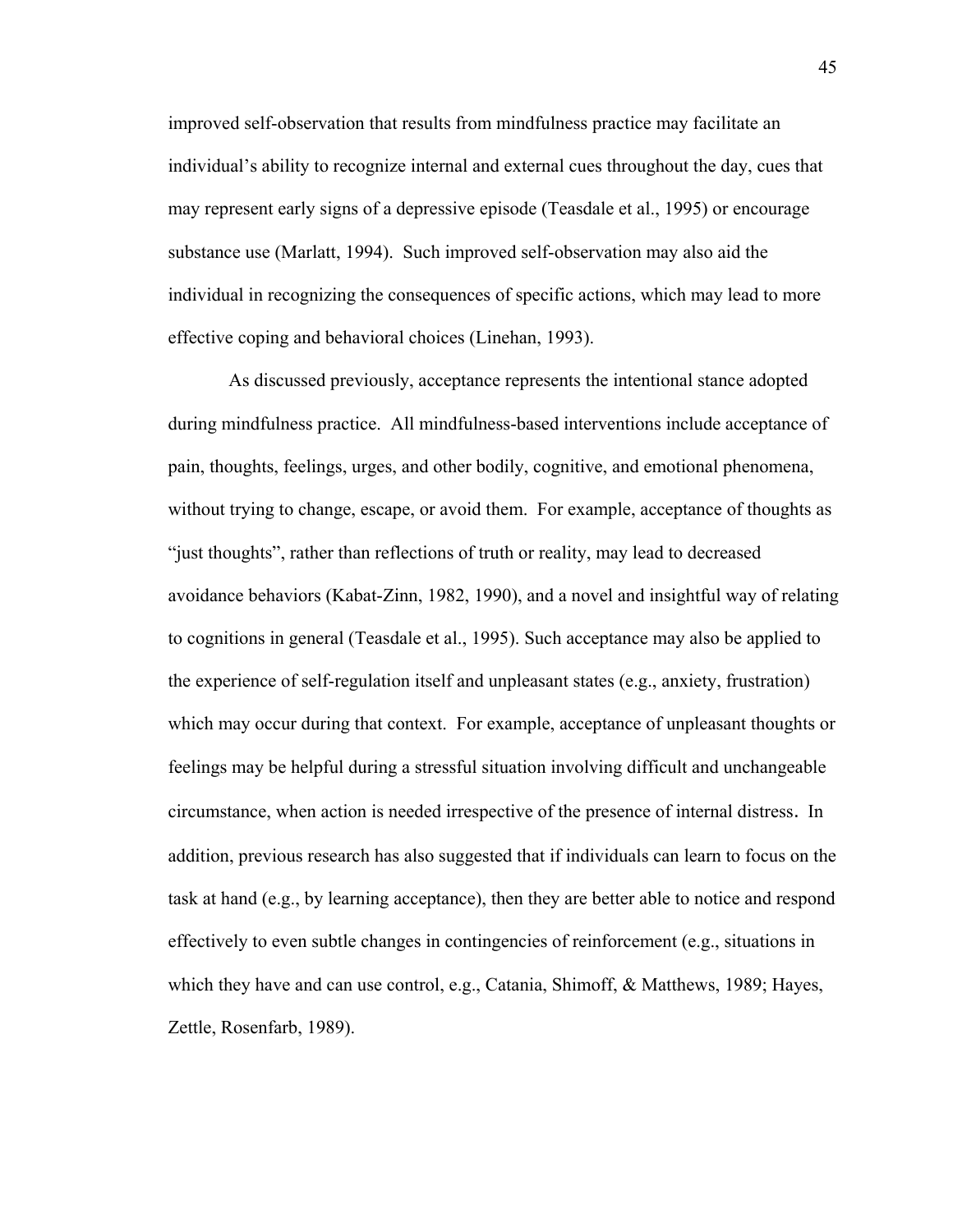# Workplace Stress Management as a Clinical Target for ACT

# Stress and Its Impact

 The concept of "stress" has been examined in numerous ways since Hans Selye (1956), who gave momentum to much of the early stress research, defined stress as the nonspecific response of the body to any demand. Stress is now generally defined as the product of an imbalance between appraisals of environmental demands and individual resources (Lazarus & Folkman, 1984). Thus, the term "stress" has been differentiated from the construct of a "stressor", or the objective or perceived demand on an individual itself. In addition, stressors have also come to be operationally differentiated from "strains", or the negative psychological and physical responses to these demands (Jones & Bright, 2001).

 Over the past two decades, there has been a growing recognition of the relationship between human psychological and physical health (Cohen & Herbert, 1996; Herbert & Cohen, 1993). Psychological functioning, and in particular exposure to stressful life experiences and associated emotional reactions, has been implicated as a potential contributor to a wide range of mental and physical diseases and symptoms (Lovallo, 1997). Negative outcomes associated with stress include higher blood pressure, elevation in cholesterol levels, ulcers, and coronary heart disease (Goodspeed & DeLucia, 1990; Krantz & McCeney, 2002; Levi, 1996). Chronic psychological stress has been most frequently implicated in maladaptive immune functioning and ill health (Kiecolt-Glaser, McGuire, Robles, & Glaser, 2002; Natelson, 2004).

 Numerous negative psychological correlates of stress have also been identified. The most commonly observed psychological strains include depression (Dinan, 1994;

46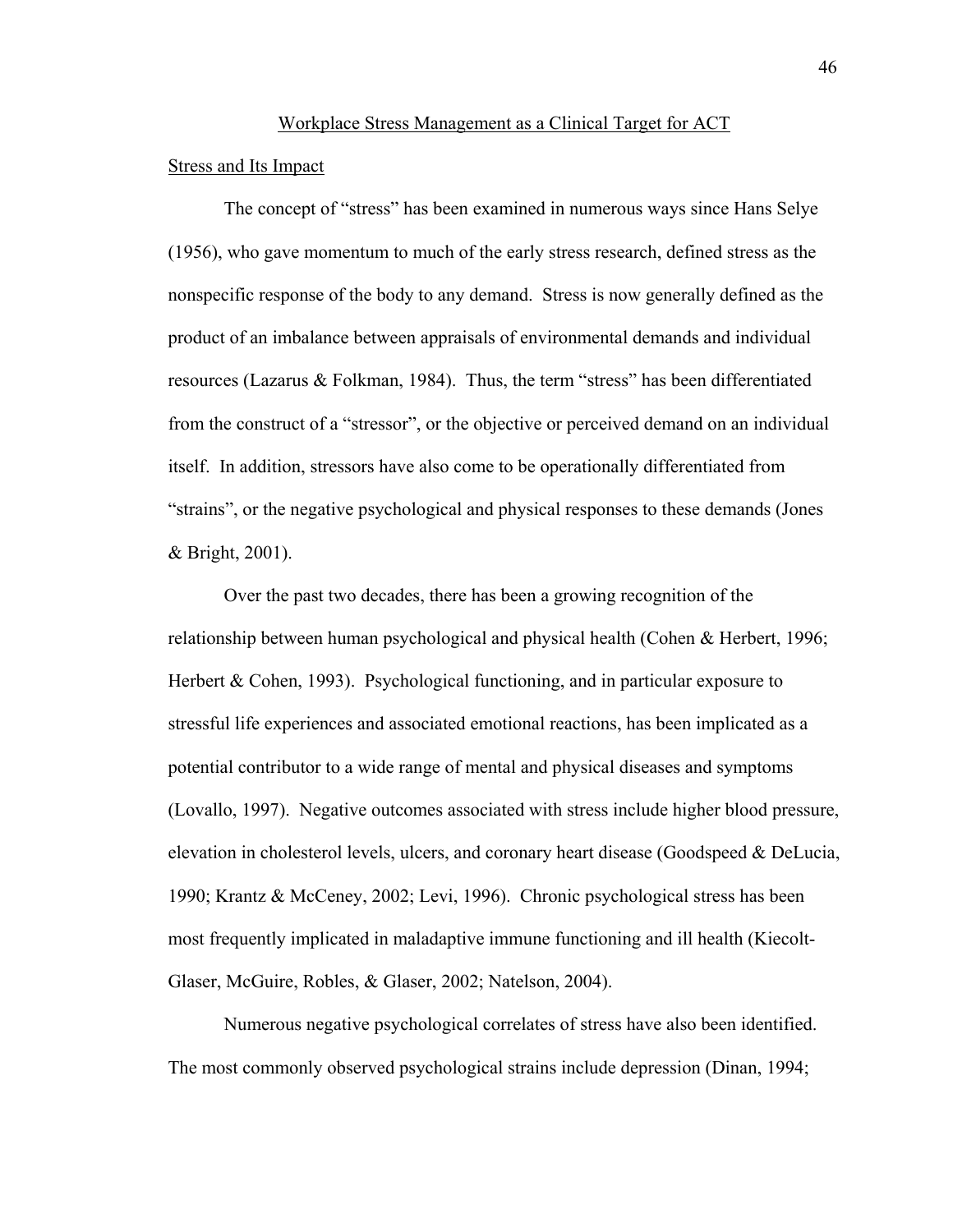Hammen, 2005) and anxiety (Friedman, Clark, & Gershon, 1992). In addition, research suggests that a general negative affective style, marked by tendencies toward depression and anxiety, is associated with increased stress hormone levels (Anisman  $\&$  LaPierre, 1982) and somatic complaints (Costa & McCrae, 1987). Moreover, coping reactions to stress that focus on avoidance of distressing emotions or concerns and bringing about immediate pleasurable experience, such as use of psychoactive substances (e.g., alcohol and tobacco) or emotional eating, have been shown to be maladaptive in the long-term for both psychological and physical well-being (Dunn, Fargher, Thorogood, et al., 1999; Fletcher, 1988; Greeno & Wing, 1994; Ingledew, Hardy, & Cooper, 1996; Morley, Levine, & Rowland, 1983; Roskies, 1991; Willis, 1990)

#### The Transactional Theory of Stress

 One of the most supported theories of stress, the transactional theory developed by Lazarus and colleagues (Folkman, Lazarus, Gruen & Delongis, 1986; Lazarus & Folkman, 1984), conceptualizes the stress process as an individual experience in which context represents the crucial factor. According to this model, psychological stress represents "a particular relationship between the person and the environment that is appraised by the person as taxing or exceeding his or her resources and endangering his or her well-being" (Lazarus & Folkman 1984, p. 19). This approach implies that stress is a dynamic process rather than a static occurrence, given that the interaction between the individual and the environment changes as either factor varies over time and over different contexts.

 According to the transactional model of stress, appraisal (i.e., the evaluation the individual makes of the demands and resources available to deal with them) represents a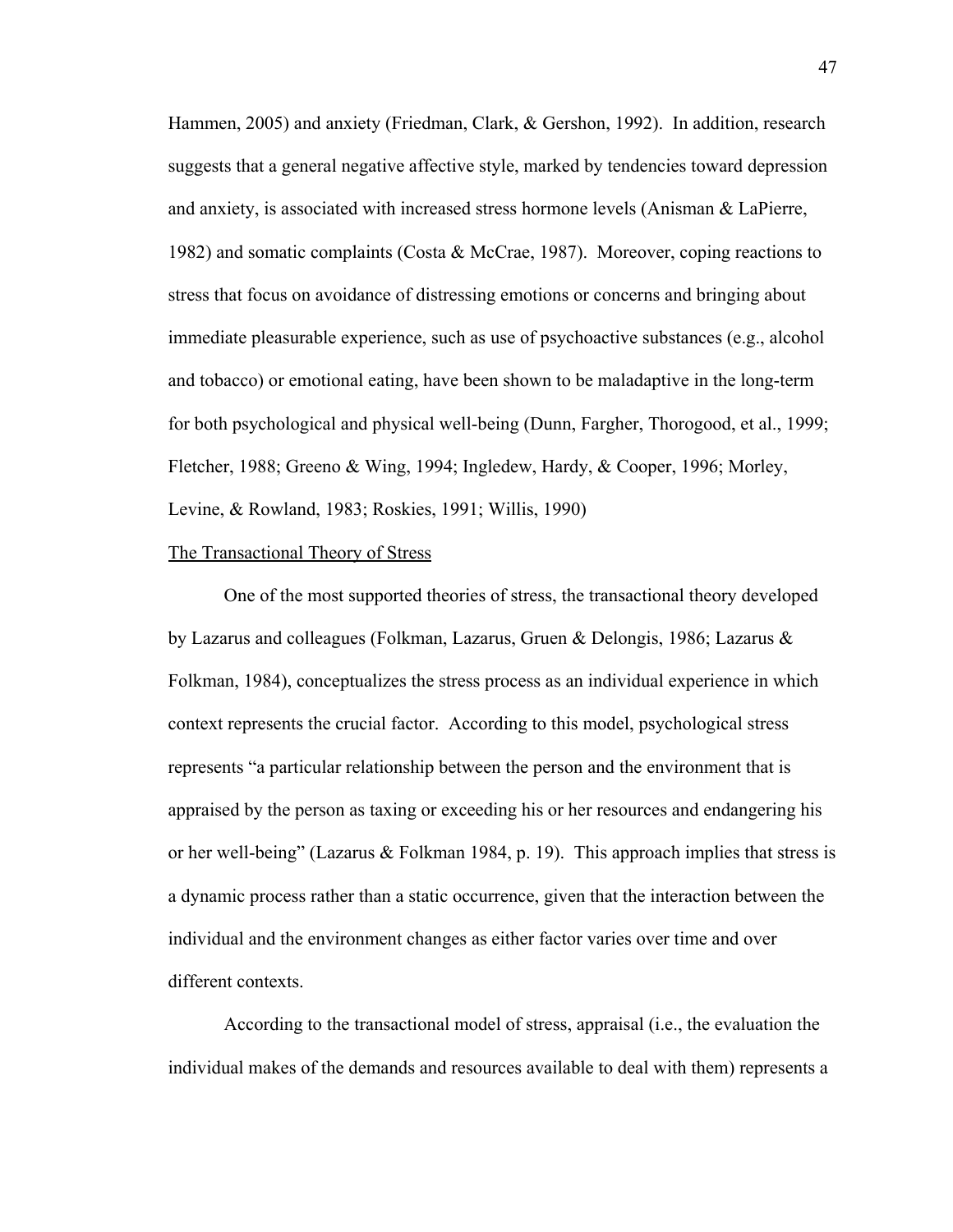key ingredient in the stress process. The theory proposes that a transaction between the person and the environment is stressful only when it is appraised as a harm, threat or challenge to that person's well-being (Lazarus, 1995). In this definition of stress, harm is defined as damage that has already occurred (e.g., death of a spouse or loss of a job), whereas threat refers to a harm that has not yet happened but is anticipated to occur. An individual will appraise a situation as a challenge when he or she believes that he or she has the capacity to master high demands, overcome obstacles, and grow as an individual. The appraisal of challenge, then, allows one to feel enthused and engaged, and experience personal growth, whereas an appraisal of harm leads to feeling endangered, defensive, and self-protective (Lazarus, 1995). This conceptualization of stress allows for positive outcomes to result from stress, not just negative effects, and has implications for stress interventions in terms of targeting the appraisal process for better well-being outcomes in the face of stressors.

 In addition, it is within the appraisal process that personal values and goals play a role in stress and its outcomes. Lazarus and Folkman (1984) propose that secondary appraisal, in which coping options for dealing with harm, threat, or challenge are assessed, is integrated with a primary appraisal process. Primary appraisal concerns whether or not there is any personal stake in the encounter in order to ascertain in the first place whether it is perceived as a harm, threat, or challenge, or, if the situation is perceived as not significant for one's well-being, as requiring no action. The idiosyncratic nature of personal goals and beliefs coupled with the complexity and ambiguity of environments leads individuals to attend selectively to experience and evaluate it in diverse ways (Lazarus, 1995). The transactional process model of stress is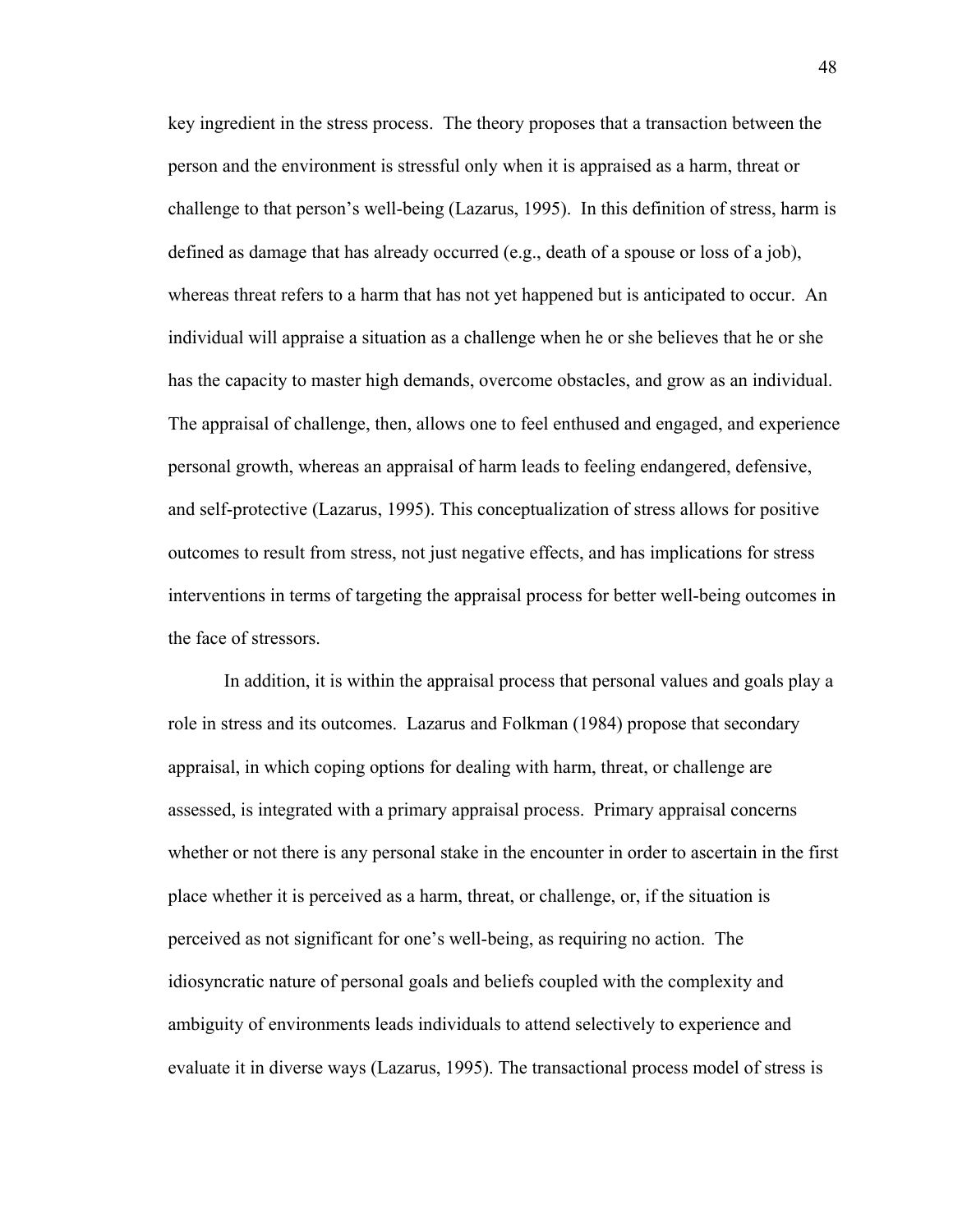thus similar to ACT's process-oriented contextual approach and emphasis on personal values.

### Coping

 According to transactional theories of the stress process, various strategies are likely to be made in response to sources of pressure as an individual attempts to cope with the psychological and physical demands. Coping has been defined as "the person's cognitive and behavioral efforts to manage (reduce, minimize, master or tolerate) the internal and external demands of the person-environment transaction that is appraised as taxing or exceeding the person's resources" (Folkman et al., 1986, p. 572). It is when these coping strategies fail that an individual will experience negative stress outcomes, such as physical or mental ill-health (Lazarus & Folkman, 1991).

 Coping itself leads to many changes within the stress process because it provides new information that feeds back to the individual and alters subsequent appraisals (Lazarus, 1995). Coping also has a profound effect on psychological stress and emotional states (Folkman & Lazarus, 1988a, 1988b). Coping ability plays a significant role in the appraisal process, which is always the proximal cause of reactions to stressors (Lazarus, 1995). Research has shown that certain patterns of coping vary from one stressful encounter to another and over time (e.g., seeking social support), whereas some strategies (e.g., positive thinking) may remain relatively stable (Folkman & Lazarus, 1985; Folkman, Lazarus, Dunkel-Schetter, DeLongis, & Gruen, 1986; Folkman, Lazarus, et al. 1986; Lazarus, 1995). Thus, coping and appraisal are both central to the stress process and its outcomes for the individual in terms of adapting to demands. They interact and influence an individual's self-regulation of the cognitive, emotional, and behavioral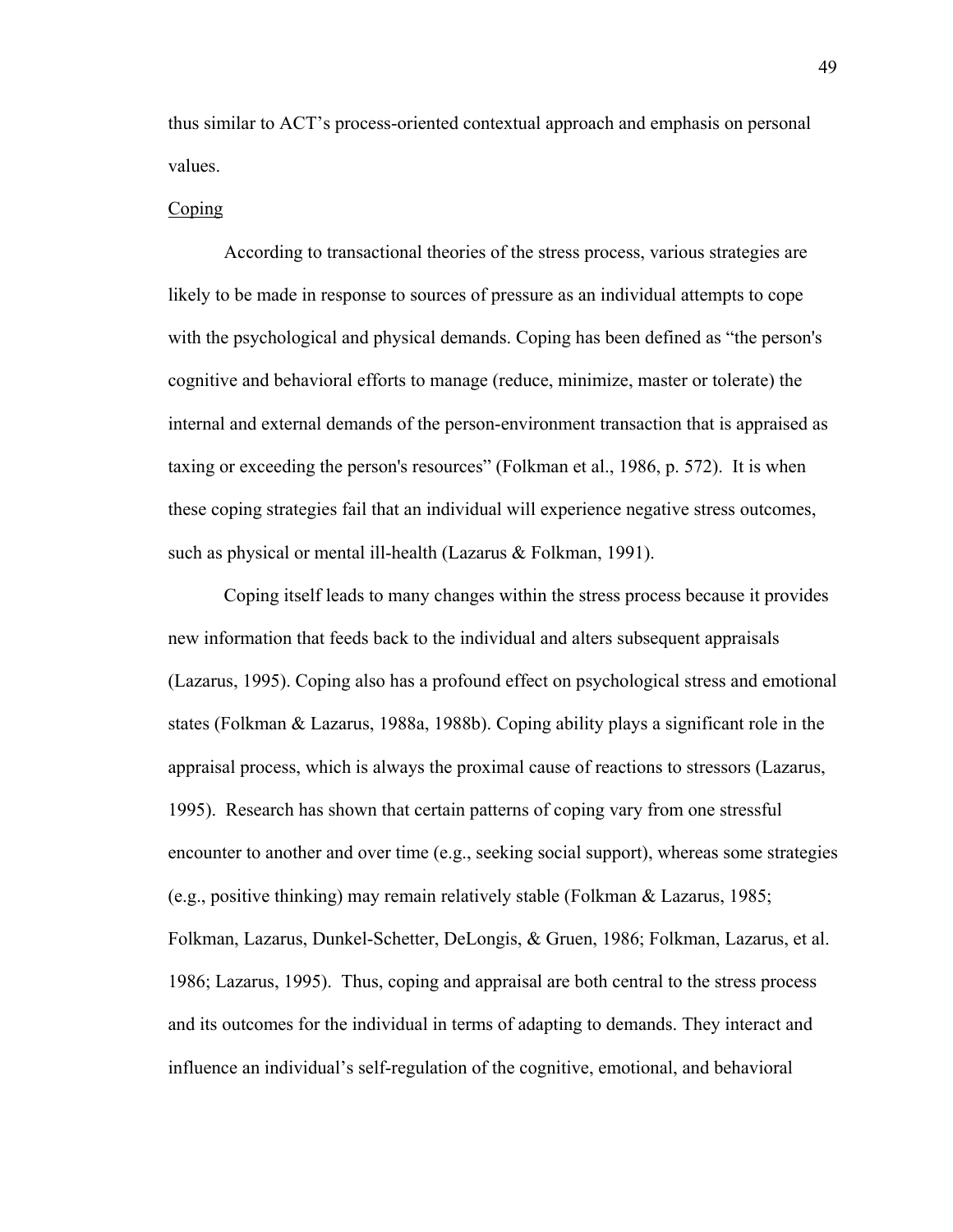actions taken (Carver, Scheier, & Weintraub, 1989; Lazarus, 1995; Scheier & Carver, 1988).

### Interventions for Stress Management from First- to Third-Wave CBTs

 Individual-focused stress management training, as an intervention approach, encompasses a wide assortment of techniques. The majority of traditionally employed approaches fall under the categories of meditation, biofeedback, muscle relaxation, and cognitive-behavioral skills training (Jones & Bright, 2001). The development and relative use of the various interventions has paralleled the development of cognitivebehavioral therapies from the first through the second and now into the third generation. During the 1970s, interventions first began to incorporate relaxation techniques stemming from systematic desensitization (e.g., Goldfried, 1971; Wolpe, 1958), one of the first generations of behavior therapies (Newman & Beehr, 1979; Peters, Benson, & Porter, 1977). Subsequently, the development of cognitive-based approaches by Beck (1976) and Ellis (1962) heralded in a second generation. Since the 1980s, the principles and procedures from these cognitive therapies have become central to common utilized stress management interventions (e.g., stress inoculation training: Michenbaum, 1985; 1993; Saunders, Driskell, Johnson, & Salas, 1996). Presently, the third-wave of cognitivebehavioral therapies has ushered in a novel perspective on stress and intervention approaches.

 The nature of mindfulness makes it particularly suitable to approaches aimed at the self-regulation of reactions to stressors. Following practice, the core characteristic of mindfulness may become reflected in regular or sustained consciousness of ongoing events, the individuals' reactions to those events, and the consequences of those reactions

50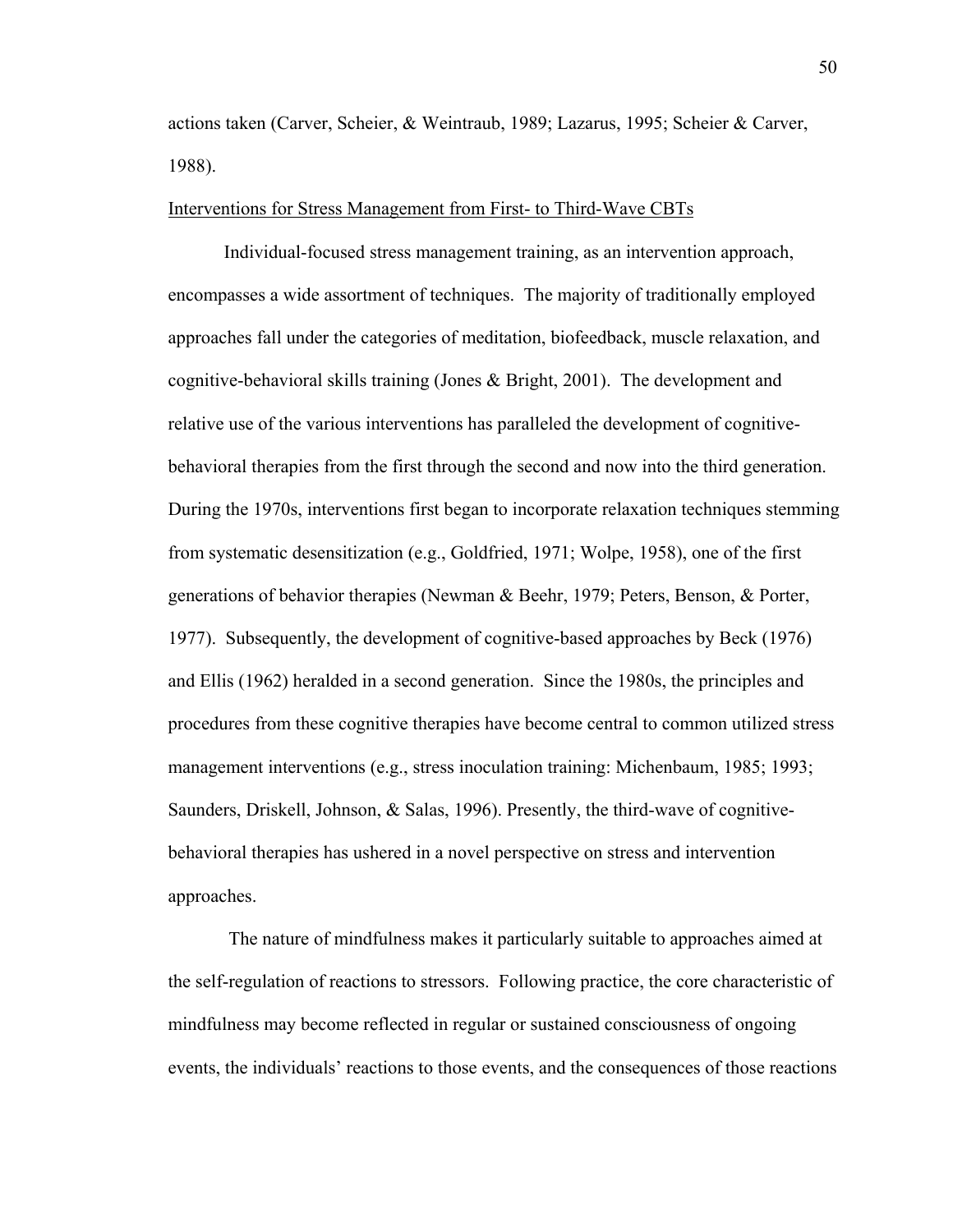(Brown & Ryan, 2004). Mindfulness may, in fact, with practice, increase feelings of control as an individual realizes his or her previous negative reactions to such cues were in fact automatic and "mindless", rather than self-controlled and "conscious".

 As mindfulness involves receptive attention of not just physical, but also cognitive and emotional aspects of the present, individuals attempting self-regulation of their stress response may become more aware of their internal thoughts and emotional reactions. Significantly, rather than attempting to then challenge and augment them (as is the case in cognitive restructuring techniques), an individual practiced in mindfulness can acknowledge their presence and maintain focus on even higher-level priorities, such as values, when deciding how to react. Interestingly, mindfulness is distinguishable from other forms of self-awareness, including that espoused in self-control theory (Carver & Scheier, 1981) and self-monitoring strategies (Snyder, 1974). Such forms of selfawareness do in fact reflect cognitive operations on aspects of the self through selfexamination, processes collectively termed "reflexive consciousness" (Baumeister, 1999). Mindfulness directed inward differs from such approaches in that its mode of functioning is perceptual or "pre-reflexive", operating on, rather than within, thought, feeling, and other contents of consciousness (Brown & Ryan, 2003). In such a manner, mindfulness in effect can "free" individuals struggling with the cognitions and emotions that influence their ability to self-regulate behavior, whether it is in response to a stressor or any other experience.

As previously discussed, ACT heavily encompasses mindfulness constructs and differs from the change-based stress management interventions of cognitive restructuring and relaxation training in its theoretical basis and techniques utilized. Traditional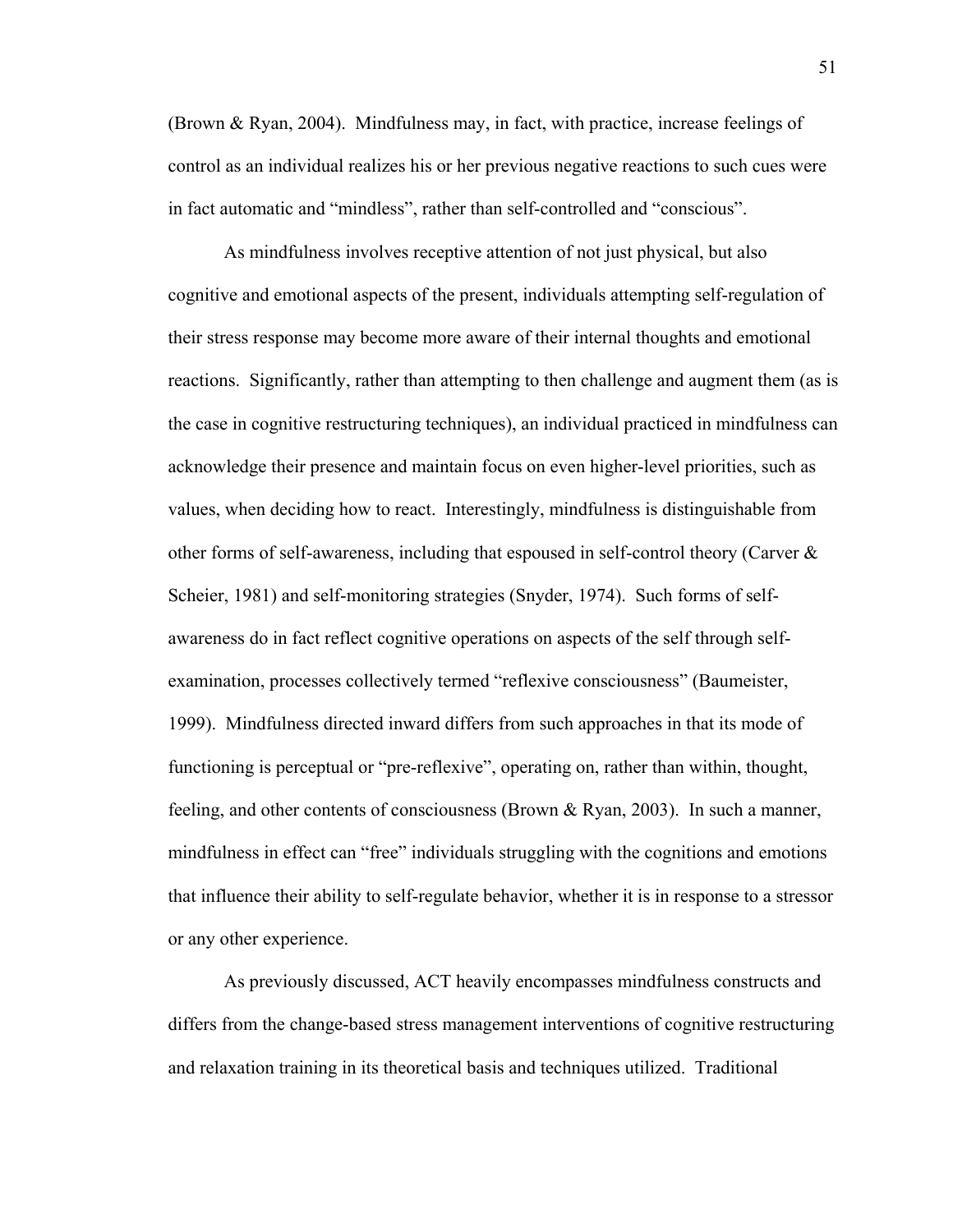cognitive restructuring focuses on identifying and challenging distortions in individuals' thought content, beliefs regarding their coping abilities, and what affects their well-being, in order to change their emotional reactions to a situation (Beck, 1993). However, as noted previously, research has indicated that direct change in thought content is not necessary for positive outcomes.

 Traditional relaxation training also has as its focus the reduction of unpleasant experience. Specifically, it targets the physiological arousal that occurs as a response to perceived stress. Outcome research indicates positive effects on indices of physical arousal from relaxation training (e.g., Borkovec & Whisman, 1996; Keable, 1985), as well as positive outcomes in individuals dealing with headache (Holroyd & Penzien, 1994), chronic pain (Wilson & Gil, 1996), and insomnia (Lichstein & Riedel, 1994). However, this approach treats physiological aspects of stress once they have already occurred, rather than attempting to prevent such symptoms of strain from occurring. Thus, such a technique does little to help empower the individual to react differently to stress so that strain and its physical symptoms do not occur or, if they occur, their impact on actual behavior is minimal.

 In contrast to the teaching of different forms of control and struggle with unpleasant internal experience that underlies virtually all common stress management interventions, an ACT-based approach to stress entails the inherent premise that it is not the content of thoughts, feelings, or sensations per se that directly leads to stress-related disorders, but how individuals relate to this content and experience (i.e., the context; Bond, 2004). Specifically, stress will lead to problems when people (1) "fuse" or completely buy into the literal meaning of their thoughts (e.g., if I have the thought, "I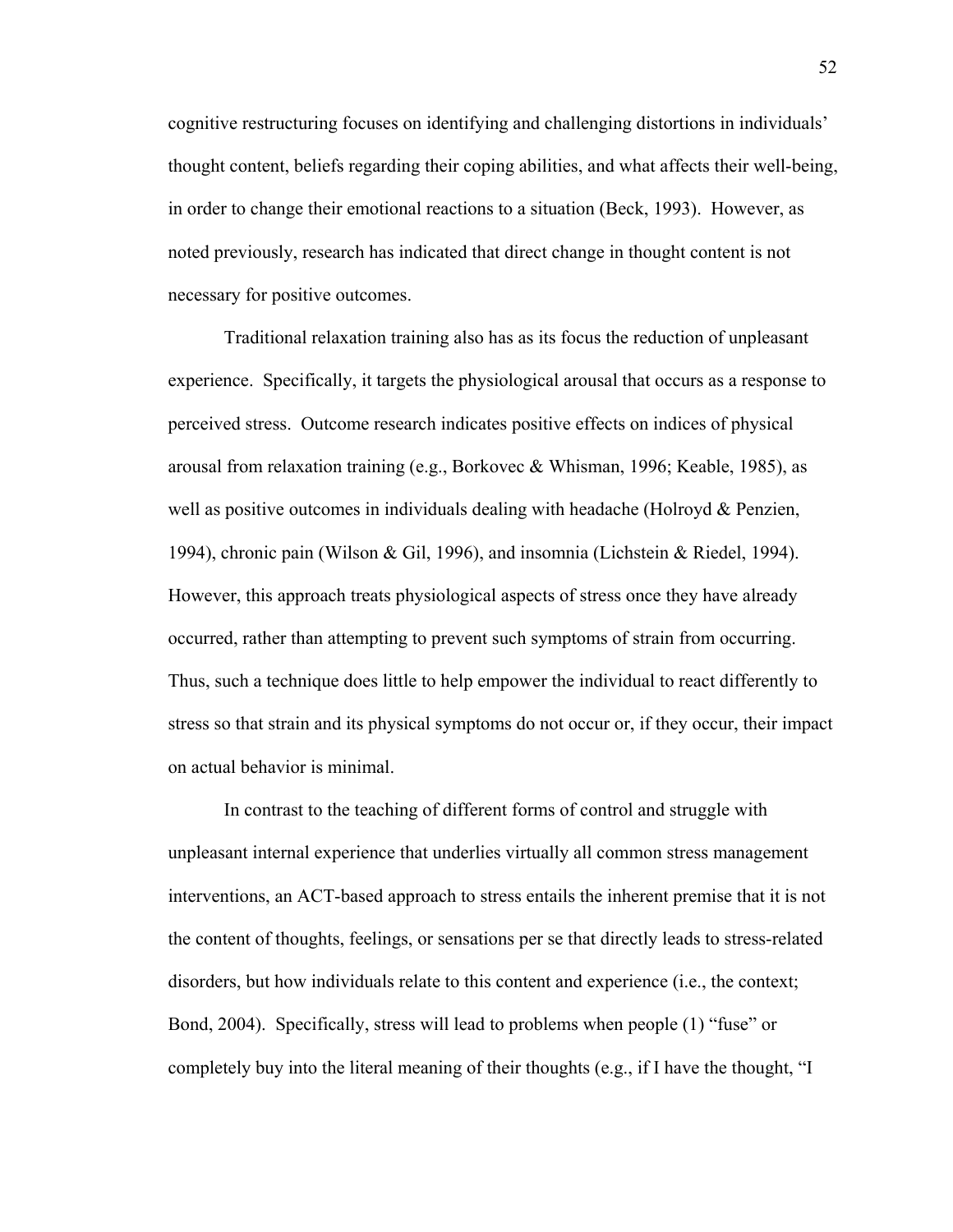can't handle this task", then I can't handle this task) and (2) avoid the experiences that come about in response to or along with their thought content (e.g., anxiety). According to the ACT model, fusion together with avoidance "causes" stress as much as the stressor itself because it helps determine whether experience with a stressor (e.g., a new job assignment is evaluated as "not fair") leads to stressful reactions (e.g., anger and anxiety), maladaptive coping (e.g., denial), and even additional stressors from chosen behaviors based on avoidance (e.g., wanting to quit or yell at supervisor; Bond, 2004).

 Given that the mindfulness components within ACT and other third-wave interventions encourage individuals to relate differently to their thoughts, feelings, and sensations (i.e., via psychological acceptance and defusion rather than attempts to challenge, change, or control them), such approaches may be particularly suitable for interventions aimed at stress management. Specifically, psychological acceptance of and distancing from unpleasant thoughts and emotions may be the most effective (if not the only) strategy when such thoughts and emotions stem from unalterable stressors (e.g., an unavoidable deadline). In addition, given that context rather than content is the focus of ACT and it has proven effective across diverse mental and physical health domains, ACT should be applicable to the dynamic and idiosyncratic experience of stress. Furthermore, utilizing an ACT conceptualization of mindfulness and its less-meditation oriented techniques may allow for easier dissemination to and adherence by a wider population than contemplative-based approaches, such as MBSR.

# The Evolvement of Approaches Specific to Work Stress

 Considering that individuals who work full-time spend more of their waking hours at work than anywhere else, it is not surprising that work represents a major, if not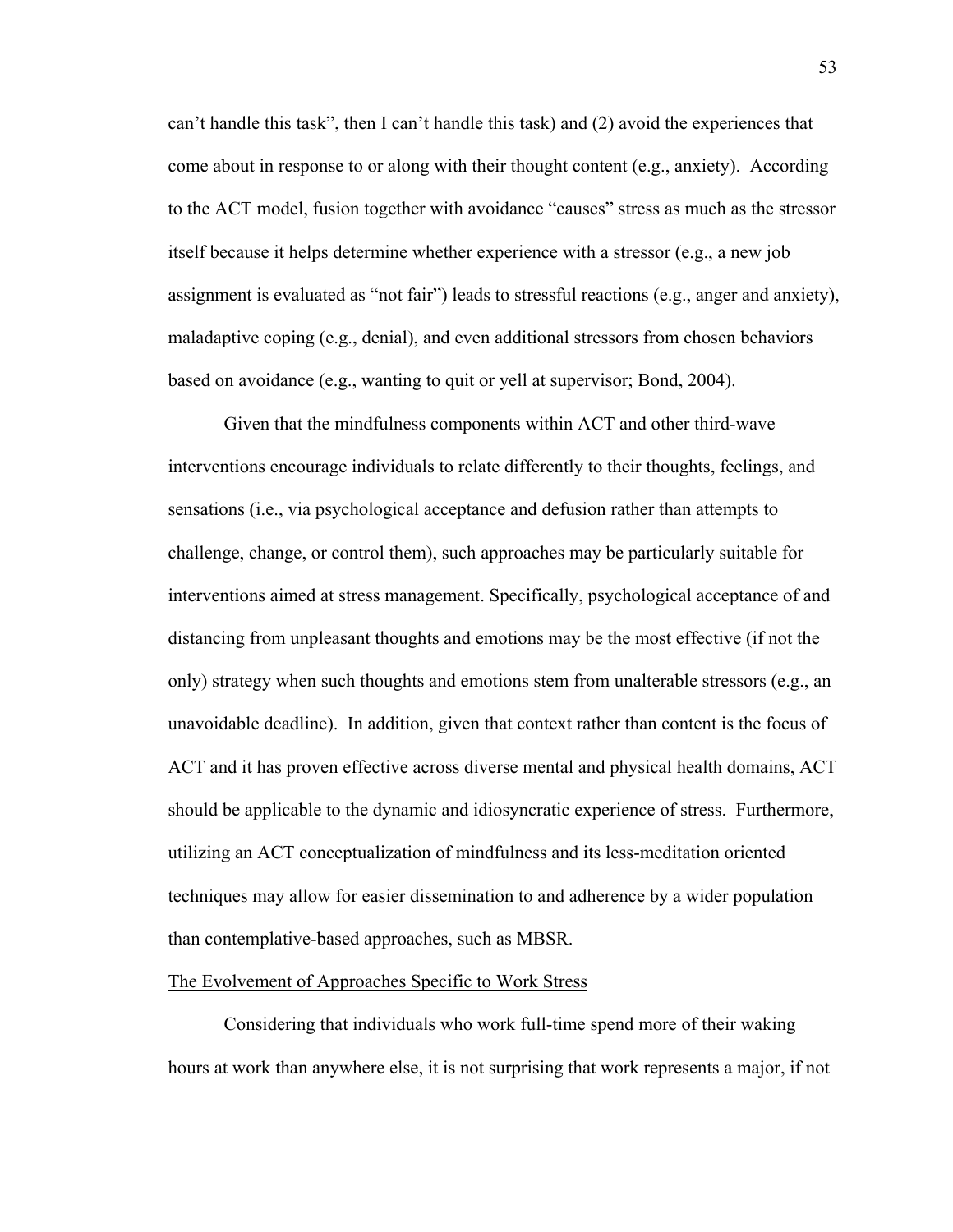the most significant, source of stress for many individuals. Nationally representative data obtained from the General Social Survey in 1998 indicated that 36% of US workers reported their jobs to be "often" or "always" stressful, similar to 39% in 1989 (General Social Survey 1972-2000 Cumulative Codebook, 2002, as cited in Murphy & Sauter, 2003). Similarly, the Families and Work Institute's 1997 National Study of the Changing Workforce in the United Kingdom reported that 26% of workers said they were "often" or "very often" burned out or stressed by their jobs (Bond, Galinsky, & Swanberg, 1998). In addition, research in occupational health has found that exposure to work-related stress is associated with increased risk of infectious disease (e.g., Cohen & Williamson, 1991; Schaubroeck, Jones, & Xie, 2001), musculoskeletal complaints (Lundberg et al., 1999; Carayon, Smith, & Haims, 1999), asthma, ulcers, and stroke (Quick, Quick, Nelson, & Hurrell, 2001).

 Beyond physical complaints, perceived work stress has also been associated with mood disorders (e.g., depression and anxiety; Griffiths, 1998; Revicki, Whitley, Gallery, 1993; Wang, 2004, 2006) that are associated with the development of a broad range of diseases (e.g., coronary artery disease, asthma, headache, ulcers, arthritis; Brydon, Magid, & Steptoe, 2006; Friedman & Booth-Kewley, 1987; Johnson & Indvik, 1997). Beyond causing individual workers considerable suffering, the symptoms of stress also significantly affect absenteeism and productivity levels within organizations (Levi, 1996).

Stress has also been shown to contribute to job burnout, ill-health, high workforce turnover, lowered morale and reduced efficiency and performance (Sutherland & Cooper, 1990), as well as lower levels of job satisfaction and motivation (Goodspeed & DeLucia,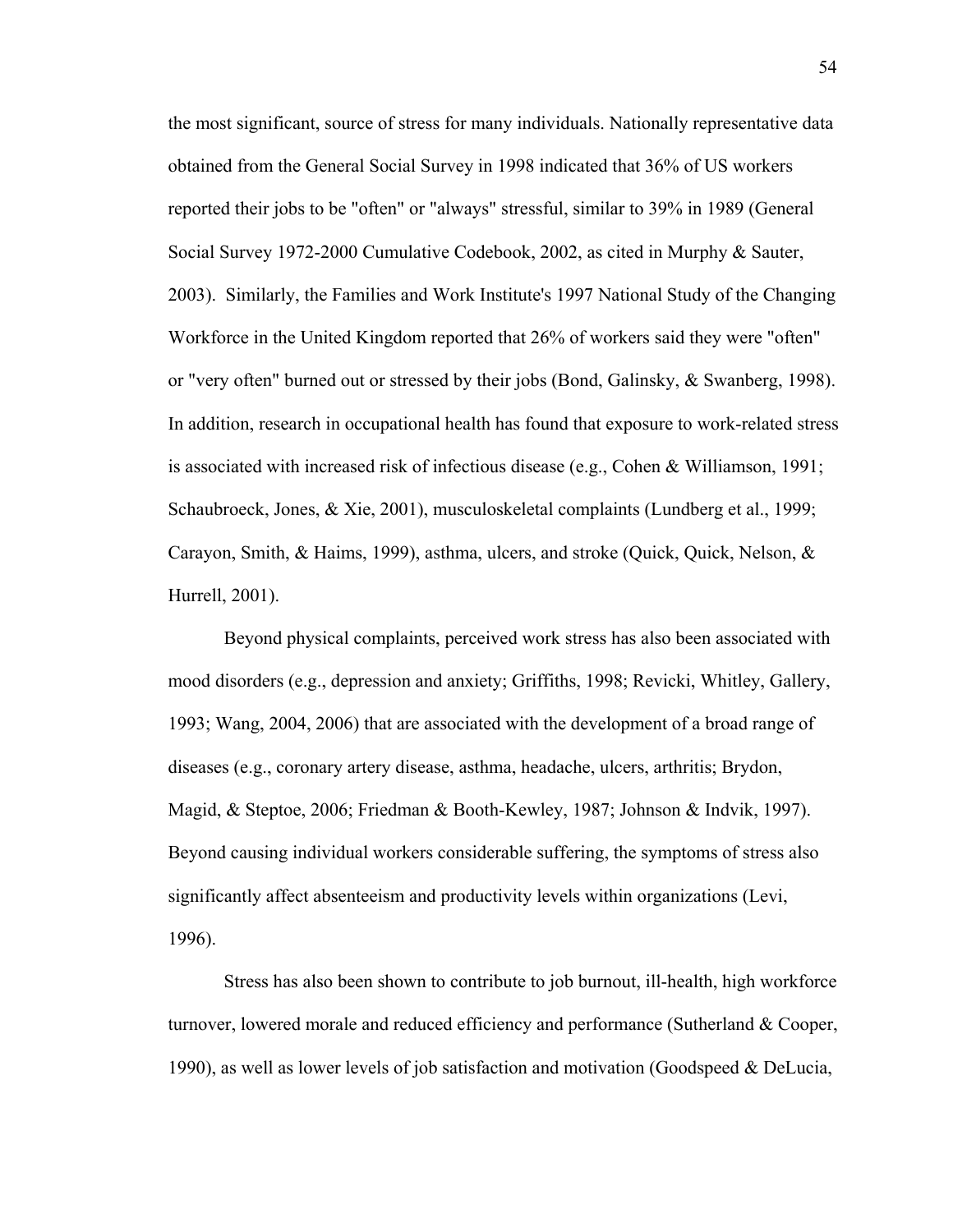1990). As a result, the financial impact on employers due to physical and psychological illness among their employees is tremendous and various estimates of that impact abound. For example, Greenberg and colleagues (Greenberg, Finkelstein, & Berndt, 1995) estimated the direct costs associated with work-related stress and depression at \$12 billion a year. Other researchers have found that an employer's insurance and disability expenditures can be reduced when fewer employees suffer from chronic illnesses (Gebhardt & Crump, 1990). The cost of psychological disorders in the workforce is also significant. The individual- and work-related consequences of depression, a previously noted correlate of stress, include absenteeism, job turnover, cognitive difficulties, coronary heart disease, decreased productivity, and increased alcohol intake (Johnson & Indvik, 1997; Sheffield, Dobbie, & Carroll, 1994).

 The implementation of employee stress management or wellness programs is one contemporary approach utilized to address such individual and organizational costs of workplace stress. Reviews of the scientific literature over the past 20 years reveal a steadily increasing number of studies regarding stress interventions (Bunce, 1997; Murphy, 1984, 1996; Newman & Beehr, 1979; Van der Klink, Blonk, Schene, & van Dijk, 2001). These reviews point out that most worksite stress intervention studies involve efforts to help employees manage stress (i.e., stress management) with only an occasional intervention directed towards reducing the actual sources of stress at work (i.e., stressor reduction).

 Influential in interventions aimed at stressor reduction, the construct of job control is arguably the most researched work characteristic in occupational stress research (e.g., Frese & Zapf, 1994; Hackman & Lawler, 1971; Karasek, 1979). Job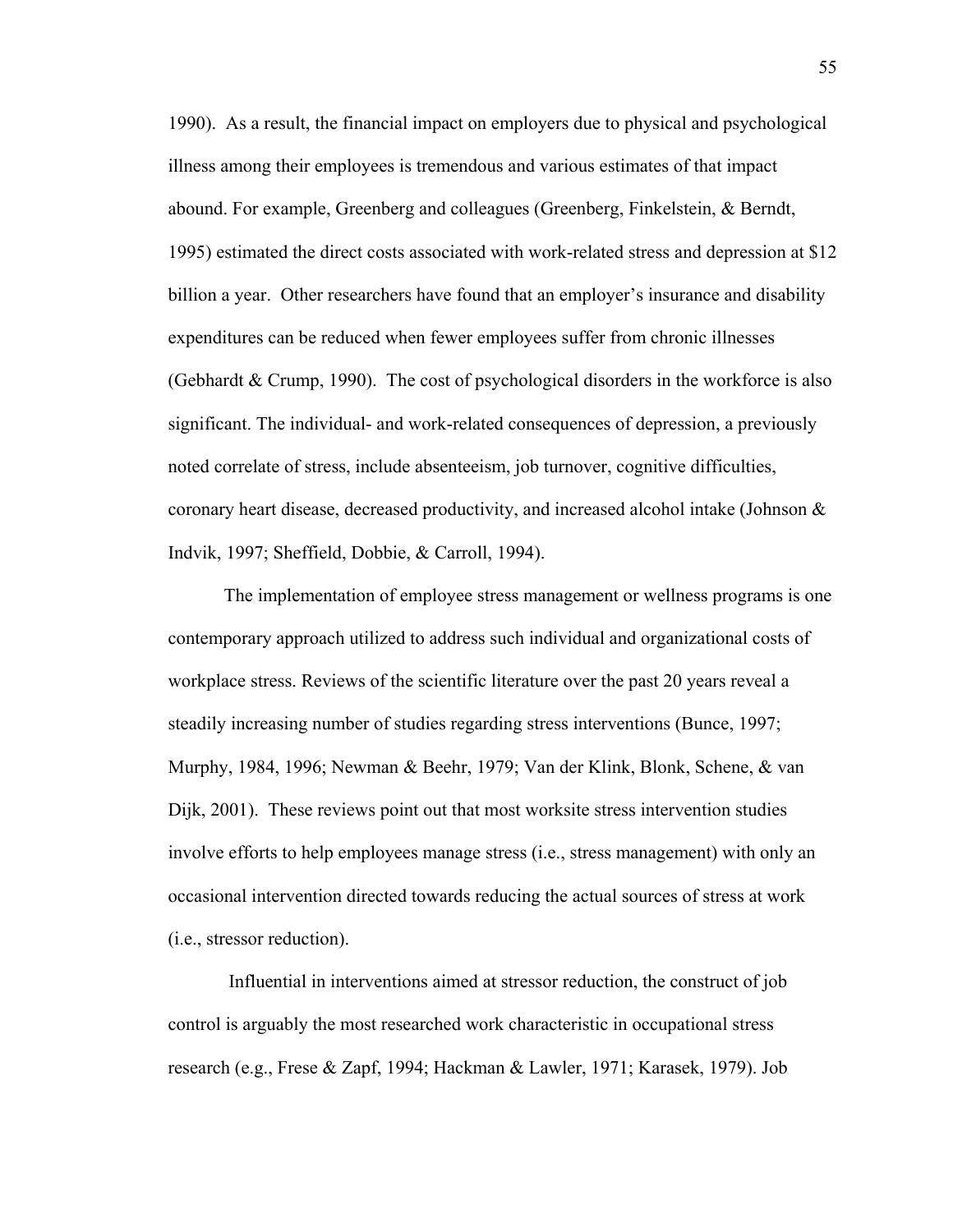control has been defined as a perceived ability to exert some influence over one's work environment in order to make it more rewarding and less threatening (Ganster, 1989). Terry and Jimmieson (1999, p. 131) noted, in their review of the research literature on this construct, that there appears to be "consistent evidence" that high levels of worker control are associated with low levels of stress-related outcomes, including anxiety, psychological distress, burnout, irritability, psychosomatic health complaints, and alcohol consumption. Furthermore, Bond and Bunce (2001) found that a work reorganization intervention could improve workers' mental health, absenteeism levels, and self-rated performance by increasing their job control.

 Although influencing worker levels of behavioral control over the characteristics of their jobs represent a commonly espoused approaches to organizational-level stress reduction (e.g., Quick et al., 1997), individualized stress management interventions are more prevalent than stressor reduction interventions (e.g., Ganster & Murphy, 2001; Giga, Cooper, & Faragher, 2005). This finding may be due in part to the prevalent belief in US organizations that stress is a personal, not work-related, problem (Murphy  $\&$ Sauter, 2003). Also, research suggests that stressor reduction approaches are not routinely effective in lowering worker levels of stress, producing small or insignificant effects on levels of distress (e.g., Murphy, 1996; Parkes & Sparkes, 1998; Van der Klink et al., 2001). In addition, organizations are reluctant to make global organizational changes due to the cost and disruption of implementing such strategies given the relatively small percentage of employees who exhibit truly impairing stress conditions (Cooper & Payne, 1992).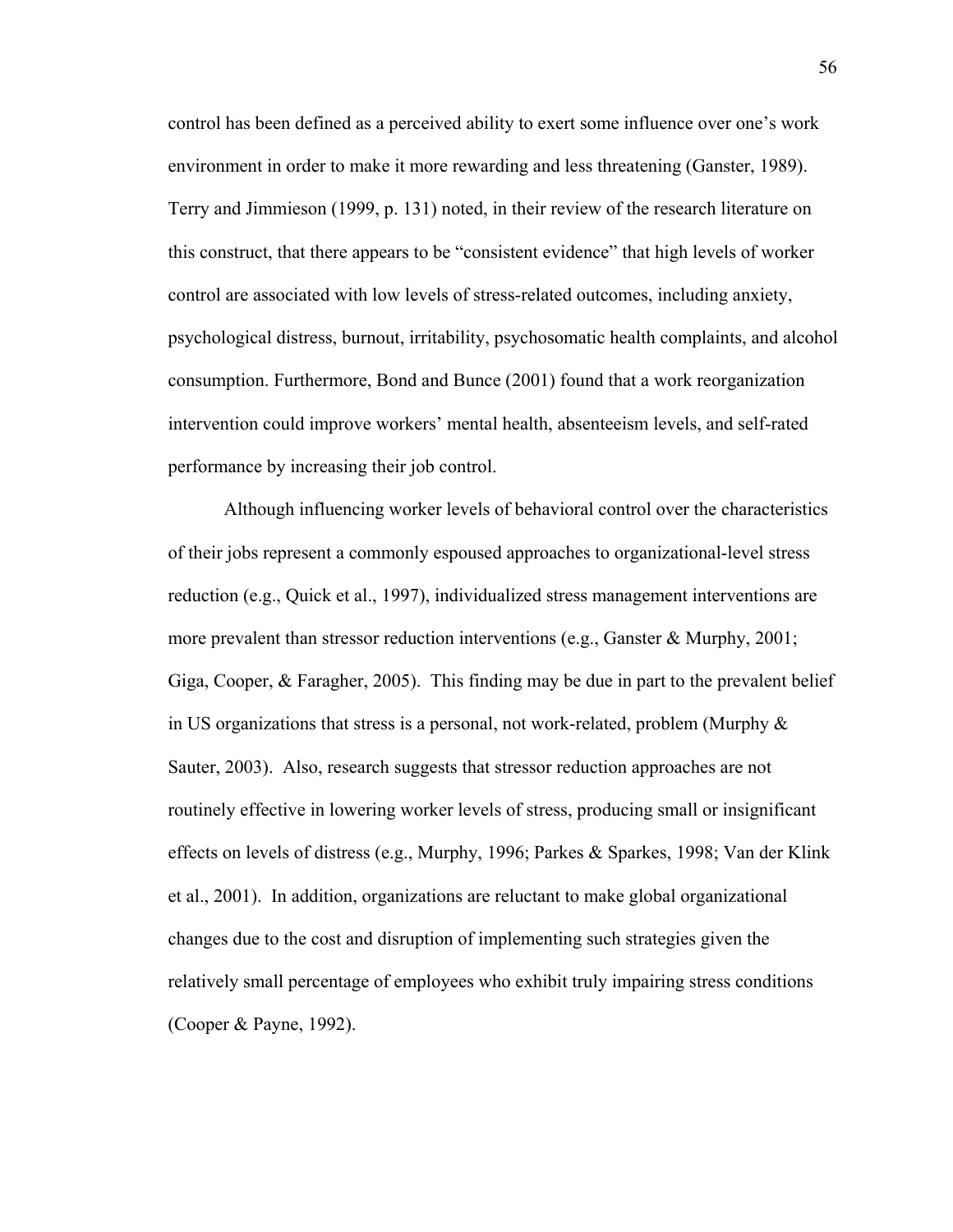Conversely, Flaxman and Bond (2006) note a number of features of the stress process that support the use of individual-focused worksite interventions. First, some work-related stressors (i.e., deadlines and difficult customers) cannot realistically be removed or augmented. Second, there are numerous sources of stress that stem from outside the workplace and are not amendable via organizational-level interventions, yet nevertheless can have a detrimental impact on an employee's well-being. Finally, the authors note the ever-growing use of the transactional model of stress, with its emphasis on intra-individual processes, in workplace interventions (e.g., Cummings & Cooper, 1979).

 Numerous individual difference factors have been investigated in relation to stress in general and in the field of occupational psychology (see Cooper & Payne, 1991, and Jex, 1998 for reviews). Two of the most prominently studied dispositional factors that have been specifically examined in ACT-based and other interventions for workplace stress include negative affectivity and locus of control (Payne, 1988).

 The term negative affectivity describes an aversive (e.g., angry, scornful, fearful, depressive) emotional style or trait that can exist even in the absence of objective stressors (Watson & Pennebaker, 1989). Some individuals are predisposed to perceive themselves in a negative light, that is, they are high in negative affectivity (Watson  $\&$ Clark, 1984), and are, therefore, more likely to perceive certain situations as stressful. Research has indeed found that individuals high in negative affectivity are more likely to report stress symptoms (Moyle, 1995; Parkes, 1990). Parkes (1990) suggests that negative affectivity has a moderating influence on the stress-strain relationship, making high negative affectivity individuals more vulnerable to perceived stress.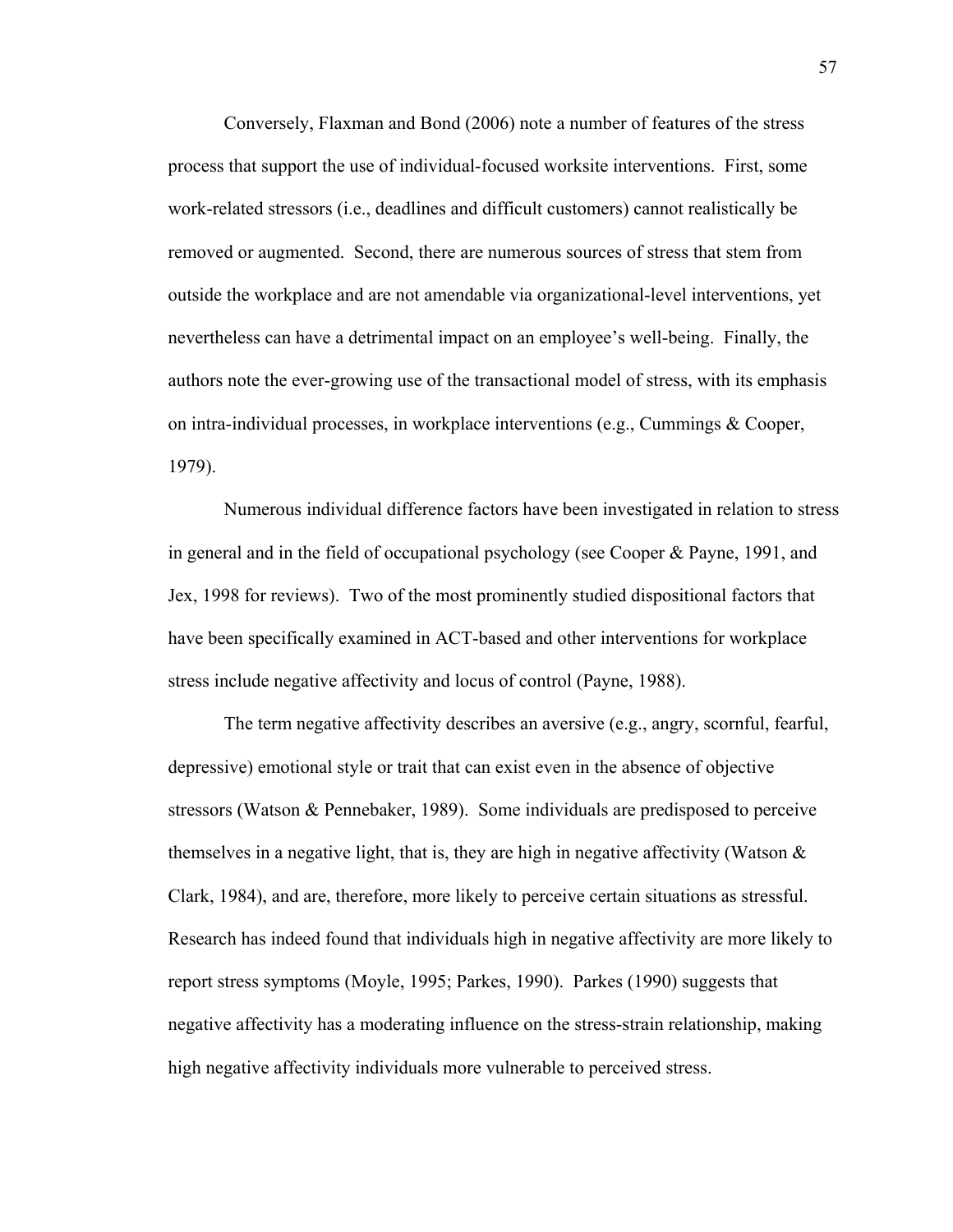In some respects a forerunner of the idea of self-efficacy (Bandura, 1977, the construct of locus of control (Rotter, 1966) has been commonly examined with relation to stress (Hurrell & Murphy, 1991; Jones & Bright, 2001). As a psychological construct, control has been broadly defined as the perception that an individual has a response available that can influence the aversiveness of an event (Thompson, 1981). Researchers have been concerned with the effects of perceived control over important outcomes for several decades (e.g. Rotter, 1966). Numerous investigations suggest that, in general, control is associated with a myriad of positive outcomes, and lack of control with various forms of ill-health (see Miller, 1979 and Thompson, 1981, for reviews).

 Furthermore, the evidence suggests that just the belief that one can exercise control may be sufficient to reduce strain when exposed to uncontrollable events (Gatchel, 1980). Such evidence has particular implications for stress management interventions aimed at situations in which stressors may not be subject to the individual's attempts at change, such as a work environment that offers the worker little job control. Engagement in control strategies may still be potentially effective, however, if they are targeted towards an individual's reactions, emotional and cognitive, to present circumstances. Thompson (1981), for example, has developed a typology of control that, beyond behavioral control, also includes the concept of cognitive control. Behavioral control refers to a belief that a behavioral response is available that can terminate the event, make it less probable or less intense, or change the duration or timing. Cognitive control is defined as the belief that a cognitive strategy is available that can affect the aversiveness of an event. This type of control may be said to be an ultimate aim of mindfulness-based approaches. Such approaches view private events (i.e., thoughts and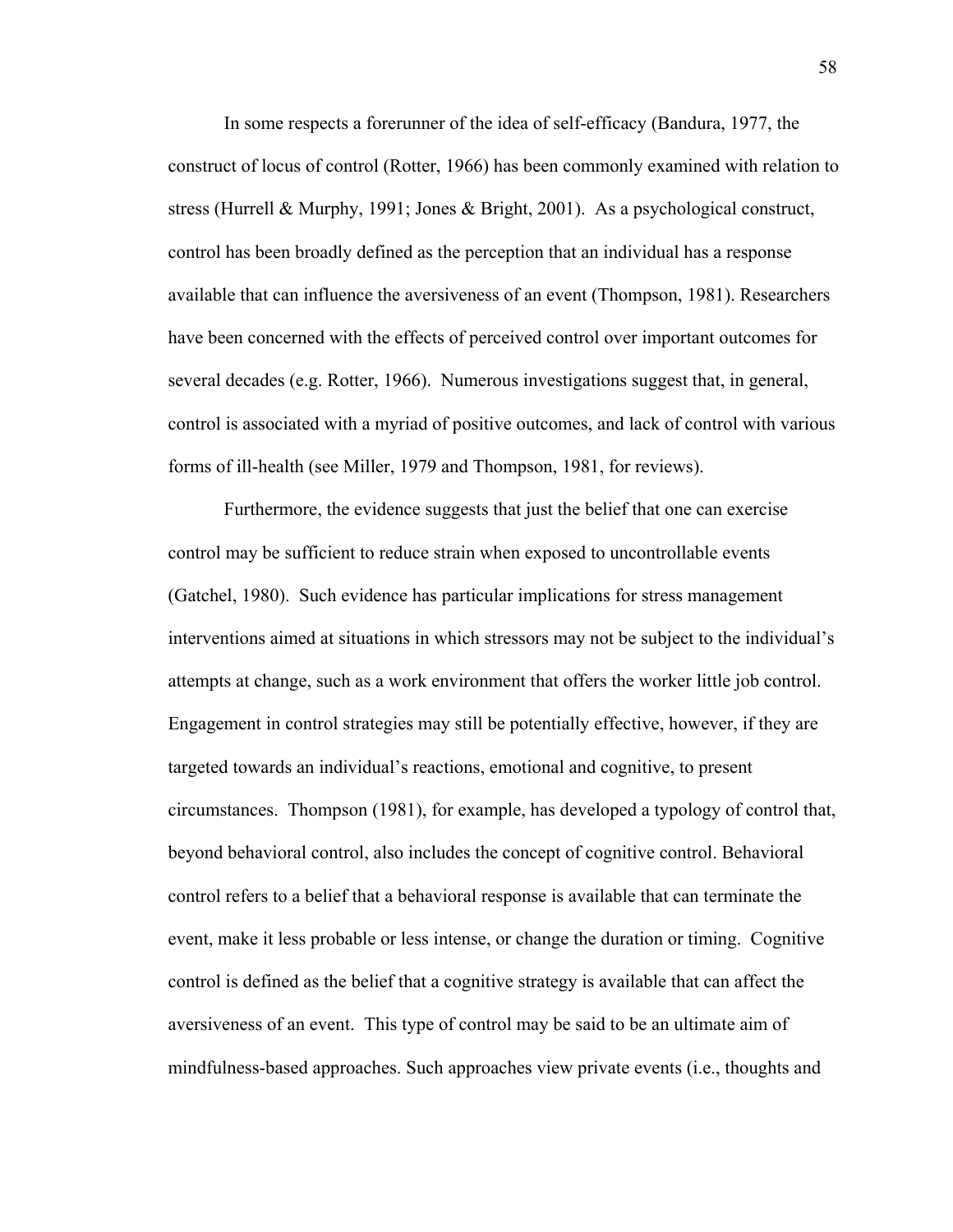feelings) as the more direct cause of distress than the environmental stressor and strategies. Within those approaches, the manner in which an individual relates to such cognitive and emotional reactions is targeted.

 Locus of control describes the extent to which individuals believe that they influence events in their lives, and so relates to cognitive control. Individuals with an internal locus of control perceive that they can manage situations with their decisions and behaviors. Individuals with an external locus of control believe that what happens to them is beyond their influence—a result of luck, fate, or other circumstance (Rotter, 1966). People with the latter orientation are thought to be most at risk for experiencing mental ill-health and poor functioning (Newton & Keenan, 1990; Rotter, 1966; Spector, 1986; Spector, 1988).Hurrell and Murphy (1991), for example, argue that individuals with an internal locus of control suffer from fewer stress symptoms as they are more likely to define stressors as controllable and take proactive steps to cope with them.

 Furthermore, research has shown that locus of control, as well as negative affectivity, have the potential to bias, or distort, individual's self-reports on a wide range of variables, from work characteristics (e.g., job control) to well-being (e.g., mental health, job satisfaction) to coping behaviors (e.g., problem- or emotion-focused coping; Parkes, 1991; Siu, Spector, Cooper, Lu, & Yu, 2002; Spector, 1986). Specifically, people with higher levels of negative affectivity (who perhaps already feel depressed or anxious) may discount the extent to which they accept their unwanted thoughts and feelings. Likewise, individuals with an external locus of control may underestimate the degree to which they are able to take action (or manage situations), especially in the face of unpleasant internal events.

59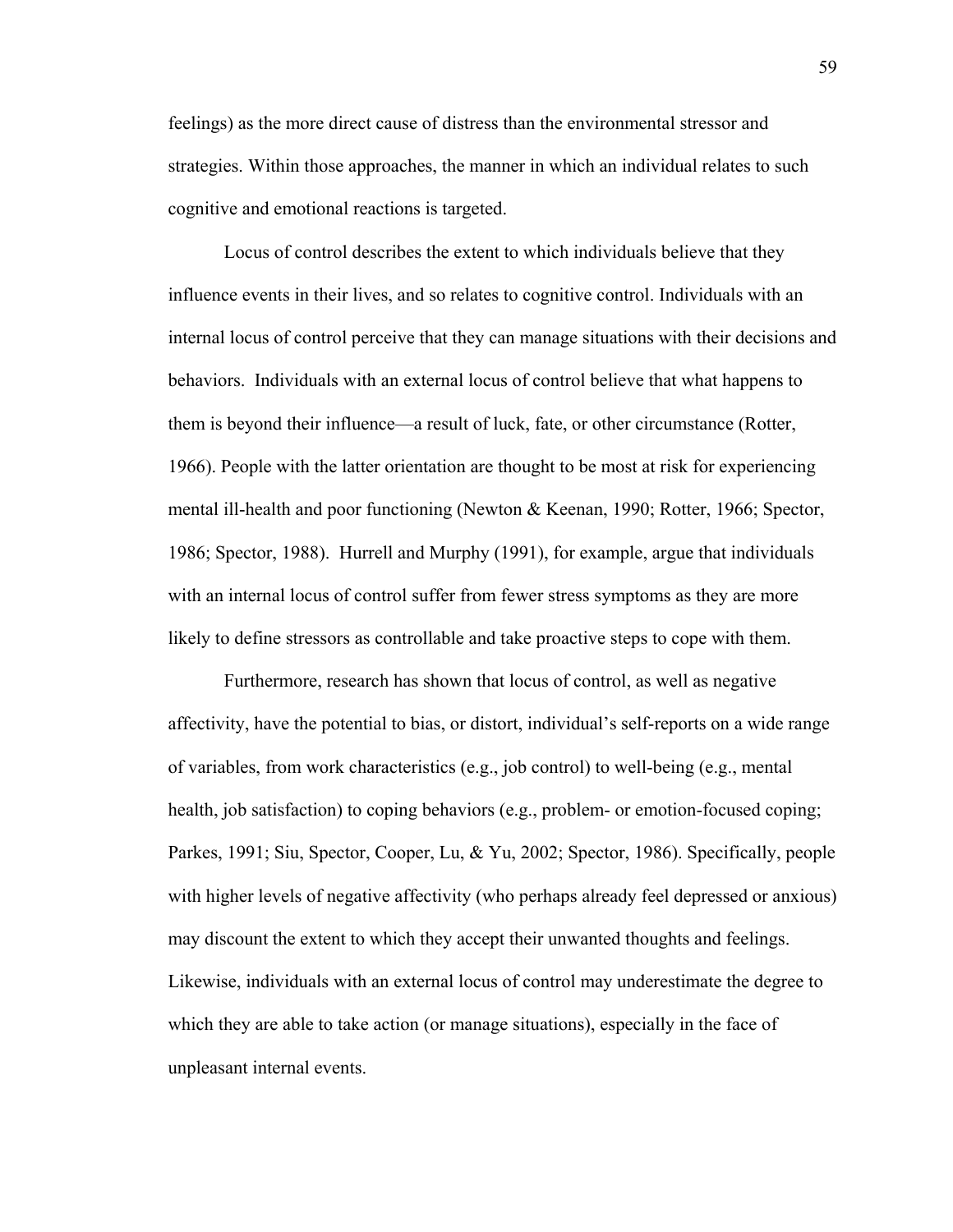Taking such factors into account, individual-oriented, stress management interventions directly address the idiosyncratic nature of stress more than job-oriented stress interventions. Individual-focused strategies are generally designed to enhance workers' personal resources for coping and to reduce the negative symptoms, or strains, of stress. Such individual-focused programs have been found to be generally effective in reducing both physical and psychological manifestations of strain in workers (Murphy, 1984; van der Klink et al., 2001). For example, in a recent meta-analysis, van der Klink and colleagues (2001) reviewed 43 worksite stress management intervention studies and found a medium effect size for both cognitive-behavioral interventions and multimodal programs that consisted of a mixture of cognitive-behavioral therapy and relaxation techniques across a variety of psychological health and coping measures. The researchers also found a small effect size for relaxation training. Individual stress management training has not, however, been found to cause significant changes in job satisfaction (Bunce, 1997; Murphy, 1996; Van der Klink, et al., 2001).

 When examining worksite stress management programs over the last three decades, their changes in content and intervention strategies have mirrored the evolution within the cognitive-behavioral paradigm in clinical psychology discussed previously (Flaxman & Bond, 2006). In view of such a synchronous relationship between cognitivebehavioral therapies and stress management, it would seem that the development of thirdwave mindfulness-based approaches has significant implications for individual-focused stress interventions aimed at the workplace (Flaxman & Bond, 2006).

 Despite its growing popularity and its inclusion in third-wave cognitive behavioral interventions, the concept of mindfulness is only just beginning to have an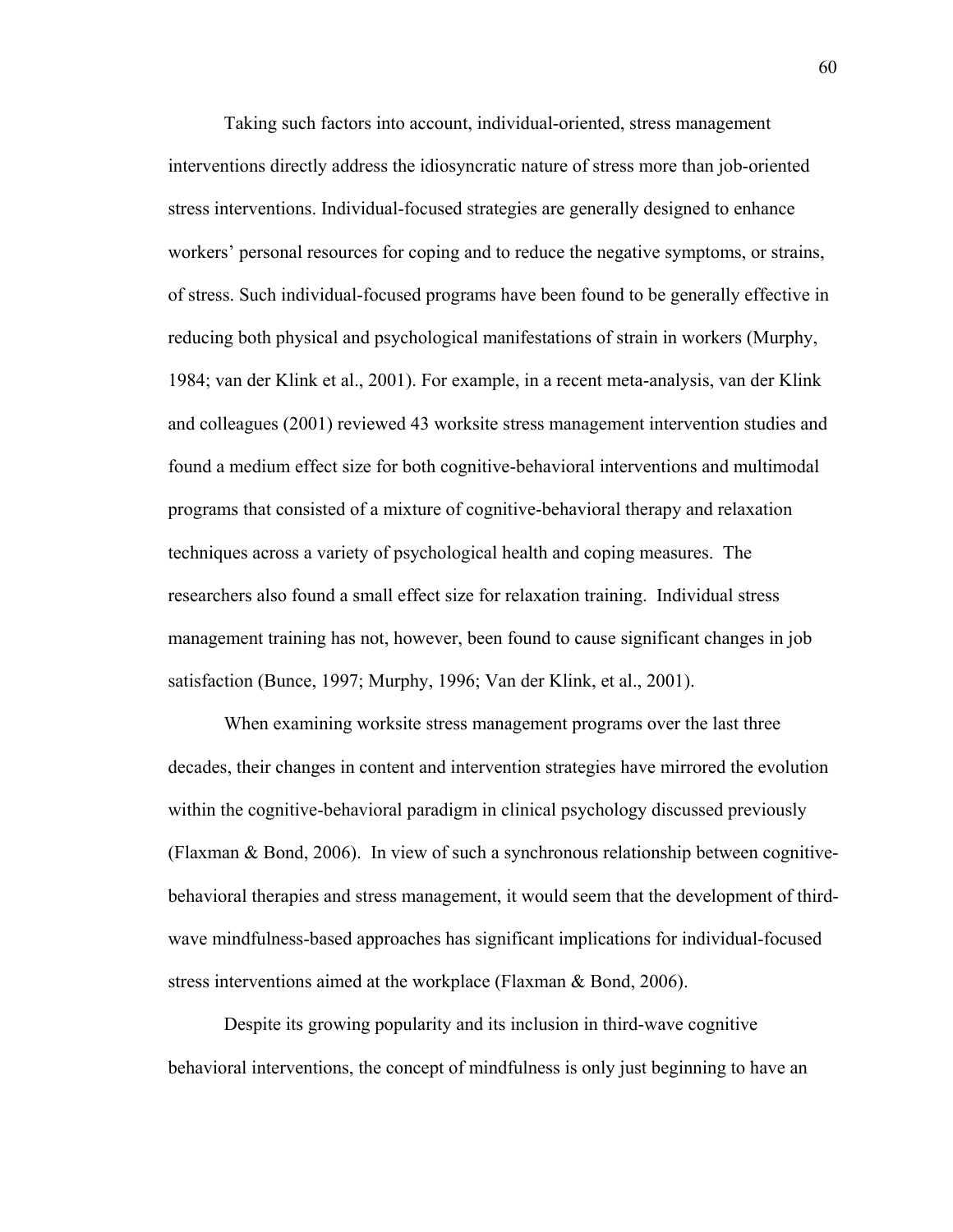impact on occupational health psychology. Recent research, however, has shown the potential benefits for specifically applying mindfulness to the work context. For example, Williams and colleagues (Williams, 2006; Williams, Kolar, Reger, & Pearson, 2001) have found that the MBSR program resulted in significant decreases in daily hassles, psychological distress, and medical symptoms for a sample of 104 "stressed-out" university employees at post-treatment and to an even greater extent at 3-month followup compared to a control group. In addition, a small uncontrolled investigation that combined MBSR and values clarification (Scardapane, Walling, Mittal, et al., 2005) for university employees also indicated improvement in numerous symptoms.

 Moreover, psychological acceptance, as operationalized in ACT, has been investigated as a moderator between job control and occupational health and productivity in a large sample of call center employees (Bond  $&$  Bunce, 2003; Bond  $&$  Flaxman, 2006). Another goal of this research was to determine whether mental health, job satisfaction, and work performance also predicted levels of acceptance and job control 1 year later. Such "reciprocal" relationships run contrary to relevant theories (e.g., Hayes, 1987; Karasek & Theorell, 1990).

 Using structural equation modeling within a design in which data were obtained on two occasions from the same set of participants, the researchers found that acceptance did interact with job control. Specifically, findings from this study suggested that higher levels of acceptance at Time 1 serve to increase the association between higher levels of job control at Time 1 and better mental health, performance, and ability to learn new computer software skills at Time 2. This strengthening effect is consistent with the model of acceptance (Hayes et al., 1999) in that individuals who do not try to avoid or control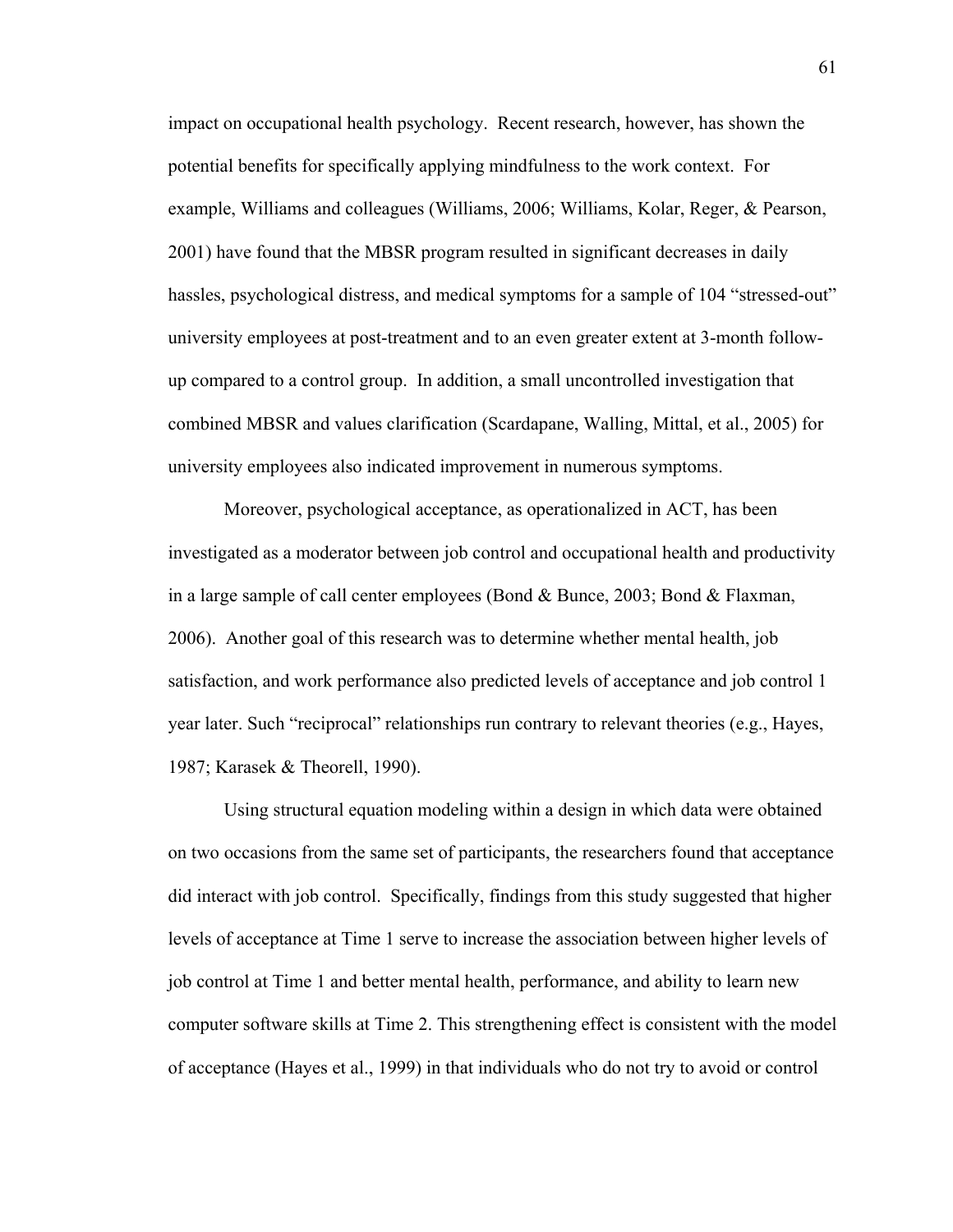psychological events have more attentional resources and engage in less avoidant behavior (Bond & Hayes, 2002). Bond and Bunce (2003) suggest that these individuals are better able to notice the degree to which they have control in a given work situation. Moreover, because they are less avoidant, they may, through experience, learn how they can most effectively use the control that they have to promote their mental health. Through this same trial and error mechanism, individuals can also maximize their work performance, if they value and have the goal of performing well at work. The results for acceptance in this study reflect the findings from the randomized controlled outcome study by Bond and Bunce (2000).

 In addition, results from the study by Bond and Bunce (2003) indicated that higher acceptance levels predicted better mental health and performance 1 year later. The longitudinal effects of acceptance were unidirectional, in that mental health, input errors, and job satisfaction at Time 1 were not associated with acceptance at Time 2. These findings are consistent with acceptance theory (Bond & Hayes, 2002; Hayes, 1987; Hayes et al., 1999). Moreover, in addition to its interaction with acceptance, job control also produced several main effects in the study. Specifically, higher job control levels at Time 1 predicted better mental health, job satisfaction, and performance at Time 2. None of the three outcomes at Time 1, however, predicted job control at Time 2. These main effects for job control are consistent with models of occupational health and performance (e.g., Hackman & Lawler, 1971; Karasek, 1979) and with previous findings suggesting that the longitudinal effects of job control are unidirectional in nature (e.g., DeJonge et al., 2001).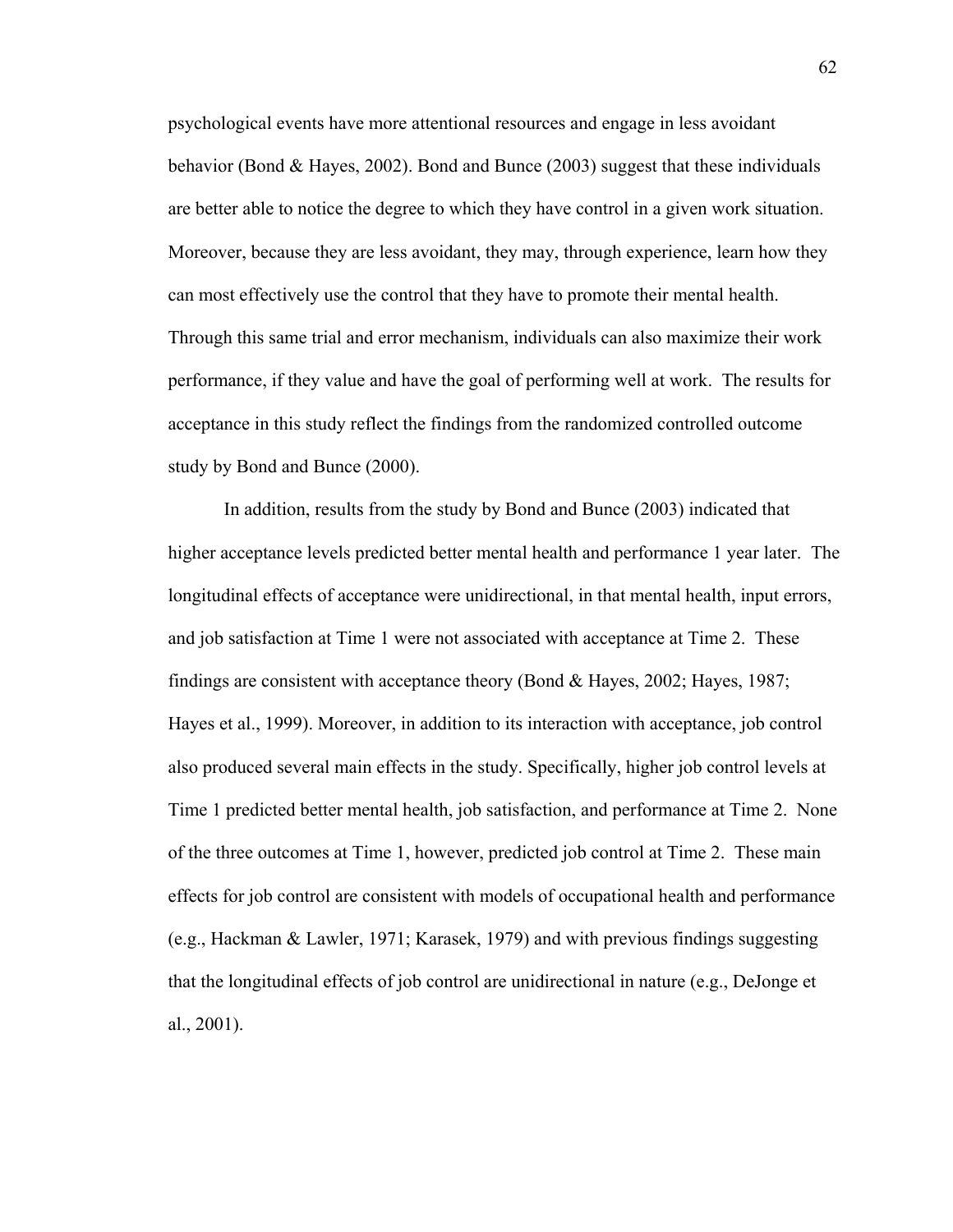Contrary to one of their hypotheses, however, the authors did not find that acceptance longitudinally predicted job satisfaction, either directly or indirectly through an interaction with job control. The authors account for this nonsignificant finding by noting that the relationship between acceptance at Time 1 and job satisfaction at Time 2 was calculated after controlling for relationships that the other predictors have with these two variables (Bond & Bunce, 2003). Given the strong relationship between job control and job satisfaction, it is possible that Time 1 acceptance could not account for a significant amount of residual variance in job satisfaction once job control was taken into account. In other words, acceptance may well be associated with job satisfaction, but this relationship becomes nonsignificant once job control, a more important predictor of job satisfaction, is taken into account.

 The authors also controlled for negative affectivity and locus of control as possible confounds in this study. The authors did in fact find that higher negative affectivity at Time 1 predicted greater levels of mental ill-health, job dissatisfaction, and decreased performance at Time 2. These findings are consistent with those from previous research (e.g., Brief & Roberson, 1989; DeNeve & Cooper, 1998). In addition, consistent with prior research (e.g., Jex, 1998; Parkes, 1991), Bond and Bunce (2003) found that individuals with a greater external locus of control at Time 1 experienced lower levels of job satisfaction at Time 1 and worse mental health at Time 2.

 Including negative affectivity and locus of control in the study allowed the authors to control for any spurious associations that they may have caused between the variables of interest. In doing so, the researchers were able to demonstrate incremental validity of acceptance in terms of its ability to predict mental health and job performance,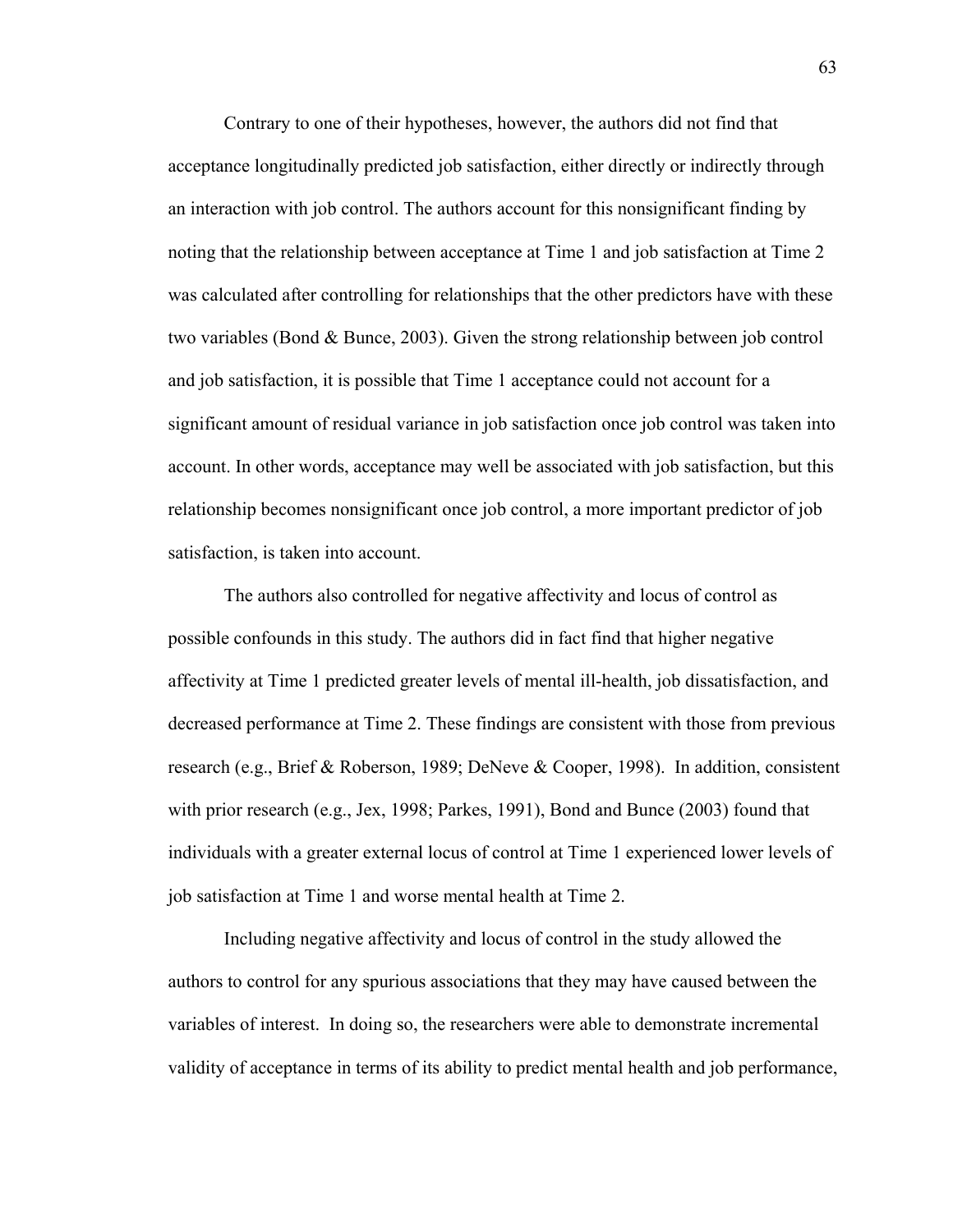both directly and when interacting with job control. As a result, it appears that the predictive effects of acceptance are independent of those that stem from negative affectivity and locus of control.

## Existing Research on ACT for Stress Management at Work

 To date, a handful of studies have examined ACT for workplace stress. One randomized but preliminary trial focused on physical strain from work stress (Dahl et al., 2004). The authors compared medical treatment as usual (MTAU) with four 1-hour weekly sessions of ACT in addition to MTAU for nineteen public health service workers reporting chronic stress or pain who were at risk for high sick leave utilization. Results indicated that those receiving ACT had fewer sick days and fewer medical visits than those in the MTAU-only condition at post-treatment and, to an even greater extent, at 6 month follow-up. Furthermore, these improvements could not be accounted for by remission of stress and pain in the ACT group, as no between-group differences were found for these symptoms.

 The remaining studies of ACT for workplace stress have focused on psychological well-being as well as work-related outcomes. These studies have evaluated a manualized stress intervention for use in the work environment developed from the strategies and techniques found in the psychotherapy version of ACT (i.e., Hayes et al., 1999). The first study to evaluate this ACT-based worksite stress management intervention was conducted by Bond and Bunce (2000). To test the efficacy of ACT using a brief, group-based implementation method conducive to the workplace, the authors of this and the subsequent two trials of the intervention (Flaxman & Bond, in preparation) utilized a "2+1" method of delivery in the trials. This method entails having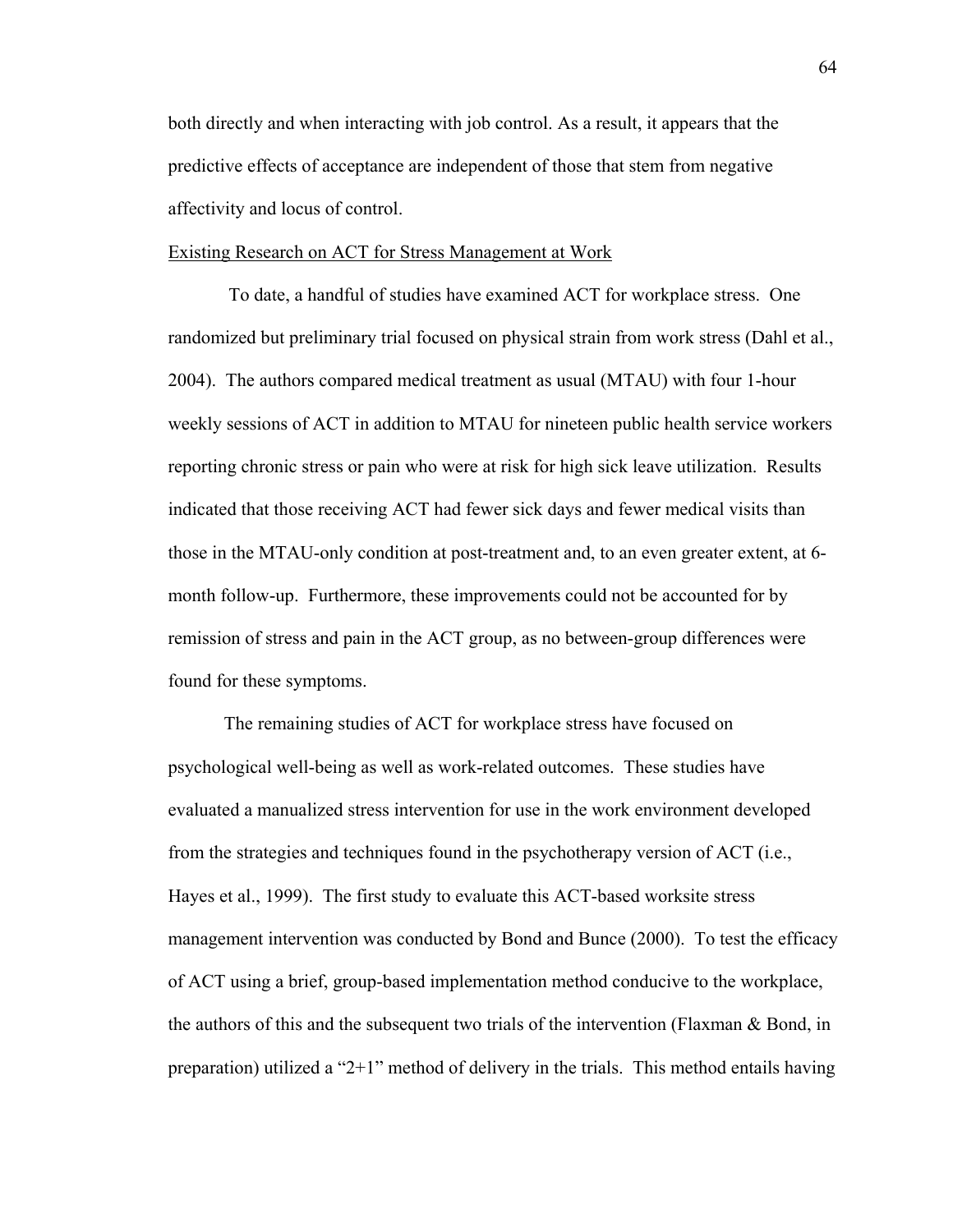participants receive three, three-hour sessions, two on consecutive weeks, and a third session three months later, with a follow-up assessment three months after that.

 The initial trial by Bond and Bunce (2000) compared ACT with a wait-list control group and a problem-focused intervention (IPP). The goal of IPP is to encourage people to identify and change stressors in their workplace rather than changing their emotional reactions to those stressors. ACT significantly improved general health from the second to the third session and the first to the fourth session, and general health scores were significantly better at the third session and at follow-up compared to those of the IPP group and control group. The ACT group also evidenced significantly lower depression levels between the second and third session and significantly higher scores on a workrelated variable (propensity to innovate) from the second to the third and from the first session to the follow-up assessment. According to Cohen's (1977) criteria for the effect size index of eta-squared  $(\eta^2)$ , these improvements ranged from medium (for depression) to large (for general mental health and propensity to innovate) magnitudes of effect. In this study, ACT did not influence level of job satisfaction or motivation.

 There have been two subsequent randomized controlled trials of ACT for work stress management (Flaxman & Bond, in preparation). The first study compared ACT to a traditional cognitive-behavioral stress management program based on stress inoculation training and a wait-list control condition. Individuals in both treatment groups reported large improvements in mental health between baseline and at session 3 and again 3 months after that. Increases in psychological acceptance mediated mental health improvements for the ACT group whereas reductions in dysfunctional (i.e., negative) cognitions served as the mediator for the CBT group.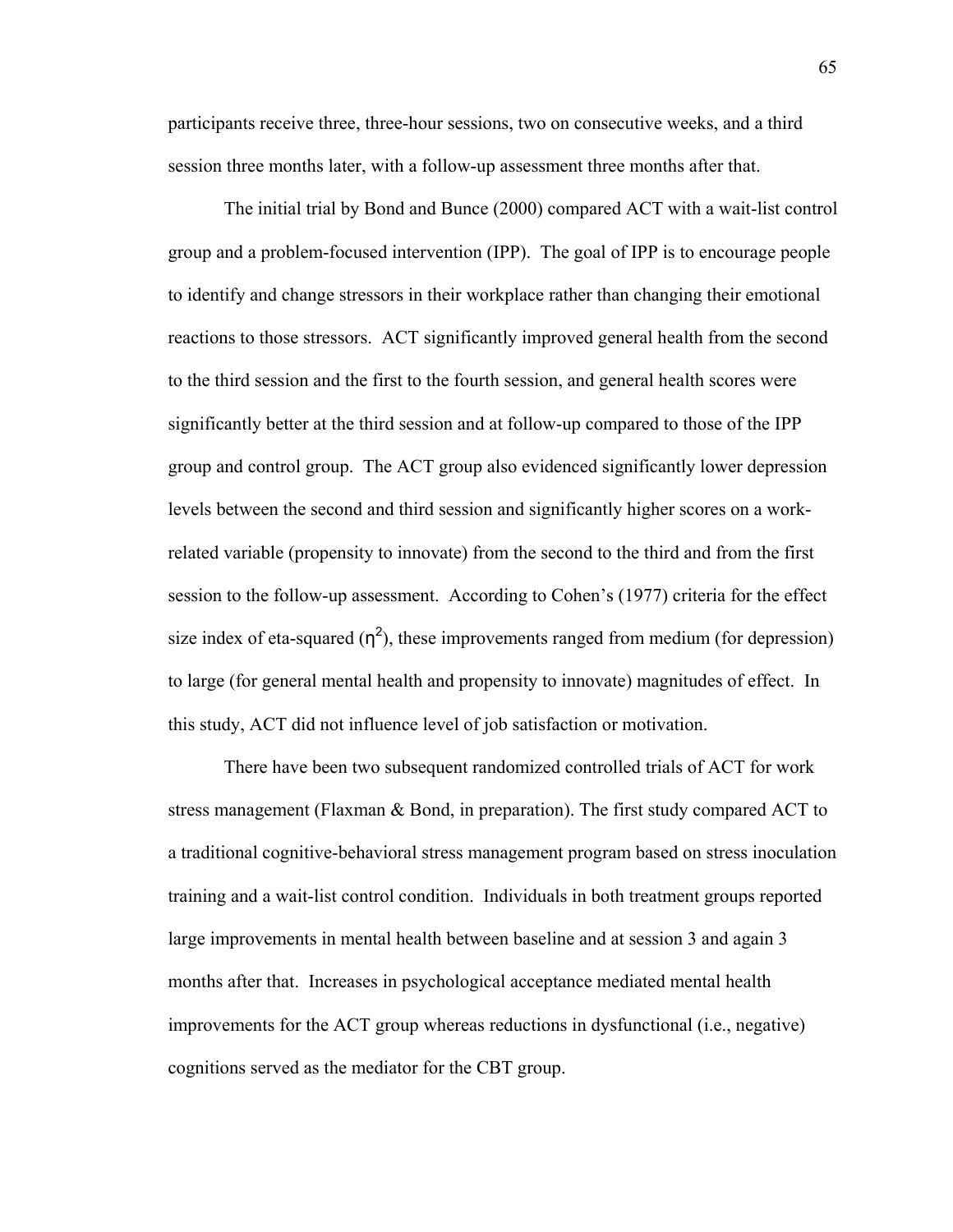The second study, comparing ACT to a control group, found that, similar to the CBT group, ACT produced large improvement in general mental health, as well as significant reductions in frequency of dysfunctional cognitions (especially between baseline and 6 month follow-up). Again, a reduction in dysfunctional thoughts was not found to be the mechanism behind improved mental health for the ACT group. Instead, this improvement was mediated by increases in psychological flexibility (as assessed by the AAQ). However, this finding indicates that an acceptance-based intervention may not only initially change how employees relate to their thoughts but also that, in the long term, may result in changes to thought content as well.

 Thus, there is now both a longitudinal panel study and three longitudinal, experimental outcome studies that indicate the importance of psychological acceptance to mental health and performance in different organizations within different industries. Moreover, these positive results are maintained even when accounting for job control, negative affectivity, and work locus of control. Coupled with the other reviewed applications of ACT and MBSR in the workplace, it appears that mindfulness has clear benefits for decreasing psychological and physical strain symptoms and improving workrelated outcomes, with psychological acceptance as a main mechanism of action.

 Limitations of the existing literature on ACT for workplace stress are plentiful, however. For example, Bond and colleagues did not utilize assessment of out-of-session practice of intervention skills and only used limited assessment of work-related and nonwork-related stressors, well-being and work-related outcomes, and possible mediating factors beyond that of acceptance/flexibility (Bond & Bunce, 2000; Flaxman & Bond, 2006). Moreover, these studies, as well as others examining ACT as an intervention for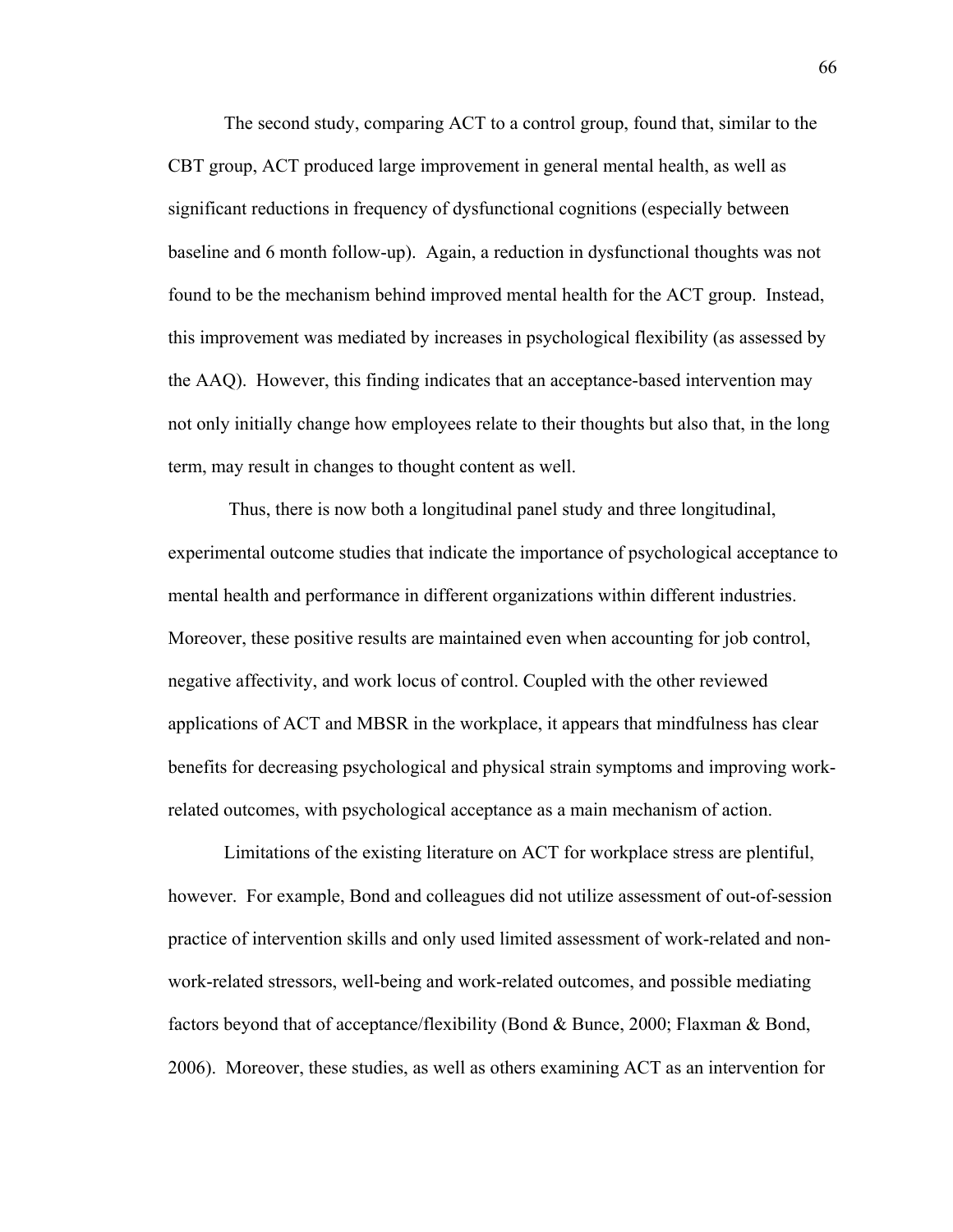other applications, have not examined if and how the values components of the ACT protocol adds to the effects of the intervention beyond that of the mindfulness components.

## Values in ACT: What May They Add Beyond the Effects of Mindfulness

 As noted above in the discussion of the processes in ACT, the last two components of the ACT protocol involve the identification of personal values in various life domains and the setting of and follow-through on goals based on these values. Participants use skills learned within the mindfulness components as aids to maintain behavioral commitment to such goals (Hayes et al., 1999; Hayes et al., 2006). However, these components have not undergone any empirical evaluation within the ACT literature. Moreover, some researchers (Shapiro et al., 2006) have suggested that the open, intentional awareness cultivated by mindfulness practice may by itself lead individuals to act in ways that are more congruent with their values and interests. One possible mechanism of such an effect may be the expansion of an individual's repertoire of possible behaviors, coupled with increased awareness of their distinct consequences (Brown & Ryan, 2003; Ryan, Kuhl, & Deci, 1997).

 Theoretically, the strategies and aims of the values components of ACT are in line with those of values clarification and goal-setting strategies examined in various areas of the psychology and occupational literatures. For example, personal values clarification has been viewed as a significant factor within theories of motivation (e.g., expectancyvalue theory; Atkinson, 1964), including work-related motivation and attitudes (e.g., Latham & Pinder, 2005). Related to these literatures, goals have been an integral construct within theories of self-regulation (e.g., Baumeister, Heatherton, & Tice, 1994;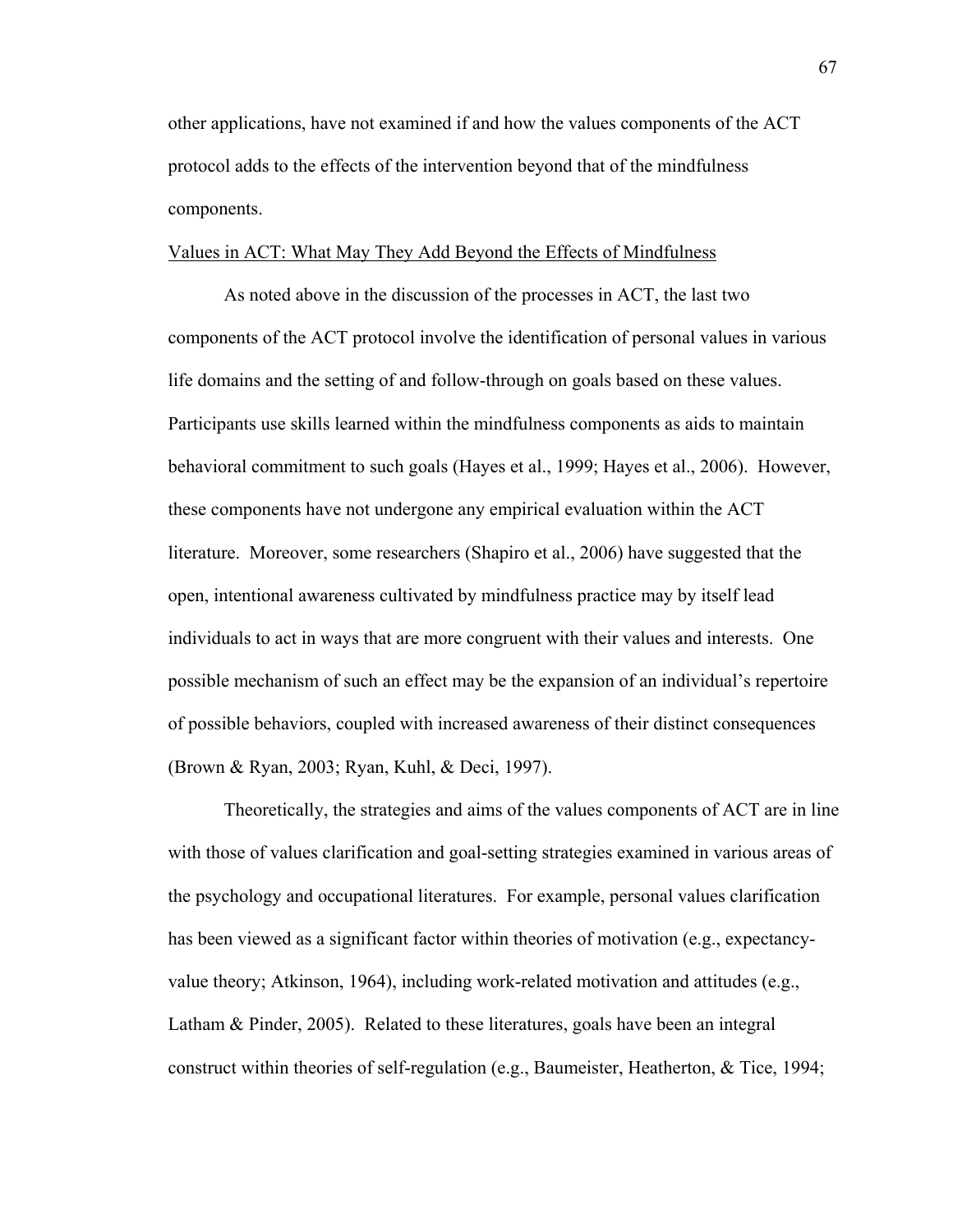Martin & Tesser, 1996) and behavioral task performance and commitment (e.g., Goal-Setting Theory; Lock & Latham, 1990; Value-Affirmation; Lydon & Zanna, 1990).

 Moreover, consistent with the transactional theory of stress, values have been found to impact appraisals of meaning of stressful situations (e.g., Cooke & Rousseau, 1983), including work-related stress (e.g., Bocchino, Hartman, & Foley, 2003; Britt, Stetz, & Bliese, 2004; Carlson & Kaemar, 2000). Giving attention to personal values has also been shown to dampen the physiological reactions to stress (e.g., Creswell et al., 2005) and affect the coping strategies used to deal with stressful situations (e.g., Kelly  $\&$ Stone, 1987; Post & Weddington, 1997). Personal values have also been linked to various work-related outcomes, such as satisfaction, commitment, and motivation (e.g., Butler, 1983; Jans, 1989; Knoop, 1994; Latham & Pinder, 2005; Robey, 1974), as well as engagement in healthy and unhealthy behaviors (Kristiansen, 1986; Oxford et al., 2002). Although values appear to be related to several work-related variables and have positive effects on strain and coping behaviors, the extent and mechanisms of these effects is not clear. More importantly, how the values component of ACT relates to such diverse literatures has not been empirically examined and no clear hypotheses regarding its individual effect on the outcomes of ACT can be made.

#### Overview and Statement of Purpose

 The current study aimed to investigate the effects of dismantling the Acceptance and Commitment Therapy (ACT) protocol to ascertain the effects of ACT-based mindfulness and to examine whether and how ACT's values components significantly add to its effects beyond those of the mindfulness components. Although research examining certain specific strategies within ACT exists, its coverage is limited and no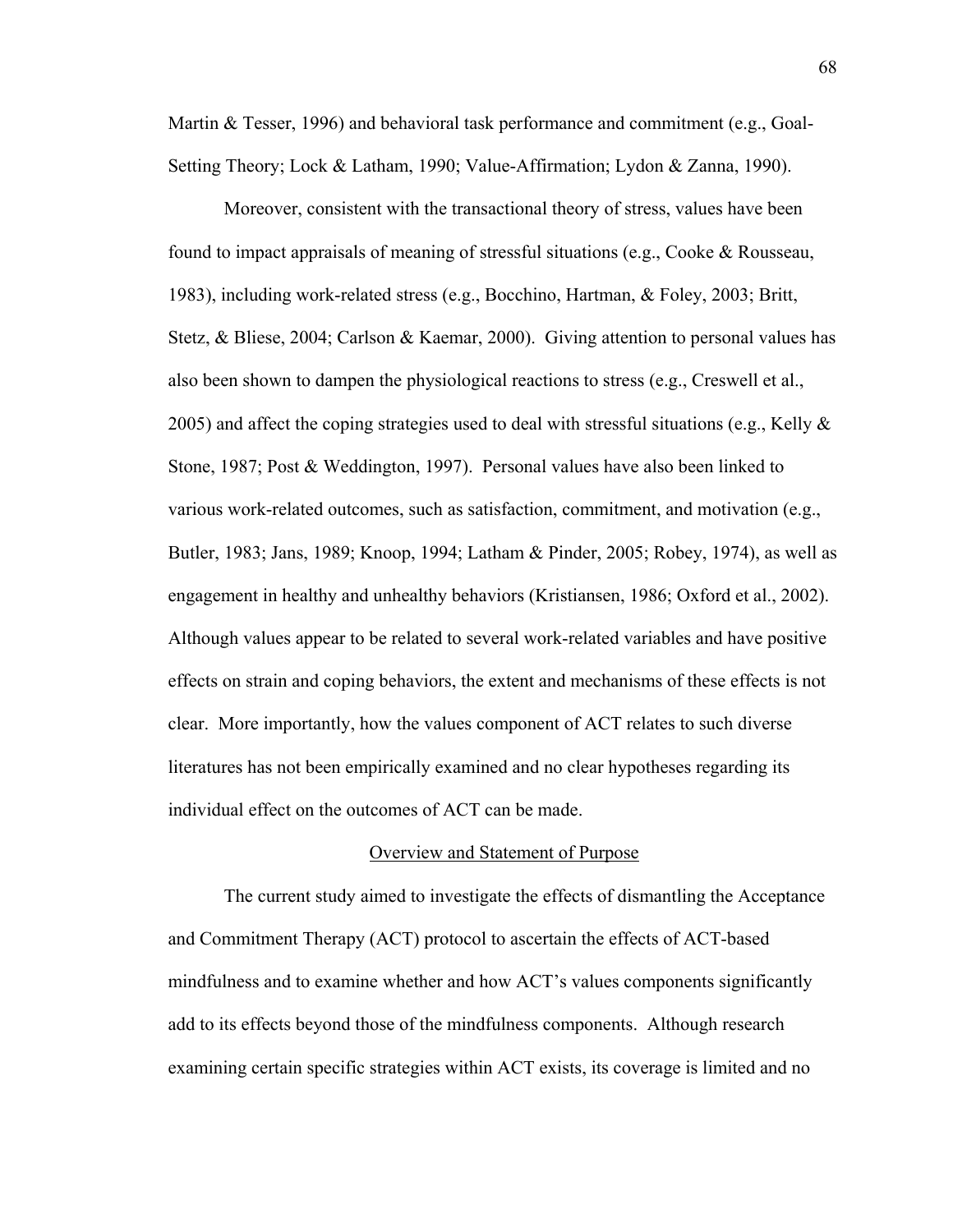study has attempted to dismantle ACT. Previous research has suggested that outcomes in applications of ACT for various types of physical and psychological distress (Hayes et al., 2006) and for workplace stress (Bond  $\&$  Bunce, 2000; Flaxman  $\&$  Bond, in preparation) are mediated by level of psychological acceptance, the opposite of which is experiential avoidance. Such acceptance could be conceptualized as representing the result of the first four of ACT's six intervention components. These processes have been referred to in whole as a behavioral definition of mindfulness (Fletcher & Hayes, in press), a construct defined in large part by psychological acceptance. Given this research and the theoretical underpinnings of ACT, the contribution of the values components of ACT to observed outcomes has yet to be elucidated.

 How the effects of an intervention come about represents an important area for further investigation. Therefore, in addition to primary outcome measure, differences between the full and the abbreviated versions of the ACT intervention on variables hypothesized to be possible mediators (i.e., mechanisms) of change were also examined. These process variables included not only psychological acceptance, but also other mindfulness factors recently identified, variables related to how participants' relate to their cognitions and affect, work locus of control, and extent of skills practice outside of sessions.

 The ACT protocol dismantled in the present study was based on the intervention for stress management at work originally developed by Bond and colleagues (Bond & Bunce, 2000; Flaxman & Bond, in preparation). An intervention duration shorter than the original 14 weeks that comprises Bond et al.'s 2+1 method of delivery was utilized. Establishing the effectiveness of a shorter program has significant logistical and cost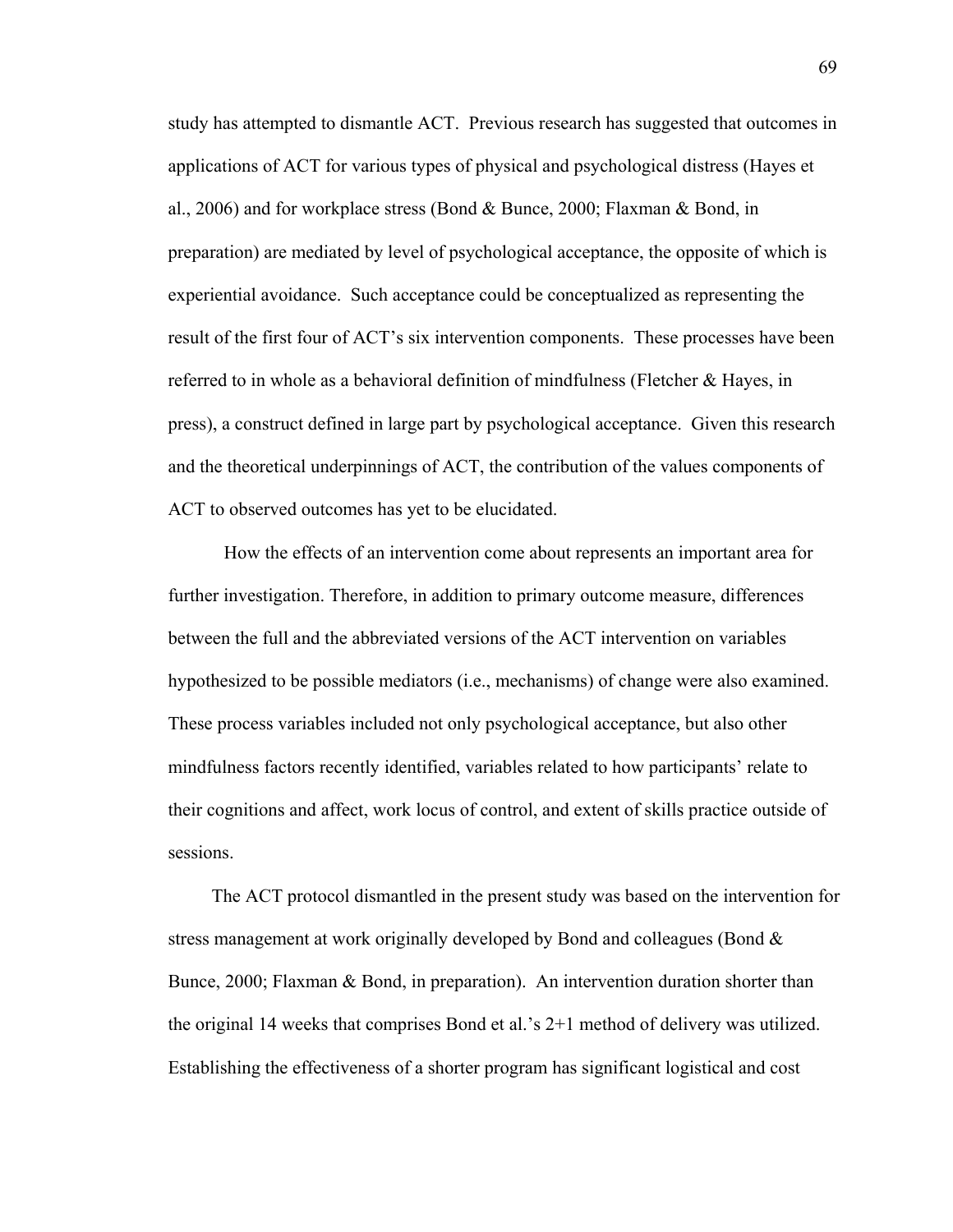implications for organizations. Also, limitations of the extant studies of ACT for workplace stress (i.e., lack of stress and coping assessment, limited measures of outcome and potential mediating variables) were addressed.

A dismantling experimental research strategy, in which the full version of ACT, composed on two components (i.e., mindfulness  $\&$  values), was compared with a reduced version which omits the values component, was utilized. In such a design, the effect of the full program reflects the main effect of each component taken separately plus the interaction among the components. The effect of the reduced version of the program reflects only the main effect of the component that is present, namely mindfulness. To the extent that the reduced version of the program produces outcomes that do not differ from the comprehensive program, it may be concluded that the addition of the omitted component does not appreciably add to the effectiveness of the comprehensive program over and above that of the reduced version (West & Aiken, 1997).

#### Research Hypotheses

The present study tested the following hypotheses:

1. Participants in the full ACT group ("ACT") and participants in the abbreviated ACT group ("AT") were expected to experience significant improvements from pre-treatment to post-treatment on all outcome and process measures, except for those assessing frequency of life and job stressors, which are not under the control of the individual unless significant changes in lifestyle or work environment occur.

2. The improvements pre- to post-treatment in AT and ACT would be equivalent on all measures. However, participants in the ACT group were expected to report: a) greater improvement in the Action subscale of the AAQ, b) greater use of active coping and less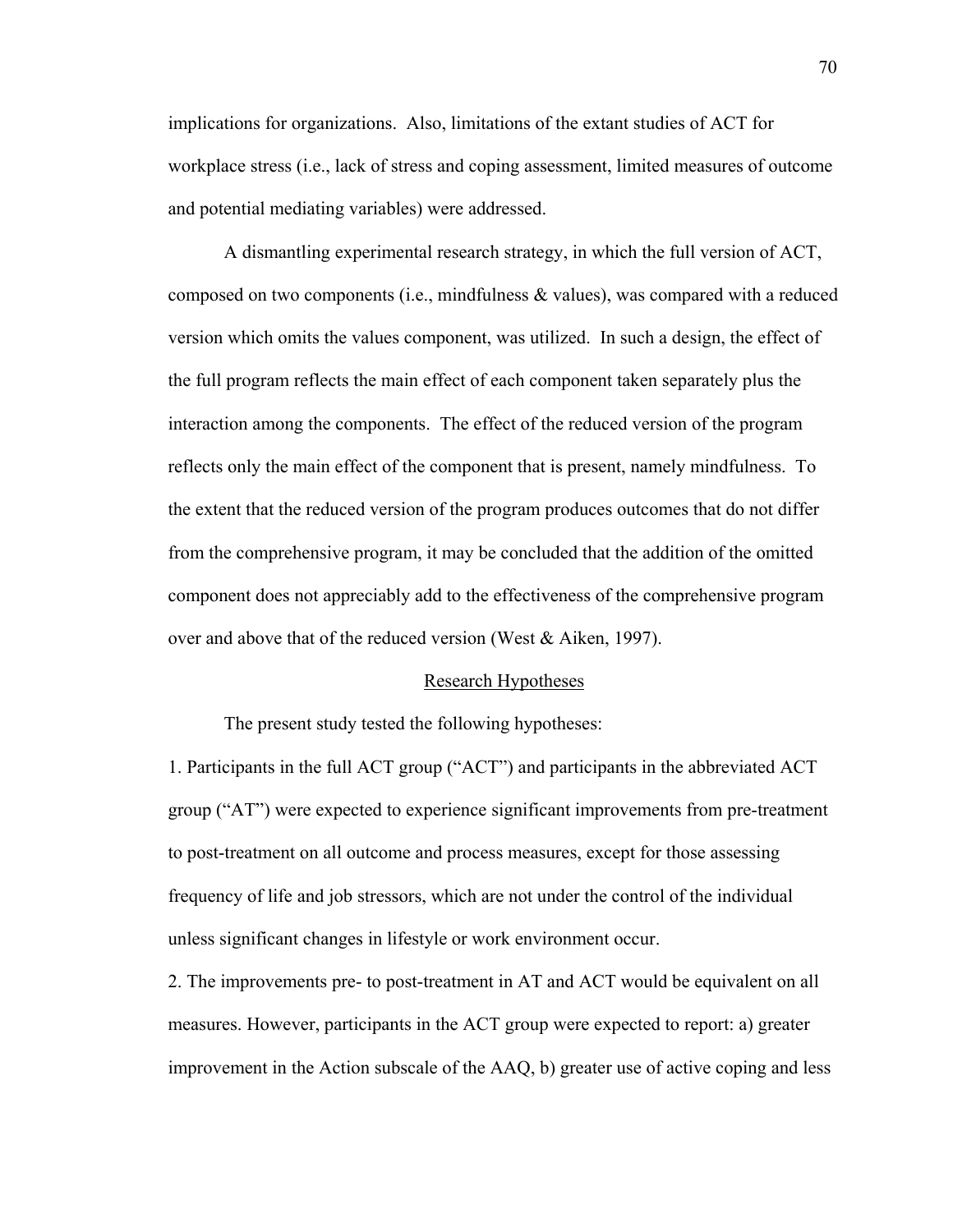use of avoidance coping, c) higher overall value-to-action congruence in coping, and d) higher levels of job satisfaction, meaning, motivation, and importance, due to the proposed influence of values clarification on these variables.

3. At each follow-up assessment, improvements in measures seen pre- to post-treatment were expected to be maintained for participants in AT, but to increase further for participants in ACT, due to the proposed influence of values clarification on motivation and maintaining commitment to therapy skills.

4. Furthermore, it was proposed that for both the ACT and the AT group, improvements in outcome measures would be mediated by improvements in process measures. These associations were expected to remain significant even when mediation by negative affectivity and work locus of control was controlled for.

5. It was also proposed that the predicted associations between the improved outcome measures and the Action subscale of psychological flexibility, use of approach coping, use of avoidance coping, approach coping values-to-behavior congruence, and avoidance coping values-to-behavior congruence would be greater for the ACT than for the AT group.

6. Participants in the ACT group were expected to report greater post-program engagement in the practice of the mindfulness intervention skills than participants in AT, due to the theorized effects of values clarification on behavioral commitment.

7. Lastly, based on previous research, it is hypothesized that for both the ACT and the AT group, any improvement in job satisfaction would be mediated by pre-treatment levels of work control, negative affectivity, and work locus of control.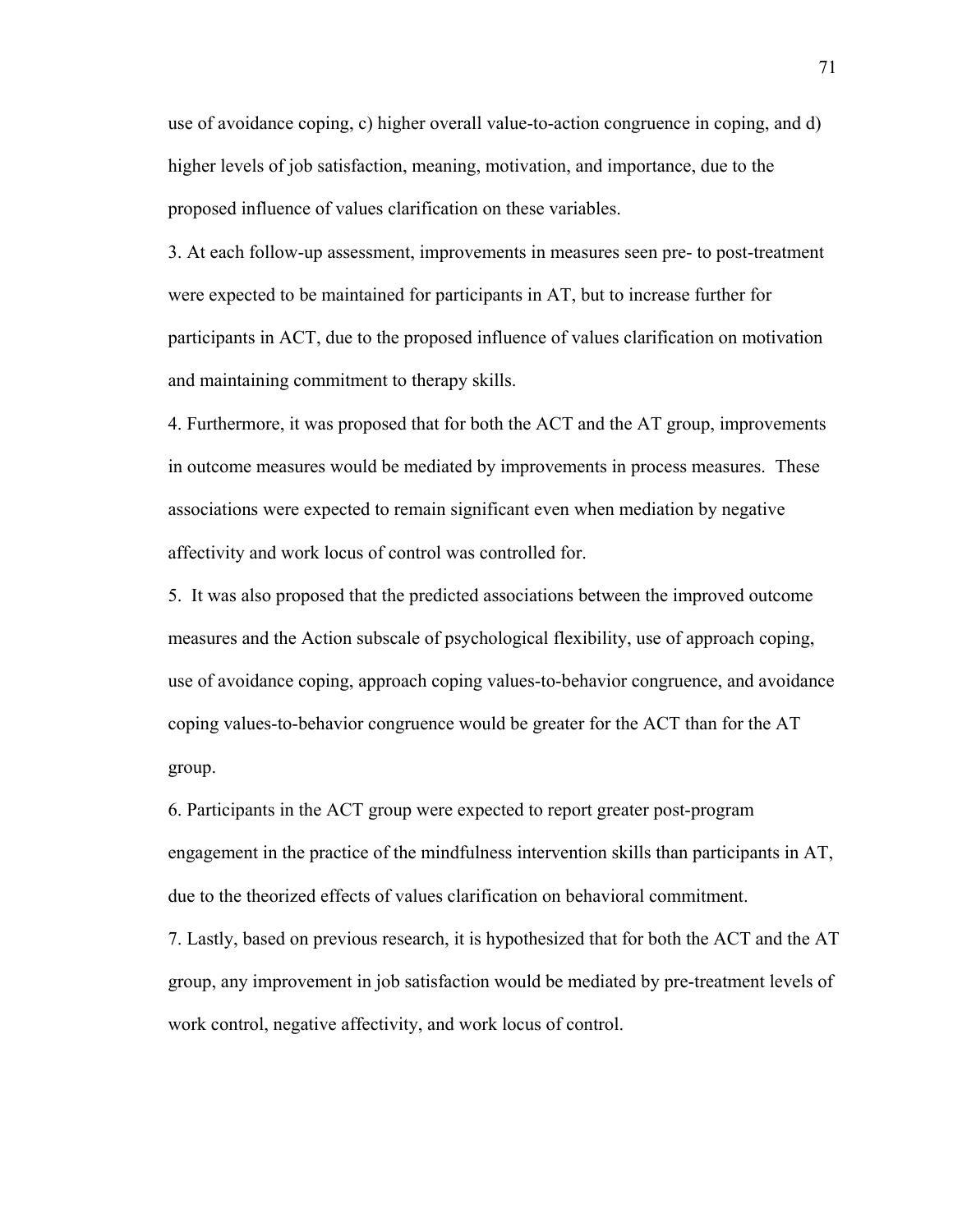#### Chapter 2

# **METHOD**

## Participant Recruitment

 Participant recruitment targeted employees of four large employers and the general Orono/Bangor, Maine, community. Three of the employer sites were in Maine and initially included the University of Maine (UM) and Husson College, and Eastern Maine Medical Center (EMMC). After limited participant enrollment occurred from efforts at these sites, the University of Florida and its affiliated hospital Shands Healthcare (UF/Shands), in Gainesville, Florida, were added as a fourth recruitment site. Recruitment at these sites was conducted via flyers hung in common campus areas and buildings and an emailed announcement posted within departmental, administrative, and employee-specific online conferences and folders. Flyers were placed in the community as well.

In addition, recruitment was also conducted at UM via a print and online employee newsletter, online university-wide news release, and a general press release. At UF/Shands, recruitment was also conducted via print and online versions of hospitaland university-wide newsletters, print and online versions of the university employeespecific magazine, direct emailed contact with department chairs and center directors, a university-wide newspaper, and a month-long run of an announcement on local public radio.

 Other than an age minimum of 18 years, no exclusionary criteria for enrollment were used. Current literature suggests that ACT can be beneficial for employees with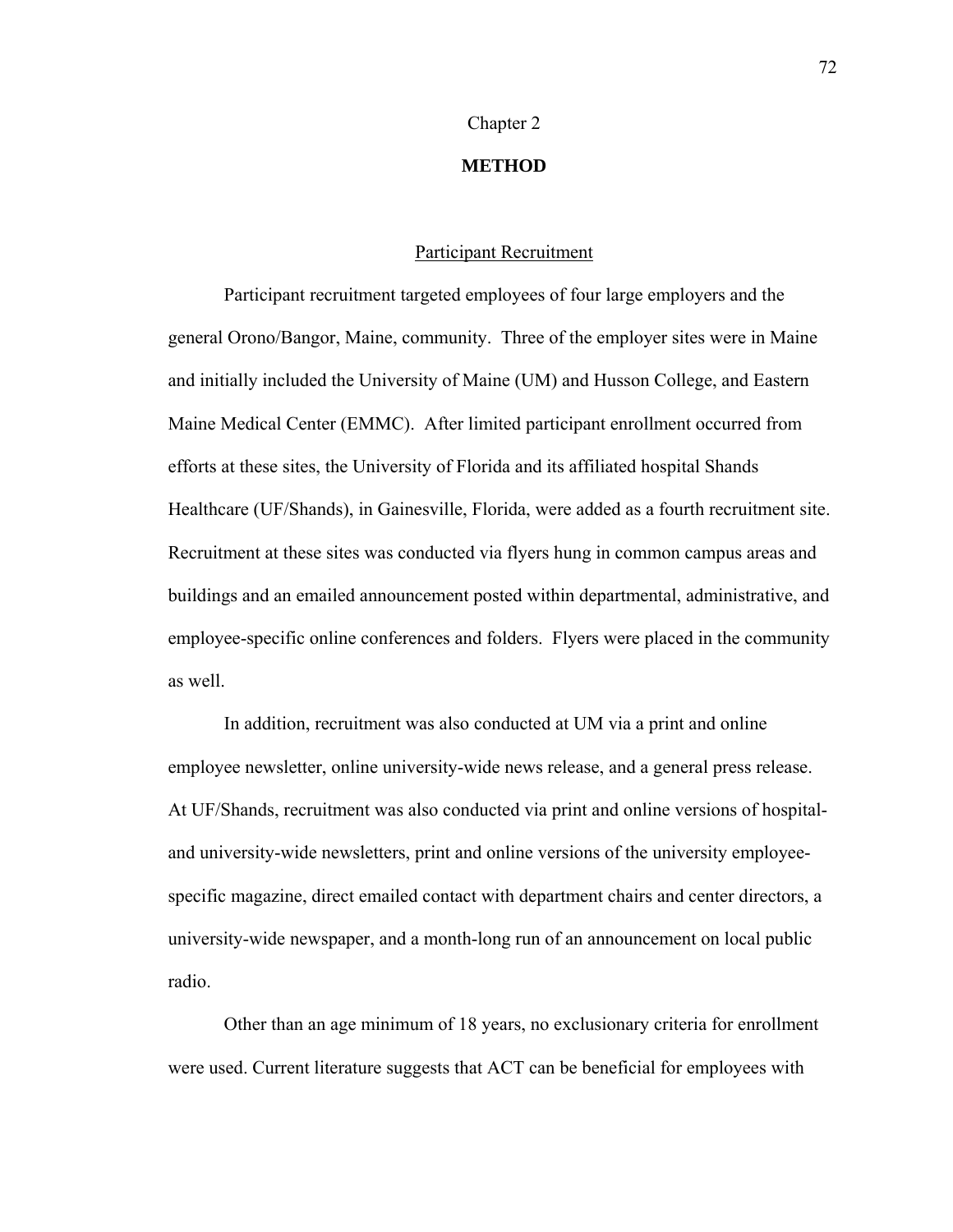"normal" levels of mental health, as well as for those who are experiencing moderate to high levels of psychological distress (Flaxman & Bond, 2006). Although initially not specifically targeted, funded graduate students at UM and Husson were directly recruited in an attempt to increase enrollment.

### Interventions

A treatment manual was developed for both intervention versions. Each version is highly structured in format and content. The programs were not identified to the participants as "Acceptance and Commitment Therapy" or ACT, nor were these terms used within the program. This was done, primarily, in order to avoid having participants in the abbreviated program learn about the omitted components should they by chance have prior knowledge of ACT or investigate it by name (e.g., on the internet) while in the study. The program, in both versions, was instead referred to as "Working with Stress". The consent indicated that both programs included content related to how individuals think about and experience things that cause them stress and what kinds of things they do in reaction to these stressors. This goal was also restated during the first session of each program version.

#### Acceptance and Commitment Therapy (ACT)

The ACT-based protocol for stress management, originally developed and validated by Bond and colleagues (Bond, 2004; Bond & Hayes, 2002; Flaxman & Bond, 2006), served as the basis for the full ACT group program, termed "Working with Stress-Program A" in study materials, and was supplemented with material from the original ACT protocol (Hayes et al., 1999). All six components of ACT were administered in the full version of the intervention. Although the meeting duration, timeline, and number of sessions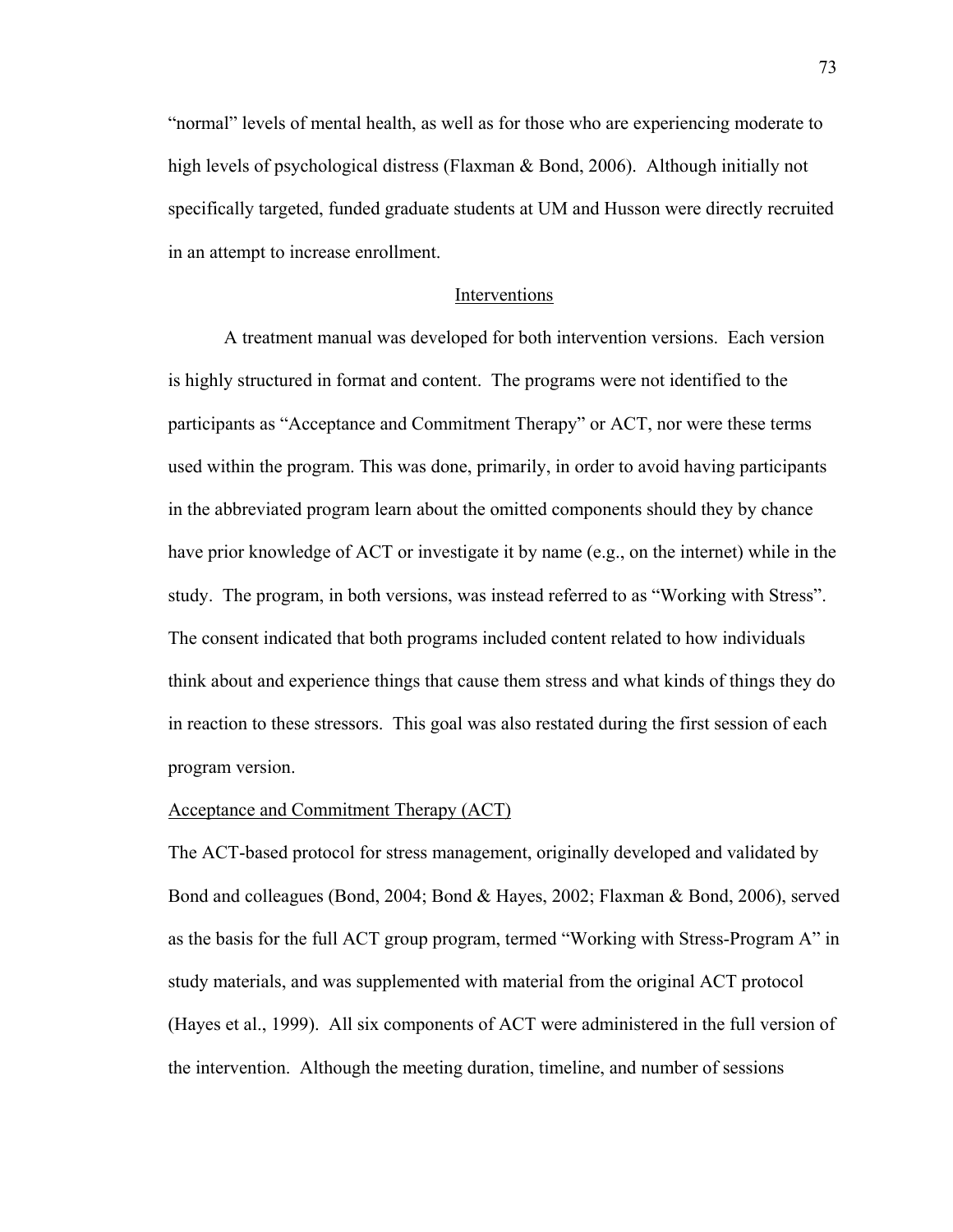differed between the study manual and the manual of Bond and colleagues, the total time of group-therapist contact remained the same (i.e., 10 hours). Participants met once a week for six weeks for two hours at a time, allowing for each of the six components to be administered for approximately 1.5 hours.

# Acceptance Therapy (AT)

 The abbreviated version of the program, termed "Working with Stress-Program B" in study materials, consisted of the first four components of the full ACT protocol (i.e., the mindfulness aspects) and omitted the last two components (i.e., the values components). The manualized content of AT was identical to the content used for the first four components of ACT. Participants met once a week for four weeks for two hours, allowing for each of the four components to be administered for approximately 1.5 hours.

 Both interventions were administered in group format. The principal investigator, an advanced graduate student trained and experienced in CBT (e.g., including progressive relaxation training) and ACT techniques conducted the majority of the research (e.g., responding to recruitment inquiries, administering the interventions, data collection). The investigator also has experience administering the psychotherapy version of ACT with various individual clients and has participated in a 1-day experiential ACT training workshop focusing on ACT for anxiety disorders. In addition, she has participated in numerous professional trainings and workshops on mindfulness approaches, has developed and administered an experimental mindfulness-based group intervention for self-regulation of eating, and has been a regular practitioner of mindfulness meditation for half a decade. A second intervention facilitator was an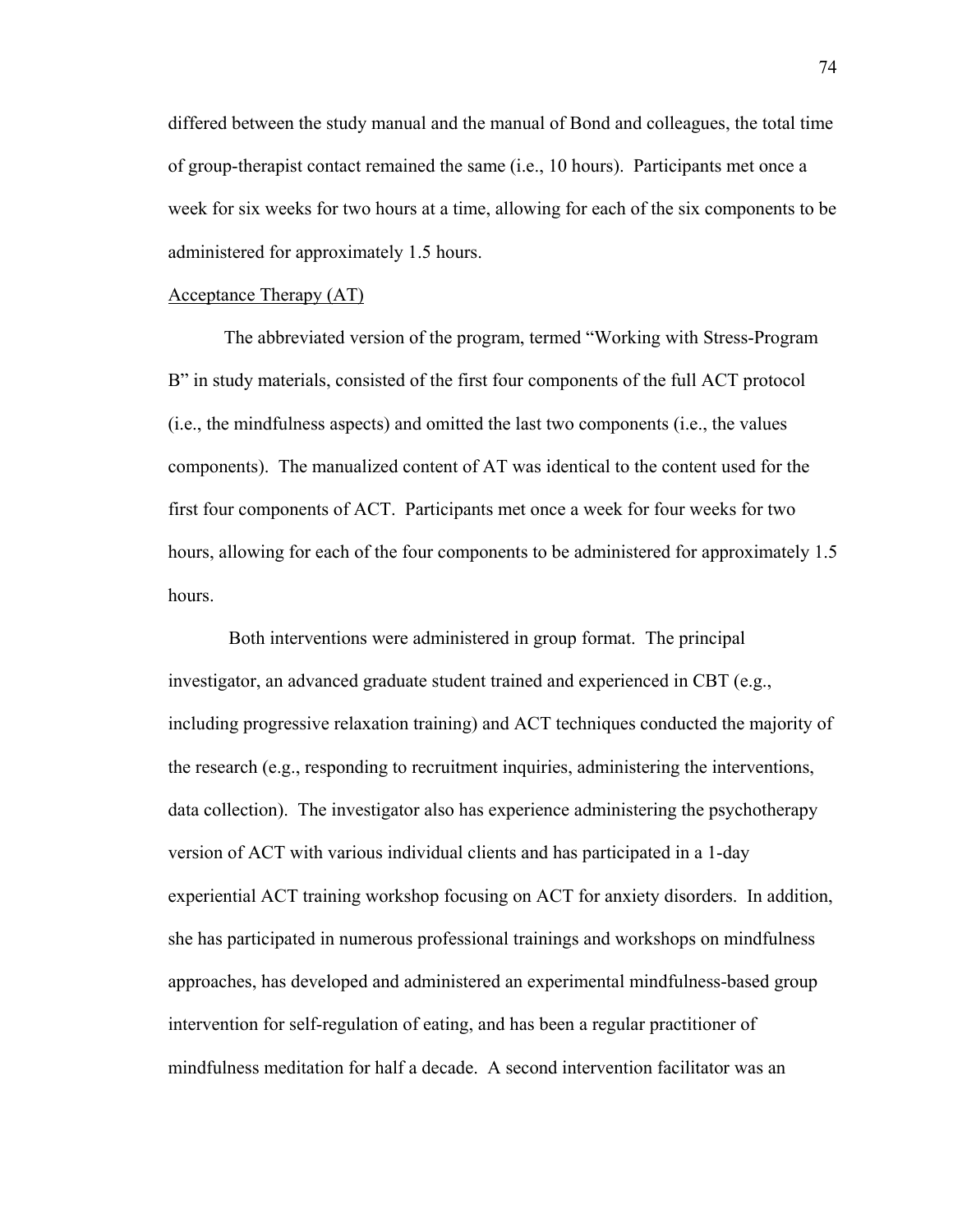advanced clinical graduate student, who participated in the third of three series of groups administered at UM. The administration of the interventions was supervised by licensed psychologist, Dr. Sandra Sigmon. Dr. Sigmon is an experienced CBT and ACT clinician and researcher in the field of health psychology.

### Procedure

 Individuals who consented to participate in the study and completed pre-treatment measures were assigned to one of the two treatment conditions. Assignment was made randomly to the extent possible while giving consideration to participants' availability to attend particular days of the week and times of the day. In total, 3 series of the intervention were run, with each series consisting of a group for each program version. Each session of each of the two programs was audio recorded for manual adherence evaluations by two undergraduate research assistants at UM blind to the program condition.

 Self-report questionnaires were used to assess demographic information, outcome variables, and group process variables. All questionnaires responses were anonymous with each participant assigned a unique identification number. Participants completed a packet of measures before the initial intervention session (Pre-treatment), after the last intervention session (Post-treatment), and at 3 follow-up assessments. A complete listing and description of the outcome and process measures in the packet is given below. Participants completing paper packets were provided with pretreatment packets at the time of the consent procedures, at post-treatment, and copies for the 3 follow-up sessions were given at the last treatment session. Participants returned the packets via campus mail. Participants who chose to answer the questionnaires online were emailed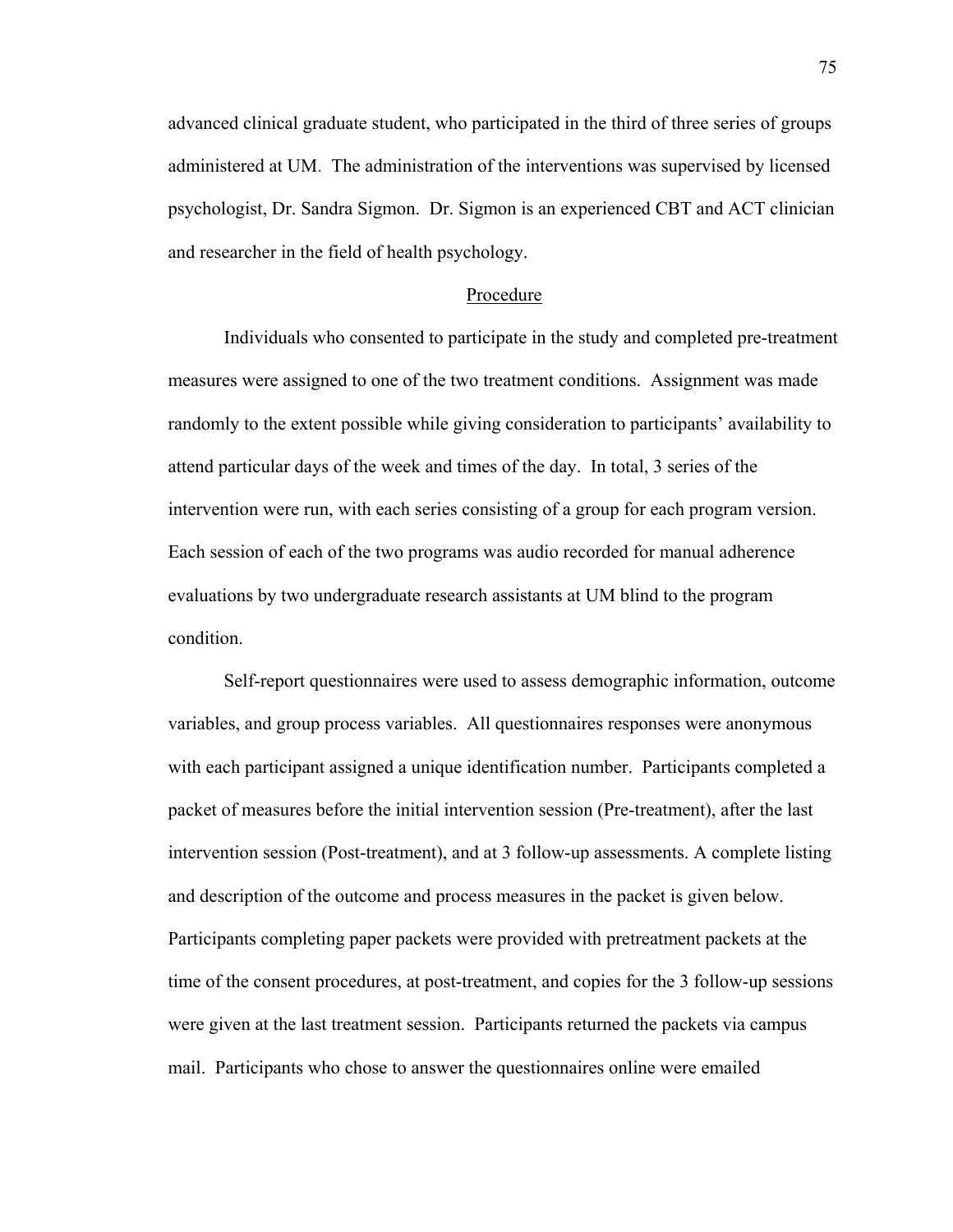instructions to access SurveyMonkey and their ID number following consent procedures. Each participant received a reminder email a week before the first session and a week after the last session to complete their questionnaires.

 To test the durability of the interventions' effects, follow-up assessments of the outcome and process measures occurred at 1 month, 3 months, and 6 months following the last (i.e., fifth) intervention session. Each participant received an email a week before each follow-up time-point reminding them to complete their set of measures. The sixmonth criterion for follow-up is frequently suggested as the adequate period necessary to ascertain minimum long-term treatment effectiveness (Glasgow & Rosen, 1978; Kazdin & Wilson, 1978).

### Measures

#### Participant Characteristics

 Demographic Questionnaire. A demographic questionnaire was included as part of the pre-treatment packet and used to assess age, gender, ethnicity, marital status, education level, income range, and occupation.

Work Control. The Work Control Scale (WCS; Dwyer & Ganster, 1991) is a 22 item measure assessing a range of areas over which individuals can have control at work: variety of tasks performed, the order of task performance, pacing, scheduling of rest breaks, procedures and policies in the workplace, and arrangement of the physical environment. This measure was used to control for the degree of job control experienced by participants in the present study. Each item (e.g., *"How much control do you have personally over the quality of your work?"*) is rated on a 5-point Likert scale ranging from (1) "*very little*" to (5) "*very much*". Higher scores indicate greater levels of control.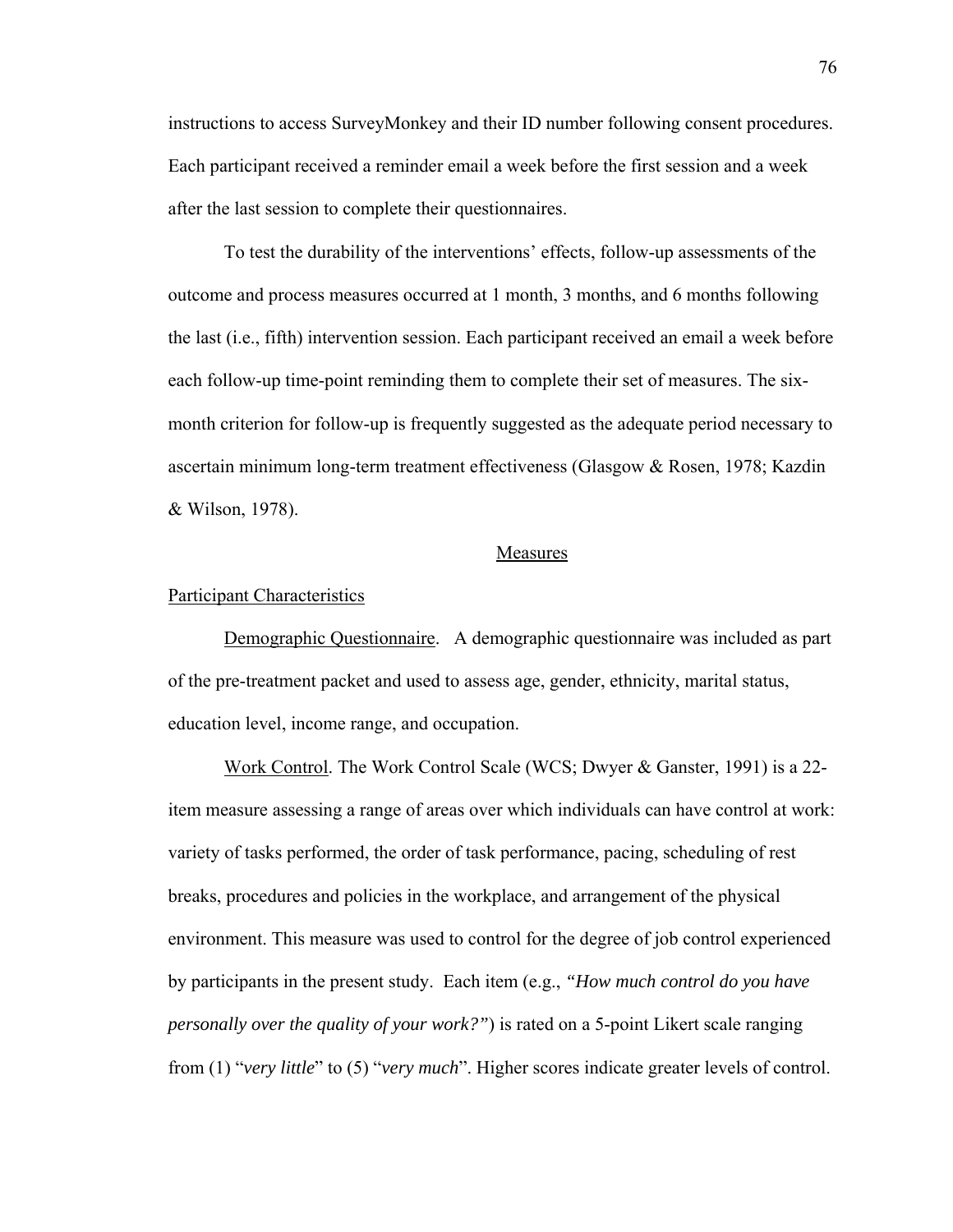Psychometric properties of this scale appear adequate and reveal a single factor of control (Ganster, 1989). In Bond & Bunce (2003), alpha coefficients for this scale were .88 and .90 for Times 1 and 2, respectively. Alpha coefficient for the present study was 0.91 at pre-treatment.

# Outcome Measures

Job Stress Survey*.* The Job Stress Survey (JSS; Vagg & Spielberger 1998) is a 30-item instrument based on a transactional approach to stress and designed to assess the perceived intensity (i.e., severity) and frequency of occurrence of work characteristics that may adversely affect the psychological well-being of workers. The JSS permits assessment of 30 generic job stressors (e.g., "excessive paperwork", "poorly motivated coworkers") that are encountered in a variety of work settings and across gender and occupational level (Vagg  $\&$  Spielberger, 1999). For the present study, respondents were asked to first indicate how frequently each experience was a part of their life over the past month on a 5-point Likert scale, ranging from (0) *"Not at all"* to (4) *"Very frequently"*, and then to indicate the level of negative impact or stress that each experience had on their well-being on a 5-point Likert scale, ranging from (0) *"None"* to (4) *"Very High"*. Summing the ratings across all 30 items yielded an Overall Frequency (JSS-F) score and an Overall Impact (JSS-I) score. An Overall Job Stress Index (JSS-X) was then calculated by summing the cross-products of the frequency and impact scores.

Using a similar scoring scheme, Spielberger and Vagg (1999) reported a reliability coefficient of .87 for the Overall Job Stress score. Moreover, several studies have verified the construct validity of the JSS (e.g., Spielberger & Reheiser, 1994; Turnage & Spielberger, 1991). Alpha coefficients for the present study were .87, .88, .93,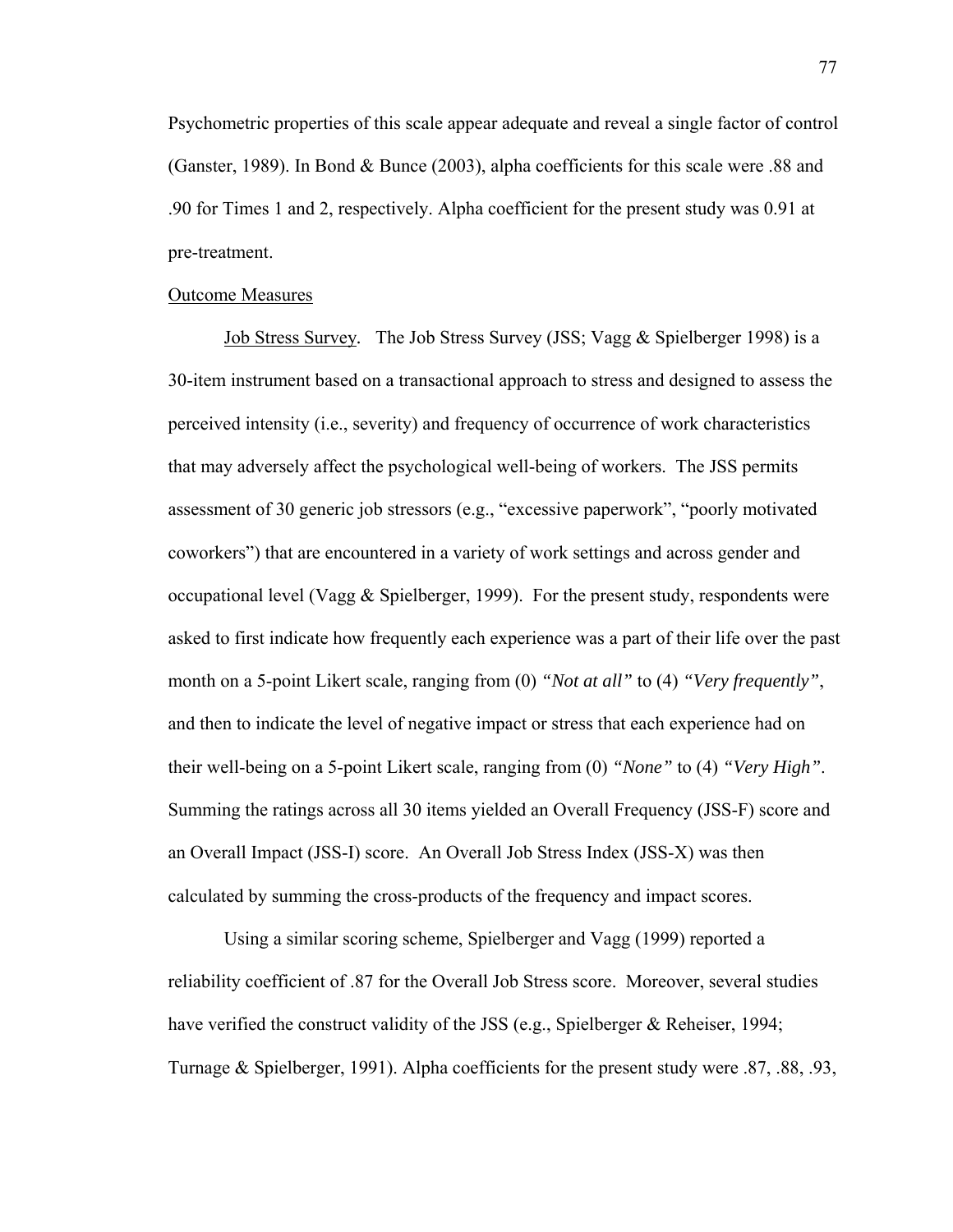.87, and .89 for JSS-F and .87, .87, .95, .92, and .94 for JSS-I at each of the assessment times (pre-treatment, post-treatment, first follow-up, second follow-up, and third followup, respectively).

Survey of Recent Life Events. The Survey of Recent Life Events (SRLE; Kohn & Macdonald, 1992) is a 51-item measure formulated to assess exposure to a variety of daily hassles. This measure was developed as an alternative to earlier measures (e.g., Daily Hassles Scale (DHS); Kanner, Coyne, Schaefer, & Lazarus, 1981), which were criticized for being contaminated by items and a response format that may reflect subjective distress rather than predict it (Green, 1986; Kohn & Macdonald, 1992). The SRLE has been found to demonstrate high internal consistency ( $\alpha$  = .91). In addition, the measure has been shown to correlate significantly with perceived stress, trait anxiety, psychiatric symptomatology, and minor physical ailments (e.g., Kohn, Gurevich, Pickering, & Macdonald, 1994).

The SRLE utilizes a Likert scale format for respondents to indicate the extent to which an item was part of his or her life during the past month  $(I = not at all, 4 = very)$ *much*). The sum of responses is calculated, with higher scores indicating a greater experience of daily hassles over the past month. In addition to the assessment of extent of occurrence for each item, participants in the present study were asked to also rate each item on the level of negative impact or stress it had when it did occur, using a 5-point Likert scale, ranging from (0) *"None"* to (4) *"Very high"*. Thus, similar to the scoring scheme of the JSS, a Life Stressor Frequency score (SRLE-F), a Life Stressor Impact score (SRLE-I), and an Overall Life Stressor Index computed from their cross products (SRLE-X) were ascertained. Alpha coefficients for the present study were .90, .93, .93,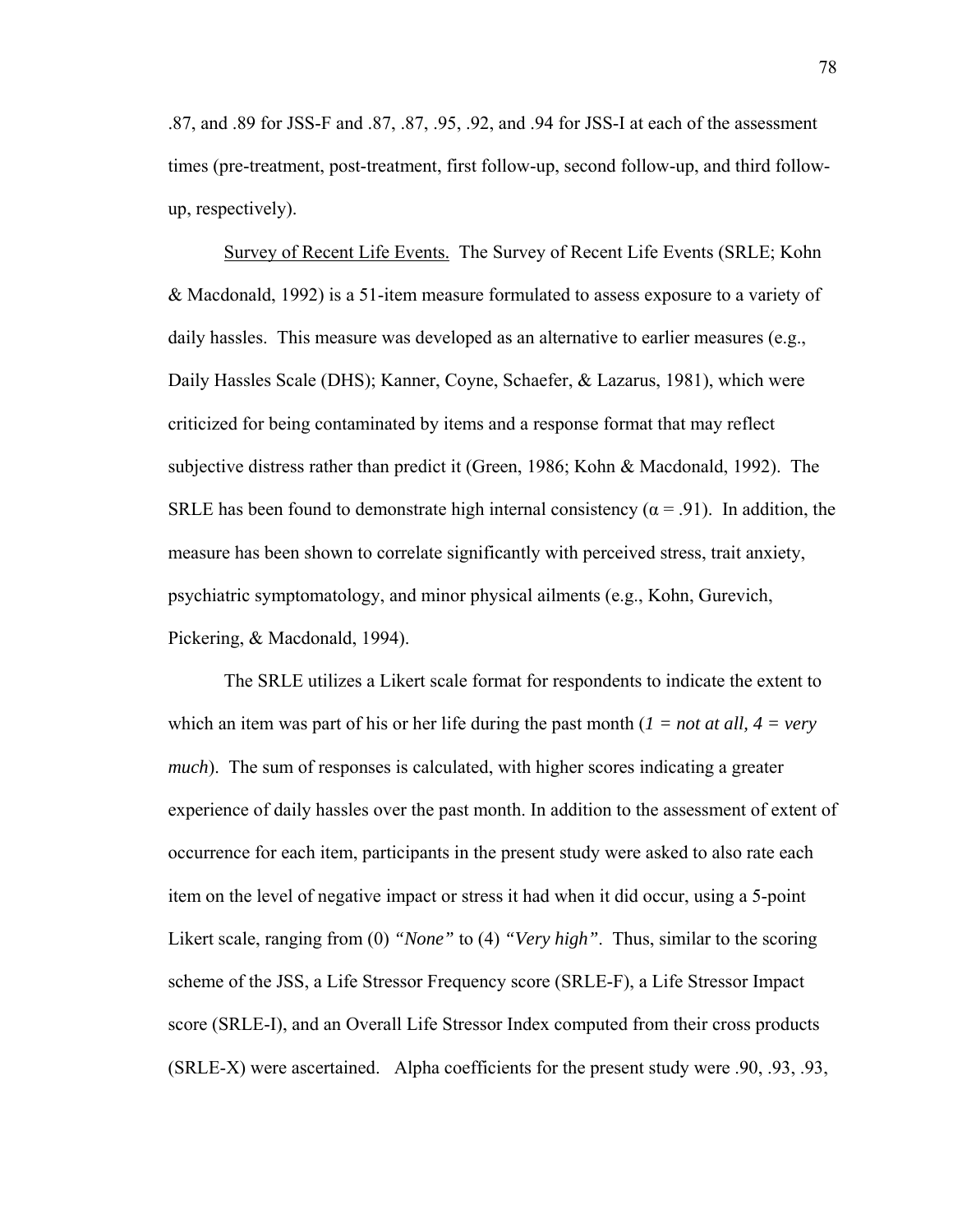.94, and .96 for SRLE-F and .94, .93, .89, .91, and .97 for SRLE-I at each of the assessment times, respectively.

Beck Depression Inventory-II. The Beck Depression Inventory-II (BDI-II; Beck, Steer, & Brown, 1996) is a 21-item self-report inventory designed to assess cognitive, affective, and somatic symptoms commonly reported in depression. Respondents are asked to indicate the severity of their depressive symptoms "for the past week" on a "0" (i.e., neutral severity) to "3" (i.e., maximum severity) scale and scores are added to give a total ranging from 0 to 63. The BDI-II has demonstrated adequate internal consistency, short-term test-retest reliability, and convergent validity (Beck et al., 1996). The BDI-II is often used in research on mood disorders and has been utilized in previous investigations of ACT for stress, with adequate psychometric characteristics (see Hayes et al., 2006 for a review of ACT studies utilizing the BDI). Alpha coefficients for the BDI-II in the present study were .78, .89, .87, .84, and .90 at each of the assessment times, respectively.

 The State-Trait Anxiety Inventory. The State-Trait Anxiety Inventory (STAI; Spielberger, Gorsuch, Luschene, Vagg, & Jacobs, 1982) is a 40-item self-report measure assessing "state" and "trait" anxiety. "State" anxiety refers to an individual's level of anxiety at the time of assessment and is assessed by having individuals rate 20 items of the STAI on how they currently feel on a 0 (*"not at all"*) to 4 (*"very much so"*) scale. Trait anxiety refers to an individual's general level of anxiety and is assessed by having individuals rate the other 20 items of the STAI on how they generally feel on a 0 (almost never) to 4 (almost always) scale. As would be expected, test-retest reliability values for the state anxiety scale and the strait anxiety scale range from .16 to .54 and from .73 to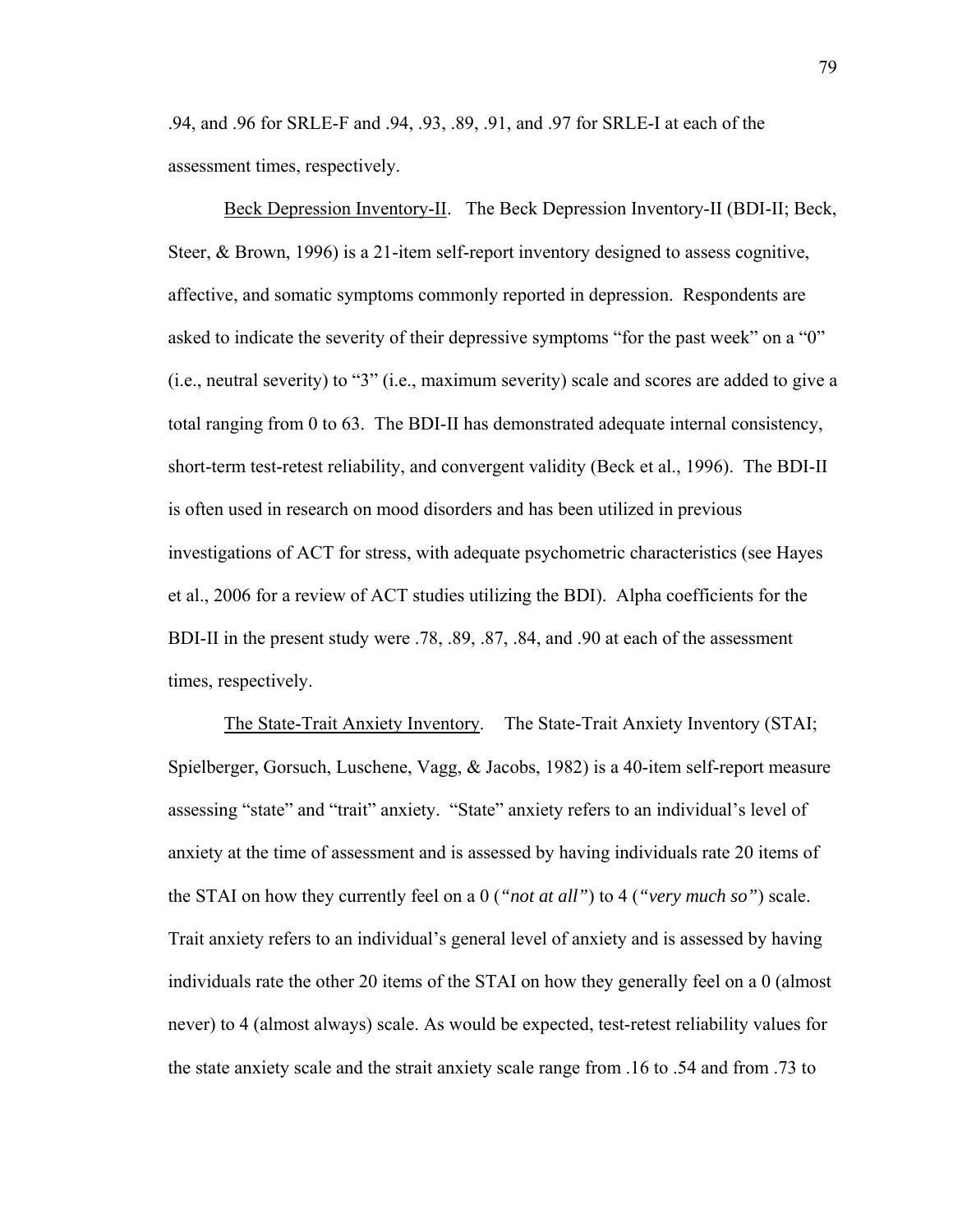.86, respectively (Spielberger et al., 1982). Both versions have been used extensively in clinical and occupational psychology research. Alpha coefficients for the STAI-S in the present study were .88, .95, .96, .86, and .96 at each of the assessment times, respectively. Alpha coefficients for the STAI-T in the present study were .86, .91, .81, .87, and .94 at each of the assessment times, respectively.

 General Health Questionnaire-12. The General Health Questionnaire (GHQ; Goldberg, 1972) is a 12-item scale that is widely used for measuring general distress (McDowell & Newell, 1996). Respondents are asked to indicate to what extent they have recently (i.e., "over the past few weeks") experienced the medical complaints listed, using a 4-point Likert scoring system, ranging from "not at all" (0) to "much more than usual" (3). Items include: *". . . felt constantly under strain?", ". . . lost sleep over worry", and ". . . loosing confidence in yourself?"* Higher scores indicate poorer general mental and physcial health. Alpha coefficients for the GHQ-12 range from .82 to .90 in one review (Vieweg & Hedlund, 1983), whereas in Bond and Bunce (2000), Cronbach alphas were .73, .75, .76, and .75 from T1 to T4, respectively. Alpha coefficients for the GHQ in the present study were .82, .91, .87, .72, and .72 at each of the assessment times, respectively.

The Short-Form-36 Health Survey. The 36-item short form of the Medical Outcomes Study questionnaire (SF-36; Ware & Sherbourne, 1992) was designed as a generic indicator of health status for use in population surveys, health policy evaluations, and as an outcome measure in clinical practice and research. The measure includes multi-item scales to measure the following eight dimensions: physical functioning, role limitations due to physical problems, bodily pain, social functioning, general mental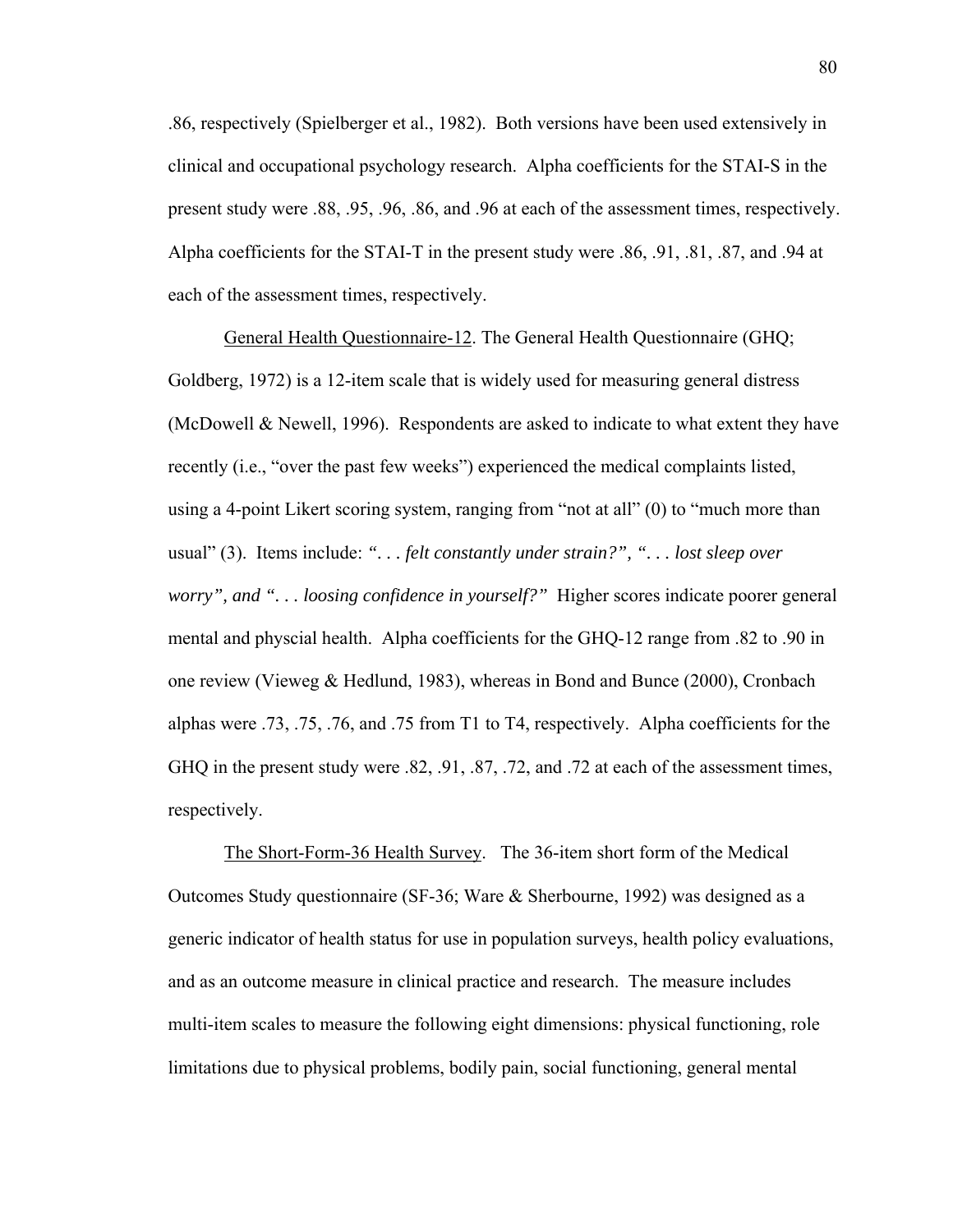health, role limitations due to emotional problems, vitality, energy, and fatigue, and general health perceptions. The SF-36 has demonstrated reliability and validity in a variety of disease groups, as well as in the general population. It has also proven to be useful in estimating the relative health burden of different conditions, including mental disorders, and in assessing the impact of associated treatments ([Garratt,](http://psychservices.psychiatryonline.org/cgi/content/full/51/3/341#R51311222#R51311222) Ruta, Abdalla, Buckingham, & Russell, 1993; Nerenz, Repasky, Whitehouse, & Kahkonen, 1992).

Due to the large number of items in the SF-36 and variables within the study overall, it was decided that only selected items of the SF-36 seen as most informative for the study aims were included in analyses. These included item 1 (SF-1, a Likert-scale item assessing general physical health, with higher scores indicative of poorer health), item 5c (SF-5c, a "yes" or "no item assessing whether emotional problems have caused the individual to accomplish less than they would like in their work or other regular activity), and item 6 (SF-6, a Likert-scale item assessing the extent to which physical health or emotional problems interfered with the individual's normal social activities, with higher scores indicative of greater interference).

 Quality of Life-Inventory. The Quality of Life-Inventory (QOLI; Frisch, 1988, as cited in Frisch, Cornell, Villanueva, & Retzlaff, 1992) assesses overall life satisfaction based on weighted scores in 17 domains or areas of life. Each area is rated by respondents in terms of its importance to their overall happiness and satisfaction, using a 3-point scale ( $0 =$  not at all important,  $1 =$  important,  $2 =$  extremely important), and in terms of their satisfaction with the area, on a 7-point scale  $(-3 = \text{very dissatisfied to } 3 =$ very satisfied). The product of the importance and satisfaction ratings for each area yield weighted satisfaction ratings, ranging from -6 to 6. An overall satisfaction score was then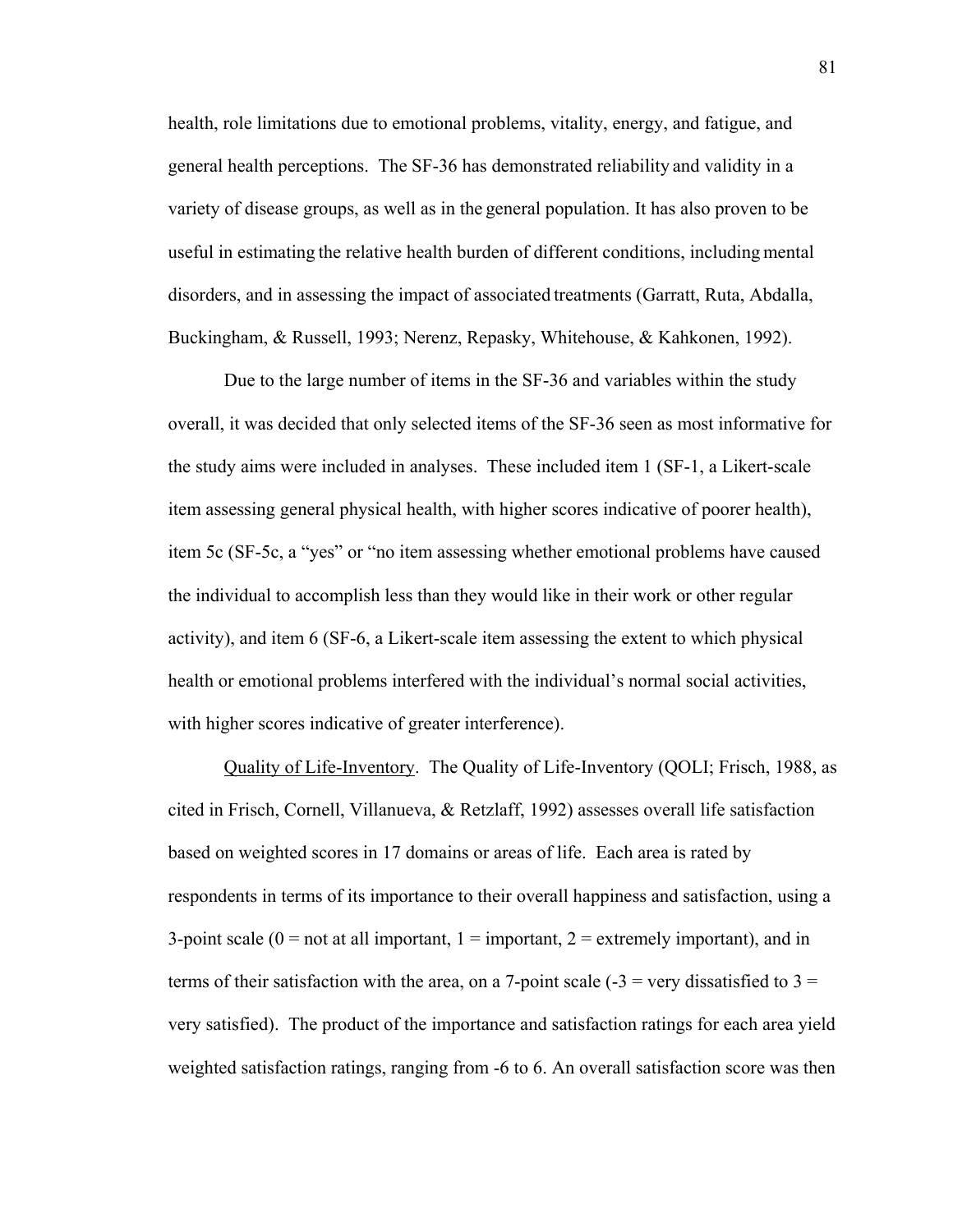obtained by summing the weighted ratings for a total score. The overall QOL score (QOL), as well as the work-domain QOL (item 5) was examined (QOL-W). The QOLI has been found to be psychometrically sound (Frisch, Cornell, Villanueva, & Retzlaff, 1992). Alpha coefficients for the weighted satisfaction items of the overall QOL in the present study were .91, .90, .88, .89, and .92 at each of the assessment times, respectively.

Job Satisfaction Scale. The Intrinsic Job Satisfaction Scale is a 16-item measure found within the Work and Life Attitudes Survey (Warr, Cook, & Wall, 1979), reflective of the appraisals workers make of their jobs and of work. The scale explores the degree of satisfaction that workers derive directly from their work. The items include *"the recognition you get for good work"* and *"your rate of pay"*. Responses are recorded on a 7-point Likert scale from (1) "*extremely dissatisfied"* to (7) "*extremely satisfied"*. Testretest correlation coefficient for this scale was found to be .63 by the authors (Warr et al., 1979). Bond and Bunce (2000) found Cronbach alpha coefficients for this measure from T1 to T4 to be .79, .82, .80, and .79, respectively. Alpha coefficients for the JSAT in the present study were .89, .91, .94, .88, and .94 at each of the assessment times, respectively.

Intrinsic Job Motivation Scale. This scale is one of the scales from the Work and Life Attitudes Survey (Warr, Cook, & Wall, 1979). It is a six-item scale measuring respondents' wishes to work to the best of their ability (e.g., "I take pride in doing my job as well as I can"). Each item is anchored to a 7-point Likert scale ranging from (1) *strongly disagree* to (7) *strongly agree*. In the study by Bond and Bunce (2000), Cronbach alphas for this measure from T1 to T4 were .72, .74, .78, and .75, respectively (Warr et al., 1979). Alpha coefficients for the Intrinsic Job Motivation Scale (IJM) in the present study were .82, .71, .65, .91, and .72 at each of the assessment times, respectively.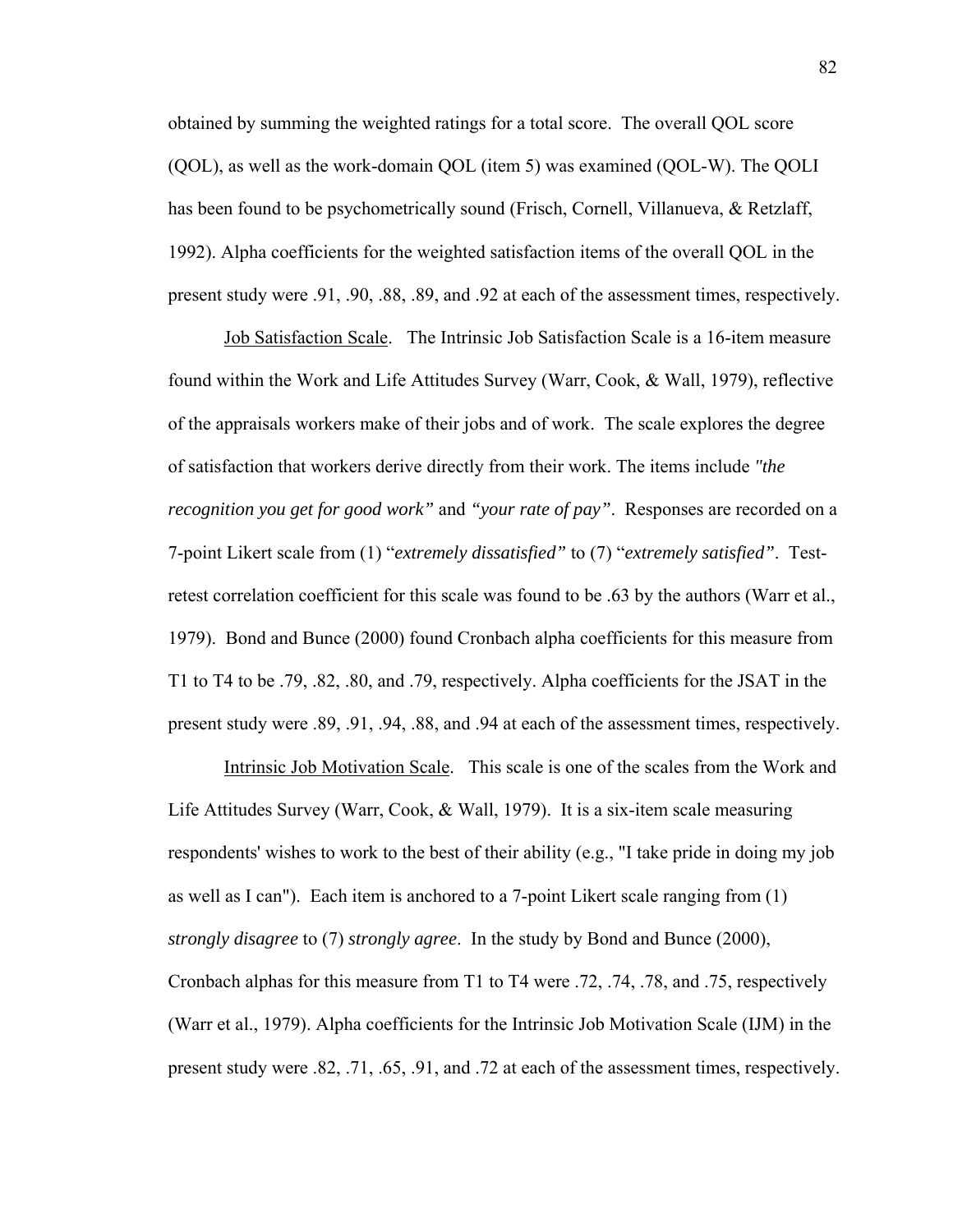Work Involvement Scale. This is another scale from the Work and Life Attitudes Survey (Warr, Cook, & Wall, 1979). This scale is a six item measure of meaning placed on work in general (e.g., *"Having a job is very important to me"*). Participants asked to indicate the extent to which they agree or disagree with each statement on a 7-point Likert scale ranging from (1) *strongly disagree* to (7) *strongly agree*. Alpha coefficients for the Work Involvement Scale (WIS) in the present study were .69, .69, .65, .87, and .91 at each of the assessment times, respectively.

Higher Order Need Strength Scale. This is a third scale from the Work and Life Attitudes Survey (Warr, Cook, & Wall, 1979). This scale is a six-item scale measuring the level of importance a respondent places on a variety of job characteristics. Example items include *"Achieving something that you personally value"* and *"Challenging work"*. A 7-point Likert scale, ranging from (1) *Not at all important* to (7) *Extremely important*. Test-retest correlation coefficient for the scale was 26 (Warr et al., 1979). The authors acknowledge that the observed test-retest reliability of the HONS is undesirably low and note that this concept has presented problems of operationalization to other investigators, with scope for further improvement. Alpha coefficients for the HONS in the present study were .89, .74, .84, .82, and .93 at each of the assessment times, respectively. Process Measures

Work Locus of Control Scale. The 16-item Work Locus of Control Scale (Spector, 1988) assesses the extent to which people expect that rewards, reinforcements, and other outcomes in the work domain are controlled either by one's own actions or by others. Responses to each of the 16 items (e.g., "Promotions are usually a matter of good fortune") are scored on a 6-point scale ranging from 1 (*disagree very much*) to 6 (*agree*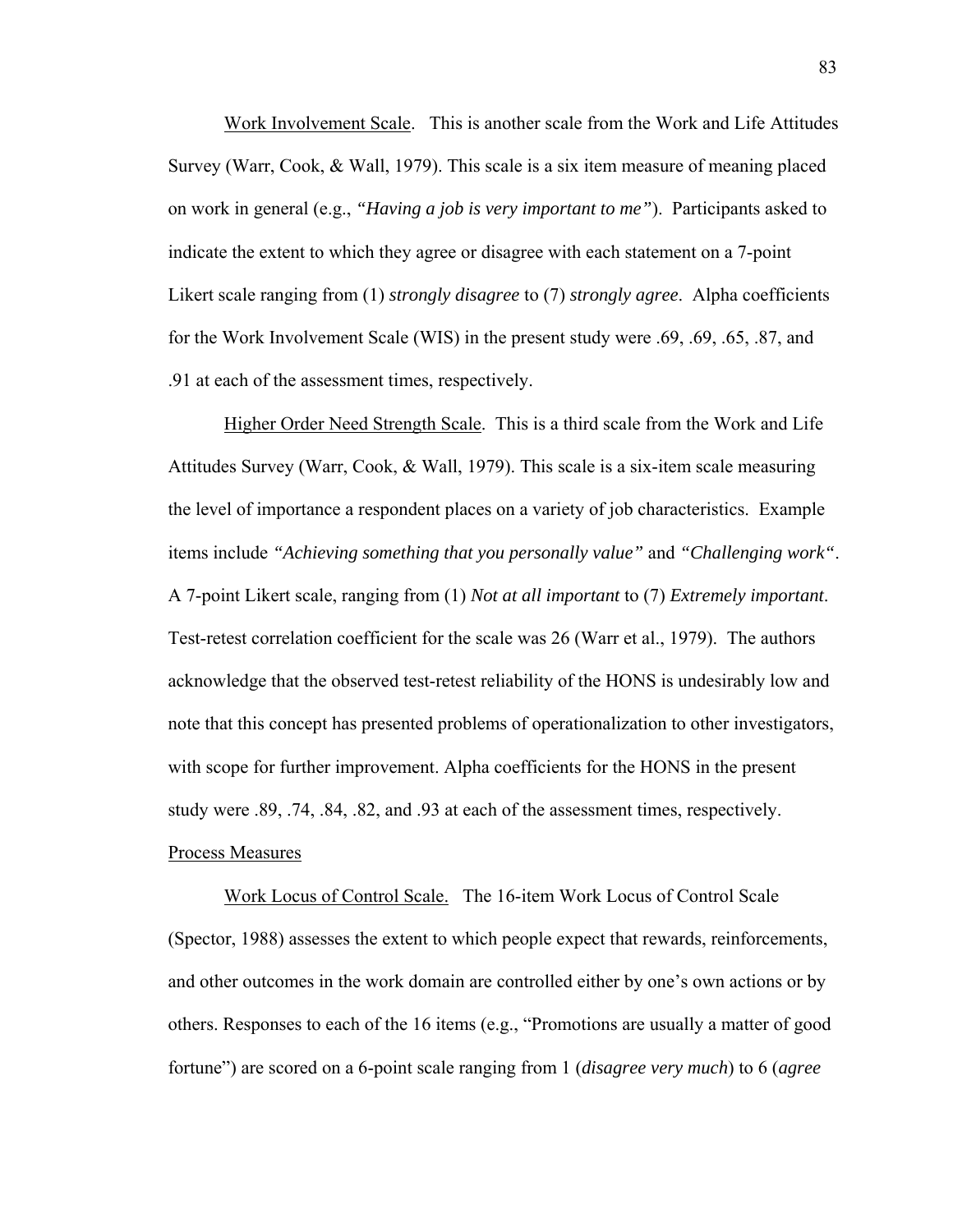*very much*). The questionnaire was scored so that higher scores indicate a greater internal locus of control. Research indicates that this measure predicts work outcomes (e.g., job satisfaction) better than Rotter's (1966) general locus of control scale (Spector, 1988). Bond and Bunce (2003) found alpha coefficients at Times 1 and 2 of .73 and .77, respectively. Alpha coefficients for the WLoC in the present study were .83, .84, .87, .83, and .86 at each of the assessment times, respectively.

Positive and Negative Affect Scale. The Positive and Negative Affect Schedule (PANAS; Watson, Clark, & Tellegen, 1988) lists 10 adjectives that describe negative moods (e.g., distressed, guilty, hostile, irritable, and nervous) and 10 that describe positive moods (e.g., interested, strong, enthusiastic, and inspired). Participants indicate the extent to which they generally feel or have felt each mood on a 5-point scale ranging from (1) "*not at all*" to (5) "*extremely*". For the present study, the time period was the "past few weeks". Higher scores indicate greater levels of negative and positive affectivity. Watson et al. (1988) found that this measure demonstrates good psychometric properties. In the study by Bond and Bunce (2003), Times 1 and 2 alpha coefficients for the Negative Affect Scale were .87 and .89, respectively. Alpha coefficients for the Negative Affect Scale in the present study were .87, .89, .85, .85, and .85 at each of the assessment times, respectively. Alpha coefficients for the Positive Affect Scale in the present study were .94, .96, .93, .79, and .94 at each of the assessment times, respectively.

Acceptance and Action Questionnaire. The 19-item AAQ was utilized in this study and scoring was based on the 16 items that make up the Acceptance and Action Questionnaire-16 (AAQ-16; Hayes et al., 2002). This scale assesses people's willingness to accept their undesirable thoughts and feelings while acting in a way that is congruent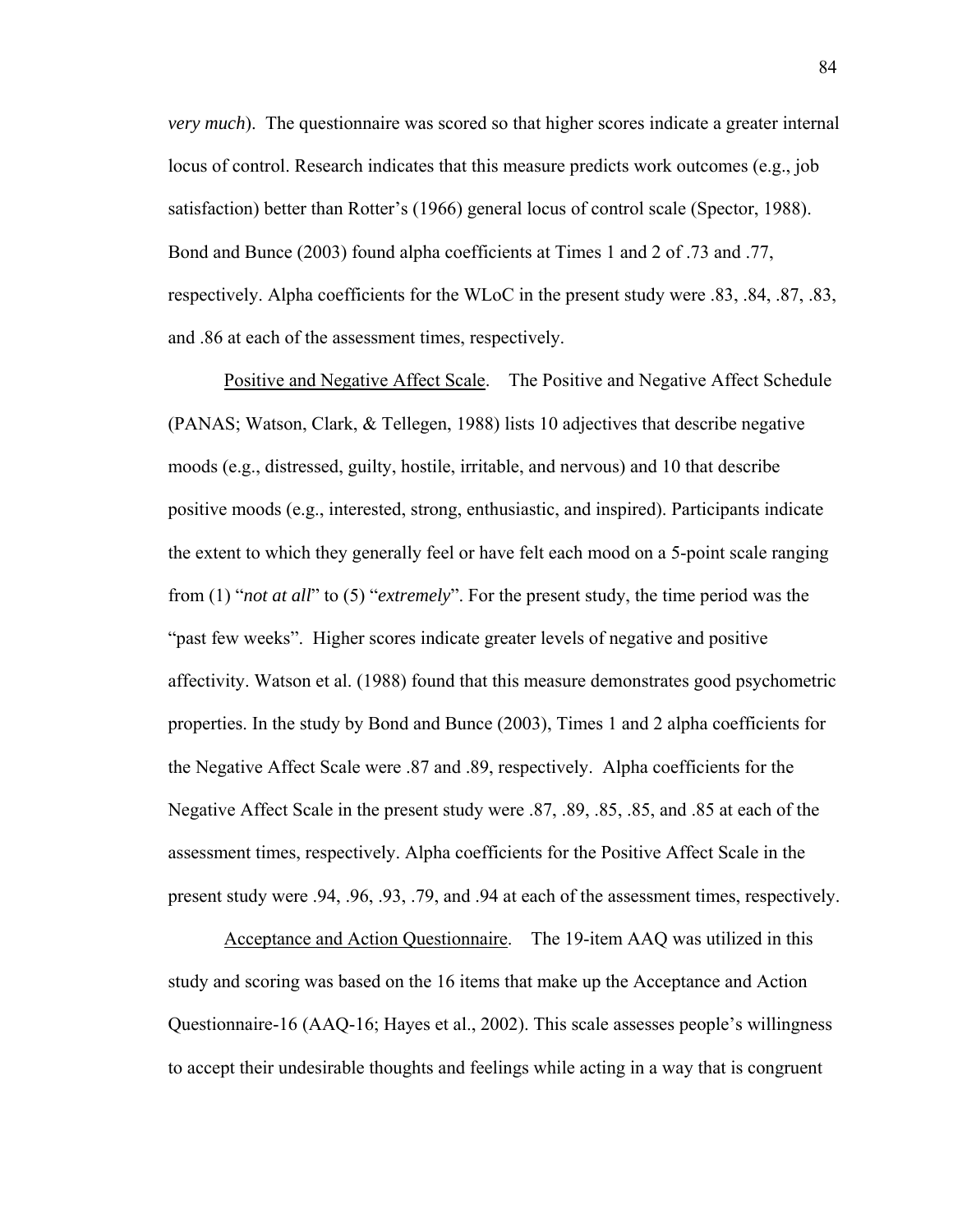with their values and goals. Items on the 16-item AAQ tap various domains, including cognitive defusion (e.g., *"When I evaluate something negatively, I usually recognize that this is just a reaction, not an objective fact"*), negative evaluations of internal experiences (e.g., *"Anxiety is bad"*), negative self-evaluation (e.g., *"When I compare myself to other people, it seems that most of them are handling their lives better than I do"*), inability to take action due to the influence of thoughts and feelings (e.g., *"I am unable to take action on a problem if I am uncertain what is the right thing to do"*), and the need for control over one's thoughts and feelings (e.g., *"I worry about getting my anxieties, worries, and feelings under control"*). A 7-point Likert scale, ranging from 1 (*never true*) to 7 (*always true*), is used to rate responses. The AAQ has been keyed both positively and negatively in the literature, depending on whether the focus was on experiential avoidance or acceptance/psychological flexibility (Hayes et al., 2006). In the present investigation, the questionnaire was scored in such a manner so that higher scores indicate greater psychological flexibility.

 Research thus far indicates that the 16-item AAQ has adequate internal consistency, criterion-related, predictive, and convergent validities (Bond  $\&$  Bunce, 2003; Hayes et al., 2004). Regarding convergent validity, Hayes et al. (2004) found in two studies that the AAQ was significantly and negatively associated with the White Bear Suppression Inventory, a measure of individual's tendency to suppress (i.e., not accept) unwanted thoughts (WBSI; Wegner & Zanakos, 1994). In addition, Donaldson-Feilder and Bond (2004) found that the AAQ was significantly and positively associated with the Clarity Scale of the Trait Meta-Mood Scale (TMMS; Salovey, Mayer, Goldman,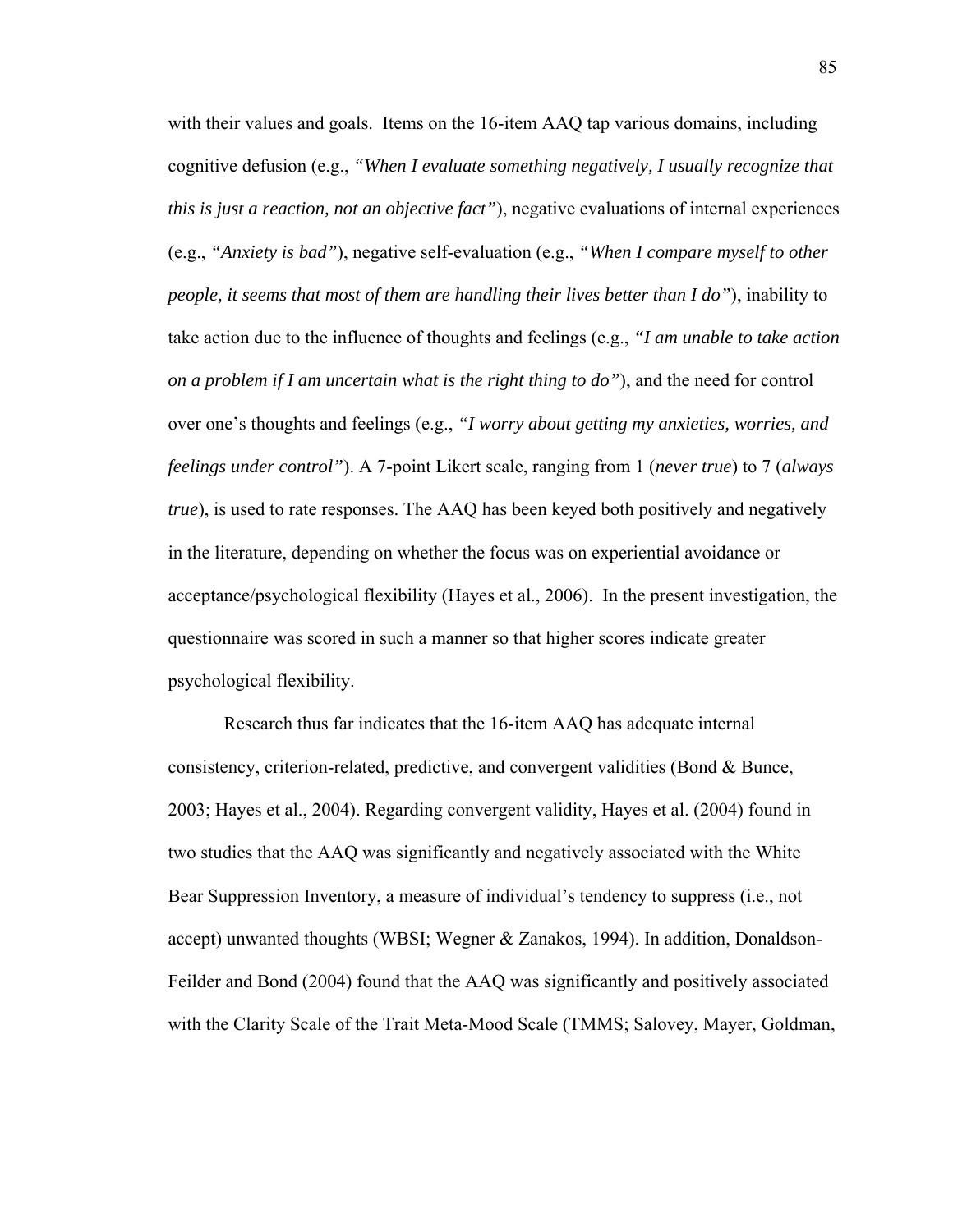Turvey, & Palfai, 1995). The TMMS scale assesses the degree to which people allow themselves to experience, and hence not avoid, both desirable and undesirable feelings.

 Tests of construct validity have demonstrated that the 16 items of the AAQ load onto two continuous factors: "willingness to experience internal events" (Willingness subscale, AAQ-W), tapping acceptance and mindfulness concepts, and "ability to take action, even in the face of unwanted internal events" (Action subscale, AAQ-A), assessing values-based action (Bond & Bunce, 2003). Both of these scales load on a second-order factor termed psychological flexibility (Bond & Bunce, 2003; Hayes et al., 2006). In Bond and Bunce (2000), Cronbach alphas for the AAQ total score from T1 to T4 of .89, .91, .92, and .90, respectively, were obtained. In Bond & Bunce (2003), Times 1 and 2 alpha coefficients for this measure were .79 and .72, respectively. For the present study, both the Willingness subscale and the Action subscale, along with the total AAQ scale were utilized. Alpha coefficients for the AAQ total in the present study were .79, .79, .74, .72, and .72 at each of the assessment times, respectively. Alpha coefficients for the AAQ-W subscale in the present study were .70, .75, .65, .72, and 69 at each of the assessment times, respectively. Alpha coefficients for the AAQ-A subscale in the present study were .72, .65, .66, .68, and .76 at each of the assessment times, respectively.

The Five Facet Mindfulness Questionnaire. The Five Facet Mindfulness Questionnaire (FFMQ; Baer, Smith, Hopkins, Krietemeyer, & Toney, 2006) is a 39-item measure of mindfulness derived from a combined pool of items from existing mindfulness questionnaires and is currently the only one that assesses all five facets of mindfulness. These facets correspond to the five factors of the FFMQ, derived via exploratory and then confirmatory factor analyses, and include the following: 1)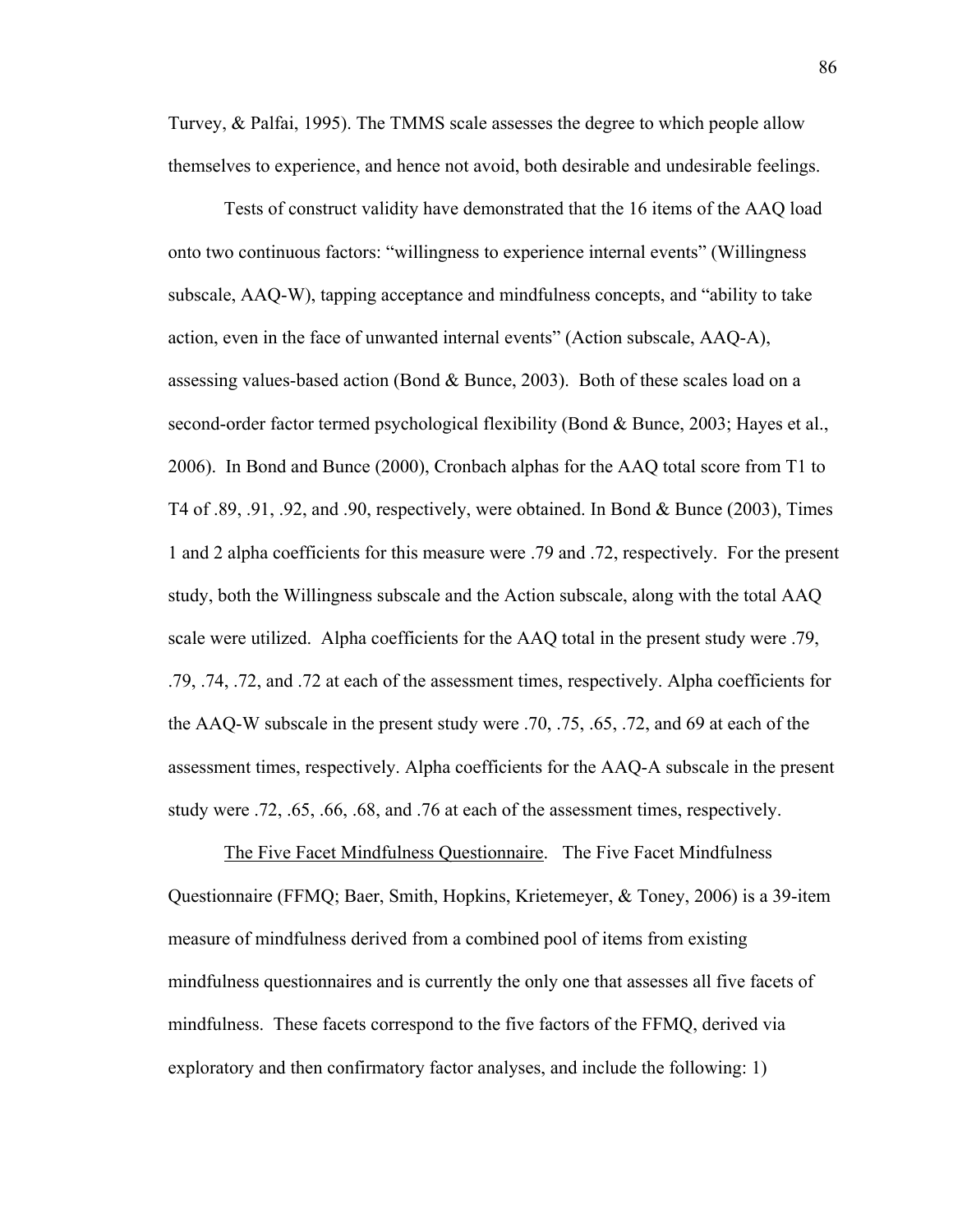Nonreactivity to inner experience (α = .75; e.g., *"I perceive my feelings and emotions without having to react to them"*), 2) Observing (α = .83; *"I pay attention to sensations, such as the wind in my hair or sun on my face"*), 3) Acting with awareness ( $\alpha$  = .87; *"I find myself doing things without paying attention"*), 4) Describing (α = .91; *"I'm good at finding the words to describe my feelings"*), and 5) Nonjudging of experience (α = .87; *"I think some of my emotions are bad or inappropriate and I shouldn't feel them"*). Respondents are asked to rate each item in the questionnaire, using a 5-point Likert-type scale ranging from (1) "*never or very rarely true*" to (5) "*very often or always true*". Convergent and discriminate validity analyses indicated expected relationships between each factor scale and various related constructs (Baer et al., 2006).

In the present study, alpha coefficients for the FFMQ were .86, .92, .93, 88, and .92 at each of the assessment times, respectively. Alpha coefficients for each of the subscales at T1 through T5 were .66, .81, .85, .85, and .76 for Nonreactivity (FFMQ-NR), .86, .89, .90, .87, and .90 for Observing (FFMQ-O), .89, .85, .83, .87, and .96 for Acting with Awareness (FFMQ-A), .87, .85, .84, .87, and .91 for Describing (FFMQ-D), and .87, .83, .90, .91, and .87 for Nonjudging (FFMQ-NJ).

Automatic Thoughts Questionnaire. The Automatic Thoughts Questionnaire (ATQ-N; Hollon & Kendall, 1980) is a 30-item questionnaire designed to assess the frequency of automatic negative thoughts often associated with depression. Example items include *"I'm worthless"*, *"Wish I could just disappear"*, *"What's the matter with me?"*, *"I'm a loser"*, and *"My life is a mess"*. Respondents are asked to rate the frequency with which these self-statements occurred over the period of the past week, using a 5-point Likert scale, raging from (1) *never* to (5) *all the time*. In addition to this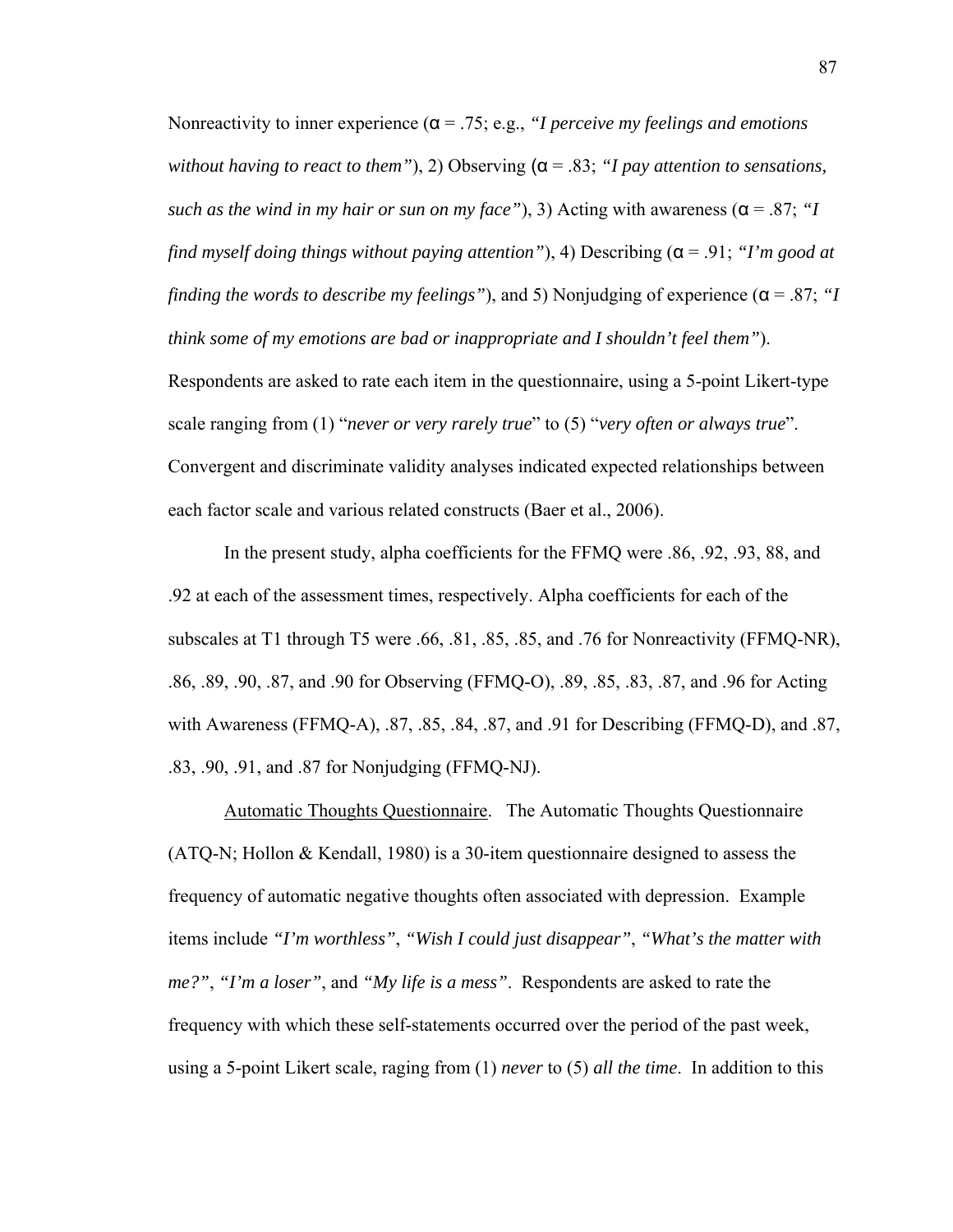assessment of frequency (ATQ-NF), respondents may also be asked to rate the degree to which they believed each item when it occurred, using a 5-pont Likert scale, ranging from (0) *"Not at all"* to (4) *"Very much"*. This believability scale, termed the ATQ-NB, was used as a measure of cognitive defusion within a previous investigation of ACT (Zettle & Hayes, 1986) and was utilized in the present study.

 Previous research indicates acceptable reliability and validity of the ATQ (Hollon & Kendall, 1980). Subsequent investigations have given additional positive support regarding the measure's psychometric properties, with alpha coefficients ranging above .80 and hypothesized relationships with other related measures found to be as expected (e.g., Dobson & Breiter, 1983; Harrell & Ryon, 1983). Moreover, the ATQ has also proven valuable as a sensitive measure of the cognitive change associated with cognitivebehavioral clinical interventions (e.g., Bisno, Thompson, Breckenridge, & Gallagher, 1985; Simons, Garfield, & Murphy, 1984). In the present study, alpha coefficients for the frequency of negative automatic thoughts (ATQ-NF) were .96, .97, .97, .95, and .96 at each of the assessment times, respectively. Alpha coefficients for the believability of negative automatic thoughts (ATQ-NB) were .90, .99, .94, .92, and .96 at each of the assessment times, respectively.

 Automatic Thoughts Questionnaire-Positive. The Automatic Thoughts Questionnaire-Positive (ATQ-P; Ingram & Wisnicki, 1988) is a 30-item inventory similar in format to the ATQ that was designed to assess the occurrence of positive automatic cognition. Example items include *"I am a lucky person"*, *"I am respected by my peers"*, *"I'm fun to be with"*, *"I deserve the best in life"*, and *"I have many useful qualities"*. Similar to the ATQ, respondents are asked to rate the frequency with which these self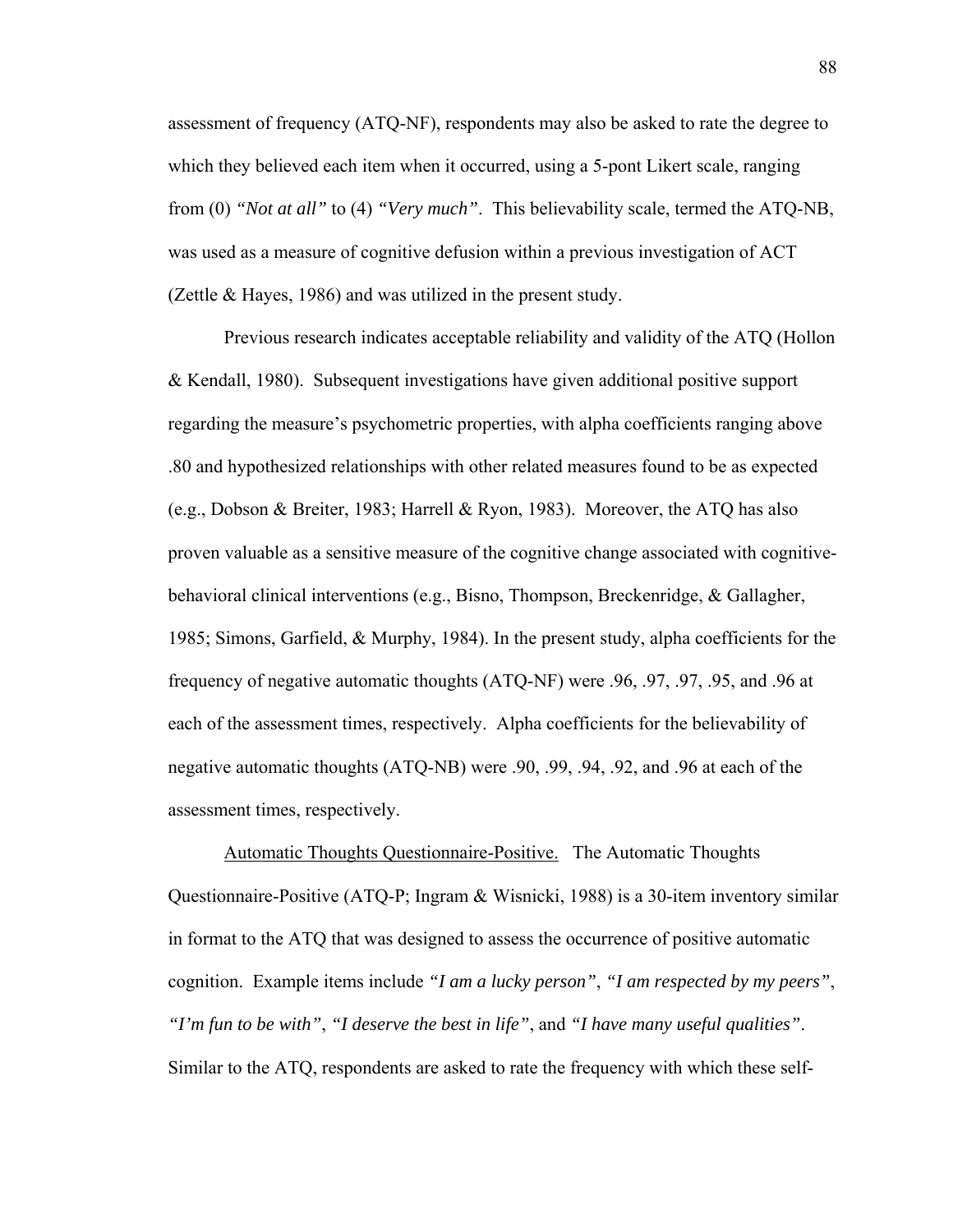statements occurred over the period of the past week, using a 5-point Likert scale, raging from (1) *never* to (5) *all the time*. To parallel the believability rating scale that will accompany the ATQ, a similar believability scale for the ATQ-P was utilized for the current study (i.e., the ATQ-PB) by having participants rate the believability of each ATQ-P statement along with rating its frequency.

The ATQ-P has shown high internal consistency in its initial development study (coefficient alpha of .94) and in subsequent investigations (alphas all above .80; e.g., Burgess & Haaga, 1994; Ingram, Johnson, Bernet, Dombeck, & Rowe, 1992). The validity of the ATQ-P has also been found to be adequate. Specifically, the ATQ-P inversely and moderately correlates with measures of depressive and anxiety symptoms (Burgess & Haaga, 1994; Ingram & Wisnicki, 1988) In addition, findings indicating that the measure adequately discriminates clinically and subclinically depressed or anxious individuals from nondistressed individuals, and that ATQ-P scores are specific to psychological distress rather than distress stemming from physical conditions not accompanied by psychological distress (for a review, see Ingram, Kendall, Siegle, Guarino, & McLaughlin, 1995). ). In the present study, alpha coefficients for the frequency of positive automatic thoughts (ATQ-PF) were .97, .96, .97, .96, and .98 at each of the assessment times, respectively. Alpha coefficients for the believability of positive automatic thoughts (ATQ-PB) were .97, .96, .96, .94, and .98 at each of the assessment times, respectively.

Valued Coping in Action Questionnaire. The Valued Coping in Action Questionnaire (VCAQ) is a measure specifically designed for the present investigation as a way to assess values-based action, as described within ACT (e.g., Hayes et al., 1999).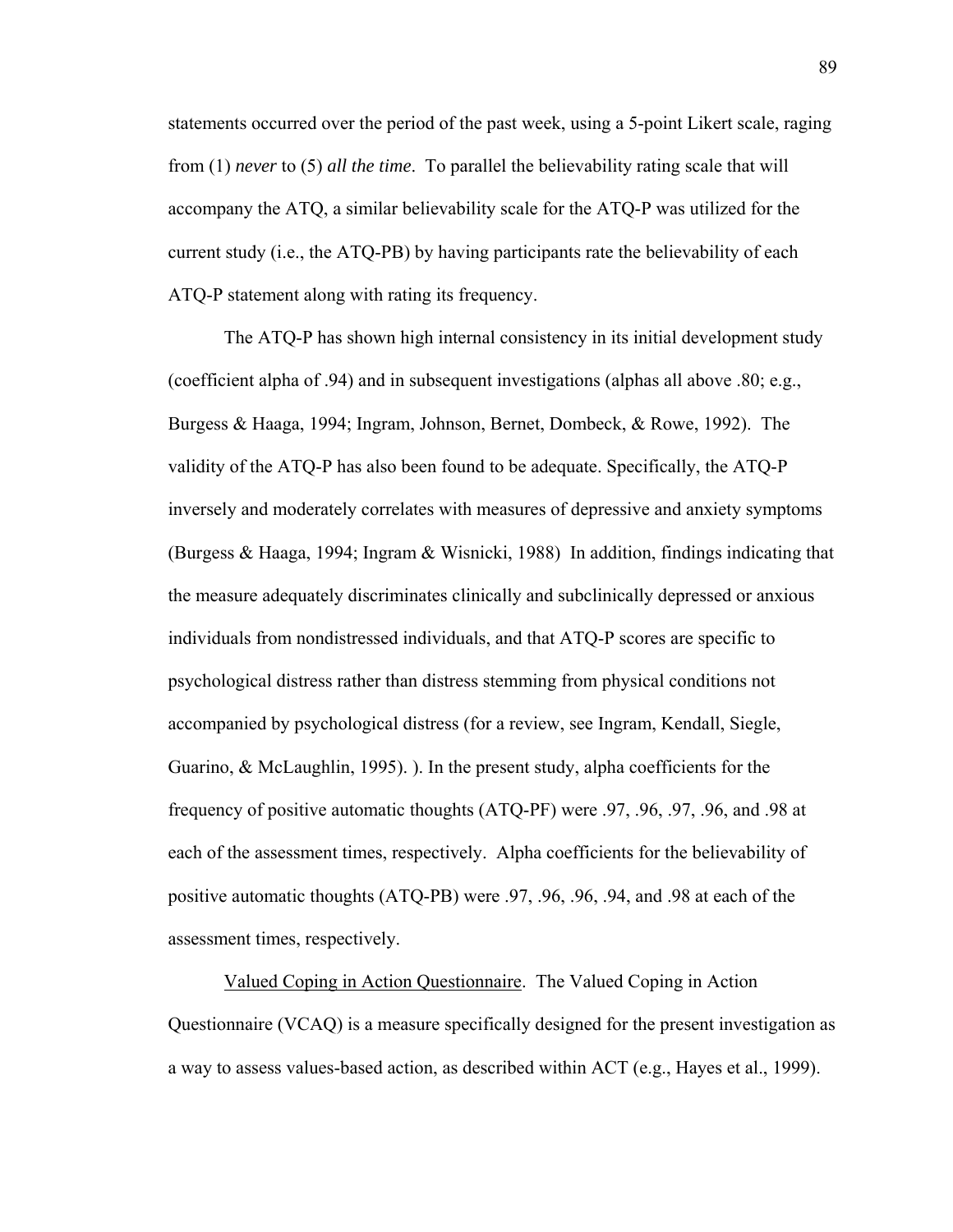It utilizes the items of the COPE, a measure of 60-items designed to identify adaptive and problematic coping reactions (Carver, Scheier, & Weintraub, 1989). It is comprised of 15 subscales of four items each: 1) Active coping (α = .62; e.g., *"I concentrate my efforts on doing something about it.*"); 2) Planning ( $\alpha$  = .80; "I try to come up with a strategy *about what to do."*); 3) Suppression of competing activities ( $\alpha$  = .68; e.g., *"I put aside other activities in order to concentrate on this."*); 4) Restraint coping ( $\alpha$  = .72; "*I force myself to wait for the right time to do something."*); 5) Seeking social support for instrumental reasons ( $\alpha$  = .75; "I ask people who have had similar experiences what they *did."*); 6) Seeking social support for emotional reasons (α = .85; *"I talk to someone about how I feel"*); 7) Positive reinterpretation and growth (α = .68; *"I look for something good in what is happening.*"); 8) Acceptance ( $\alpha$  = .65; "*I learn to live with it.*"); 9) Turning to religion ( $\alpha$  = .92; *"I seek God's help."*); 10) Focusing on and venting of emotions ( $\alpha$  = .77; *"I get upset and let my emotion out."*); 11) Denial ( $\alpha$  = .71; *"I refuse to believe that it has happened."*); 12) Behavioral disengagement ( $\alpha$  = .63; "I give up the attempt to get *what I want"*); 13) Mental disengagement ( $\alpha$  = .45; "*I go to movies or watch TV, to think about it less."*); 14) Alcohol-drug disengagement (i.e., *"I drink alcohol or take drugs, in order to think about it less."*); 15) Humor (i.e., *"I made jokes about the situation"*). The COPE subscales have demonstrated acceptable internal consistency, with only one subscale having an alpha coefficient below .60. This exception was the mental disengagement scale and is not unexpected, given that it differs from the others in being more of a multiple-act criterion (Carver et al., 1989). The COPE has also demonstrated adequate convergent and discriminant validity (Carver et al., 1989).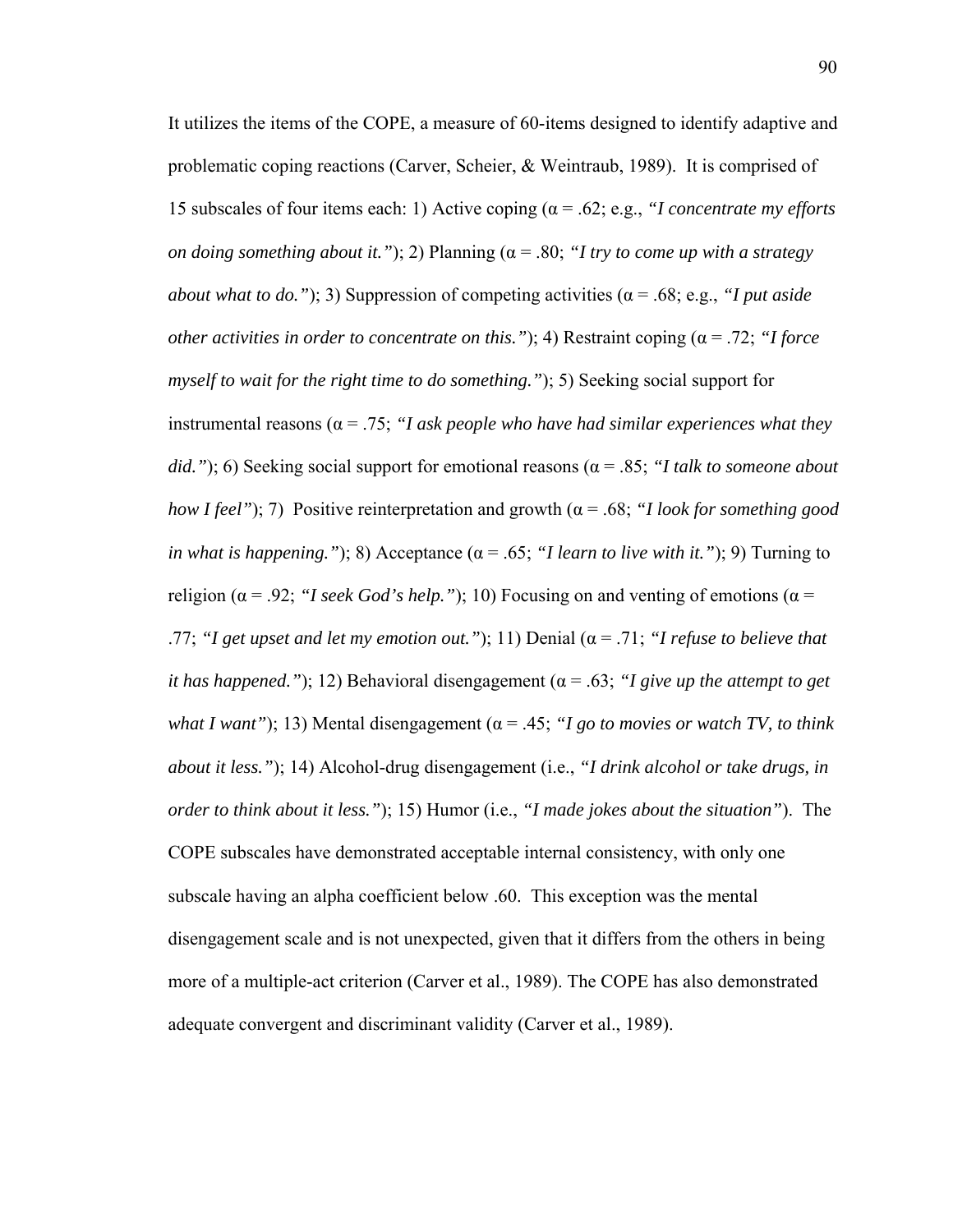Using the items of the COPE, the VCAQ entails a Values version and an Action version. The Values version (VCAQ-V; see Appendix A) asked participants to indicate the extent they find each coping response to stress as a good thing, as something to strive for in their own behavior. The Action version (VCAQ-A; see Appendix A) asked participants to indicate the extent they generally engaged in each coping response in response to difficult or stressful situations at work in the past few weeks and items were worded in the active first person. To prevent participants from easily referring between the scales should they have wanted to align their responses in some particular manner, the items in the Values version of the VCAQ were presented in a different order than those of the Action version.

Congruence was ascertained by calculating the absolute difference between the corresponding Value and Action items, with lower values indicative of greater congruence between valuing and utilizing a certain coping strategy and higher values indicative of lower congruence between valuing and utilizing a certain coping strategy. A total congruence score (VCAQ-VA) was calculated by summing the 15 individual congruence values. Alpha coefficients for this congruence scale were .67, .81, .76, .76, and .67 at each of the assessment times, respectively.

Rather than examine changes in each of the many subscales, the present study focused on two newly devised subscales. These novel scales aimed to focus on responses that were thought to be most closely aligned with the ACT approach, in that they measured active or approach-type strategies versus disengaged or avoidance-type strategies. Specifically, the Active Coping and Positive Interpretation/Growth subscales were summed to create a novel scale, termed Approach Coping, based on the content of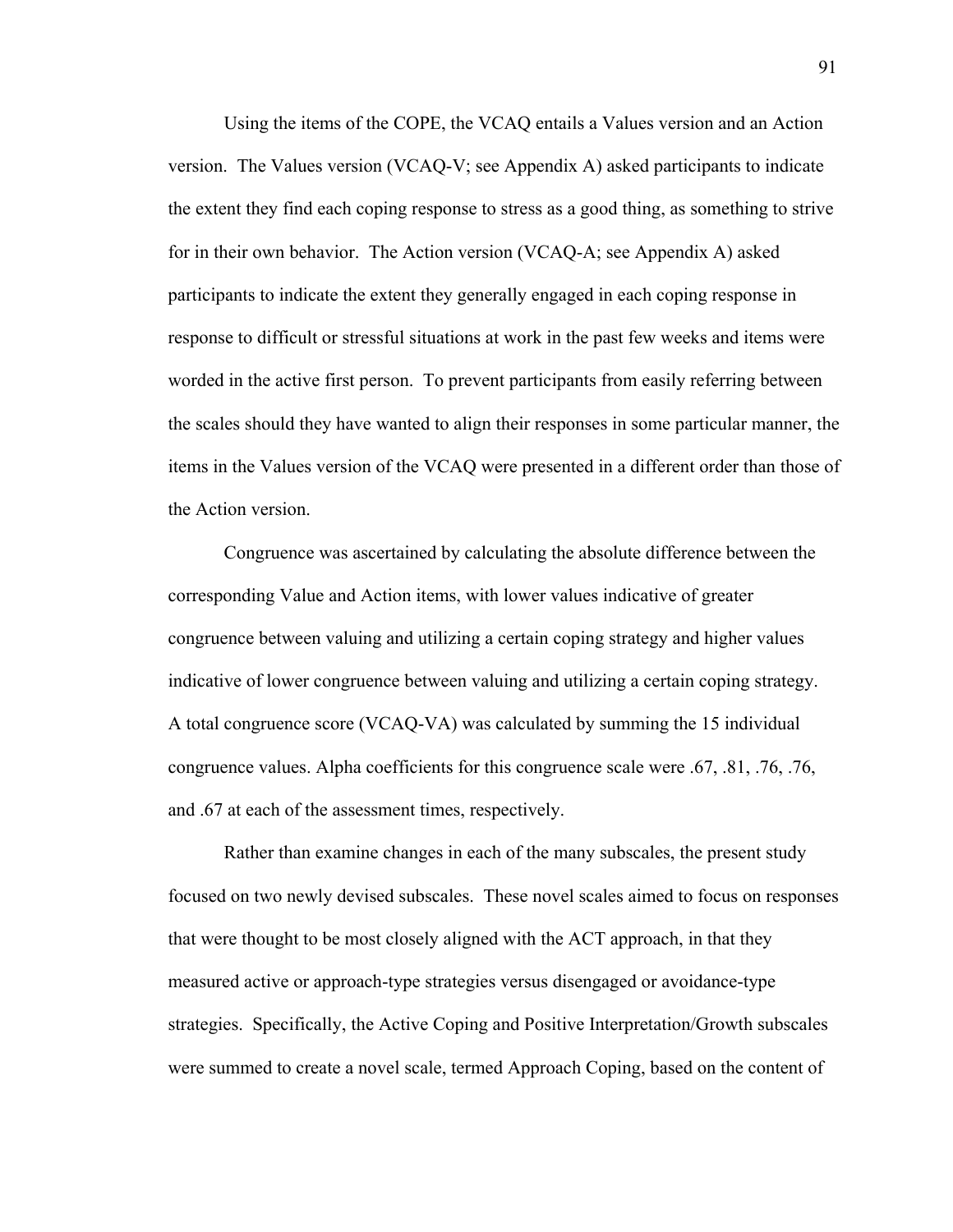the items within each subscale, the extent of association between the subscales and findings that these two subscales have been found to correlate positively with measures of optimism, internal locus of control, self-esteem, and stress hardiness (Carver et al., 1989). The second novel scale was termed Avoidance Coping and represented the total of the Denial and Behavioral Disengagement subscales, which also correlated to a significant and large extent and have been found to associate negatively with measures of optimism, internal locus of control, self-esteem, and stress hardiness (Carver et al., 1989).

 A Values and an Action version of each subscale was devised. Alpha coefficients at T1 through T5 were .67, .66, .64, .76, and .63 for the Values version of the Approach Coping subscale (ApprchC-V), .90, .89, .87, .86, and .82 for the Action version of the Approach Coping subscale (ApprchC-A), .73, .77, .76, .84, and .66 for the Value version of the Avoid Coping subscale (AvoidC-V), and .68, .68, .68, .64, and .85 for the Action version of the Avoid Coping subscale (AvoidC-A).

## Therapy Process Measures

Expectations for Treatment. As part of the pre-treatment assessment, participants were asked about their expectations for treatment. Specifically, they were asked to indicate, using a 7-item Likert scale ranging from (1) "not at all" to (4) "some" to (7) "a great deal", 1) the extent they expected that this program would 1) help reduce the distress they experience from work-related stressors, 2) help reduce the distress they experience from stressors outside of work, 3) help them experience more satisfaction or fulfillment in their work, and 4) help them experience more satisfaction or fulfillment in their life. At the post-treatment assessment, participants responded to the same four items, with wording of the items being in the past tense (i.e., "To what extent did this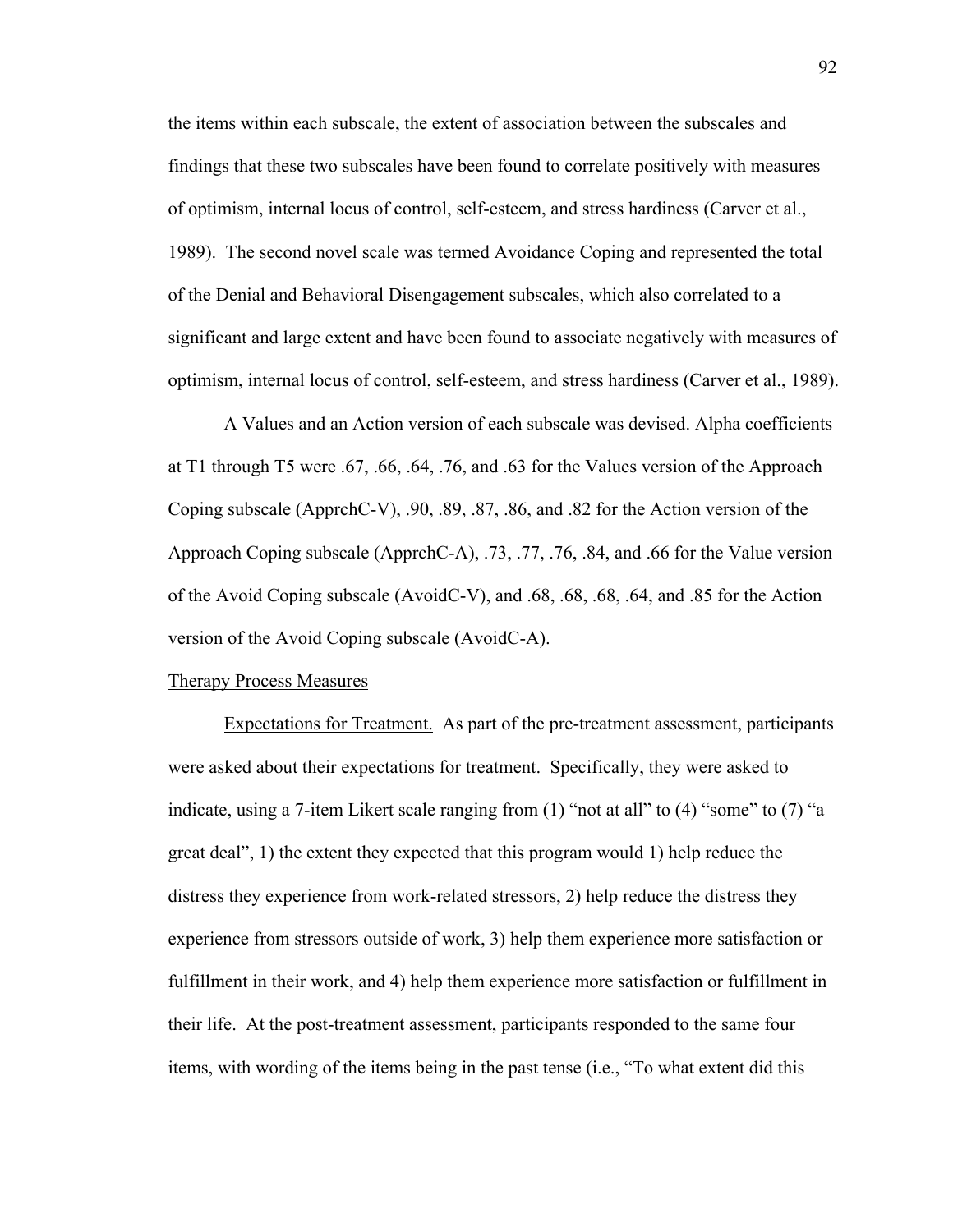program help…"). As an additional measure of program effects, at each follow-up participants again responded to these four items. However, wording of this measure at the follow-up assessments asked the extent of change participants experienced in each domain, and thus their responses do not necessarily reflect any effect attributable to the treatment.

Group Cohesiveness. At post-treatment, participants completed the Schutz (1966) Cohesiveness Questionnaire, as modified for therapy groups by Lieberman, Yalom, & Miles (Feelings About the Group; 1973), is a 12-item, Likert-type scale designed to measure the attractiveness of a group for its members and the degree of perceived belongingness or acceptance by other members in the group. Participants were asked to respond on items asking about their participation in the group, liking of the group, inclusion in the group, and feelings about the facilitator. The version of the measure used in one study had a coefficient alpha of .82 (Lieberman et al., 1973). This measure is widely used to measure group cohesiveness and has been found to have adequate content validity (Johnson & Fortman, 1988) and internal consistency (e.g., coefficient alpha .80, Marmarosh, Holtz, & Schottenbauer, 2005).

For this study, item 9 from the Feelings About the Group scale, which asks how many members of their group would a participant exchange with other ideal group members, was omitted from analysis. Item 7 was used as an individual variable (MtgEval) and asked participants to rate on a 5-point Likert scale how often their group should have met compared to how often it did meet. Item 11 was also used as an individual variable (FacEval) and asked participants to rate how satisfied they were with the group facilitator on a 7-point Likert scale. The remaining 8 items of the scale (items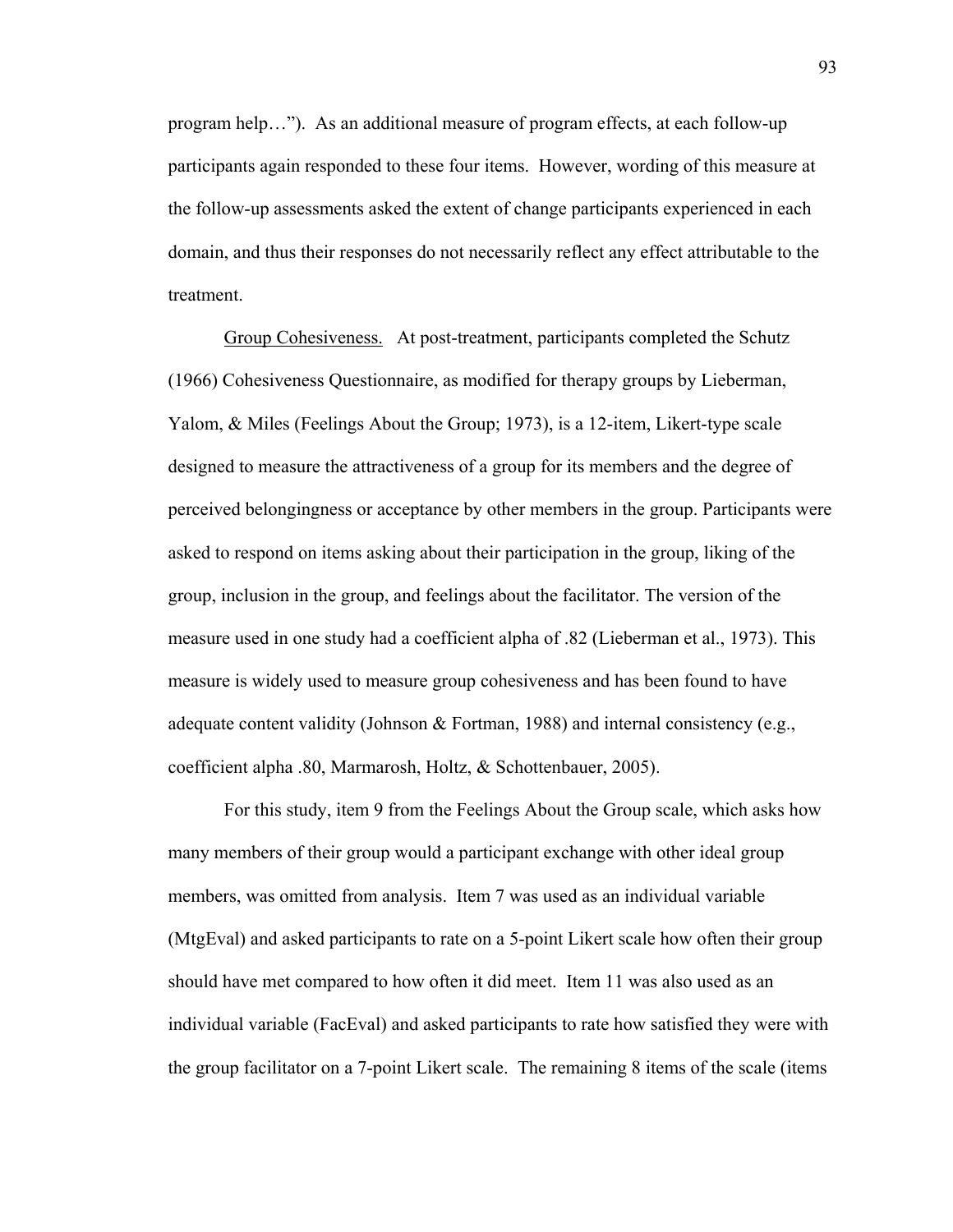1-6, 8, and 10) were summed for an overall measure of participants' evaluation of group cohesiveness at the post-treatment assessment. The less than adequate coefficient alpha for this cohesiveness measure (.59) reflects the varied content of the items.

Skills Practice Monitoring. Participants' practice of activities assigned during administration of the intervention for completion in-between sessions was assessed via a questionnaire participants completed at each session following the first. A total of 7 mindfulness-related practices and 4 values-related practices were monitored. Due to the shorter duration of treatment, participants in the AT group reported on 5 of the 7 mindfulness practices, although each group was exposed to all exercises. Participants in AT were not exposed to and thus did not monitor practice of the values-based exercises. Participants were asked to indicate whether or not they practiced the exercise to any extent and then to rate, on a 1 to 5 scale, how beneficial the practice was in achieving its stated aim. For analysis, the median number of mindfulness exercises practiced session 1 to 4 for both intervention groups and the median number of values exercises practiced session 5 to 6 for the ACT group was calculated.

The five mindfulness practices participants in both interventions reported on included 1) Attending to thoughts, feelings, and reactions to stressful situations and how well those reactions work, with the aim of awareness of how participants' struggle with stress, 2) A Clean Pain versus Dirty Suffering Diary, with the aim of awareness of the difference between clean and dirty discomfort, 3) Rules of the Game of Life Exercise, with the aim of awareness of arbitrary rules and assumptions participants may be influenced by, 4) Awareness of Your Experience Meditation, with the aim of awareness of how easily and automatically participants evaluate or get caught up in mental activity,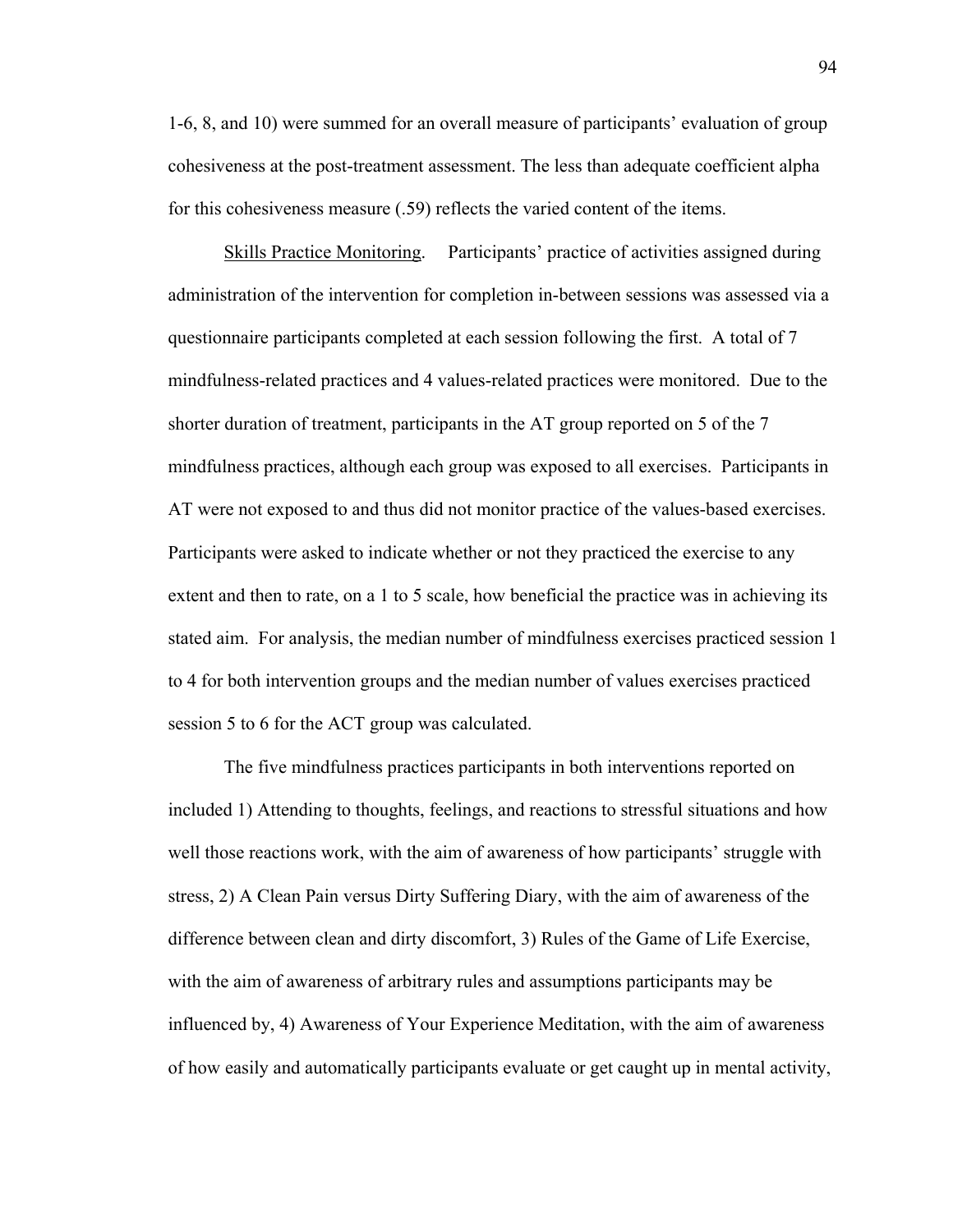and 5) Your Mind of a Card Exercise, with the aim of helping participants going about their life without having to attend to or base actions on unpleasant thoughts. The two mindfulness exercises that participants in the ACT group had the opportunity to report on included 6) the Tin Can Monster exercise, with the aim of helping participants learn acceptance of various parts of experience, and 7) The Observer exercise, with the aim of awareness of participants' "observer-self".

The four values-related practices participants in the ACT groups reported on included 1) Identifying work-related values and rating how well they are manifested, with the aim of awareness of values and current extent of instantiation in behavior, 2) Assessment of work-related goals, actions and barriers, with the aim to help participants plan the steps toward their values and awareness of barriers to these steps, 3) Attending Your Own Funeral exercise, with the aim of identifying what participants' want to be remembered for, and 4) Full Life Values assessment, with the aim of identifying life values.

Participants' extent of practice of the various acceptance/mindfulness practices introduced in the program was also assessed at post-treatment and each follow-up. Participants were asked to indicate whether or not they had 1) practiced the Awareness of Your Experience, Your Mind on a Card, Tin Can Monster, or Observer Exercise, 2) engaged in any other acceptance/mindfulness practice(s) from the program or other practice(s) that they had made up themselves or learned outside of the program, and 3) engaged in any other stress reduction/management strategies. For each affirmative response, the participants were asked to describe what they did and how often in their own words.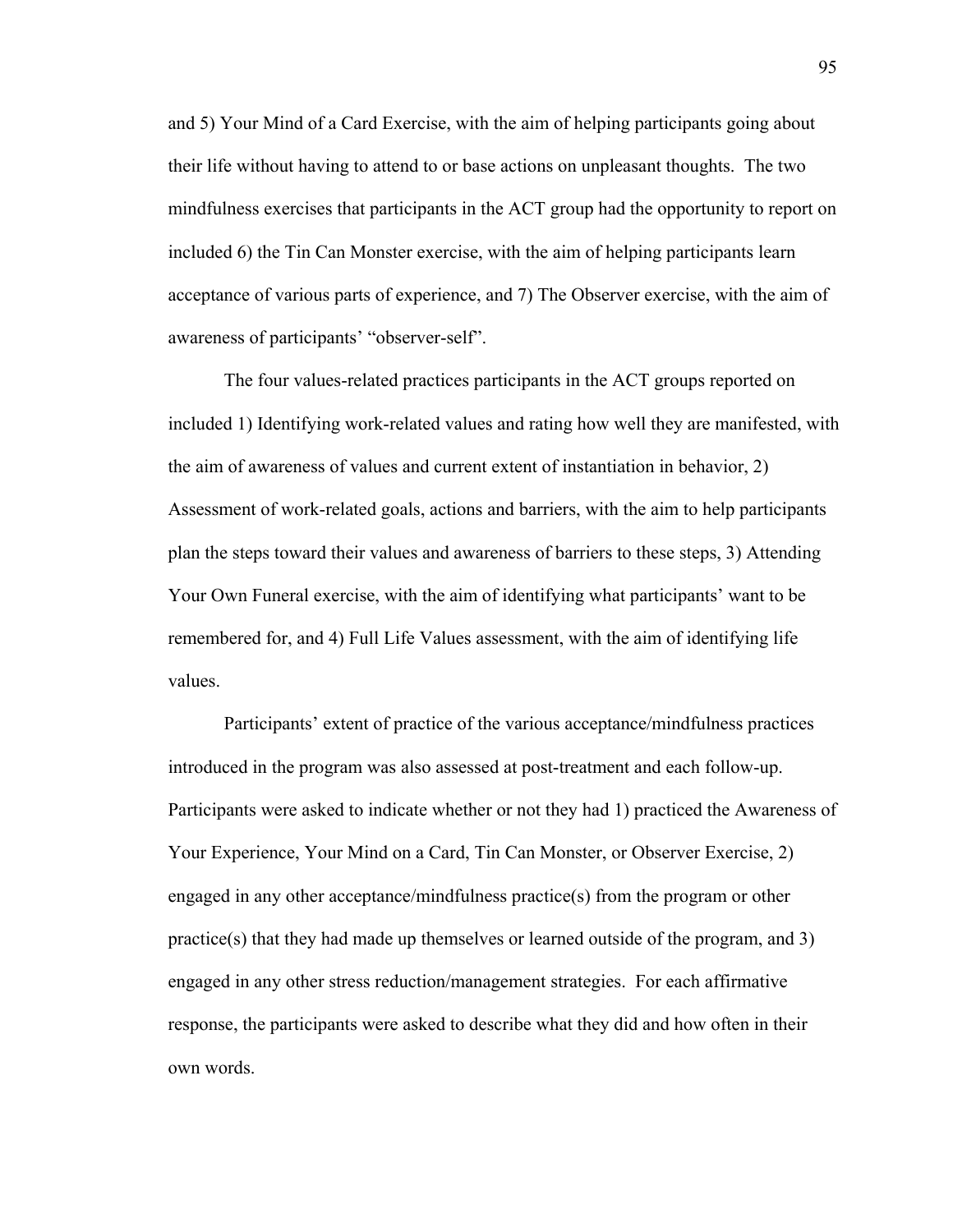### Chapter 3

## **RESULTS**

## Participant Recruitment

Based on power analyses involving effect sizes of outcomes in line with extant research on ACT, a study sample size of 60, with 30 participants for each intervention group, was sought. However, after 1.5 years of recruitment, only 33 individuals were consented across sites. Twenty-five of these individuals came from UM, 1 from Husson, 4 from EMMC, and 3 from UF/Shands. Due to the fact that a minimum of 6 participants needed to be recruited at any one site in order to administer the intervention (for at least 3 participants per program group), no intervention was administered with either EMMC, Husson, or UF/Shands employees.

 Of the 25 individuals from UM who consented, 23 completed pretreatment measures. Prior to being assigned to a treatment group, a total of 7 out of the 23 were discontinued. Of these 7 individuals, 5 did not respond to contact or withdrew due to self-reported scheduling issues that prevented them from participating in the program and discontinued their participation prior to group assignment, while 2 participants withdrew after assignment to a group due to self-reported lack of time. The final sample size for the study was 16, with 8 participants in each of the two intervention groups. Six intervention groups in total were run; 2 of three participants each and 1 of two participants each, for each of the two intervention versions. Each participant attended each treatment session (i.e., zero attrition during treatment provision). However, 4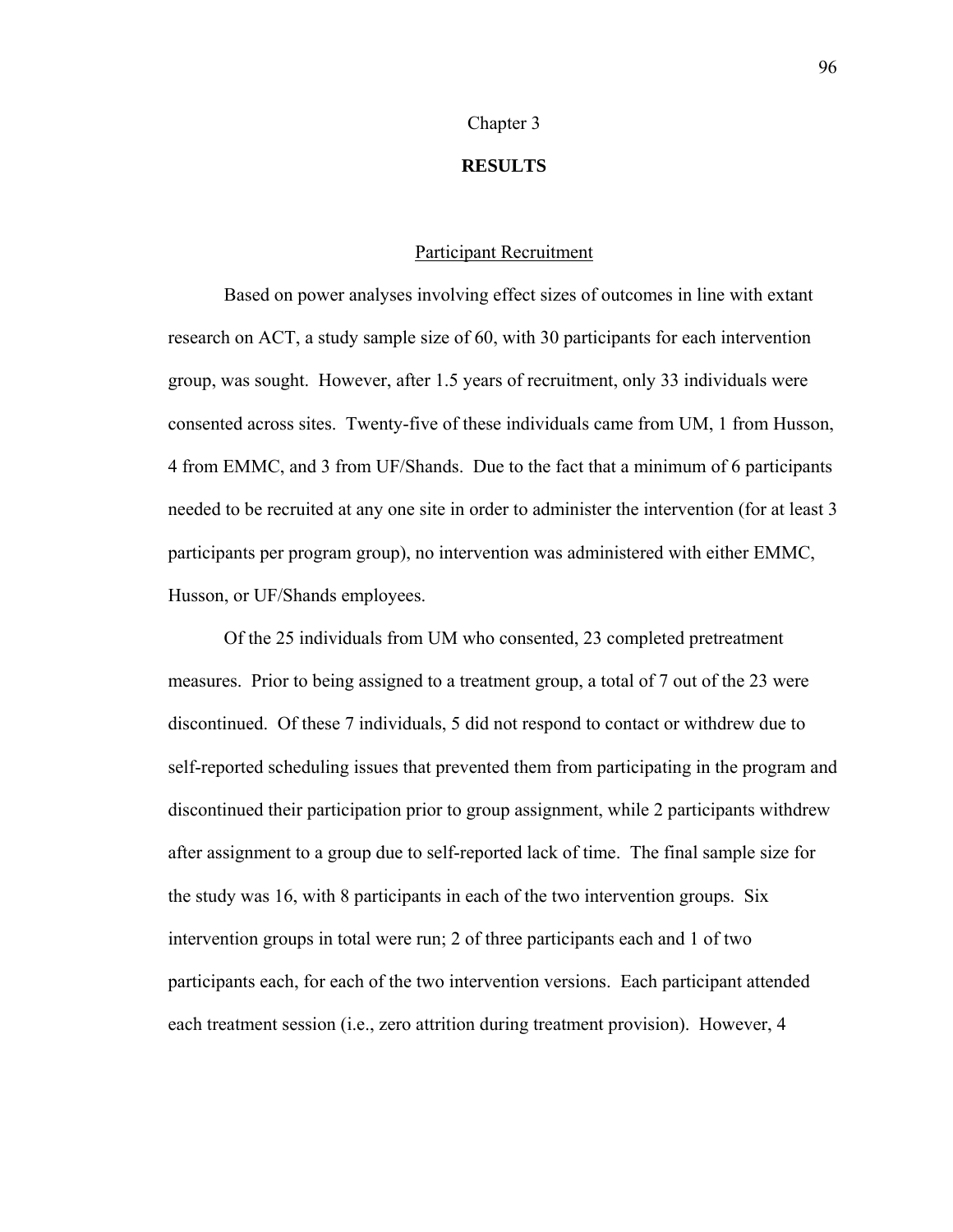individual sessions occurred for four participants who were unable to attend their respective groups due to scheduling or illness.

#### Treatment Manual Adherence

 Out of the 30 group sessions, 12 were evaluated for treatment manual adherence by two raters blind to the treatment condition. Tapes were chosen in such a manner that each rater evaluated one session from each treatment group within each of the 3 cohorts of participants. Rater A reviewed session 1, 3, and 4 from the AT intervention and session 2, 5, and 6 from the ACT intervention. Rater B reviewed session 1, 2, and 3 from the AT intervention and session 4, 5, and 6 from the ACT intervention.

 The raters listened to the entire session tape and on a checklist devised for this study (see Appendix F) indicated 1) whether or not a particular therapy concept out of a list of 53 concepts was discussed, 2) the extent the discussion of each present concept followed the wording and action specified in the manual, rated either  $1 = \text{minimal}$ ,  $2 =$ moderate, or  $3 =$  high, and 3) the extent to which the facilitator(s) ran the session according to 7 attributes based on the basic therapeutic stance of ACT, rated either  $0 =$ not at all,  $1 = \text{minimal}$ ,  $2 = \text{moderate}$ , or  $3 = \text{high}$ . The items of the checklist were based on the concepts of the manual devised for this study and based on the original ACT protocol, as well as the ACT Core Competency Self-Rating Form (available at http://www.contextualpsychology.org).

# Adherence to Treatment Components

 Results indicated 100% integrity of treatment components across sessions, with both raters indicating with 100% agreement that each session of each treatment contained discussion of all appropriate concepts, as listed within the checklist. Raters indicated that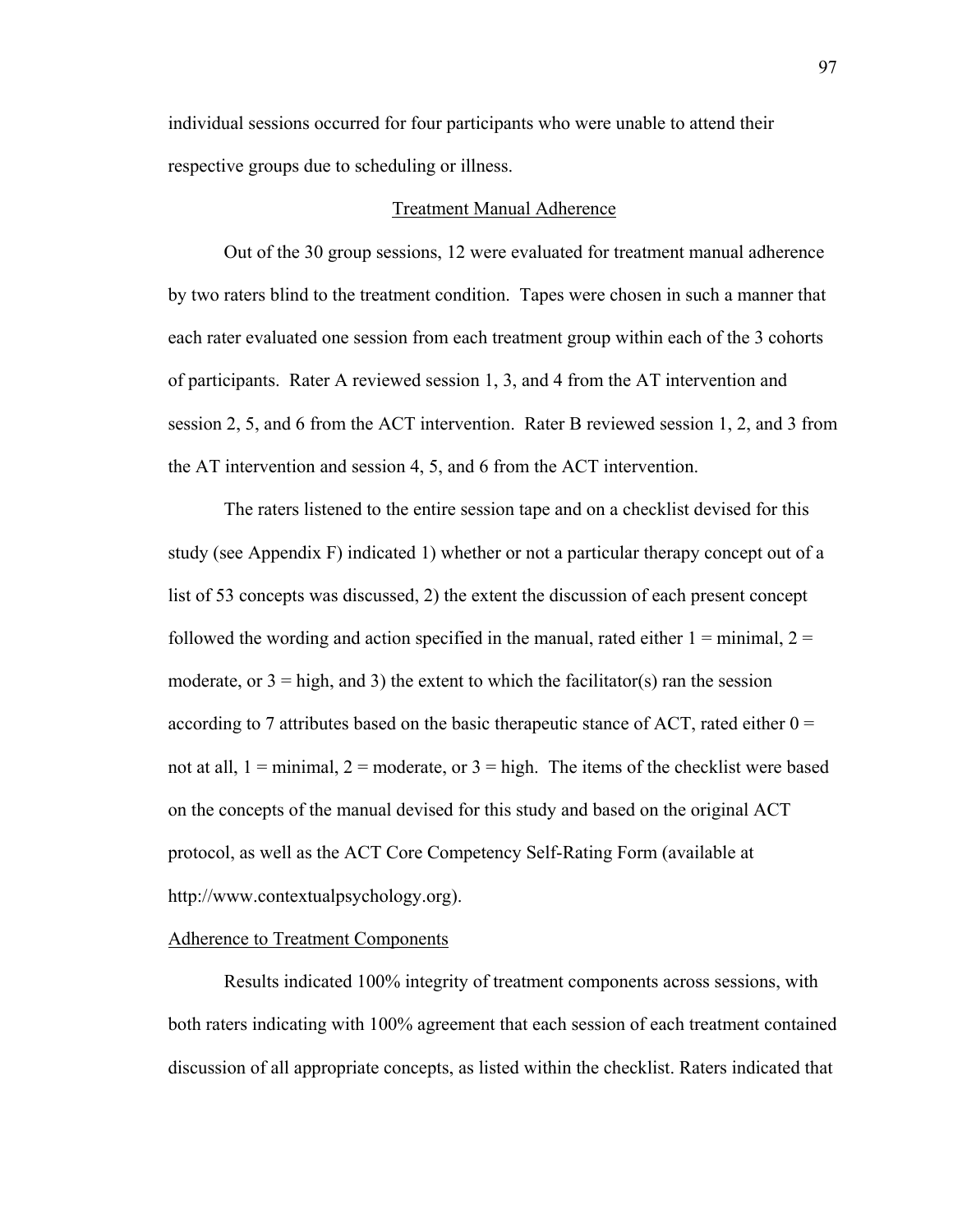none of the first four AT sessions contained discussion of any concepts from sessions 5 and 6 of the ACT manual, but that the first 4 sessions of the ACT intervention did contain discussion of all the concepts discussed in the first 4 sessions of the AT intervention. Thus, adherence to the manual during delivery allowed for high intervention discrimination to be attained.

## Quality of Adherence to Treatment Components

 With regard to the quality or extent of adherence to the manual in session discussion wording and actions, Rater A indicated that, on the 1 to 3 scale, mean quality of adherence was 2.75 across all her reviewed 6 sessions, while mean quality of adherence for Rater B was 2.94 across all her reviewed 6 sessions. Mean quality of AT sessions was 2.75 for Rater A (2.75, 2.80, and 2.67 for sessions 1, 3, and 4, respectively) and 2.90 for Rater B (3.00, 2.75, and 3.00 for sessions 1, 2, and 3). Mean quality of ACT sessions was 2.75 for Rater A (2.58, 2.78, and 3.00 for session 2, 5, and 6) and 3.00 for Rater B (3.00, 3.00, and 3.00 for sessions 4, 5, and 6). Thus, both raters indicated that discussions followed wording and actions as specified in the manual to a moderately high to high extent.

### Adherence to Therapeutic Stance

 Across AT sessions, the facilitator 1) discussed homework to a moderate-to-high extent [Rater A  $M = 2.50$ , Rater B  $M = 3.00$ ], 2) expressed the idea that she is in the same boat as participants to a moderate degree [Rater A  $M = 2.00$ , Rater B  $M = 2.00$ ], 3) was compassionate and avoided judgment to a high degree [Rater A *M* = 3.00, Rater B *M* = 3.00], 4) encouraged participants to pay attention to their own experience to a high extent [Rater A *M* = 3.00, Rater B *M* = 3.00], 5) argued or attempted to convince participants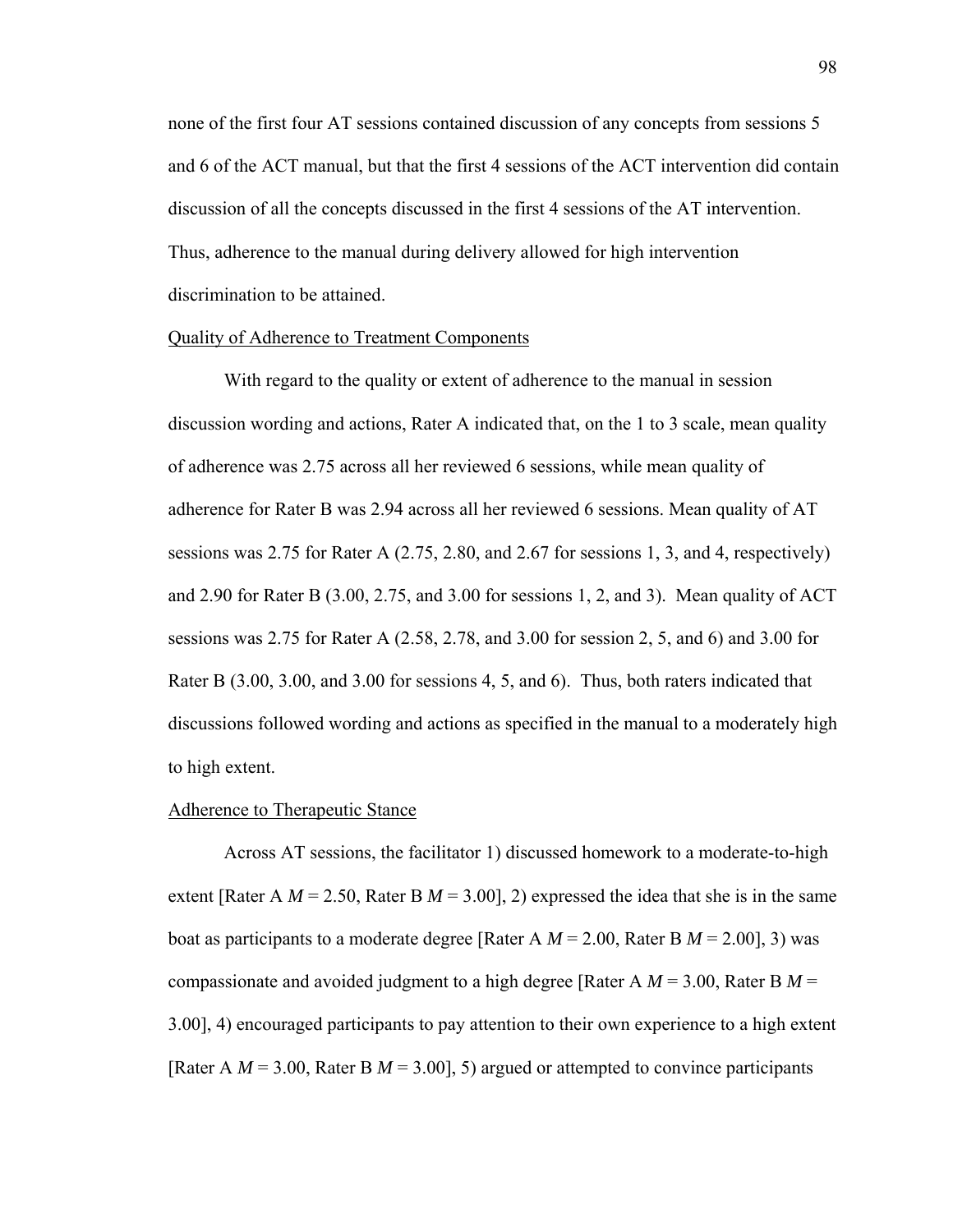nearly not at all [Rater A *M* = 0.33, Rater B *M* = 0.33], 6) explained the meaning of metaphors rather than having the group figure them out to a high degree [Rater A  $M =$ 2.67, Rater B *M* = 3.00], and 7) disclosed personal experiences appropriate to the discussion to a less than minimal degree [Rater A  $M = 1.00$ , Rater B  $M = 0.33$ ].

 Ratings across ACT sessions for the facilitator were very similar. The largest inter-rater difference was on the first item, on which Rater A indicated that the facilitator discussed homework to a minimal-to-moderate extent [*M* = 1.33], whereas Rater B indicated that she did so to a high degree  $[M = 3.00]$ . For the remaining items, the facilitator 2) expressed the idea that she is in the same boat as participants to a moderateto-high degree [Rater A  $M = 2.67$ , Rater B  $M = 2.00$ ], 3) was compassionate and avoided judgment to a high degree [Rater A *M* = 3.00, Rater B *M* = 3.00], 4) encouraged participants to pay attention to their own experience to a high extent [Rater A *M* = 3.00, Rater B  $M = 3.00$ ], 5) argued or attempted to convince participants nearly not at all [Rater] A  $M = 0.00$ , Rater B  $M = 0.33$ ], 6) explained the meaning of metaphors rather than having the group figure them out to a high degree [Rater A  $M = 3.00$ , Rater B  $M = 3.00$ ], and 7) disclosed personal experiences appropriate to the discussion to a minimal degree [Rater A *M* = 1.00, Rater B *M* = 1.00].

 Thus both AT and ACT interventions were administered in a manner that adhered to the ACT core therapeutic stance to a moderate to high degree. Of exception and contrary to the stance are the observations that the facilitator frequently explained the meaning of metaphors to the groups and minimally disclosed personal experiences.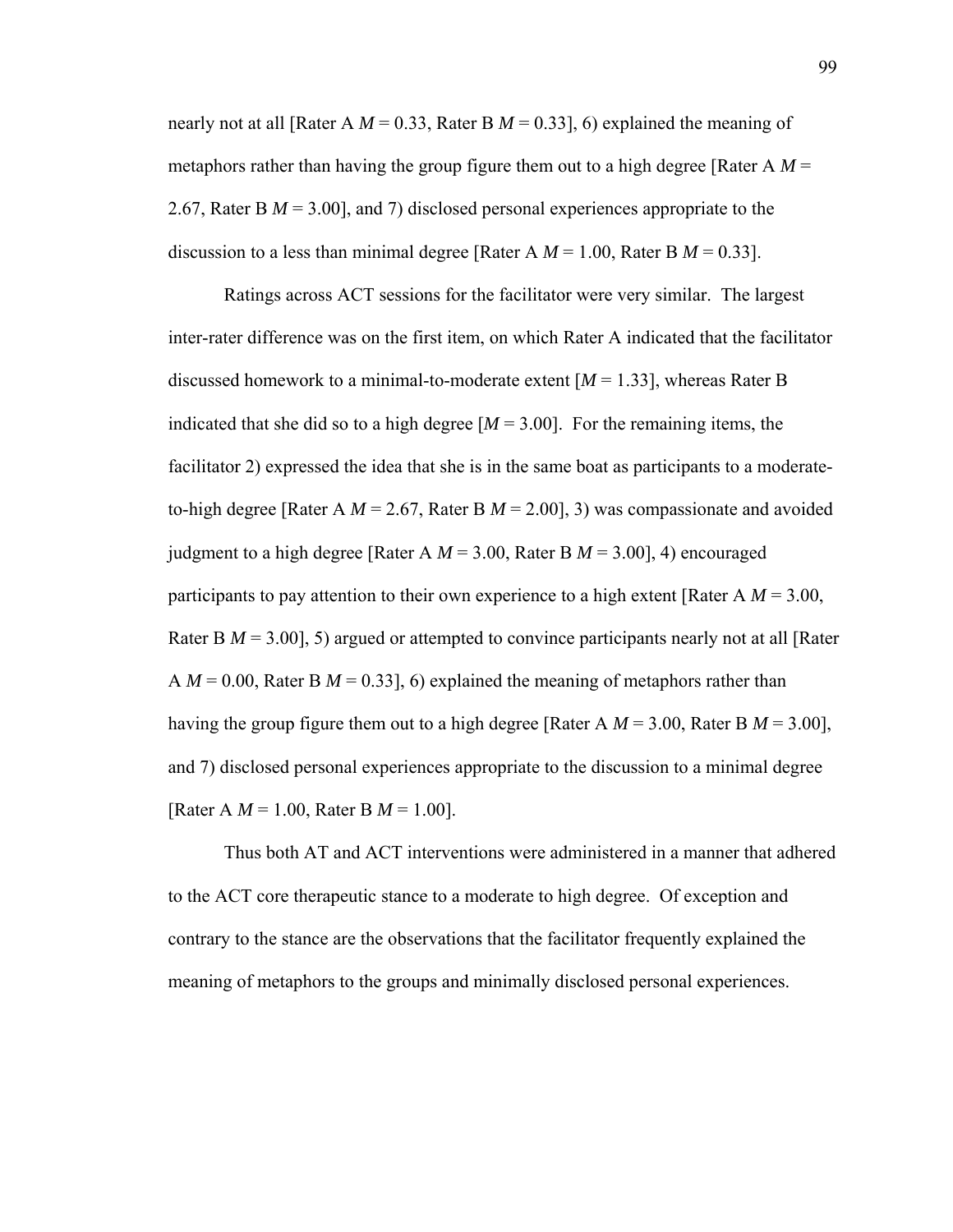#### Evaluation of Data Characteristics & Analysis

Prior to analysis, the extent to which the study data met assumptions of tests being considered was evaluated. Apart from attention to level of measurement, this process involved evaluation of the normality of each variable's distribution, homogeneity of variance, and sample size adequacy. The study samples involved are very small, with data on 8 participants per intervention group at pre- and post-treatment. Thus issues regarding meeting the assumptions of parametric tests arose.

Results of the Shapiro-Wilks and Kolmogorov-Smirnov Lilliefors statistical tests for normality on each continuous variable at pre-treatment across the study sample and by condition indicated that the distributions of the vast majority of variables (e.g., 38 out of 41 at pre-treatment) were not significantly different from a normal distribution. As both of these statistics are extremely sensitive to departures from normality, Pearson skewness coefficients and Fisher kurtosis coefficients for the 8 variables with suspect distributions were examined and indicated that several of these distributions were in fact not significantly different from a normal distribution. Results of Levene tests on each continuous variable at pre-treatment indicated that only 2 (job motivation and overall value-to-action congruence in coping) out of the 41 variables had significantly different variances between the treatment groups.

Two additional issues considered in determining which statistical approach to utilize (i.e., parametric or nonparametric) were the absolute size of the study sample and whether there are equal numbers of participants in the subgroups being examined (Pett, 1997). In the statistical literature, there does not appear to be definitive agreement about size requirements when choosing between parametric and nonparametric tests. In

100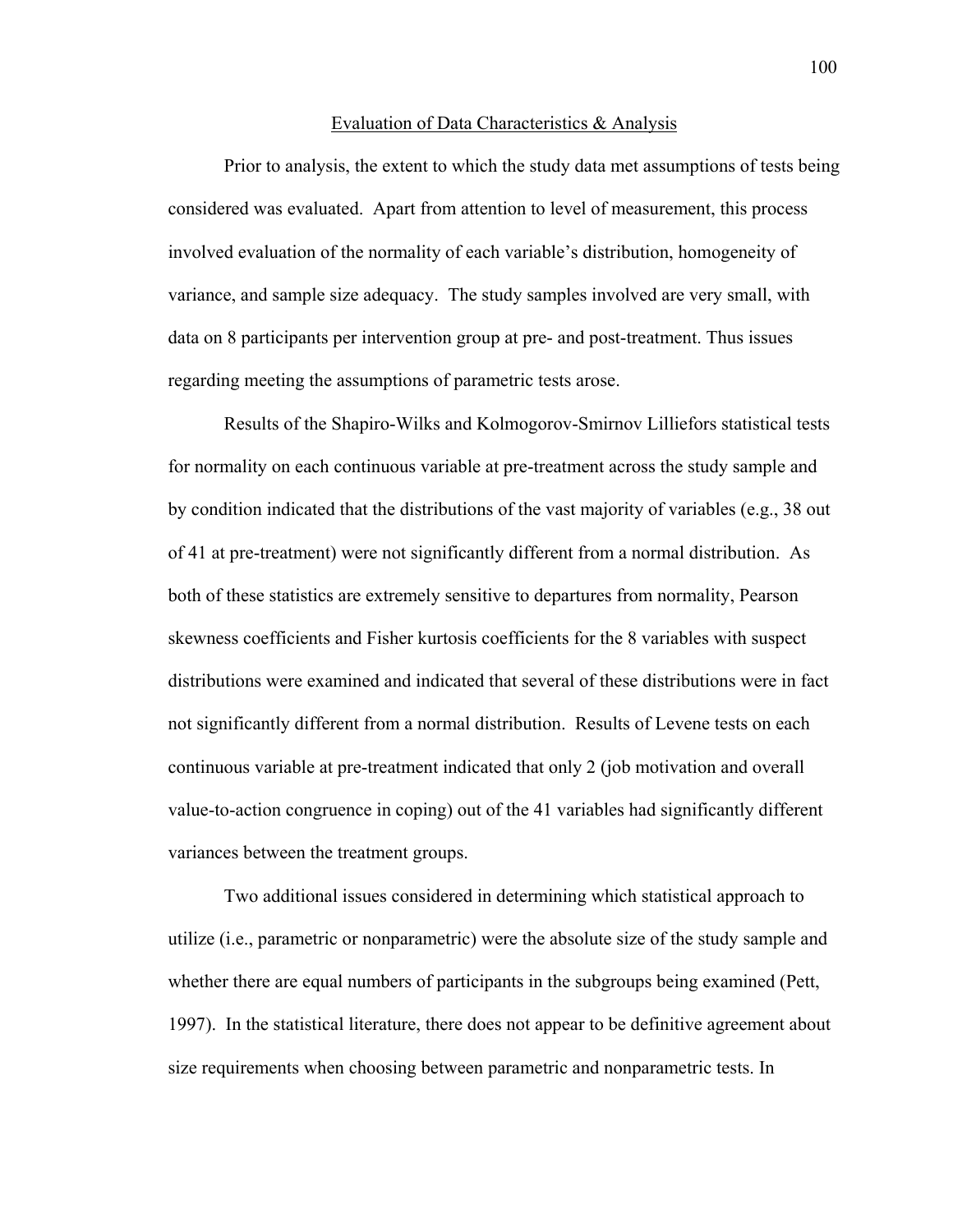addition, the definition of "small" sample size is also not clear (e.g., Hays, 1994; Siegal & Castellan, 1988). Unequal cell sizes in subgroups are not prohibitive for simple between one-way group comparisons, particularly if the condition of homogeneity of variance is met. However, unequal sample cell size do give rise to the problem of confounding of main effects in factorial designs (e.g., repeated measures analyses), whether parametric or nonparametric (Tabachnick & Fidell, 1996).

Given these considerations, the level of measurement of the variables (i.e., ordinal), the small sample size for both conditions  $(n = 8)$ , and further reduction in sample size that decreased further during the follow-up period, it was decided that nonparametric tests would be most appropriate statistical strategy for the study data. As a result, planned analyses of treatment effects using ANOVA and mediational procedures recommended by Judd and Kenny (1981) and Baron and Kenny (1986) were not undertaken.

Instead, data analyses involved the following tests of statistical significance: 1) the Mann-Whitney *U* test (i.e., the nonparametric counterpart to the independent samples t-test) to examine between-groups comparisons of outcomes at pre-treatment, posttreatment, and each follow-up; 2) the Wilcoxon rank test (i.e., the counterpart to the paired-samples t-test), was used to test within-group pretreatment to each follow-up differences, and 3) within treatment groups, mediation of outcomes by process variables was investigated by examining the degree of association, using Kendall's tau-b  $(\tau)$ correlational coefficients. This statistic was used instead of Spearman's rho because tau has the advantage of having its distribution approach a normal distribution more quickly (i.e., requires a smaller sample size) than the Spearman rho distribution. As the statistical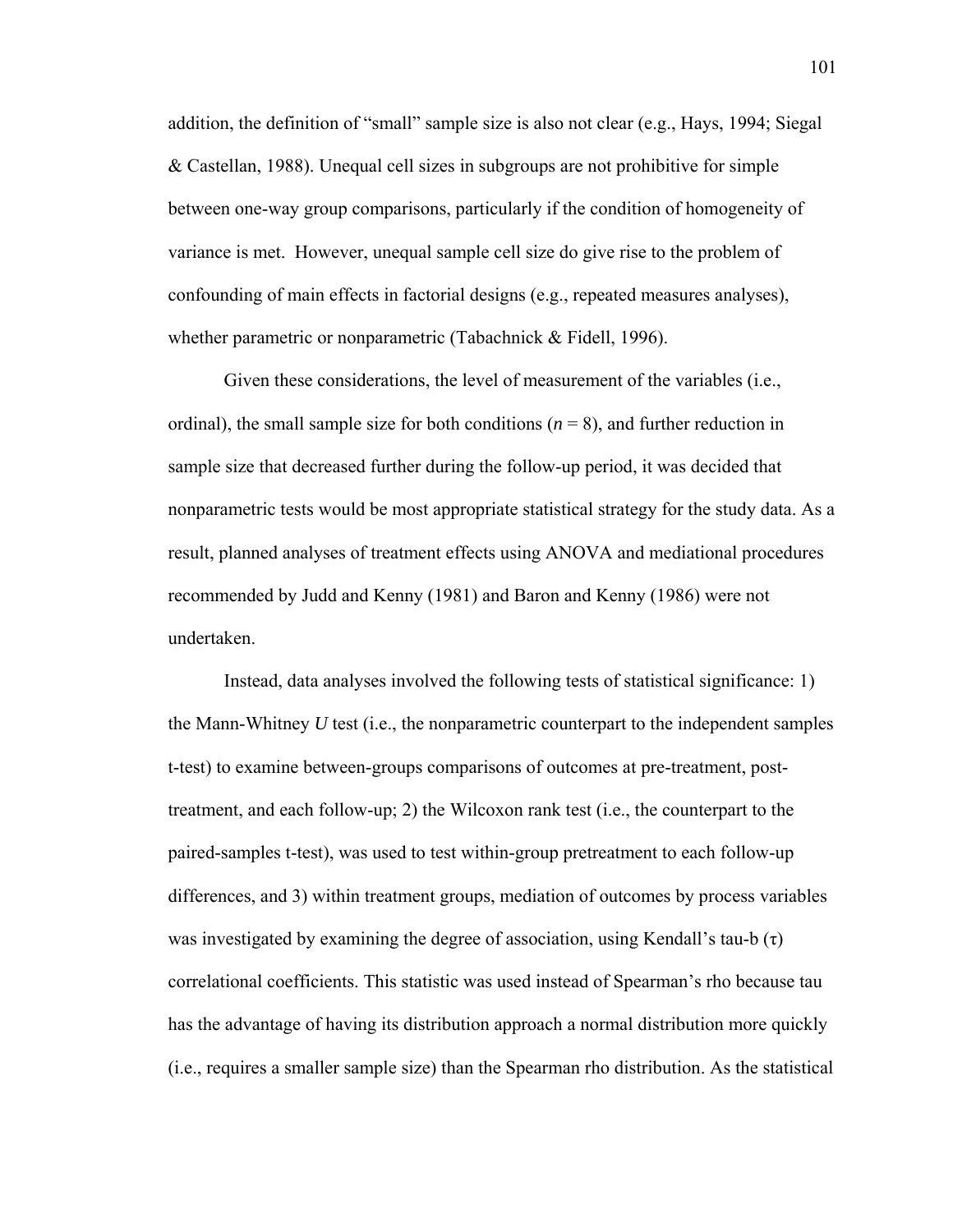software used (SPSS 16.0) did not allow for calculation of partial  $\tau$  coefficients, these were calculated by hand and thus no significant levels are available for these statistics.

Given the small sample size in this study, the issue of statistical power to detect significant differences among groups (e.g., whether with parametric or nonparametric tests), was an overarching concern. As it may be unrealistic to expect any analyses to reach levels of conventional statistical significance, the two intervention programs in this study were also evaluated by examining effect sizes as a way to describe the effects within and between the interventions on measures. Effect size (ES) corresponds to a group of indices that measure the magnitude of a treatment effect. Unlike significance tests, these indices are independent of sample size and offer an adjunct approach to evaluation of the present study's specific interventions. Although the approach is not inferential and precludes generalization of results to the population, it does address the question of how much effect did each program version have and allows comparison with effect sizes noted in previous related research.

To assess between-condition differences, effect sizes on mean differences in each outcome between each treatment were calculated by determining the mean change in preto post-treatment scores, and dividing this by the pooled standard deviation of pre- and post-treatment scores, as described by Cohen (1977, p. 44). Instead of using the standard deviation (σ) of either group, the pooled standard deviation ( $\sigma_{pooled}$ ), a common practice, (Rosnow & Rosenthal, 1996) was utilized. The formula follows for Cohen's effect size determination:  $d = M_1 - M_2 / \sigma_{pooled}$ , where  $\sigma_{pooled} = \sqrt{((N_1 - 1)\sigma_1^2 + (N_2 - 1)\sigma_2^2)} / (N_{1+2} - 2)$ . Because Cohen's *d* is inaccurate for small samples  $(N < 20)$  and the present study sample is small, Hedges' *g* (Hedges & Olkin, 1985) was used. This procedure corrects for bias in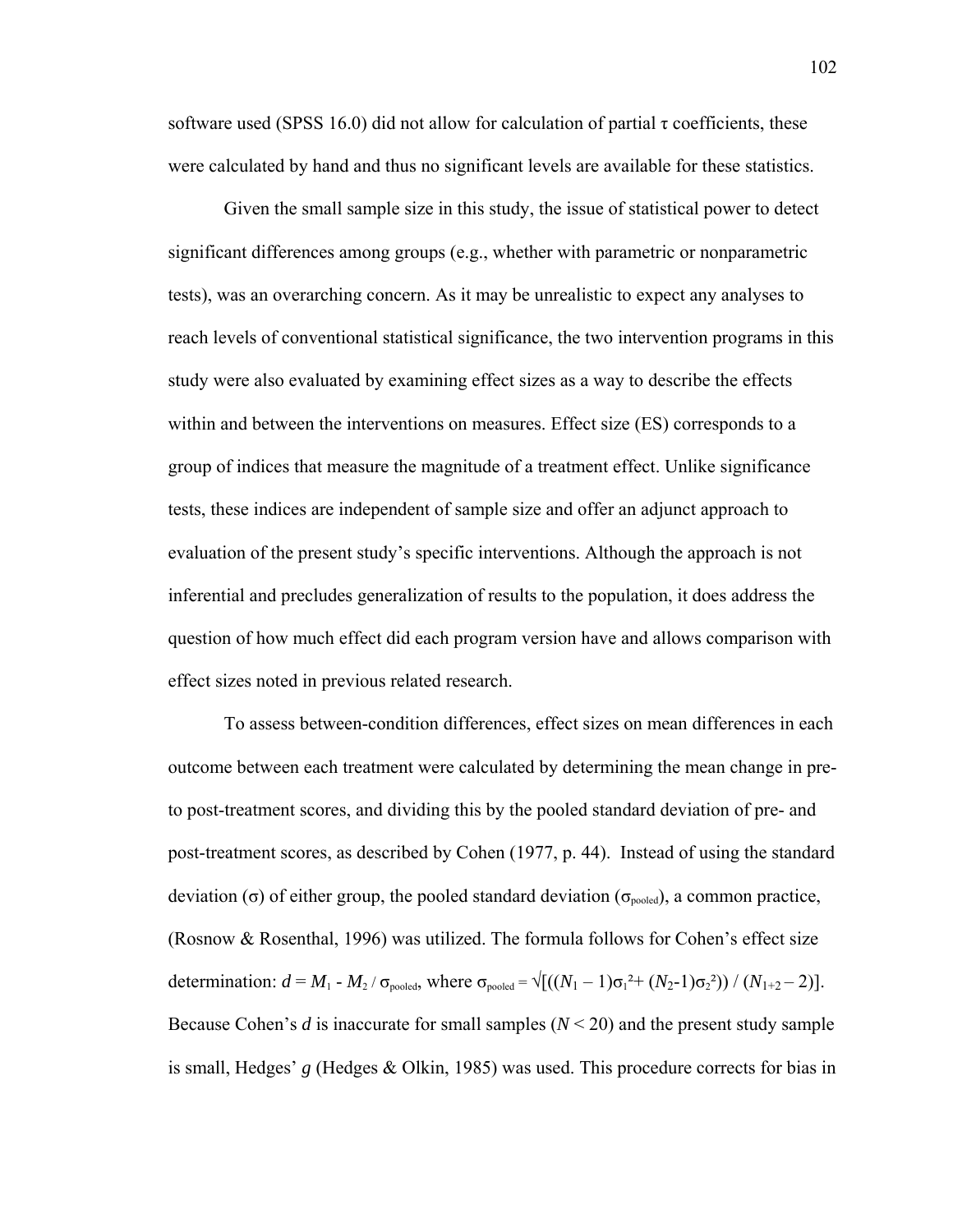Cohen's *d*. Between- and within-condition effect sizes were calculated pre-treatment to post-treatment and pre-treatment to each follow-up assessment. Categorization of magnitude of effect sizes was done using criteria suggested by Cohen (1992), with ES < .5 being "small",  $ES \ge 0.5$  being "medium", and  $ES \ge 0.8$  being "large".

Some statisticians propose that to compute effect sizes for repeated measures the paired *t*-test value should be used to compute ES for correlated designs because it takes into account the correlation between the two scores (e.g., Rosenthal, 1991). However, others have convincingly argued that the between groups *t*-test value, or the original standard deviations of the scores, should be used because if the pooled standard deviation is corrected for the amount of correlation between the measures, then the ES estimate will be an overestimate of the actual ES (Dunlop, Cortina, Vaslow, & Burke, 1996). Thus, the original standard deviations of the scores were utilized in the ES calculations in the present study.

### Participant Characteristics

 The final total sample of participants who were administered the interventions was 16, with 8 receiving ACT and 8 receiving AT. The mean (SD) age of the sample was  $40.8$  (*SD* = 10.7) years with 15 females and 1 male. Eight (50%) of the participants were married, 4 (25%) were single, 3 (19%) were partnered, and 1 (6%) was divorced. Fourteen participants (88%) identified as Caucasian, 1 (6%) as Latina, and 1 (6%) as Hispanic. In terms of highest grade completed, 1 participant indicated high school, 6 (38%) had Bachelors degrees, 7 (44%) had Master's degrees, and 2 (13%) had doctoral degrees.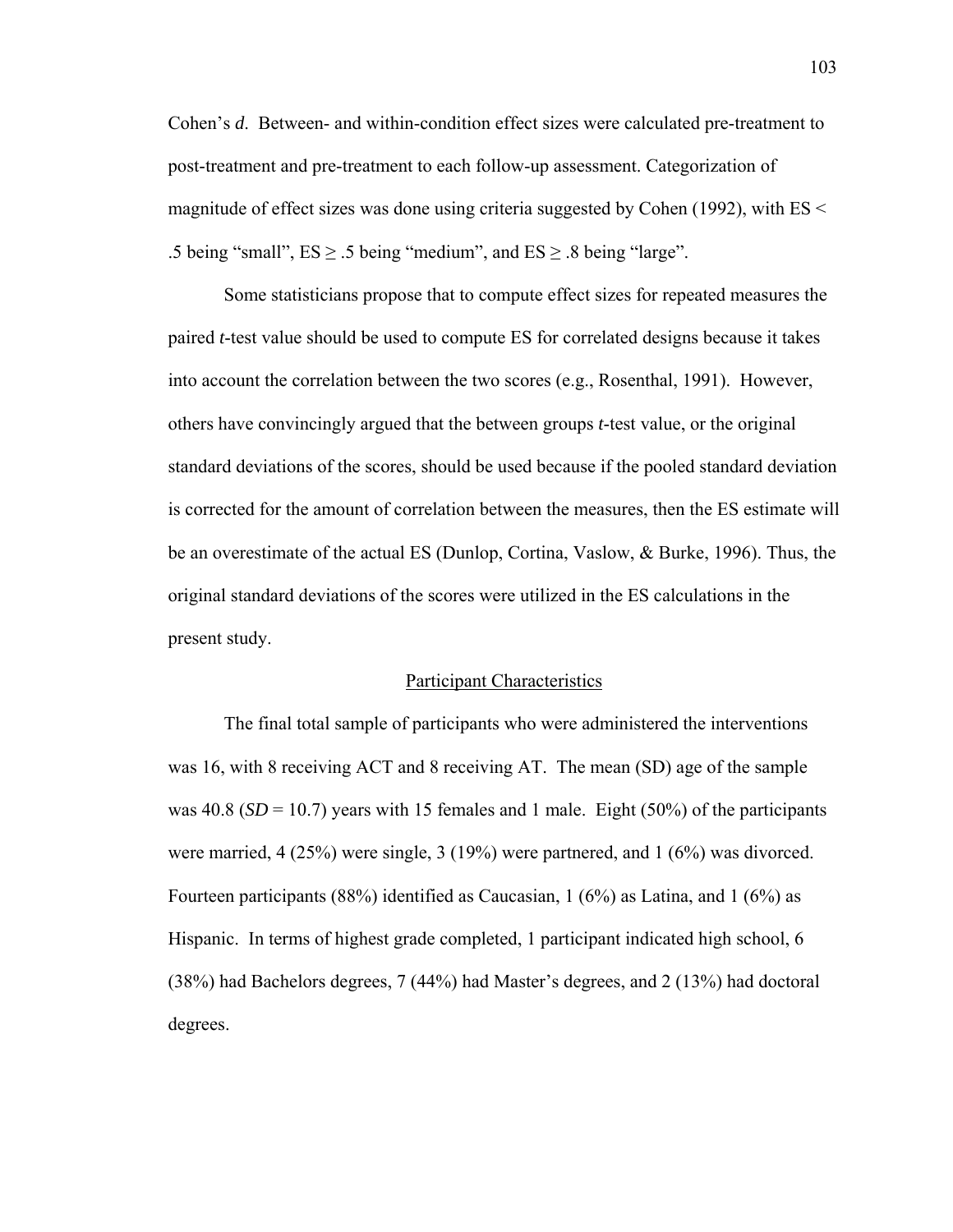Results of the Lilliefors test (i.e., a modified Kolmogrov-Smirnov test), and the Levene test indicated that age was distributed normally and variances between the ACT and AT groups were not significantly different. A one-way analysis of variance (ANOVA) indicated there were no significant differences between the 6 treatment groups with respect to mean age,  $F(5, 10) = 1.72$ , *ns*. However, an independent samples *t*-test revealed that there was a significant difference in mean age between the two types of treatment,  $t(14) = 2.13$ ,  $p = 0.046$ ; the mean age for the ACT group was 35.5 (*SD* = 11.7) and the mean age for AT group was  $46 (SD = 7.0)$ .

Two-way contingency analyses were used to compare the categorical demographic characteristics between the 6 treatment program groups and between the ACT and AT treatment groups overall. Pearson  $\chi^2$  statistics should be interpreted with caution, as numerous cells within each analysis had counts less than 5. Across the 6 groups, there were no significant differences in participants' marital status  $[\chi^2(15, N =$ 16) = 16.00,  $p = .382$ , race  $[\chi^2 (10, N = 16) = 12.00, p = .285]$ , or education  $[\chi^2 (15, N =$  $16$ ) = 16.76, *p* = .333]. There were, however, significant differences in income  $\chi^2$  (25, *N*  $= 16$ ) = 40.89,  $p = 0.024$ ] between the 6 groups, likely due to the many (6) categories of income and the small sample size. Between the ACT and AT treatment groups, there were no significant differences in marital status  $[\chi^2 (3, N = 16) = 2.83, p = .418]$ , race  $[\chi^2$  $(2, N = 16) = 2.29, p = .319$ ], or education  $\chi^2$  (3, *N* = 16) = 6.95, *p* = .3073], but there was a significant difference in income  $\chi^2$  (5, *N* = 16) = 11.20, *p* = .048], with more than half (5 out of 8) of the participants in the ACT group reporting annual income of 30,000 or less, whereas all the participants in the AT group reported income categories of over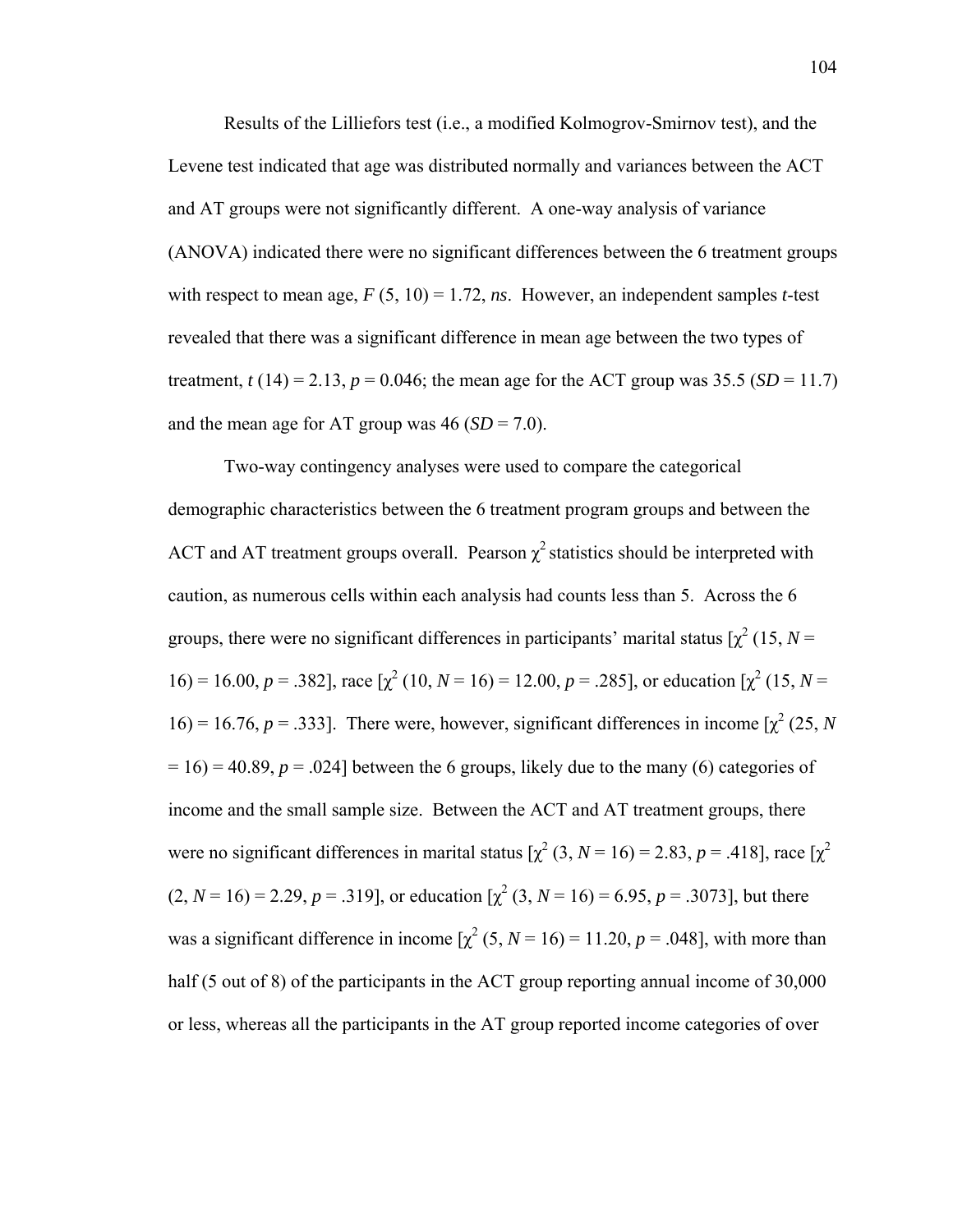30,000. Results of a Mann-Whitney *U* test indicated that the ACT and AT groups did not significantly differ in their level of work control  $[U = 23.50, p = .602]$ .

 The mean (and standard deviation) time between the last treatment session and completion of the post-treatment measures was 7.1  $(SD = 3.6)$  days for the ACT group and 9.5  $(SD = 6)$  days for the AT group. The mean number of days between completion of post-treatment measures and the first follow-up was  $38.9$  (*SD* = 8.2) for the ACT group  $(n = 8)$  and 34.4 (*SD* = 10) for the AT group  $(n = 8)$ . The mean time between completion of the 1<sup>st</sup> and the 2<sup>nd</sup> follow-up measures was 105.5 (*SD* = 15.2) days or 15.1  $(SD = 2.2)$  weeks or 3.75 (*SD* = .6) months for the ACT group ( $n = 6$ ) and 98 (*SD* = 11.4) days or 14 (*SD* = 1.6) weeks for the AT group ( $n = 6$ ). The mean time between the 2<sup>nd</sup> and the 3<sup>rd</sup> follow-up measures was 122.3 (*SD* = 28.1) or 17.5 (*SD* = 4.0) weeks for the ACT group  $(n = 3)$  and 145 (*SD* = 32.5) days or 20.7 (*SD* = 4.6) weeks for the AT group  $(n=3)$ . Thus, across the two groups, although the 1-month follow-up was in fact a 1month follow-up, the 3-month follow-up in fact occurred approximately 4.5 months after program end and the 6-month follow-up in fact occurred approximately 9 months after program end.

## Pre-treatment Comparisons on Participants' Expectations

 Mann-Whitney *U* tests were conducted to evaluate if the ACT and AT groups differed in their pre-treatment expectations for treatment. Data was missing for one of the participants in the AT group. Results indicated the groups did not differ significantly in the extent to which they expected the treatment to 1) reduce their distress from workrelated stressors  $[U = 22.00, p = .428$ , with the median rating being 4.0 ("Some")], 2) reduce distress from stressors outside of work  $\left[ U = 26.00, p = .789 \right]$ , with the median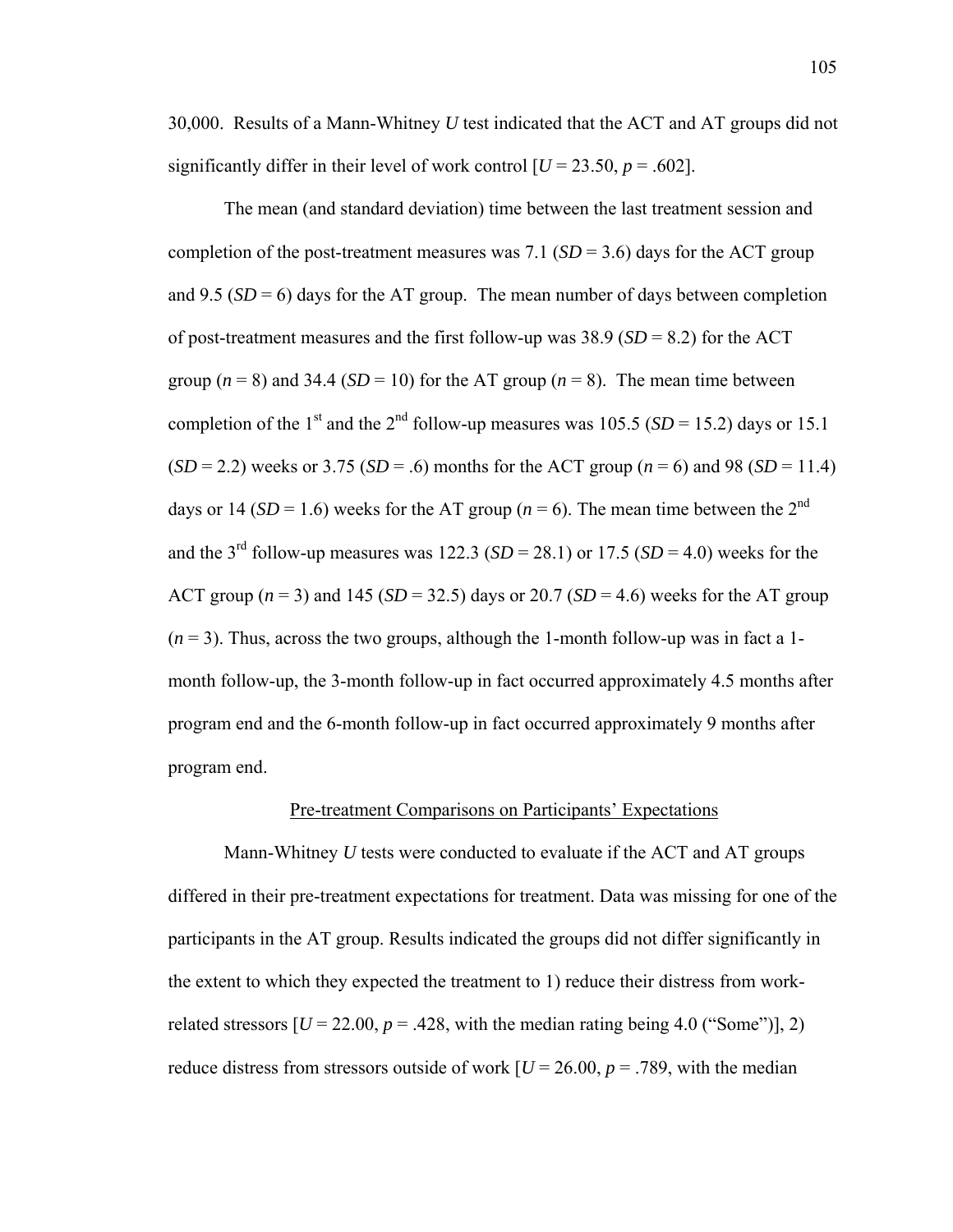rating being 4.0 ("Some")], 3) help them experience more satisfaction or fulfillment in their work  $[U = 25.50, p = .752$ , with the median rating being 4.0 ("Some") for each group], and 4) help them experience more satisfaction or fulfillment in their life  $\overline{U}$  = 20.00,  $p = 0.269$ , with the median rating being 4.0 ("Some")]. In summary, participants in the ACT and AT groups did not differ in their expectations for treatment and both groups expected the intervention to have "some" positive effect on their well-being.

# Intervention Evaluation Using Statistical Significance Testing

Results of comparisons between and within treatment groups at each assessment on all measures, using Mann-Whitney *U* tests, the Fisher Exact test (for the categorical variable SF-5c), Wilcoxon signed ranks tests, and the Binomial equal proportions test (again for SF-5c), are presented in Appendix B as Tables B1 through Table B10, rather than within the text, due to the large number of tables. Throughout, comparisons were two-tailed and were interpreted using the language of significance (\*\*  $p \leq .05$ ) and marginal significance ( $\ast p \leq 10$ ). Due to the volume of analyses, readers are referred to the tables for statistical values of the non-significant findings.

# Between-Group Pre-treatment Comparisons Across Measures

At pre-treatment, no significant or marginally significant median differences were found on any outcome or process measure or any subscale of any measure.

## Within-Group Comparisons on Outcomes

 Stress (Table B.1). On measures of stress, results indicated that participants within the AT group experienced a significant decrease in impact of job stressors pre- to post-treatment  $[z = -2.24, p = .025]$  while those in the ACT group did not. This significant improvement continued at the first  $[z = -2.10, p = .036]$  and second  $[z = -1.99, z = 0.02]$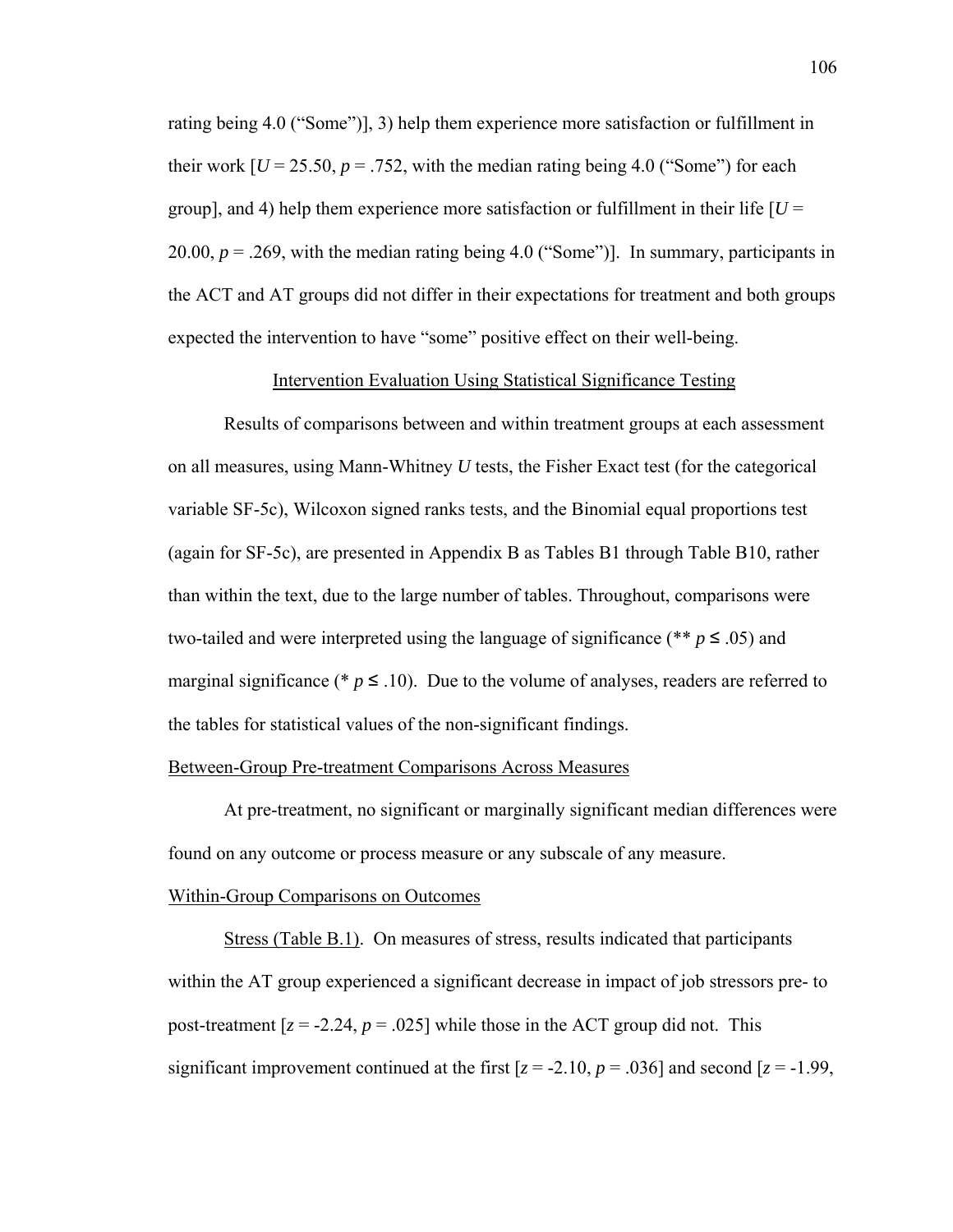$p = .046$ ] follow-ups. Contrary to expectations, there were marginally significant decreases in frequency of job stressors for both AT  $[z = -1.76, p = .079]$  and ACT  $[z = -1.76, p = .079]$ 1.68, *p* = .092] groups. Furthermore, the decrease in frequency became significant for participants in the AT group at the first  $[z = -2.52, p = .012]$  and the second  $[z = -1.99, p$ = .046] follow-ups. Although neither group experienced changes in impact of life stressors pre- to post-treatment, participants in the ACT group had a marginally significant decrease at the first  $[z = -1.75, p = .080]$  and the second  $[z = -1.75, p = .080]$ follow-ups.

Mental Health (Table B.2)*.* Participants in the AT group reported a significant decrease in depression at post-treatment  $[z = -1.97, p = .049]$ , whereas the reduction in depression for ACT group participants was marginally significant  $[z = -1.86, p = .063]$ . This decrease in depression continued and was significant at the first follow-up for AT [*z*  $=$  -2.20,  $p = .028$ ] and then maintained and became marginally significant  $[z = -1.76, p =$ .078] at the second follow-up. The improvement remained marginally significant for ACT at both follow-ups [first:  $z = -1.83$ ,  $p = .068$ , second:  $z = -1.83$ ,  $p = .068$ ]. State anxiety as well as general distress decreased significantly post-treatment for ACT participants [STAI-S,  $z = -2.03$ ,  $p = .043$ ; GHQ,  $z = -1.96$ ,  $p = .050$ ], but not for AT participants. However, at the first follow-up, both groups reported a significant improvement in general distress [AT, *z* = -2.53, *p* = .011; ACT, *z* = -2.21, *p* = .027] and AT participants reported a significant decrease in state anxiety  $[z = -2.03, p = .042]$ . The improvement in state anxiety for ACT participants was marginally significant at the second follow-up  $[z = -1.79, p = .074]$ .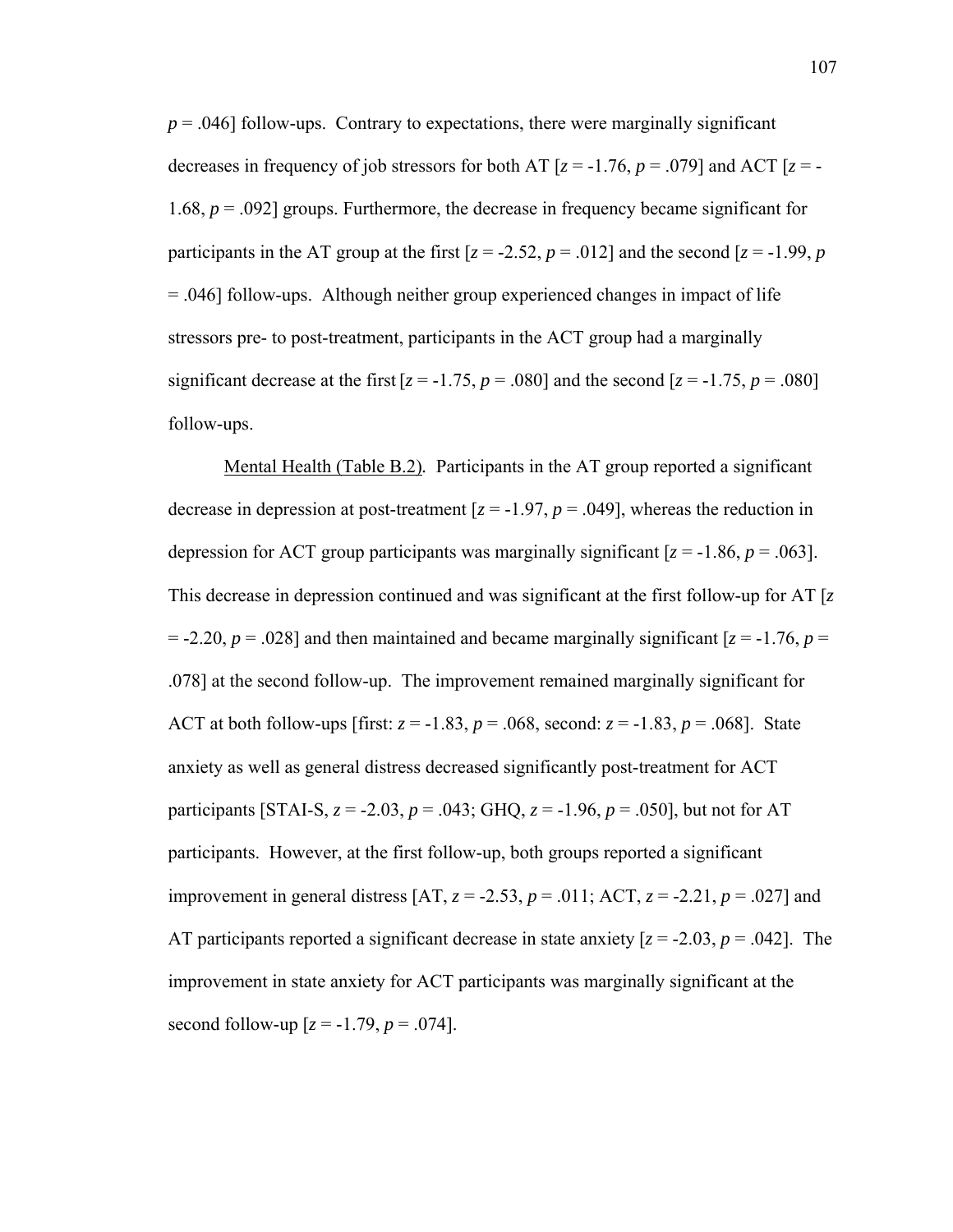Health, Functioning, & Quality of Life (Table B.3)*.* Neither group reported a change in general physical health at post-treatment or first follow-up, but there was a marginally significant improvement for ACT participants at the second follow-up  $[z = -1]$ 1.73,  $p = 0.084$ . On measures of impact on functioning and quality of life, ACT participants evidenced a marginally significant decrease pre- to post-treatment in interference by health or emotional problems on social activities  $[z = -1.82, p = .068]$ . The decrease became significant at the first follow-up  $[z = -2.07, p = .038]$  and was marginally significant at the second follow-up  $[z = -1.73, p = .084]$ . Although neither group experienced a change in quality of life measures at post-treatment, the ACT group participants did exhibit a significant increase in overall quality of life  $[z = -2.02, p = .043]$ and a marginally significant increase in work-specific quality of life  $[z = -1.84, p = .066]$ at the second follow-up.

Work Attitudes (Table B.4)*.* Neither group experienced significant changes in measures related to work attitudes at post-treatment. However, at the second follow-up, AT participants reported a marginally significant increase  $[z = -1.89, p = .058]$  and ACT participants reported a significant increase  $[z = -1.99, p = .046]$  in job satisfaction. ACT participants also reported a marginally significant in work importance  $[z = -1.84, p =$ .066], however, this finding was likely due to a decreased sample size, as median score was identical at each assessment.

# Within-Group Comparisons on Process Measures

Locus of Control, Affect & Cognition (Table B.5 and B.6)*.* ACT participants, but not AT participants, reported a marginally significant increase in work locus of control at the first  $[z = -1.87, p = .062]$  and second  $[z = -1.89, p = .058]$  follow-ups. With the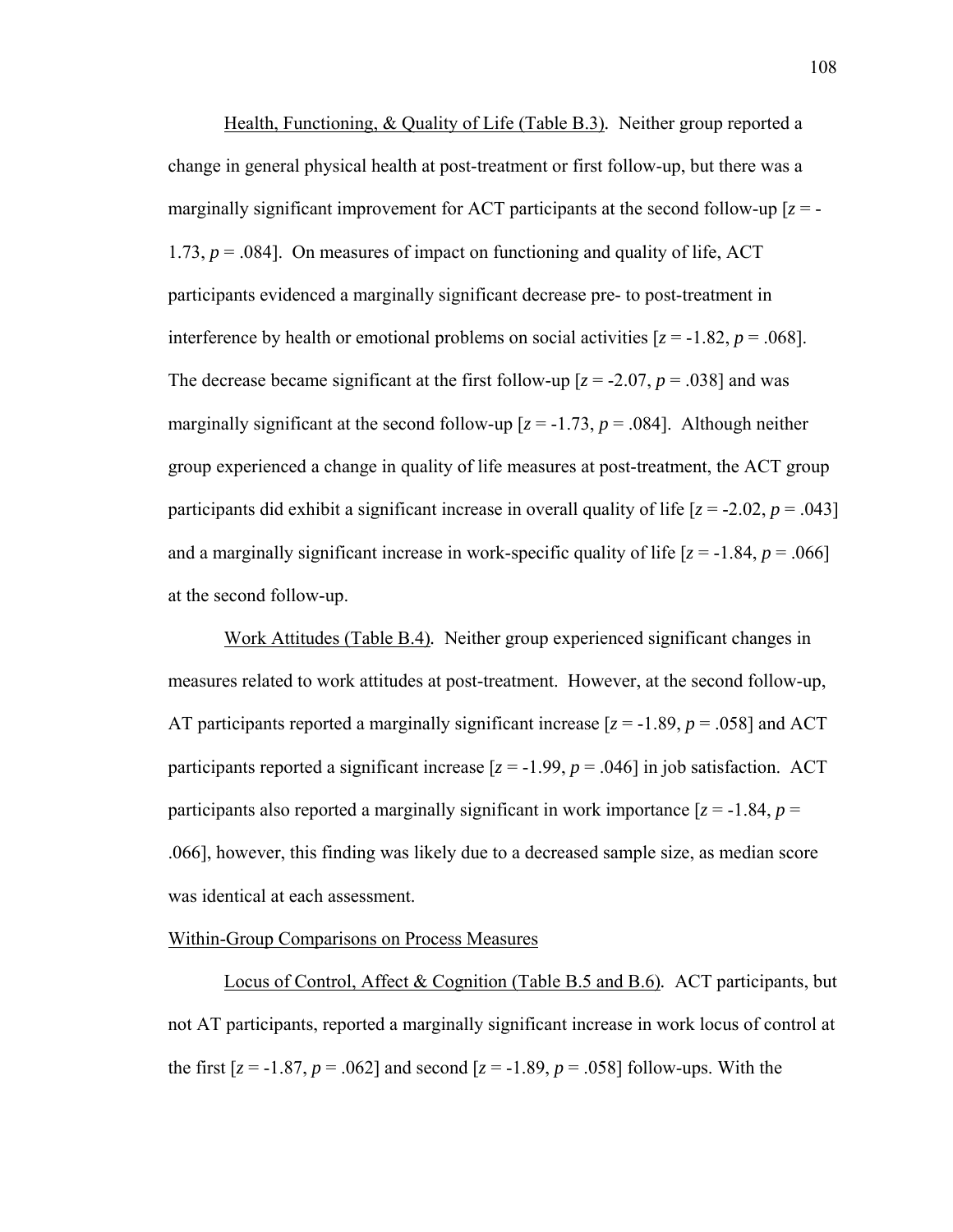exception of a significant decrease in negative affect for participants in the ACT group [*z*  $= -2.52$ ,  $p = .012$ ] no changes at post-treatment were evident for either treatment group in any other measures of affect and cognition pre- to post-treatment. The decrease in negative affect for ACT remained significant at the first follow-up  $[z = -2.05, p = .041]$ and was marginally significant at the second follow-up  $[z = -1.75, p = .080]$ . Also for the ACT group, trait anxiety decreased marginally significantly pre-treatment to the second follow-up  $[z = -1.89, p = .058]$ . Although negative affect did not change for participants in the AT group pre- to post-treatment, it decreased significantly at the first  $[z = -2.21, p]$  $= .027$  as well as the second  $[z = -2.03, p = .042]$  follow-up.

Although no changes were evident pre- to post-treatment on any measures of automatic thinking, belief in negative automatic thoughts decreased significantly pretreatment to the second follow-up for both AT  $[z = -2.02, p = .043]$  and ACT  $[z = -2.04, p$ = .041] participants. ACT participants also reported a marginally significant decrease in belief in negative thoughts at the first follow-up  $[z = -2.03, p = .042]$ , and, unexpectedly, a marginally significant decrease in frequency of positive thoughts at first follow-up  $[z =$  $-1.79$ ,  $p = 0.074$ ] and in frequency of negative thoughts at the second follow-up  $z = -1.84$ ,  $p = .066$ ].

Mindfulness, Coping, & Values (Table B.7, B.8, B.9, & B.10). Participants in both groups did not report significant changes in psychological flexibility (AAQ) or its subscales of Willingness (AAQ-W) and Action (AAQ-A) at post-treatment. Participants in the ACT group reported a marginally significant increase in overall mindfulness [FFMQ:  $z = -1.89$ ,  $p = .058$ ] at post-treatment that was maintained at the first follow-up [ $z$ ] = -1.68, *p* = .093]. ACT participants also reported marginally significant increases at the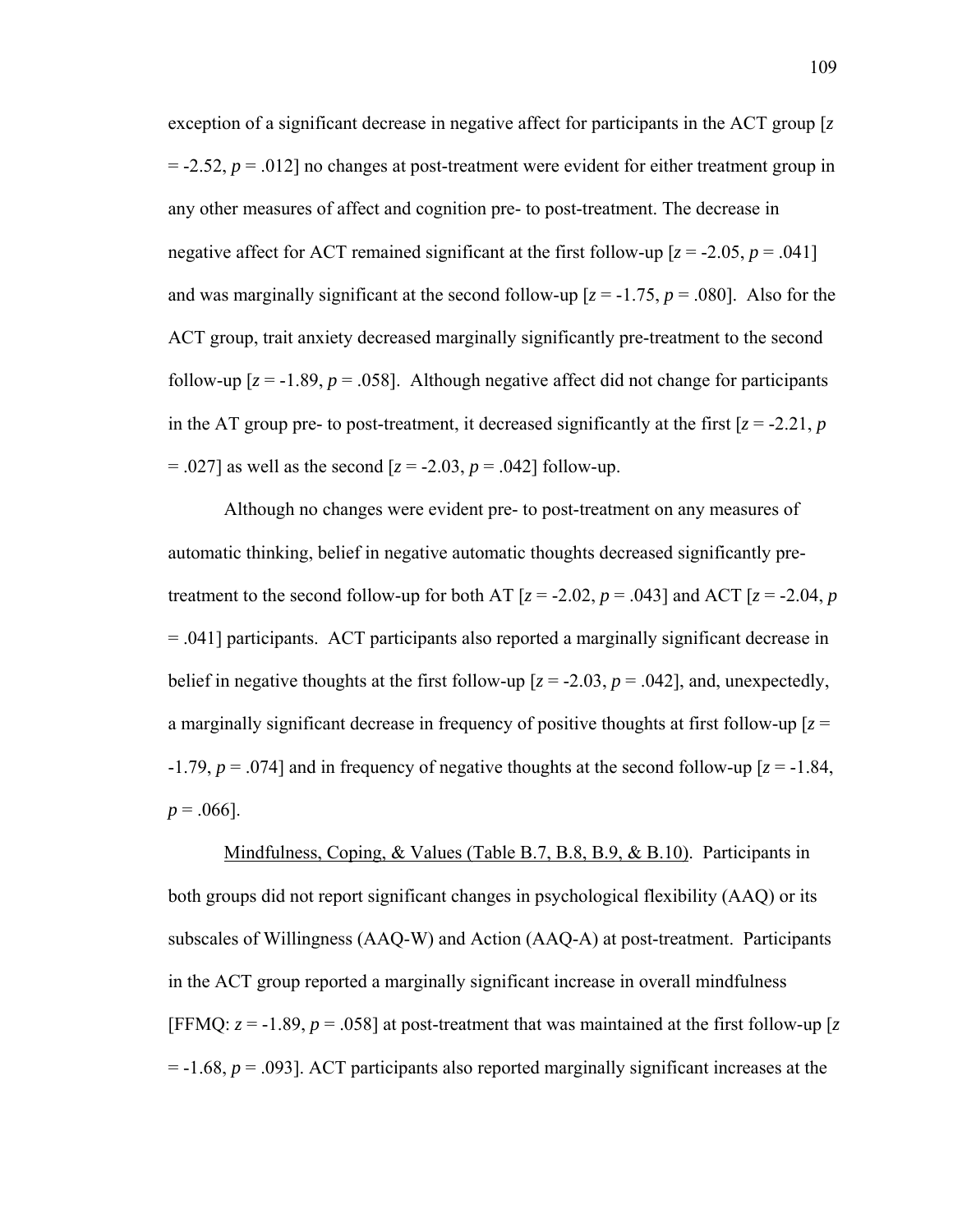first follow-up on the Acting with Awareness subscale  $[z = -1.78, p = .075]$  and the Describing subscale  $[z = -1.81, p = .071]$  of the FFMQ. Surprisingly, scores on the Nonreactivity subscale of the FFMQ decreased significantly pre-treatment to the second follow-up for the AT group  $[z = -2.06, p = .039]$ .

No significant pre- to post-treatment changes were evident for either group on the measures of use of coping or value placed on coping. However, AT participants reported a marginally significant decrease in value placed on avoidance coping at the first followup  $[z = -1.71, p = .087]$  that was maintained at the second follow-up  $[z = -1.76, p = .078]$ , whereas ACT participants reported a marginally significant increase in value placed on approach coping at the second follow-up  $[z = -1.89, p = .059]$  and a decrease in engagement in avoidance coping at the first follow-up,  $[z = -1.84, p = .066]$ . There were no significant changes on the coping-related values-to-action congruence measures at any time for either group.

## Between-Group Comparisons Across Measures

There were no significant median differences between the AT and ACT groups at any assessment for any measure of stress, mental health, or physical health. There was a significant difference between groups at post-treatment in proportion of participants indicating not doing work or other activities as carefully as usual due to emotional problems (Fisher Exact test  $p = .032$ ), with 1 out of 8 ACT participants compared with 4 out of 5 AT participants indicating an affirmative response. There was a marginally significant difference between groups at post-treatment  $[U = 8.00, p = .062]$  and the first follow-up  $[U = 7.00, p = .081]$  regarding the extent of interference in social activities by physical health or emotional problems. The difference became significant at the second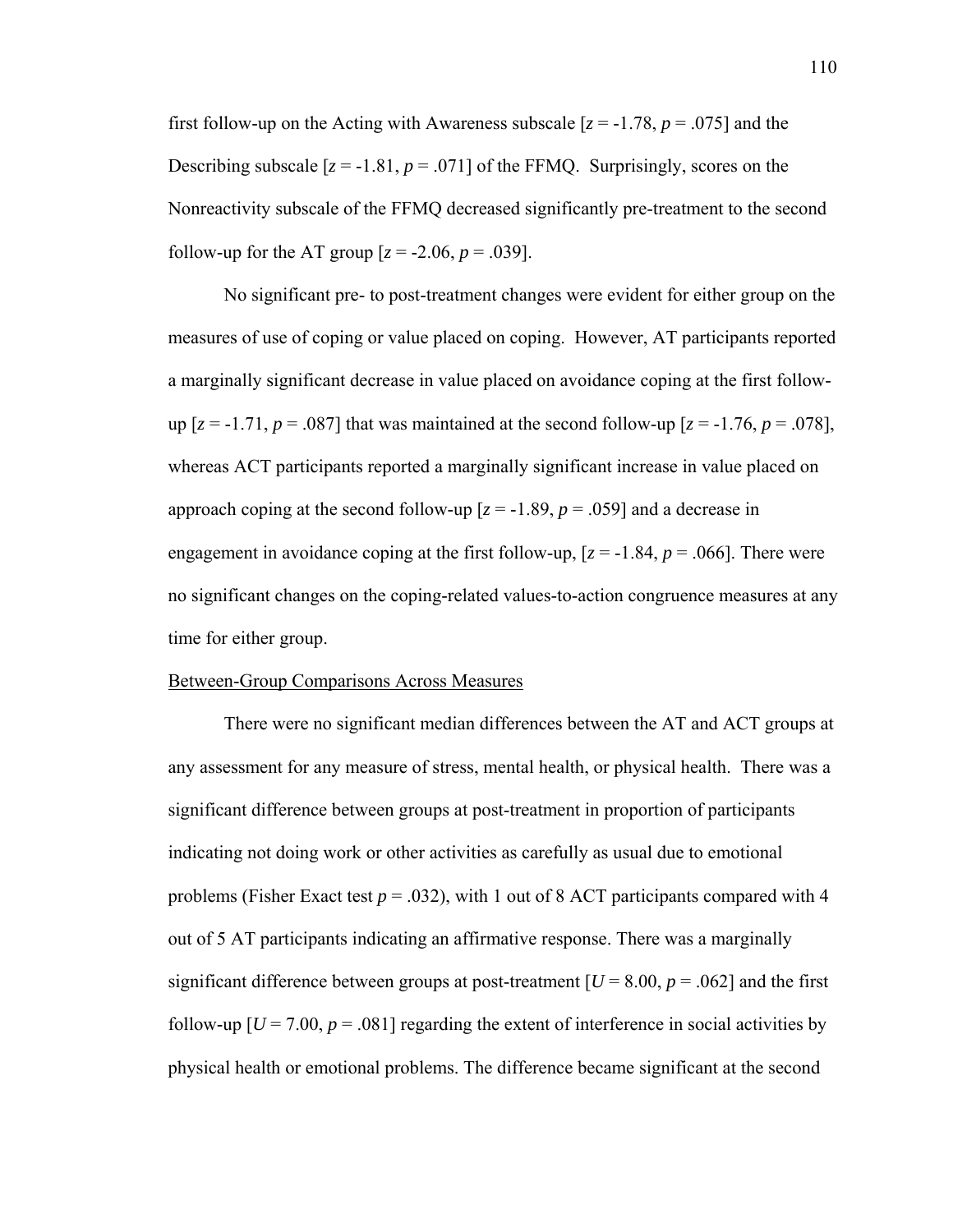follow-up  $[U = 0.50, p = .035]$ . At each time point, participants in the AT group indicated greater interference.

Job motivation was marginally higher in the ACT group at the first follow-up [*U*  $= 11.00$ ,  $p = .090$ ] but higher for the AT group at the third follow-up  $[U = 1.50, p = .070]$ . At the second follow-up, negative affect was marginally significantly lower  $[U = 4.50, p]$ = .094] and believability in negative automatic thoughts significantly lower for participants in the AT group  $[U = 4.00, p = .076]$ . Also at the second follow-up, participants in the AT group had marginally significantly higher AAQ-A scores that participants in the ACT group  $[U = 5.50, p = .081]$ . The only differences between groups on the coping and values-related measures were marginally significant greater value placed on approach coping at the third follow-up  $[U = 1.50, p = .065]$  and approach coping values-to-action incongruence at post-treatment  $[U = 13.50, p = .091]$  for participants in ACT than for those in AT.

### Intervention Evaluation Using Effect Size

 Means, mean differences, and Hedge's *g* effect sizes for within and between treatment groups for each outcome and process variable are presented in Tables D1 through D10 in Appendix D. Mean differences between the groups were calculated by subtracting the ACT group mean from the AT group mean at each of the 5 time  $(T)$ points. Mean differences over time for each group were calculated by subtracting the mean score at pre-treatment from the mean score at each subsequent assessment. Throughout, comparisons were two-tailed and were interpreted using cutoffs of *d* < .5, medium,  $* d \geq .5$ , and  $**$  large,  $d \geq .8$  for effect sizes. None of the effect sizes were statistically significant.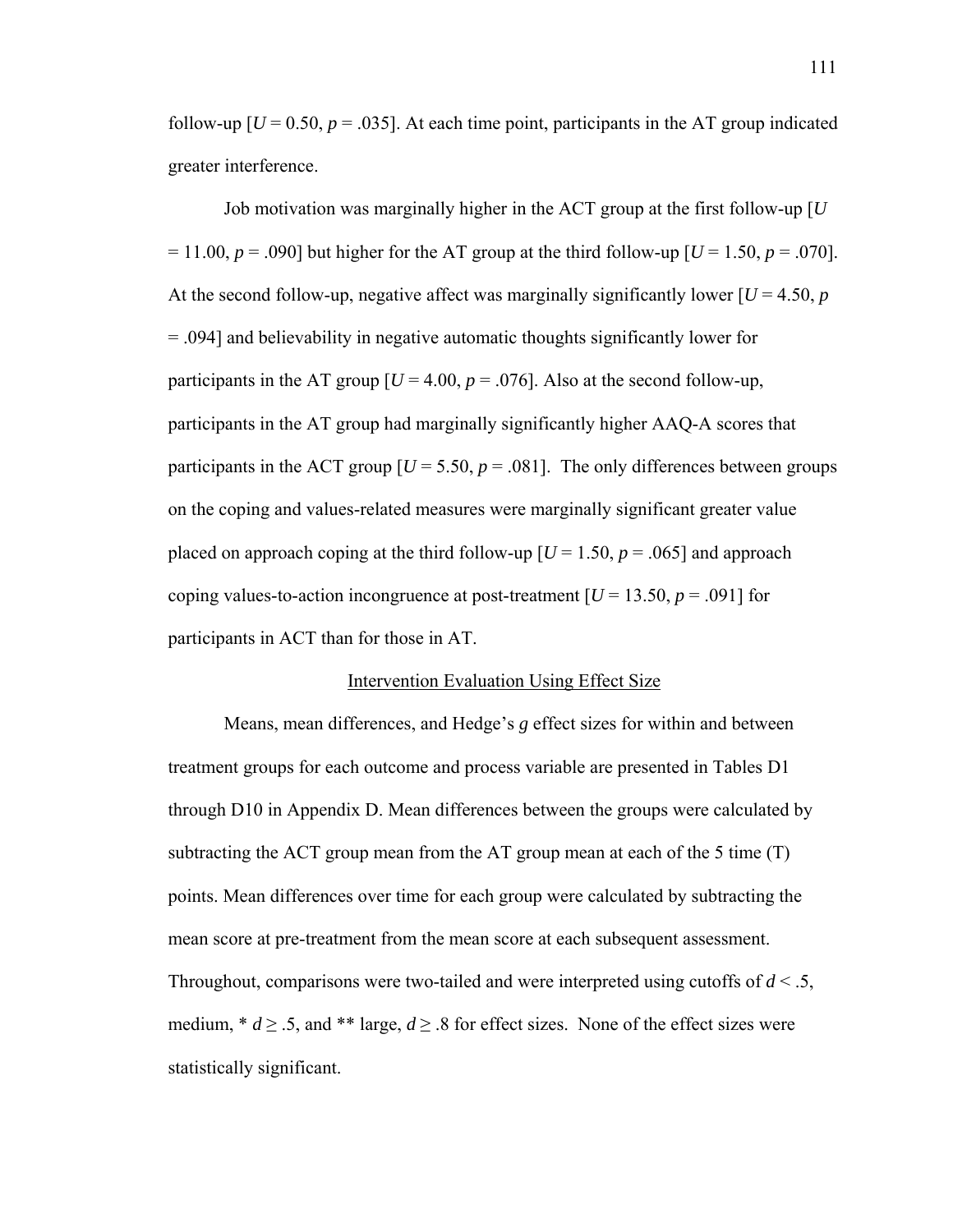# Between-Group Effect Sizes for Outcome Measures

 Looking across all measures, effect sizes for differences between the AT and ACT groups on mean scores across measures were generally small. There were however some medium size and a few large size differences. With respect to outcome measures, participants in AT reported lower life stressor frequency and impact at pre-treatment, second follow-up and third follow-up, with medium size differences. Participants in the AT group also reported lower depression and anxiety at the first follow-up, while participants in the ACT group reported lower general distress at post-treatment, with medium size differences. Mean scores on physical ill health were higher for those in ACT than those in AT at pre-treatment, but less for ACT than for AT at the second and third follow-up. Also medium sized was the higher quality of life reported by participants of AT at the second follow-up and work quality of life at post-treatment and second follow-up. Group differences in the large effect size range occurred for the measure of interference in social activities by physical health of emotional problems, in which ACT participants reported lower interference at post-treatment and each follow-up. ACT participants also reported greater levels of job motivation compared with those in AT at the first and third follow-up, with magnitudes of both effects being large. Between-Group Effect Sizes for Process Measures

 AT participants had lower scores, with a large effect size, for negative affect at first and second follow-up, whereas ACT participants had lower scores in the medium range for trait anxiety at second and third follow-up, although there was a very significant difference in sample size between the groups at these time points on this measure. Interestingly, the ACT group reported higher means across assessments for automatic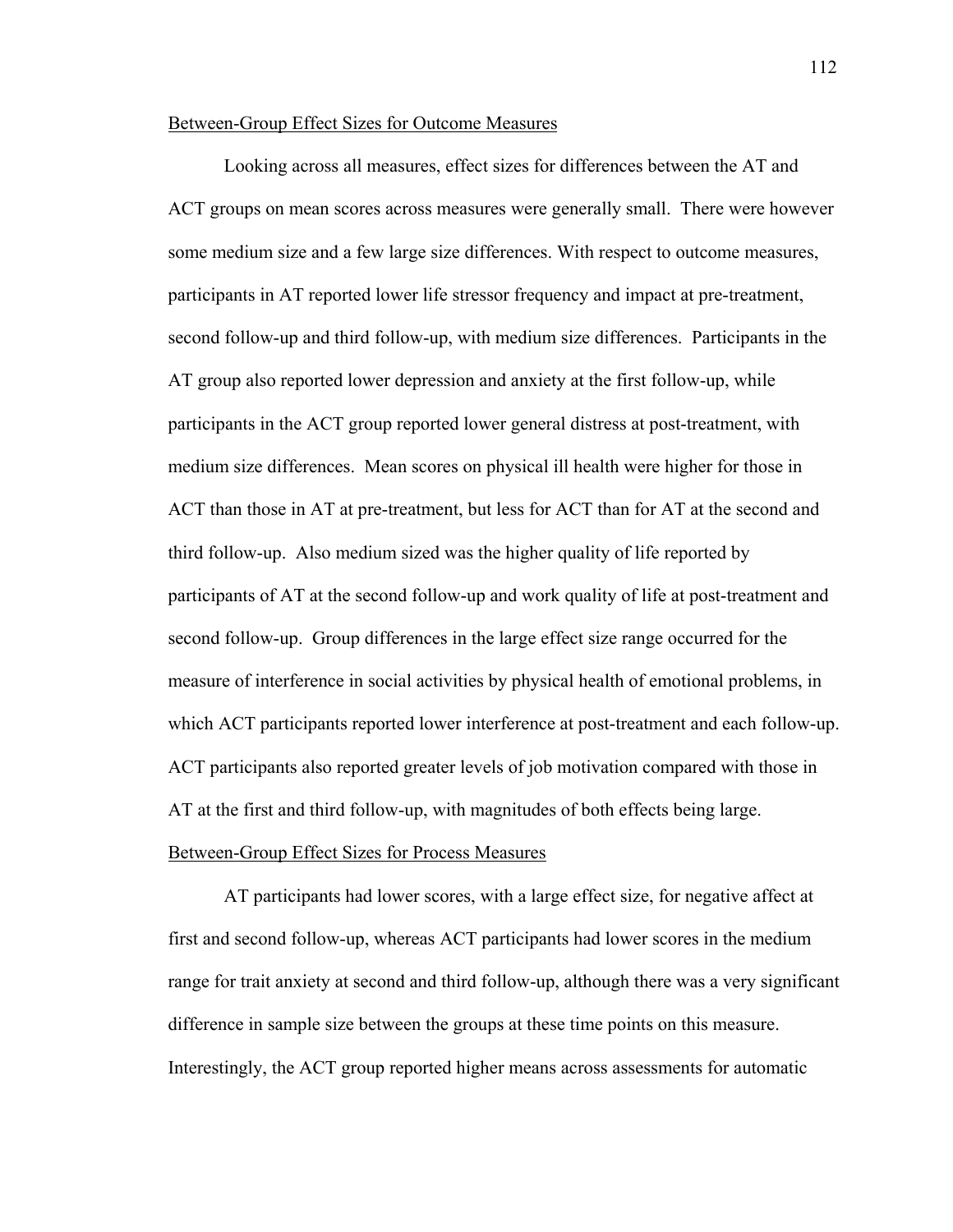negative thought frequency and believability than did the AT group, with large size differences at the second follow-up for each measure, whereas the AT group reported generally higher automatic positive thought frequency and believability than did the ACT group, with medium sized differences between the groups at the second follow-up for each measure.

Interestingly, ACT participants had a higher AAQ Willingness mean than AT participants at the second follow-up with a medium size effect difference, whereas AT participants had a higher AAQ Action mean that ACT at the second follow-up, with a large effect size. On the FFMQ, the ACT group had higher means than the At group across assessments on overall mindfulness and nearly all subscales with the exception of Describing. These differences were generally in the small range, but were medium size for Nonreactivity at the first and second follow-up and for Nonjudging at the first and third follow-up.

Across the measures of coping, differences in means between the groups were medium sized for several measures and large for one. Participants in ACT reported higher value placed on approach coping at post-treatment and third follow-up (the one large size effect), and lower use of avoidance coping at first follow-up. Participants in the AT group reported lower value placed on avoidance coping at the second follow-up, higher value-to-action congruence for approach coping at post-treatment, and higher value-toaction congruence for avoidance coping at second follow-up but lower congruence at the third follow-up.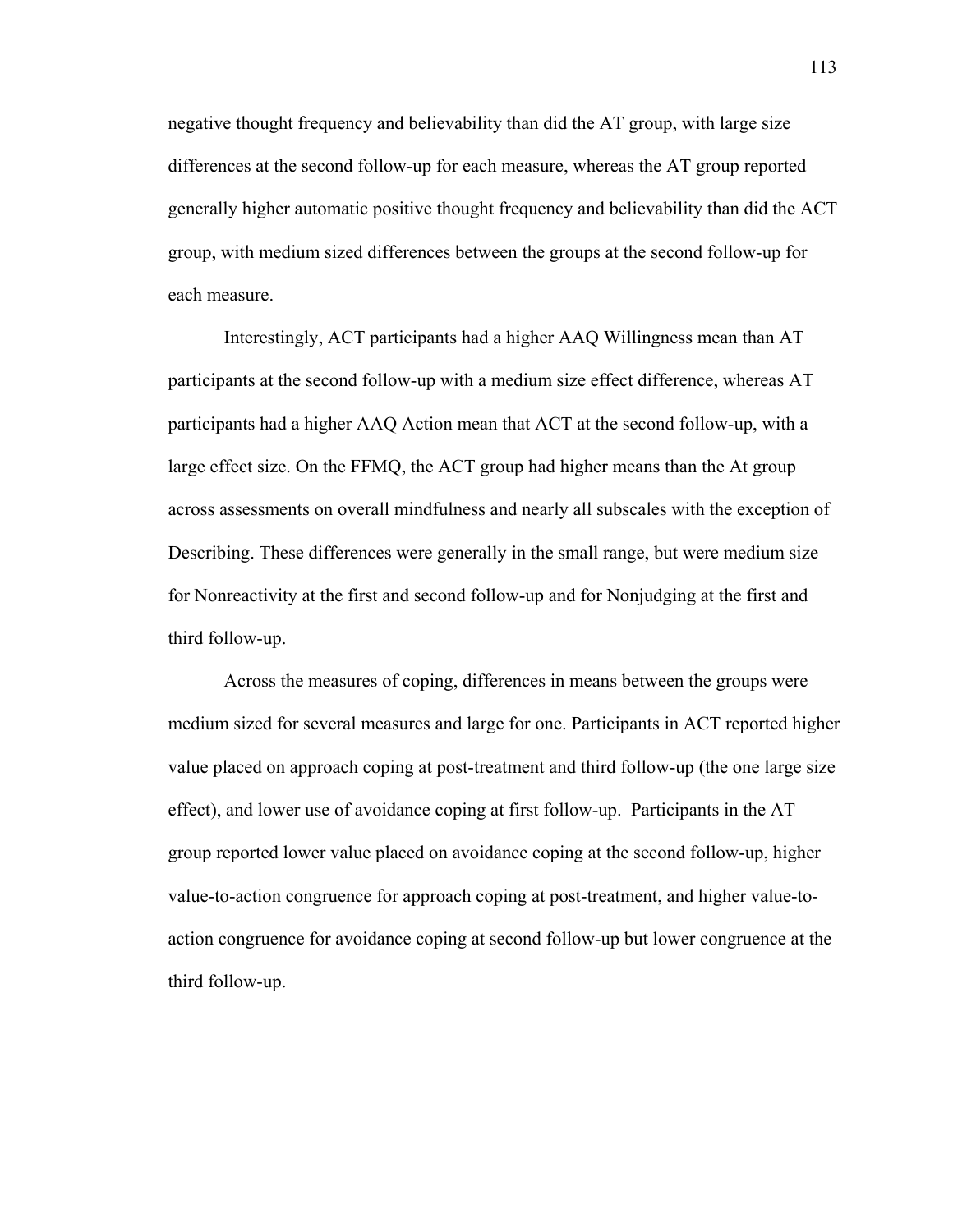# Within-Group Effect Sizes on Outcome Measures

 Looking within each treatment group across the assessments, participants in the AT group had greater sized improvements in job and life stressor frequency and impact than participants in the ACT group, with the exception of life stressor frequency at first follow-up and life stressor impact at post-treatment and first follow-up. Both groups had medium sized improvements in depression at post-treatment, and these improvements became large for both groups at the follow-ups. Contrary to expectations, the AT group had greater alleviation in depression than ACT throughout the follow-ups. ACT participants improved more in state anxiety at post-treatment than AT participants, but AT participants had a greater improvement at the first follow-up than participants in ACT. Both groups experienced large improvements in general distress during follow-up, while only ACT participants had a large improvement at post-treatment. While AT participants had an increase in ill health across assessments, ACT participants had improvements in the medium range. The ACT group had a large improvement in extent of interference in social activities from problems at post-treatment, which was maintained at the follow-ups, while the AT group had an increase in interference. Neither group experienced more than minimal improvement in work quality of life, until a medium sized change at the second follow-up. The increase in job satisfaction at the second follow-up was large for the ACT group and medium sized for the AT group.

# Within-Group Effect Sizes on Process Measures

 Compared with pre-treatment, participants in the ACT group improved in work locus of control at the first follow-up to a medium extent, while those in the AT group reported a minimal increase. Although negative affect decreased to a medium extent for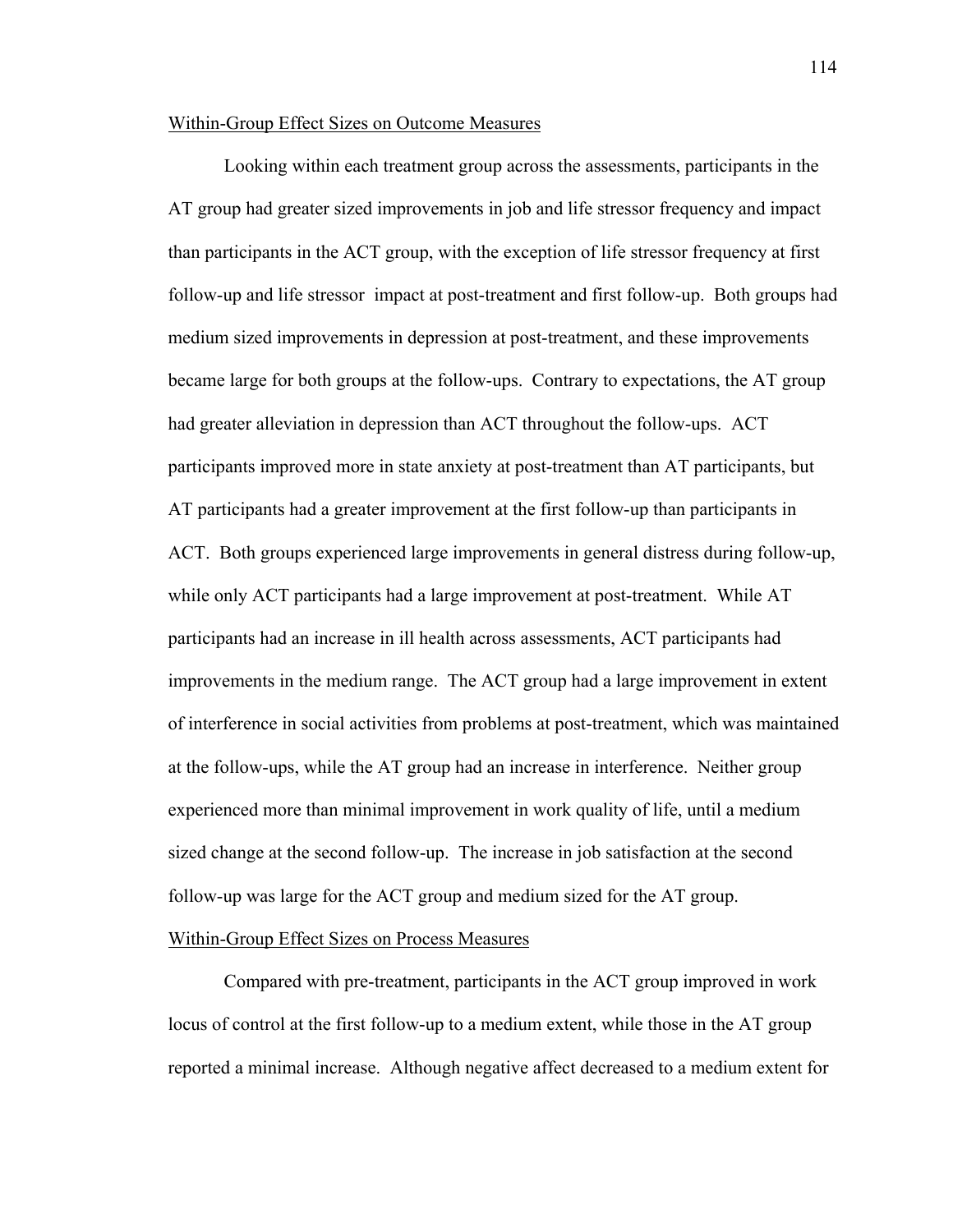participants in ACT and to a small extent for those in AT at post-treatment, improvement at the first follow-up was large for the AT group and medium for the ACT group. Although participants in AT reported minimal to small decreases in trait anxiety, participants in ACT reported medium sized decreases at post-treatment and medium to large improvements at the follow-up assessments. Both groups had medium sized reductions in frequency of negative thoughts and large reductions in believability of negative thoughts at the first and second follow-up.

The treatment groups did not appear to differ in their minimal changes on the AAQ and its subscales. The exception was the Action subscale, on which participants in ACT reported a medium-sized improvement versus a small one for those in AT at posttreatment, while participants in AT reported a large-sized improvement versus a medium one for those in ACT at the second follow-up. Across assessments, participants in ACT indicated medium-sized improvements in the FFMQ, compared to minimal changes reported by participants in the AT group. Participants in ACT also reported large sized increases in the Nonreactivity subscale at the first follow-up and medium sized improvements on the Acting with awareness subscale at post-treatment and follow-up, while participants in AT did not.

For measures of coping, participants in ACT reported no change at post-treatment in their use of approach coping, but did indicate a medium sized increase in use of this strategy at the first follow-up that maintained at subsequent follow-ups, while participants in AT had a small increase in use at post-treatment that maintained at follow-ups. The AT group reported large decreases in value placed on avoidance coping at the second and third follow-up, while the ACT group did not even report small changes. Participants in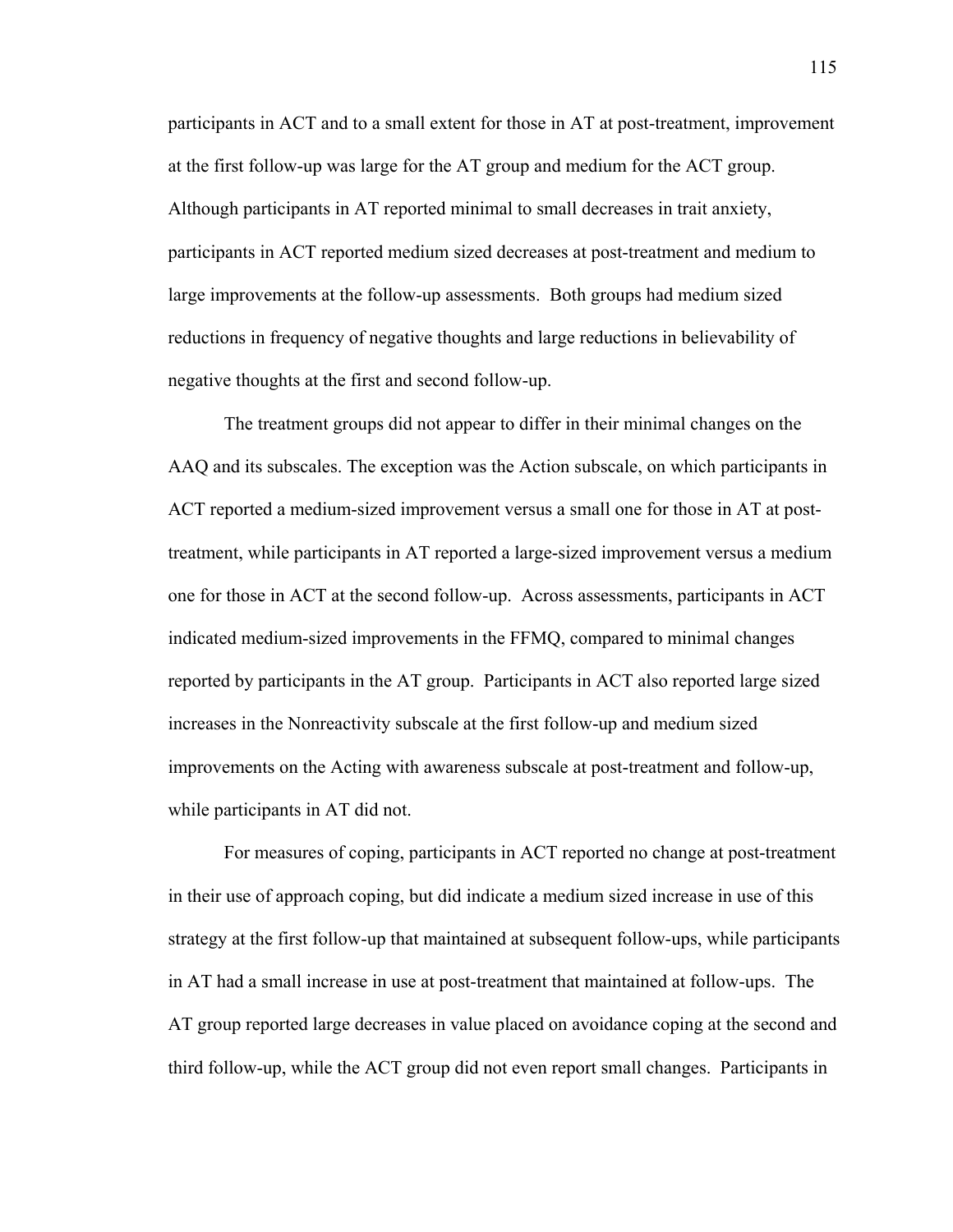ACT did, however, indicate medium sized decreases in actual use of avoidance coping at the first and second follow-up, while those in AT had such a decrease only at the second follow-up. Overall value-to-action congruence improved to a medium extent for both groups at the first follow-up. Participants in AT indicated a medium size improvement in congruence for approach coping at post-treatment, while participants in ACT did not report a medium sized increase until the first follow-up, with virtually no difference at post-treatment. Participants in AT also reported a medium size improvement in avoidance coping congruence at the second follow-up.

## Associations Between Process and Outcome Measures

 As mediation assumes that the mediator variable changes prior to changes in the outcome it is proposed to mediate and the largest improvements in outcomes and the greatest number of improved outcomes occurred at the second follow-up for both groups, correlational coefficients (Kendall's τ) were assessed between outcomes that experienced a meaningful change at the second follow-up (T4) with process variables that experienced a meaningful change at the first follow-up (T3). Meaningful change in a measure was again defined as a statistically or marginally statistically significant median change or a mean effect size at least medium in magnitude between pre-treatment and the specified subsequent assessment. Results are presented in Tables C1 through C4 of Appendix C. Stress Outcomes (Table C.1)

 Results indicated that for stress-related outcomes, no T3 process measure correlated even marginally significantly with frequency or impact of job stressors for participants in AT. Thus these outcomes for AT was correlated with improved process variables at T4 and the Action subscale of psychological flexibility was found to be the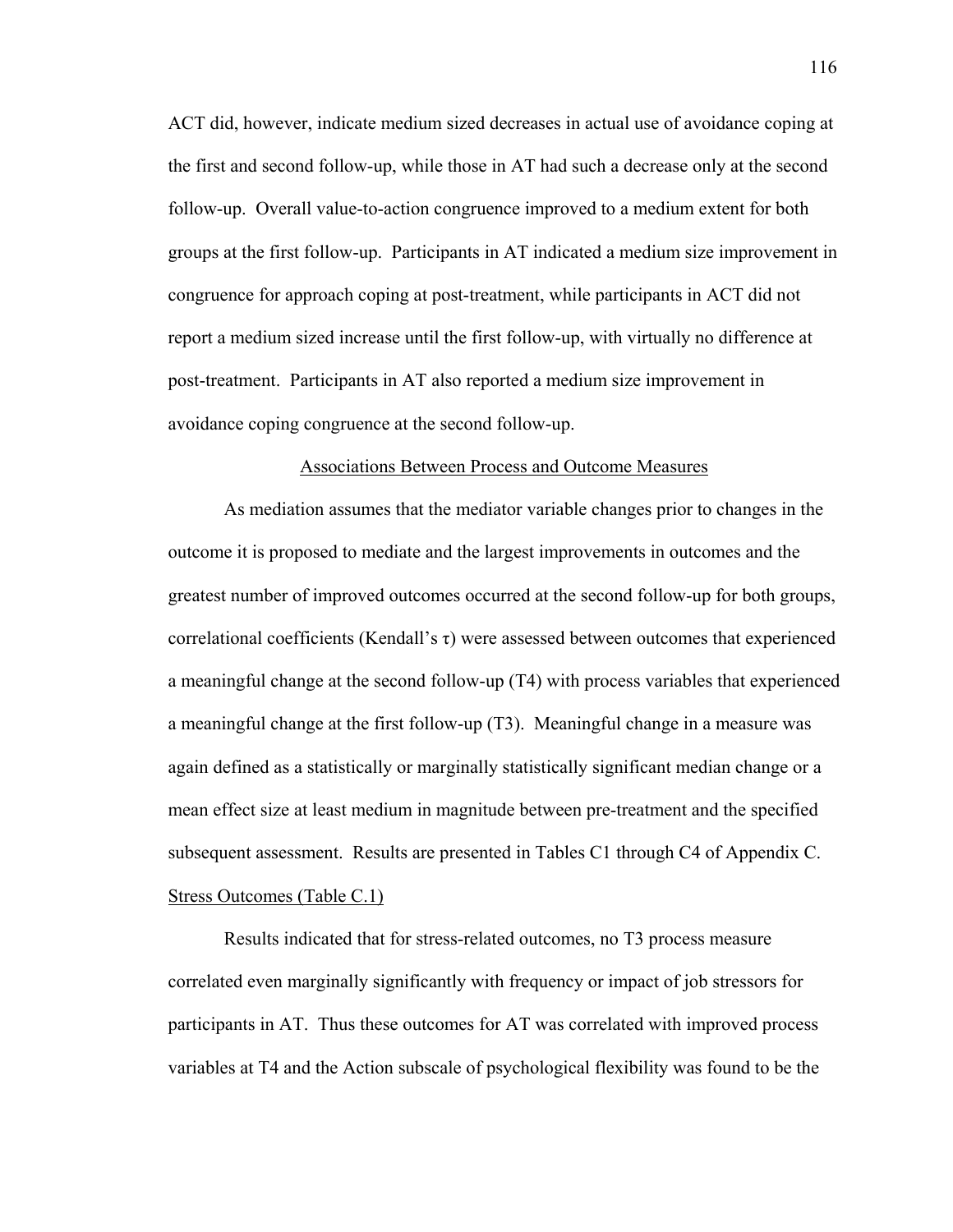one significant predictor with frequency, although the association was surprisingly positive  $[\tau = 0.74, p < 0.10]$ , and the avoidance coping value and action scales both positively predicted job stressor impact to an identical degree  $\tau = 0.89$ ,  $p < .05$ . For the ACT group, job stressor frequency was negatively predicted by work locus of control  $\tau$  =  $-0.74$ ,  $p < 0.10$ ] and the Acting with Awareness subscale of mindfulness  $\tau = -1.00$ ,  $p < 0.74$ . .01], and positively by use of avoidance coping  $[\tau = 0.91, p < .10]$ . After controlling for work locus of control, both Acting with Awareness and use of avoidance coping continued to correlate to a high extent with this outcome  $\tau = -0.64$  and 0.88, respectively. While frequency of life stressors in the AT group was associated positively with frequency of negative thoughts  $\tau = 0.80$ ,  $p < .05$ ] and overall coping congruence  $\tau =$ 0.95,  $p < .05$ ], it was positively associated with negative affect  $\lceil \tau = 0.80, p < .05 \rceil$  and negatively with the Nonreactivity subscale of mindfulness  $[\tau = -0.80, p < .05]$  for the ACT group. Negative affect  $\tau = 0.80$ ,  $p < .05$ ] and Nonreactivity  $\tau = -0.80$ ,  $p < .05$ ] also predicted impact of life stressors for the ACT group, while overall coping congruence [τ  $= 0.74$ ,  $p \le 10$ , but not frequency of negative thoughts, predicted life stressor impact for the AT group. Nonreactivity continued to predict both frequency of life stressors  $[\tau = -]$ 0.68] and impact of life stressors  $\tau = -0.68$ ] for participants in ACT even after the effects of negative affect were partially out.

## Mental Health Outcomes (Table C.2)

Depression was associated with negative affect  $\tau = 0.74$ ,  $p < 0.10$  and frequency of negative thoughts  $[\tau = 0.74, p < .10]$  for participants in AT, but with overall mindfulness for participants in ACT  $\tau$  = -0.80,  $p < 10$ . The association between negative thoughts and depression remained high even after controlling for the effect of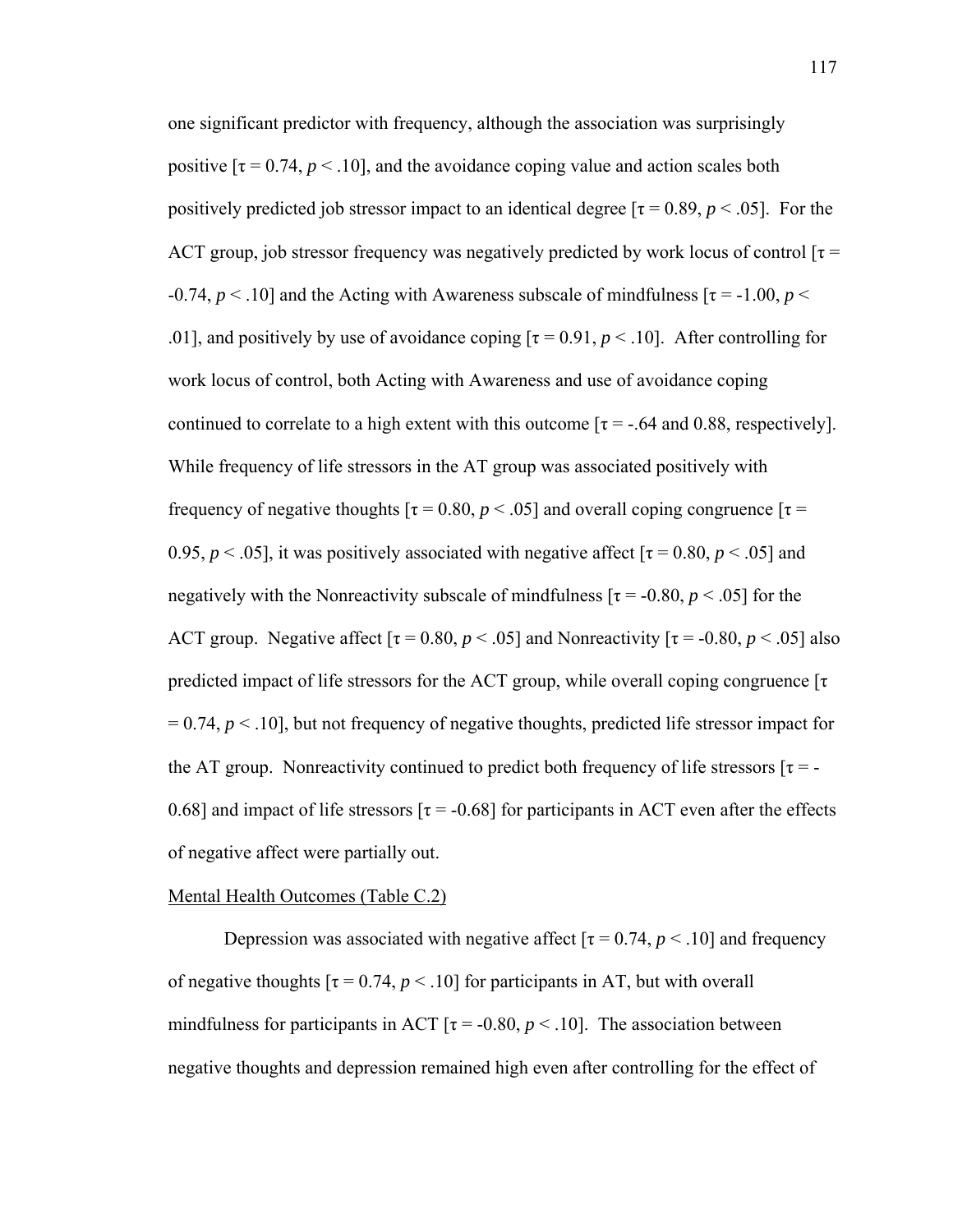negative affect  $\lceil \tau = 0.59 \rceil$ . Although state anxiety did not associate with any T3 process variable for the AT group, it was positively related to frequency of negative thoughts at T4 [ $\tau$  = 0.80,  $p < .05$ ]. Nonreactivity negatively predicted state anxiety for the ACT group  $[\tau = -1.00, p < 0.01]$ . General distress in participants of the AT group was most correlated with value placed on avoidance coping  $[\tau = -0.71, p < 0.10]$ , although the association was surprisingly negative, whereas in participants of ACT general distress had a significant association with Nonreactivity  $\tau = -0.80, p < 0.05$ , which remained high [ $\tau$  = -0.62] even after the association with negative affect [ $\tau$  = 0.60, *p* < .10] was controlled for.

# Health, Functioning, & Quality of Life Outcomes (Table C.3)

 For the improvements reported by participants in ACT, general physical ill health was associated with engagement in avoidance coping  $[\tau = 1.00, p < .01]$ , while interference in social functioning due to mental or physical problems was negatively correlated with the Acting with Awareness subscale of mindfulness  $[\tau = -0.76, p < .10]$ .

 While the improvement in overall quality of life in participants in ACT was associated with Nonreactivity  $[\tau = 0.95, p < .05]$ , work-related quality of life in neither the ACT nor the AT group correlated with any T3 process variable. Its positive association with T4 belief in negative thoughts in the AT group  $[\tau = 0.74, p < .10]$  was unexpected, while its association in the ACT group with T4 frequency of positive thoughts  $[\tau = .94, p < .05]$  and value placed on approach coping  $[\tau = 0.89, p < .05]$  more in line with predictions.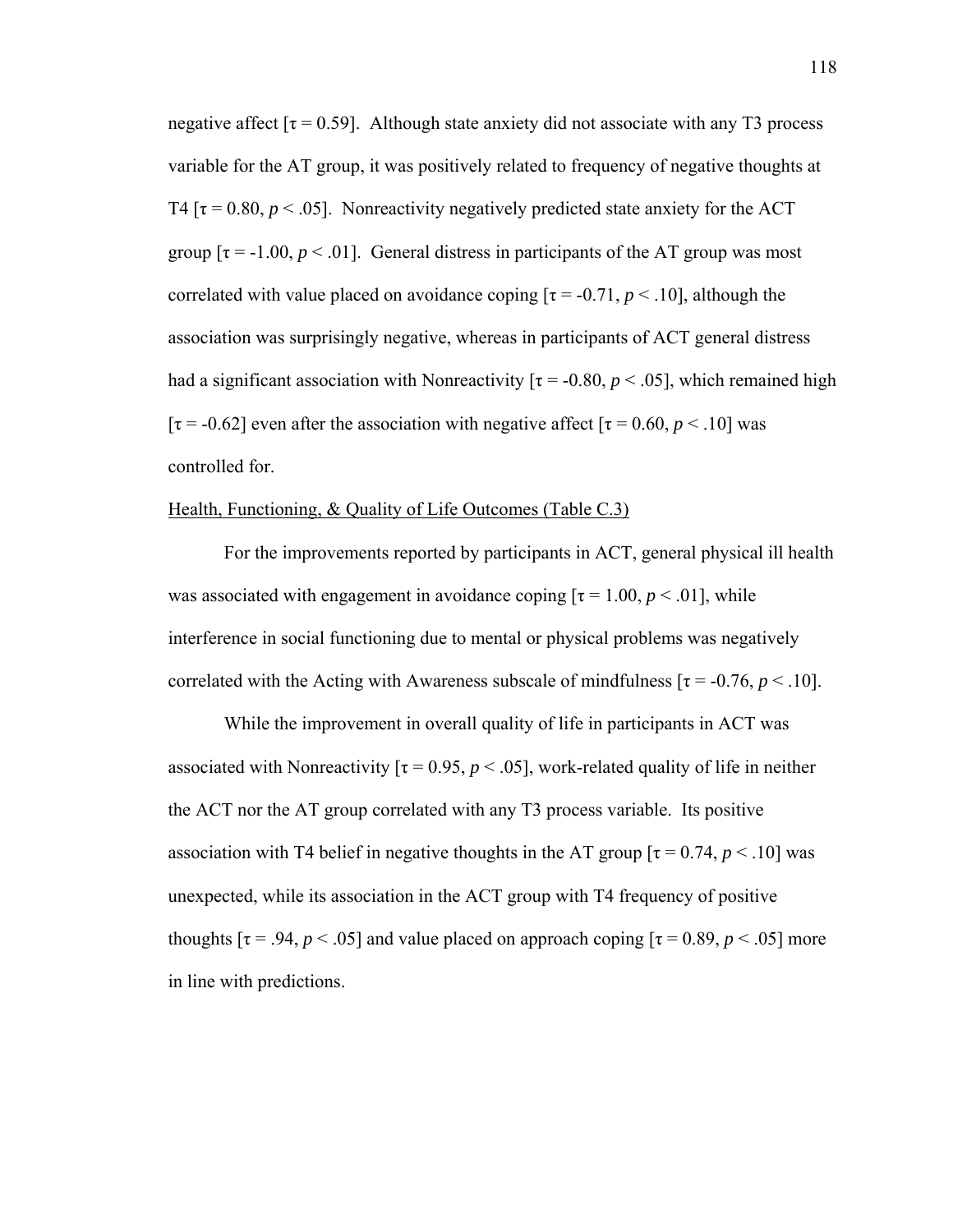## Job Satisfaction (Table C.4)

 Job satisfaction was most correlated with higher overall coping congruence for participants in AT  $[\tau = -0.83, p < .05]$  and with lower use of avoidance coping for participants in ACT  $\lbrack \tau = -0.91, p < .10 \rbrack$ .

 Analyses specific to Hypothesis Seven indicated that job satisfaction at the second follow-up did not correlate significantly with pre-treatment levels of work control, negative affectivity or work locus of control for the AT group [WCS,  $n = 5$ ,  $\tau = .32$ ,  $p =$ ns; NAS,  $n = 6$ ,  $\tau = .28$ ,  $p =$  ns; WLoC,  $N = 6$ ,  $\tau = .45$ ,  $p =$  ns] or the ACT group [WCS, *n*  $= 6$ ,  $\tau = .07$ ,  $p =$ ns; NAS,  $n = 6$ ,  $\tau = -.33$ ,  $p =$ ns; WLoC,  $n = 6$ ,  $\tau = .47$ ,  $p =$ ns]. As sample size may have been an issue, the two groups were combined and analyses rerun. Results indicated that although work control and negative affect continued to fail to correlate [WCS,  $N = 11$ ,  $\tau = .24$ ,  $p = \text{ns}$ ; NAS,  $N = 12$ ,  $\tau = .08$ ,  $p = \text{ns}$ ], work locus of control did emerge as a significant predictor  $[N = 12, \tau = .54, p = .015]$ .

## Results for Group Process Measures

## Extent Expectations Were Met (Table E.1)

 As noted above, participants in the ACT and AT groups did not differ in their expectations for treatment and both groups expected the intervention to have "some" positive effect on their well-being. Results of Mann-Whitney *U* tests of these expectancies items at post-treatment indicated that the treatment groups did not differ significantly to the extent to which the treatment reduced distress from work-related stressors  $[U = 17.50, p = .934$ , with the median rating being 4.5 ("Some" to "Much") for AT and 4.0 ("Some") for ACT], reduced distress from stressors outside of work  $U =$ 12.00,  $p = 0.394$ , with the median rating being 4.5 ("Some" to "Much") for AT and 5.0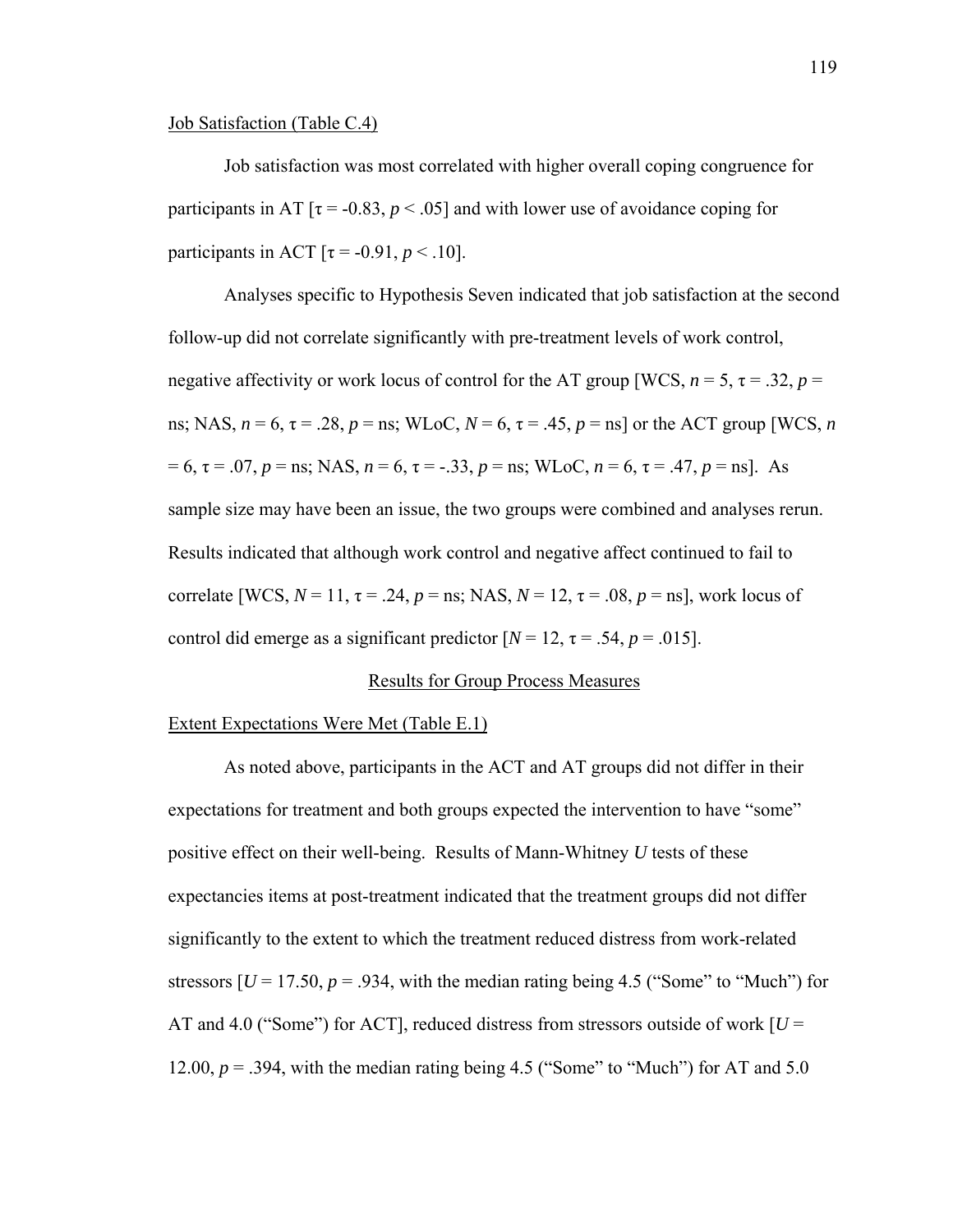("Much") for ACT], helped them experience more satisfaction or fulfillment in their work  $[U = 14.00, p = .589$ , with the median rating being 3.5 ("A little" to "Some") for AT and 4.0 ("Some") for ACT], and helped them experience more satisfaction or fulfillment in their life  $[U = 14.00, p = .589$ , with the median rating being 4.0 ("Some") for both AT and ACT]. Thus, participants in both groups had their pre-treatment expectations for the program met or exceeded post-program.

 The treatment groups did not significantly differ on any of the expectancy items at any follow-up assessment. Looking across follow-up assessments, both groups indicated continued alleviation of work-related and non-work-related stress and increase in work and life satisfaction to generally "a little" extent. A comprehensive presentation of test statistics and median values for each group can be found in Table E.1 of Appendix E. Group Cohesiveness (Table E.2)

 Analysis of the Feelings About the Group Questionnaire at post-treatment using Kruskal-Wallis and Mann-Whitney tests indicated that there were no significant differences between the 6 program groups  $\chi^2$  (5, *N* = 16) = 5.94, *p* = .312 or between the two treatments ( $U = 31.50$ ,  $p = .957$ ). Both AT and ACT had a median score of 36.50. On the item asking how often their group should have met compared to how often it did meet, there were no significant differences between the 6 program groups  $\chi^2$  (5, *N* = 16) = 6.80,  $p = 0.236$ , or between the two treatments ( $U = 28.00$ ,  $p = 0.535$ ). Both AT and ACT had a median response of 3.00 ("No more often"). With respect to participants' evaluation of the group facilitator, there were no significant differences between the 6 program groups  $\chi^2$  (5,  $N = 16$ ) = 2.46,  $p = .782$  or between the two treatments ( $U = 26.00$ ,  $p = .464$ ). Both AT and ACT had a median response of 6.00 ("Extremely satisfied").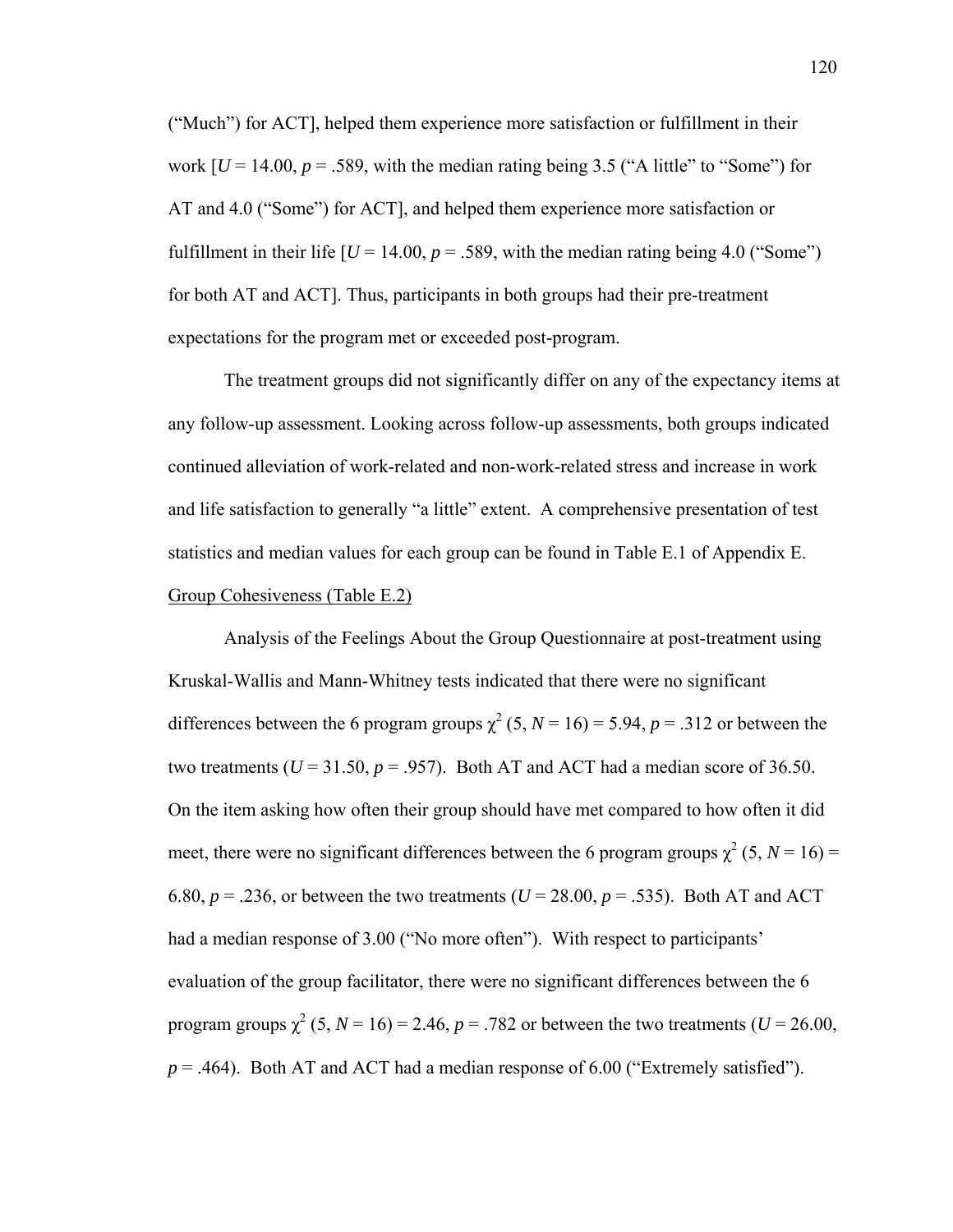## Skills Practice Monitoring

 During the administration of the intervention, participants in both the AT group (*n*  $= 8$ ) and the ACT group ( $n = 7$ ) each reported that, between session 1 and session 4, they engaged in a median of 3 (out of the 5) mindfulness practices, with a median level of benefit in terms of stated aims of 3.68 (Somewhat to Quite a bit) for the AT group and 4.00 (Quite a bit) for the ACT group  $[U = 25.00, p = .722]$ . Participants in the ACT group reported at session 6 that they engaged in a median of 4 out of the 4 values-related practices between session 5 and 6, with a median level of benefit in terms of stated aims of 4.13 (Quite a bit).

Results of participants' reports of post-treatment and follow-up skills practice are presented in Table E2 of Appendix E. There were no significant differences on any practice categories at any assessment except at the third follow-up, when all 3 ACT participants reported engagement in other stress management strategies and none of the 5 AT participants reported such engagement [Fisher Exact test *p* < .05]. Although not statistically significant, at post-treatment and each follow-up, a greater percentage of participants in ACT than in AT reported use of other acceptance/mindfulness practice(s) from program, other practice(s) made up or learned outside of the program, and other stress management strategies.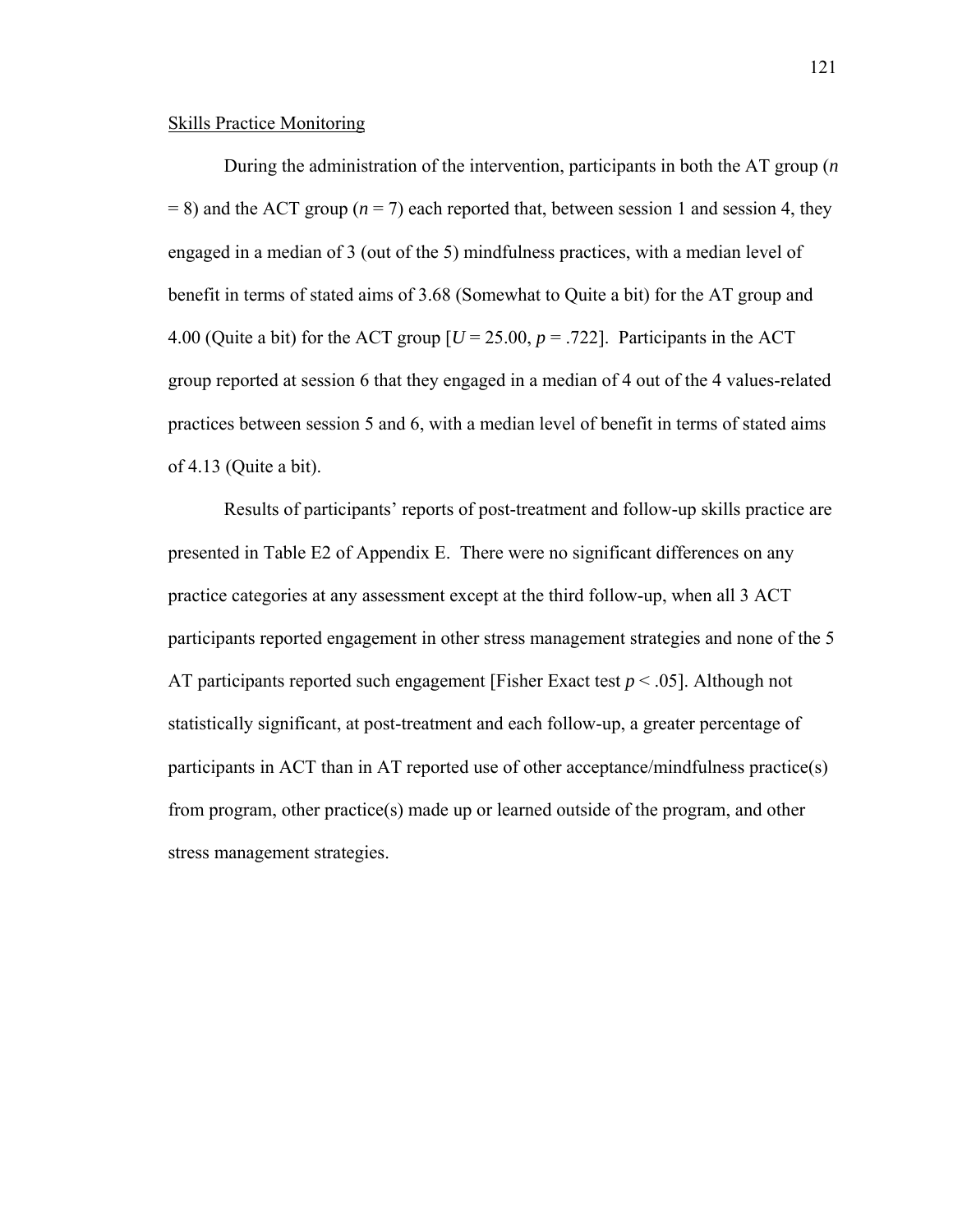## Chapter 4

# **DISCUSSION**

The present study had three major aims: 1) to ascertain the effects of the mindfulness-based components of Acceptance and Commitment Therapy without the values-based components, 2) to investigate whether and how ACT's values components significantly add to the therapy's effects beyond those of the mindfulness components, and 3) to examine factors that may serve as mediators of ACT's effects. Several specific hypotheses were examined and findings are first summarized within the context of these hypotheses and then discussed in greater detail in relation to extant research. Throughout this discussion, meaningful change pre-treatment to the specified assessment time in a measure are defined as a statistically or marginally statistically significant median change or a mean effect size at least medium in magnitude.

### Hypothesis One

 The first study hypothesis was that participants in the ACT group and in the abbreviated AT group would experience significant improvements from pre-treatment to post-treatment on all measures, except for those assessing frequency of life and job stressors. Study findings indicated that three outcomes (frequency and impact of job stressors and depression) and one process variable (approach coping congruence) improved for participants in the AT group, while seven outcome (frequency of job stressors, impact of life stressors, depression, state anxiety, general distress, physical health, and interference in social functioning) and five process variables (negative affect, trait anxiety, the Action subscale of the AAQ, overall mindfulness, and the Acting with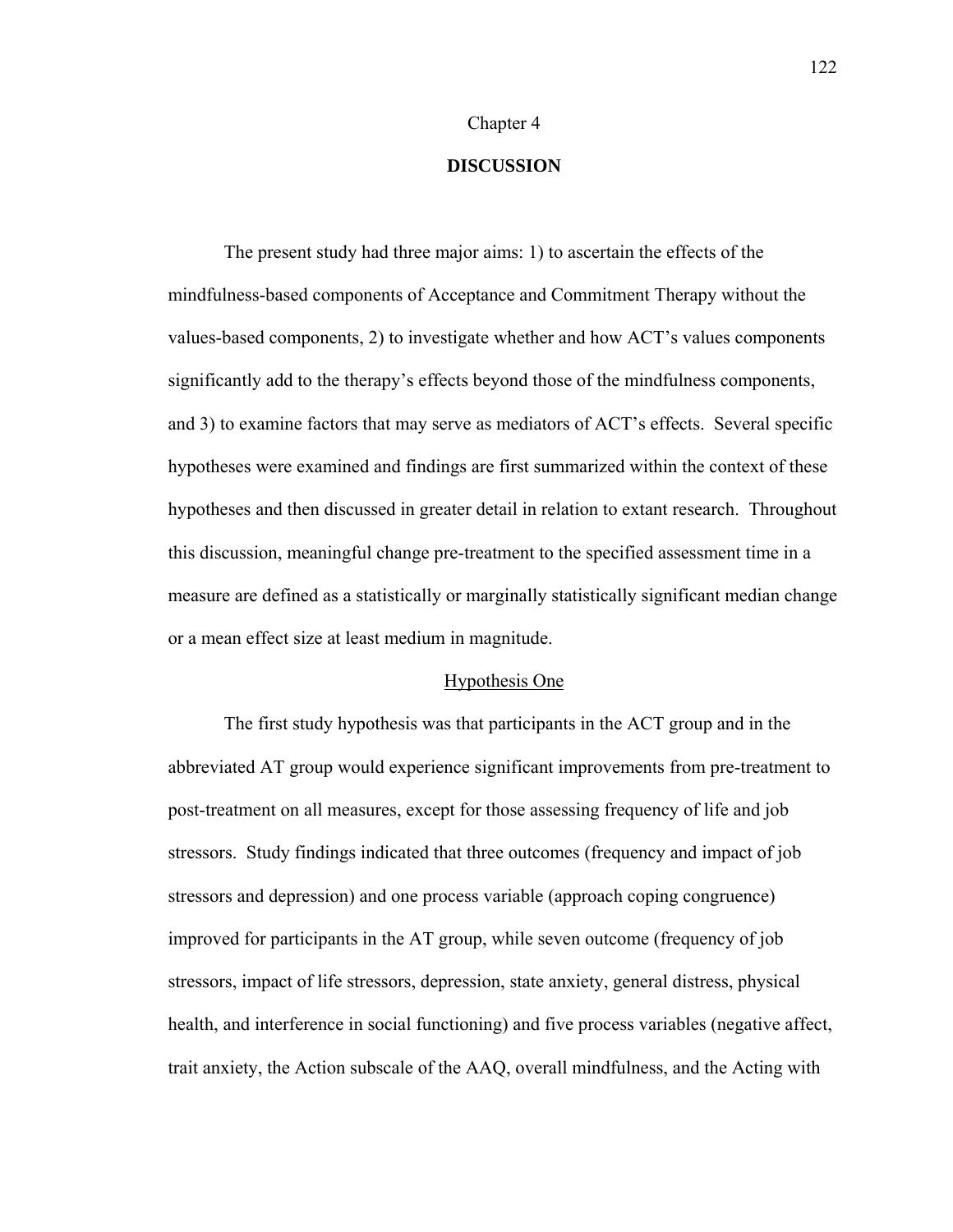Awareness subscale of the FFMQ) improved for participants in the ACT group. Thus, participants in ACT experienced meaningful changes in a greater number of measures than did participants in the AT group.

# Hypothesis Two

 The post-treatment improvements were expected to be equivalent for both groups on most measures. Greater improvement were expected for participants in the ACT group on several variables that were proposed to be particularly influenced by values clarification, including a) the Action subscale of the AAQ, b) use of active and avoidance coping, c) value-to-action congruence in coping overall and each type of coping specifically, and d) job attitudes. Findings were consistent with the first part of this hypothesis, as there were no statistically significant differences between the AT and ACT groups at post-treatment or other assessment for any measure of stress, mental or physical health, quality of life, affect or cognition, or mindfulness. Also consistent was the finding that the ACT group, but not the AT group, experienced a meaningful change in the Action subscale of psychological flexibility.

 However, as noted above, participants in the ACT group reported meaningful improvement at post-treatment in more than double the number of outcome and process measures than participants in the AT group. Furthermore, the AT group, but not the ACT group, reported an improvement in approach coping congruence. In terms of size of improvements, mean difference effect sizes pre- to post-treatment on the two outcomes that both groups improved on (i.e., frequency of job stress and depression) were similar.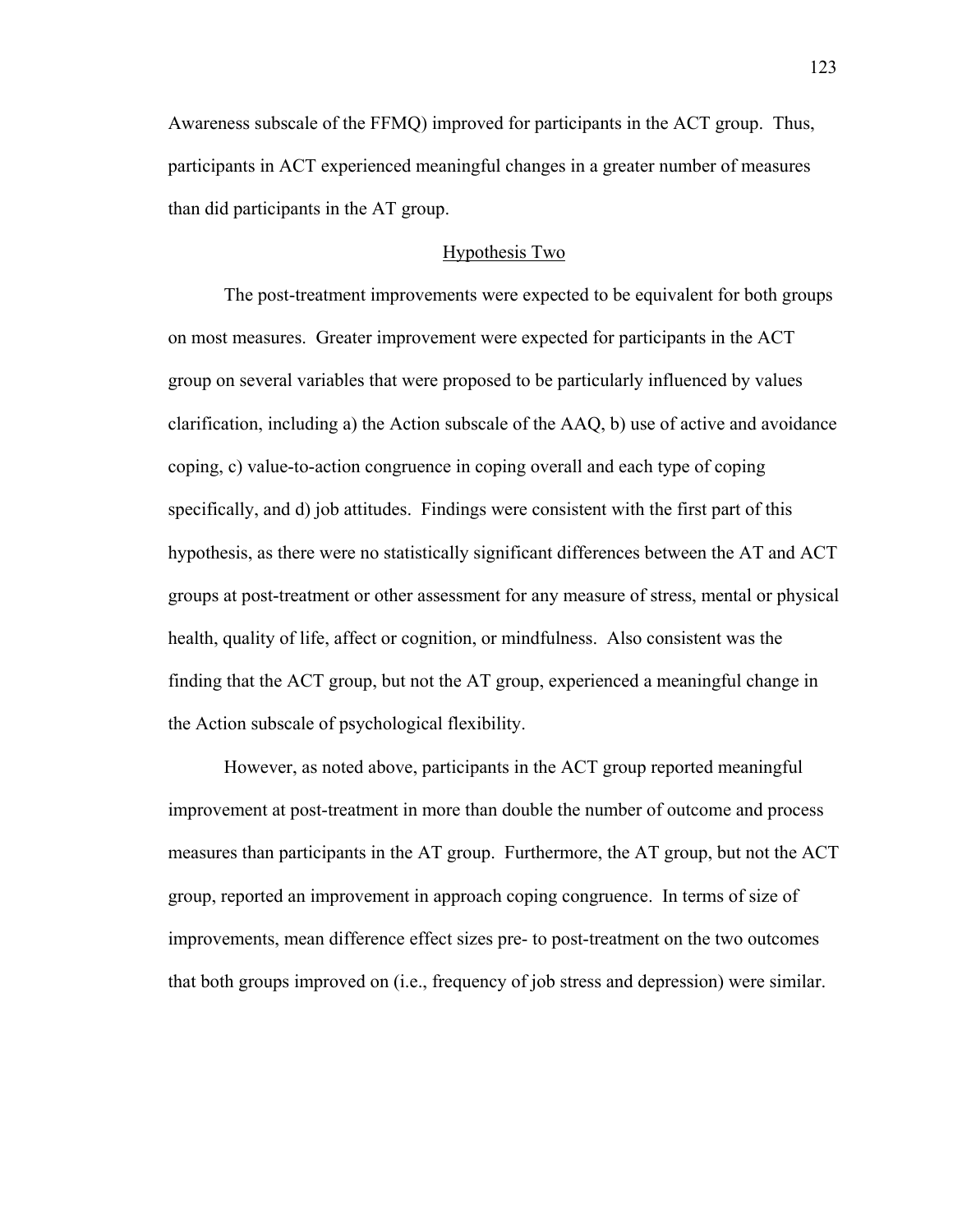#### Hypothesis Three

 At each follow-up assessment, post-treatment improvements were expected to be maintained for participants in the AT group and to increase further for participants in the ACT group, due to the proposed influence of values clarification on motivation and maintaining commitment to therapy skills. Findings, however, generally supported greater improvement in follow-up outcome scores for participants in the AT group, while maintenance of post-treatment gains was the case for participants in ACT.

 For the AT group, all three of the outcomes that improved post-treatment continued to improve to a further extent at the first follow-up, while only one (i.e., impact of life stress) post-treatment outcome continued to improve for the ACT group. Four outcomes (i.e., impact of job stressors, frequency of life stressors, impact of life stressors, and state anxiety) improved further from the first to second follow-up for the AT group, while only one (i.e., depression) improved further across the same period for the ACT group.

 Meaningful improvements in process measures tended to persist but not improve further from when they initially emerged as meaningful for both groups. Exceptions to this trend were further decreases from the first to the second follow-up in frequency of and believability in negative thoughts for participants in the AT group (from medium to large effect sizes) and in trait anxiety for participants in the ACT group (also from a medium to a large effect).

 Of note, the number of outcomes and process measures that changed for participants in the AT group increased from post-treatment to the second follow-up, with the three at post-treatment being joined by four others (frequency and impact of life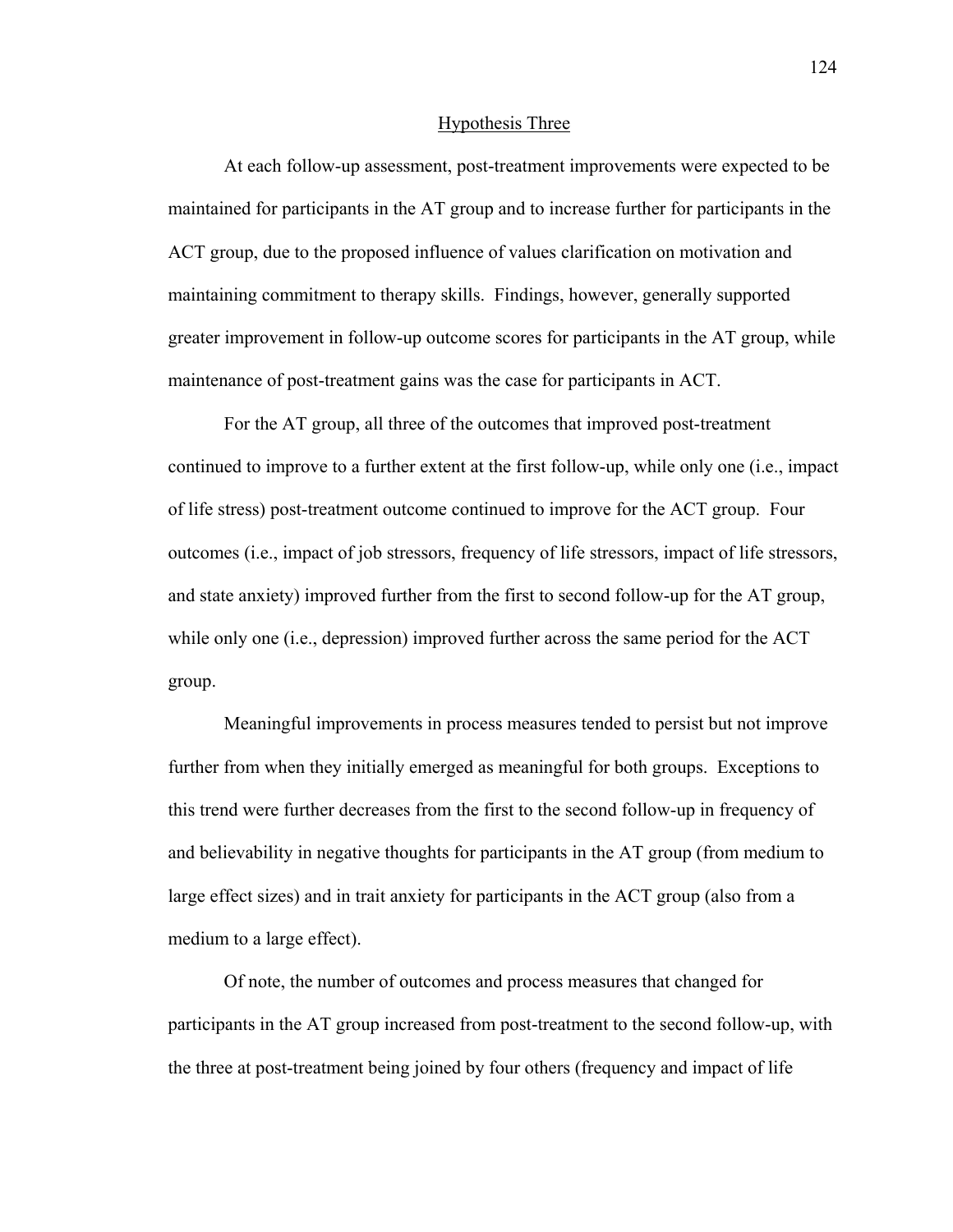stress, state anxiety, and general distress) at the first outcome, and those seven being joined by two others (work quality of life and job satisfaction) at the second follow-up. For participants in the ACT group, five of the seven improved outcomes at post-treatment remained at the first follow-up (frequency of job stress and state anxiety dropped out) and were joined by frequency in life stressors, but all seven reemerged at the second followup and, along with frequency in life stressors, were joined by three others (overall and work quality of life and job satisfaction).

 In terms of within-group effect sizes for the seven outcomes that changed for both groups between pre-treatment and post-treatment as well as pre-treatment and the first follow-up, the only difference was that that ACT group experienced large effects on frequency and impact of life stressors while the AT group had medium effects. Of the eight outcomes that improved pre-treatment to the second follow-up for both groups, the AT group experienced large effects on frequency of job stressors and of life stressors, while effects for the ACT group were medium, but the ACT group experienced a large effect on job satisfaction, compared to the AT's group medium effect. These findings are consistent with previous research specifically on ACT for stress that indicates effect sizes for outcomes in the large range (Hayes et al., 2006; Bond & Bunce, 2000).

 Between-group effect sizes on outcome measures that did not differ (in mean score) at pre-treatment overwhelmingly indicated greater treatment effects for the AT rather than ACT group, with seven medium sized differences favoring AT, five of which occurred at a follow-up assessment, and only two favoring ACT. Between-group effect sizes on process measures indicated ten effects in favor of AT and eight in favor of ACT. These between-group effect sizes were generally in line with the magnitude of those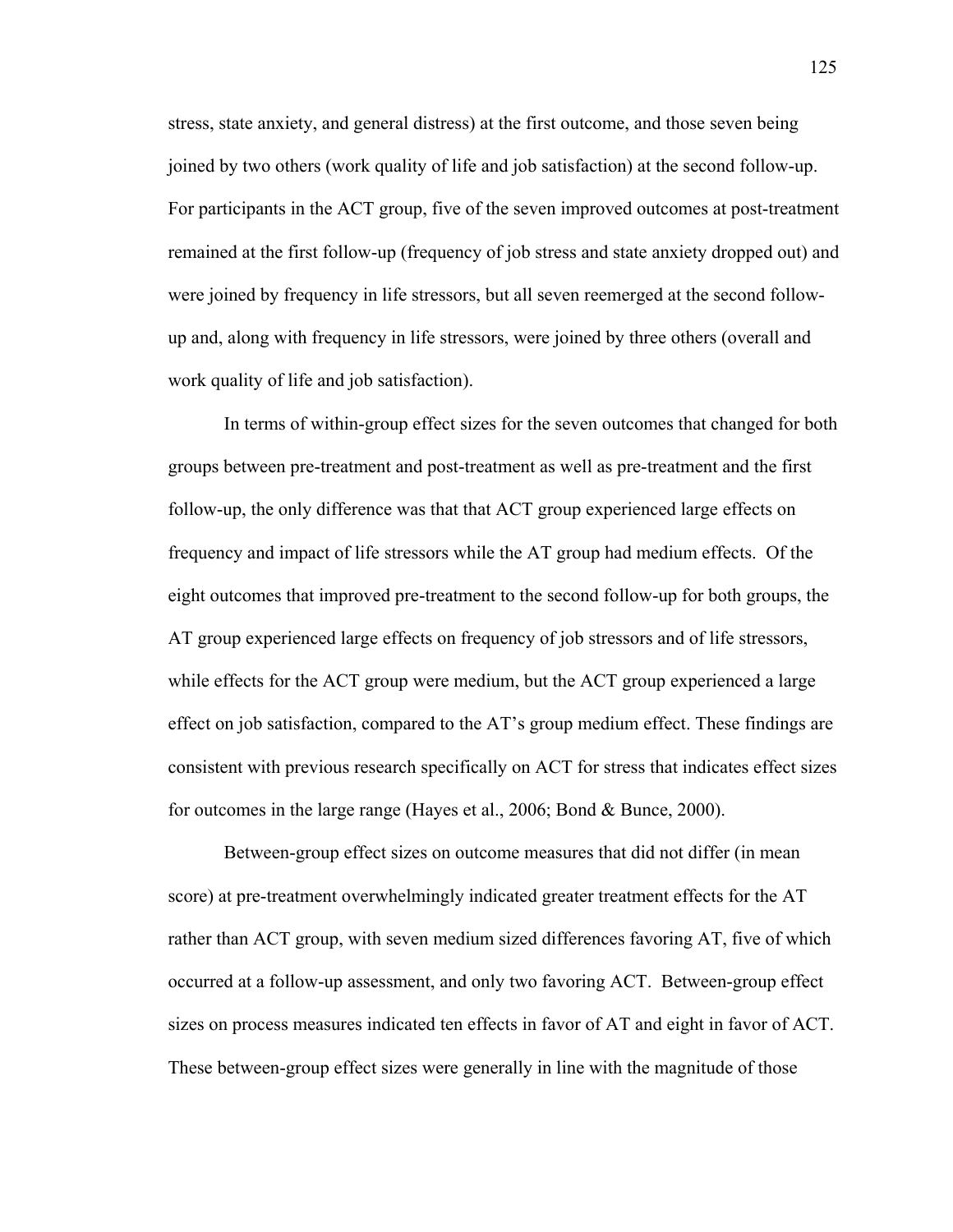reported by Hayes and colleagues (2006) of between-condition effect sizes for randomized controlled trials of ACT and comparison conditions (medium to large at posttreatment and large at follow-up on outcomes and large at post-treatment and at followup on primary process of change in favor of ACT).

## Hypotheses Four and Five

 For both the ACT and the AT group, improvements on outcome measures were expected to be mediated by improvements in process measures. In addition, the ACT group was expected to experience greater associations than the AT group between improved outcome measures and the Action subscale of psychological flexibility, overall stress coping values-to-behavior congruence, use of approach coping, use of avoidance coping, approach coping values-to-behavior congruence, and avoidance coping values-tobehavior congruence.

 Kendall's τ correlational coefficients between outcomes that changed meaningfully at the second follow-up (T4) and process variables that changed meaningfully at the first follow-up (T3) indicated that even when process variables that improved across both groups were considered, the same outcomes for participants in the AT group and in the ACT group were associated with different process variables. Nearly all outcomes found significant associations with either one or two process variables from the previous assessment and all of these correlations were high.

 For participants in the ACT group, five outcomes were predicted by the Nonreactivity mindfulness subscale, three outcomes by negative affect, three by use of avoidance coping, two by the Acting with Awareness mindfulness subscale, one by work locus of control, one by overall mindfulness, and one by Time 4 frequency of positive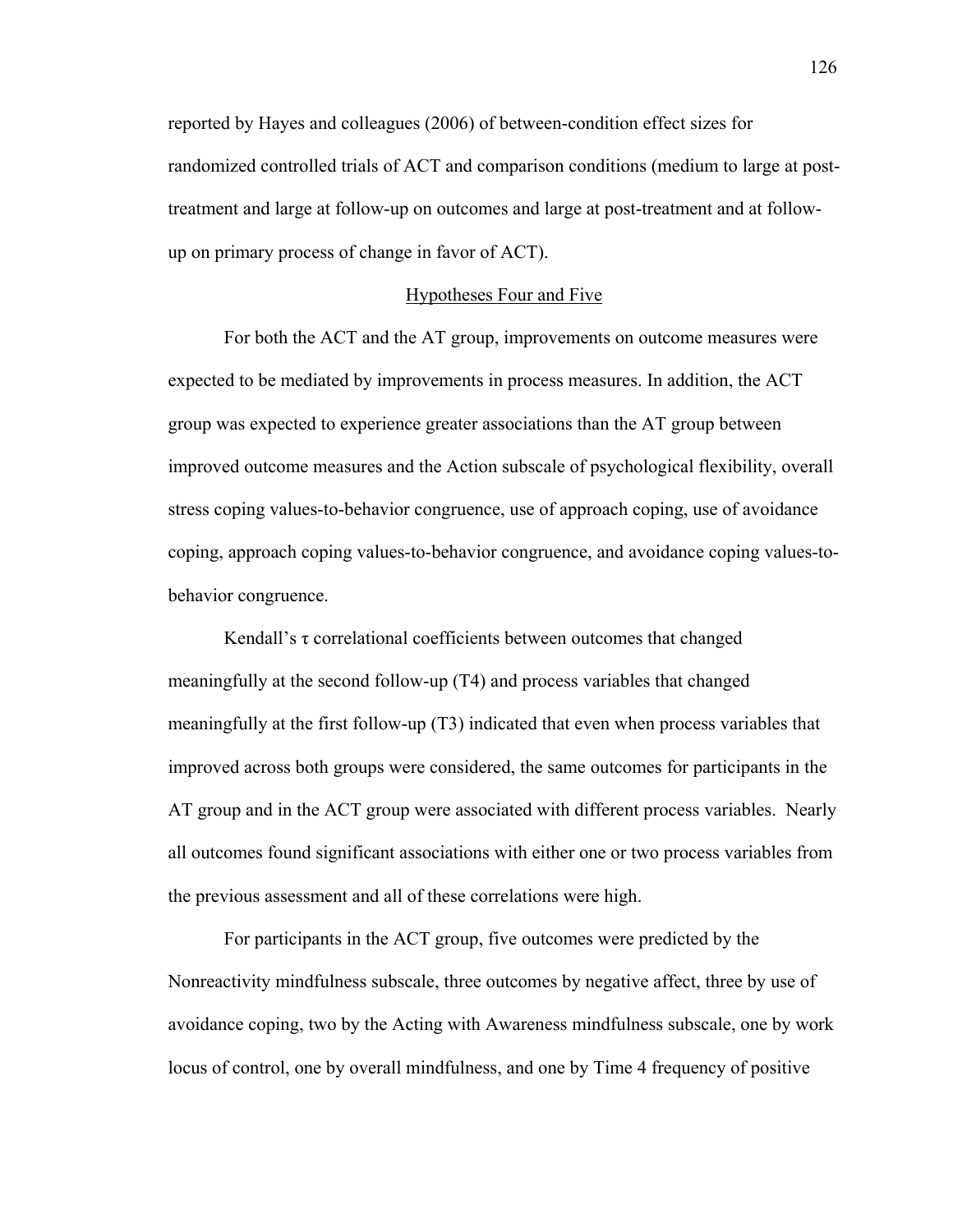thoughts and value placed on approach coping. For participants in the AT group, three outcomes were predicted by overall coping congruence, two by frequency of negative thoughts, one by negative affect, one by value placed on avoidance coping, and four outcomes were individually associated with predictors from Time 4, which included the Action subscale of psychological flexibility, frequency and believability of negative thoughts, and value placed on and use of avoidance coping. It must be noted, however, that give the small sample sizes ( $N = 6$  for the majority of analyses), other process variables may have emerged as possible mediators if the study sample had been larger.

 Thus, in terms of Hypothesis 5, the AT group, but not the ACT group, reported improvement in and potential mediation by the T4 Action subscale of psychological flexibility and experienced potential mediation by overall stress coping values-tobehavior congruence. Consistent with expectations, participants in the ACT group did, however, report improvement in and potential mediation by use of approach coping, use of avoidance coping, and approach coping values-to-behavior congruence. Neither group experienced a meaningful change in avoidance coping values-to-behavior congruence post-treatment through the first follow-up.

### Hypothesis Six

 Findings did not support the expectation that participants in the ACT group would report greater post-program practice of the mindfulness intervention skills than participants in AT. However, at the third follow-up, all three ACT participants reported engagement in other stress management strategies and none of the five AT participants reported such engagement, a difference that did reach statistical significance. In addition, at post-treatment and each follow-up, a greater percentage of participants in the ACT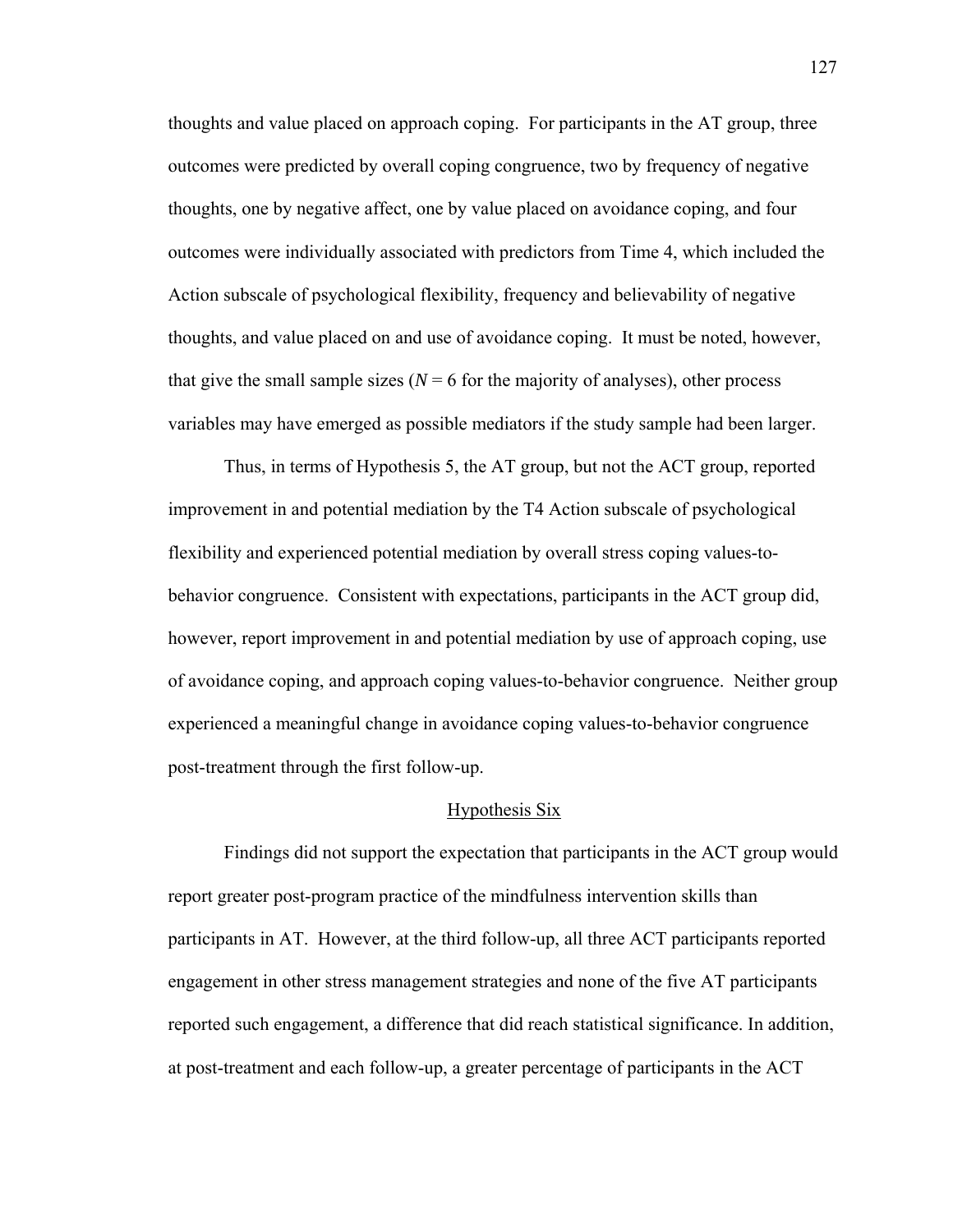group than in the AT group reported use of other acceptance/mindfulness practice(s) from program, other practice(s) made up or learned outside of the program, and other stress management strategies.

 Participants in ACT may have engaged in a greater variety of acceptance and stress management approaches and techniques than participants in AT due to the effects of values clarification on behavioral goal setting and follow-through, as discussed in greater detail below, in the section on values-related measures.

#### Hypothesis Seven

 Findings did not support the hypothesis that within both the ACT and the AT group, improvements in job satisfaction would be mediated by pre-treatment levels of work control, negative affectivity, and work locus of control. However, when the two groups were combined and analyses rerun, higher pre-treatment work locus of control did significantly and to a high degree predict higher job satisfaction at the second follow-up.

 The null findings are contrary to previous research on workplace stress indicating an association between higher levels of negative affectivity and greater levels of job dissatisfaction later in time (e.g., Brief & Roberson, 1989; DeNeve & Cooper, 1998), including work by the authors who initially investigated ACT and its constructs in the context of workplace stress (Bond  $\&$  Bunce, 2003), as well as previous findings of the association between work control and job satisfaction (Bond & Bunce, 2003; Hackman & Lawler, 1971; Karasek, 1979). The finding regarding work locus of control, however, is consistent with prior studies (e.g., Bond  $\&$  Bunce, 2003; Jex, 1998; Parkes, 1991) that found that individuals with a lower internal locus of control at Time 1 experienced lower levels of job satisfaction at Time 1. The current finding, based on longitudinal data,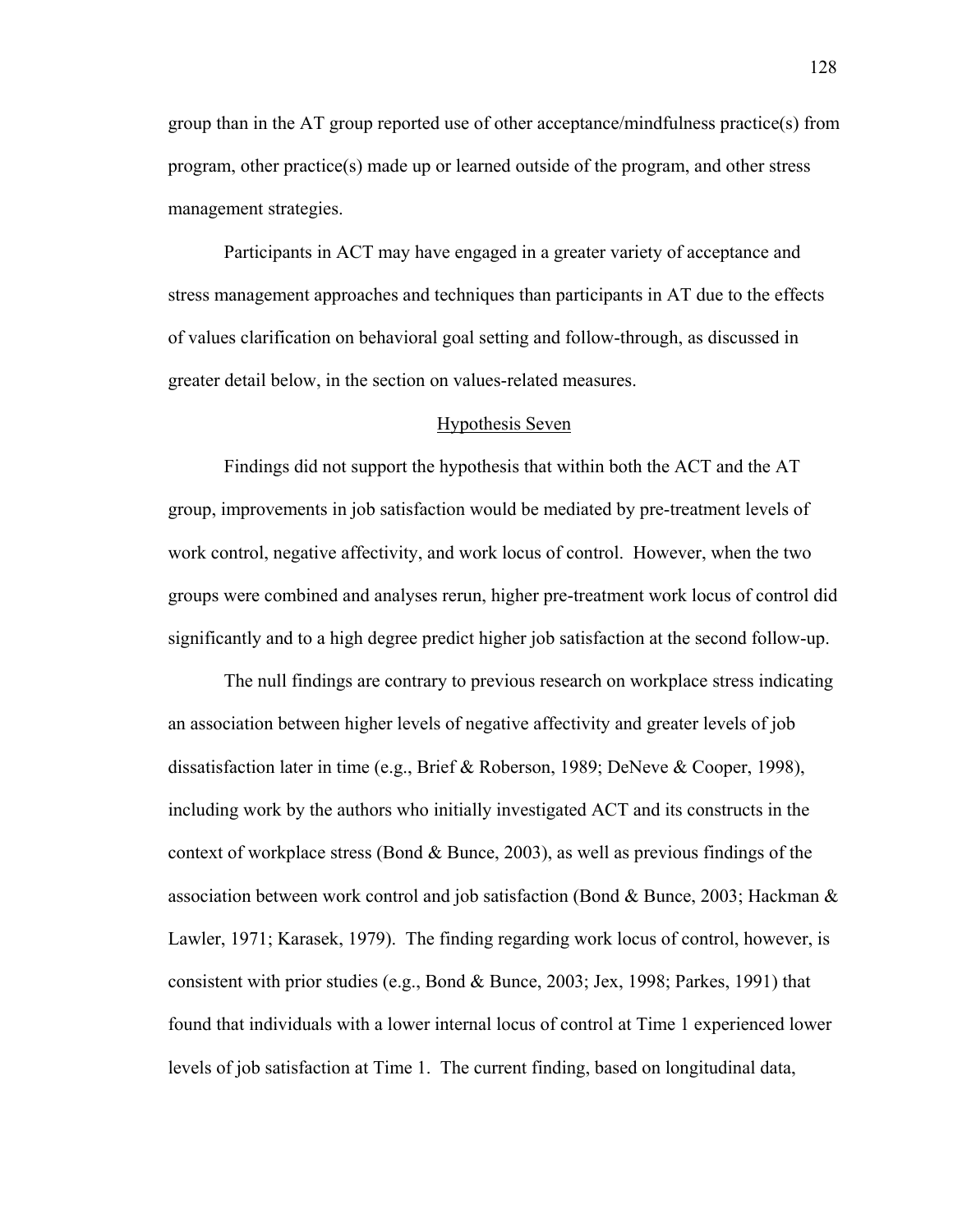actually expands on previous work by suggesting a possible predictive role for locus of control.

## Discussion of Specific Findings on Outcomes

## Stress

 Contrary to expectations, there were meaningful decreases in frequency of job stressors for both AT and ACT groups, although effect sizes for changes in means were small. Moreover, the improvement continued for participants in both groups, reaching a medium effect size for those in AT although not for those in ACT. Frequency of life stressors improved meaningfully for both groups at the first follow-up, continuing to improve for the AT group and maintaining its gain for the AT group at the second followup.

Previous research has not assessed ACT's effect on the frequency of stressors. The observed decrease in these outcomes for both treatment groups may have been due to a redefining of the meaning of stressor by participants. Items on the measures of job and life stress are worded in such a manner that the presence of distress is automatically implied (e.g., Assignment of disagreeable duties, Experiencing a negative attitude toward organization, Struggling to meet your own standards of accomplishment). The intervention may have decreased participants' tendency to negatively evaluate their experience, either directly or through changes in mental well-being outcomes such as depression. As the intervention focused on work stress and it would have taken time for participants to generalize program approaches learned to other life domains, it is not unexpected that frequency of job stressors improved before frequency of life stressors.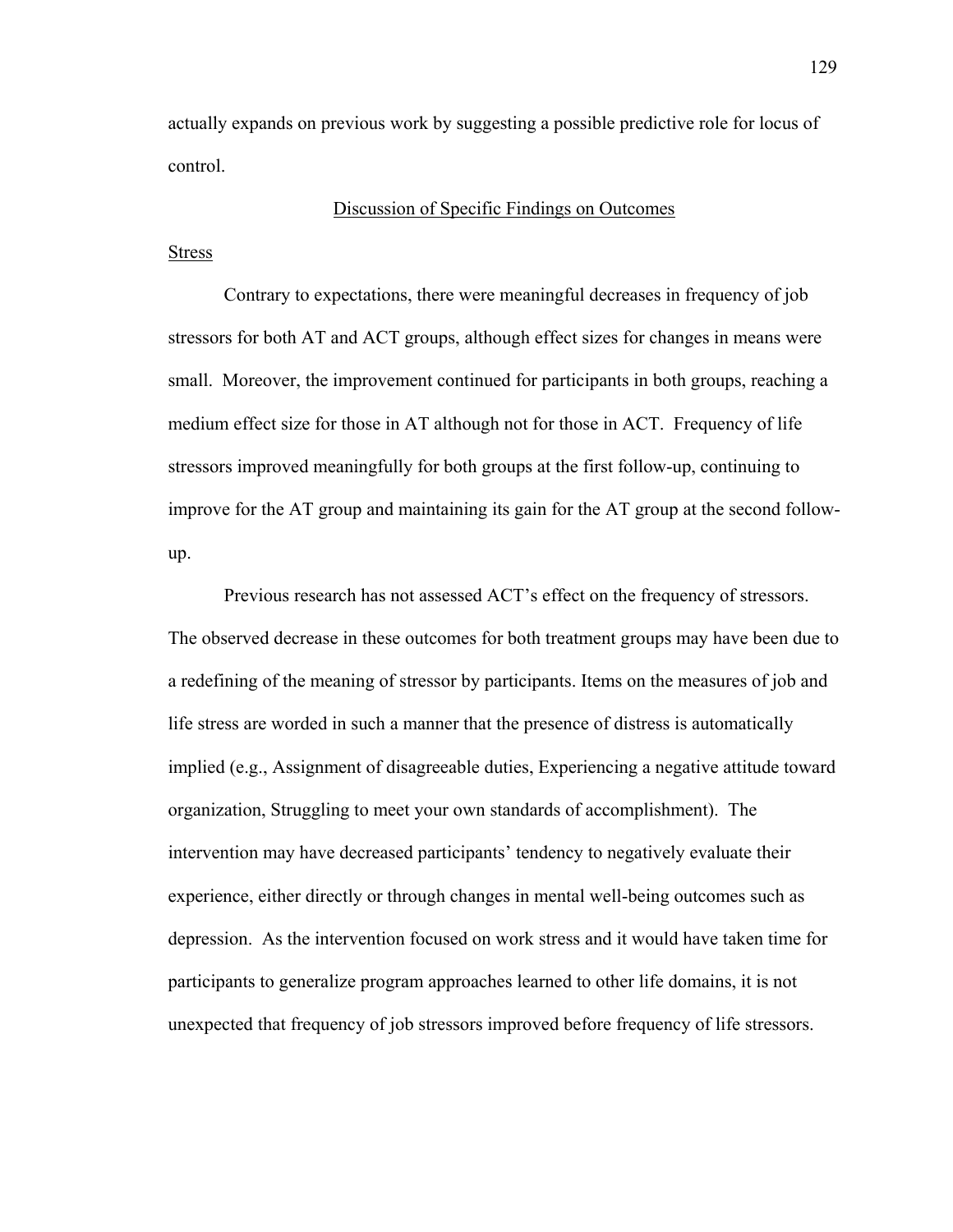In terms of stress impact, participants within the AT group, but not those in ACT, experienced a significant post-treatment decrease in impact of job stressors which continued at the first and second follow-ups, with medium-sized effects. Interestingly, although AT appeared to be more effective for job stress, participants in ACT experienced greater improvement in life stressor impact post-treatment and at the first follow-up compared with the AT group, with medium to large effect sizes (although the ACT group did have a higher impact score at pre-treatment than the AT group). Contrary to hypothesis three, improvements continued to increase in magnitude for a longer follow-up duration for the AT than the ACT group.

 No studies to date have examined the effect of mindfulness or ACT on a specific measure of job stressor impact, only strain related outcomes. However, the findings that both AT and ACT resulted in improvement in life stressor impact are consistent with past research indicated that mindfulness-based stress reduction at work decreases effect of daily hassles post-treatment (Williams, 2006; Williams, Kolar, Reger, & Pearson, 2001). However, the present investigation also suggests that the mindfulness-based intervention utilized (AT) results in further improvement that is large in effect size at least through the 4.5-month follow-up.

#### Mental Health

As hypothesized, participants in both the AT group and the ACT group experienced an improvement in depression at post-treatment that was similar in magnitude of effect (medium). Contrary to the third hypothesis, depression scores for the AT group continued to improve at the first follow-up and reached a large magnitude of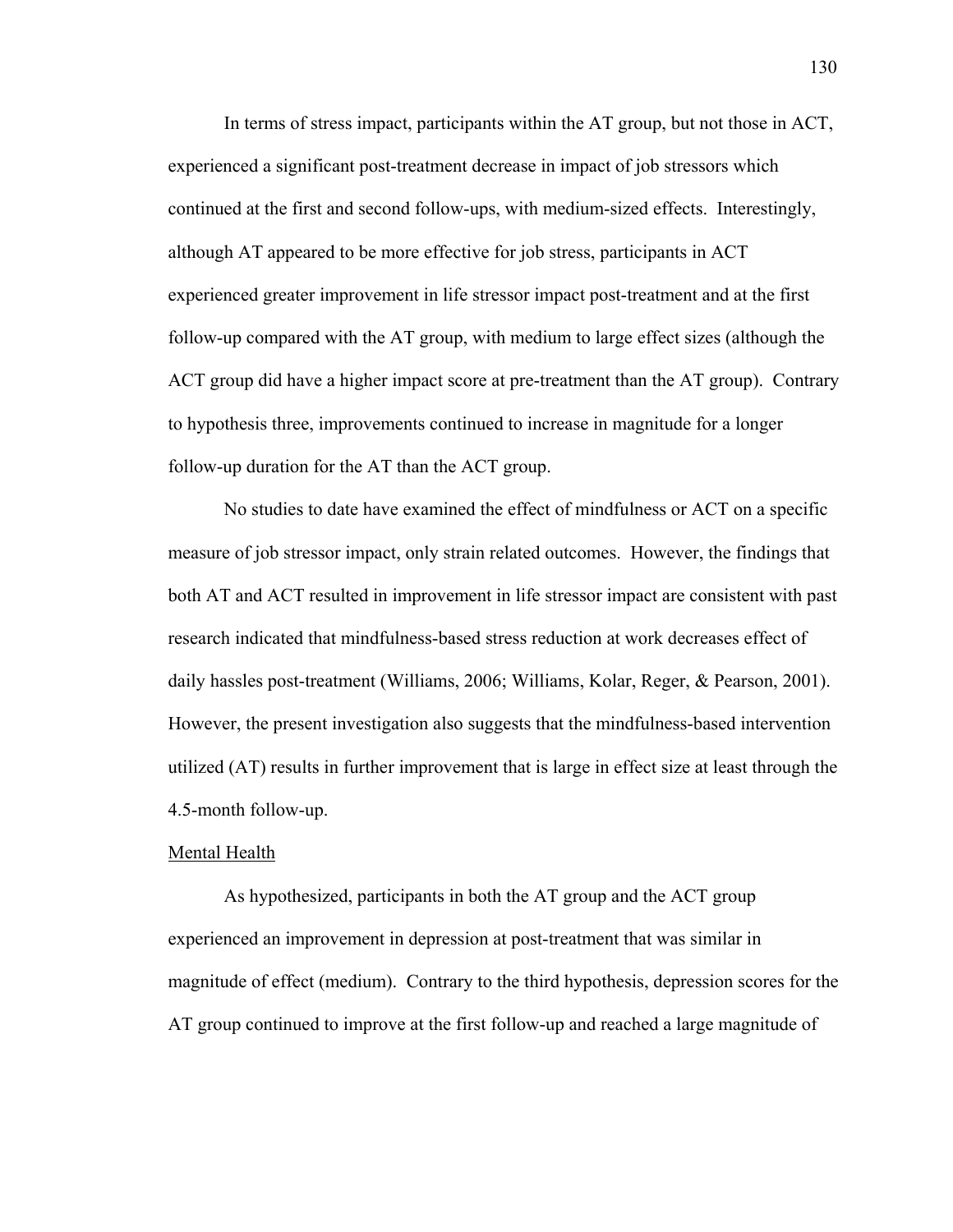effect, while the post-treatment improvements for the ACT group were simply maintained.

State anxiety decreased significantly and to a medium mean difference effect size for ACT but, contrary to expectations, not for AT participants at post-treatment. The AT group did, however, experience a decrease in anxiety post-treatment through the second follow-up, with a large magnitude effect size, whereas anxiety actually increased in the ACT group at the first follow-up before decreasing again at the second follow-up.

Similarly to anxiety, general distress decreased significantly and to a large extent for ACT but, contrary to expectations, not for AT participants at post-treatment. Again contrary to the third hypothesis and similar to depression, general distress decreased to below post-treatment level for the AT group but remained near the post-treatment level at each follow-up for the ACT group.

The findings of decreased depression at post-treatment and follow-up for AT is consistent with work on cognitive distancing, the early form of ACT (Zettle & Hayes, 1986; Zettle & Rains, 1989). The current findings on mental health outcomes for ACT are consistent with past research showing improvements in depression, anxiety, and distress (e.g., Branstetter et al., 2004, as cited in Hayes et al., 2006; Dalrymple & Herbert, 2007; Forman, Herbert, & Moitra, 2007; Twohig, Shoenberger, & Hayes, 2007). Magnitude of effects for general distress and depression were similar to those found in the initial trial by Bond and Bunce (2000) of ACT for workplace stress.

# Health & Functional Interference

 Contrary to expectations, neither group reported a statistically significant improvement in general physical health at post-treatment, but those in ACT reported a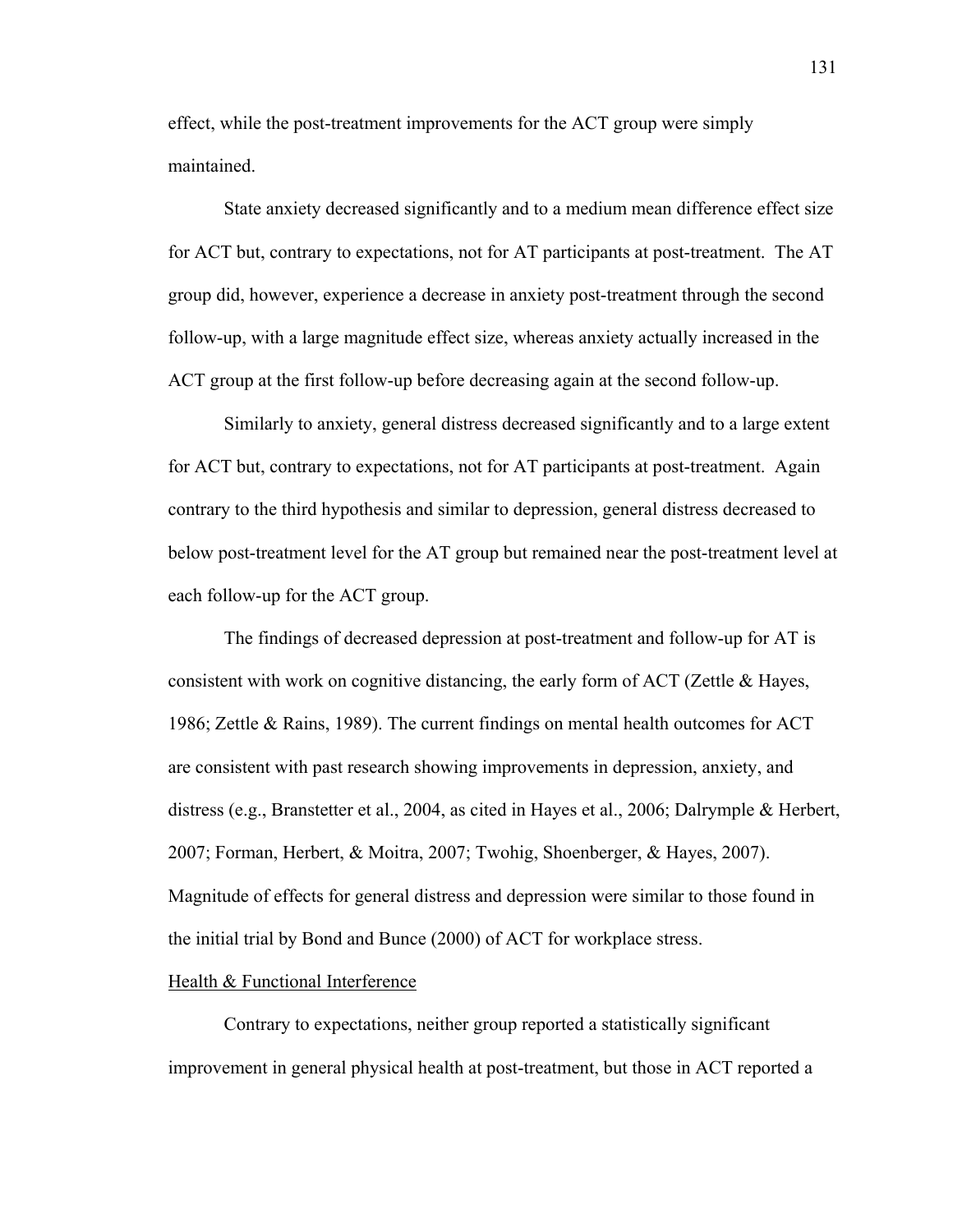medium size decrease in mean score that maintained at each follow-up. Surprisingly, participants in the AT group actually reported higher ill health at post-treatment and each follow-up than they did at pre-treatment.

Few studies have looked at physical illness and ACT. One investigation did show that ACT in addition to medical treatment as usual resulted in fewer sick days and fewer medical visits for a sample of public health service workers reporting chronic stress or pain and that this effect continued to an even greater extent at 6-month follow-up (Dahl et al., 2004). However, no changes in stress or quality of life were observed in that study but were in the present investigation.

With respect to functional interference by distress, only 1 out of 8 ACT participants compared with 4 out of 5 AT participants indicated at post-treatment not doing work or other activities as carefully as usual due to emotional problems. Although the ACT group did not report any further meaningful decrease in interference, the participants did maintain their post-treatment gains across the entire follow-up period. Consistent with expectations, participants in ACT reported less interference than those in AT in social activities by emotional of psychical problems. Higher functional ability has been found as an outcome at post-treatment and follow-up in studies of ACT for samples with severe anxiety or depression (Forman, Herbert, & Moitra, 2007) and for those with chronic pain (Wicksell, Melin, & Olsson, 2007).

# Quality of Life

 Surprisingly, neither the AT nor the ACT group experienced statistically significant changes or meaningful mean score changes in measures related to quality of life at post-treatment. Both groups did, however, report later increases in mean scores,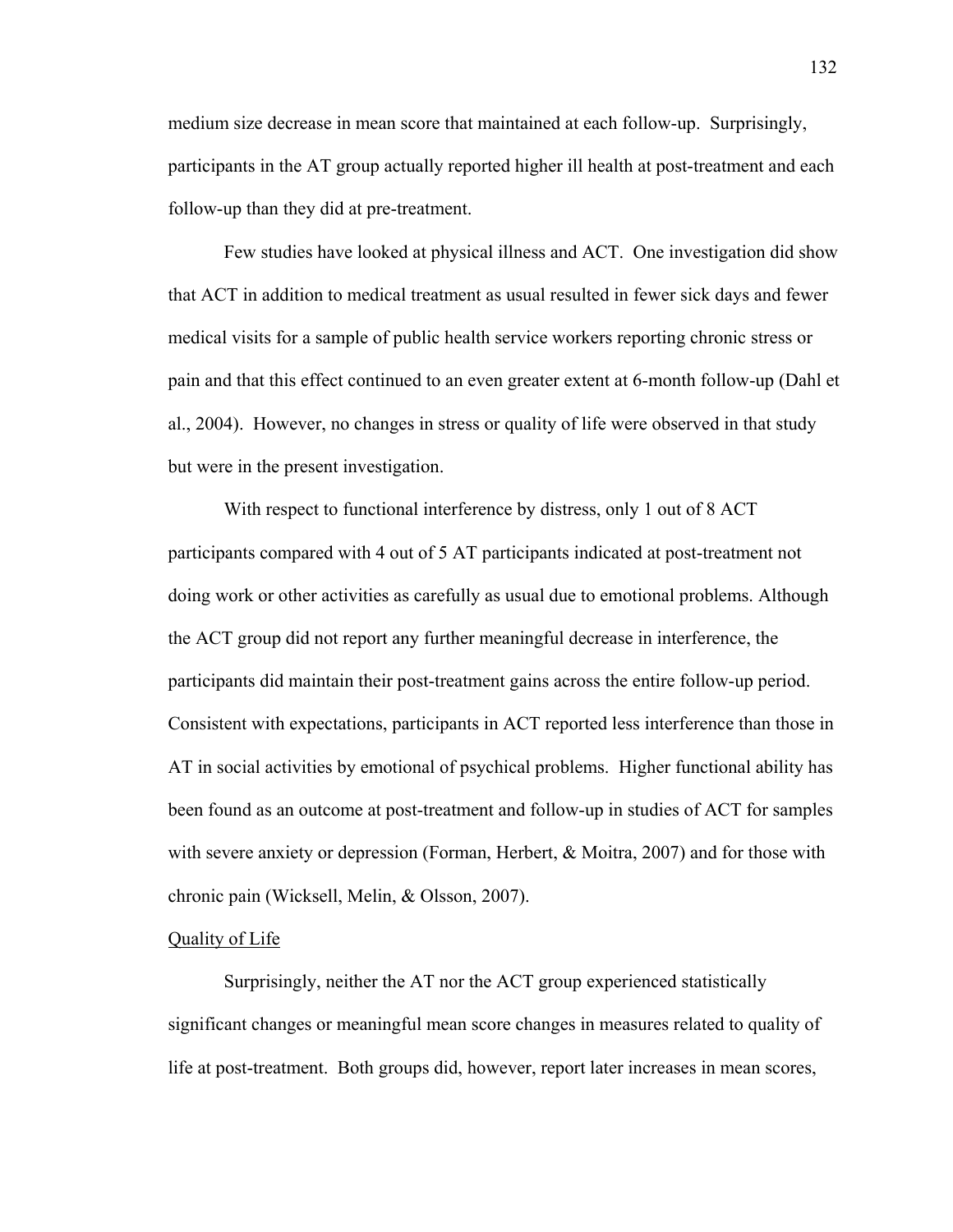with the highest mean in general and in work-specific quality of life at the second followup. Other studies of ACT have also indicated changes in quality of life pre-treatment to follow-up (Dalrymple & Herbert, 2007; Forman, Herbert, & Moitra, 2007).

 These findings, along with the observation that work-related quality of life in neither the ACT nor the AT group correlated with any T3 process variable, suggest that changes in quality of life measures may require more time than other outcomes to become evident after an intervention. This was also suggested by findings from a study of ACT for epilepsy, in which improvement in overall quality of life was not found until the 6-month follow-up, and showed large and significant changes by the 1-year follow-up (Lundgren, 2004, as cited in Hayes et al., 2006). The current finding also indicates that the values clarification is not necessary for such changes, as the AT group also experienced this improvement in quality of life at the follow-up.

#### Work Attitudes

 Contrary to expectations, neither treatment group experienced statistically significant changes nor meaningful mean score changes on measures related to work motivation, meaning, involvement, or satisfaction at post-treatment. This is, however, in line with null findings for job motivation and satisfaction in previous research on ACT for workplace stress (Bond & Bunce, 2000) and on individual stress management interventions in general (Bunce, 1997; Murphy, 1996; Van der Klink, et al., 2001).

 Of note, however, is the finding that participants in the present study did report meaningful improvements in job satisfaction at the second follow-up, with a medium sized effect for participants in AT and a large sized effect for participants in ACT participants. As for quality of life, which also involves a rating of satisfaction, perhaps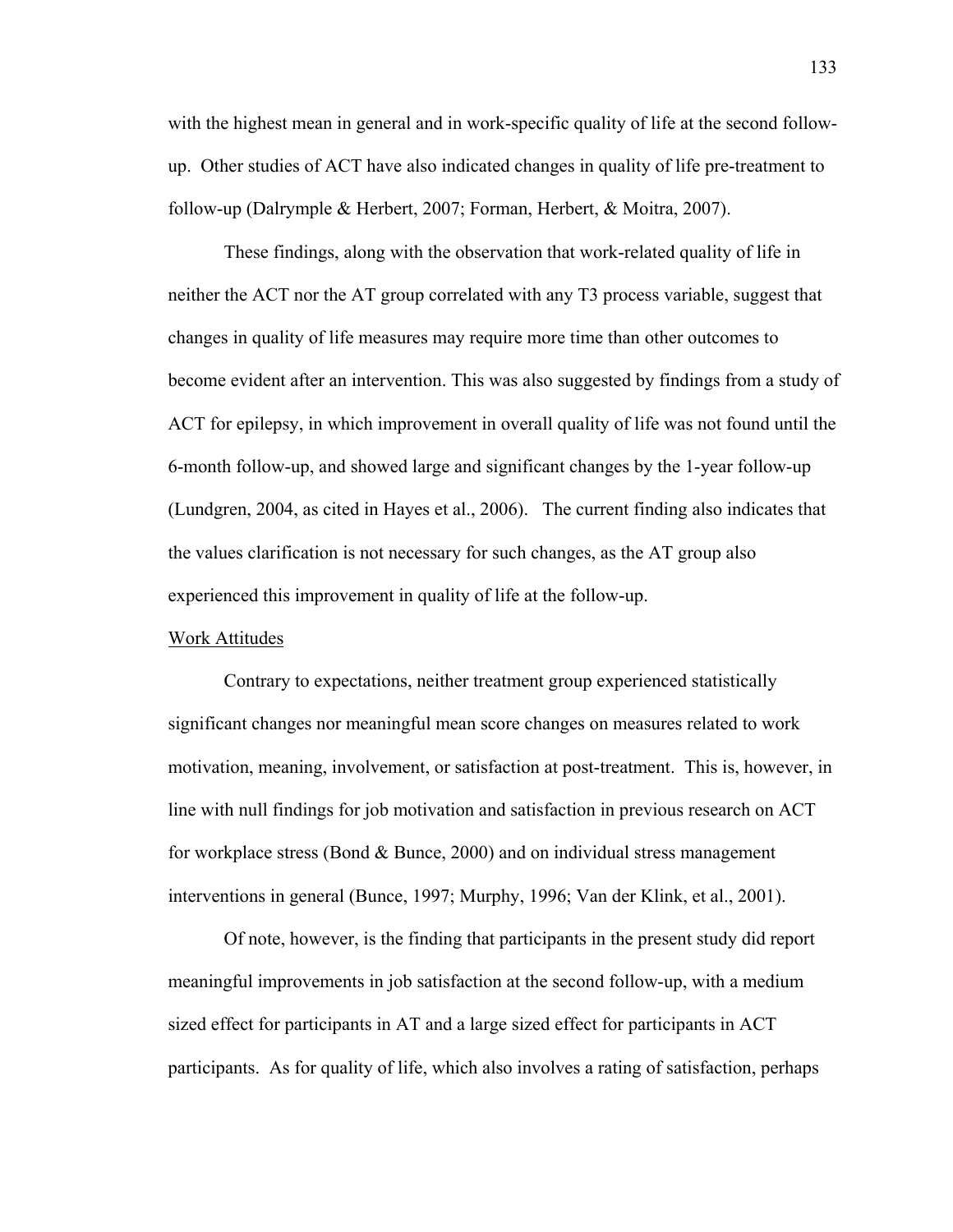changes in job satisfaction also require greater time to become evident than other treatment outcomes as participants learn to engage in different behaviors over time.

# Discussion of Specific Findings for Process Measures

#### Locus of Control

 Unexpectedly, neither the AT nor the ACT group experienced significant changes in work locus of control at post-treatment. However, participants in ACT, but not AT, experienced a meaningful improvement, medium in magnitude of effect, at the first follow-up. Consistent with the second hypothesis, participants in the ACT group reported higher mean change scores than participants in AT at post-treatment and each follow-up.

 Higher scores in this process variable at the first follow-up were predictive of lower frequency of job stressors at the second follow-up for participants in the ACT group. Given that individuals with an internal locus of control believe that what happens to them is within their influence, rather than due to others, fate, or circumstance, (Rotter, 1966), their perception of what is a stressor may differ from that of individual with an external locus or they may resolve stressors and potential stressor with more ease, thus reducing their frequency. Furthermore, research has shown that locus of control, as well as negative affectivity, have the potential to bias, or distort, individual's self-reports on a wide range of variables, from work characteristics (e.g., job control) to well-being (e.g., mental health, job satisfaction) to coping behaviors (e.g., problem- or emotion-focused coping; Parkes, 1991; Siu, Spector, Cooper, Lu, & Yu, 2002; Spector, 1986).

 Although work locus of control did have associations in the predicted direction to a high degree with lower depression and to a medium extent with general distress, interference with social functioning, and job satisfaction, these were not statistically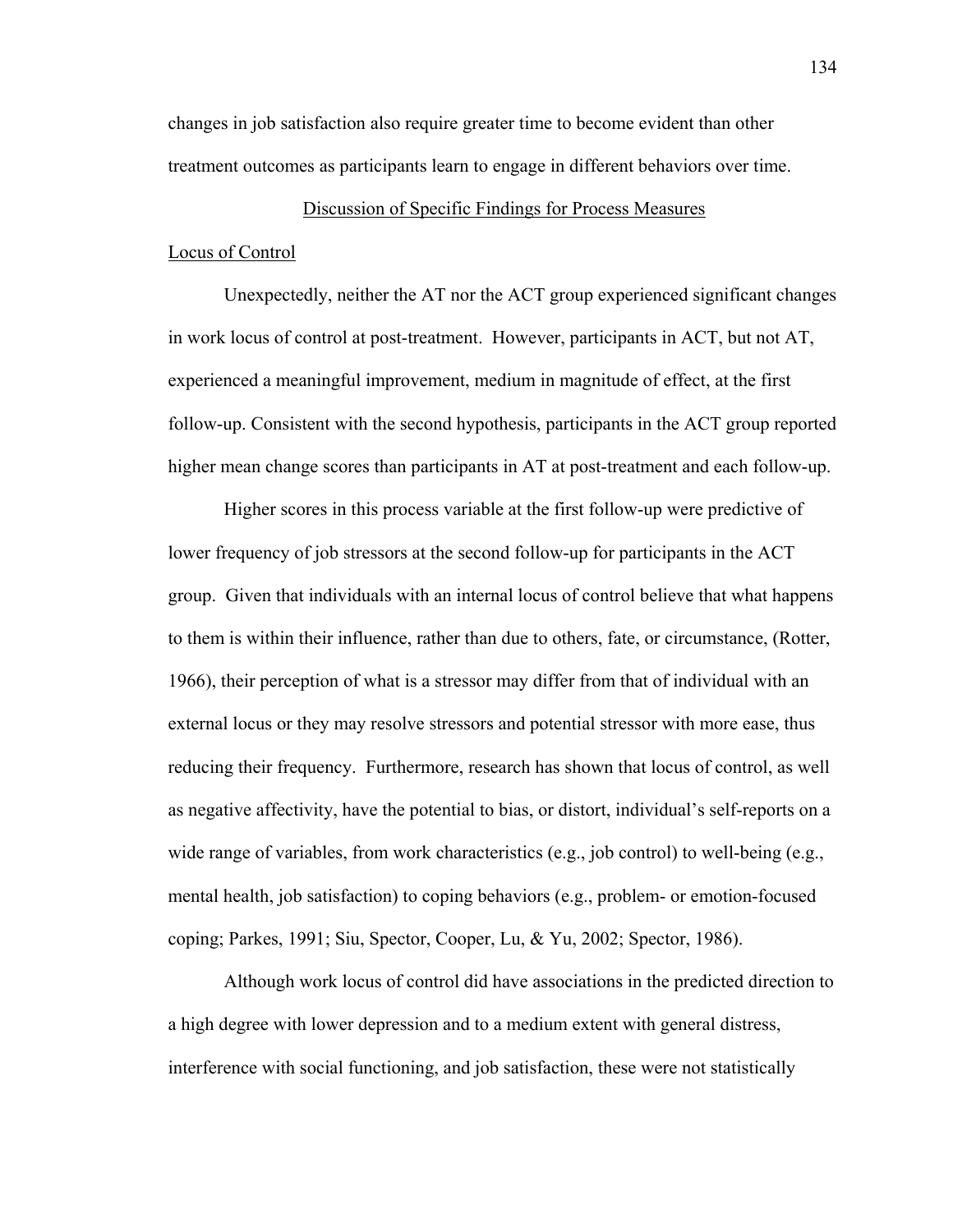significant, as previous investigations have found. Specific to workplace stress, Bond and Bunce (2003) found that individuals with a lower work locus of control at one assessment experienced worse mental health at a subsequent time. Occupational health researchers have also shown that individuals with an internal locus of control suffer from fewer stress symptoms, mental ill-health and poor functioning, as they are more likely to define stressors as controllable and take proactive steps to cope with them (Gatchel, 1980; Hurrell & Murphy, 1991; Newton & Keenan, 1990; Rotter, 1966; Spector, 1986; Spector, 1988).

# Affect

 The process variable of negative affect decreased meaningfully for participants in the ACT group at post-treatment and maintained at the first follow-up. Participants in AT did not experience a meaningful improvement until the first follow-up, but it was in fact greater in effect size (large) than that of the ACT group (medium). Neither group had any meaningful changes in positive affect at any assessment.

 Lower negative affect at the first follow-up predicted lower frequency of life stressors, impact of life stressors, and general distress for the ACT group, and depression for participants in the AT group at the second follow-up. Research has found that individuals high in negative affectivity are more likely to report stress symptoms (Brief  $\&$ Roberson, 1989; DeNeve & Cooper, 1998' Moyle, 1995; Parkes, 1990) and greater negative affectivity at Time 1 predicted greater levels of mental ill-health at Time 2 in the study by Bond and Bunce (2003).

 For participants in the ACT group, but not for those in AT, trait anxiety decreased meaningfully at post-treatment, maintained this gain at the first follow-up, and then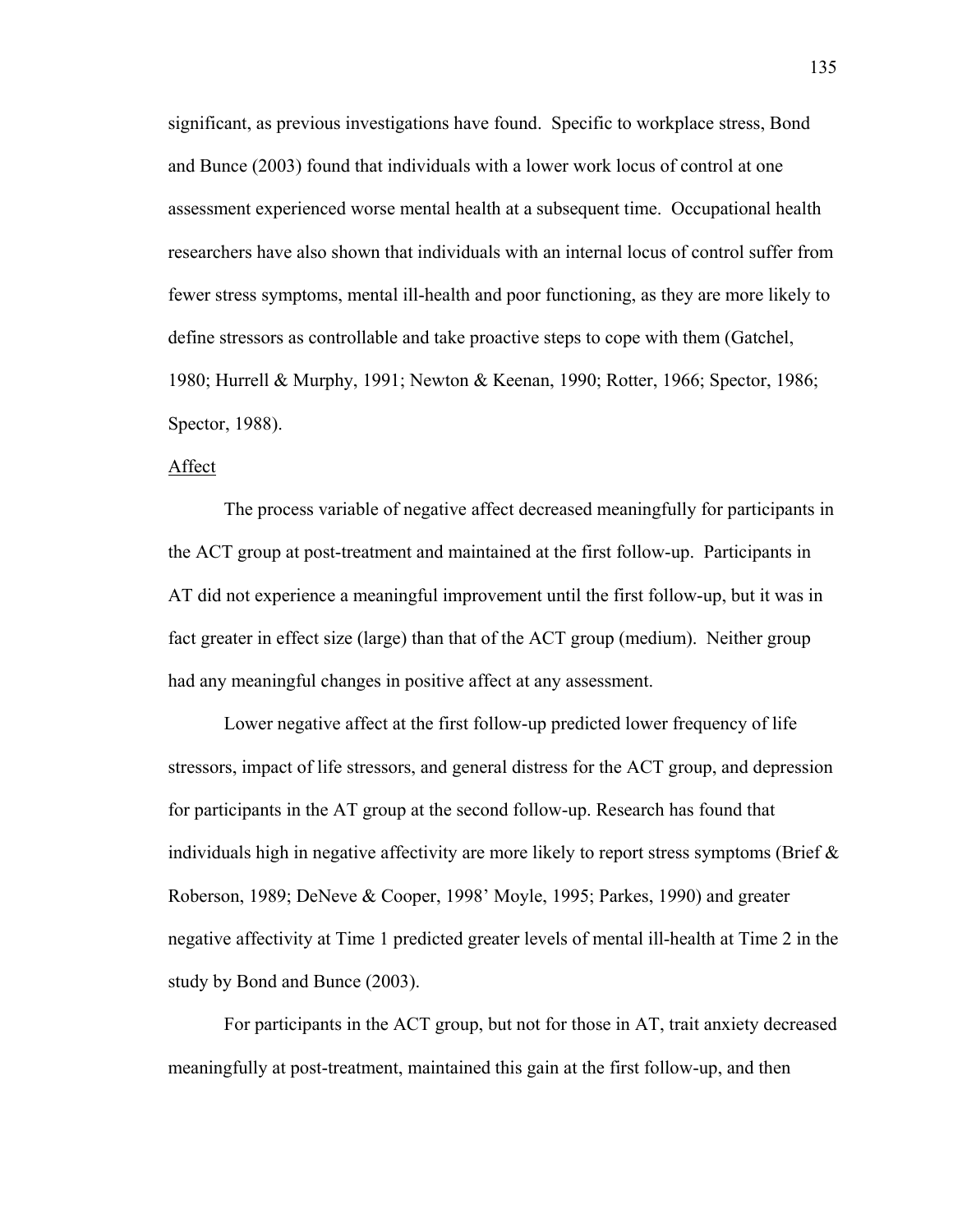decreased again at the second follow-up, with a large between group effect size at this assessment. This suggests that one function values clarification may play is changing more generalized and chronic anxiety, in addition to more immediate anxious states. This is in line with the role values play in self-regulation (Baumeister, Heatherton,  $\&$ Tice, 1994; Martin & Tesser, 1996; Oxford et al., 2002) and choice of coping strategy (Kelly & Stone, 1987; Post & Weddington, 1997), and that goals mediate the effects of personality traits on performance (Locke, 1997). Lower trait anxiety at the first followup did not, however, predict any outcome for participants in ACT at the second to a statistically significant degree, and perhaps may be better characterized as an outcome, rather than a process, variable.

# Cognition

 Although no measures of automatic thinking changed to a statistically significant degree at post-treatment for either group, frequency of negative automatic thoughts decreased consistently for each group through the second follow-up, with medium sized differences between mean pre-treatment and first and second follow-up scores. At each follow-up, participants in both the AT and the ACT group reported meaningful reductions in belief in negative thoughts. Interestingly, frequency of positive thoughts decreased meaningfully for participants in ACT at the first and second follow-ups and no meaningful changes occurred in belief of positive thoughts for either group.

The present study thus adds to previous findings indicating that an acceptancebased intervention, with or without values clarification, may not only initially change how individuals relate to their thoughts but also that, in the long term, may result in changes to thought content as well. Reductions in frequency and believability of negative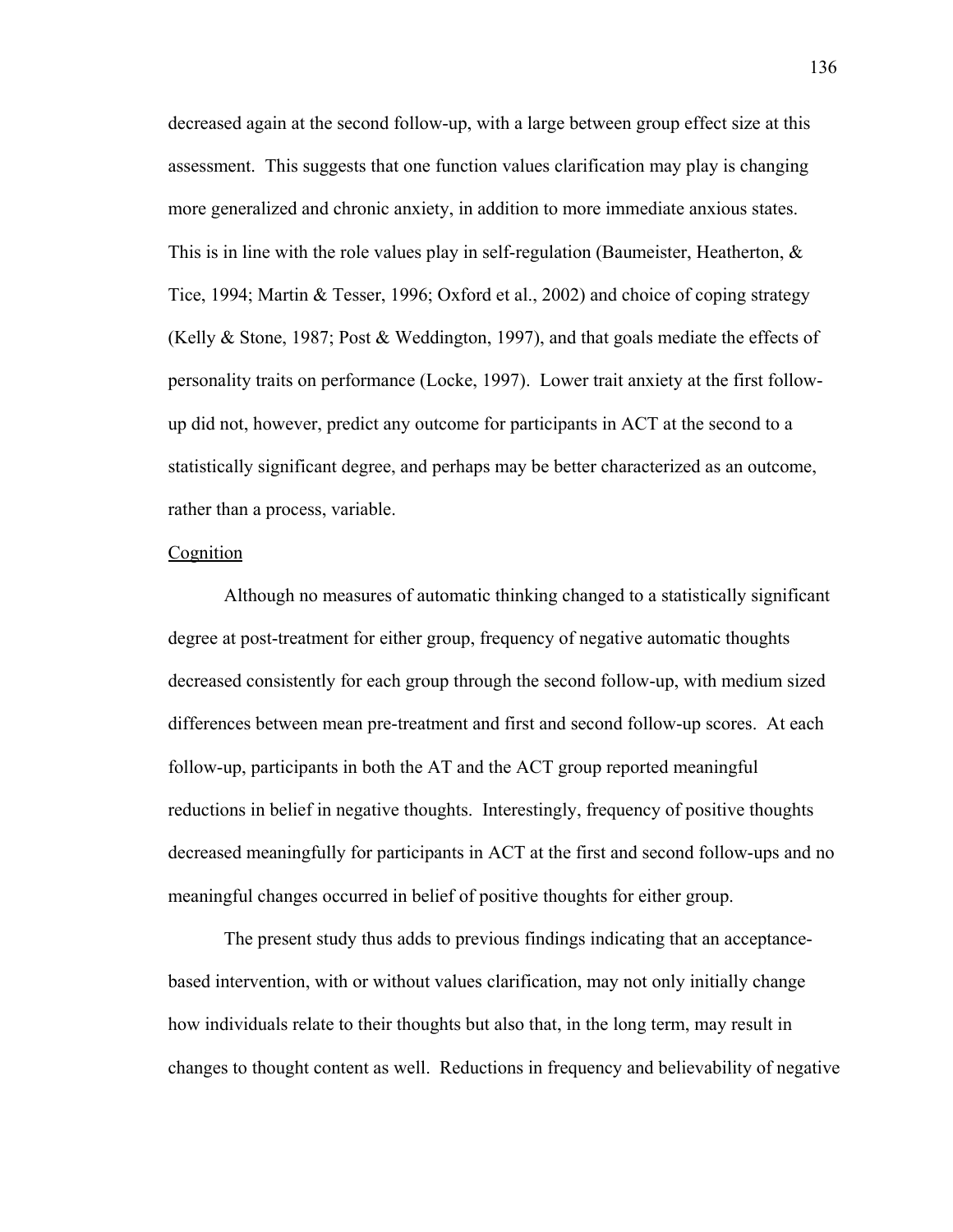automatic thoughts were found at post-treatment and 2 –month follow-up in one study of cognitive distancing, the early form of ACT that did not contain values components (Zettle & Hayes, 1986). One of the recent studies of ACT in the workplace (Flaxman  $\&$ Bond, in preparation) also showed significant reductions in frequency of dysfunctional cognitions (especially between baseline and 6 month follow-up).

Although lower frequency of negative thoughts was not associated with the observed large improvement in general mental health in the Flaxman and Bond study (in preparation), the present research indicated that this process variable did predict lower frequency of life stressors as well as lower depression (even after the association with negative affect was controlled for) in participants of the AT group. At T4, lower frequency of negative thoughts associated significantly with lower state anxiety for the AT group, as did higher frequency of positive thoughts with higher work-related quality of life for the ACT group.

The T3 reduction in belief in negative thoughts, an indication of cognitive defusion, was not found to significantly predict any outcome for either group at T4, although it did have high correlations with frequency and impact of life stressors for participants in ACT. Cognitive defusion scores have been found to mediate the decrease in depression scores at post-intervention and at follow-up for cognitive distancing (Zettle & Hayes, 1986), as well as for ACT's effects on other study-specific outcomes (Gaudiano and Herbert (2006a, 2006b; Hayes, Wilson, et al., 2004). The positive relationship between work-related QoL and belief in negative thoughts at T4 for participants in AT was surprising and not easily explained.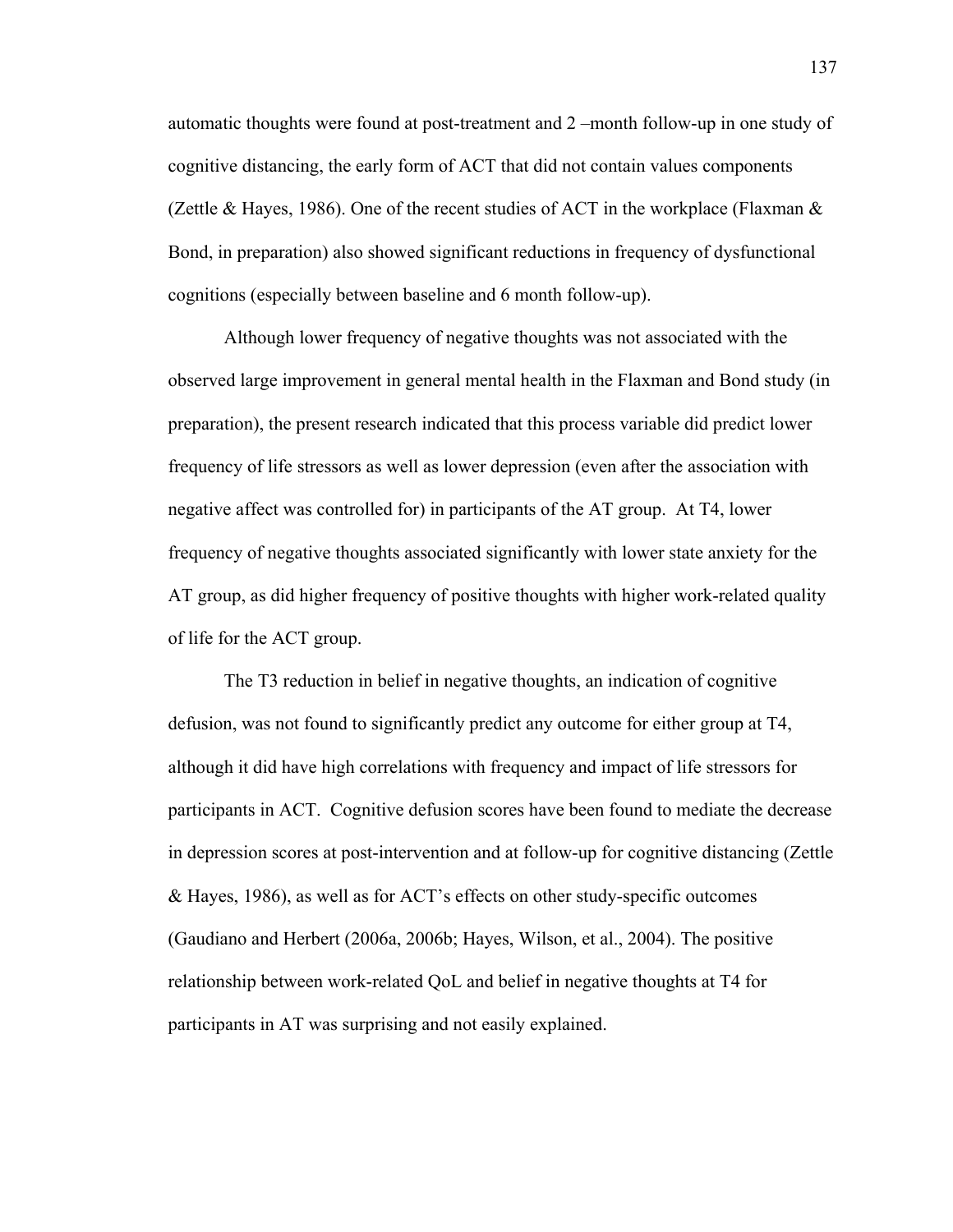# Mindfulness

 Surprisingly, participants in both groups did not report significant median changes or meaningful mean changes post-treatment or at any follow-up in psychological flexibility or its subscale of Willingness. This is contrary to numerous studies of ACT in which psychological flexibility improved and was correlated or mediated mental health, affect, cognitive, and behavioral outcomes in clinical trials and non-intervention laboratory-based research (see Hayes et al., 2006 for one review; Dalrymple & Herbert, 2007; Forman, Herbert, & Moitra, 2007; Lloyd & Hastings, 2008). Specific to work stress, high levels of psychological flexibility have been found to predict better performance and increase the association between job control and better mental health and performance over time (Bond & Bunce, 2003; Bond & Flaxman, 2006). It also correlates, to a greater degree than actual pain ratings, with less disability, better work status, more daily "up" time, less use of analgesics, and fewer health-care related visits in patients with chronic pain (McCracken, 1998; McCracken, Vowles, & Eccleston, 2004).

 The current lack of findings in terms of meaningful change in psychological flexibility may be simply due to lack of adequate sample size, as both groups did evidence a minimal increase in the AAQ at post-treatment and the second follow-up. The lack of findings with respect to mediation by the AAQ may be due to several factors. For one, other measures, particularly negative affect, automatic thinking, and the FFMQ and its subscales, that emerged as significant mediators were not controlled for in analyzing the association between the AAQ and outcomes. In addition, the possibility that the AAQ would mediate the effects of these measures on program outcomes was not examined.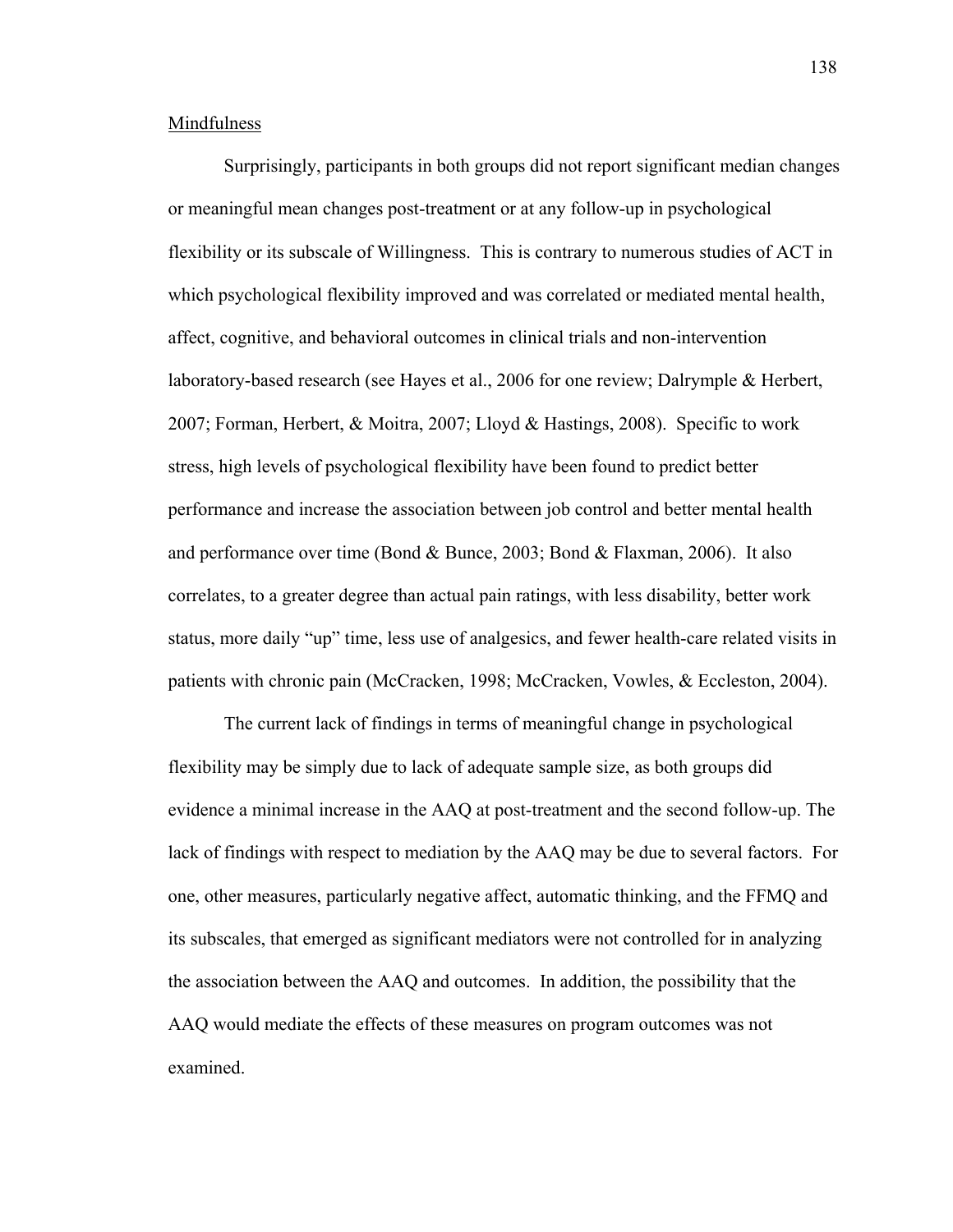Such underlying or indirect relationships involving the AAQ have been suggested. Bond and Bunce (2003) showed that psychological flexibility increased the association between job control and better mental health over time (Bond & Bunce, 2003), while other researchers (Kashdan, Barrios, Forsyth, & Steger, 2006) recently demonstrated that the AAQ partially mediated the effects of maladaptive coping, emotional response styles, and controllability on anxiety ratings and completely mediated the effects of two emotion regulation strategies (i.e., suppression and reappraisal) on daily negative and positive experiences. Experiential avoidance (as assessed by coding the AAQ so that higher scores reflect the opposite of psychological flexibility or acceptance) was also associated with diminished daily positive affective experiences and healthy life appraisals, diminished frequency of positive events and more frequent negative life events, and greater negative affective experiences.

 Only one existing study of ACT was located that used a measure of mindfulness, the Kentucky Inventory of Mindfulness Skills (KIMS, Baer, Smith, & Allen, 2004) and found significant changes in the Acceptance and the Acting with Awareness subscales (Forman, Herbert, & Moitra, 2007). The findings of the present investigation indicated that participants in the ACT group, but not those in AT, reported a marginally significant increase in overall mindfulness at post-treatment, with a medium-sized mean difference for this measure and for the Acting with Awareness subscale. The ACT group maintained these post-treatment gains at each follow-up and also reported a medium sized mean increase in the Nonreactivity subscale at the first follow-up, while the AT group indicated decreases. Participants in AT experienced no meaningful improvements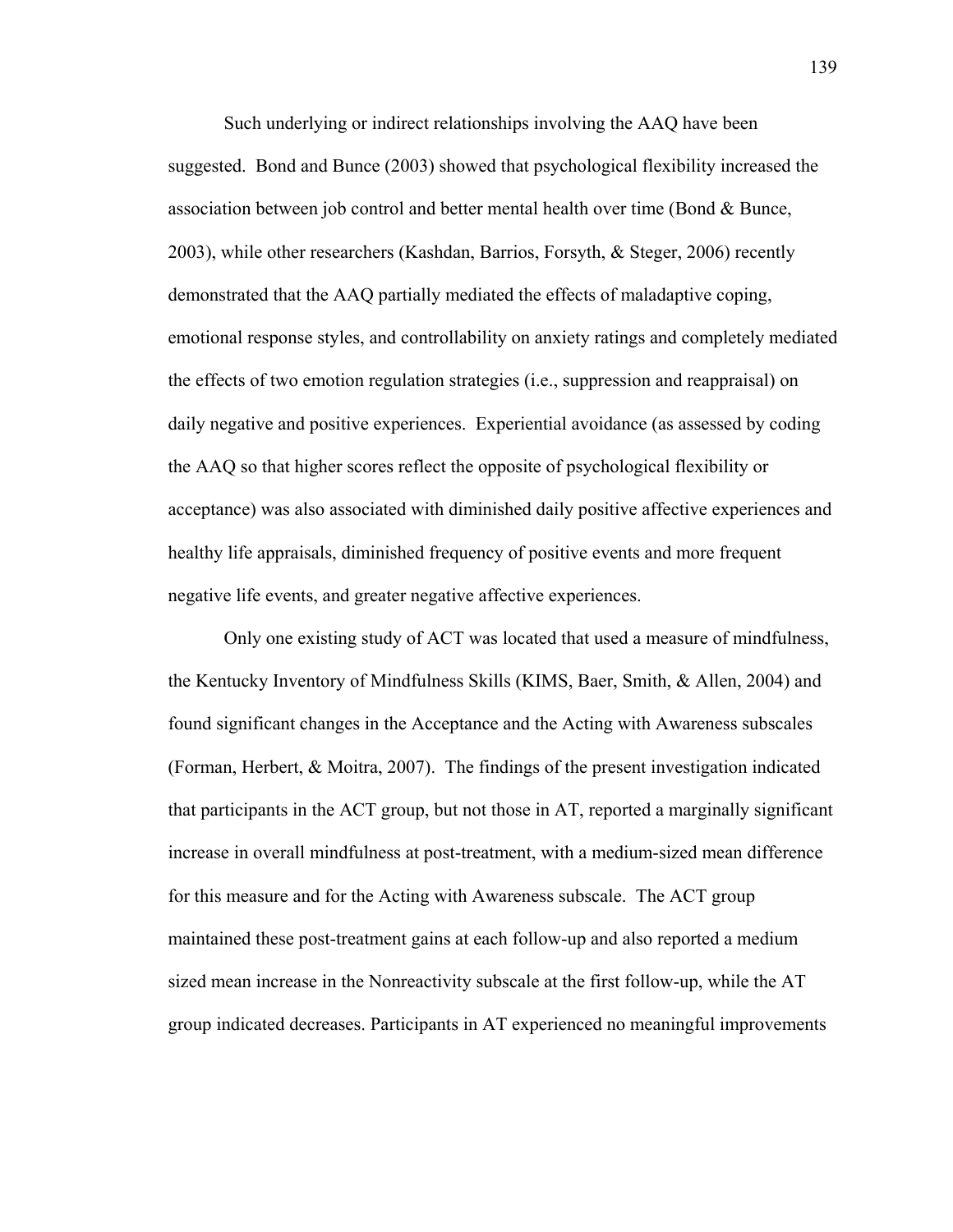on any subscale and actually indicated a decrease in the Nonreactivity and Acting with Awareness subscales at post-treatment and follow-up.

The lack of change in the FFMQ for participants in the AT group may be conjectured due to various reasons. For one, perhaps the particular sample in the AT group was simply too small to detect any meaningful changes. Second, perhaps the additional two sessions was a critical ingredient in affecting a measurable change in mindfulness, either through greater continued practice of skills, or greater use of other acceptance and stress management strategies, as was observed for the ACT participants. Third is the possibility that perhaps the first four components of ACT may not be truly sufficient to effect changes in measures of mindfulness as operationalized by approaches based on meditation, such as MBSR. As noted, most previous studies of ACT have not examined effects on mindfulness measures. As such, the values components of ACT may perhaps be necessary in order for changes in constructs reflected in the FFMQ, particularly Nonreactivity to Inner Experience and Acting with Awareness, to emerge. Why a concomitant change in the Willingness subscale of the AAQ for participants in ACT was not found, however, is not clear. In a post-hoc analysis, the AAQ Willingness scale was found to correlate significantly and highly with FFMQ at T4 for participants in AT  $\tau$  = 0.80, p < 0.05] but not for participants in ACT  $\tau$  = .07, p = ns], suggesting that the measures were in fact tapping into a similar construct.

With respect to possible mediation, mindfulness at the first follow-up correlated over time with a number of outcomes at the second follow-up for participants in ACT, thus speaking to its significance. Specifically, higher overall mindfulness predicted lower depression, while higher scores on the Acting with Awareness subscale predicted lower

140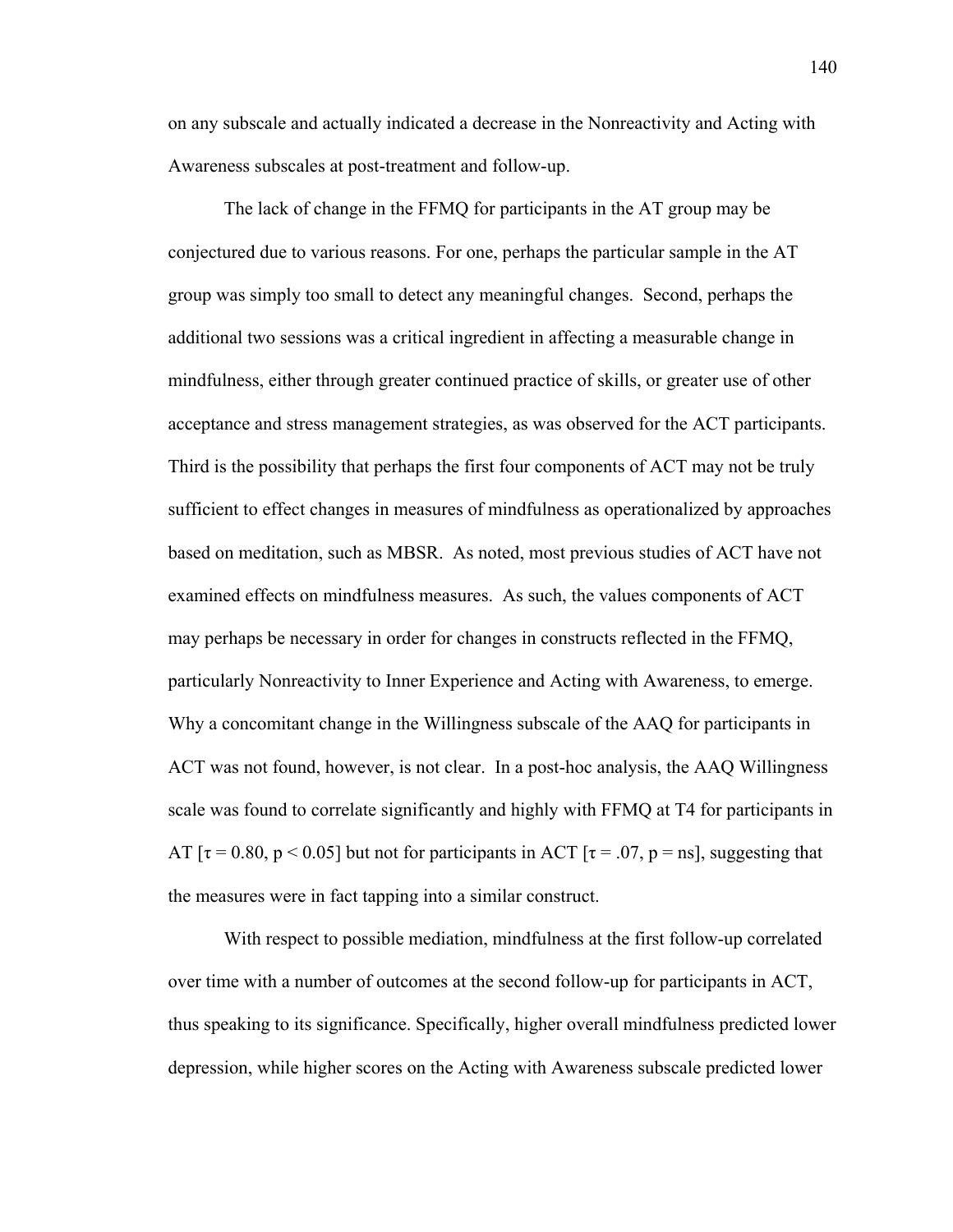job stressor frequency and lower interference in social functioning due to mental or physical problems. The Acting with Awareness subscale of the KIMS was found to mediate changes in mental health, functioning, and quality of life outcomes in a recent study (Forman, Herbert, & Moitra, 2007). Higher scores on the Nonreactivity to Inner Experience subscale predicted lower frequency of life stressors and lower impact of life stressors, even after controlling for the effect of negative affect for both. In addition to these outcomes, the Nonreactivity subscale also predicted lower state anxiety, lower general distress, and higher overall quality of life. The Nonreactivity to Inner Experience subscale has been suggested as a useful way of operationalizing acceptance and found to high correlate negatively and highly with experiential avoidance, with only the correlation with Nonjudging being greater, by the developers of the FFMQ (Baer et al., 2006).

# Values-based Behavior

 Meaningful mean change scores on the Action subscale of psychological flexibility, a proposed measure of ability to take action (towards responsibilities, important tasks, success, resolving a problem, and a life course) even in the face of unwanted internal events, occurred for both groups, though at post-treatment for the ACT group and at the second follow-up for the AT group. Although values are not explicit within this construct, they are implicit in the wording of the items (e.g., being able to "do something important", "take action on a problem", "take care of my responsibilities", and "set a course in my life").

 With respect to our correlational analyses, the positive correlation at T4 between frequency of job stressors and the Action subscale of the AAQ is counter to expectations,

141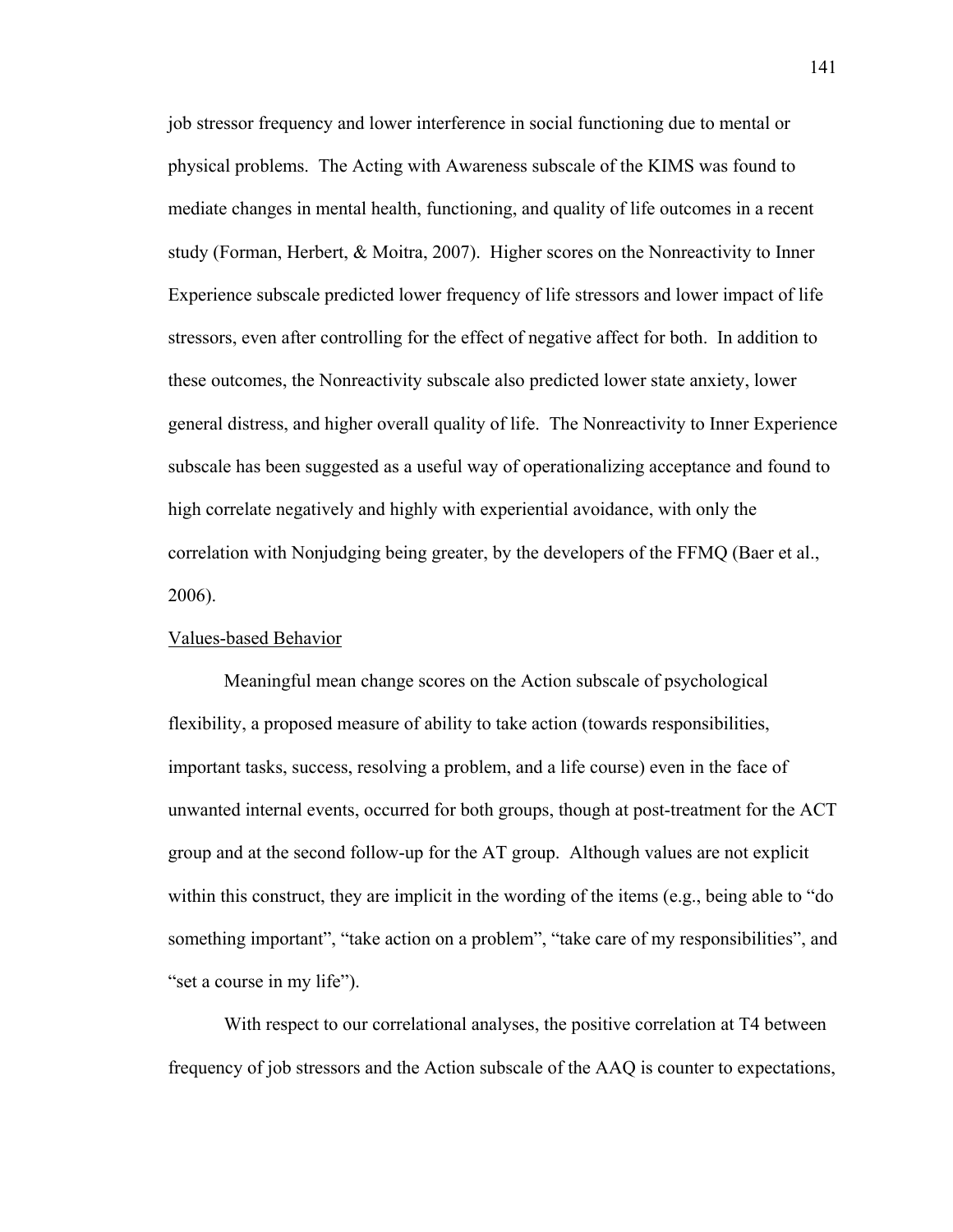particularly as both measures changed in the predicted direction pre-treatment to T4. It may be that for these study participants, the more they pursued a valued but perhaps difficult goal, the more challenges and thus stressors they experienced, particularly if their work environment was not supportive of those goals in terms of resources and colleagues.

No meaningful pre- to post-treatment changes were evident for either group on any coping-related values measures. Interestingly, although AT participants reported marginally significant decreases in the large effect size range in value placed on avoidance coping at the first and second follow-up and a medium improvement in use of avoidance coping at the second follow-up, ACT participants reported medium sized mean decreases in engagement in avoidance coping and increases in engagement in approach coping at the first and second follow-up. These findings suggest that changes to valuerelated outcomes and coping behavior require time.

 The findings also suggest that, although intentions may have changed for participants in AT and less avoidance behavior was evident later in time, the value components may be crucial for initiation of adaptive coping behaviors to a meaningful extent, in addition to decreases of maladaptive ones, and in a shorter time frame, and with little need to address intentions at all (engagement in the different coping approaches changed either without or before an concomitant change in value placed on them). As such, the values components may assist individuals in initiating structured behavioral goal planning and encourage quicker follow-through.

 As stated in the introduction, the setting of goals have been an integral construct within theories of self-regulation (e.g., Baumeister, Heatherton, & Tice, 1994; Martin &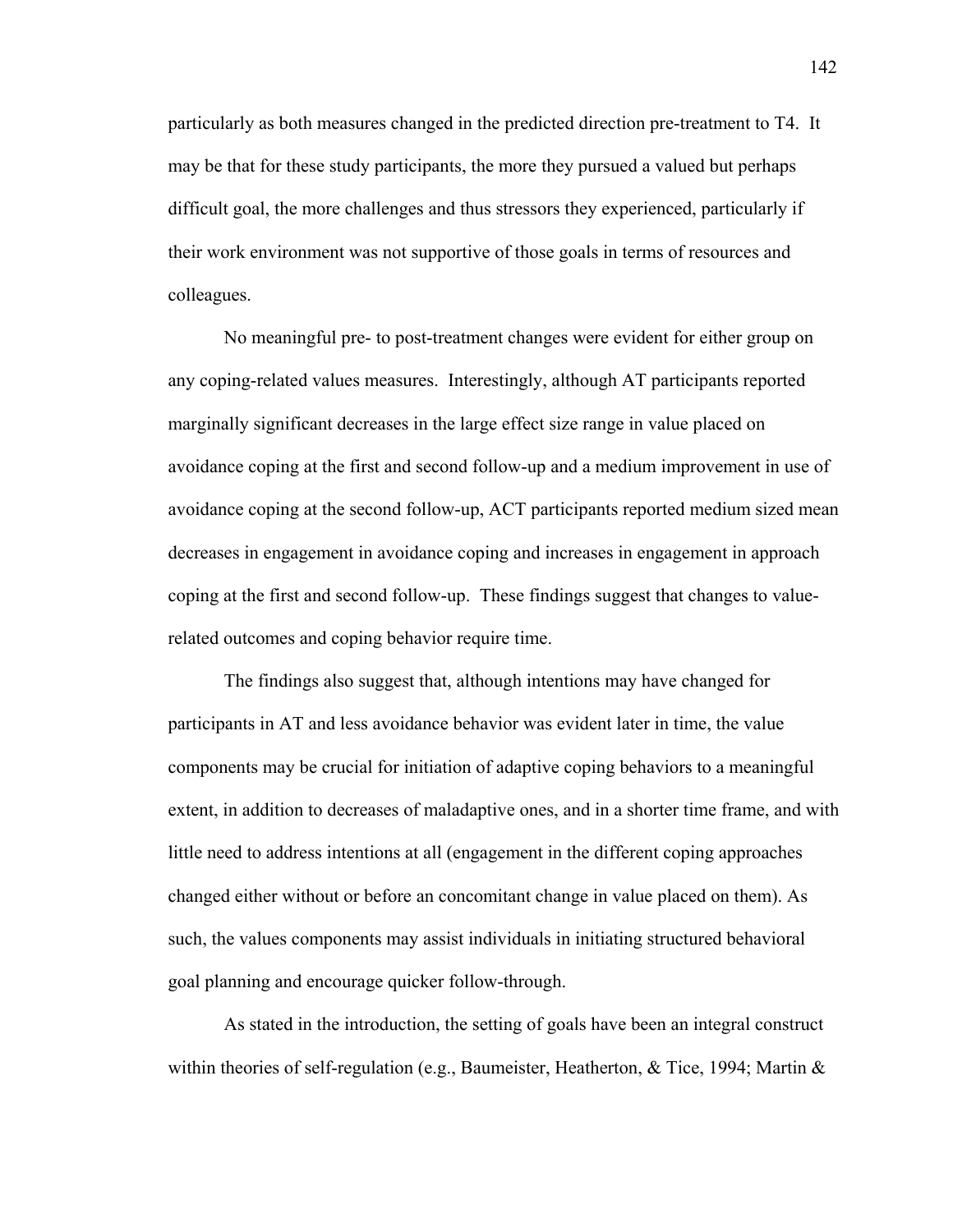Tesser, 1996), motivation (e.g., expectancy-value theory; Atkinson, 1964), and behavioral task performance and commitment (e.g., Goal-Setting Theory; Lock & Latham, 1990; Value-Affirmation; Lydon & Zanna, 1990). This does not preclude the possibility, proposed by Hayes and colleagues, that the mindfulness components aided participants in maintaining behavioral commitment to goals and thus bolstered the effects of values clarification (Hayes et al., 1999; Hayes et al., 2006).

 Lower engagement in avoidance coping at the first follow-up predicted lower job stressor frequency, lower physical ill health, and higher job satisfaction at the second follow-up for participants of ACT. This is in line with the two existing studies on ACT that examined coping-specific behavior. One found that reductions in the Mental Disengagement subscale of the COPE mediated the reduction in distress in cancer patients (Branstetter et al., 2004, as cited in Hayes et al., 2006), while the other indicated that avoidance coping was positively cross-sectionally associated with depression (Lloyd & Hastings, 2008). Passive or avoidance-based coping has generally been found to result in greater psychological stress and negative emotional states (Folkman & Lazarus, 1988a, 1988b).

 These findings may also relate to the proposition that coping itself leads to many changes within the stress process because it plays a significant role in the appraisal process by providing new information that feeds back to the individual and alters subsequent appraisal, which is always the proximal cause of reactions to stressors (Lazarus, 1995). Moreover, attending to values has been shown to impact appraisals of meaning of stressful situations (e.g., Cooke & Rousseau, 1983), including work-related stress (e.g., Bocchino, Hartman, & Foley, 2003; Britt, Stetz, & Bliese, 2004; Carlson &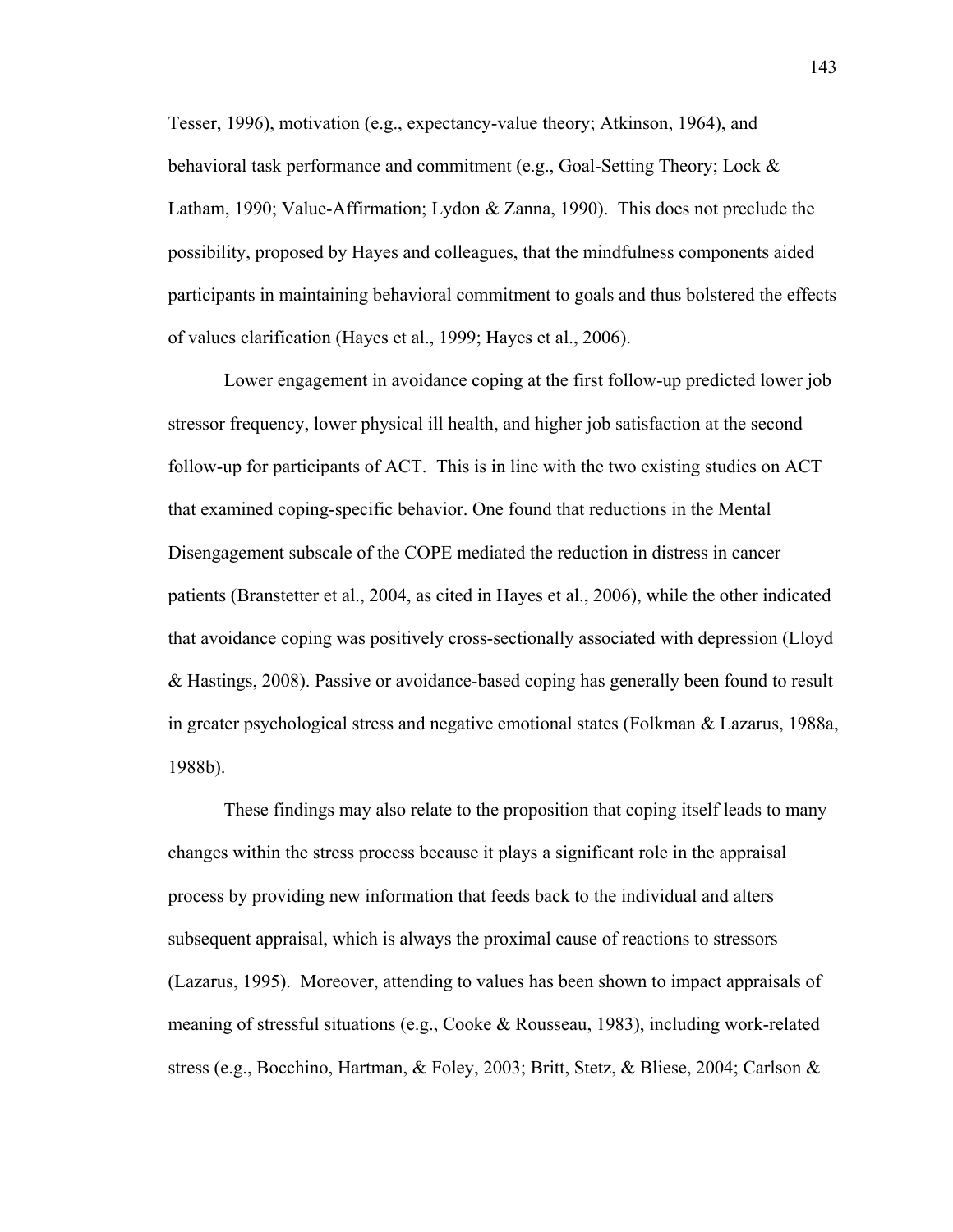Kaemar, 2000), and to dampen the physiological reactions to stress (e.g., Creswell et al., 2005).

 There was also a positive association of T4 value placed on approach coping with work-related QoL in the ACT group. Such setting of intentions may have resulted in cognitive/affective changes that were not examined or did not emerge with respect to their relationship with work-quality of life in this study. Personal values clarification plays a significant role within theories of work-related motivation (e.g., Latham  $\&$ Pinder, 2005) satisfaction, commitment, and motivation (e.g., Butler, 1983; Jans, 1989; Knoop, 1994; Latham & Pinder, 2005; Robey, 1974). Research has indicated that simply giving attention to personal values, as the ACT but not the AT group did, has in itself been found to affect the strategies used to deal with stressful situations (e.g., Kelly  $\&$ Stone, 1987; Post & Weddington, 1997) and to increase engagement in healthy and decrease engagement in unhealthy behaviors (Kristiansen, 1986; Oxford et al., 2002).

Participants in AT experienced a medium sized improvement in approach coping congruence at post-treatment, while those in ACT did not report such an improvement until the first follow-up. Although both groups reported medium sized mean improvements in overall values-to-action congruence at the first follow-up, it is not known whether this increased congruence for the AT group was due to changes in value or in action and in what specific approaches.

 Higher overall coping congruence at the first follow-up was associated with lower frequency and impact of life stressors and higher job satisfaction in the AT group. Although this is consistent with the suggestion that the open, intentional awareness cultivated by mindfulness may by itself lead individuals to act in ways that are more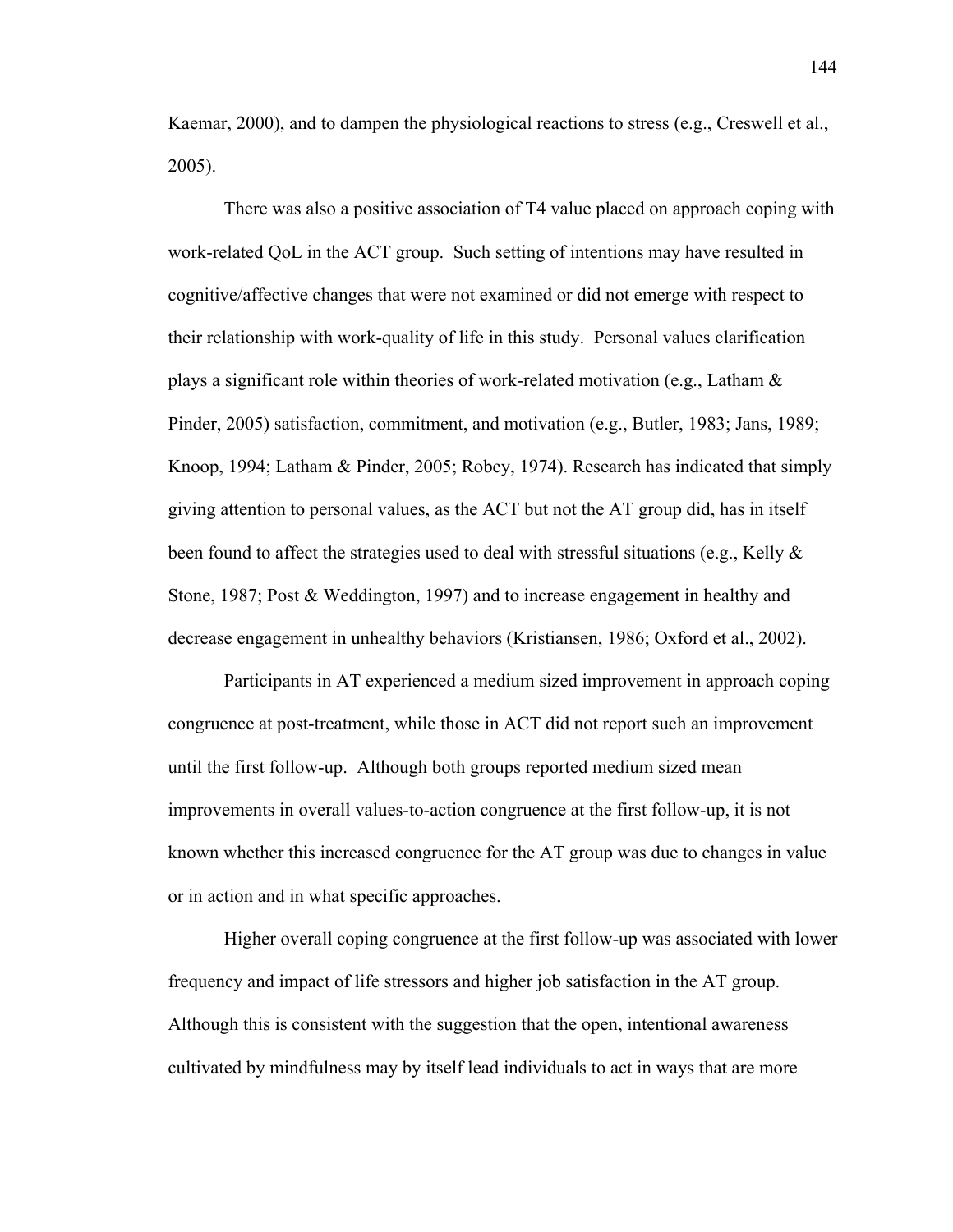congruent with their values and interests (e.g., Brown & Ryan, 2003; Ryan, Kuhl, & Deci, 1997; Shapiro et al., 2006) and the AT group did evidence a decrease in value placed on avoidance coping, the finding that participants in the AT group did not report meaningful changes in measures of mindfulness indicates that "intentional awareness" is unlikely to be the source of the relationship between congruence and outcomes for the AT group.

 Surprisingly, lower value placed on avoidance coping was associated with higher general distress in participants of the AT group. It may be that this was simply a spurious association, or that even though participants recognized avoidance coping maladaptive (value did decrease at the follow-ups), they either continued to engage in it (use of avoidance coping was higher at the first follow-up than at pre-treatment or posttreatment), thus encouraging continued distress. This latter possibility is actually in line with the positive association at T4 between job stressor impact and value placed on and use of avoidance coping for participants in AT.

## Study Strengths

 The present investigation had several strengths and addressed several limitations of the existing literature on ACT for workplace stress and in general. In attempting to achieve its aims, it is the only investigation of ACT to date that utilized a dismantling methodology. This design also allowed for the examination of the effects of the mindfulness components of ACT as a stand-alone intervention. To maximize internal validity, the study involved the development and administration of a manualized protocol, highly structured in format and content. Moreover, the interventions were not identified to the participants by the therapy name and the identical rationale was provided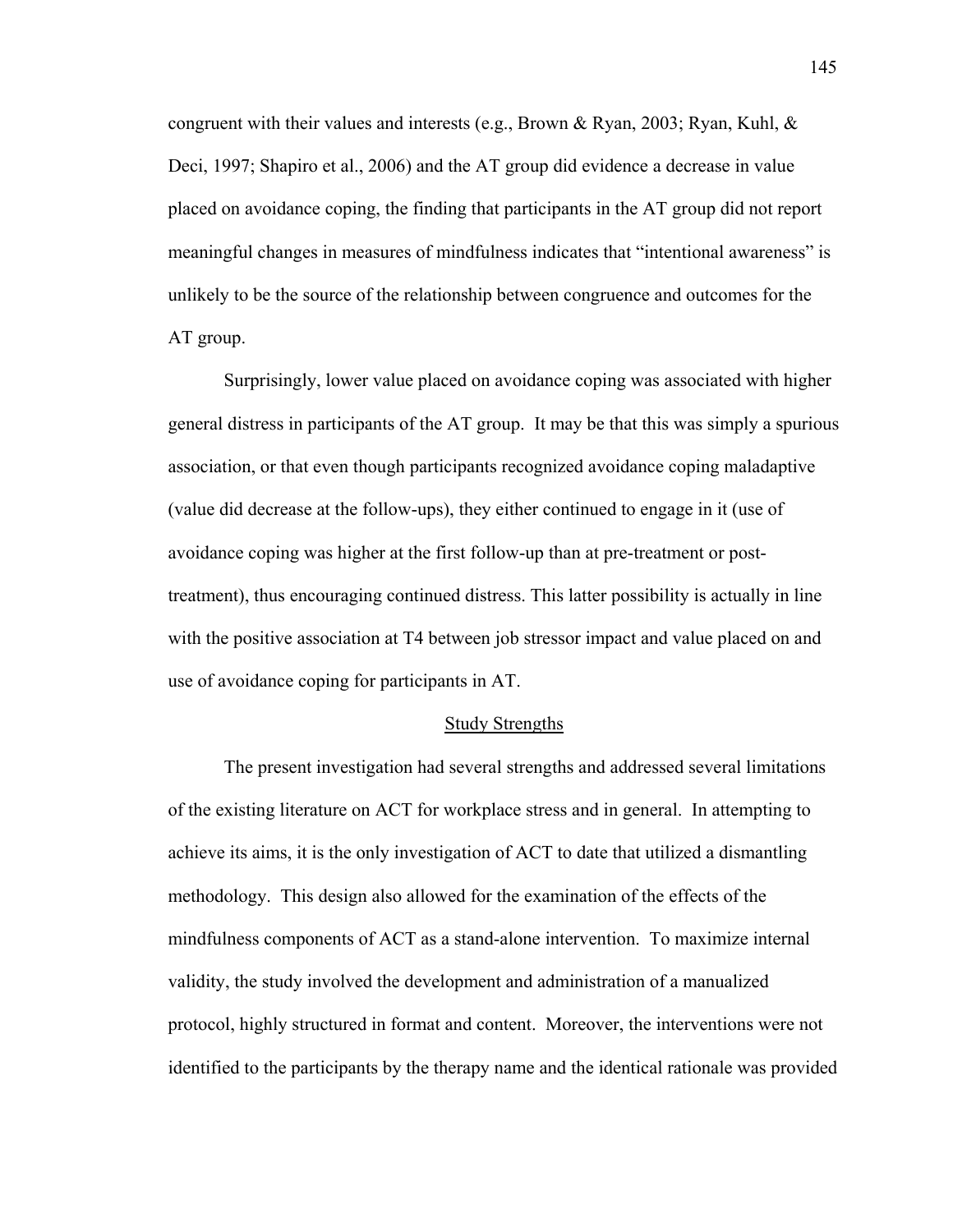for each version. Manual adherence assessment by blind raters indicated high adherence to inclusion and manner of administration of all ACT components, as well as high adherence to the therapeutic stance of ACT in intervention provision. Intervention components in each version of the program were equitable and discrimination between the versions was attained to an optimal degree, thus increasing confidence in the assertion that any differences in effects between the groups were related to the omission of the values components.

 In data collection, the study expanded significantly beyond existing studies of ACT. With respect to duration of assessment, three follow-up times were included, allowing for greater longitudinal evaluation of program effects. In terms of data collected, an extensive variety of outcome measures was utilized, including those of nonwork-related stressors, coping, quality of life, and work outcomes. In addition, numerous possible mediating factors beyond that of psychological flexibility were examined. The study went beyond existing ACT research in assessing mindfulness by examining not only the total AAQ and the Willingness subscale of the AAQ, but also the comprehensive Five Facet Mindfulness Scale and its five subscales. In attempting to assess values-tobehavior congruence, the study not only used the Action subscale of the AAQ, but a newly devised measure related to coping behavior that specifically tapped the concepts of approach and avoidance that significantly defines the ACT theoretical and clinical framework.

 In addition to these outcome and process measures, the study also examined participants' extent of therapy skills practice at each intervention session, after program completion, and at the follow-ups, and in this assessment was included measurement of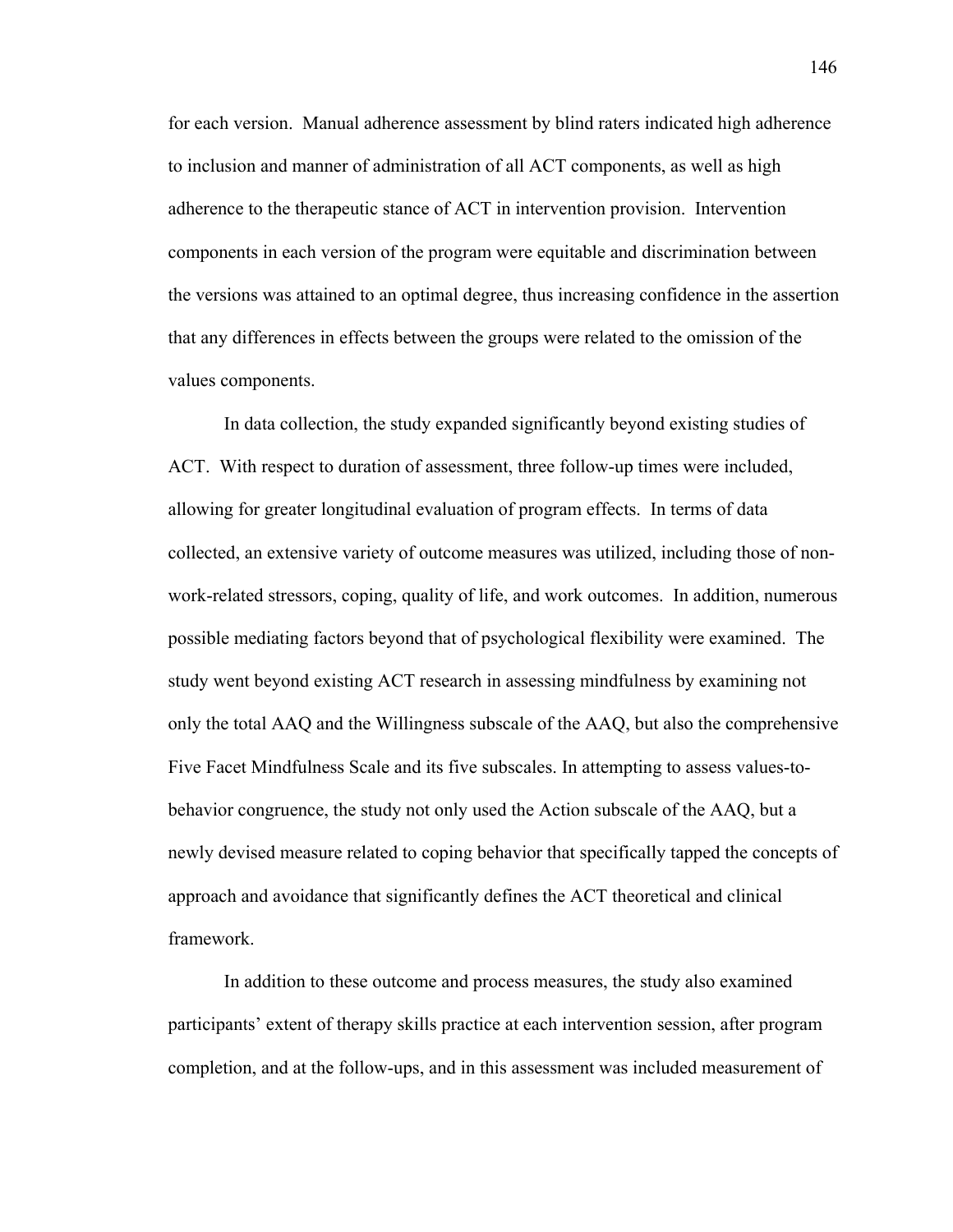use of non-program stress management approaches. Findings from this monitoring during the program indicated that participants practiced a majority of the skills and indicated that they experienced a high degree of benefit in terms of aims each exercise was to achieve, further supporting findings of high treatment integrity.

 Assessment of participants' expectations for treatment and the extent to which these were met was also a valuable endeavor of this investigation and an infrequent occurrence in clinical outcome research. This assessment not only showed that participants in the ACT and AT groups did not differ in their expectations for treatment and that both groups expected the intervention to have "some" positive effect on their well-being, it indicated that the intervention met or exceeded expectations for both groups post-program in terms of reduction in work-related and non-work stressors and increase in work and life satisfaction. Other measures of participants' evaluation of the intervention also spoke to the finding that the program was well-received by participants, including positive evaluation of the frequency of sessions, high satisfaction with the facilitator, and zero attrition of participants during intervention administration.

 With respect to the make-up of study participants, homogeneity was significant due to all individuals being employed at the same workplace, holding positions in either administrative or academic areas, reporting similar levels of work control, residing at the same geographic location, and being nearly all female.

# Limitations and Ideas for Future Research

 In addition to its significant strengths, the present investigation is marked by several limitations that influence implications of its findings and offer opportunities for methodological improvement in future research. The most significant limitation of this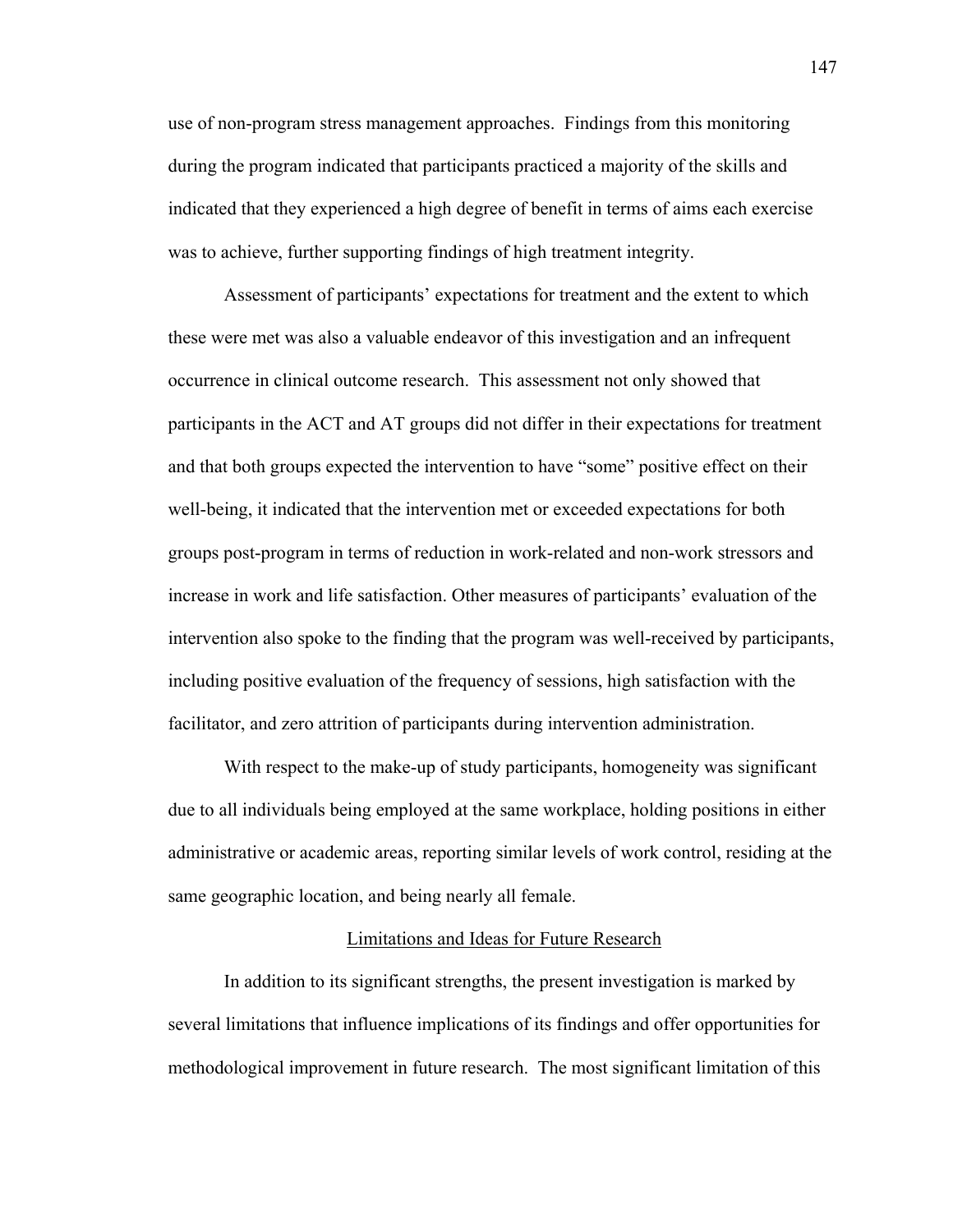study is the very small sample size. The sample precluded planned analyses and renders the statistical significance of utilized approaches suspect. Differences between the two intervention groups may not have been evident due to a lack of an adequate number of participants. Sample size further decreased as participants failed to respond to requests for assessments at follow-up, which compromises the validity of comparisons of outcomes between assessments in which samples vary. In addition, the number of analyses performed with the Mann-Whitney and Wilcoxon tests likely increased the chances of Type II error.

 Although statistical significance testing was supplemented with effect size analyses in to evaluate program effectiveness, future dismantling studies of ACT would benefit from sample sizes that allow for traditional parametric statistical analyses that allowed investigators to assess repeated-measures and, with large samples, pursue mediational analysis to investigate possible factors that drive ACT's effects. Such mediational analyses, as well as approaches such as structural equation modeling, offer additional avenues to ascertain the differential effects of ACT's components.

 Various factors may have accounted for the low recruitment. One concerns the fact that individuals who expressed initial interest from viewing the paper or emailed flyer were sent detailed information about the study prior to any face-to-face meeting. This procedure was chosen to increase the chances that enrolled participants were truly committed and undoubtedly contributing to the 100% retention across intervention sessions. However, it may have also deterred or overwhelmed others who were initially less committed. The two-hour length and number of intervention sessions were also likely influences on recruitment.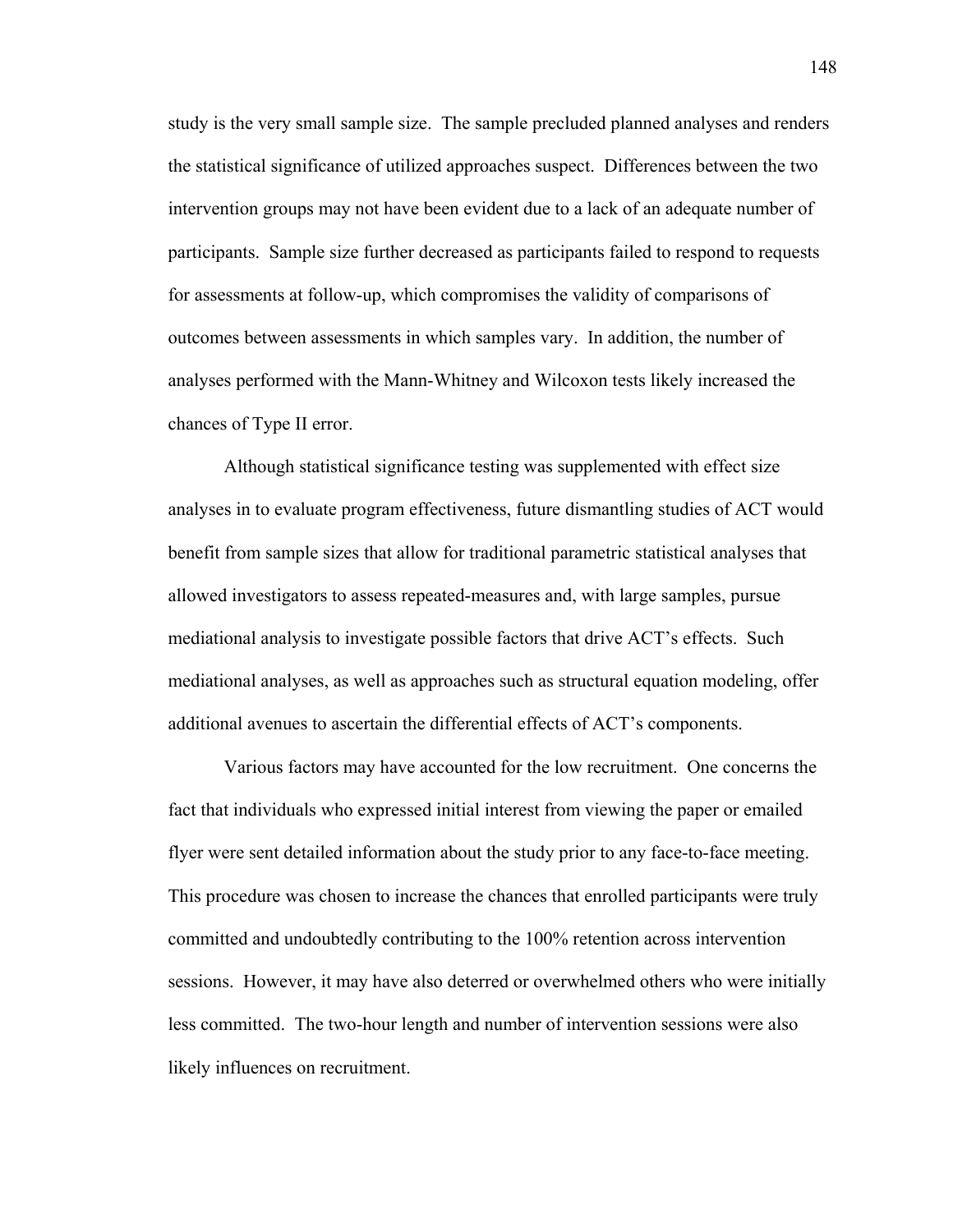The choice of clinical focus, work stress, is another factor that may have contributed to poor enrollment and may not have been the optimal choice for an initial dismantling study of ACT. Work stress, unlike depression or anxiety, is seen by many workers as an unavoidable and "normal" experience and more related to organizational factors outside of a person's control. The experience of work stress for many individuals may not be adequately captured by measures of psychological distress, such as depression or anxiety. Low-level yet recurrent strain from work-related stressors may instead manifest as functional interference in performance, attitudes, and relationships with coworkers and the organization (Goodspeed & DeLucia, 1990; Levi, 1996; Sutherland  $& Cooper, 1990)$ . This phenomenon could have led to less significant changes on outcomes in the current study than may have been seen with a sample reporting more significant levels of strain. Thus, future studies of work stress and ACT may want to assess the level of concern or impact participants experience from work stressors and limit inclusion criteria to samples reporting significant distress. In addition and based on anecdotal reports from individuals who inquired but did not consent for the study, many individual under work stress perceive making time for an intervention program as an additional stressor. If their level of concern is not significant, they may be less reluctant to participate in an intervention program. Thus, researchers of future dismantling studies may want to focus on issues such as depression, anxiety, or weight loss, which individuals may have more motivation to address.

A significant issue with respect to choosing an appropriate methodology to investigate ACT is whether ACT as an intervention can be dismantled without diminishing is theoretical and therapeutic framework. Each of the six components in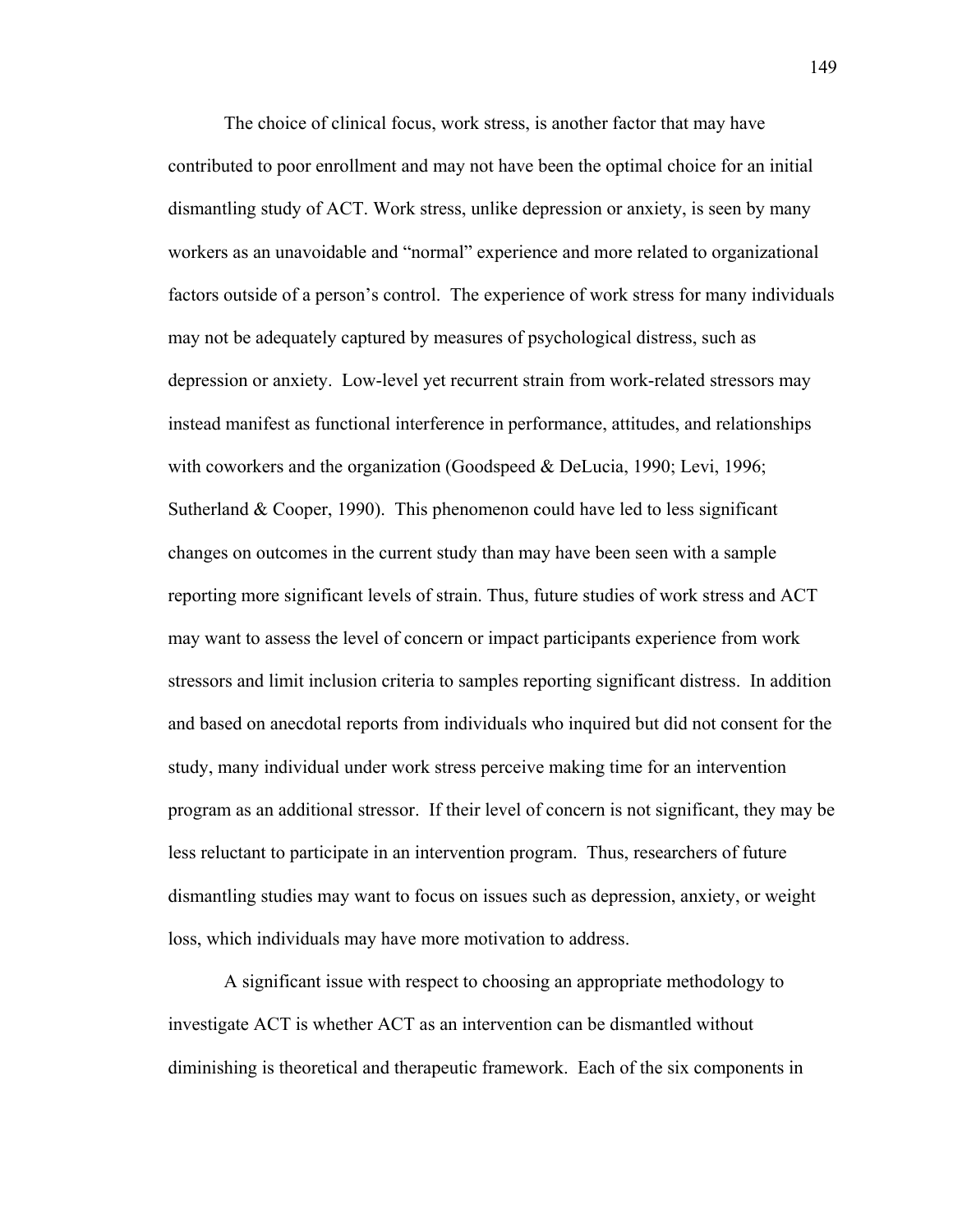ACT is conceptualized as a skill that builds on and interacts with the others within a "hexaflex" model of therapeutic change (Hayes et al., 2006). Within ACT treatment protocols, the mindfulness components are taught not as stand alone interventions but with the aim of enabling individual to overcome the cognitive and emotional barriers to values-based action (e.g., Eifert & Forsyth, 2005). Such interactive and dependent relationships between the components also encourage dynamic and flexible administration. Thus, breaking apart these connections may arguably be counter to the stance and aims of ACT.

Although a dismantling design is arguably the highest standard of research methodology for assessing differential and additive effects of components in a multicomponent treatment, it may be advisable to utilize other approaches as an initial strategy to ascertain similar aims and to investigate the processes underling ACT's components without breaking apart the interplay among them. These approaches include path analysis, structural equation modeling, and hierarchical analysis. Hierarchical regression models that test the additive contribution of values clarification in accounting for variance in outcomes beyond that of mindfulness could be useful in examining mechanisms of ACT following the provision of the complete protocol. Alternatively, path analyses could compare the fit of predictor-outcome models with the fit of predictormediator-outcome models with cross-sectional or longitudinal data of substantial sample size. Such methodologies avert the resource, time, and recruitment challenges inherent in clinical trials and may serve to actually inform subsequent dismantling investigations as to the most appropriate and efficient procedural and assessment protocols.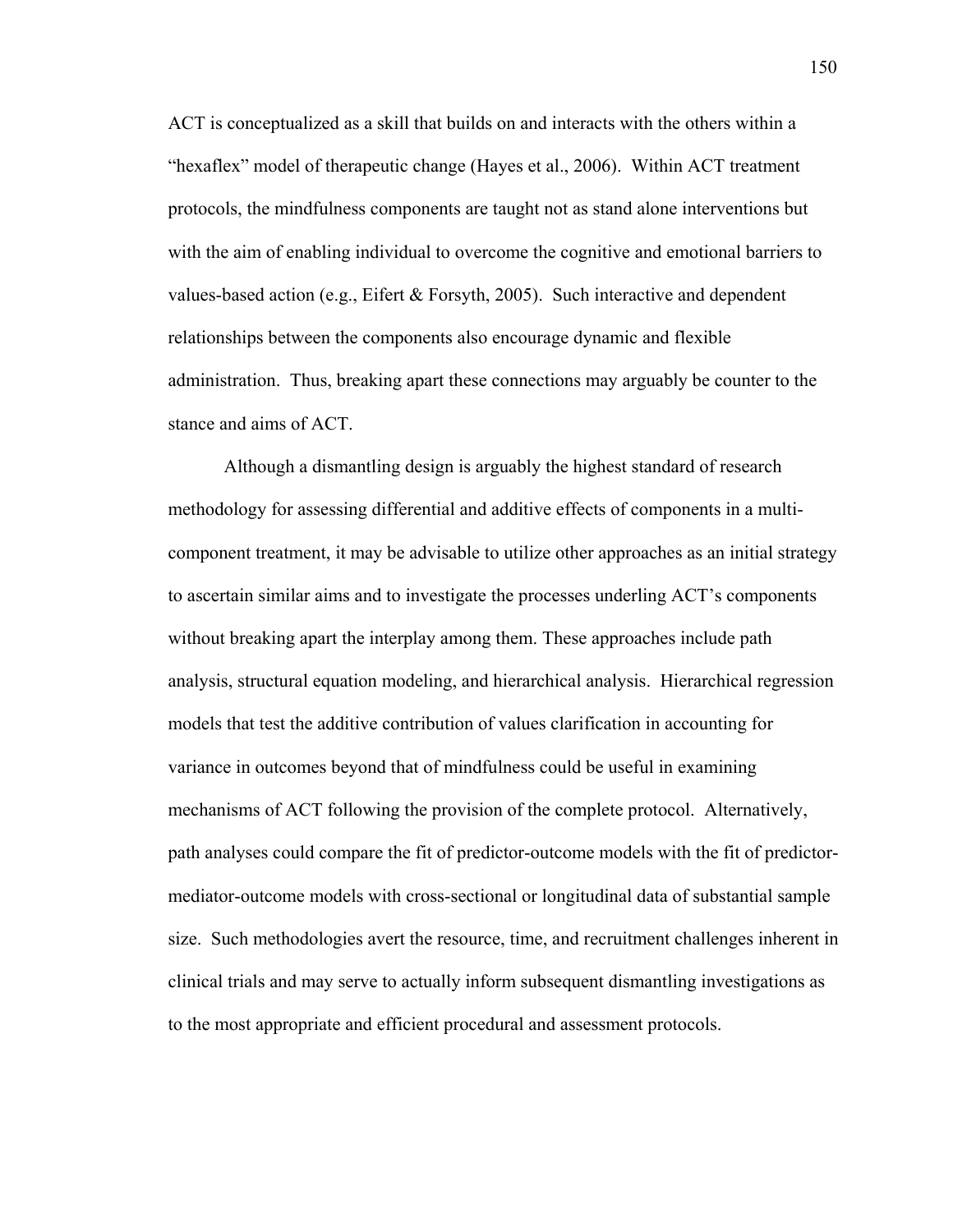Limitations with respect to administration of the treatment in the present study are also evident. The fact that the two interventions had a different number of sessions leaves open the possibility that any differences in effects between the groups were in fact related to length of participation rather than the presence or absence of specific components of the intervention. Groups within each intervention were also only 3 participants or less in size. Thus, results may not be generalizable to investigations that utilize larger groups or individual treatment. In addition, due to limited resources, the study intervention was both facilitated and researched by the same individual and the principal investigator of the study. Although this reduces potential effects from use of numerous facilitators, it is recognized that it introduces issues of bias, which cannot be fully resolved. Furthermore, although the lead facilitator was not unpracticed in ACT, she had not administered the intervention in a group format prior to the study and her level of ACT experience was not expert in nature. The observation by session raters that the facilitators explained metaphors to participants rather than having the group verbalize them out may have reflected this level of experience. Explaining metaphors may have reduced the impact or retention of concepts underling therapeutic metaphors, thus lessening treatment effectiveness. Future dismantling investigations ought to involve seasoned expert clinicians of ACT.

With respect to the sample, this study used groups of self-referred individuals, whose noted homogeneity limits generalizability of findings to more diverse less educated populations employed in blue-collar or manual work. Future dismantling research will benefit from larger and more diverse cohorts of participants to ensure a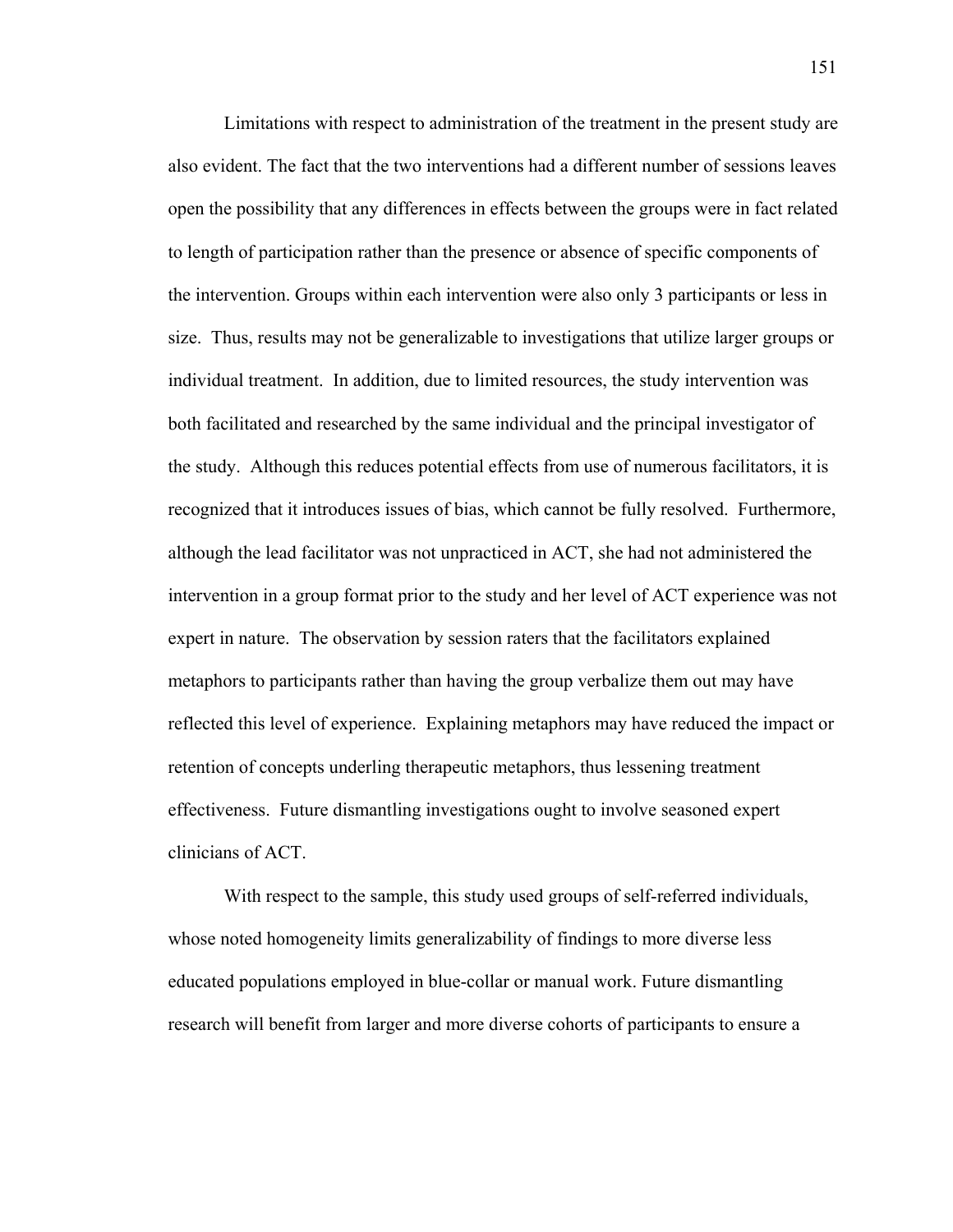statistically significant sample size and greater applicability of findings outside of study participants.

In the domain of data collection, the extensive amount of assessments, which participants anecdotally reported required an average 90 minutes to complete, may have led to responding that was nonchalant, hurried, or, more generally, not mindful. Although most participants welcomed the opportunity to use online survey assessment, it is worthwhile to note that 4 of the 16 participants chose paper packets for completion of measures. Thus, future research would be well served by offering both approaches to participants. In addition, although the intervention was administered in such a manner that each session represented a unique component of ACT, this study did not capitalize on the opportunity to investigate component-specific effects via assessment of outcomes at each session. Furthermore, the novel measure of value-to-action congruence requires further refinement and psychometric improvement

Lastly, in order to ease examination of the relationship between extent of skills practice and outcomes, it would have been beneficial to provide participants with specific options in reporting their practice. The use of an open-ended format in this study led participants to often omit information on extent of practice, provide estimates (e.g., 2 to 3), or use varied metrics (e.g., number of practices during the week, minutes practiced), which precluded analyses.

# Summary and Conclusions

 The present study represents an initial investigation utilizing a dismantling design to explore the effects of a complete version of Acceptance and Commitment Therapy for work stress with a version that omitted the values-based components. Expanding beyond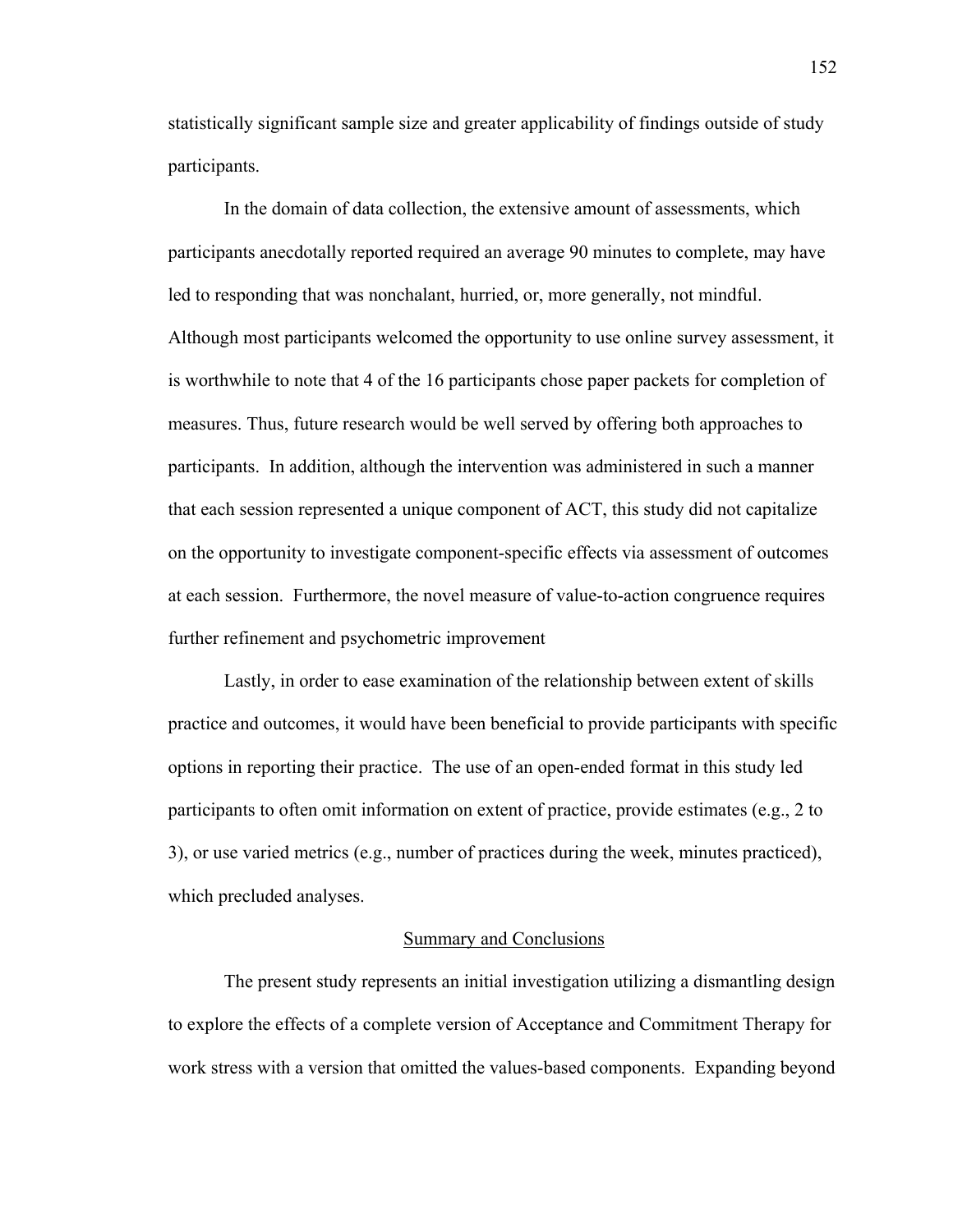existing studies of ACT, a broad range of mental, physical health, functioning, quality of life, and work-related outcomes were examined pre-treatment, post-treatment, and at three follow-up assessments. Various factors proposed to possibly mediate changes in outcomes for each version of the intervention, in addition to various therapy process measures, were also examined.

 Due to a small sample size of 8 participants per intervention version, analyses involved nonparametric between- and within-group comparison tests, biserial correlation rather than mediation analyses, and examination of magnitudes of effect size of betweenand within-group mean score differences. Findings are preliminary and generalizability to other populations, clinical outcomes, and ACT-based programs is limited. Results do, however, suggest that the intervention was well received by participants and administered with high fidelity to the ACT framework and therapeutic stance and with excellent discrimination between the two versions in terms of components included.

 Study findings indicated that participants in the complete ACT group experienced meaningful changes in a greater number of outcomes and process variables than did participants in the AT group. There were no statistically significant differences between the AT and ACT groups at post-treatment or other assessment for any measure of stress, mental or physical health, quality of life, affect or cognition, or mindfulness. Contrary to expectations, findings generally supported greater improvement in follow-up outcome scores for participants in the AT group, while maintenance of post-treatment gains was the case for participants in ACT.

 Unexpectedly, meaningful decreases in frequency of job stressors were observed for both AT and ACT groups pre-treatment through the follow-up assessments, possibly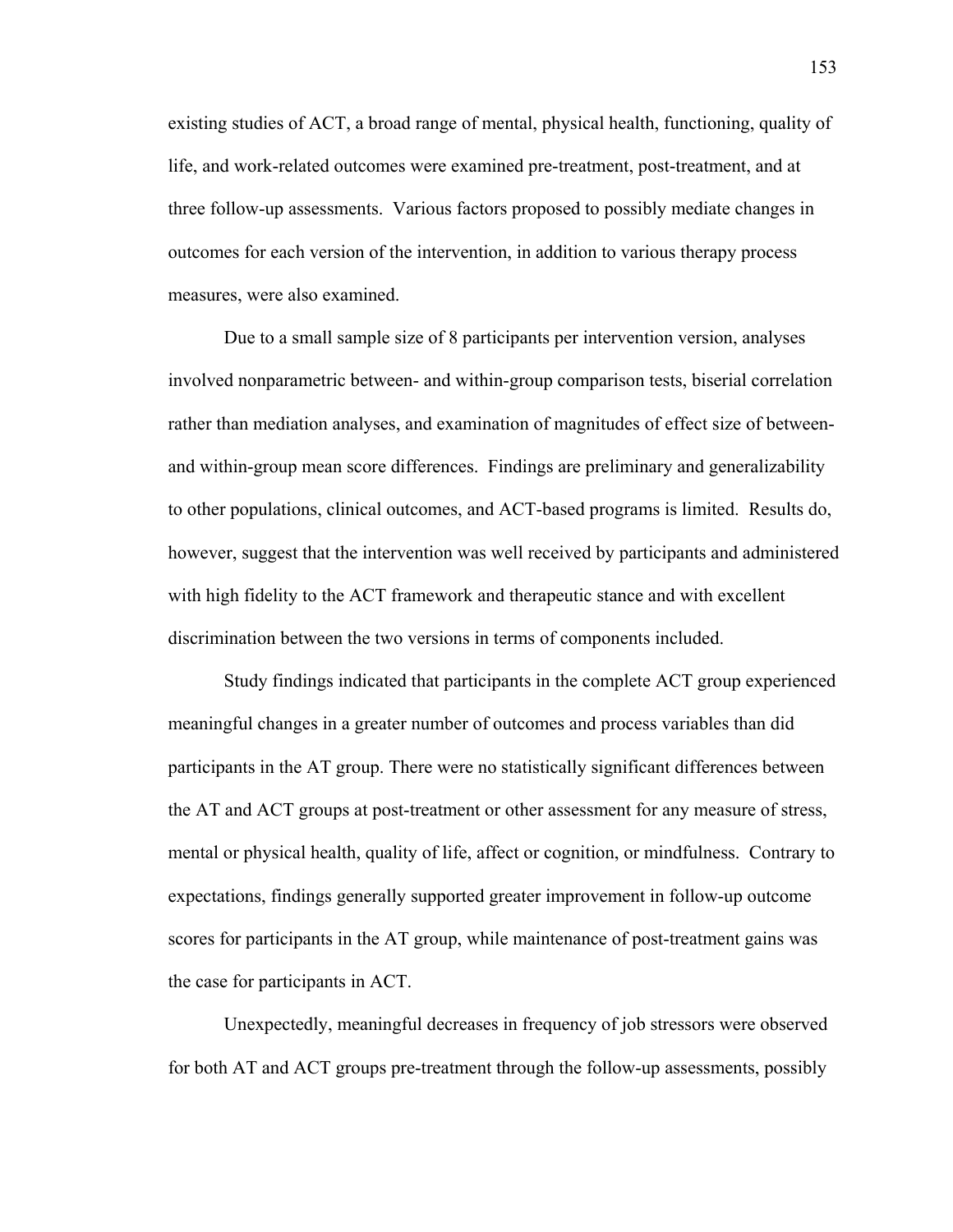due to a redefining of the meaning of stressor by participants. Interestingly, though AT appeared to be more effective for job stress, participants in ACT experienced greater improvement in life stressor impact post-treatment and at the first follow-up compared with the AT group. In addition, the current findings on mental health outcomes and magnitude of effects for AT and ACT are consistent with past research showing improvements in depression, anxiety, and general distress. Participants in both groups also experienced meaningful improvements in job satisfaction, as well as work and general quality of life, at the second follow-up. These findings suggest that outcomes involving ratings of satisfaction do not appear to be depend on explicit inclusion of values clarification but may require a greater time to become evident than other treatment outcomes.

Looking across all measures, effect sizes for differences between the AT and ACT groups on mean scores across measures were generally small and few significant median differences between the AT and ACT groups were observed. However, certain differences between the groups emerged. Large group differences favored the ACT group and occurred for the measure of interference in social activities by physical health or emotional problems and job motivation. Participants in ACT also reported being significantly less likely than those in the AT group to not do work or other activities as carefully as usual due to emotional problems at post-treatment. In addition, participants in ACT, but not AT, experienced meaningful improvements in work locus of control and trait anxiety, suggesting that one function values clarification may play is changing more generalized attitudes and engrained response styles.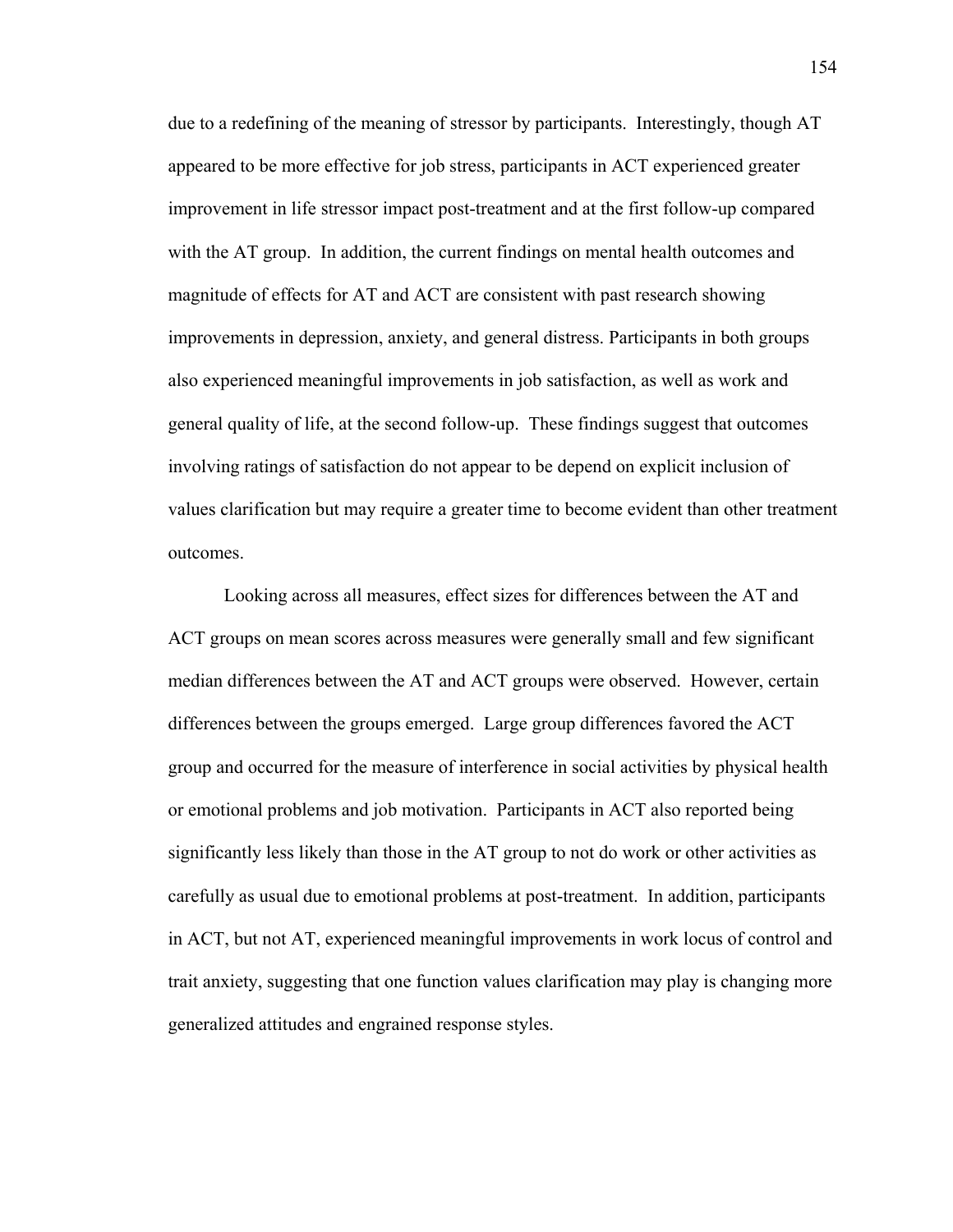Surprisingly, participants in neither ACT nor AT reported meaningful changes in psychological flexibility or its subscale of Willingness. This may have been simply due to lack of adequate sample size, as both groups did evidence a minimal increase in the AAQ at post-treatment and the second follow-up. Moreover, it appears that the first four components of ACT are sufficient to bring about changes in certain facets of mindfulness, such as cognitive defusion, since frequency of and belief in negative automatic thoughts decreased for each group pre-treatment to follow-up and predicted outcomes for the AT group.

 However, not all aspects of mindfulness were affected by the AT intervention. Only participants in ACT experienced improvement in the FFMQ and its subscales. Also for this group, higher overall mindfulness predicted lower depression, while higher scores on the Acting with Awareness subscale predicted lower job stressor frequency and lower interference in social functioning due to mental or physical problems. Moreover, higher scores on the Nonreactivity to Inner Experience FFMQ subscale predicted lower frequency of life stressors, lower impact of life stressors, lower state anxiety, lower general distress, and higher overall quality of life. Whether mindfulness as defined with non-ACT interventions is in fact embodied within ACT and how it differs from psychological flexibility remains to be investigated in future studies.

Findings that changes in value placed on and use of avoidance coping for participants in AT and decreases in engagement in avoidance coping and increases in engagement in approach coping for ACT participants did not occur until follow-up suggest that impact on value-related outcomes and coping behavior require time. The findings also suggest that, although intentions may have changed for participants in AT

155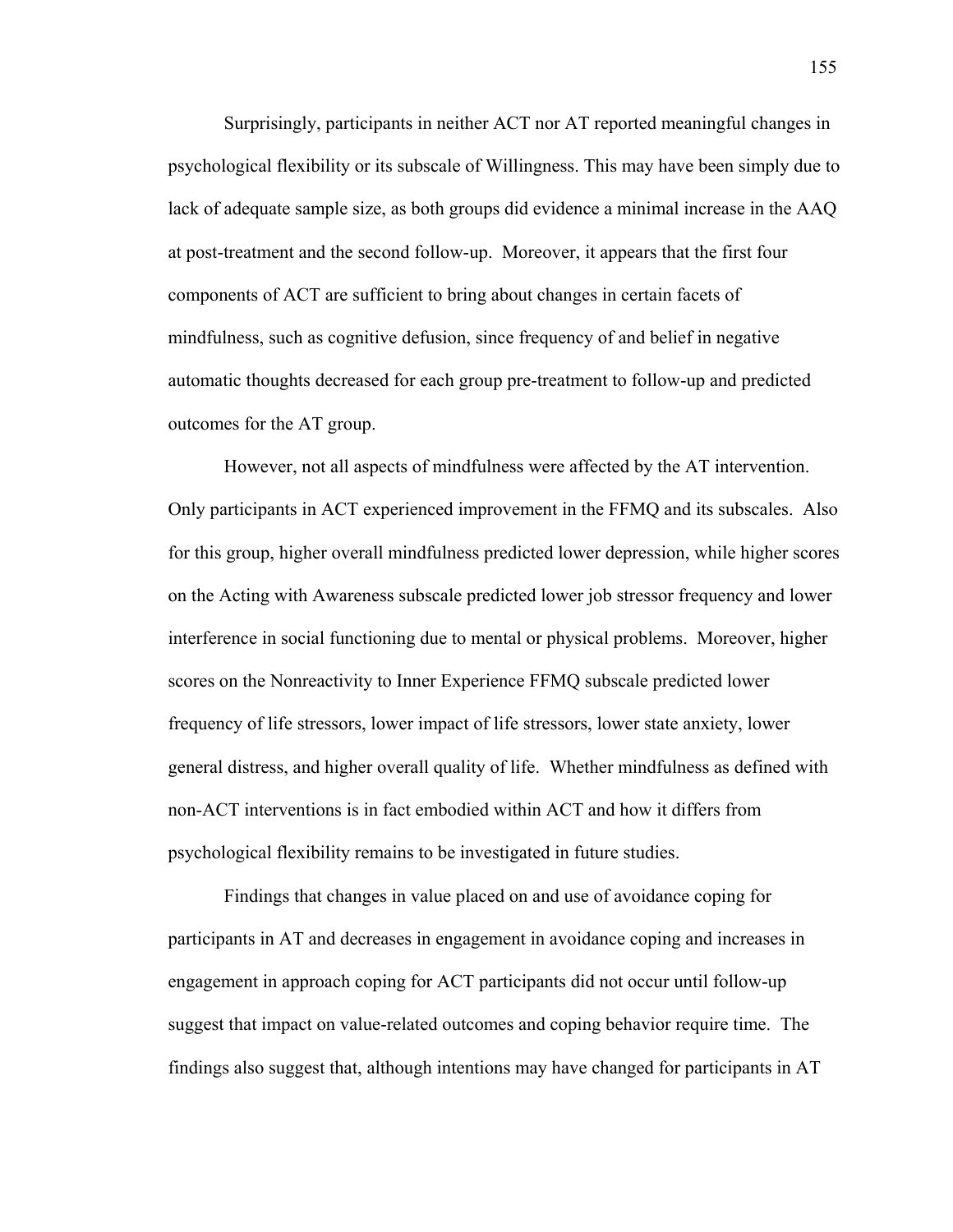and less avoidance behavior was evident later in time, the value components may be crucial for initiation of adaptive coping behaviors, in addition to decreases of maladaptive ones and with little need to address intentions. As such, the values components may assist individuals in initiating structured behavioral goal planning, increase motivation, and encourage quicker follow-through. This is also suggested by the findings that meaningful change on the Action subscale of psychological flexibility occurred at post-treatment for the ACT group, but not until the second follow-up for the AT group, and that participants in ACT engaged in a greater variety of acceptance and stress management approaches and techniques than participants in AT.

Future research studies using larger sample sizes are needed to elucidate the validity and generalizability of these preliminary findings. Such research holds promise of greater understanding of the effects and mechanisms of ACT in its entirety, the particular roles of its components and their synergistic relationships, and how ACT relates to other third-wave approaches in theory and practice.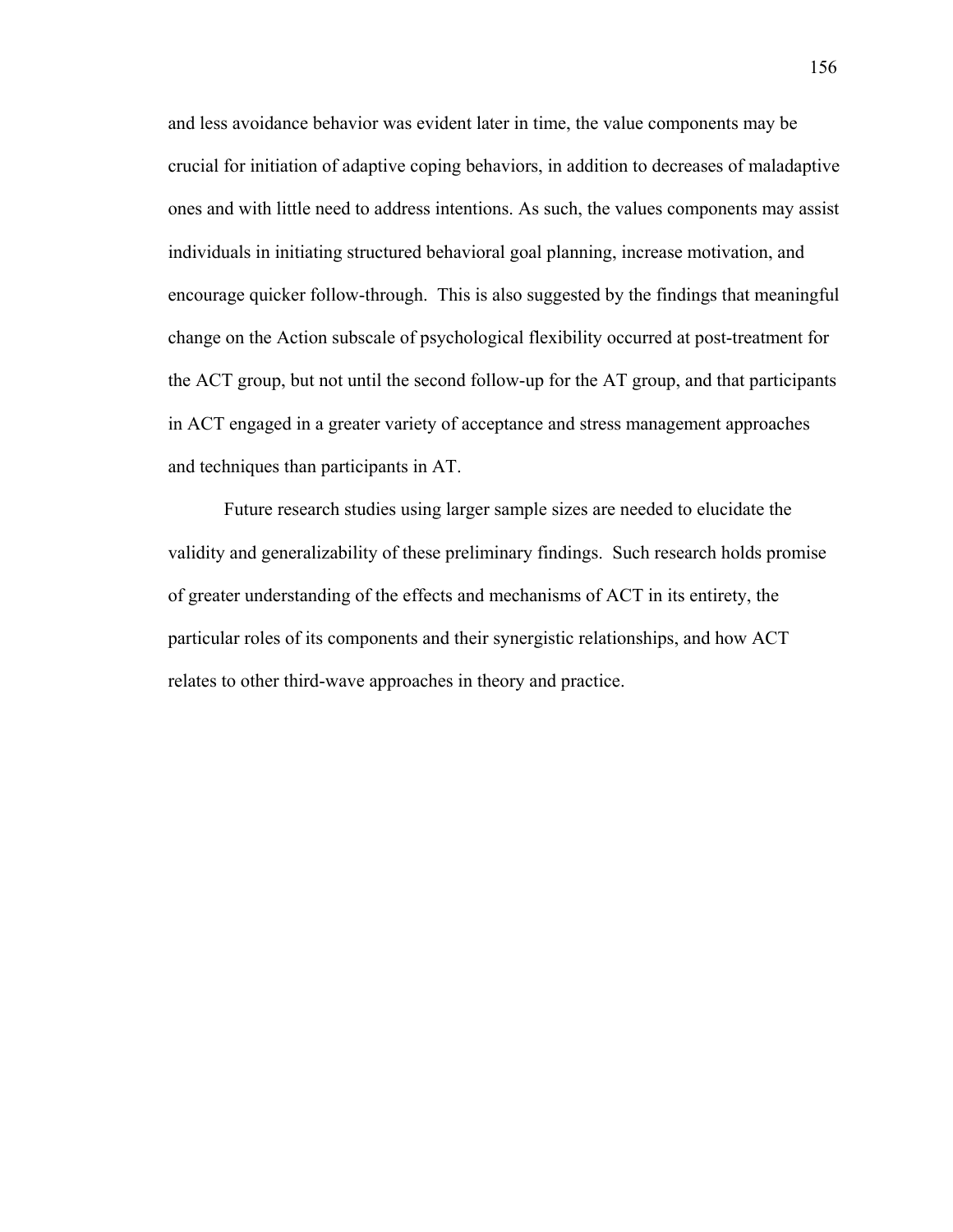#### **REFERENCES**

- Addis, M. E., & Jacobson, N. S. (1996). Reason-giving and the process and outcome of cognitive-behavioral psychotherapies. Journal of Consulting and Clinical Psychology, 64, 1417–1424.
- Anisman, H., & LaPierre, Y. (1982). Neurochemical aspects of stress and depression: Formulations and caveats. In R. W. Neufeld (Ed.), Psychological stress and psychopathology (pp. 179–217). New York: McGraw-Hill.
- Atkinson, J. W. (1964). Introduction to motivation. New York: Van Nostrand.
- Ayllon, T., Haughton, E., & Hughes, H. B. (1965). Interpretation of symptoms: fact or fiction. Behaviour Research and Therapy, 3, 1-7.
- Baer, R. A. (2003). Mindfulness training as a clinical intervention: A conceptual and empirical review. Clinical Psychology: Science and Practice, 10, 125-143.
- Baer, R. A. (Ed.). (2006). Mindfulness-based treatment approaches: Clinician's guide to evidence base and applications. New York: Academic Press.
- Baer, R. A., & Krietemeyer, J. (2006). Overview of mindfulness- and acceptance-based treatment approaches. In R. A. Baer (Ed.), Mindfulness-based treatment approaches: Clinician's guide to evidence base and applications (pp. 3-27). New York: Academic Press.
- Baer, R. A., Smith, G. T., Hopkins, J., Krietemeyer, J., & Toney, L. (2006). Using selfreport assessment methods to explore facets of mindfulness. Assessment, 13(1), 27-45.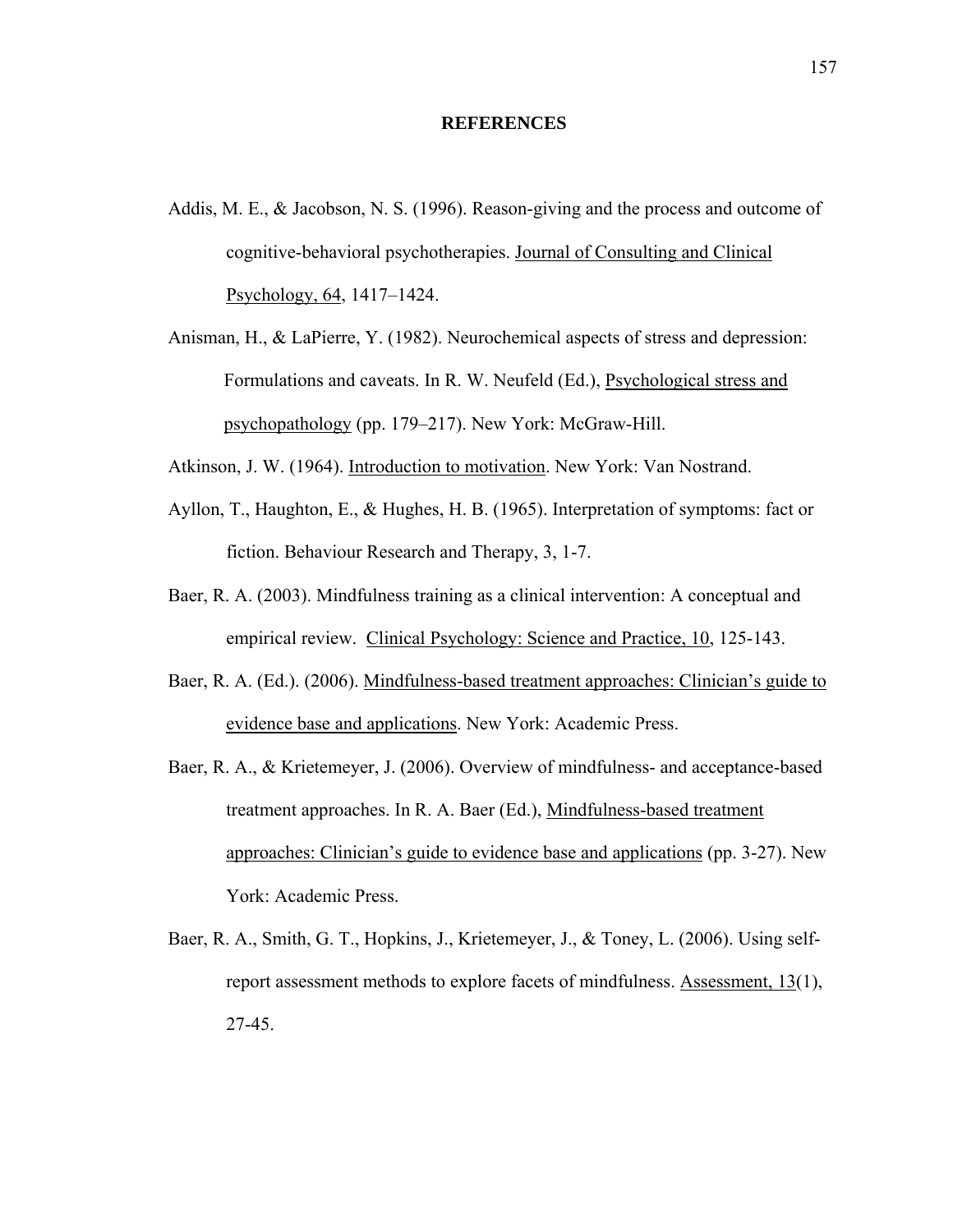- Bach, P. B., & Hayes, S. C. (2002). The use of acceptance and commitment therapy to present the rehospitalization of psychotic patients: A randomized controlled trial. Journal of Consulting and Clinical Psychology, 70, 1129–1139.
- Bandura, A. (1977). Self-Efficacy. New York: Freeman.
- Barlow, D. H., & Craske, M. G. (2000). Mastery of your anxiety and panic  $(3<sup>rd</sup>$  ed.). New York: Psychological Corporation.
- Barnes-Holmes, Y., Barnes-Holmes, D., Smeets, P. M., Strand, P., & Friman, P. (2004). Establishing relational responding in accordance with more-than and less-than as generalized operant behavior in young children. International Journal of Psychology and Psychological Therapy, 4, 531-558.
- Baron, R. M., & Kenny, D. A. (1986). The moderator-mediator variable distinction in psychological research: Conceptual, strategic, and statistical considerations. Journal of Personality and Social Psychology, 51, 1173-1182.
- Baumeister, R.F. 1999. The Self. In D.T. Gilbert, S.T. Fiske, & G. Lindzey (Eds.), The Handbook of Social Psychology 4th edition (pp. 680-740). Boston: McGraw-Hill.
- Baumeister, R. F., Heatherton, T. F., & Tice, D. M. (1994). Losing control: How and why people fail at self-regulation. New York: Academic Press.
- Beck., A. T. (1976). Cognitive therapy and the emotional disorders. New York: International Universities Press.
- Beck, A. T. (1993). Cognitive therapy: Past, present, and future. Journal of Consulting and Clinical Psychology, 61, 194-198.
- Beck, A. T., Eush, A. J., Shaw, B. F., & Emery, G. (1979). Cognitive therapy of depression. New York: The Guilford Press.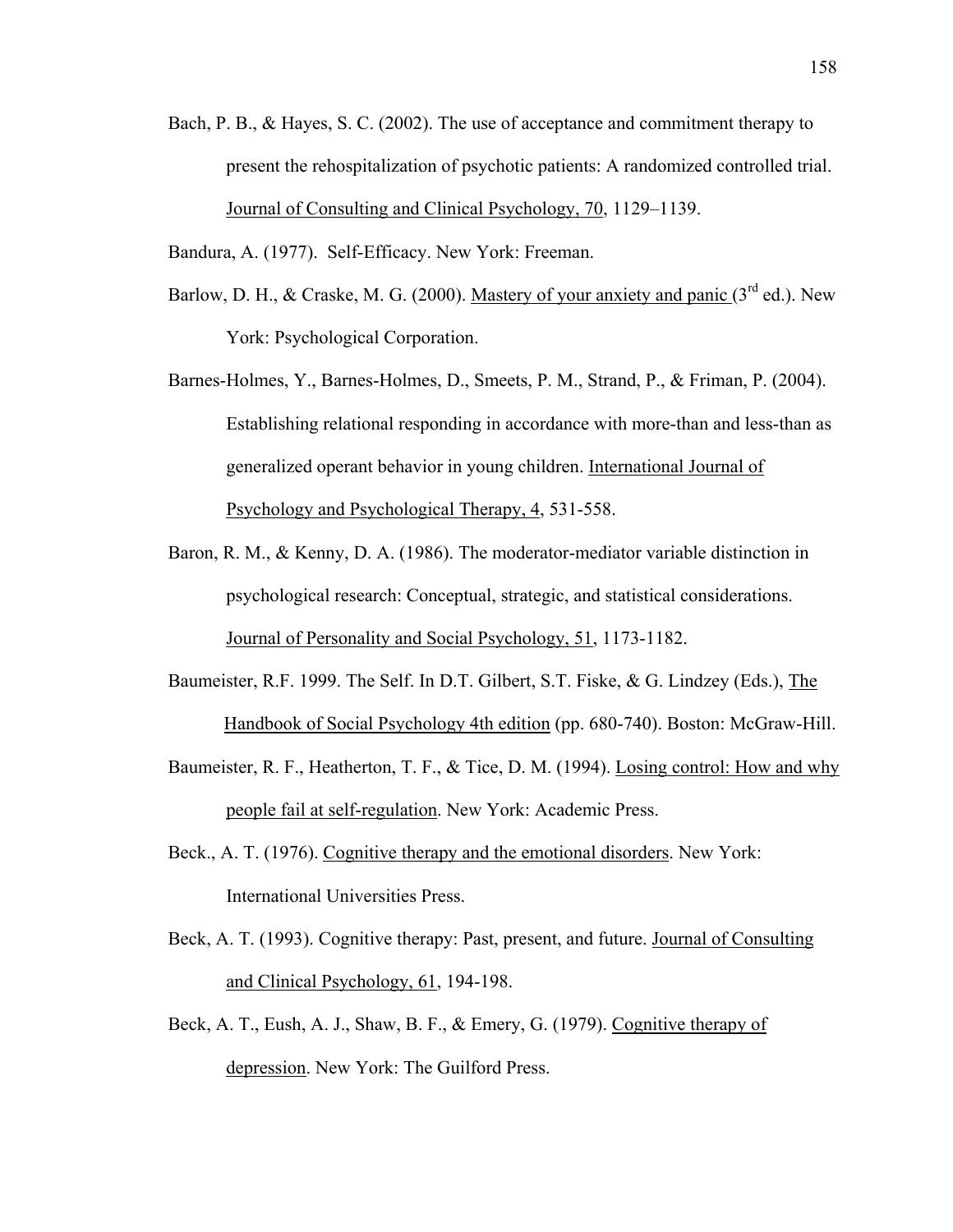- Beck, A. T., Steer, R. A., & Brown .(1996). Beck Depression Inventory (2<sup>nd</sup> ed.). San Antonio, TX: The Psychological Corporation.
- Beck, AT, Steer, RA, Garbin, MG. (1988). Psychometric properties of the Beck Depression Inventory: Twenty-five years of evaluation. Clinical Psychology Review, 8, 77-100.

Benson, H. (1975). The relaxation response. New York: Morrow.

- Bernstein, D. A., Borkovec, T. D., & Hazlett-Stevens, H. (2000). New directions in progressive relaxation training: A guidebook for helping professionals. Westport, CT: Praeger.
- Biglan, A., & Hayes, S. C. (1996). Should the behavioral sciences become more pragmatic? The case for functional contextualism in research on human behavior. Applied and Preventive Psychology: Current Scientific Perspectives, 5, 47-57.
- Bishop, S. R., Lau, M., Shapiro, S., & Carlson, L., & Anderson, N. D., & Carmody, J., et al. (2004). Mindfulness: A proposed operational definition. Clinical Psychology: Science and Practice, 11, 230-241.
- Bisno, B., Thompson, L. W., Breckenridge, J., & Gallagher, D. (1985). Cognitive variables and the prediction of outcome following an intervention for controlling depression. Cognitive Therapy and Research, 9, 527-538.
- Bocchino, C. C., Hartman, B. W., & Foley, P. F. (2003). Relationship between personorganization congruence, perceived violations of the psychological construct, and occupational stress symptoms. Consulting Psychology Journal: Practice and Research, 55(4), 203–214.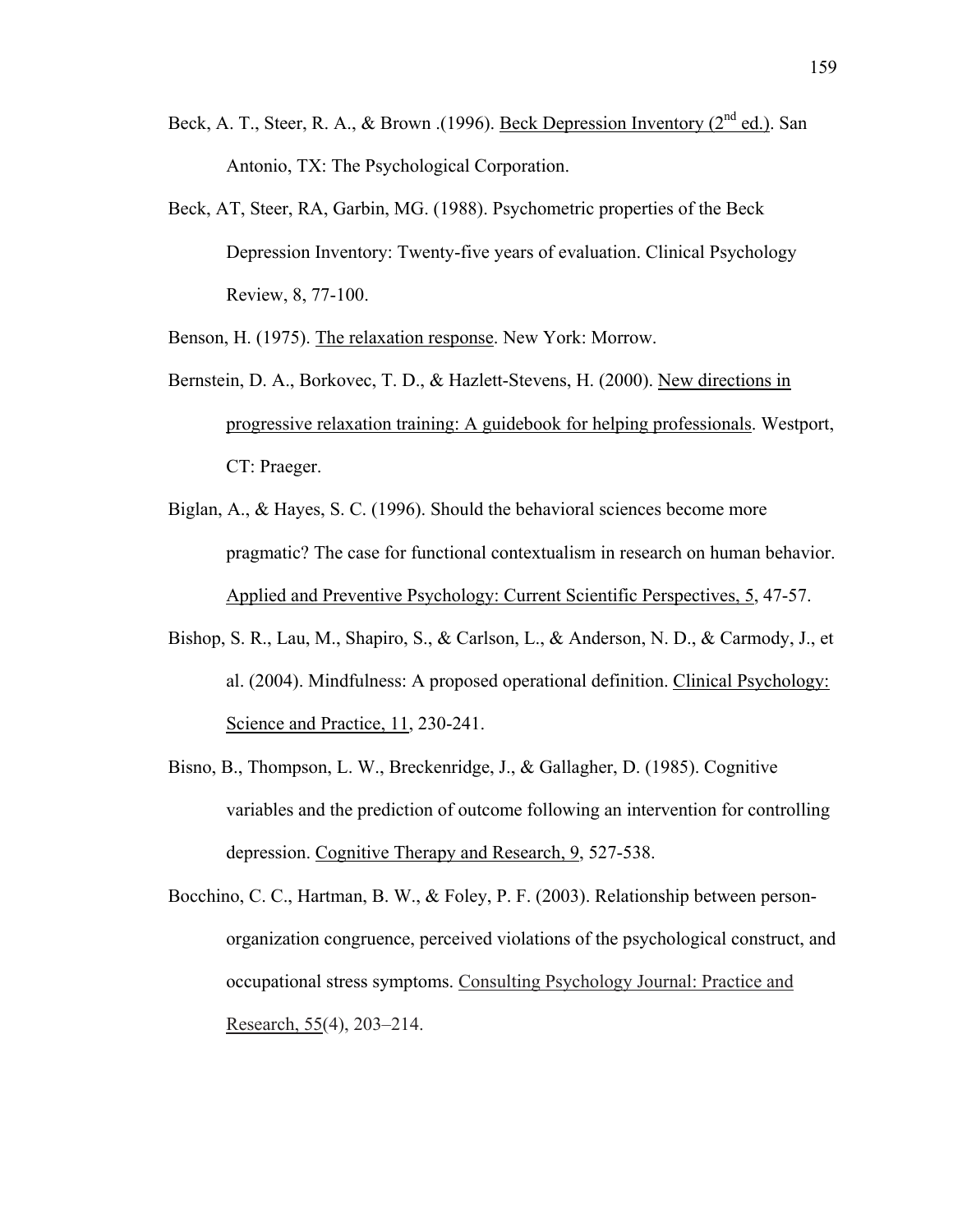- Bond, F. W. (2004). ACT for stress. In S. C. Hayes & K. D. Strosahl (Eds.), A Practical Guide to Acceptance and Commitment Therapy (pp. 275-293). New York: Springer.
- Bond, F. W., & Bunce, D. (2000). Mediators of change in emotion-focused and problemfocused worksite stress management interventions. Journal of Occupational Health Psychology, 5, 156-163.
- Bond, F. W., & Bunce, D. (2001). Job control mediates change in a work reorganization intervention for stress reduction. Journal of Occupational Health Psychology, 6, 290-302.
- Bond, F. W., & Bunce, D. (2003). The role of acceptance and job control in mental health, job satisfaction, and work performance. Journal of Applied Psychology, 88, 1057–1067.
- Bond, F. W., & Flaxman, P. E. (2006). The ability of psychological flexibility and job control to predict learning, job performance, and mental health. Journal of Organizational Behavior Management, 26, 113-130.
- Bond, J.T., Galinsky, E., & Swanberg, J.E. (1998). The 1997 National Study of the Changing Workforce. New York: Families and Work Institute.
- Bond, F. W., & Hayes, S.C. (2002). ACT at work. In F. W. Bond & W. Dryden (Eds.), Handbook of Brief Cognitive Behaviour Therapy (pp. 117-139). Chichester, United Kingdom: Wiley.
- Borkovec, T. D., & Whisman, M. A. (1996). Psychosocial treatment for generalized anxiety disorder. In M. R. Mavissakalian & R. F. Prien (Eds.), Long-term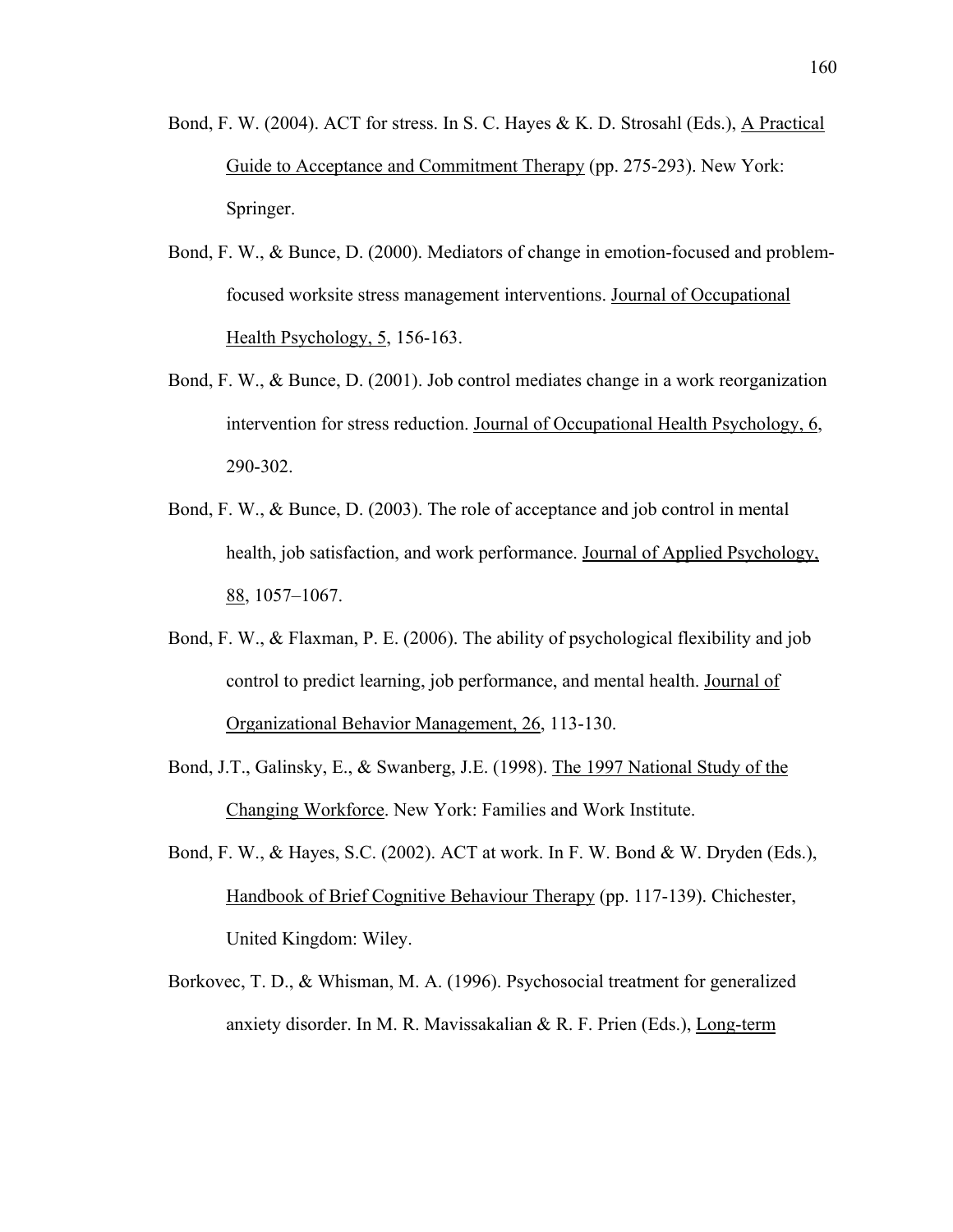treatments of anxiety disorders (pp. 171-199.). Washington, DC: American Psychiatric Press.

- Brief, A. P., & Roberson, L. (1989). Job attitude organization: An exploratory study. Journal of Applied Social Psychology, 19, 717–727.
- Britt, T. W., Stetz, M. C., & Bliese, P. D. (2004). Work-relevant values strengthen the stressor-strain relation in elite army units. Military Psychology, 16(1), 1-17.
- Brown, R. A., Lejuez, C. W., Kahler, C. W., & Strong, D. R. (2002). Distress tolerance and duration of past smoking cessation attempts. Journal of Abnormal Psychology, 111(1), 180–185.
- Brown, K. W., & Ryan, R. M. (2003). The benefits of being present: Mindfulness and its role in psychological well-being. Journal of Personality and Clinical Psychology, 84(4), 822-848.
- Brown, K. W., & Ryan, R. M. (2004). Perils and promise in defining and measuring mindfulness: Observations from experience. Clinical Psychology: Science and Practice, 11, 242-248.
- Brydon, L., Magid, K., & Steptoe, A. (2006). Platelets, coronary heart disease, and stress. Brain, Behavior and Immunity, 20(2), 113-119.
- Bunce, D. (1997). What factors are associated with the outcome of individual-focused worksite stress management interventions? Journal of Occupational and Organizational Psychology, 70, 1-17.
- Burgess, E., & Haaga, D. A. F. (1994). The Positive Automatic Thoughts Questionnaire and the Automatic Thoughts Questionnaire-Revised: Equivalent measures of positive thinking? Cognitive Therapy and Research, 18, 15-24.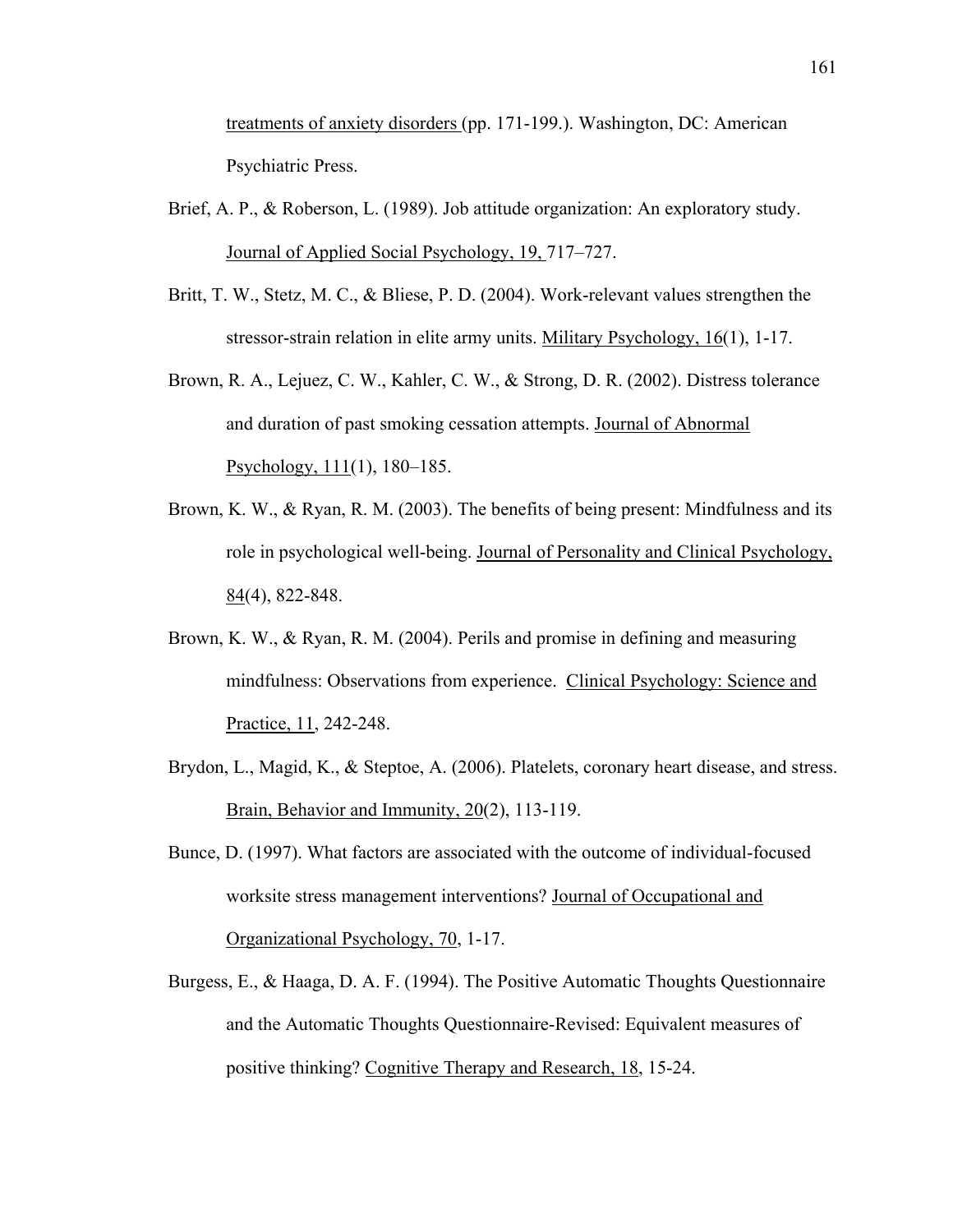- Burns, D. D., & Spangler, D. L. (2001). Do changes in dysfunctional attitudes mediate changes in depression and anxiety in cognitive behavioral therapy? Behavior Therapy, 32, 337-369.
- Butler, J. K. (1983). Value Importance as a Moderator of the Value Fulfillment- Job Satisfaction Relationship: Group Differences. Journal of Applied Psychology,  $68(3)$ , 420-428.
- Carayon, P., Smith, M. J., & Haims, M. C. (1999). Work organization, job stress, and work-related musculoskeletal disorders. Human Factors, 41, 644–663.
- Carlson, D. S., & Kaemar, K. M. (2000). Work-family conflict in the organization: Do life role values make a difference? Journal of Management, 26(5), 1031-1054.
- Carver, C. S. & Scheier, M. F. (1981). Attention and self-regulation: A control-theory approach to human behavior. New York: Springer-Verlag.
- Carver, C. S., & Scheier, M. F. (1994). Situational coping and coping dispositions in a stressful transaction. Journal of Personality and Social Psychology, 66, 184-195.
- Carver, C. S., Scheier, M. F., & Weintraub, J. K. (1989). Assessing coping strategies: A theoretically based approach. Journal of Personality and Social Psychology, 56, 267–283.
- Catania, A. C., Shimoff, E., & Matthews, B. A. (1989). An experimental analysis of rule governed behavior. In S. C. Hayes (Ed.), Rule-governed behavior: Cognition, contingencies, and instructional control (pp. 119-150). New York: Plenum.
- Cioffi, D., & Holloway, J. (1993). Delayed costs of suppressed pain. Journal of personality and Social Psychology, 64, 274-282.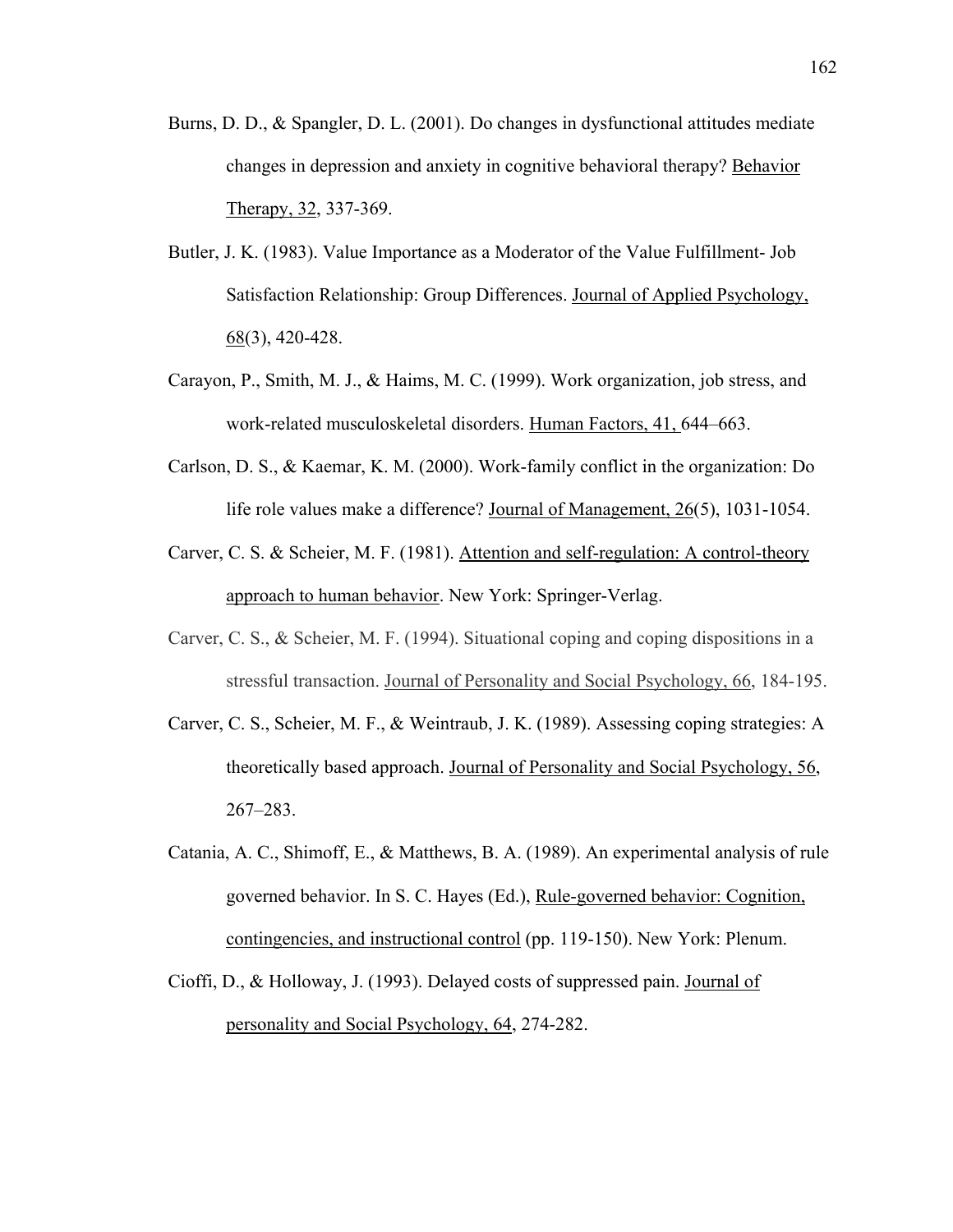- Clark, D. M., Ball., S., & Pape, D. (1991). An experimental investigation of thought suppression. Behaviour Research and Therapy, 29, 189-193.
- Cohen, J. (1977). Statistical power analysis for the behavioral sciences. San Diego, CA: Academic Press.
- Cohen, J. (1988). Statistical power analysis for the behavioral sciences ( $2<sup>nd</sup>$  ed.). Hilldale, NJ: Lawrence Erlbaum.

Cohen, J. (1992). A power primer. Psychological Bulletin, 112, 155-159.

- Cohen, S., & Herbert, T. B. (1996). Health psychology: Psychological factors and physical disease from the perspective of human psychoneuroimmunology. Annual Review of Psychology, 47, 113–142.
- Cohen, S., & Williamson, G. M. (1991). Stress and infectious disease in humans. Psychological Bulletin, 109, 5–24.
- Cooke, R.A., & Rousseau, D. M. (1983). Relationship of life events and personal orientations to symptoms of strain. Journal of Applied Psychology, 68(3), 446- 458.
- Cooper, C. L. & Payne, R. (Eds.). (1991). Personality and stress: Individual differences in the stress process. New York: Wiley.
- Cooper, C. L., & Payne, R. L. (1992). International perspectives on research into work, well being, and stress management. In J. C. Quick, L. R. Murphy, & J. J. Hurrell Jr (Eds.), Stress and Well-being at Work, (pp. 348-368). Washington, DC: American Psychology Association.
- Costa, P. T., & McRae, R. R. (1987). Neuroticism, somatic complaints and disease: Is the bark worse than the bite? Journal of Personality, 55, 299-316.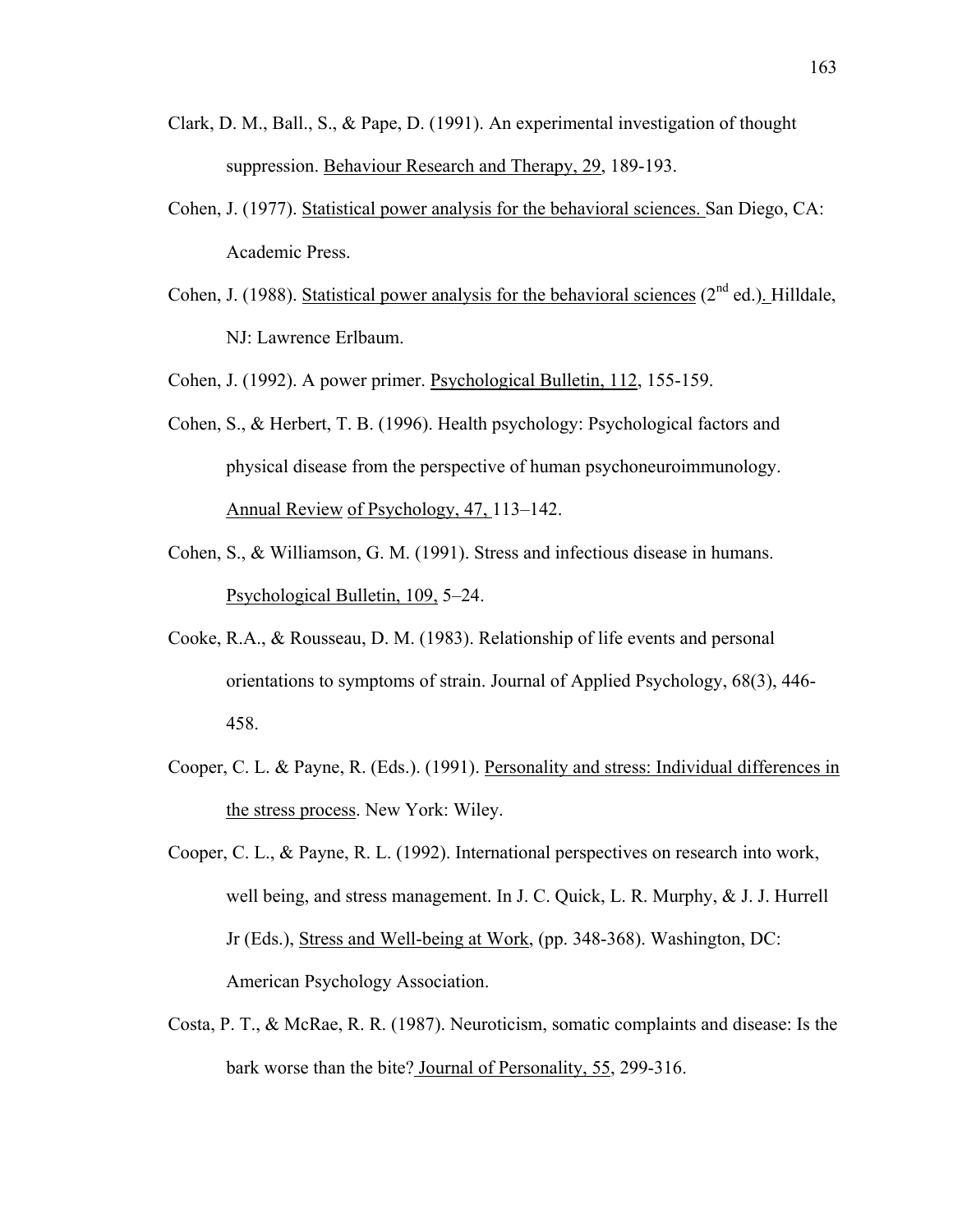- Creswell, J. D., Welch, W. T., Taylor, S. E., Sherman, D. K., Gruenewald, T. L., & Mann, T. (2005). Affirmation of personal values buffers neuroendocrine and psychological stress responses. Psychological Science, 16(11), 846-851.
- Cummings, T., & Cooper, C. L. (1979). A cybernetic theory of occupational stress. Human Relations, 32, 395-418.
- Dahl, J., Wilson, K. G., & Nilsson, A. (2004). Acceptance and commitment therapy and the treatment of persons at risk for long-term disability resulting from stress and pain symptoms: A preliminary randomized trial. Behavior Therapy, 35, 785–802.
- Dalrymple, K. L. & Herbert, J. D. (2007). Acceptance and Commitment Therapy for generalized social anxiety: A pilot study. Behavior Modification, 31, 543-568.
- De Jonge, J., Dormann, C., Jannssen, P. P. M., Dollard, M. F., Landerweerd, J. A., & Nijhuis, F. J. N. (2001). Testing reciprocal relationships between job characteristics and psychological well-being. Journal of Occupational and Organizational Psychology, 71, 29–46.
- DeNeve, K. M., & Cooper, H. (1998). The happy personality: A metaanalysis of 137 personality traits and subjective well-being. Psychological Bulletin, 124, 197– 229.
- Dinan, T. G. (1994). Glucocorticoids and the genesis of depressive illness: a psychobiological model. British Journal of Psychiatry, 164, 365-371.
- Dobson, K. S., & Breiter, H. J. (1983). Cognitive assessment of depression: reliability and validity of three measures. Journal of Abnormal Psychology, 92, 107-109.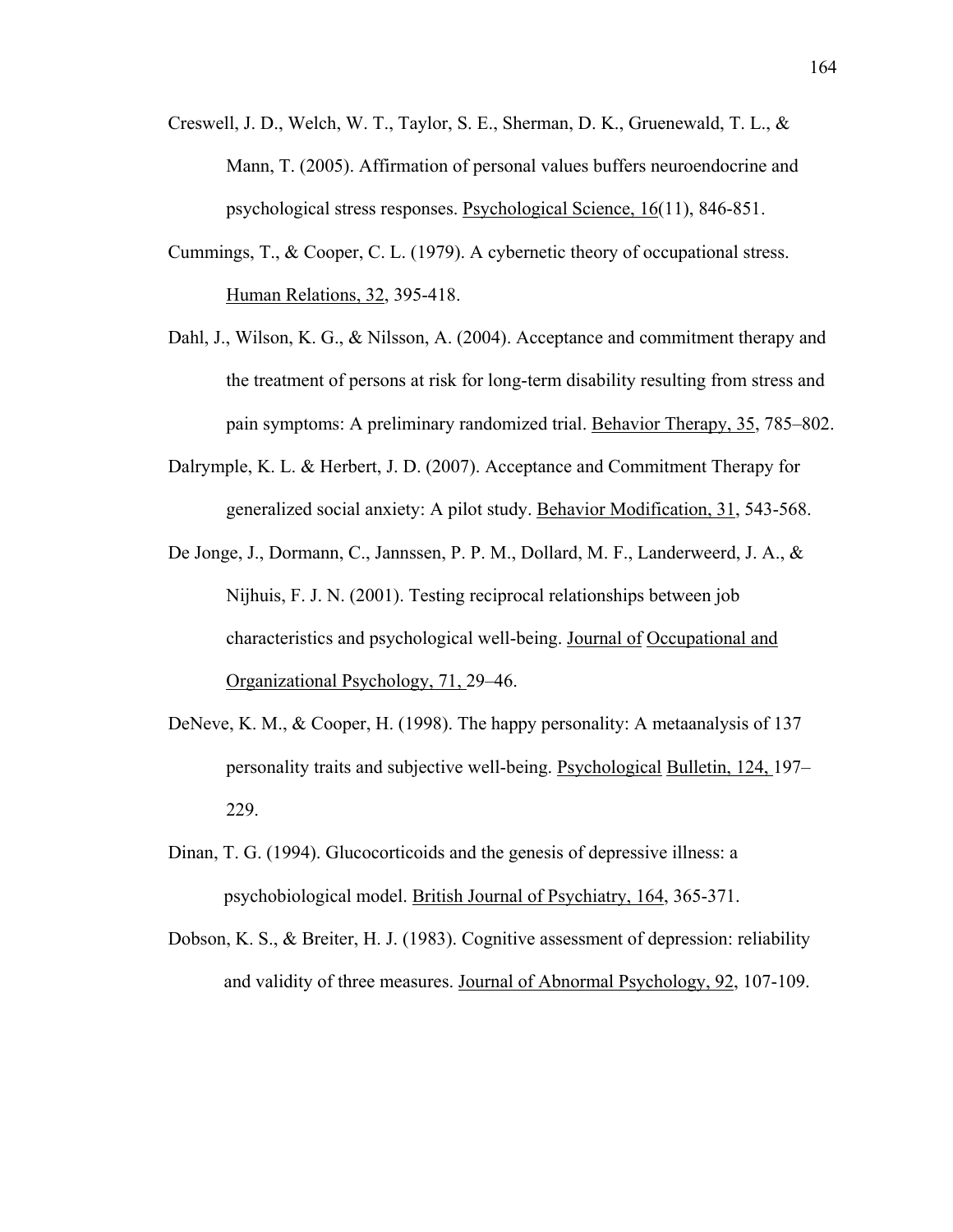- Donaldson-Feilder, E. J., & Bond, F. W. (2004). The relative importance of psychological acceptance and emotional intelligence to workplace well-being. British Journal of Guidance & Counselling, 32(2), 187-203.
- Dunlop, W. P., Cortina, J. M., Vaslow, J. B., & Burke, M. J. (1996). Meta-analysis of experiments with matched groups or repeated measures designs. Psychological Methods, 1, 170-177.
- Dunn, M. R., Fargher, B., Thorogoo, M., De-Caestecker, L., MacDonald, T. M., McCollum, C., et al. (1999). Risk of myocardial infarction in young smokers. Heart, 82, 581-583.
- Dwyer, D. J., & Ganster, D. C. (1991). The effects of job demands and control on employee attendance and satisfaction. Journal of Organizational Behavior, 12(7), 595-608.
- Eifert, G. H., & Forsyth, J. P. (2005). Acceptance and Commitment Therapy for Anxiety Disorders: A practitioner's treatment guide to using mindfulness, acceptance, and values-based behavior change strategies. Oakland, CA: New Harbinger.
- Eifert, G. H., & Heffner, M. (2003). The effects of acceptance versus control contexts on avoidance of panic-related symptoms. Journal of Behavior Therapy and Experimental Psychiatry, 34, 293–312.

Ellis, A. (1962). Reason and emotion in psychotherapy. Secaucus, NJ: Lyle Stuart.

- Erdfelder, E., Faul, F., & Buchner, A. (1996). GPOWER: A general power analysis program. Behavior Research Methods, Instruments, & Computers, 28, 1-11.
- Feldner, M. T., Zvolensky, M. J., Eifert, G. H., & Spira, A. P. (2003). Emotional avoidance: An experimental test of individual differences and response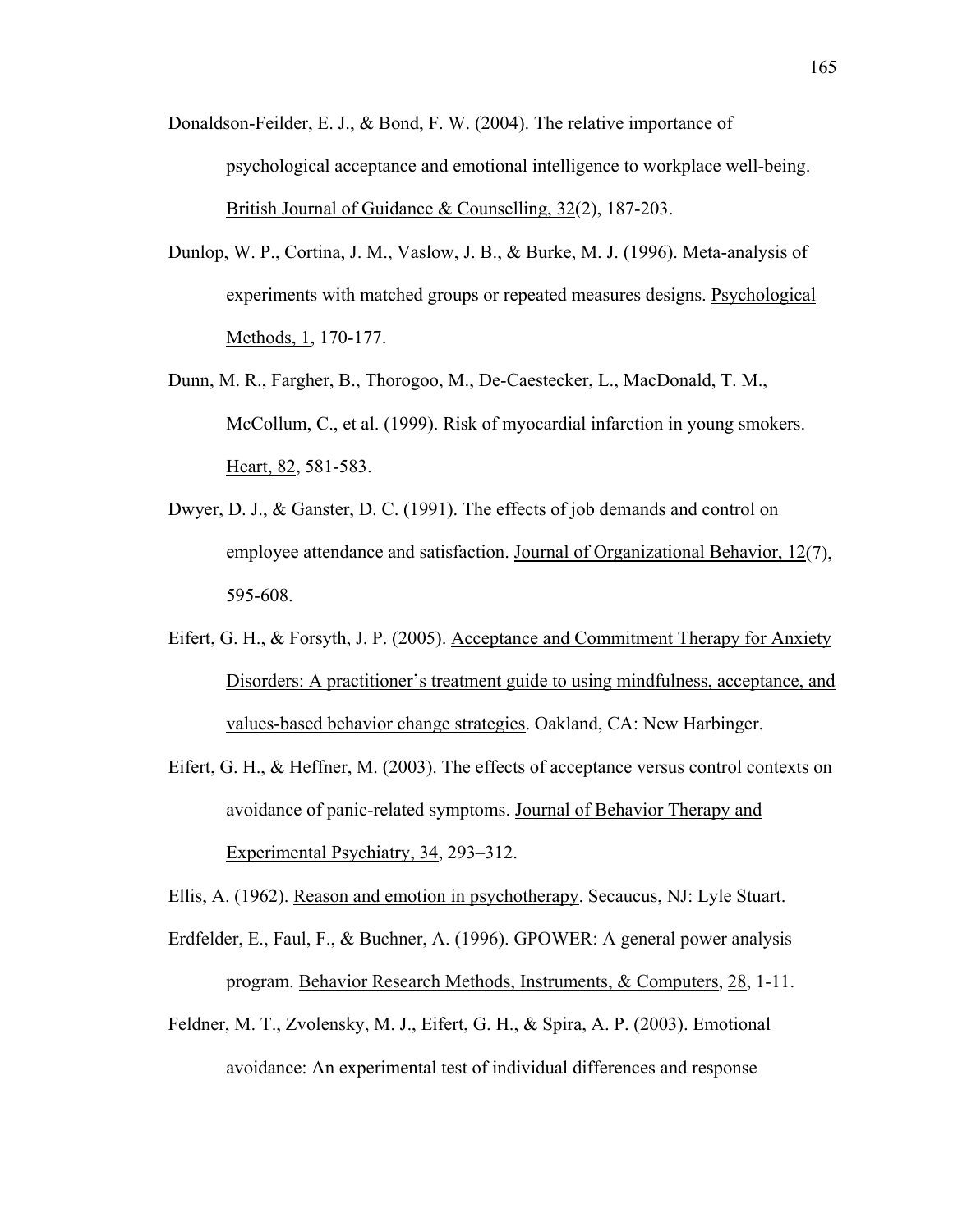suppression using biological challenge. Behaviour Research and Therapy, 41, 403–411.

- Flaxman, P. E., & Bond, F. W. (2006). Acceptance and commitment therapy (ACT) in the workplace. In R. A. Baer (Ed.), Mindfulness-based treatment approaches: Clinician's guide to evidence base and applications (pp. 377-402). New York: Academic Press.
- Flaxman, P. E., & Bond, F. W. (in preparation). Investigating the mechanisms of change in acceptance-based and control-oriented stress management interventions.
- Fletcher, B. (1988). Occupation, marriage, and disease-specific mortality concordance. Social Science and Medicine, 27, 515-622.
- Fletcher, L., & Hayes, S. C. (in press). Relational Frame Theory, Acceptance and Commitment Therapy, and a functional analytic definition of mindfulness. Journal of Rational Emotive and Cognitive Behavioral Therapy.
- Folkman, S., & Lazarus, R. S. (1980). An analysis of coping in a middle-aged community sample. Journal of Health and Social Behavior, 21, 219-239.
- Folkman, S., & Lazarus, R. S. (1988a). Coping as a mediator of emotion. Journal of Personality and Social Psychology, 54, 466-475.
- Folkman, S., & Lazarus, R. S. (1988b). The relationship between coping and emotion: Implications for theory and research. Social Science in Medicine, 26, 309-317.
- Folkman, S., & Lazarus, R. S. (1985). If it changes it must be a process: Study of emotion and coping during three stages of a college examination. Journal of Personality and Social Psychology, 48, 150-170.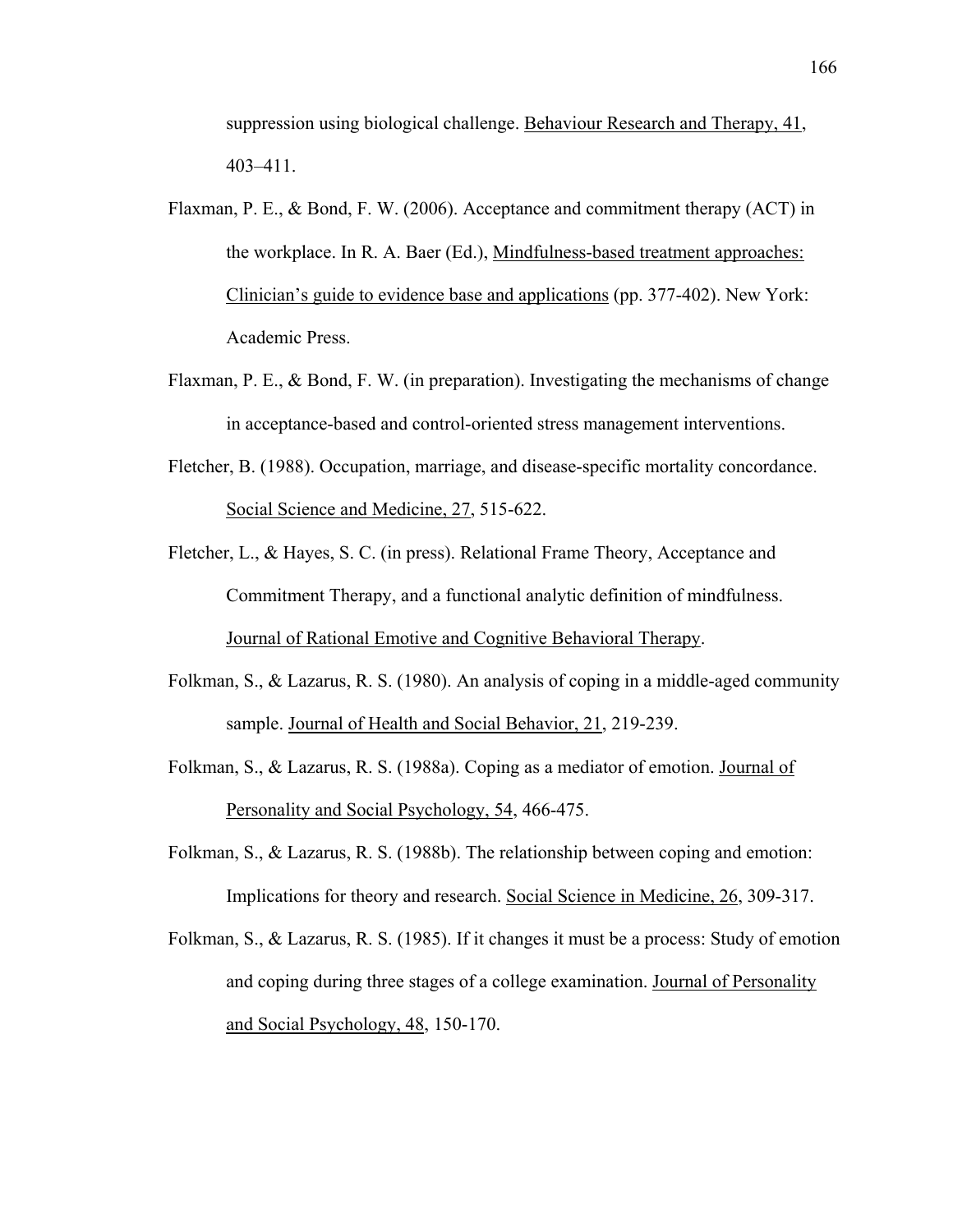- Folkman, S., Lazarus, R. S., Dunkel-Schetter, C., DeLongis, A., & Gruen, R. J. (1986). The dynamics of a stressful encounter: Cognitive appraisal, coping, and encounter outcomes. Journal of Personality and Social Psychology, 50, 992-1003.
- Folkman, S., Lazarus, R. S., Gruen, R., & DeLongis, A. (1986). Appraisal, coping, health status, and psychological symptoms. Journal of Personality and Social Psychology, 50, 571-579.
- Forman, E. M., Herbert, J. D., & Moitra, E. (2007). A randomized controlled effectiveness trial of acceptance and commitment therapy and cognitive therapy for anxiety and depression. Behavior Modification, 31, 772-799.
- Frese, M. & Zapf, D. (1994). Action as the core of work psychology: a German approach. In H. C. Triandis, M. D. Dunnette, & J. M. Hough (Eds.), Handbook of Industrial and Organizational Psychology. Palo Alto, CA: Consulting Psychologists.
- Friedman, H. S., & Booth-Kewley, S. (1987). The "disease-prone personality": A metaanalytic view of the construct. American Psychologist, 42, 539-555.
- Friedman, E. S., Clark, D. B., & Gershon, S. (1992). Stress, anxiety, and depression: review of biological, diagnostic, and nosologic issues. Journal of Anxiety Disorders, 6(4), 337-363.
- Frisch, M. B., Cornell, J., Villanueva, M., & Retzlaff, P.J. (1992). Clinical validation of the Quality of Life Inventory: A measure of life satisfaction for use in treatment planning and outcomes assessment. Psychological Assessment, 4, 92-101.
- Ganster, D. (1989). Worker control and well-being: A review of research in the workplace. In S. Sauter, J. Hurrell, & C. Cooper (Eds.), Job Control and Worker Health (pp. 3-24). Chichester, UK: Wiley.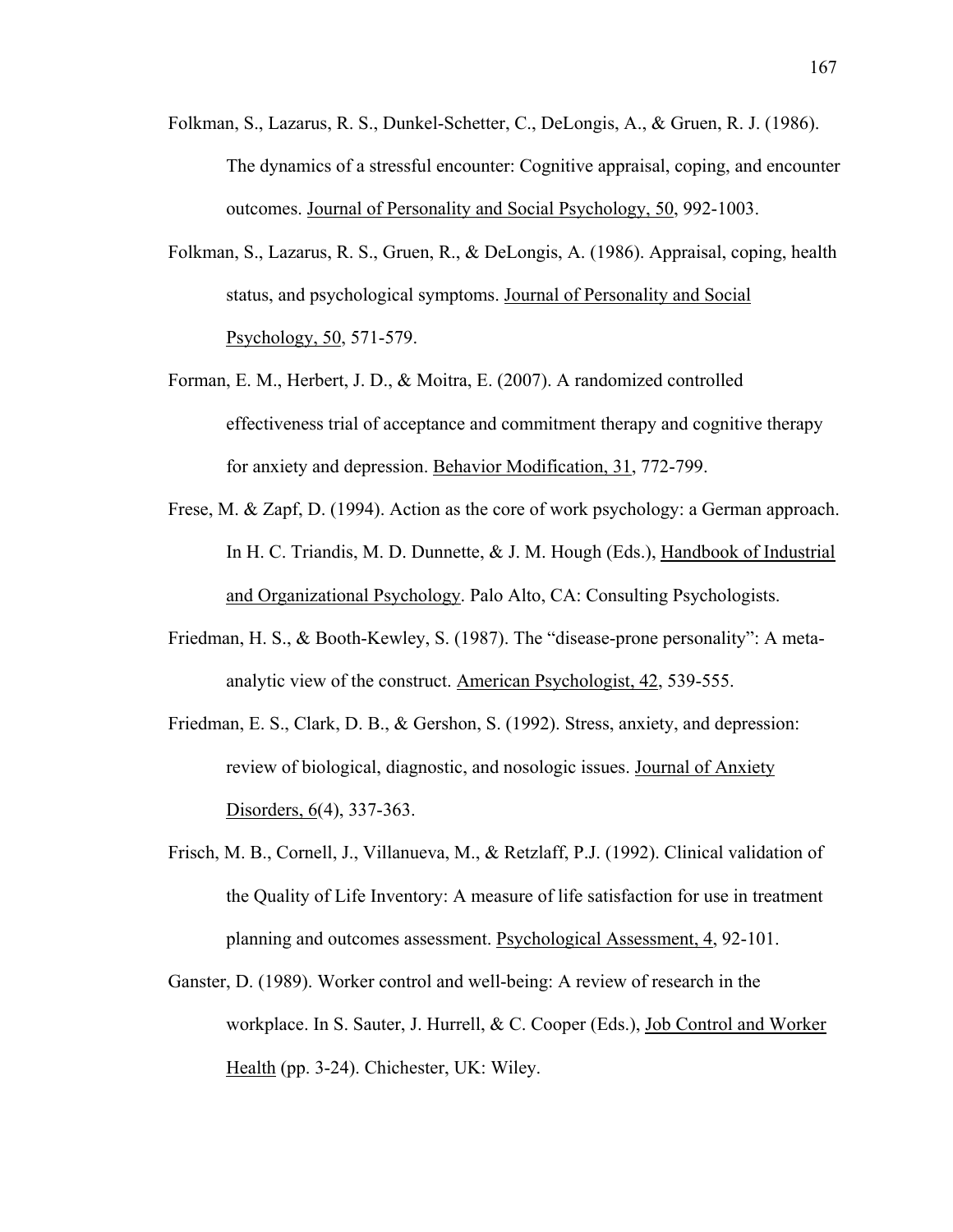- Ganster, D. & Murphy, L.R. (2001). Workplace interventions to prevent stress-related illness: Lessons from Research and Practice. In C.L. Cooper and E. Locke (Eds). Industrial and organizational psychology. Oxford, England: Blackwell Publishers LTD.
- Garratt, A. M., Ruta, D. A., Abdalla, M. I., Buckingham, J. K., & Russell, I. T. (1993). The SF-36 Health Survey questionnaire: an outcomes measure suitable for routine use within the NHS? British Medical Journal, 306, 1440-1444.
- Gaudiano, B. A., & Herbert, J. D. (2006a). Acute treatment of inpatients with psychotic symptoms using Acceptance and Commitment Therapy: Pilot results. Behaviour Research and Therapy, 44, 415-437.
- Gaudiano, B. A., & Herbert, J. D. (2006b). Believability of hallucinations as a potential mediator of their frequency and associated distress in psychotic inpatients. Behavioural and Cognitive Psychotherapy, 34, 497-502.
- Gifford, E. V., Kohlenberg, B. S., Hayes, S. C., Antonuccio, D. O., Piasecki, M. M., Rasmussen-Hall, M. L., et al. (2004). Acceptance theory-based treatment for smoking cessation: An initial trial of acceptance and commitment therapy. Behavior Therapy, 35, 689–706.
- Giga, S. I., Cooper, C. L., & Faragher, B. (2003). The Development of a Framework for a Comprehensive Approach to Stress Management Interventions at Work. International Journal of Stress Management, 10(4), 280–296.
- Glasgow, R. E., & Rosen, G. M. (1978). Behavioral bibliography: Review of self-help behavior therapy manuals. Psychological Bulletin, 85, 1-23.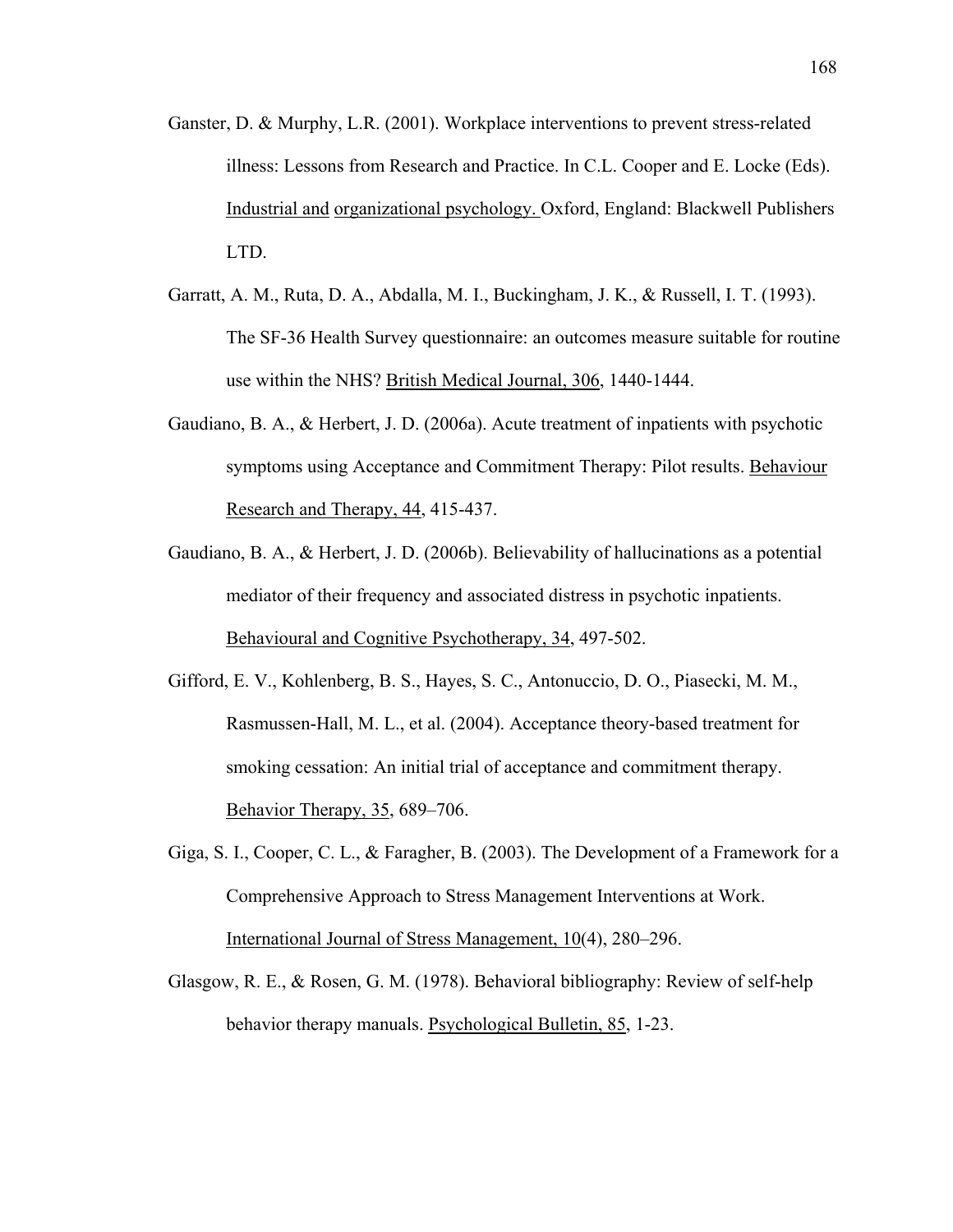- Goldberg, D. P. (1972). The detection of psychiatric illness by questionnaire. London: Oxford University Press. (Maudsley Monograph No. 12).
- Goldenberg, D. L., Kaplan, K. H., & Nadeau, M. G., Brodeur, C., Smith, S., & Schmid, C. H. (1994). A controlled study of a stress-reduction, cognitive-behavioral treatment program in fibromyalgia. Journal of Musculoskeletal Pain, 2, 53-66.
- Goldfried, M. R. (1971). Systematic desensitization as training in self-control. Journal of Consulting and Clinical Psychology, 37, 228-234.
- Goleman, D. J., & Schwartz, G. E. (1976). Meditation as an intervention in stress reactivity. Journal of Consulting and Clinical Psychology, 44, 456-466.
- Goodspeed, R. B., & DeLucia, A. G. (1990). Stress reduction at the worksite: An evaluation of two methods. American Journal of Health Promotion, 4, 333–337.
- Gortner, E. T., Gollan, J. K., Dobson, K. S., & Jacobson, N. S. (1998). Cognitivebehavioral treatment for depression: Relapse prevention. Journal of Consulting and Clinical Psychology, 66, 377-384.
- Green, B. L. (1986). On the confounding of "hassles" stress and outcome. American Psychologist, 41, 714-715.
- Greeno, C. G., & Wing, R. R. (1994). Stress-induced eating. Psychological Bulletin, 115, 444-464.
- Grier, K. S. (1982). Comparison of job stress in law enforcement and teaching (Doctoral dissertation, University of South Florida, 1981). Dissertation Abstracts International, 43, 870B.
- Griffiths, A. (1998). Work-related illness in Great Britain. Work & Stress, 12(1), 1-5.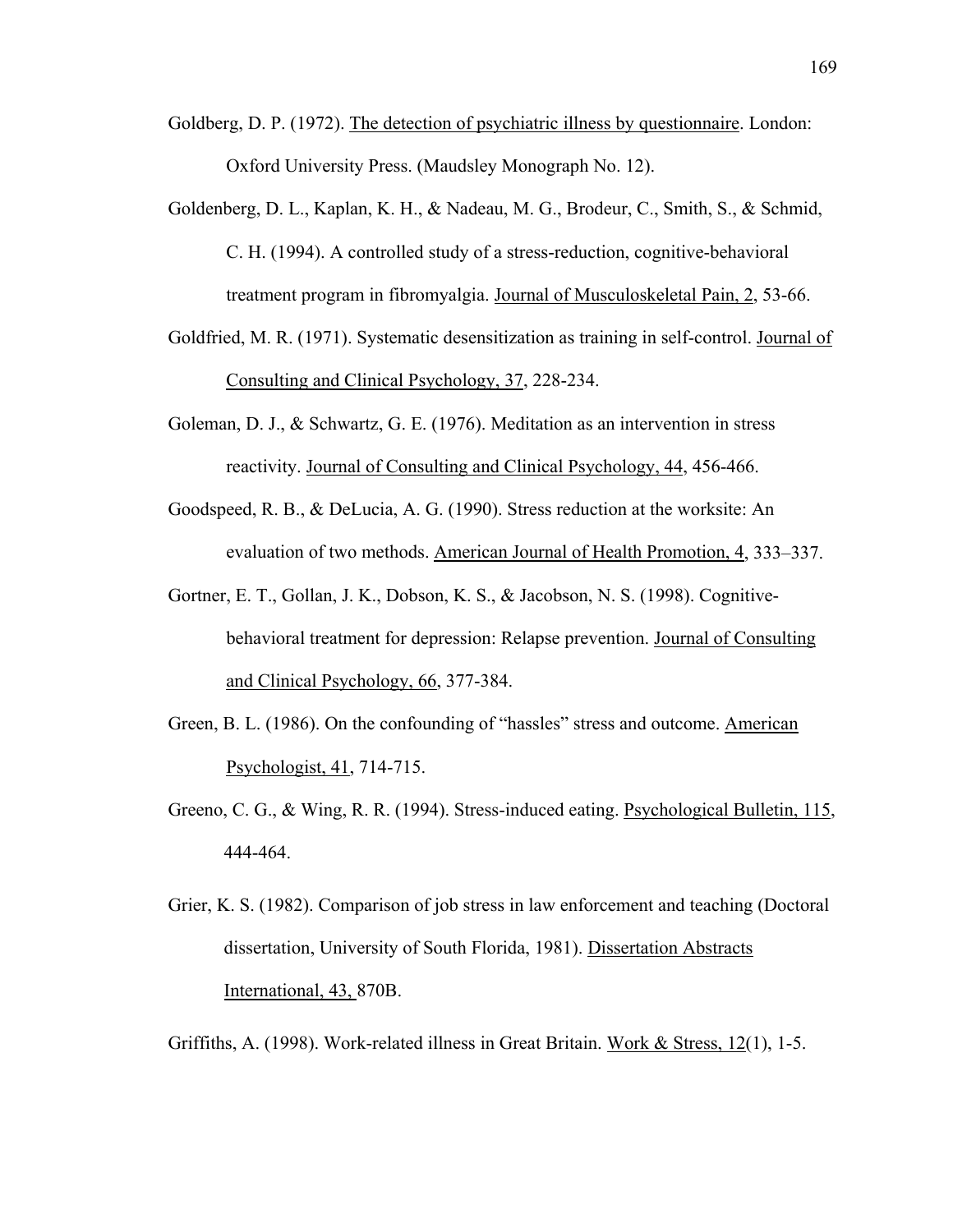- Gutierrez, O., Luciano, C., & Fink, B. C. (2004). Comparison between an acceptancebased and a cognitive-control-based protocol for coping with pain. Behavior Therapy, 35, 767–784.
- Hackman, J. R., & Lawler, E. E. (1971). Employee reactions to job characteristics. Journal of Applied Psychology, 55, 259-286.
- Hammen, C. (2005). Stress and depression. Annual Review of Clinical Psychology, 1(1), 293-319.
- Harrell, T. H., & Ryon, N. B. (1983). Cognitive-behavioral assessment of depression: clinical validation of the Automatic Thoughts Questionnaire. Journal of Consulting and Clinical Psychology, 51, 721-725.

Hayes, S. C. (1984). Making sense of spirituality. Behaviorism, 12, 99–110.

- Hayes, S. C. (1987). A contextual approach to therapeutic change. In N. Jacobson (Ed.), Psychotherapists in clinical practice. New York: Guilford Press.
- Hayes, S. C. (Ed.). (1989). Rule-governed behavior: Cognition, contingencies, and instructional control. New York: Plenum.
- Hayes, s. C. (1993). Analytic goals and the varieties of scientific contextualism. In S. C. Hayes, L. J., Hayes, H. W. Reese, & T. R. Sarbin (Eds.). Varieties of scientific contextualism (pp. 11-27). Reno, NV: Context Press.
- Hayes, S. C. (2002). Buddhism and acceptance and commitment therapy. Cognitive and Behavioral Practice, 9, 58–66.
- Hayes, S. C. (2004). Acceptance and commitment therapy, relational frame theory, and the third wave of behavior therapy. Behavior Therapy, 35, 639-665.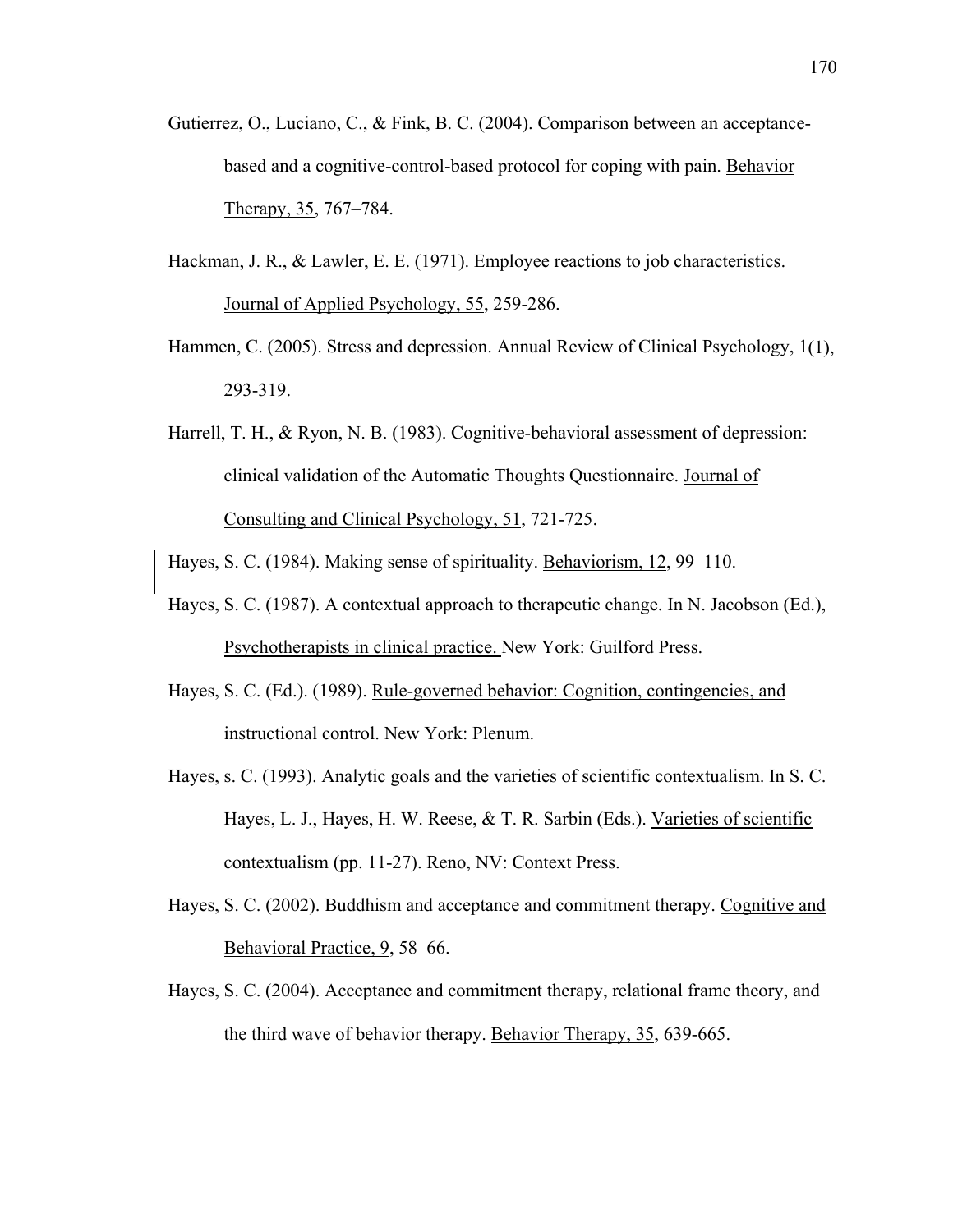- Hayes, S. C., Barnes-Holmes, D., & Roche, B. (Eds.). (2001). Relational frame theory: A post-Skinnerian account of human language and cognition. New York: Plenum Press.
- Hayes, S. C., Bissett, R. T., Korn, Z., Zettle, R. D., Rosenfarb, I. S., Cooper, L. D., et al. (1999). The impact of acceptance versus control rationales on pain tolerance. The Psychological Record, 49, 33–47.
- Hayes, S. C., Bissett, R., Roget, N., Padilla, M., Kohlenberg, B. S., Fisher, G., et al. (2004). The impact of acceptance and commitment training on stigmatizing attitudes and professional burnout of substance abuse counselors. Behavior Therapy, 35, 821–836.
- Hayes, S. C., & Brownstein, A. J. (1986). Mentalism, behavior-behavior relations and a behavior analytic view of the purpose of science. The Behavior Analyst, 9, 175- 190.
- Hayes, S. C., & Brownstein, A. J., Zettle, R. D., Rosenfarb, I., & Korn, Z. (1986). Rulegoverned behavior and sensitivity to changing consequences of responding. Journal of the Experimental Analysis of Behavior, 45, 237-256.
- Hayes, S. C., Luoma, J. B., Bond, F. W., Masuda, A., & Lillis, J. (2006). Acceptance and Commitment Therapy: Model, processes, and outcomes. Behaviour Research and Therapy, 44, 1-25.
- Hayes, S.C., Hayes, L. J., Reese, H. W. (1988). Finding the philosophical core: A review of Stephan C. Popper's World Hypotheses. Journal of the Experimental Analysis of Behavior, 50, 97-111.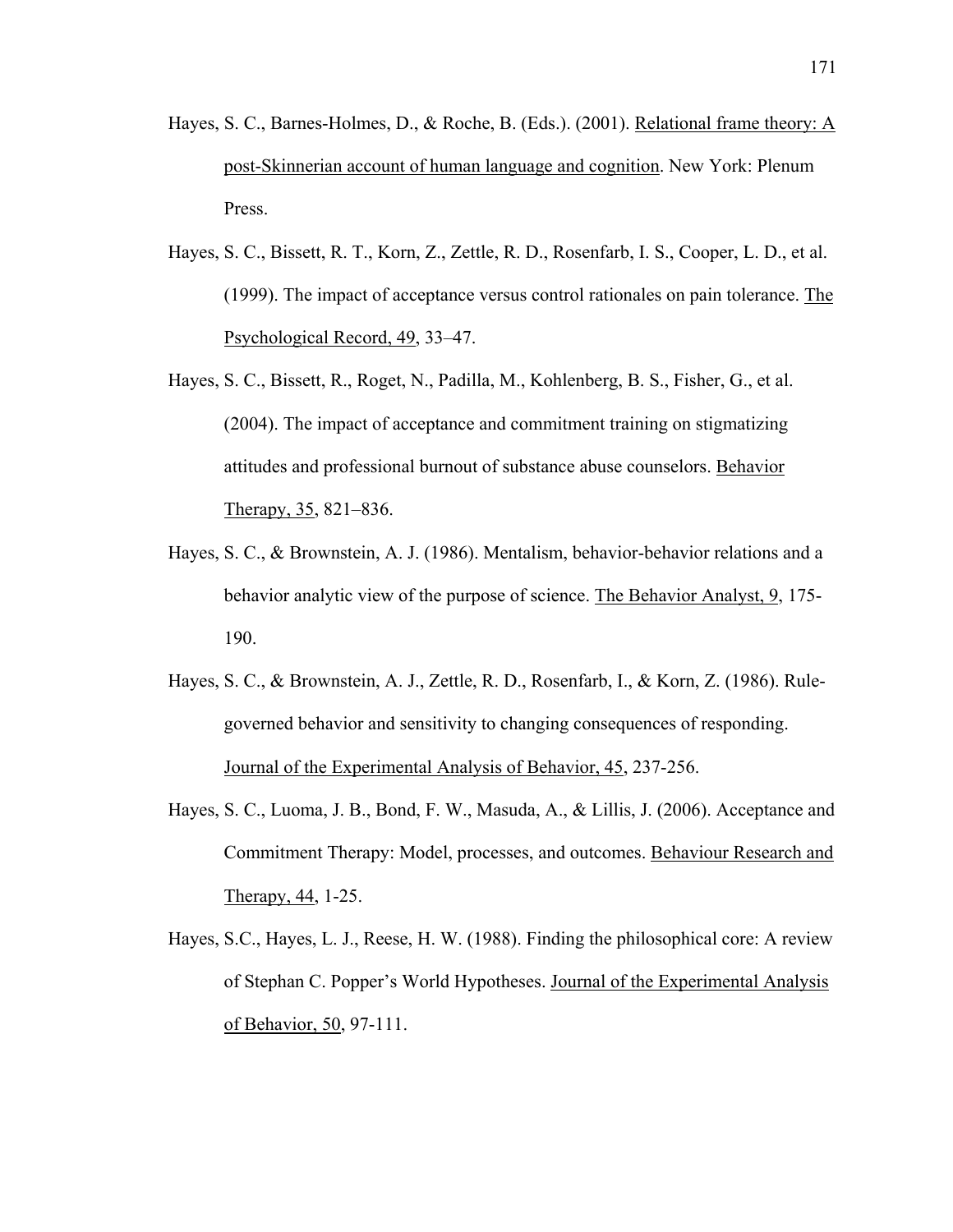- Hayes, S.C., Hayes, L. J., Reese, H. W., & Sarbin, T. R. (Eds.). (1993). Varieties of scientific contextualism. Reno, NV: Context Press.
- Hayes, S. C., Masuda, A., Bissett, R., Luoma, J., & Guerrero, L. F. (2004). DBT, FAP, and ACT: How empirically oriented are the new behavior therapy technologies? Behavior Therapy, 35, 35–54.
- Hayes, S. C., & Shenk, C. (2004). Operationalizing mindfulness without unnecessary attachments. Clinical Psychology: Science and Practice, 11, 249-254.
- Hayes, S. C., & Strosahl, K. D. (Eds.). (2004). A Practical Guide to Acceptance and Commitment Therapy. New York: Springer.
- Hayes, S. C., Strosahl, K. D., Bunting, K., Twohig, M., & Wilson, K. G. (2004). What is Acceptance and Commitment Therapy? In S. C. Hayes & K. D. Strosahl (Eds.), A Practical Guide to Acceptance and Commitment Therapy (pp. 1-30). New York: Springer.
- Hayes, S. C., Strosahl, K., & Wilson, K. G. (1999). Acceptance and commitment therapy: An experiential approach to behavior change. New York: Guilford Press.
- Hayes, S. C., Strosahl, K. D., Wilson, K. G., Bissett, R. T., Pistorello, J., Toarmino, D., et al. (2004). Measuring experiential avoidance: A preliminary test of a working model. The Psychological Record, 54, 553–578.
- Hayes, S. C., Wilson, K. G., Gifford, E., Bissett, R., Batten, S., Piasecki, M., et al. (2004). A preliminary trial of twelve-step facilitation and acceptance and commitment therapy with poly substance-abusing methadone-maintained opiate addicts. Behavior Therapy, 35, 667–688.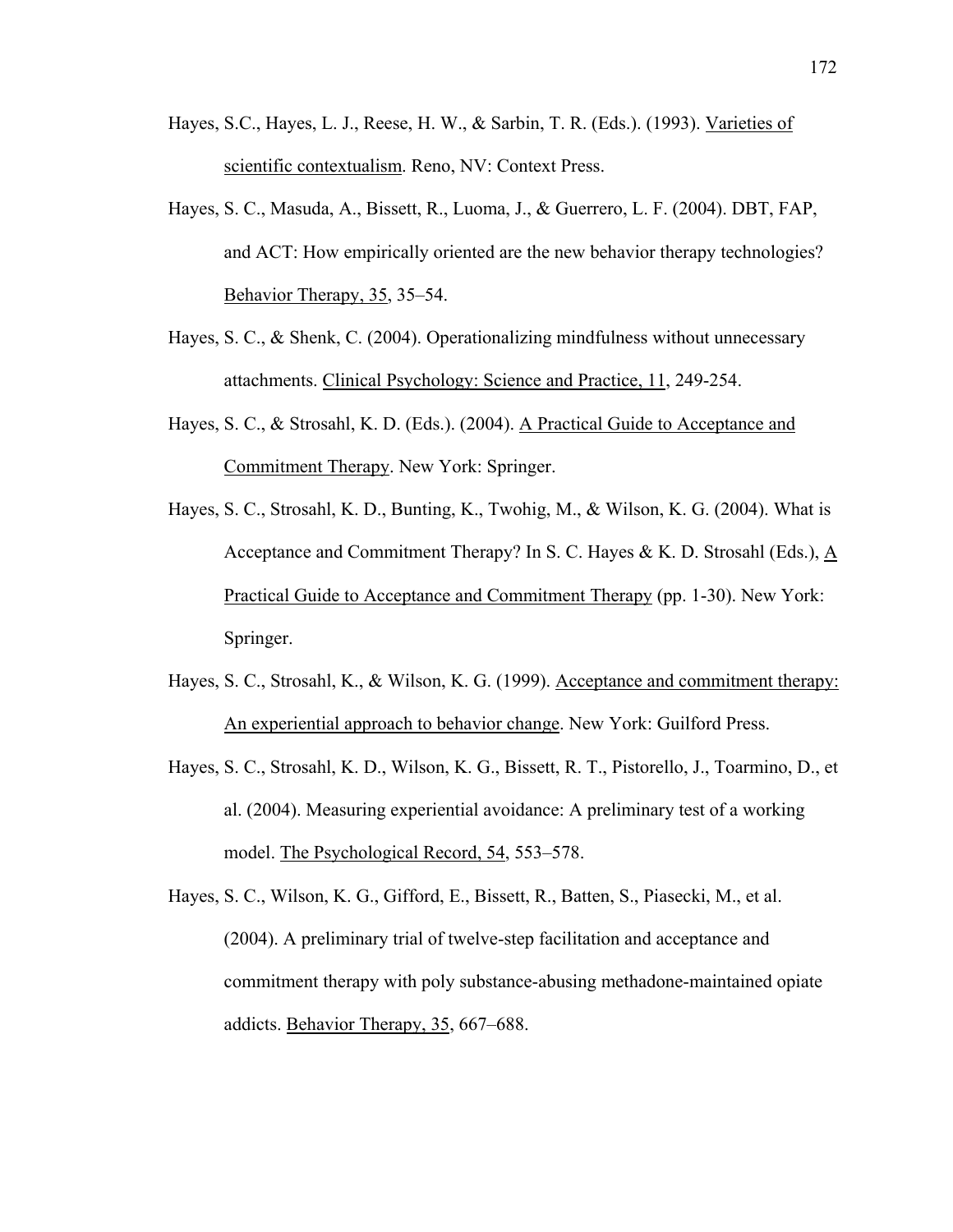- Hayes, S. C., Wilson, K. G., Gifford, E. V., Follette, V. M., & Strosahl, K. (1996). Experiential avoidance and behavioral disorders: A functional dimensional approach to diagnosis and treatment. Journal of Consulting and Clinical Psychology, 64, 1152–1168.
- Hayes, S. C., Zettle, R. D., Rosenfarb, I. (1989). Rule following. In S. C. Hayes (Ed.), Rule-governed behavior: Cognition, contingencies, and instructional control (pp. 191-220). New York: Plenum.
- Hedges, L. V., & Olkin, I. (1985). Statistical methods for meta-analysis. New York: Academic Press.
- Herbert, T. B., & Cohen, S. (1993). Stress and immunity in humans: A meta-analytic review. Psychosomatic Medicine, 55, 364–379.
- Hollon, S. D., & Kendall, P. C. (1980). Cognitive self-statements in depression: development of an automatic thoughts questionnaire. Cognitive Therapy and Research, 4, 383-395.
- Holroyd, K. A., & Penzien, D. B. (1994). Psychosocial interventions in the management of recurrent headache disorders: I. Overview and effectiveness. Behavioral Medicine, 20, 53-63.
- Hurrell, J.J. & Murphy, L. (1991) Locus of control, job demands and health, in: C.L. Cooper and R. Payne (Eds.) Personality and Stress: Individual Differences in the Stress Process. Chichester, London: Wiley.
- Ilardi, S. S., & Craighead, W. E. (1994). The role of nonspecific factors in cognitivebehavior therapy for depression. Clinical Psychology: Science and Practice, 1, 138-156.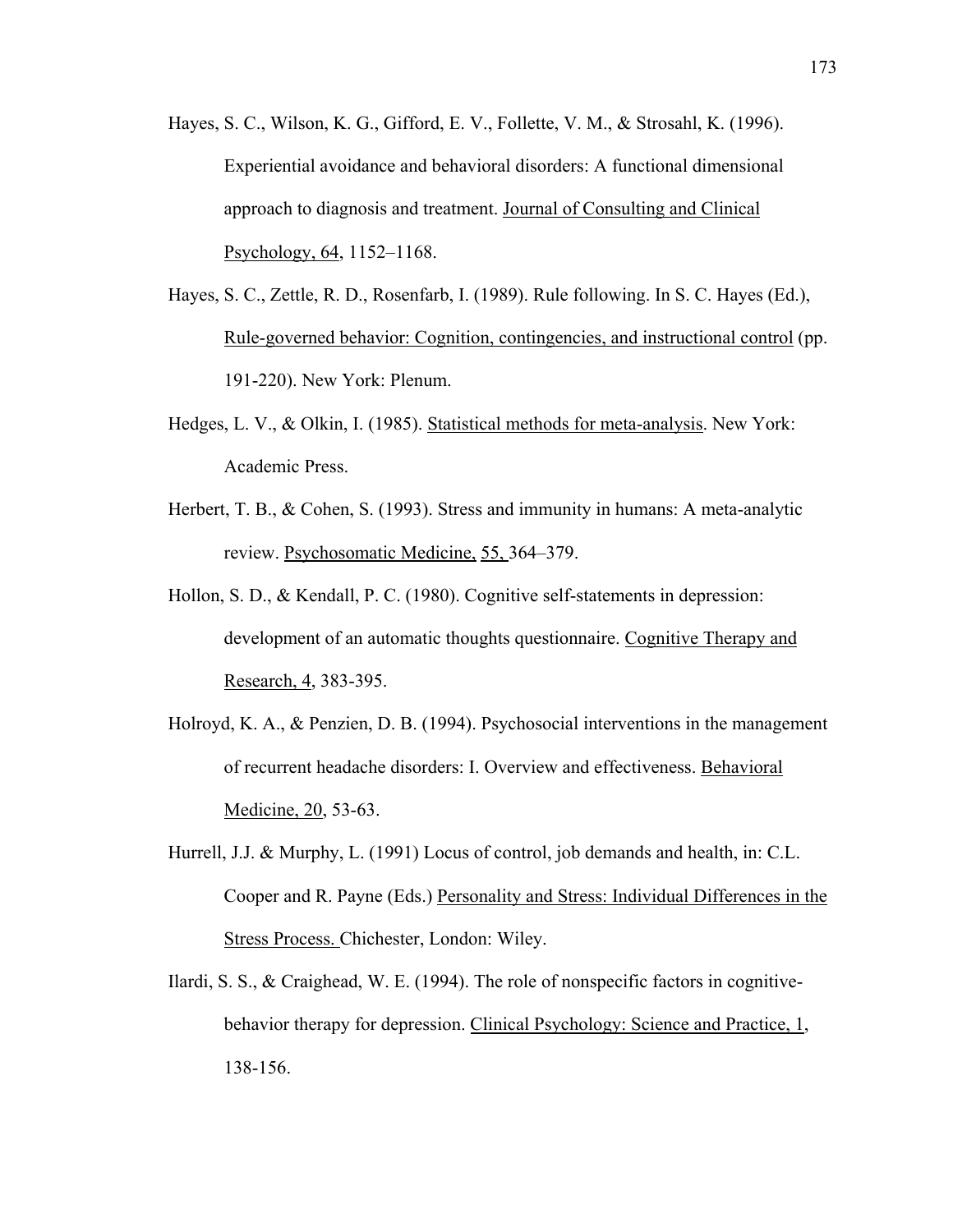- Ilardi, S. S., & Craighead, W. E. (1999). Rapid early response, cognitive modification, and non-specific factors in cognitive-behavior therapy for depression: A reply to Tang and DeRubeis. Clinical Psychology: Science and Practice, 6, 295-299.
- Ingledew, D. K., Hardy, L., & Cooper, C. L. (1996). Health behaviors reported as coping strategies: A factor analytic study. British Journal of Health Psychology, 1, 263- 281.
- Ingram, R. E., Johnson, B. R., Bernet, C. Z., Dombeck, M., & Rowe, M. K. (1992). Cognitive and emotional reactivity in chronically self-focused individuals. Cognitive Therapy and Research, 16, 451-472.
- Ingram, R. E., Kendall, P. C., Siegle, G., Guarino, J., & McLaughlin, S. C. (1995). Psychometric properties of the Positive Automatic Thoughts Questionnaire. Psychological Assessment, 7(4), 495-507.
- Ingram, R. E., & Wisnicki, K. S. (1988). Assessment of positive automatic cognition. Journal of Consulting and Clinical Psychology, 56(6), 898-902.
- Jacobson, N. S., Dobson, K. S., Truax, P. A., Addis, M. E., Koerner, K., Gollan, J. K., et al. (1996). A component analysis of cognitive-behavioral treatment for depression. Journal of Consulting and Clinical Psychology, 64, 295-304.
- Jans, N. A. (1989). Organizational commitment, career factors, and career/life stage. Journal of Organizational Behavior, 10(3), 247-266.
- Jex, S. M. (1998). Stress and Job Performance: Theory, research, and implications for managerial practice. Thousand Oaks, CA: Sage.
- Johnson, M., & Fortman, J. (1988). Internal structure of the Gross Cohesiveness Scale. Small Group Research, 19(1), 146-152.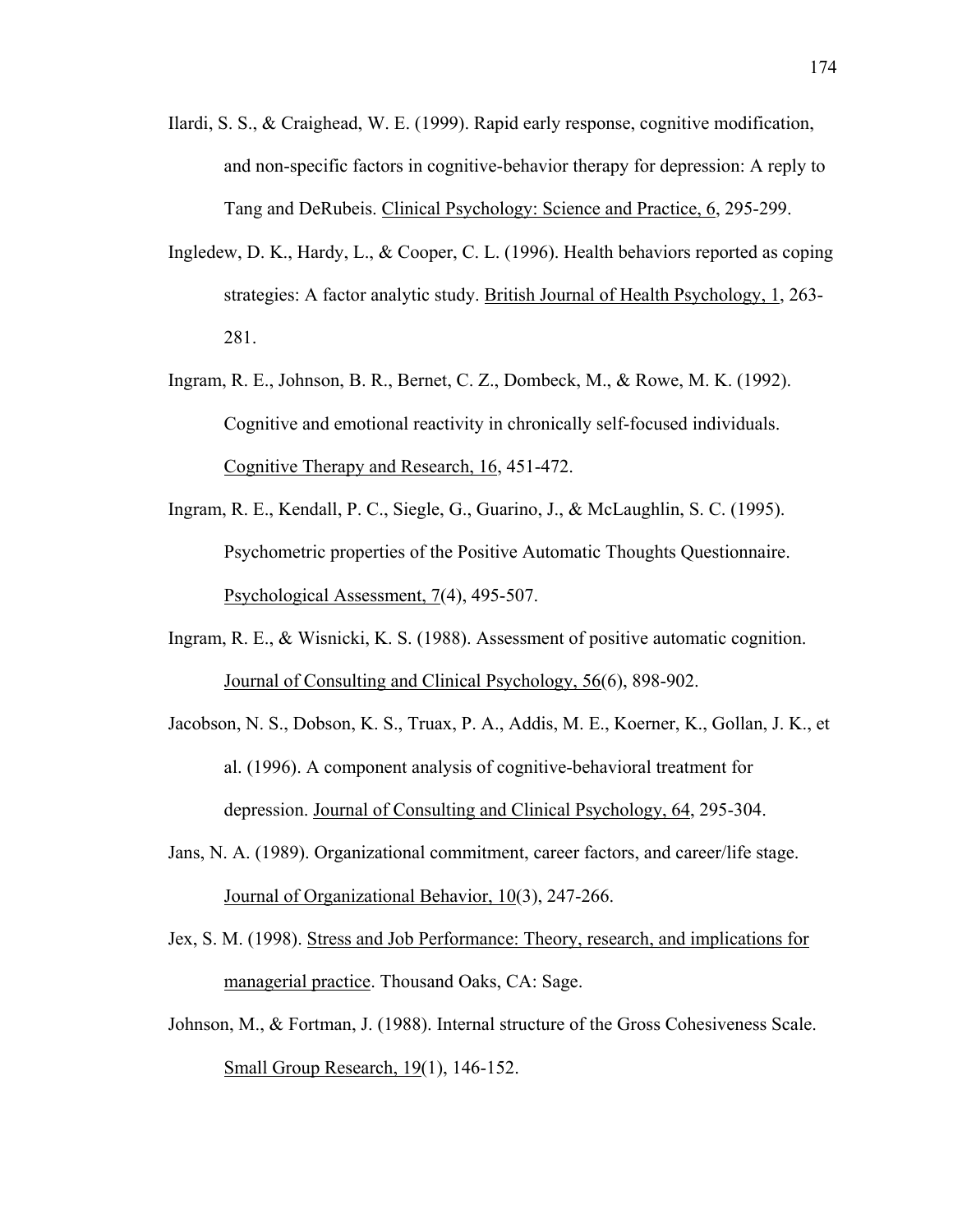- Johnson, P. R. & Indvik, J. (1997). The boomer blues: Depression in the work-place. Public Personnel Management, 26, 359-365
- Jones, F., & Bright, J. (2001). Stress: Myth, Theory, and Research. New York: Prentice Hall.
- Judd, C. M., & Kenny, D. A. (1981). Process analysis: Estimating mediation in evaluation research. Evaluation Research, 5, 602-619.
- Kabat-Zinn, J. (1982). An outpatient program in behavioral medicine for chronic pain patients based on the practice of mindfulness meditation: Theoretical considerations and preliminary results. General Hospital Psychiatry, 4, 33-47.
- Kabat-Zinn, J. (1994). Wherever you go, there you are: Mindfulness meditation in everyday life. New York: Hyperion.
- Kabat-Zinn, J. (1990). Full catastrophe living: Using the wisdom of your body and mind to face stress, pain, and illness. New York: Delacorte.
- Kabat-Zinn, J. (2000). Indra's net at work: The mainstreaming of Dharma practice in society. In G. Watson  $\&$  S. Batchelor (Eds.), The psychology of awakening: Buddhism, science, and our day-to-day lives (pp. 225-249). North Beach, ME: Weiser.
- Kabat-Zinn, J., & Chapman-Waldrop, A. (1988). Compliance with an outpatient stress reduction program: Rates and predictors of program completion. Journal of Behavioral Medicine, 11, 333-352.
- Kabat-Zinn, J., Massion, M .D., Kristeller, J., Peterson, L. G., Fletcher, K. E., Pbert, L., Lenderking, W. R., & Santorelli, S. F. (1992). Effectiveness of a meditation-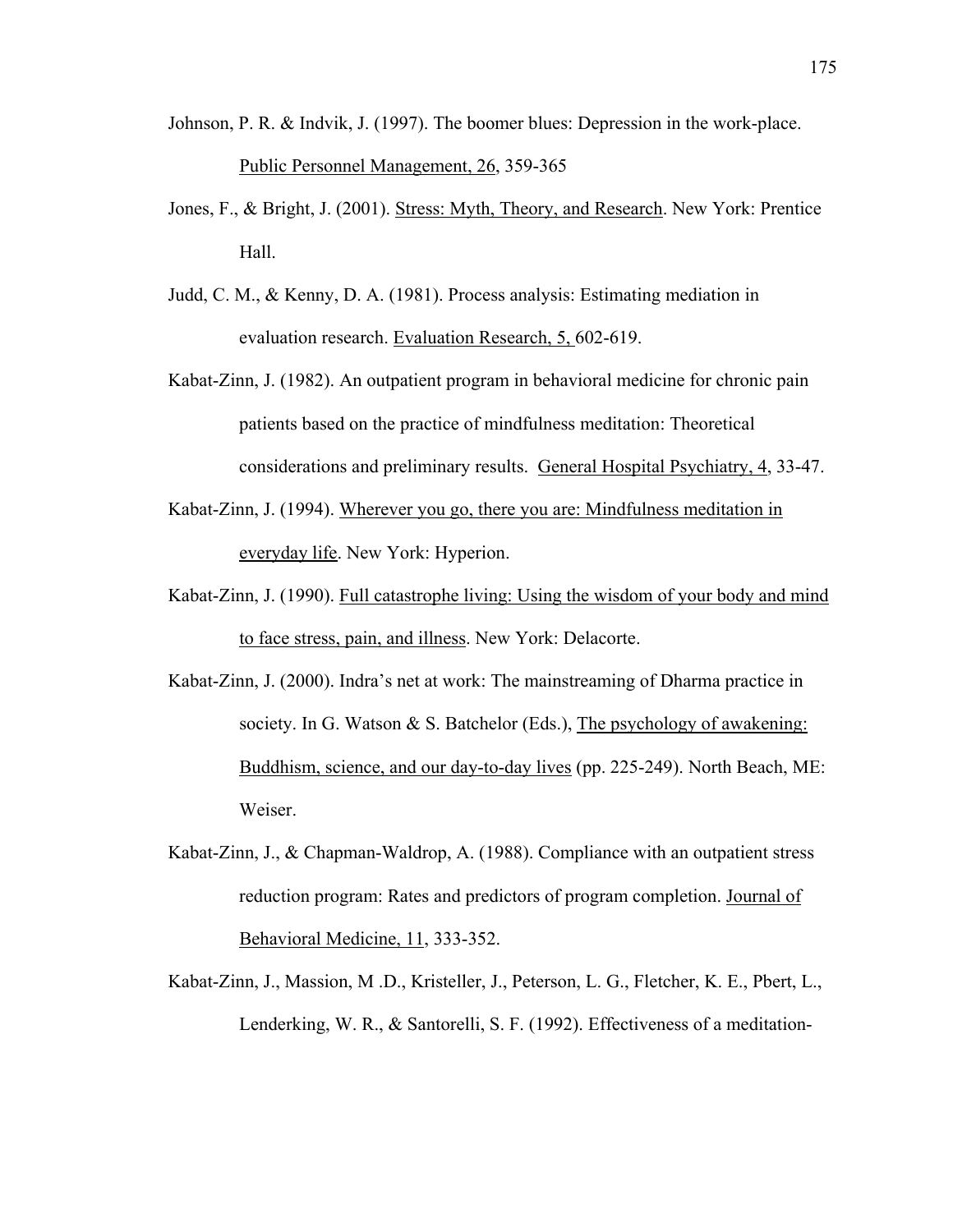based stress reduction program in the treatment of anxiety disorders. American Journal of Psychiatry, 149, 936-943.

- Kabat-Zinn, J., Wheeler, E., Light, T., Skillings, Z., Scharf, M. j., Cropley, T. G., et al. (1998). Influence of a mindfulness meditation-based stress reduction intervention on rates of skin clearing in patients with moderate to severe psoriasis undergoing phototherapy (UVB) and photochemotherapy (PUVA). Psychosomatic Medicine, 50, 625-632.
- Kaplan, K. H., Goldberg, D. L., & Galvin-Nadeau, M. (1993). The impact of a meditation-based stress reduction program on fibromyalgia. General Hospital Psychiatry, 15, 284-289.
- Karasek, R. A. (1979). Job demands, job decision latitude and mental strain: implications for job design. Administrative Science Quarterly, 24, 285-308.
- Karasek, R. A., & Theorell, T. (1990). Healthy work: Stress, productivity, and the reconstruction of working life. New York: Basic Books.
- Kenny, D., & McIntyre, D. (2005). Constructions of occupational stress: nuisances, nuances or novelties? In A. S. G. Antoniou & C. L. Cooper (Eds.), Research Companion to Organizational Health Psychology (pp. 20-58). Cheltenham, UK: Edward Elgar.
- Kanner, A. D., Coyne, J. C., Schaefer, C. & Lazarus, R. S. (1981). Comparison of two modes of stress measurement: Daily hassles and uplifts versus major life events. Journal of Behavioral Medicine, 4, 1-39.
- Kashdan, T. B., Barrios, V., Forsyth, J. P., & Steger, M. F. (in press). Experiential avoidance as a generalized psychological vulnerability: Comparisons with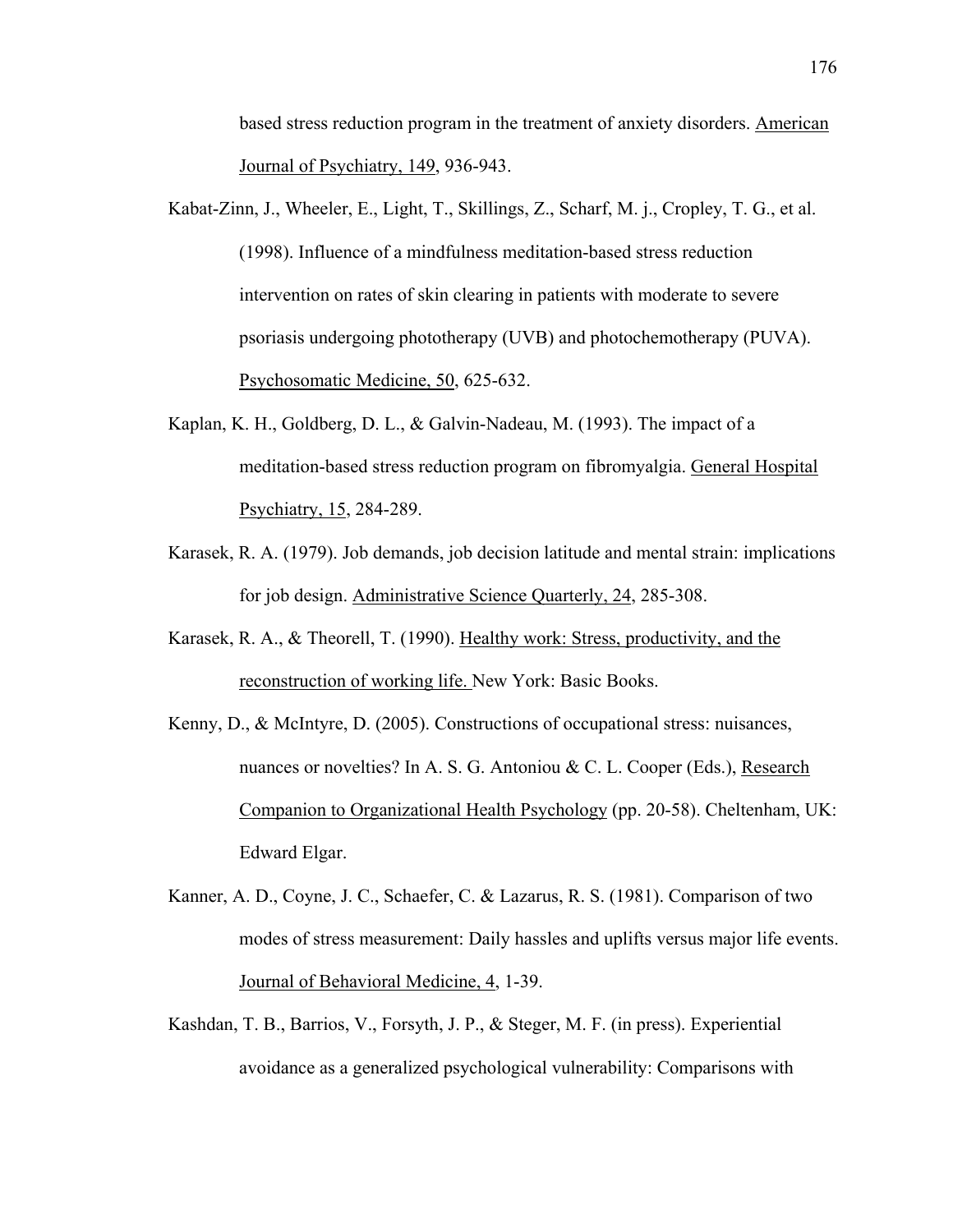coping and emotion regulation strategies. Behaviour Research and Therapy, 44, 1301-1320.

- Kazdin, A. E., & Wilson, G. T. (1978). Evaluation of behavior therapy: Issues, evidence and research strategies. Cambridge. MA: Ballinger.
- Keable, D. (1985). Relaxation training techniques: A review: II. How effective is relaxation training? British Journal of Occupational Therapy, 48(7), 201-204.
- Kelly, K. R., & Stone, G. L. (1987). Effects of Three Psychological Treatments and Self-Monitoring on the Reduction of Type A Behavior. Journal of Counseling Psychology, 34(1), 46-54.
- Kiecolt-Glaser, J. K., McGuire, L., Robles, T. F., & Glaser, R. (2002). Emotions, morbidity, and mortality: New perspectives from psychoneuroimmunology. Annual Review of Psychology, 53, 83-107.
- Knoop, R. (1994). Organizational commitment and individual values. Perceptual and Motor Skills, 78, 200-202.
- Kohn, P. M., Gurevich, M., Pickering, D. I., & Macdonald, J. E. (1994). Alexithymia, reactivity, and the adverse impact of hassles based stress. Personality and Individual Differences, 16, 805-812.
- Kohn, P. M., & MacDonald, J. E. (1992). Journal of Behavioral Medicine, 15(2), 221- 236.
- Krantz, D. S., & McCeney, M. K. (2002). Effects of psychological and social factors in organic disease: A critical assessment of research on coronary heart disease. Annual Review of Psychology, 53, 341-369.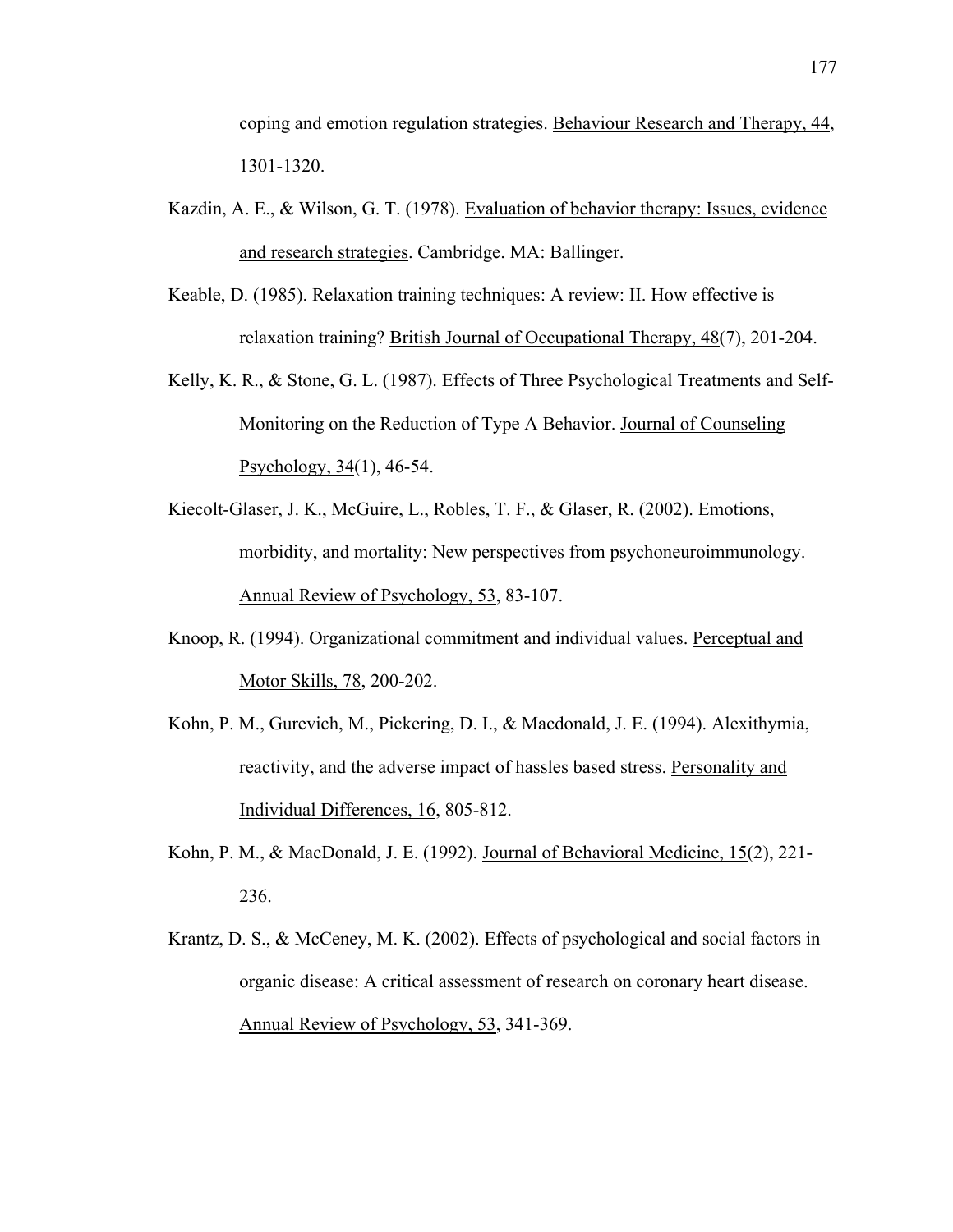- Kristiansen, C. M. (1986). A two-value model of preventive health behavior. Basic and Applied Social Psychology, 7(3), 173-183.
- Latham, G. P., & Pinder, C. C. (2005). Work motivation theory and research at the dawn of the twenty-first century. Annual Review of Psychology, 56, 485–516.
- Lazarus, R. S. (1995). Psychological stress in the workplace. In R. Crandall & P. L., Perrewé (Eds.), Occupational stress: A handbook (pp. 3-14). Philadelphia, PA: Taylor & Francis.
- Lazarus, R. S., & Folkman, S. (1984). Stress, Appraisal, and Coping. New York: Springer.
- Lazarus, R. S., & Folkman, S. (1991). The concept of coping. In A. Monat & R. S. Lazarus (Eds.), Stress and Coping: An anthology  $(3<sup>rd</sup> Ed.)$  (pp. 189-206). New York: Columbia University Press.
- Levi, L. (1996). Spice of life or kiss of death? In C. L. Cooper (Ed.), Handbook of stress, medicine and health (pp. 1–10). Boca Raton, FL: CRC Press.
- Levitt, J. T., Brown, T. A., Orsillo, S. M., & Barlow, D. H. (2004). The effects of acceptance versus suppression of emotion on subjective and psychophysiological response to carbon dioxide challenge in patients with panic disorder. Behavior Therapy, 35, 747–766.
- Lichstein, K. L., & Riedel, B. W. (1994). Behavioral assessment and treatment of insomnia: A review with an emphasis on clinical application. Behavior Therapy, 25, 659-688.
- Lieberman, M., Yalom, I., & Miles, M. (1973). Encounter groups: First facts. New York: Basic Books.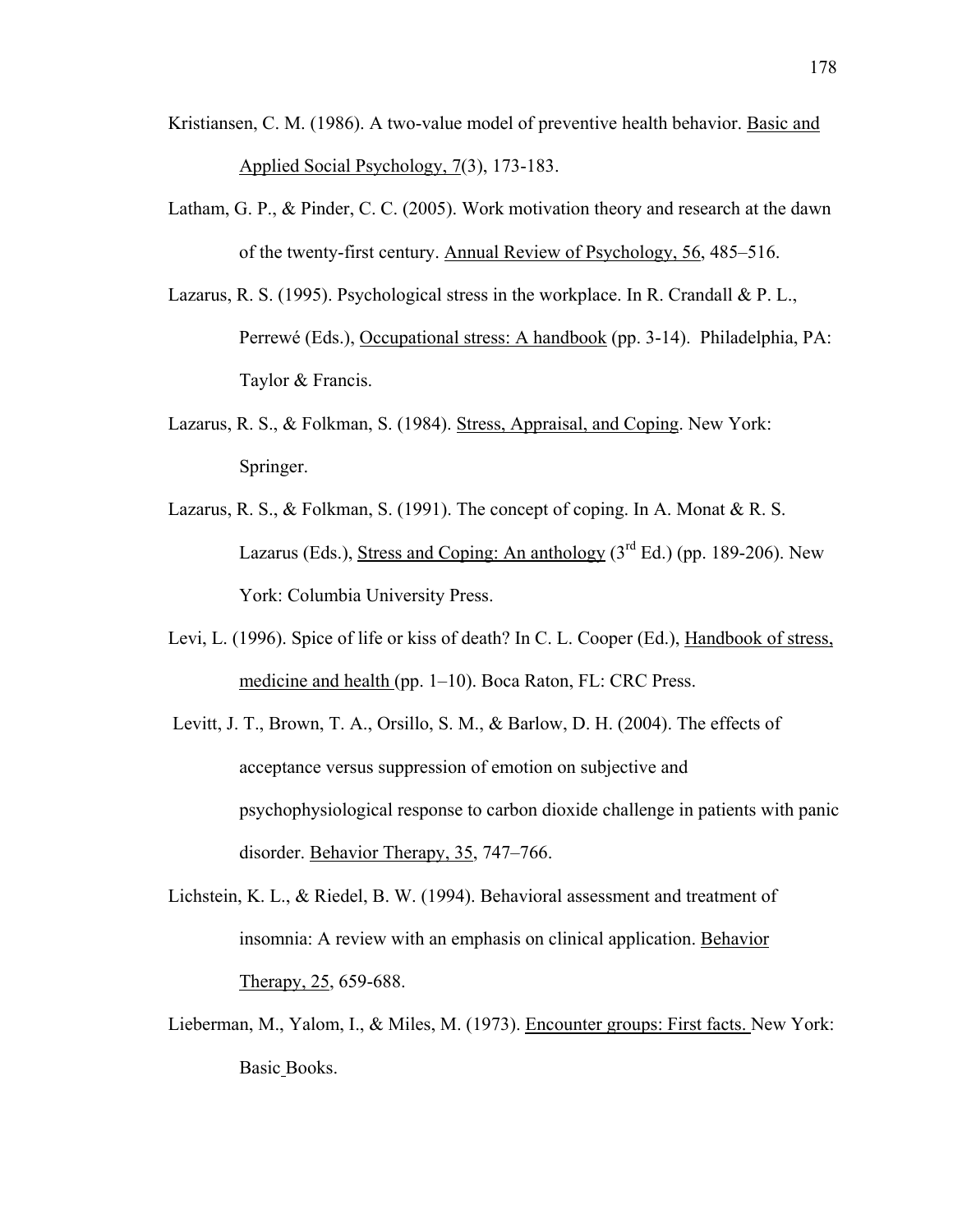- Linehan, M. M. (1993). Cognitive-behavioral treatment of borderline personality disorder. New York: Guilford Press.
- Lloyd, T. & Hastings, R. P. (2008). Psychological variables as correlates of adjustment in mothers of children with intellectual disabilities: Cross-sectional and longitudinal relationships. Journal of Intellectual Disability Research, 52, 37-48.
- Locke, E. A. (1997). The motivation to work: What we know. In P. Pintrich  $\& M$ . Maehr (Eds.), Advances in motivation and achievement (Vol. 10, pp. 375-412). Stamford, CT: Jai Press.
- Locke, E. A. & Latham, G. P. (1990). A theory of goal-setting and task performance. Englewood Cliffs, NJ: Prentice Hall.
- Lovallo, W. R. (1997). Stress & Health: Biological and psychological interactions. Thousand Oaks, California: Sage Publications, Inc.
- Lundberg, U., Dohns, I. E., Melin, B., Sandjo, L., Palmerud, G., Kadefors, R., Ekström, M., Parr, D. (1999). Psychophysiological stress responses, muscle tension, and neck and shoulder pain among supermarket cashiers. Journal of Occupational Health Psychology, 4(3), 245–255.
- Lydon, J. E., & Zanna, M. P. (1990). Commitment in the face of adversity: A valueaffirmation approach. Journal of Personality and Social Psychology, 58(6), 1040-1047.
- Mahoney, M. J. (1974). Cognition and behavior modification. Cambridge, MA: Ballinger.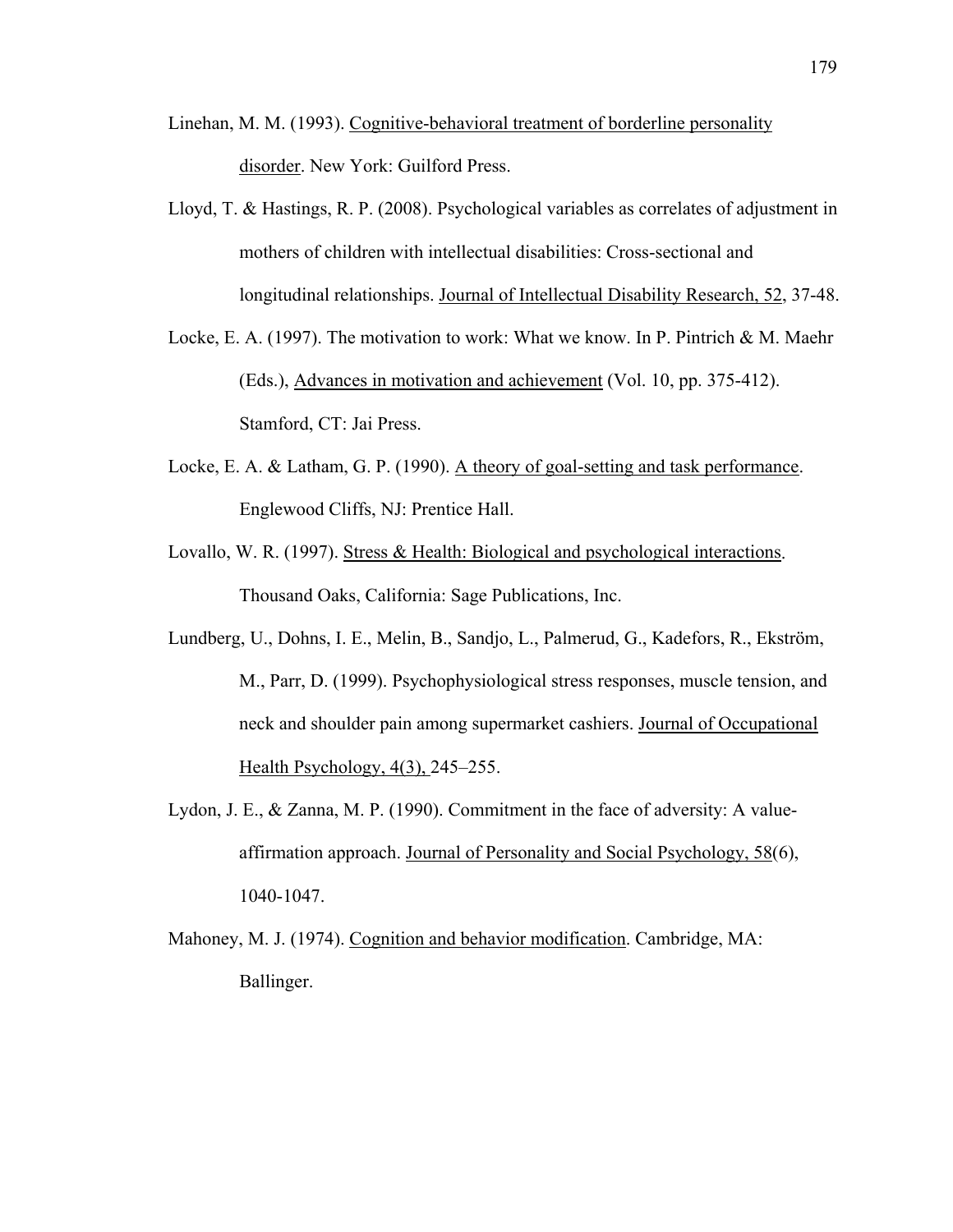- Marlatt, G. A., & Kristeller, J. L. (1999). Mindfulness and meditation. In W. R. Miller (Ed.), Integrating spirituality into treatment (pp. 67-84). Washington, DC: American Psychological Association.
- Marmarosh, C, Holtz, A., & Schottenbauer, M. (2005). [Group Cohesiveness, Group-](javascript:__doLinkPostBack()[Derived Collective Self-Esteem, Group-Derived Hope, and the Well-Being of](javascript:__doLinkPostBack()  [Group Therapy Members.](javascript:__doLinkPostBack() Group Dynamics: Theory, Research, and Practice, 9(1), 32-44.
- Martin, L. L., & Tesser, A. (Eds.). (1996). Striving and feeling: Interactions among goals, affect, and self-regulation. Mahwah, NJ: Lawrence Erlbaum.
- Masuda, A., Hayes, S. C., Sackett, C. F., & Twohig, M. P. (2004). Cognitive defusion and self-relevant negative thoughts: Examining the impact of a ninety year old technique. Behaviour Research and Therapy, 42, 477–485.
- McDowell, I., & Newell, C. (1996). Measuring health. Oxford, England: Oxford University Press.
- Meichenbaum, D. H. (1977). Cognitive-behavior modification: An integrative approach. New York: Plenum.
- Meichenbaum, D. H. (1985). Stress inoculation training. New York: Pergamon.
- Meichenbaum, D. H. (1993). Stress inoculation training: A 20-year update. In P. M. Lehrer & R. L. Woolfolk (Eds.), Principles and practice of stress management  $(2<sup>nd</sup>$  ed.). New York: Guilford Press.
- McCracken, L. M. (1998). Learning to live with pain: Acceptance of pain predicts adjustment in persons with chronic pain. Pain, 74, 21–27.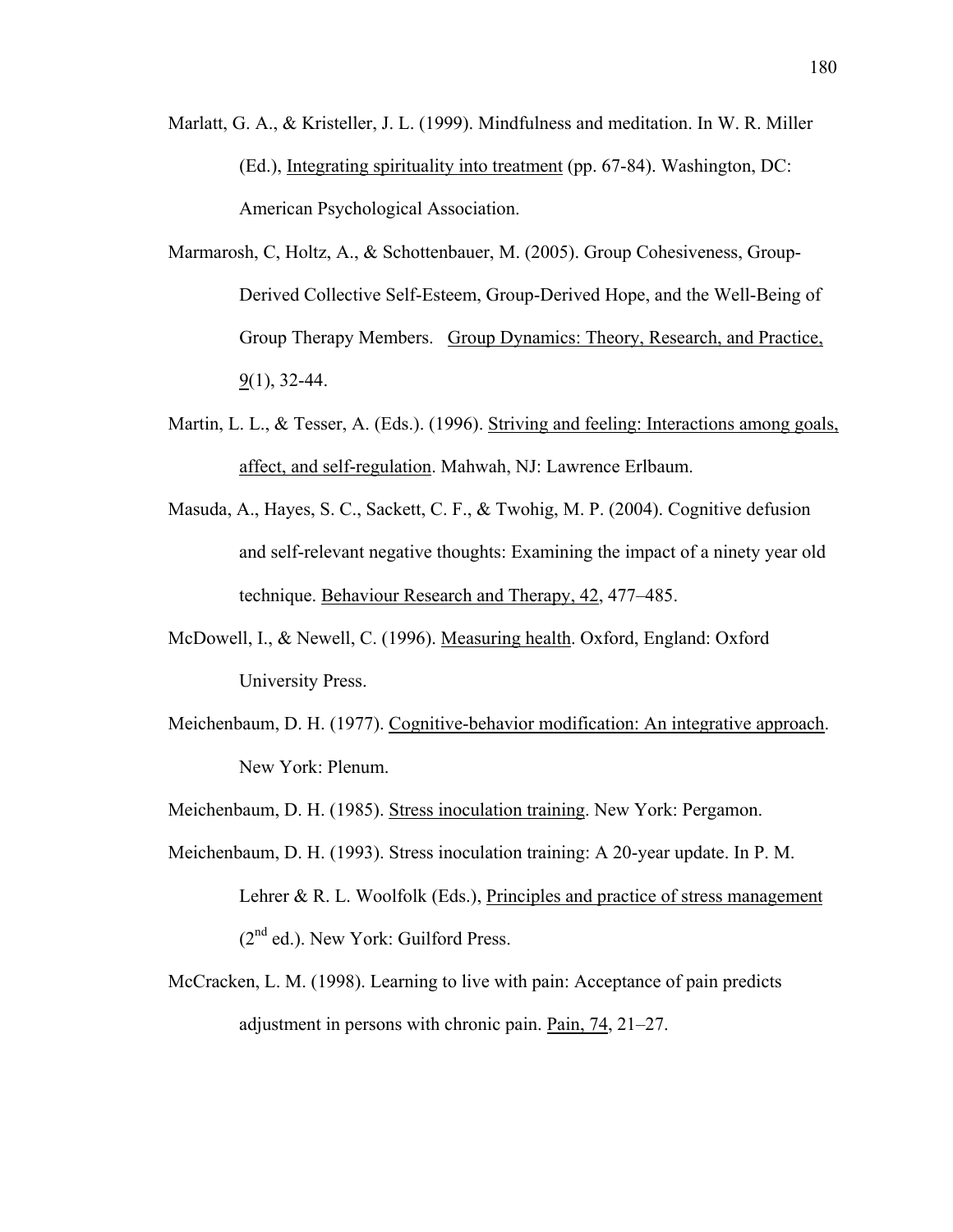- McCracken, L. M., Vowles, K. E., & Eccleston, C. (2004). Acceptance of chronic pain: Component analysis and a revised assessment method. Pain, 107, 159–166.
- McHugh, L., Barnes-Holmes, Y., & Barnes-Holmes, D. (2004). Perspective-taking as relational responding: A developmental profile. The Psychological Record, 54, 115–144.
- Miller, S.M. (1979). Controllability and human stress: Method, evidence, and theory. Behavior Research and Therapy, 17, 287-304.
- Morgenstern, J., & Longabaugh, R. (2000). Cognitive-behavioral treatment for alcohol dependence: A review of evidence for its hypothesized mechanisms of action. Addition, 95, 1475-1490.
- Morley, J. E., Levine, A. S., & Rowland, N. E. (1983). Minireview. Stress induced eating. Life Science, 32, 2169–2182
- Moyle, P. (1995). The role of negative affectivity in the stress process: Tests of alternate models. Journal of Organizational Behavior, 16, 647-668.
- Marlatt, G. A. (1994). Addiction, mindfulness, and acceptance. In S. C. Hayes, N. S. Jacobson, V. M. Follette, & M. J. Dougher (Eds.), Acceptance and change: Content and context in psychotherapy (pp. 175-197). Reno, NV: Context Press.
- Murphy, L. R. (1984). Occupational stress management: A review and appraisal. Journal of Occupational Psychology, 57, 1-15.
- Murphy, L. R. (1996). Stress management in work settings: A critical review of the health effects. American Journal of Health Promotion, 11, 112–135.
- Murphy, L. R., & Sauter, S. L. (2003). The USA perspective: current issues and trends in the management of work stress. Australian Psychologist, 36(2), 151-157.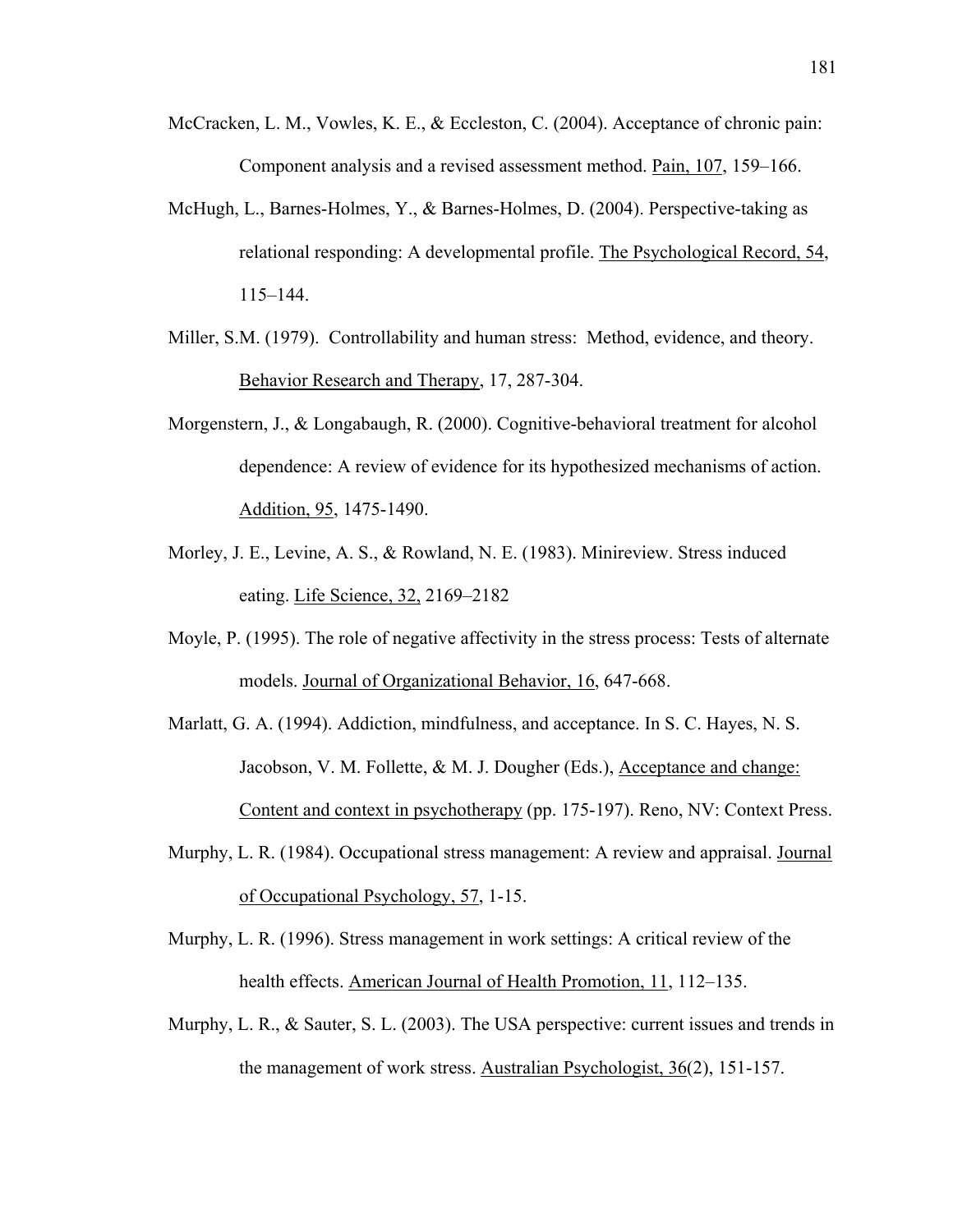- Natelson, B. H. (2004). Stress, hormones and disease. Physiology and Behavior, 82, 139- 143.
- Nerenz, D. R., Repasky, D. P., Whitehouse, F. W., & Kahkonen, D. M. (1992). Ongoing assessment of health status in patients with diabetes mellitus. Medical Care 30(suppl 5), MS112-MS124.
- Newman, J. E., & Beehr, T. A. (1979). Personal and organizational strategies for handling job stress: A review of research and opinion. Personnel Psychology, 32, 1-43.
- Newton, T. J., & Keenan, A. (1990). Consequences of changing employers amongst young engineers. Journal of Occupational Psychology, 63, 113–127.
- Orsillo, S. M., & Roemer, L. (Eds.). (2005). Acceptance and mindfulness-based approaches to anxiety: Conceptualization and treatment. New York: Springer.
- Oxford, J., Dalton, S., Hartney, E, Ferrins-Brown, M., Kerr, C., & Maslin, J. (2002). How is excess drinking maintained? Untreated heavy drinkers' experiences of the personal benefits and drawbacks of their drinking. Addiction Research and Theory, 10(4), 347-372.
- Parkes, K. R. (1990). Coping, negative affectivity, and the work environment: Additive and interactive predictors of mental health. Journal of Applied Psychology, 75, 399-409.
- Parkes, K. R. (1991). Locus of control as moderator: An explanation for additive versus interactive findings in the demand–discretion model of work stress? British Journal of Psychology, 82, 291–312.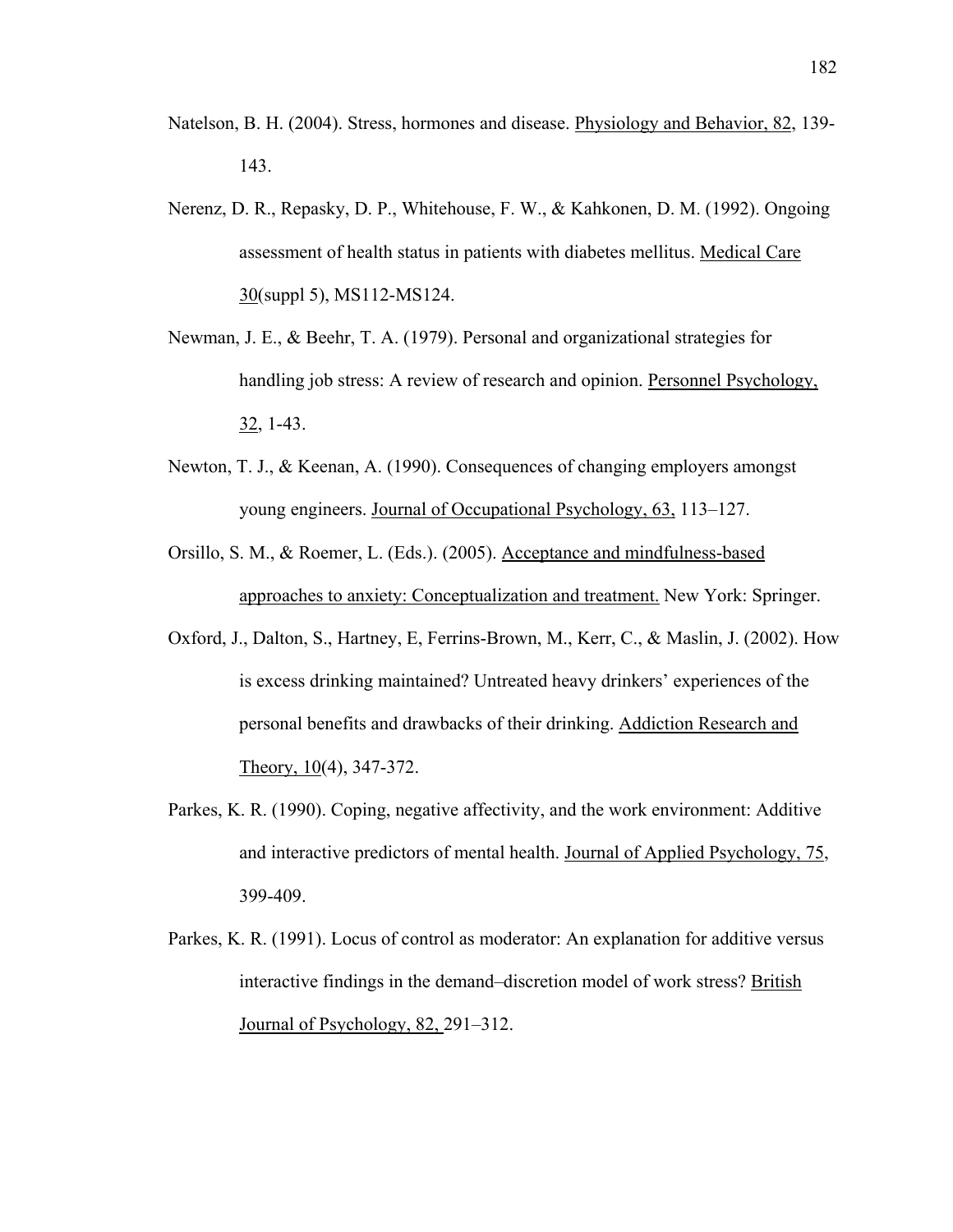- Parkes, K., & Sparkes, T.J. (1998). Organizational interventions to reduce work stress. Are they effective? United Kingdom: Health and Safety Executive.
- Payne, R. (1988). Individual differences in the study of occupational stress. In C. L. Cooper & R. Payne (Eds.). Causes, Coping, and Consequences of Stress at Work. Chichester: John Wiley and Sons.
- Pedhazur, E. J., & Schmelkin, L. P. (1991). Measurement, design, and analysis: An integrated approach. Hillsdale, NJ: Erlbaum.
- Peters, R. K., Benson, H., & Porter. (1977). Daily relaxation response breaks in a working population: I. Effects on self-reported measures of health, performance, and well-being. American Journal of Public Health, 67, 954-959.
- Post, D. M., & Weddington, W. (1997). The impact of culture on physician stress and coping. Journal of the National Medical Association, 89(9), 585-590.
- Quick, J. C., Quick, J. D., Nelson, D. L., & Hurrell, J. J., Jr. (1997). Preventive stress management in organizations. Washington, DC: American Psychological Association.
- Revicki, D. A., Whitley, T. W., & Gallery, M. E. (1993). Organizational characteristics, perceived work stress, and depression in emergency medicine residents. Behavioral Medicine, 19(2), 74-81.

Robey, D. (1974). Task design, work values, and worker response: an experimental test. Organizational Behavior and Human Performance, 12, 264-273.

Rose, S. D. (1984). Use of data in identifying and resolving group problems in goal oriented treatment groups. Social Work with Groups. 7. 23-36.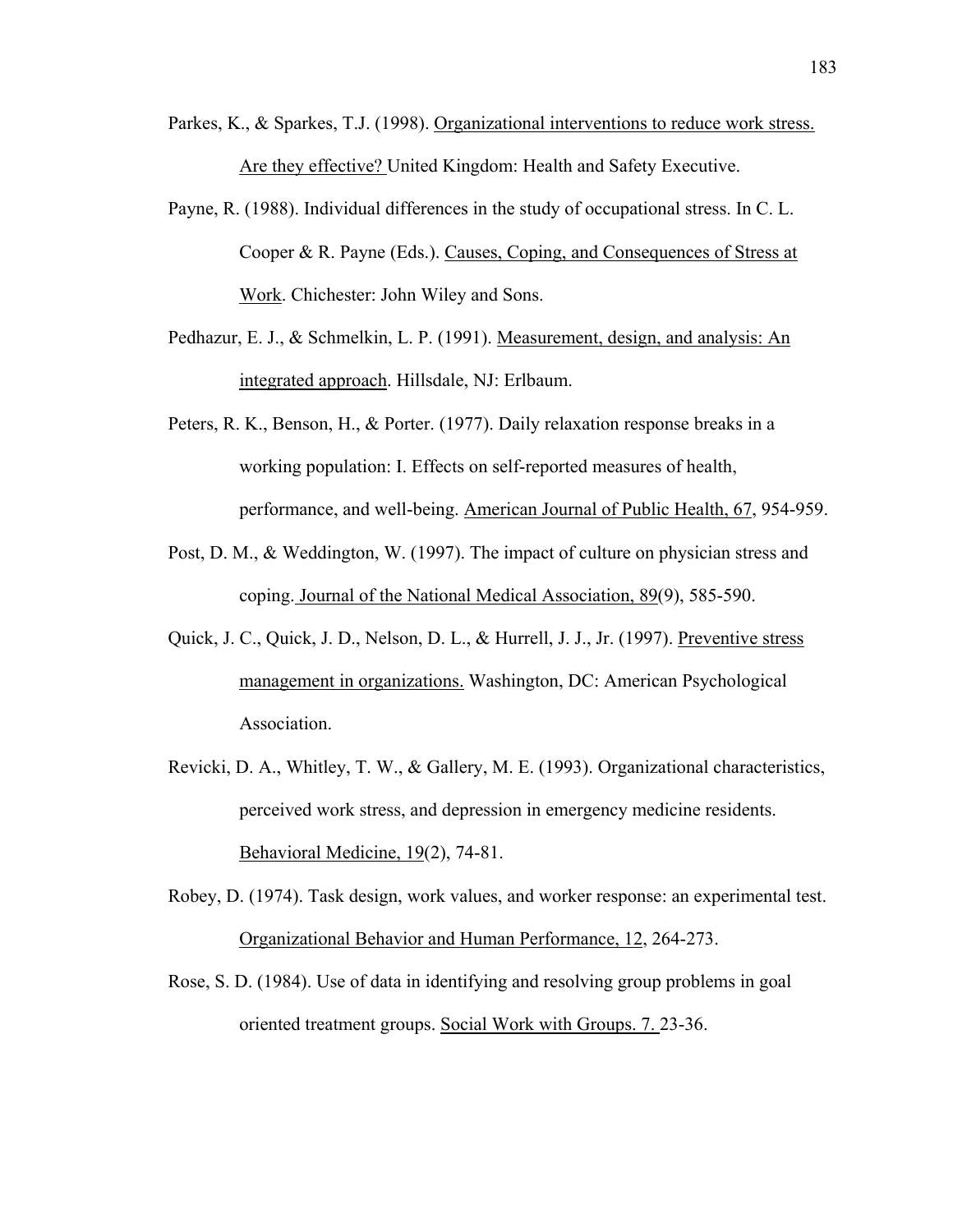- Roskies, E. (1991). Stress management: A new approach. In A. Monat & R. Lazarus (Eds.), Stress and coping: An anthology (pp. 404-433). New York: Columbia University Press.
- Rosnow, R. L., & Rosenthal, R. (1996). Computing contrasts, effect sizes, and counternulls on other people's published data: General procedures for research consumers. Psychological Methods, 1, 331-340.
- Rotter, J. (1966). Generalized expectancies for internal versus external control of reinforcement. Psychological Monographs, 90, 1-28.
- Ryan, R. M., Kuhl, J., & Deci, E. L. (1997). Nature and autonomy: An organizational view of social and neurobiological aspects of self-regulation in behavior and development. Development and Psychopathology, 9, 701-728.
- Salovey, P., Mayer, J. D., Goldman, S. L., Turvey, C., & Palfai, T. P. (1995). Emotional attention, clarity and repair: exploring emotional intelligence using the Trait Meta-Mood Scale. In J. W. Pennebaker (Ed.), Emotional Disclosure and Health. Washington, DC: American Psychological Association.
- Saunders, T., Driskell, J. E., Johnson, J. H., & Salas, E. (1996). The effect of stress inoculation training on anxiety and performance. Journal of Occupational Health Psychology, 1, 170-186.

Scardapane, J. R., Walling, C. M., Mittal, S., Donnelly, K., Mandel, T., & Closson, M. (2005, November). Mindfulness-Based Stress Reduction and values clarification for university employees. Poster session presented at the annual meeting of the Association for Behavioral and Cognitive Therapies, Washington, DC.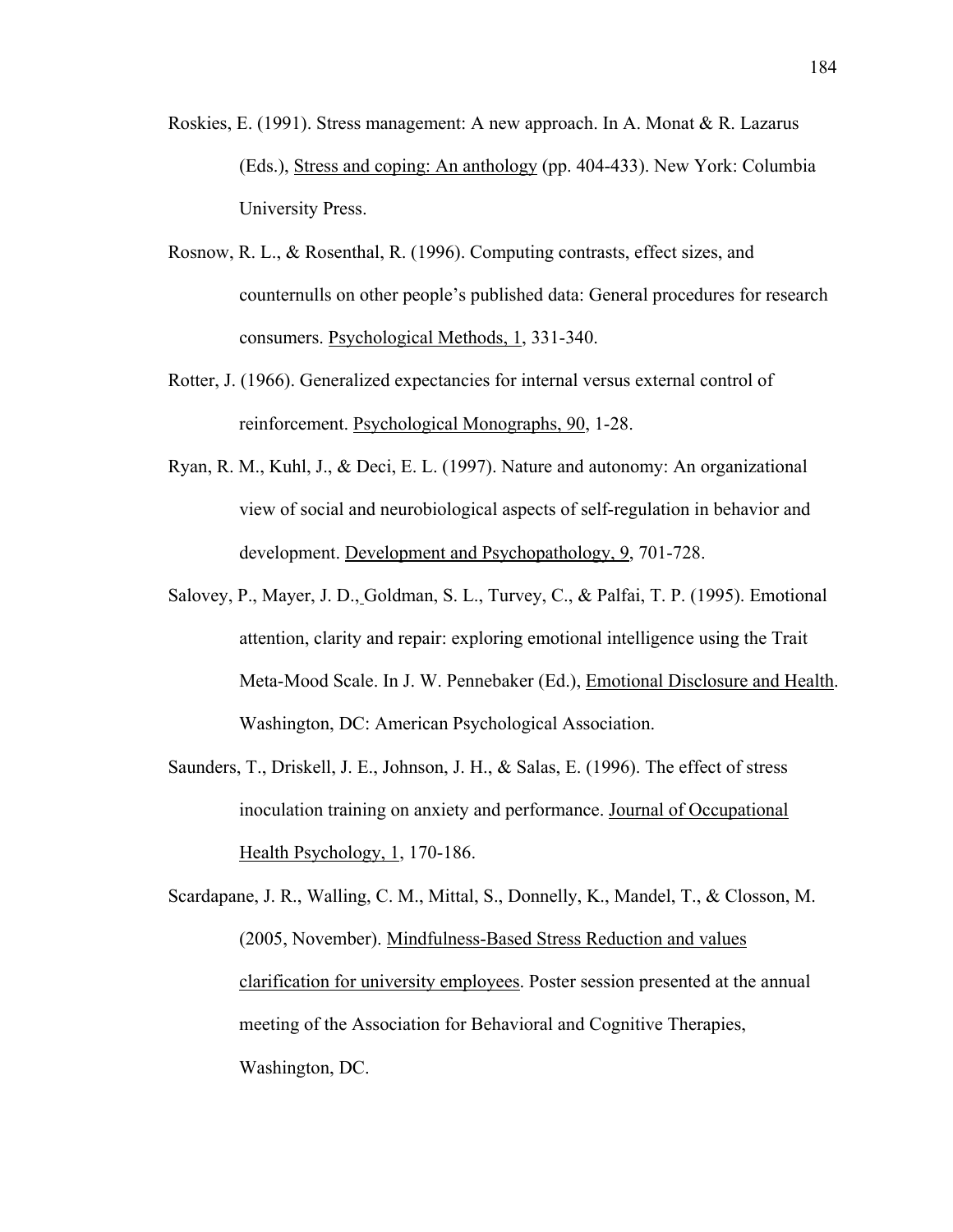- Schaubroeck, J., Jones, J. R., & Xie, J. L. (2001). Individual differences in using control to cope with job demands: Effects on susceptibility to infectious disease. Journal of Applied Psychology, 86, 265–278.
- Scheel, K. R. (2000). The empirical basis of dialectical behavior therapy: Summary, critique, and implications. Clinical Psychology: Science and Practice, 7, 68-86.
- Sheffield, D., Dobbie, D., & Carroll, D. (1994). Stress, social support and psychological and physical well-being in secondary school teachers, Work and Stress, 8, 235- 243.
- Schutz, W. (1966). The interpersonal underworld. Palo Alto, CA: Science and Behavior Books.
- Segal, Z. V., Williams, J. M. G., & Teasdale, J. D. (2002). Mindfulness-based cognitive therapy for depression: A new approach to preventing relapse. New York: Guilford Press.
- Selye, H. (1956). The stress of life. New York: McGraw-Hill.
- Shaprio, D. H., & Zifferblatt, S. M. (1976). Zen meditation and behavioral self-control: Similarities, differences, and clinical applications. American Psychologist, 41, 519-532.
- Shapiro, S. L., Carlson, L. E., Astin, J. A., & Freedman, B. (2006). Mechanisms of mindfulness. Journal of Clinical Psychology, 62(3), 373-386.
- Sheffield, D., Dobbie, D., & Carroll, D. (1994). Stress, social support, and psychological and physical well-being in secondary school teachers. Work & Stress, 8(3), 235-243.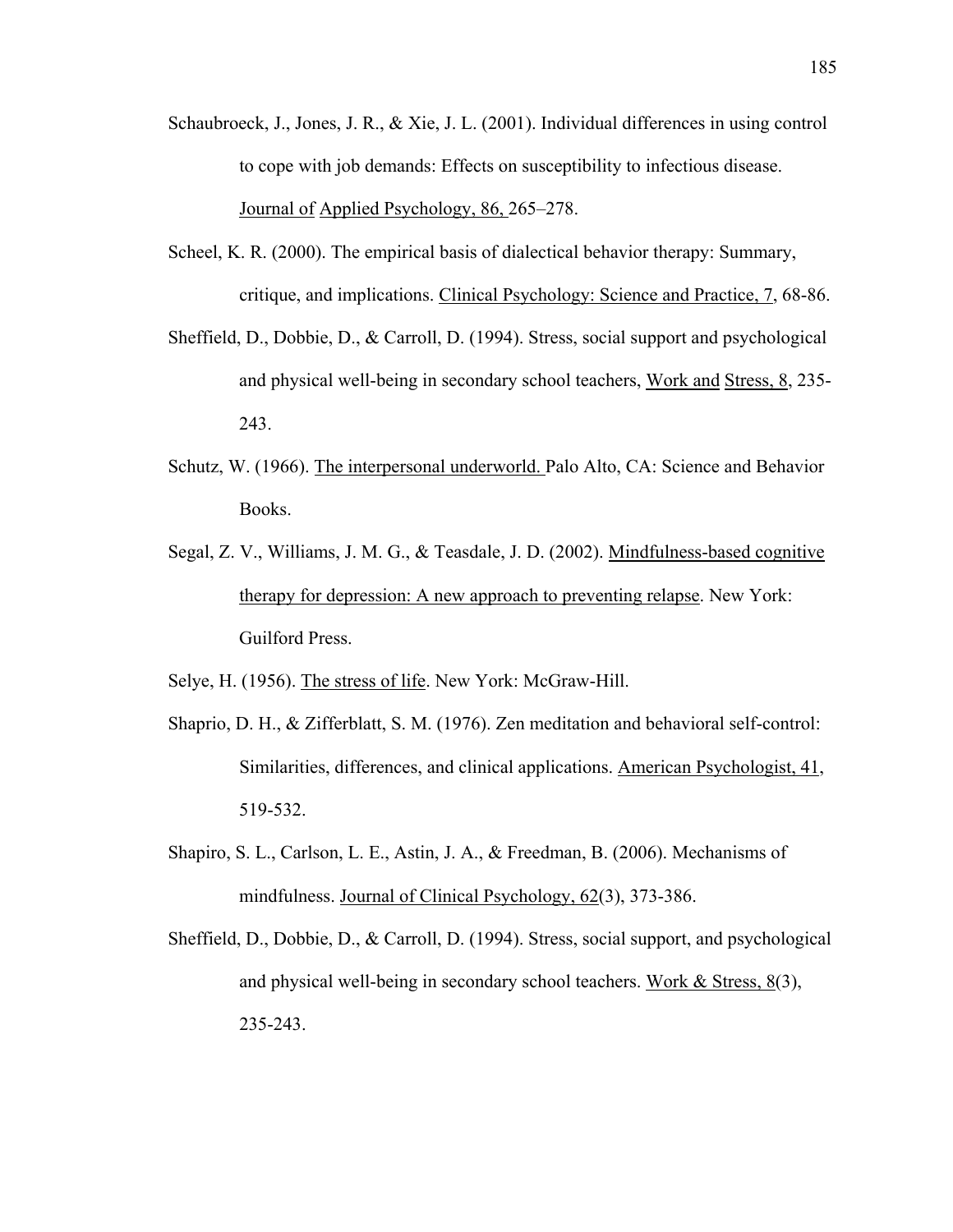- Simons, A. D., Garfield, S. L., & Murphy, G. E. (1984). The process of change in cognitive therapy and pharmacotherapy of depression: Changes in mood and cognition. Archives of General Psychiatry, 41, 45-51.
- Siu, O., Spector, P. E., Cooper, C. L., Lu, L., & Yu, S. (2002). Managerial stress in greater China: The direct and moderator effects of coping strategies and work locus of control. Applied Psychology: An International Review, 51, 608–632.
- Snyder, M. (1974). Self–monitoring of expressive behavior. Journal of Personality and Social Psychology, 30(4), 526–537.
- Sobel, M. E. (1982). Asymptotic confidence intervals for indirect effects in structural equations models. In S. Leinhart (Ed.), Sociological methodology 1982 (pp. 290-312). San Francisco: Jossey-Bass.
- Spector, P. E. (1986). Perceived control by employees: A meta-analysis of studies concerning autonomy and participation at work. Human Relations, 39, 1005– 1016.
- Spector, P. E. (1988). Development of the work locus of control scale. Journal of Occupational Psychology, 61, 335–340.
- Spielberger, C. D., Gorsuch, R. L., Luschene, R. E., Vagg, P. R., & Jacobs, G. A. (1982). Manual for the Stait-Trait Anxiety Inventory. Palo Alto, CA: Consulting Psychologists Press, Inc.
- Spielberger, C. D., & Reheiser, E. C. (1994b). The Job Stress Survey (JSS): Measuring gender differences in occupational stress. Journal of Social Behavior and Personality, 9, 199-218.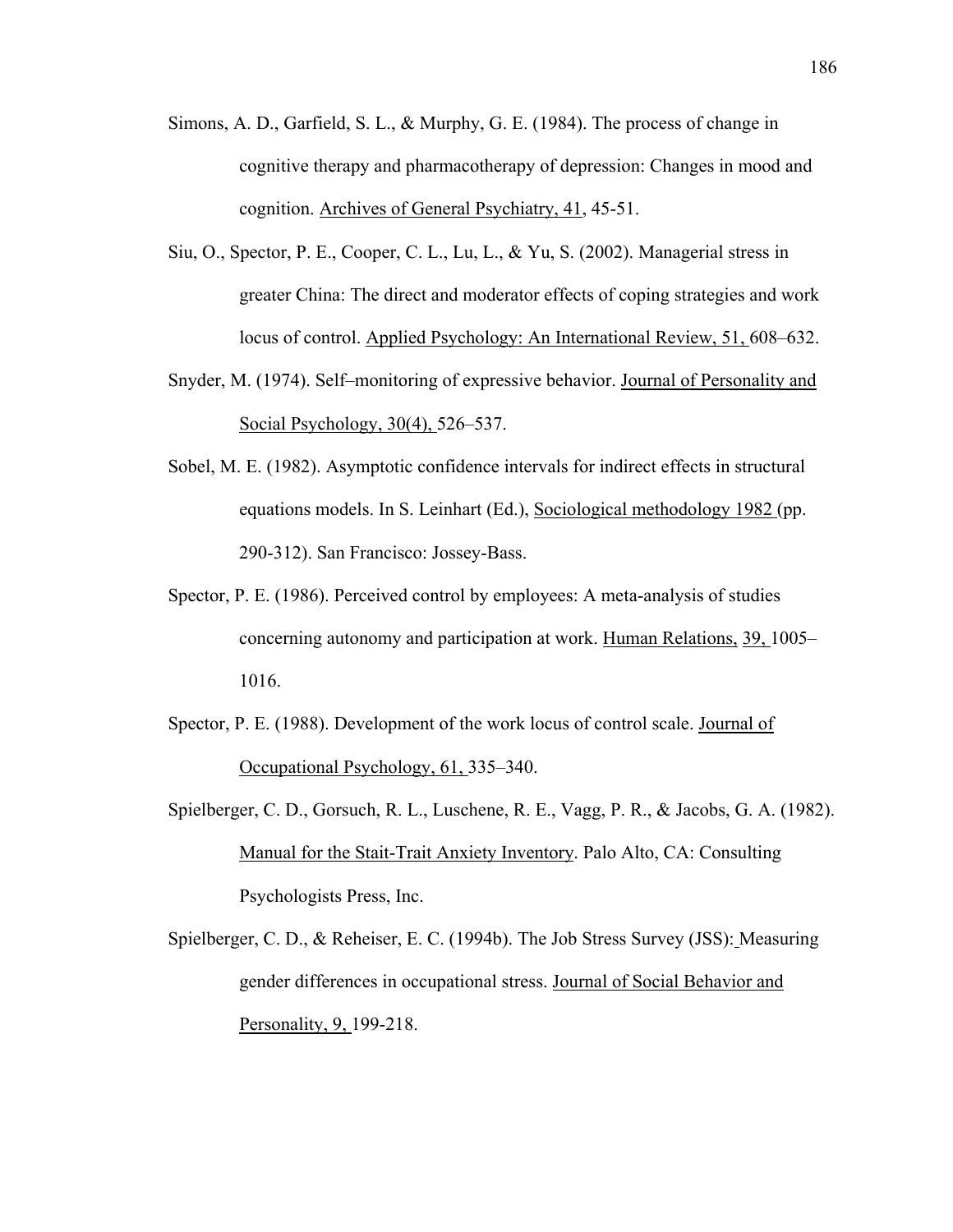- Spielberger, C. D., Westberry, L. G., Grier, K. S., & Greenfield, G. (1981). The Police Stress Survey: Sources of stress in law enforcement (Human Resources Institute Monograph Series 3, No. 6). Tampa, FL: University of South Florida.
- Strosahl, K. D., Hayes, S.C., Wilson, K. G., & Gifford, E. (2004). An ACT primer: Core therapy processes, intervention strategies, and therapist competencies. In S. C. Hayes & K. D. Strosahl (Eds.), A Practical Guide to Acceptance and Commitment Therapy (pp. 31-58). New York: Springer.
- Sutherland, V. J., & Cooper, C. L. (1990). Understanding Stress. London: Chapman & Hall.
- Takahashi, M., Muto, T., Tada, M., & Sugiyama, M. (2002). Acceptance rationale and increasing pain tolerance: Acceptance-based and FEAR-based practice. Japanese Journal of Behavior Therapy, 28, 35–46.
- Teasdale, J. D., Segal., Z. V., & Williams, M. G. (1995). How does cognitive therapy prevent depressive relapse and why should attentional control (mindfulness training) help? Behaviour Research and Therapy, 33, 25-39.
- Terry, D. J., & Jimmieson, N. L. (1999). Work control and employee well-being: a decade review. In C. L. Cooper & I. T. Robertsoon (Eds.), International Review of Industrial and Organizational Psychology, Vol. 14. Chichester, UK: John Wiley & Sons.
- Thompson, S. C. (1981). Will it hurt less if I can control it? A complex answer to a simple question. Psychological Bulletin, 90, 89-101.
- Turnage, J. J., & Spielberger, C. D. (1991). Job stress in managers, professionals, and clerical workers. Work and Stress, 5, 165-176.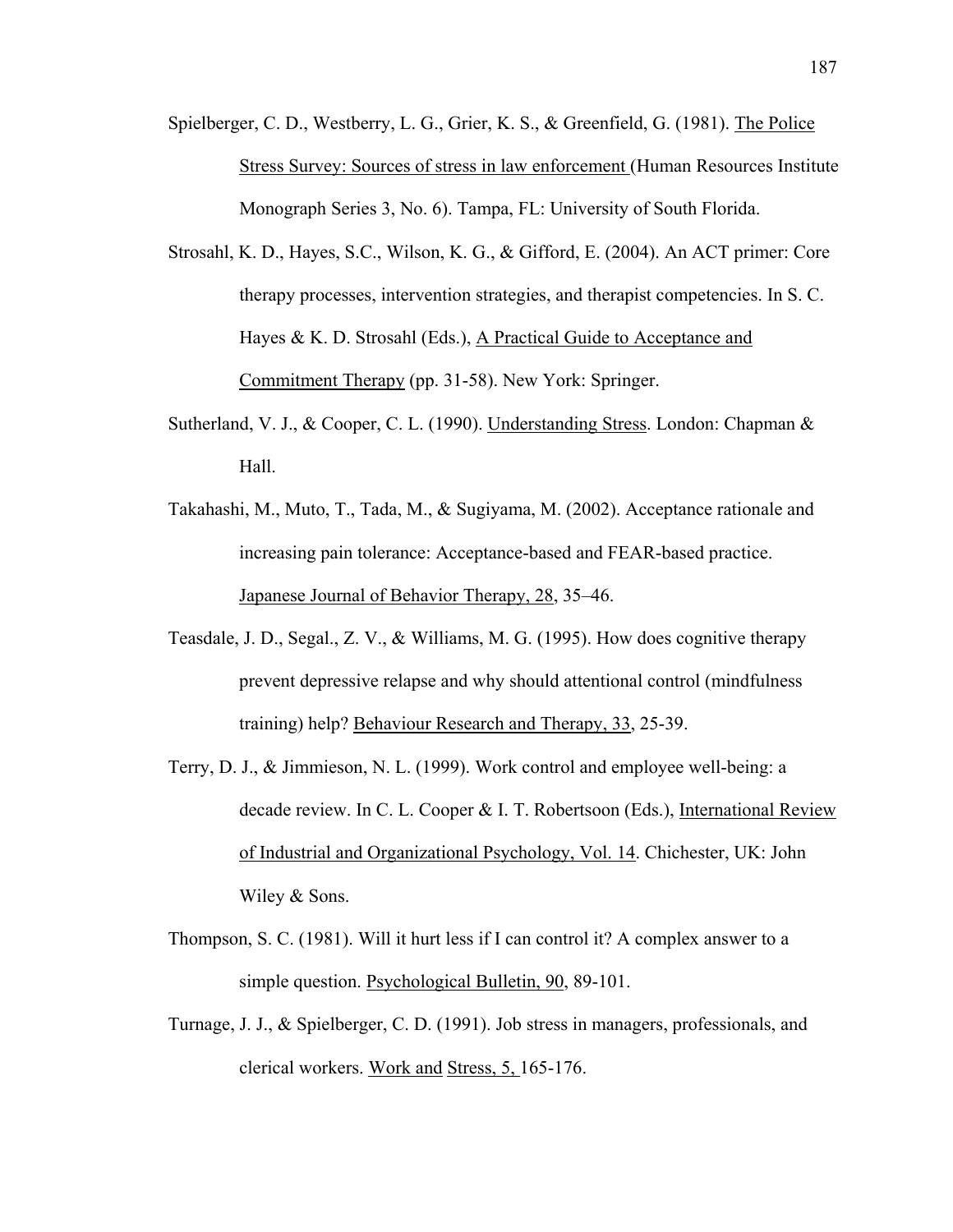- Twohig, M. P., Shoenberger, D., & Hayes, S. (2007). A preliminary investigation of acceptance and commitment therapy as a treatment for marijuana dependence in adults. Journal of Applied Behavior Analysis, 40, 619-632.
- Vagg, P. R., & Spielberger, C. D. (1998). Occupational stress: Measuring job pressure and organizational support in the workplace. Journal of Occupational Health Psychology, 3(4), 294-305.
- Vagg, P. R., & Spielberger, C. D. (1999). The Job Stress Survey: Assessing Perceived Severity and Frequency of Occurrence of Generic Sources of Stress in the Workplace. Journal of Occupational Health Psychology, 4(3), 288-292.
- van der Klink, J. J. L., Blonk, R. W. B., Schene, A. H., & Van Dijk, F. J. H. (2001). The benefits of interventions for work related stress. American Journal of Public Health, 91, 270–276.
- Vieweg, B. W., & Hedlund, J. L. (1983). The General Health Questionnaire (GHQ): A comprehensive review. Journal of Operational Psychiatry, 14, 74-85.
- Wang, J. L. (2004). Perceived work stress and major depressive episodes in a population of employed Canadians over 18 years old. Journal of Nervous and Mental Disease, 192(2), 160-163.
- Wang, J. L. (2006). Perceived work stress, imbalance between work and family/personal lives, and mental disorders. Social Psychiatry and Psychiatric Epidemiology,  $41(7)$ , 541-548.
- Ware, J. E., & Sherbourne, C. D. (1992). The MOS 36-Item Short-Form Health Survey (SF-36): I. Conceptual framework and item selection. Medical Care, 30(6), 473- 483.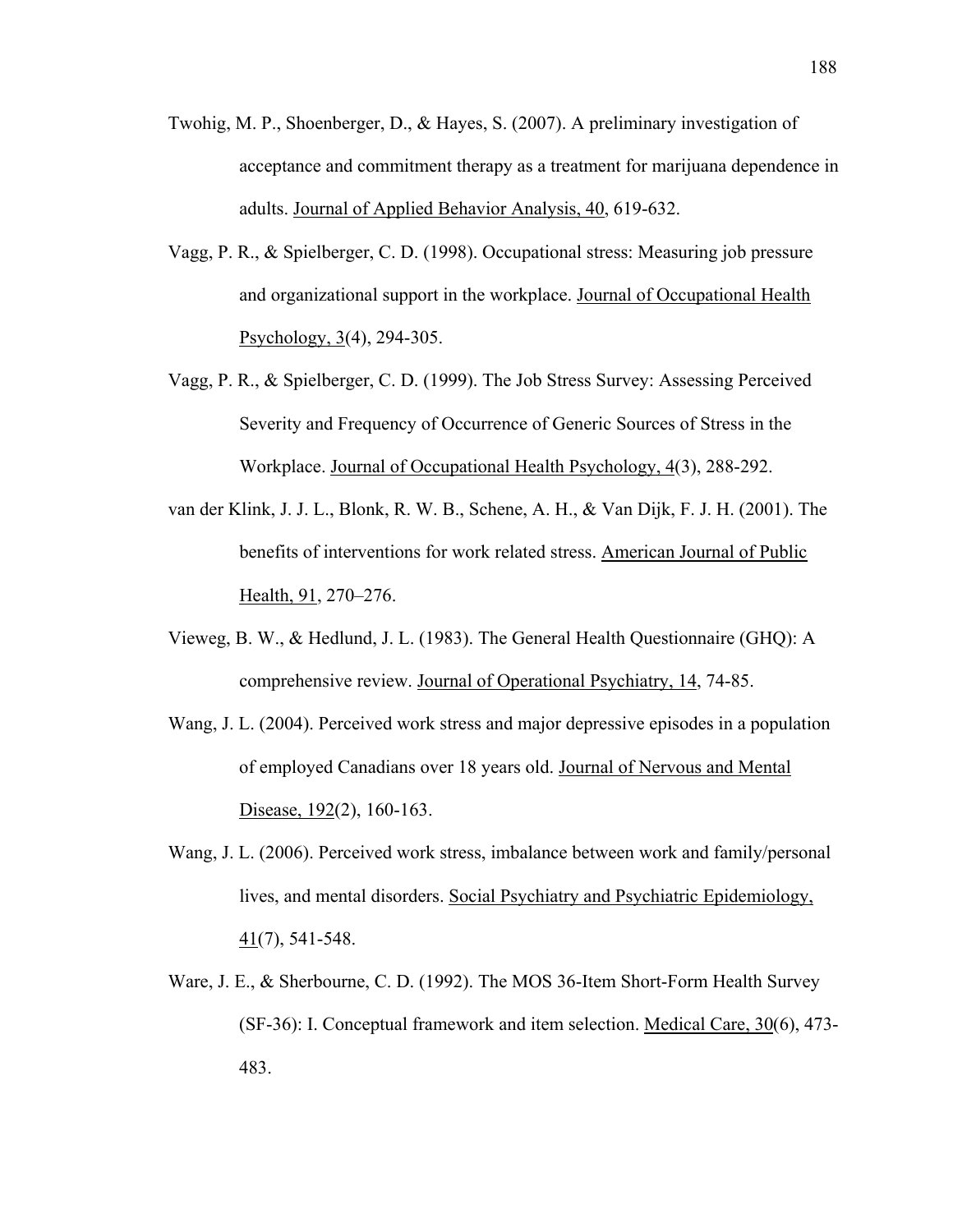- Warr, P., Cook, J., & Wall, T. (1979). Scales for the measurement of some work attitudes and aspects of psychological well-being. Journal of Occupational Psychology, 52, 129-148.
- Watkins, E., Teasdale, J. D., & Williams, R. M. (2000). Decentering and distraction reduce overgeneral autobiographical memory in depression. Psychological Medicine, 30, 911–920.
- Watson, D., & Clark, L. A. (1984). Negative affectivity: the disposition to experience aversive emotional states. Psychological Bulletin, 96, 465-490.
- Watson, D., Clark, L. A., & Tellegen, A. (1988). Development and validation of brief measures of positive and negative affect: The PANAS Scales. Journal of Personality and Social Psychology, 54, 1063–1074.
- Watson, D., & Pennebaker, J. W. (1989). Health complaints, stress, and distress: Exploring the central role of negative affectivity. Psychological Review, 96, 234–254
- Wegner, D. M., & Schneider, D. J., Carter, S. R., & White, T. L. (1987). Paradoxical effects of thought suppression. Journal of Personality and Social Psychology, 53, 5-13.
- Wegner, D. M., & Zankos, S. (1994). Chronic thought suppression. Journal of Personality, 62, 615-640.
- Wenzlaff, E. M., & Wegner, D. M. (2000). Thought suppression. Annual Review of Psychology, 51, 59–91.
- West, S. G., & Aiken, L. S. (1997). Toward understanding individual effects in multicomponent prevention programs: Designs and analysis strategies. In K. J.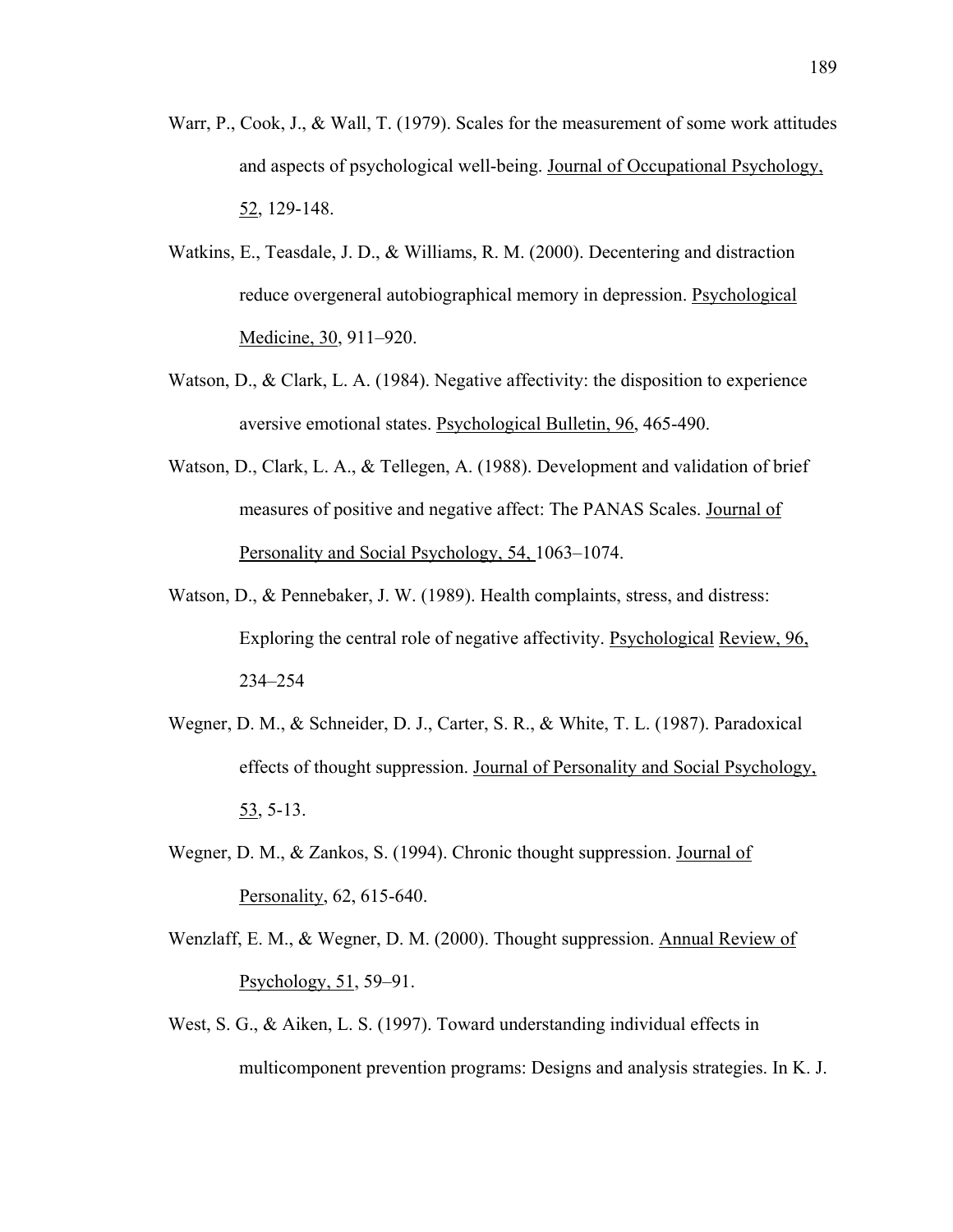Bryant, M. Windle, & S. G. West (Eds.), The Science of Prevention: methodological advances from alcohol and substance abuse research (pp. 167- 209). Washington, DC: American Psychological Association.

- Wicksell, R. K., Melin, L., & Olsson, G. L. (2007). Exposure and acceptance in the rehabilitation of adolescents with idiopathic chronic pain – A pilot study. European Journal of Pain, 11, 267-274.
- Williams. K. (2006). Mindfulness-Based Stress Reduction (MBSR) in a worksite wellness program. In R. A. Baer (Ed.), Mindfulness-based treatment approaches: Clinician's guide to evidence base and applications (pp. 361-376). New York: Academic Press.
- Williams, K. A., Kolar, M. M., Reger, B. E., & Pearson, J. C. (2001). Evaluation of a Wellness-based Mindfulness Stress Reduction Intervention: A controlled trial. American Journal of Health Promotion, 15, 422-432.
- Willis, T. A. (1990). Stress and coping factors in the epidemiology of substance use. In L. T. Kozlowski, H. M. Annis, H. D. Capell, F. B. Glaser, M. S. Goodstadt, Y. Isreal, H. Kalant, E. M. Sellers, & E. R. Vingilis (Eds.). Research Advances in Alcohol and Drug Problems. New York: Plenum Press.
- Wilson, J. J., & Gil, K. M. (1996). The efficacy of psychological and pharmacological interventions for the treatment of chronic disease-related and non-disease related-pain. Clinical Psychology Review, 16, 573-597.
- Wilson, K. G., & Hayes, S. C. (1996). Resurgence of derived stimulus relations. Journal of the Experimental Analysis of Behavior, 66, 267-281.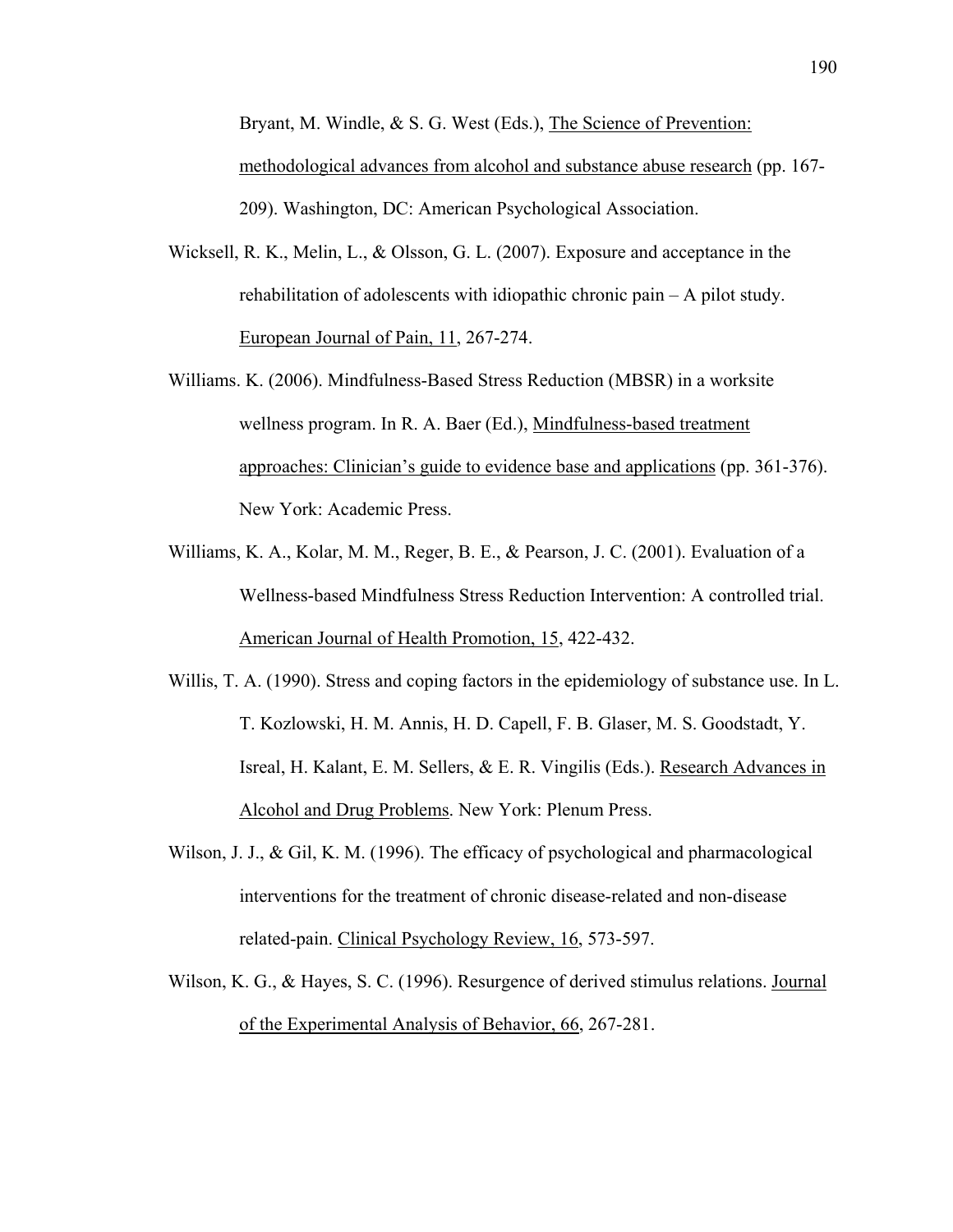- Witkiewitz, K., Marlatt, G. A., & Walker, D. E. (2005). Mindfulness-based relapse prevention for alcohol and substance use disorders. Journal of Cognitive Psychotherapy: An International Quarterly, 19(3), 211-228.
- Wolpe, J. (1958). Psychotherapy by reciprocal inhibition. Stanford, CA: Stanford University Press.
- Wolpe, J., & Rachman, S. (1960). Psychoanalytic "evidence": A critique based on Freud's case of little Hans. Journal of Nervous and Mental Disease, 131, 135- 148.
- Woods, D. W., Wetterneck, C. T., & Flessner, C. A. (2006). A controlled evaluation of Acceptance and Commitment Therapy plus habit reversal for trichotillomania. Behaviour Research and Therapy, 44, 639-656.
- Worsley, A., & Gribbin, C. C. (1977). A factor analytic study of the twelve item General Health Questionnaire. Australian and New Zealand Journal of Psychiatry, 11, 269-272.
- Zettle, R. D. (2003). Acceptance and commitment therapy (ACT) vs. systematic desensitization in the treatment of mathematics anxiety. The Psychological Record, 53, 197–215.
- Zettle, R. D., & Hayes, S. C. (1986). Dysfunctional control by client verbal behavior: the context of reason-giving. Analysis of Verbal Behavior, 4, 30-38.
- Zettle, R. D., & Rains, J. C. (1989). Group cognitive and contextual therapies in treatment of depression. Journal of Clinical Psychology, 45, 436–445.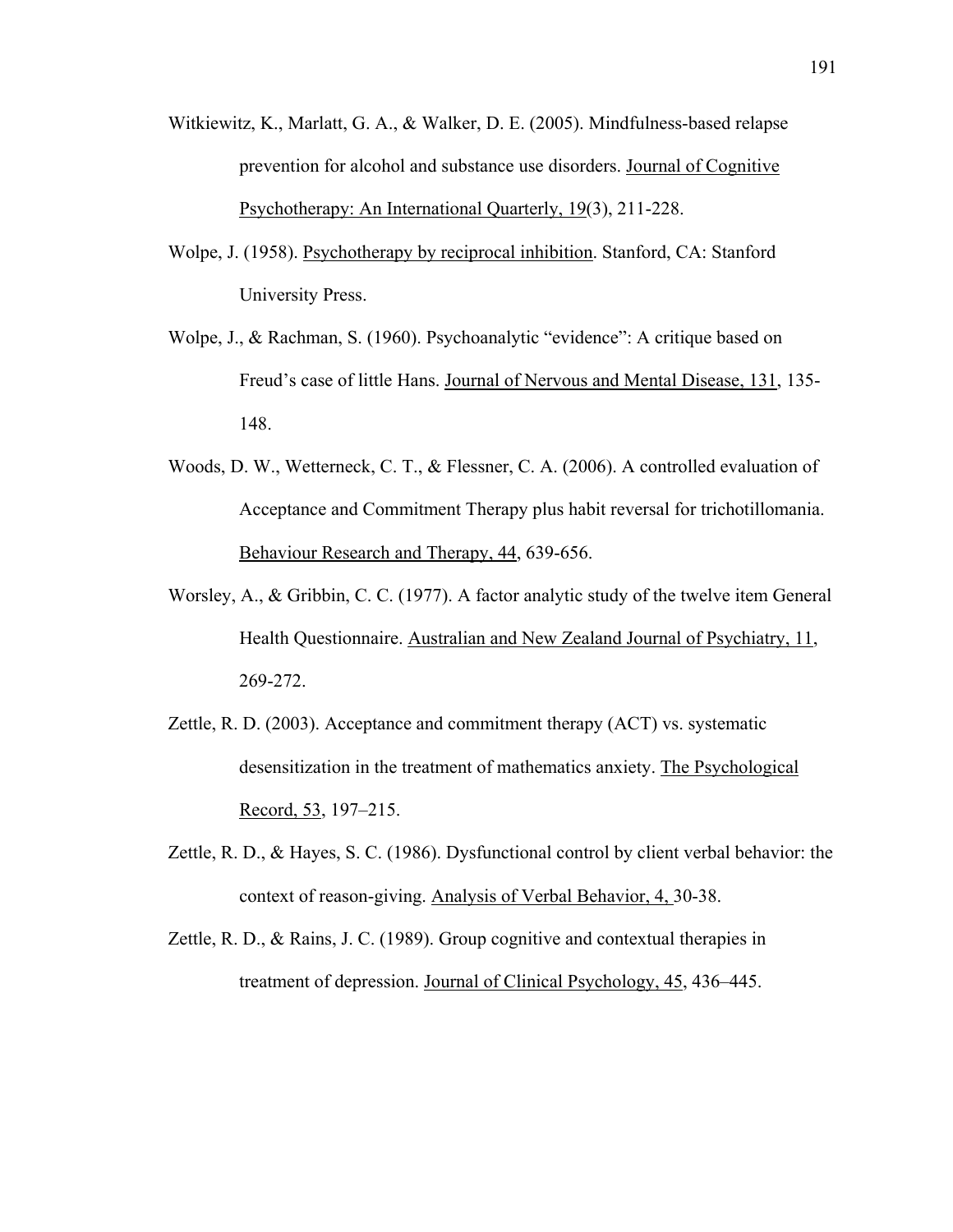## **APPENDICES**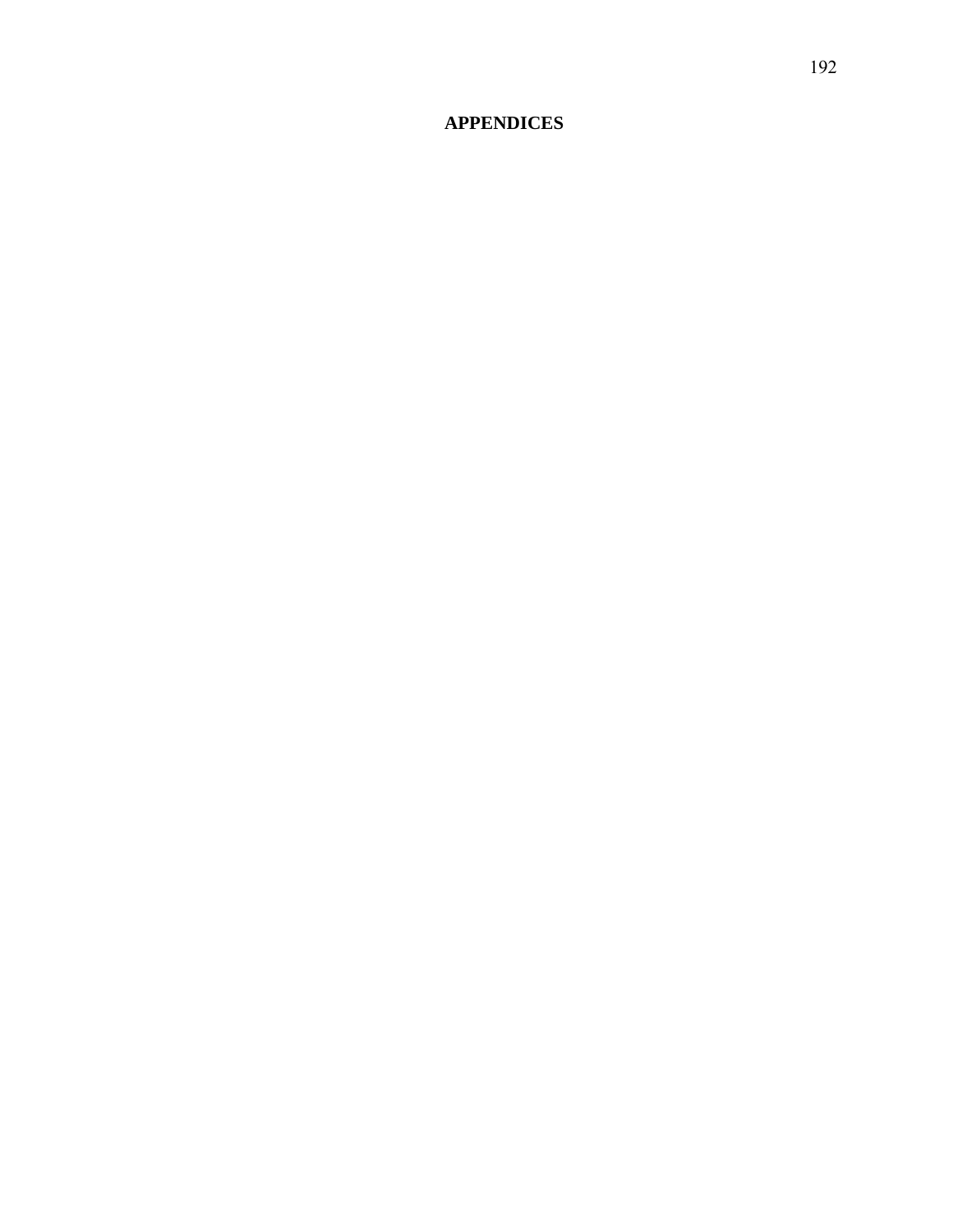## **APPENDIX A**

Valued Coping in Action Questionnaire, Values (VCAQ-V) and Action (VCAQ-A)

## VCAQ-V

INSTRUCTIONS: Below you will find a list of some of the ways that individuals react to difficult or stressful situations. Please indicate to what extent, you find each of the following coping reactions to stress as a good thing, as something to strive for in your own behavior. We would like to know how positively you think of each reaction, your honest opinion, and NOT the extent you yourself react to stress in these ways. Please use the following scale to respond:

| Not a good response | A not-so-good | Neither good | A good   | A very good |  |
|---------------------|---------------|--------------|----------|-------------|--|
| at all              | response      | nor bad      | response | response    |  |
|                     |               |              |          | ↖           |  |

- \_\_\_ 1. Try to grow as a person as a result of the experience.
- 2. Turn to work or other substitute activities to take your mind off things.
- \_\_\_ 3. Get upset and letting your emotions out.
- \_\_\_ 4. Try to get advice from someone about what to do.
- \_\_\_ 5. Concentrate your effort on doing something about it.
- \_\_\_ 6. Say to yourself "this isn't real".
- \_\_\_ 7. Put your trust in God.
- \_\_\_ 8. Laugh about the situation.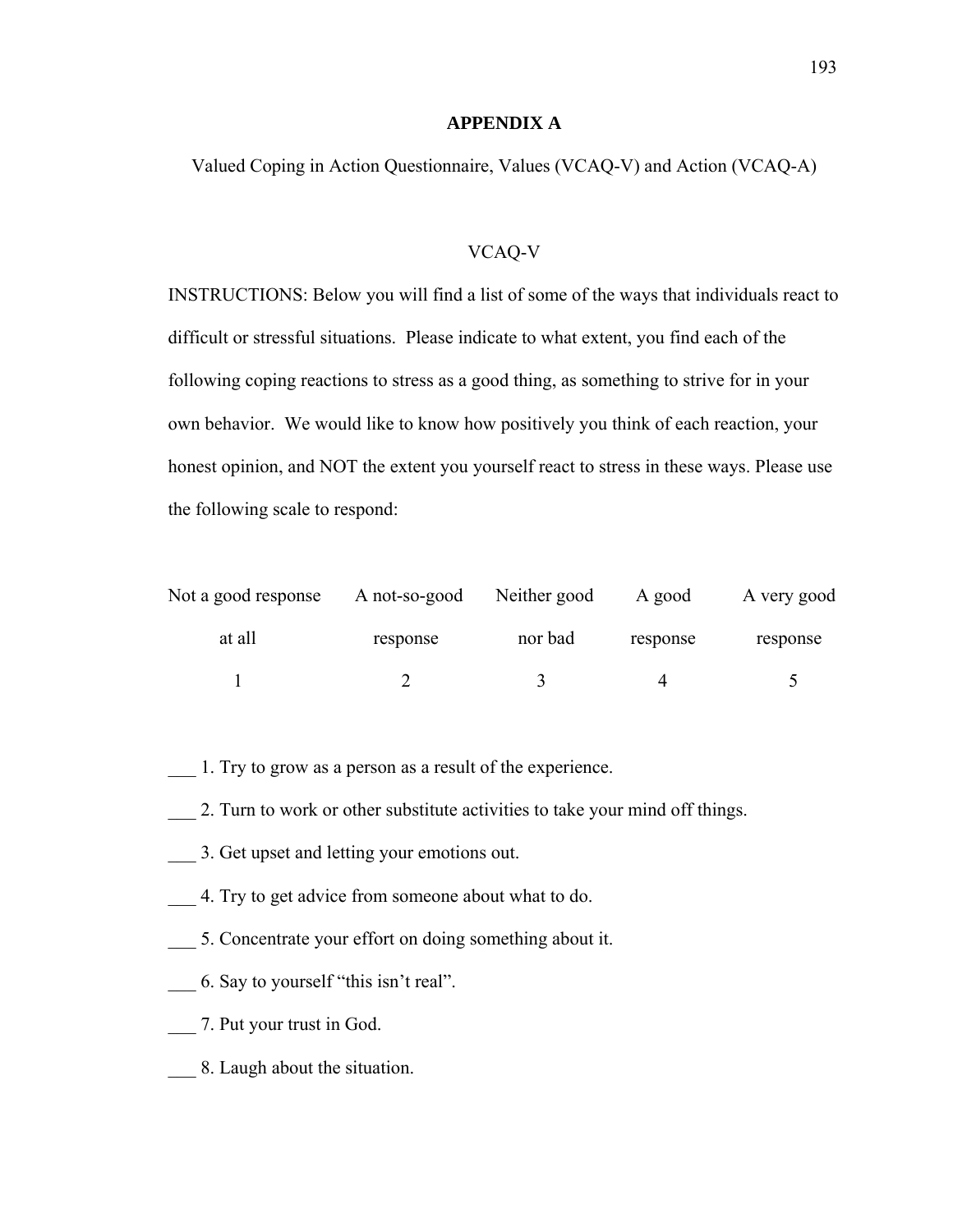- \_\_\_ 9. Admit to yourself that you can't deal with it, and quit trying.
- \_\_\_ 10. Restrain yourself from doing anything too quickly.
- \_\_\_ 11. Discuss your feelings with someone.
- \_\_\_ 12. Use alcohol or drugs to make yourself feel better.
- 13. Get used to the idea that it happened.
- 14. Talk to someone to find out more about the situation.
- \_\_\_ 15. Keep yourself from getting distracted by other thoughts or activities.
- \_\_\_ 16. Daydream about things other than the situation.
- \_\_\_ 17. Get upset, and be really aware of it.
- 18. Seek God's help.
- \_\_\_ 19. Make a plan of action.
- \_\_\_ 20. Make jokes about the situation.
- \_\_\_ 21. Accept that the situation has happened and that it can't be changed.
- 22. Hold off doing anything about it until the situation permit.
- 23. Try to get emotional support from friends or relatives.
- \_\_\_ 24. Just give up trying to reach your goal.
- \_\_\_ 25. Take additional actions to try to get rid of the problem.
- 26. Try to lose yourself for awhile by drinking alcohol or take drugs.
- \_\_\_ 27. Refuse to believe that it has happened.
- \_\_\_ 28. Let your feelings out.
- \_\_\_ 29. Try to see it in a different light, to make it seem more positive.
- \_\_\_ 30. Talk to someone who could do something concrete about the problem.
- \_\_\_ 31. Sleep more than usual.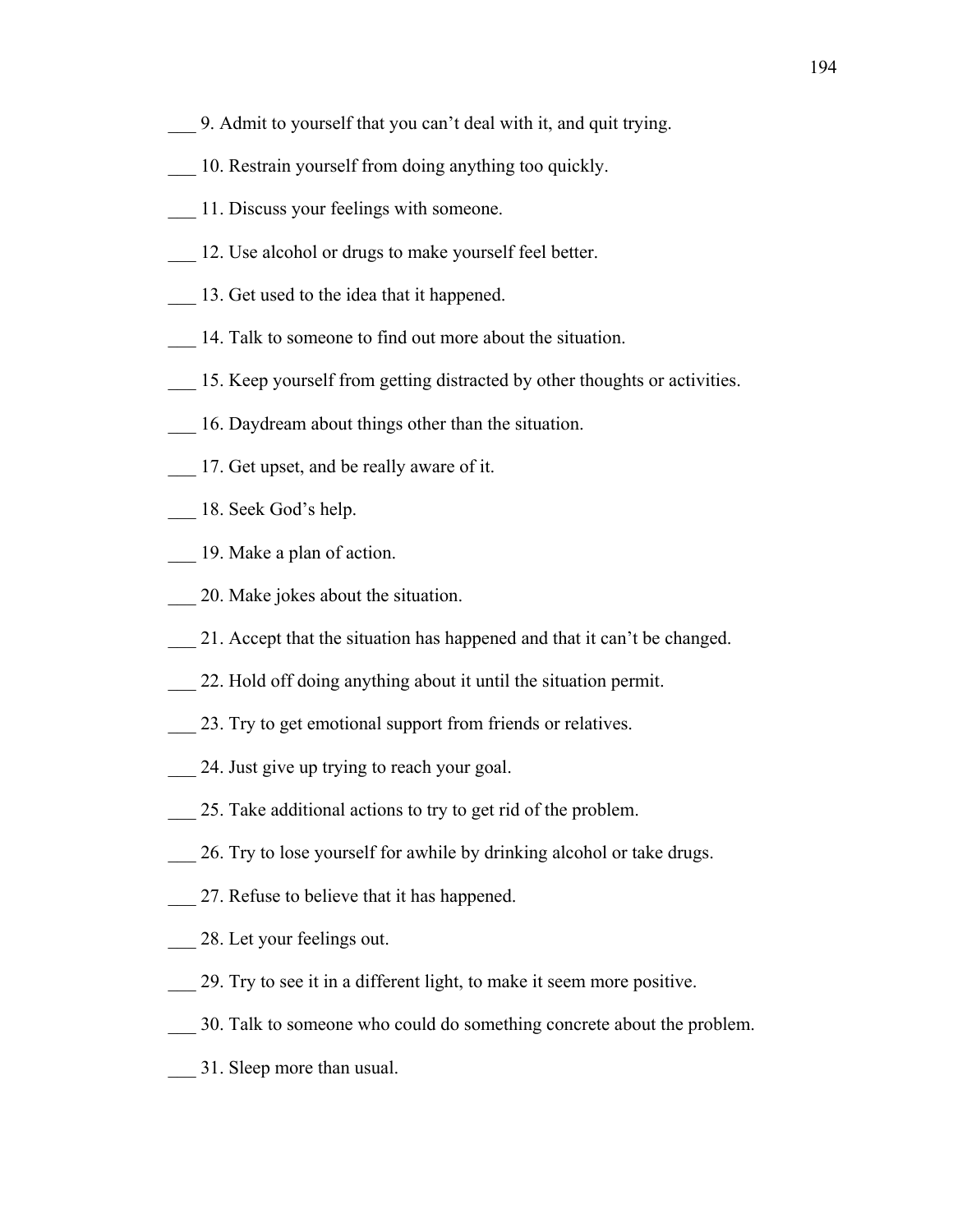- 32. Try to come up with a strategy about what to do.
- \_\_\_ 33. Focus on dealing with this problem, and if necessary let other things slide a little.
- 34. Try to get sympathy and understanding from someone.
- \_\_\_ 35. Drink alcohol or take drugs, in order to think about it less.
- \_\_\_ 36. Kid around about it.
- \_\_\_ 37. Give up the attempt to get what you want.
- \_\_\_ 38. Look for something good in what is happening.
- \_\_\_ 39. Think about how you might best handle the problem.
- \_\_\_ 40. Pretend that the situation hasn't really happened.
- \_\_\_ 41. Make sure not to make matters worse by acting too soon.
- \_\_\_ 42. Try hard to prevent other things from interfering with your efforts at dealing with this.
- 43. Go to movies or watch TV, to think about it less.
- \_\_\_ 44. Accept the reality of the fact that it happened.
- \_\_\_ 45. Ask people who have had similar experiences what they did.
- \_\_\_ 46. Feel a lot of emotional distress and find yourself expressing those feelings a lot.
- \_\_\_ 47. Take direct action to get around the problem.
- \_\_\_ 48. Try to find comfort in your religion.
- \_\_\_ 49. Force yourself to wait for the right time to do something.
- \_\_\_ 50. Make fun of the situation.
- \_\_\_ 51. Reduce the amount of effort you're putting into solving the problem.
- \_\_\_ 52. Talk to someone about how you feel.
- \_\_\_ 53. Use alcohol or drugs to help get through it.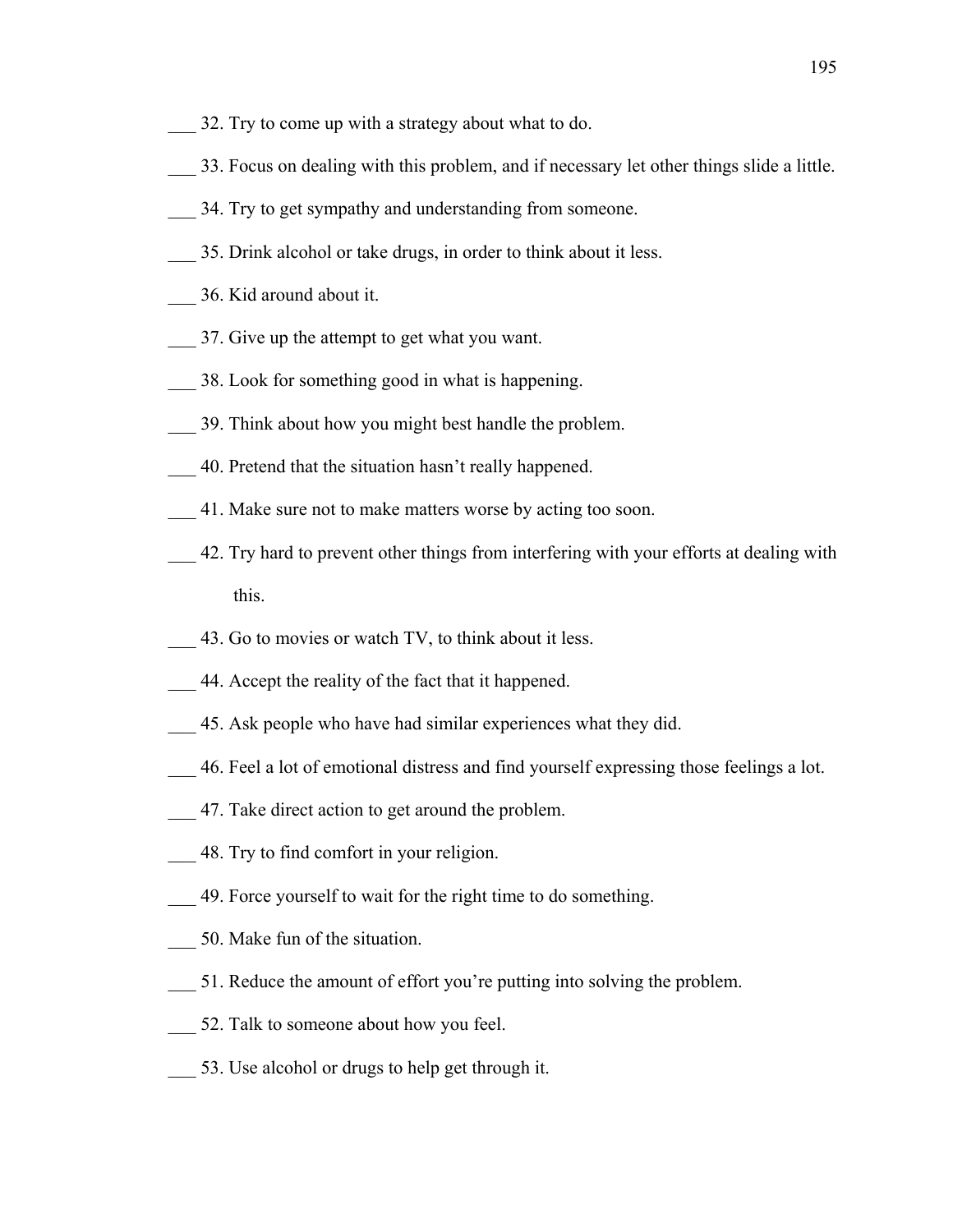- \_\_\_ 54. Learn to live with it.
- \_\_\_ 55. Put aside other activities in order to concentrate on this.
- \_\_\_ 56. Think hard about what steps to take.
- \_\_\_ 57. Act as though it hasn't even happened.
- \_\_\_ 58. Do what has to be done, one step at a time.
- \_\_\_ 59. Learn something form the experience.
- \_\_\_ 60. Pray more than usual.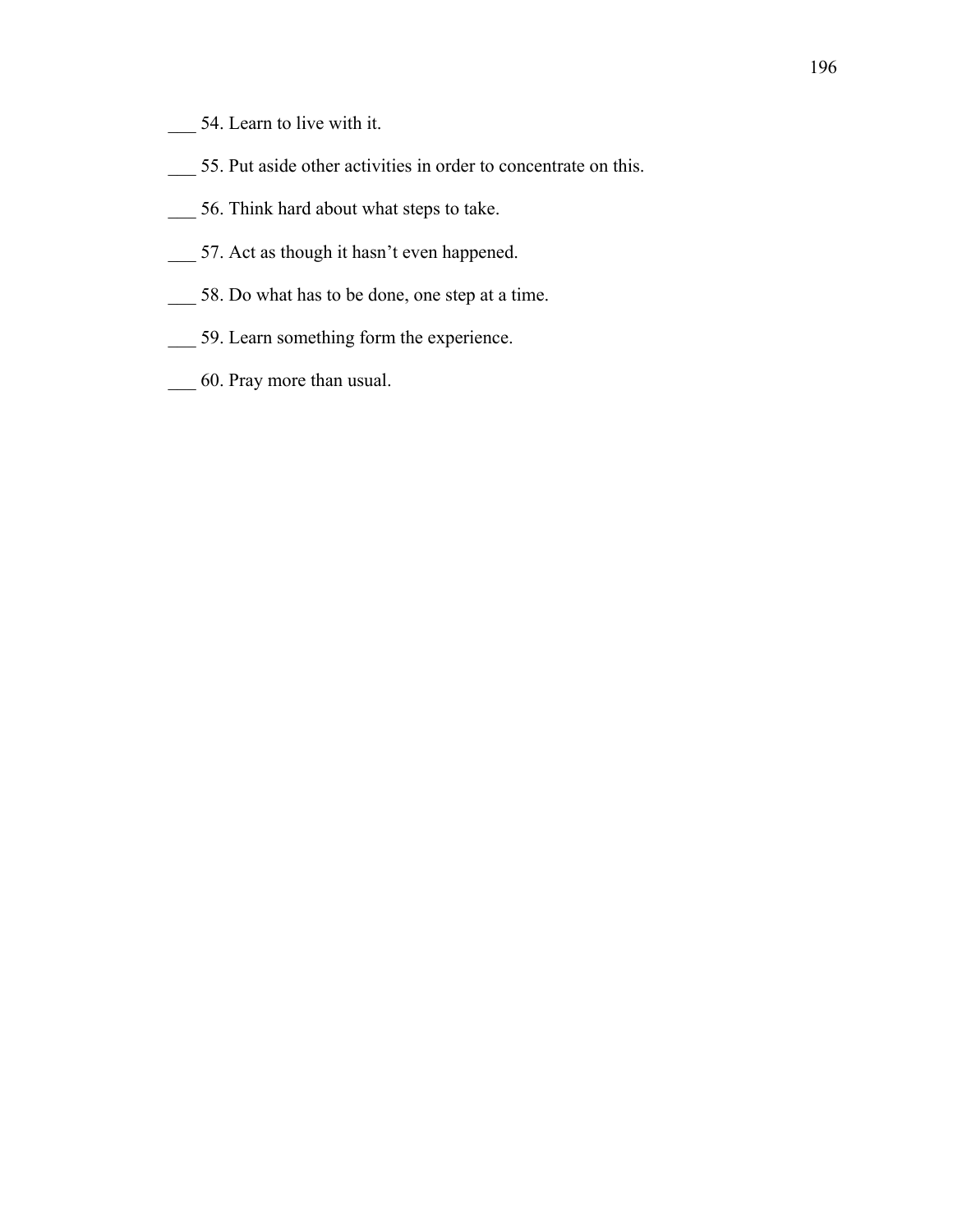## VCAQ - A

INSTRUCTIONS: Please take a moment to think about what you have generally done and felt when experiencing difficult or stressful situations at work in the past few weeks. Now, indicate to what extent you generally engaged in the following behaviors in your response to the situation. Please be honest. There are no right or wrong answers. Please use the following rating scale to respond to each item:

| I did this | I did this   | I did this    | I did this  | I did this           |
|------------|--------------|---------------|-------------|----------------------|
| Not at all | A little bit | Somewhat      | Quite a bit | A lot                |
|            |              | $\mathcal{R}$ |             | $\ddot{\phantom{1}}$ |

- \_\_\_ 1. I took direct action to get around the problem.
- \_\_\_ 2. I tried to find comfort in my religion.
- \_\_\_ 3. I acted as though it hadn't even happened.
- \_\_\_ 4. I did what had to be done, one step at a time.
- \_\_\_ 5. I tried to grow as a person as a result of the experience.
- \_\_\_ 6. I turned to work or other substitute activities to take my mind off things.
- \_\_\_ 7. I accepted that the situation had happened and that it couldn't be changed.
- \_\_\_ 8. I held off doing anything about it until the situation permitted.
- \_\_\_ 9. I slept more than usual.
- 10. I tried to come up with a strategy about what to do.
- \_\_\_ 11. I made sure not to make matters worse by acting too soon.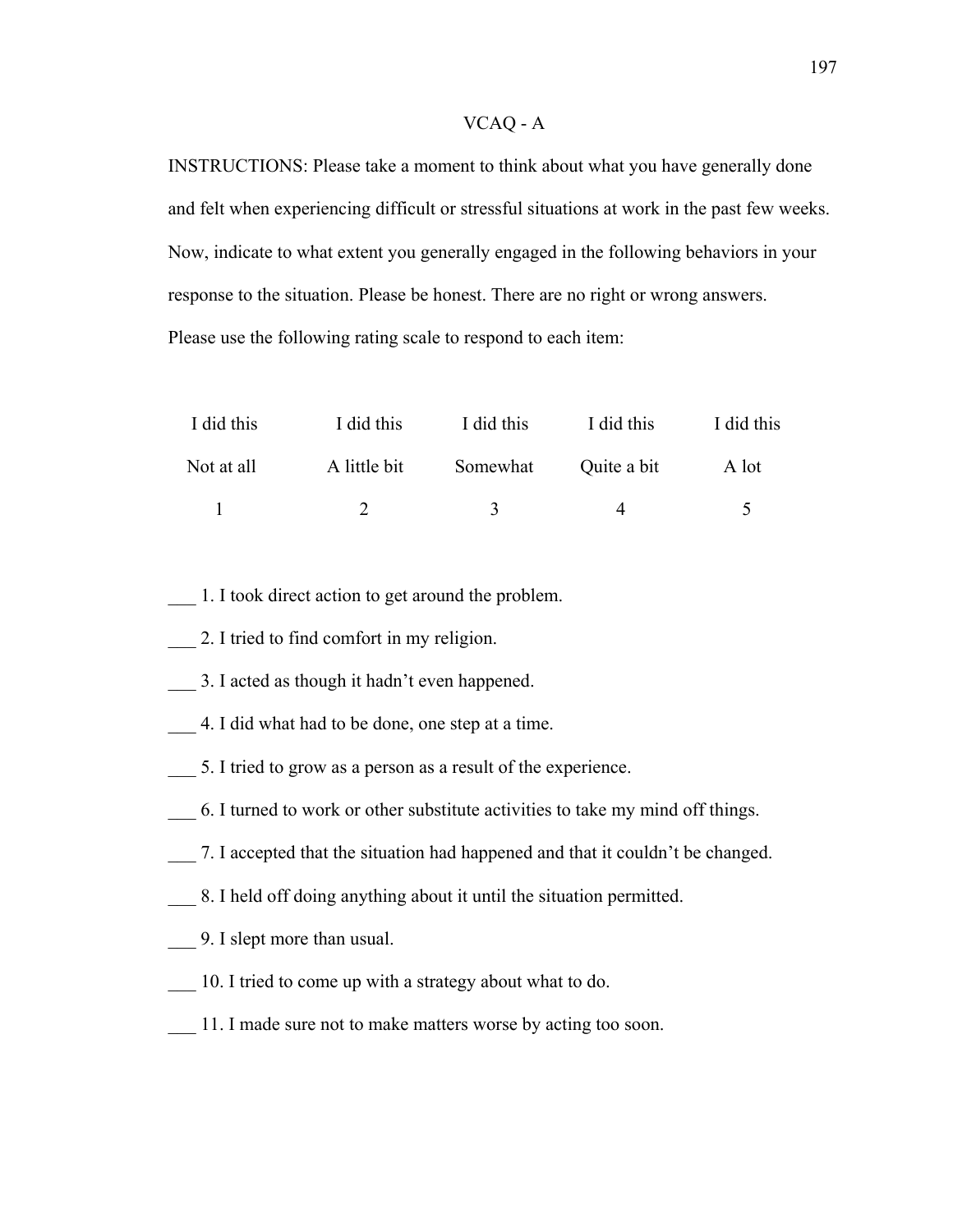- 12. I tried hard to prevent other things from interfering with my efforts at dealing with it.
- 13. I reduced the amount of effort I put into solving the problem.
- \_\_\_ 14. I talked to someone about how I felt.
- \_\_\_ 15. I got upset and let my emotions out.
- 16. I tried to get advice from someone about what to do.
- \_\_\_ 17. I got used to the idea that it happened.
- 18. I talked to someone to find out more about the situation.
- \_\_\_ 19. I tried to get emotional support from friends or relatives.
- \_\_\_ 20. I just gave up trying to reach my goal.
- \_\_\_ 21. I focused on dealing with the problem, and if necessary let other things slide a little.
- 22. I tried to get sympathy and understanding from someone.
- 23. I went to movies or watched TV, to think about it less.
- 24. I discussed my feelings with someone.
- 25. I used alcohol or drugs to make myself feel better.
- \_\_\_ 26. I accept the reality of the fact that it happened.
- \_\_\_ 39. I got upset, and was really aware of it.
- \_\_\_ 40. I sought God's help.
- \_\_\_ 41. I refused to believe that it had happened.
- \_\_\_ 42. I let my feelings out.
- \_\_\_ 27. I used alcohol or drugs to help get me through it.
- \_\_\_ 28. I learned to live with it.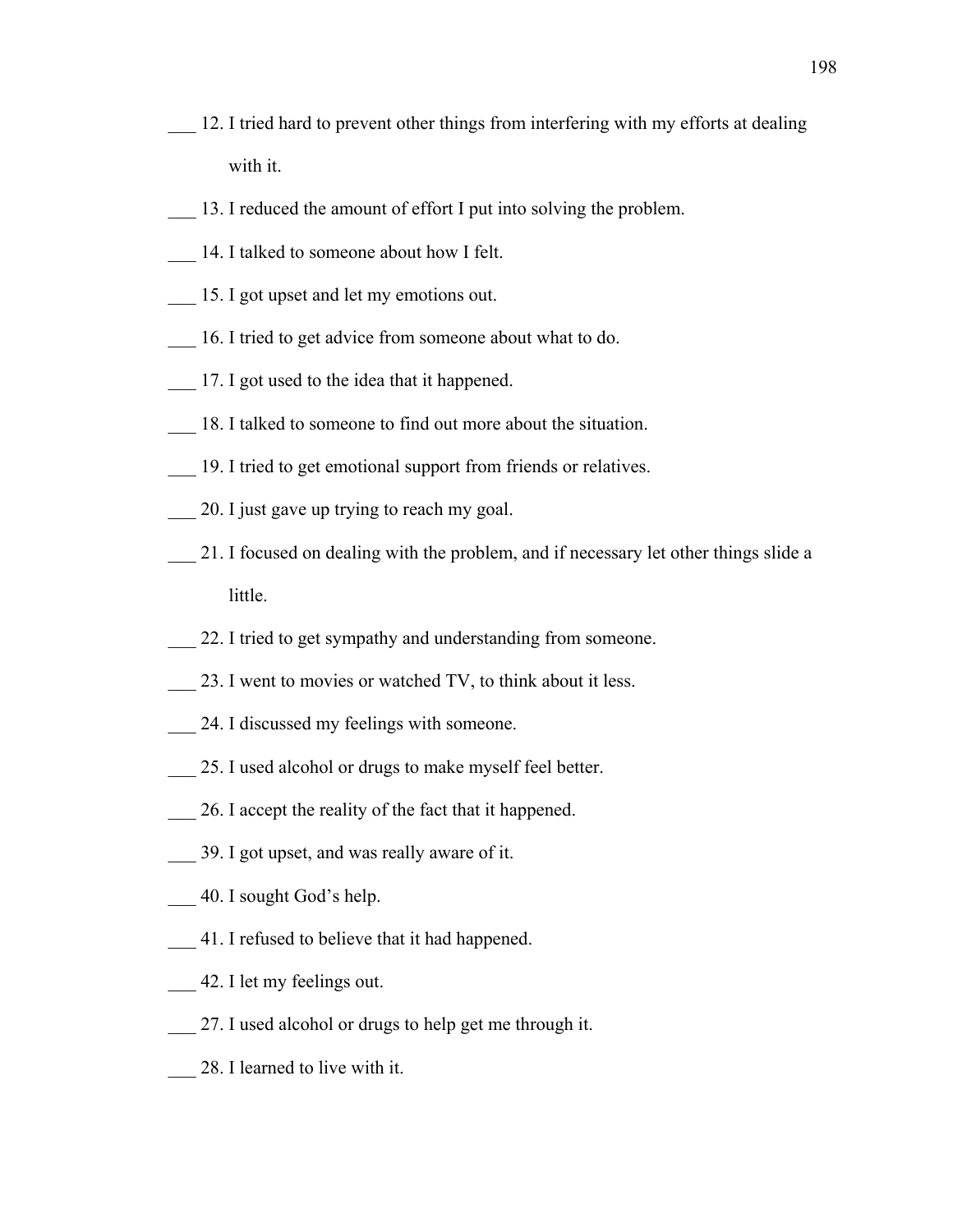- 29. I kept myself from getting distracted by other thoughts or activities.
- \_\_\_ 30. I daydreamed about things other than the situation.
- \_\_\_ 31. I took additional actions to try to get rid of the problem.
- \_\_\_ 32. I tried to lose myself for awhile by drinking alcohol or take drugs.
- \_\_\_ 45. I made a plan of action.
- \_\_\_ 46. I made jokes about the situation.
- \_\_\_ 50. I restrained myself from doing anything too quickly.
- \_\_\_ 51. I tried to see it in a different light, to make it seem more positive.
- \_\_\_ 52. I talked to someone who could do something concrete about the problem.
- 53. I thought about how I might best handle the problem.
- \_\_\_ 47. I put my trust in God.
- \_\_\_ 48. I laughed about the situation.
- 54. I pretended that the situation hadn't really happened.
- \_\_\_ 55. I learned something form the experience.
- \_\_\_ 56. I prayed more than usual.
- 33. I drank alcohol or take drugs, in order to think about it less.
- \_\_\_ 34. I kidded around about it.
- \_\_\_ 35. I asked people who have had similar experiences what they did.
- \_\_\_ 36. I felt a lot of emotional distress and found myself expressing those feelings a lot.
- \_\_\_ 37. I put aside other activities in order to concentrate on the situation.
- 38. I thought hard about what steps to take.
- \_\_\_ 43. I gave up the attempt to get what I wanted.
- \_\_\_ 44. I looked for something good in what is happening.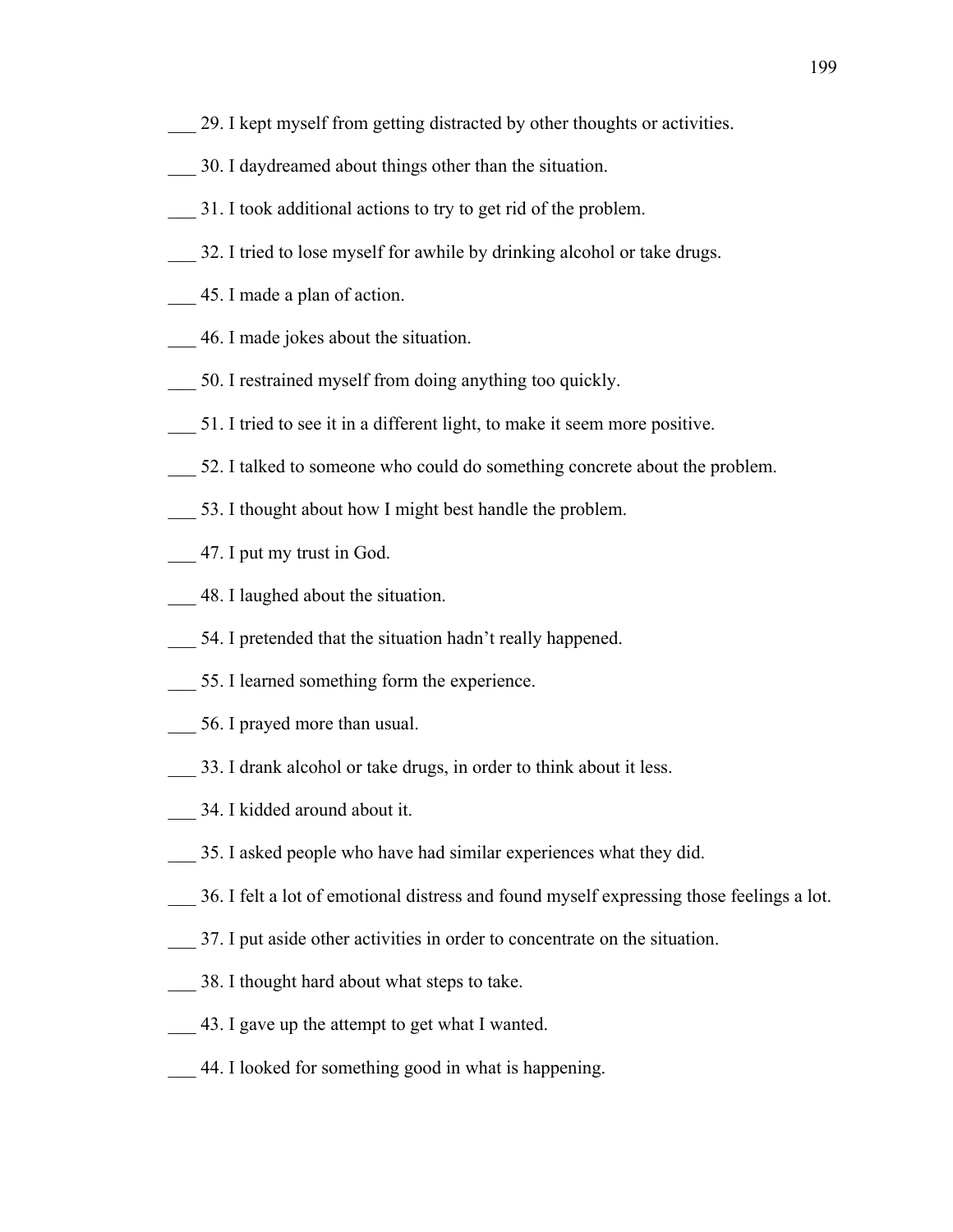- \_\_\_ 49. I admitted to myself that I couldn't deal with it, and quit trying.
- \_\_\_ 57. I forced myself to wait for the right time to do something.
- \_\_\_ 58. I made fun of the situation.
- \_\_\_ 59. I concentrated my effort on doing something about it.
- \_\_\_ 60. I said to myself "this isn't real".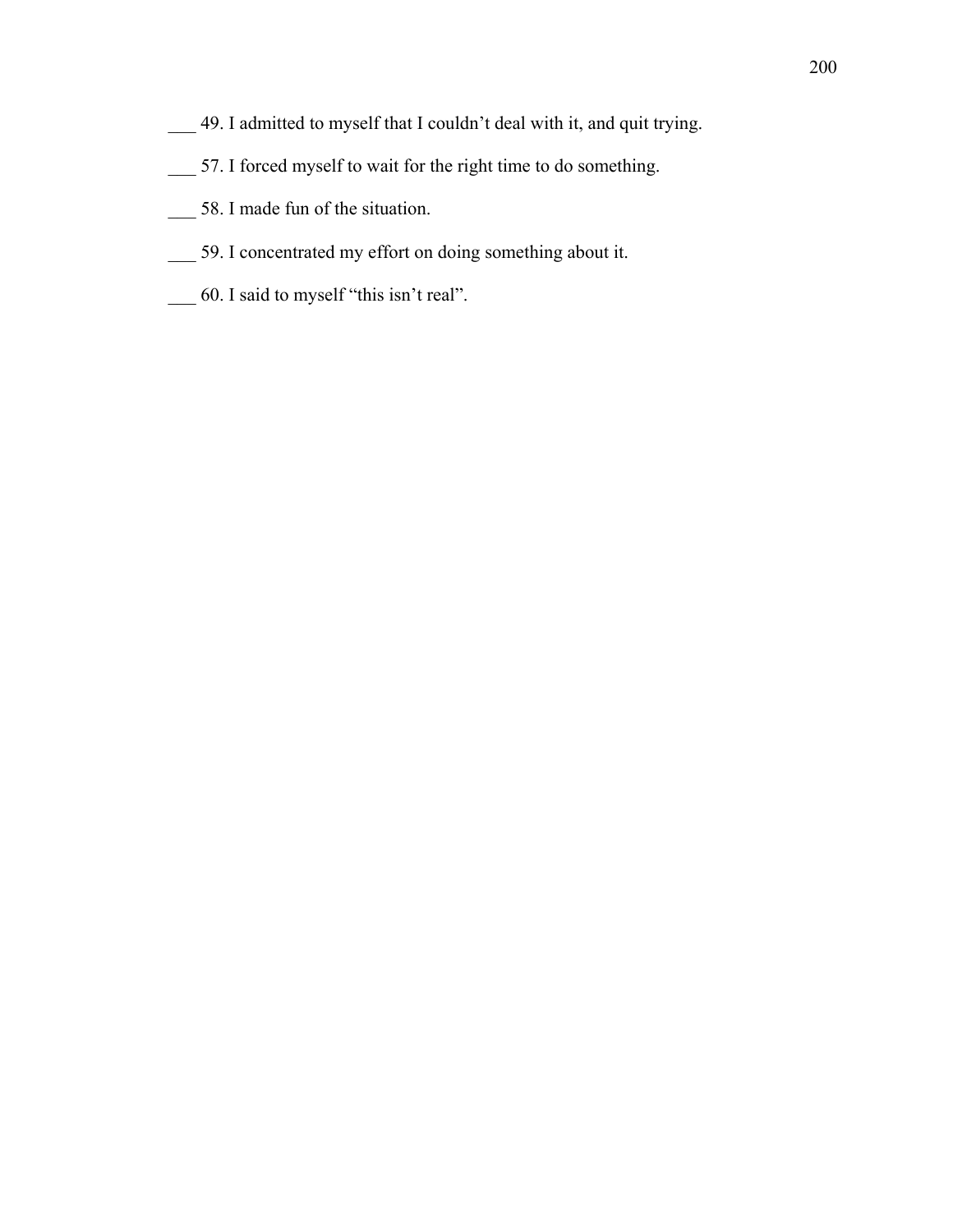## APPENDIX B

# Tables of Median Rank Differences Within and Between Groups

## Table B.1.

Median rank differences within and between groups for job stress (JSS) and life

| stress (SRLE)<br>AT-ACT |                |                  |       |                               |                |                  |       |            |                |                  |                  |
|-------------------------|----------------|------------------|-------|-------------------------------|----------------|------------------|-------|------------|----------------|------------------|------------------|
|                         |                |                  |       | AT                            |                |                  |       | <b>ACT</b> |                |                  |                  |
|                         | T              | $\boldsymbol{n}$ | Mdn   | $\ensuremath{\mathnormal{Z}}$ | $\overline{p}$ | $\boldsymbol{n}$ | Mdn   | $\bar{z}$  | $\overline{p}$ | $\boldsymbol{U}$ | $\boldsymbol{p}$ |
| JSS-F                   | $\mathbf{1}$   | 8                | 45.00 |                               |                | 8                | 43.00 |            |                | 27.50            | .636             |
|                         | $\overline{2}$ | $\,8\,$          | 35.00 | $-1.76$                       | $.079*$        | 8                | 38.50 | $-1.68$    | $.092*$        | 26.00            | .528             |
|                         | $\overline{3}$ | $\,8\,$          | 25.00 | $-2.52$                       | $.012**$       | $\tau$           | 40.00 | $-1.19$    | .236           | 27.00            | .955             |
|                         | $\overline{4}$ | 6                | 32.50 | $-1.99$                       | $.046**$       | 6                | 33.00 | $-0.53$    | .599           | 17.00            | .873             |
|                         | 5              | 5                | 34.00 | $-0.41$                       | .686           | $\overline{3}$   | 42.00 | $-1.60$    | .109           | 7.00             | .881             |
| JSS-I                   | $\mathbf{1}$   | $8\,$            | 40.50 |                               |                | 8                | 33.50 |            |                | 26.00            | .528             |
|                         | $\overline{2}$ | 8                | 28.50 | $-2.24$                       | $.025**$       | 8                | 32.50 | $-0.63$    | .528           | 30.50            | .875             |
|                         | $\overline{3}$ | $\,8\,$          | 26.00 | $-2.10$                       | $.036**$       | 7                | 35.00 | $-1.01$    | .310           | 27.50            | .954             |
|                         | $\overline{4}$ | 6                | 21.00 | $-1.99$                       | $.046**$       | 6                | 27.00 | $-0.31$    | .753           | 14.00            | .522             |
|                         | 5              | 5                | 18.00 | $-1.21$                       | .225           | $\overline{3}$   | 27.00 | $-1.07$    | .285           | 7.00             | .881             |
| <b>SRLE-F</b>           | $\mathbf{1}$   | $\overline{7}$   | 50.00 |                               |                | $\overline{7}$   | 68.00 |            |                | 17.00            | .337             |
|                         | $\overline{2}$ | 7                | 46.00 | $-0.73$                       | .463           | 6                | 53.50 | $-1.58$    | .114           | 17.00            | .568             |
|                         | $\overline{3}$ | 6                | 37.00 | $-1.68$                       | $.093*$        | 6                | 47.50 | $-1.76$    | $.078*$        | 17.00            | .873             |
|                         | $\overline{4}$ | 5                | 22.00 | $-1.75$                       | $.080*$        | 5                | 63.00 | $-1.75$    | $.080*$        | 6.00             | .175             |
|                         | 5              | $\overline{3}$   | 25.00 | $-1.07$                       | .285           | 3                | 60.00 | $-1.07$    | .285           | 3.00             | .513             |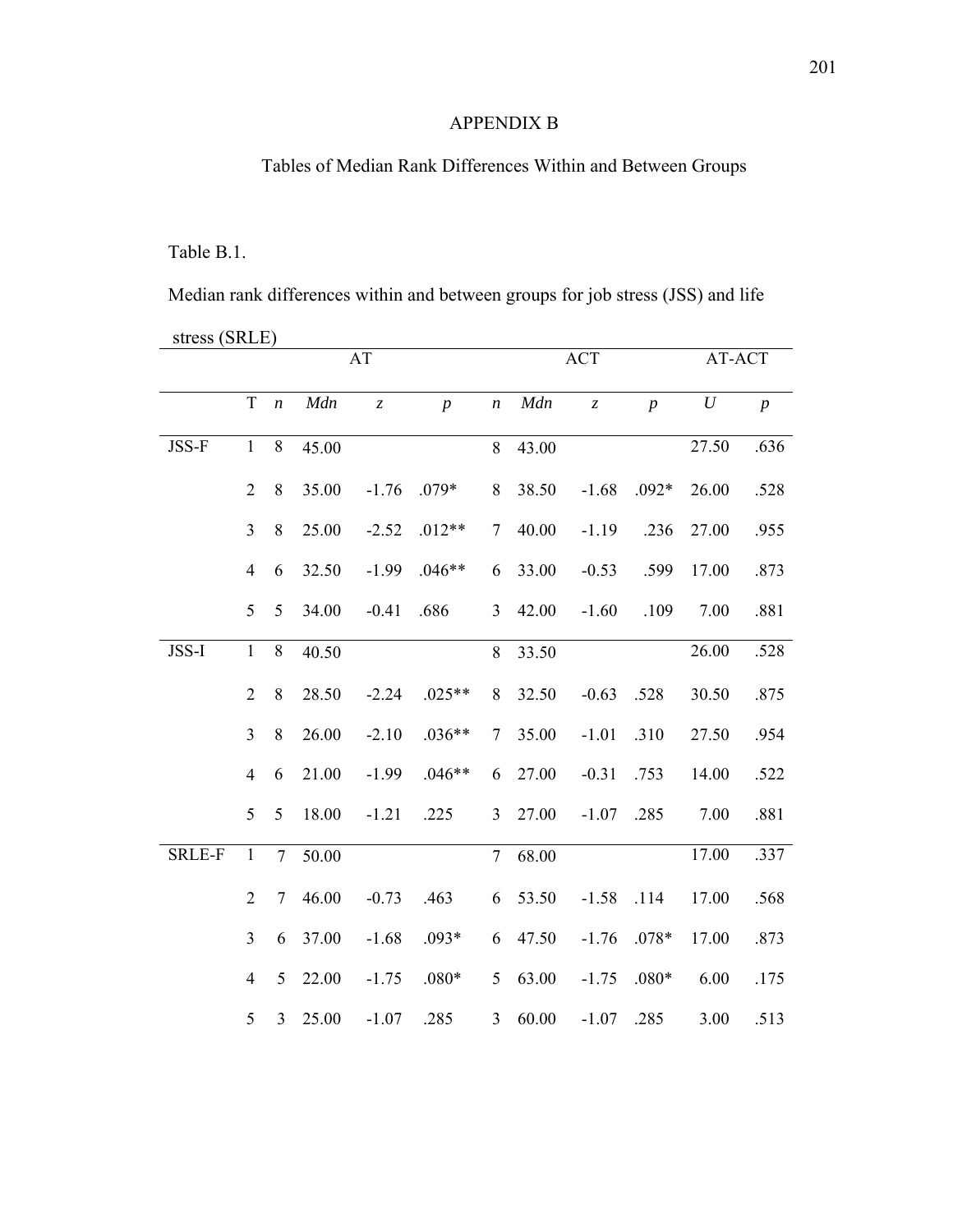Table B.1. Continued

| SRLE-I 1 7 42.00 |  |  |                                                     | 7 61.00 |  | 16.00 .276 |      |
|------------------|--|--|-----------------------------------------------------|---------|--|------------|------|
|                  |  |  | 2 7 49.00 -1.01 .310 6 54.00 -1.48 .138 16.50 .520  |         |  |            |      |
|                  |  |  | 3 6 37.00 -1.57 .116 6 43.50 -1.75 .080* 16.00 .748 |         |  |            |      |
|                  |  |  | 4 5 25.00 -1.21 .225 5 48.00 -1.75 .080* 6.00 .175  |         |  |            |      |
|                  |  |  | 5 3 18.00 -1.07 .285 3 42.00 -1.60 .109             |         |  | 3.00       | .700 |
|                  |  |  |                                                     |         |  |            |      |

*Note.*  $T = Time$ , with  $1 = Pre-treatment$ ,  $2 = Post-treatment$ ,  $3 = First follow-up$ ,  $4 = Second$ follow-up,  $5 =$  third follow-up. *Mdn* = Median,  $z =$  Wilcoxon sign test statistic,  $U =$  Mann-Whitney test statistic.

*\*p* < .10*, \*\*p* < .05.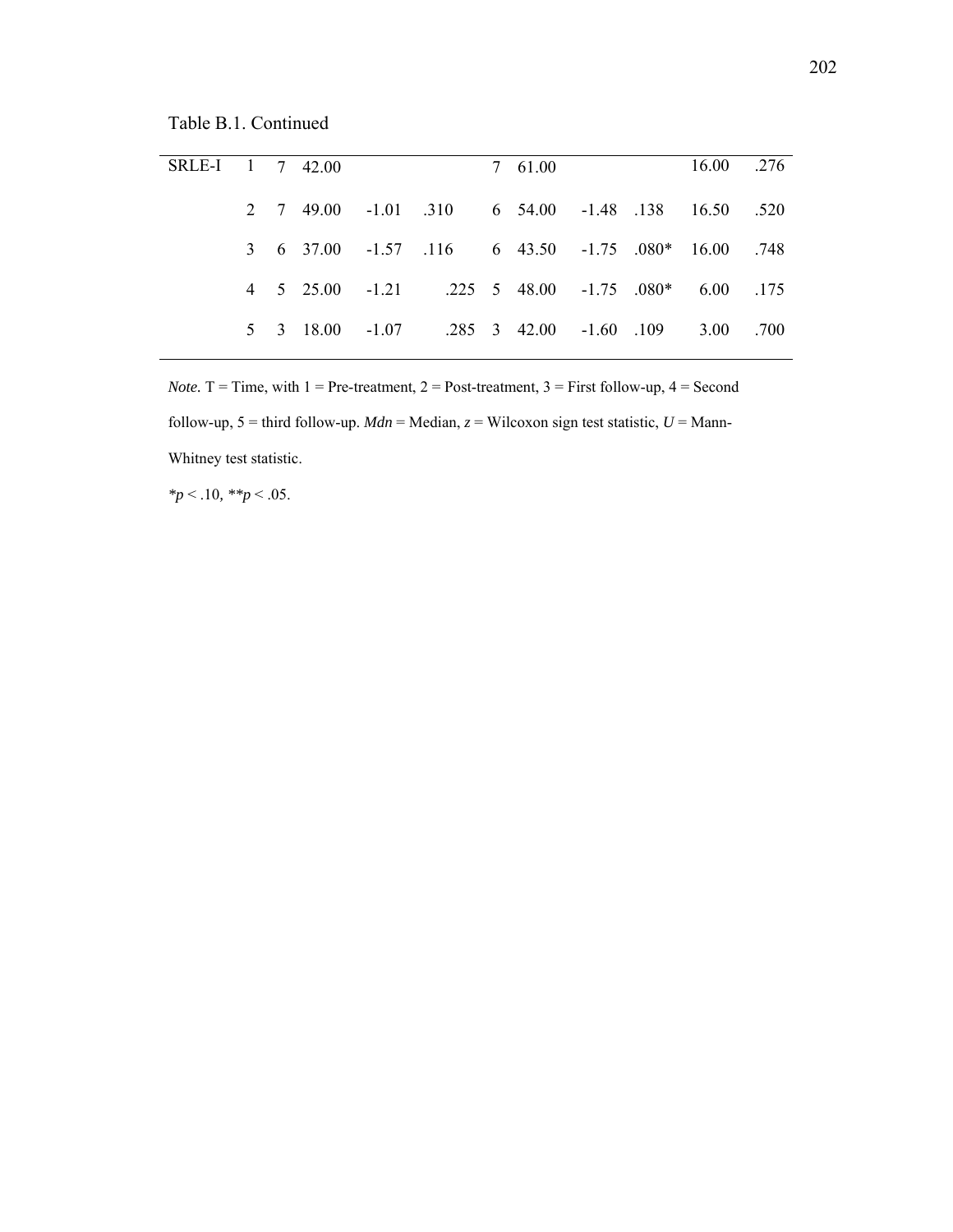Table B.2.

Median rank differences within and between treatment groups for depression (JBDI), state anxiety (STAIS), general distress (GHQ), and general physical ill health (SF-1)

|               | AT<br>$\mathbf T$<br>Mdn<br>$\boldsymbol{n}$<br>$\ensuremath{\mathnormal{Z}}$<br>$\boldsymbol{p}$<br>$\mathbf{1}$<br>8<br>19.00<br>$\overline{2}$<br>8<br>13.00<br>$-1.97$<br>$\overline{3}$<br>4.00<br>$-2.20$<br>6<br>5<br>4.00<br>$\overline{4}$<br>$-1.76$<br>$.078*$<br>5<br>$\overline{3}$<br>4.00<br>$-1.07$<br>.285<br>$\mathbf{1}$<br>8<br>48.00<br>$\overline{2}$<br>8<br>40.50<br>$-1.19$<br>.236<br>$\overline{3}$<br>8<br>36.50<br>$-2.03$<br>$\overline{4}$<br>39.50<br>$-1.36$<br>.173<br>6<br>5<br>5<br>39.00<br>$-0.67$<br>.500<br>$\mathbf{1}$<br>$\,8\,$<br>19.50 |         |       |         |          |                  |       | ACT                           |                | AT-ACT   |                  |  |
|---------------|--------------------------------------------------------------------------------------------------------------------------------------------------------------------------------------------------------------------------------------------------------------------------------------------------------------------------------------------------------------------------------------------------------------------------------------------------------------------------------------------------------------------------------------------------------------------------------------|---------|-------|---------|----------|------------------|-------|-------------------------------|----------------|----------|------------------|--|
|               |                                                                                                                                                                                                                                                                                                                                                                                                                                                                                                                                                                                      |         |       |         |          | $\mathbf n$      | Mdn   | $\ensuremath{\mathnormal{Z}}$ | $\overline{p}$ | $\cal U$ | $\boldsymbol{p}$ |  |
| <b>BDI</b>    |                                                                                                                                                                                                                                                                                                                                                                                                                                                                                                                                                                                      |         |       |         |          | $\overline{7}$   | 14.00 |                               |                | 22.00    | .485             |  |
|               |                                                                                                                                                                                                                                                                                                                                                                                                                                                                                                                                                                                      |         |       |         | $.049**$ | $\boldsymbol{7}$ | 10.00 | $-1.86$                       | $.063*$        | 21.00    | .415             |  |
|               |                                                                                                                                                                                                                                                                                                                                                                                                                                                                                                                                                                                      |         |       |         | $.028**$ | 6                | 11.00 | $-1.83$                       | $.068*$        | 11.00    | .260             |  |
|               |                                                                                                                                                                                                                                                                                                                                                                                                                                                                                                                                                                                      |         |       |         |          | 5                | 4.00  | $-1.83$                       | $.068*$        | 11.50    | .834             |  |
|               |                                                                                                                                                                                                                                                                                                                                                                                                                                                                                                                                                                                      |         |       |         |          | 3                | 12.00 | $-1.34$                       | .180           | 4.00     | .827             |  |
| <b>STAI-S</b> |                                                                                                                                                                                                                                                                                                                                                                                                                                                                                                                                                                                      |         |       |         |          | 8                | 48.50 |                               |                | 30.50    | .875             |  |
|               |                                                                                                                                                                                                                                                                                                                                                                                                                                                                                                                                                                                      |         |       |         |          | $8\,$            | 42.00 | $-2.03$                       | $.043**$       | 32.00    | 1.00             |  |
|               |                                                                                                                                                                                                                                                                                                                                                                                                                                                                                                                                                                                      |         |       |         | $.042**$ | $\tau$           | 55.00 | $-0.51$                       | .612           | 20.50    | .384             |  |
|               |                                                                                                                                                                                                                                                                                                                                                                                                                                                                                                                                                                                      |         |       |         |          | 6                | 38.50 | $-1.79$                       | $.074*$        | 16.50    | .810             |  |
|               |                                                                                                                                                                                                                                                                                                                                                                                                                                                                                                                                                                                      |         |       |         |          | 3                | 45.00 | $-1.07$                       | .285           | 6.00     | .655             |  |
| <b>GHQ</b>    |                                                                                                                                                                                                                                                                                                                                                                                                                                                                                                                                                                                      |         |       |         |          | 8                | 19.50 |                               |                | 31.50    | .958             |  |
|               | $\overline{2}$                                                                                                                                                                                                                                                                                                                                                                                                                                                                                                                                                                       | 8       | 20.50 | $-1.41$ | .158     | $8\,$            | 14.50 | $-1.96$                       | $.050**$       | 21.50    | .269             |  |
|               | $\overline{3}$                                                                                                                                                                                                                                                                                                                                                                                                                                                                                                                                                                       | $\,8\,$ | 15.00 | $-2.53$ | $.011**$ | $\tau$           | 14.00 | $-2.21$                       | $.027**$       | 27.0     | .907             |  |
|               | $\overline{4}$                                                                                                                                                                                                                                                                                                                                                                                                                                                                                                                                                                       | 6       | 14.00 | $-1.16$ | .248     | 6                | 12.50 | $-1.57$                       | .116           | 16.00    | .747             |  |
|               | $\mathfrak{S}$                                                                                                                                                                                                                                                                                                                                                                                                                                                                                                                                                                       | 5       | 19.00 | $-0.73$ | .465     | $\mathfrak{Z}$   | 15.00 | $-1.07$                       | .285           | 4.00     | .297             |  |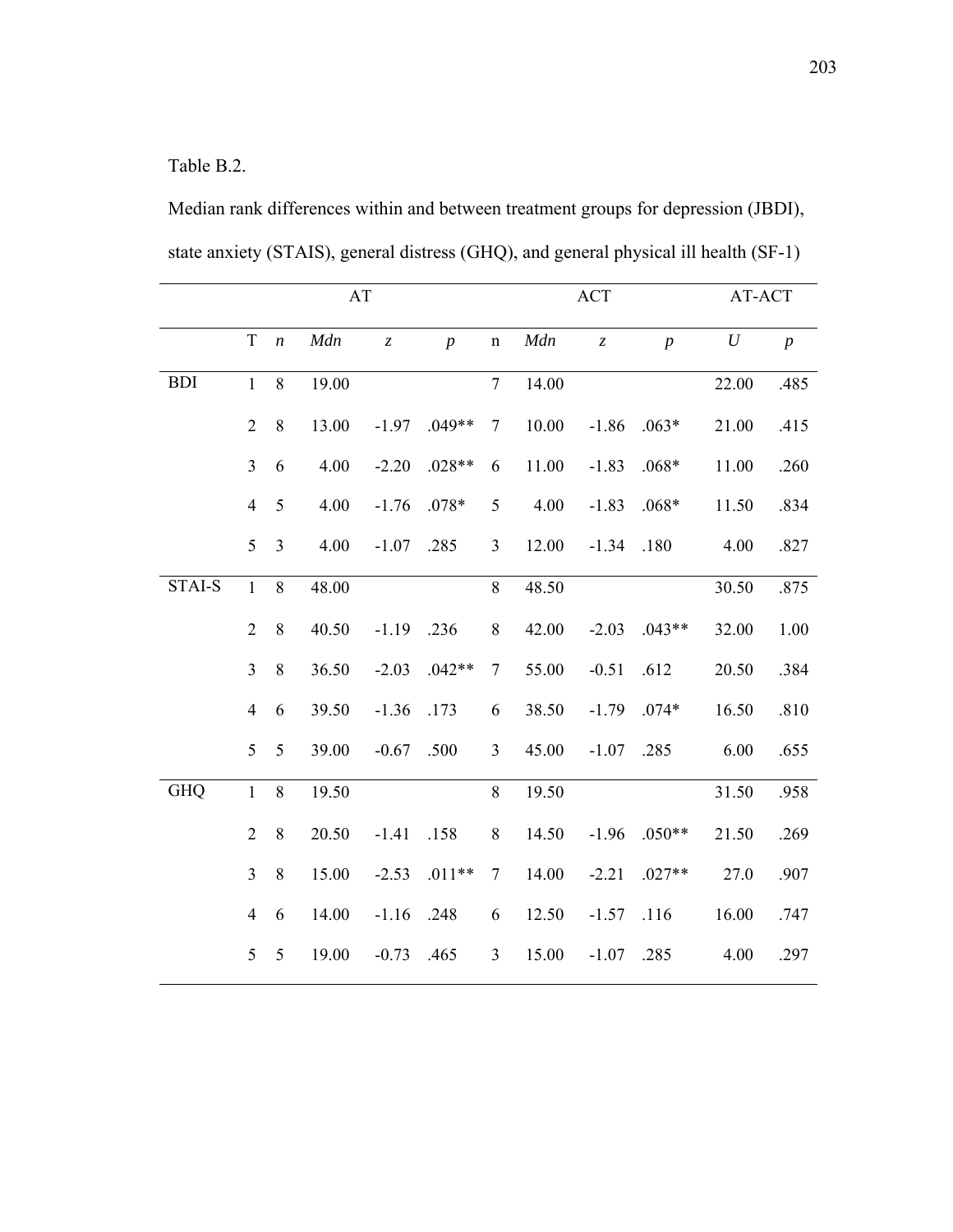Table B.2. Continued

| $SF-1$ |  | 1 7 3.00       |  | 7 3.00 |                                       | 17.00 .313                                       |  |
|--------|--|----------------|--|--------|---------------------------------------|--------------------------------------------------|--|
|        |  |                |  |        |                                       | 2 5 3.00 -1.41 1.57 8 2.00 -1.63 1.02 14.5 389   |  |
|        |  |                |  |        | 3 4 2.50 .0.00 1.00 8 2.00 -1.41 .157 | 13.5 632                                         |  |
|        |  |                |  |        |                                       | 4 2 3.00 -1.00 317 8 1.50 -1.73 .084* 4.500 .338 |  |
|        |  | $5 \t1 \t3.00$ |  |        |                                       | 5 3.00 -1.63 .102 1.50 .480                      |  |

*Note.*  $T = Time$ , with  $1 = Pre-treatment$ ,  $2 = Post-treatment$ ,  $3 = First follow-up$ ,  $4 = Second follow-up$ , 5 = third follow-up. *Mdn* = Median, *z* = Wilcoxon sign test statistic, *U* = Mann-Whitney statistic. *\*p* < .10*, \*\*p* < .05.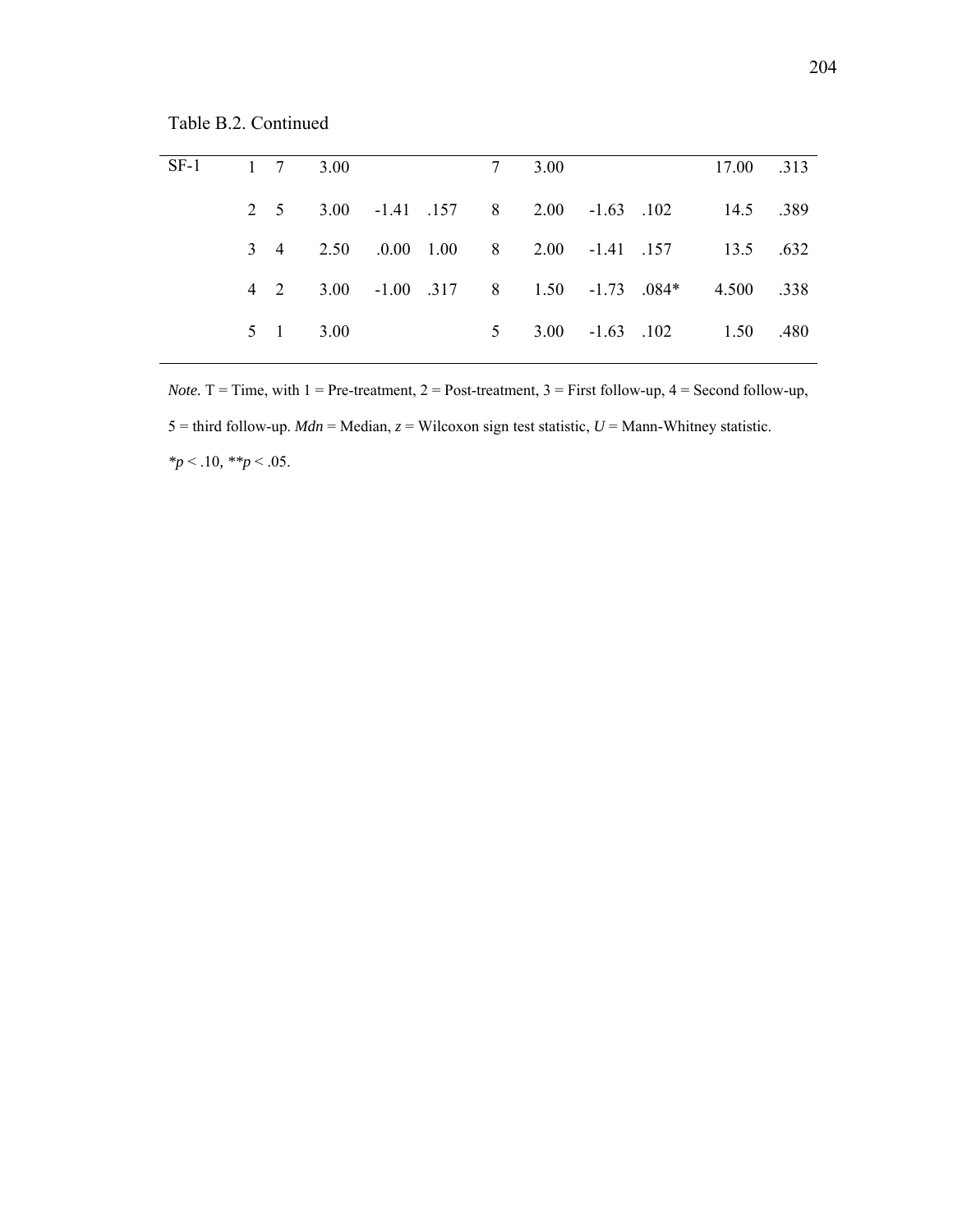Table B.3.

Median rank differences within and between treatment groups for not doing work or other activities as carefully as usual due to emotional problems (SF-5c), interference in social activities by physical health or emotional problems (SF-6), overall quality of life (QoL), and work quality of life (QoL-W)

|         | AT<br>T<br>Mdn<br>$\boldsymbol{n}$<br>$\overline{z}$<br>$Y = 2$<br>$\mathbf{1}$<br>$7\overline{ }$ |                |           |              |                  |                  |         | <b>ACT</b>                    |                  |          | AT-ACT             |
|---------|----------------------------------------------------------------------------------------------------|----------------|-----------|--------------|------------------|------------------|---------|-------------------------------|------------------|----------|--------------------|
|         |                                                                                                    |                |           |              | $\boldsymbol{p}$ | $\boldsymbol{n}$ | Mdn     | $\ensuremath{\mathnormal{Z}}$ | $\boldsymbol{p}$ | $\cal U$ | $\boldsymbol{p}$   |
| $SF-5c$ |                                                                                                    |                |           |              |                  | $\overline{7}$   | $Y = 3$ |                               |                  |          | $1.000^{\wedge}$   |
|         | $\overline{2}$                                                                                     |                | $5 Y = 4$ |              | $.625^{+}$       | $8\,$            | $Y = 1$ |                               | $.625^{+}$       |          | $.032^{\wedge **}$ |
|         | $\overline{3}$                                                                                     | $\overline{4}$ | $Y = 2$   |              | $1.00^{+}$       | 8                | $Y = 1$ |                               | $.625^{+}$       |          | .236 $\wedge$      |
|         | $\overline{4}$                                                                                     | 2              | $Y = 1$   |              | $1.00^{+}$       | 8                | $Y = 3$ |                               | $1.00^{+}$       |          | $1.00^\wedge$      |
|         | 5                                                                                                  | $\mathbf{1}$   | $Y = 1$   |              | $1.00^{+}$       | 5                | $Y = 0$ |                               | $.250^{+}$       |          | .167 $\wedge$      |
| $SF-6$  | $\mathbf{1}$                                                                                       | $\overline{7}$ | 2.00      |              |                  | $\tau$           | 3.00    |                               |                  | 17.00    | .304               |
|         | $\overline{2}$                                                                                     | 5              | 3.00      | $-1.34$      | .180             | $8\,$            | 1.50    | $-1.82$                       | $.068*$          | 8.00     | $.062*$            |
|         | $\overline{3}$                                                                                     | $\overline{4}$ | 2.00      | 0.00         | 1.00             | 8                | 1.00    | $-2.07$                       | $.038**$         | 7.00     | $.081*$            |
|         | $\overline{4}$                                                                                     | 2              | 3.50      | $-1.41$      | .157             | $8\,$            | 1.00    | $-1.73$                       | .084             | 0.50     | $.035**$           |
|         | 5                                                                                                  | $\mathbf{1}$   | 3.00      |              |                  | 5                | 2.00    | $-1.63$                       | .102             | 0.00     | .114               |
| QoL     | $\mathbf{1}$                                                                                       | 8              | 17.00     |              |                  | 8                | 15.00   |                               |                  | 30.00    | .833               |
|         | $\overline{2}$                                                                                     | 8              | 15.00     | $-0.42$ .674 |                  | $8\,$            | 15.50   | $-0.70$                       | .483             | 25.0     | .462               |
|         | $\overline{3}$                                                                                     | 8              | 22.50     | $-0.49$      | .624             | $\overline{7}$   | 17.00   | $-0.68$                       | .498             | 22.0     | .487               |
|         | $\overline{4}$                                                                                     | 6              | 39.50     | $-0.94$      | .345             | 6                | 21.00   | $-2.02$                       | $.043**$         | 13.00    | .422               |
|         | 5                                                                                                  | 5              | 23.00     | $-0.81$      | .416             | $\mathfrak{Z}$   | 8.00    | $-1.07$                       | .285             | 7.00     | .881               |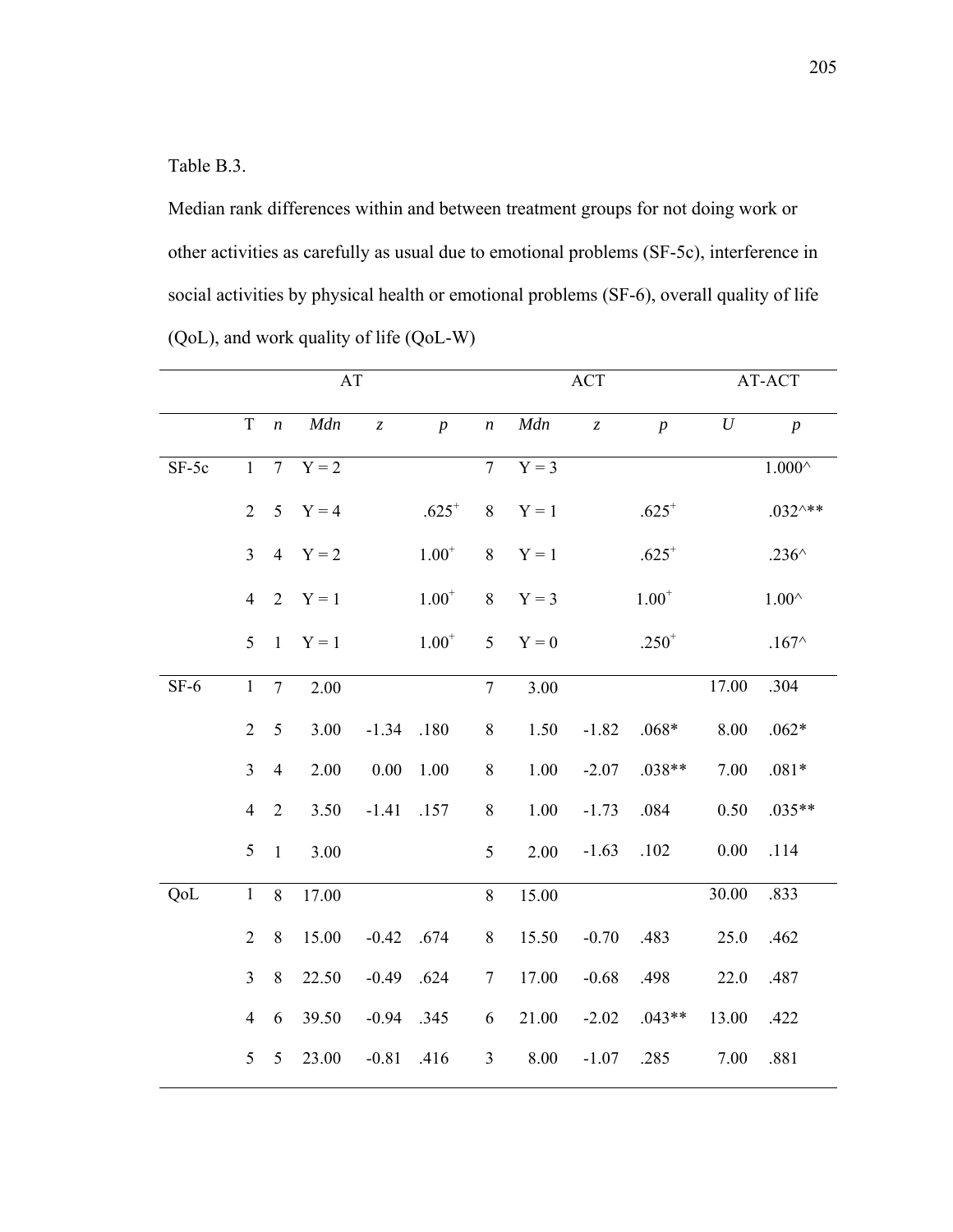Table B.3. Continued

| OoL- |  | $1 \t 8 \t -1.00$ |  | $8 - 1.00$ |  | 27.00 .588                                        |  |
|------|--|-------------------|--|------------|--|---------------------------------------------------|--|
| W    |  |                   |  |            |  | 2 8 0.50 -1.23 .221 8 -2.00 0.00 1.000 18.50 .149 |  |
|      |  |                   |  |            |  | 3 8 1.00 -0.55 .581 7 0.00 -0.11 .916 20.00 .348  |  |
|      |  |                   |  |            |  | 4 6 1.50 -0.96 .339 6 1.00 -1.84 .066* 12.00 .329 |  |
|      |  |                   |  |            |  | 5 5 1.00 -1.09 .276 3 -2.00 -0.82 .414 7.50 1.000 |  |
|      |  |                   |  |            |  |                                                   |  |

*Note.* For SF-5c, Y = number of participants indicating "Yes".  $T = Time$ , with  $1 = Pre-treatment$ ,  $2 =$ Post-treatment, 3 = First follow-up, 4 = Second follow-up, 5 = third follow-up. *Mdn*n = Median, *z* = Wilcoxon sign test statistic,  $U =$  Mann-Whitney statistic.

+Binomial test, ^Fisher exact test.

*\*p* < .10*, \*\*p* < .05.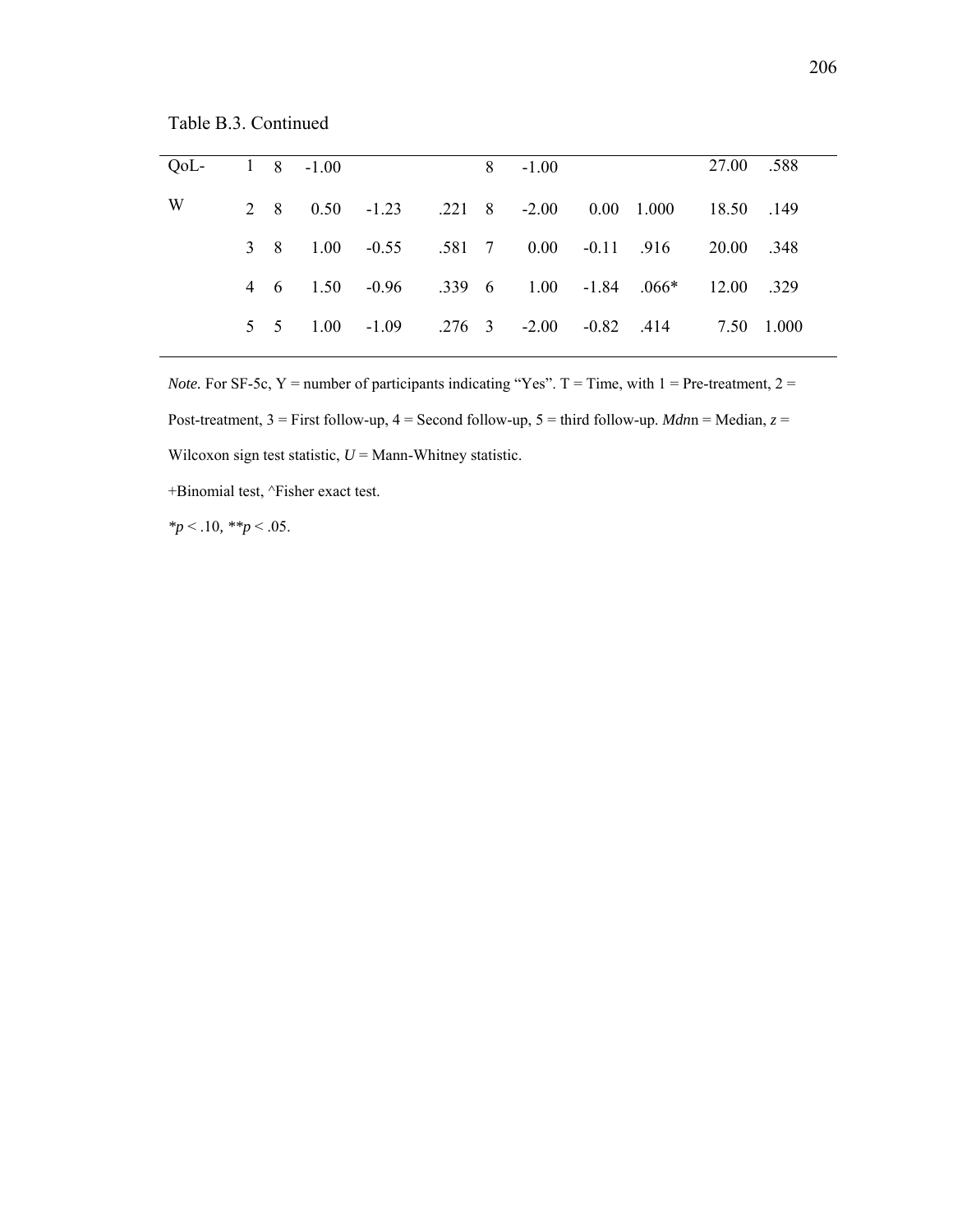## Table B.4.

Median rank differences within and between treatment groups for job satisfaction (JSAT), motivation (IJM), meaning (WIS), and importance (HONS)

|              |                |                  |       | $\mathbf{A}\mathbf{T}$ |                  |                  | $\mathbf{ACT}$ |                               |                  | AT-ACT   |                  |  |
|--------------|----------------|------------------|-------|------------------------|------------------|------------------|----------------|-------------------------------|------------------|----------|------------------|--|
|              | $\mathbf T$    | $\boldsymbol{n}$ | Mdn   | $\overline{z}$         | $\boldsymbol{p}$ | $\boldsymbol{n}$ | Mdn            | $\ensuremath{\mathnormal{Z}}$ | $\boldsymbol{p}$ | $\cal U$ | $\boldsymbol{p}$ |  |
| <b>JSAT</b>  | $\mathbf{1}$   | 8                | 73.00 |                        |                  | 8                | 65.00          |                               |                  | 24.00    | .400             |  |
|              | $\overline{2}$ | $8\,$            | 73.50 | $-1.19$                | .233             | $8\,$            | 62.50          | 0.00                          | 1.000            | 21.50    | .269             |  |
|              | $\overline{3}$ | 8                | 78.50 | $-1.36$                | .175             | $\tau$           | 68.00          | $-0.68$                       | .498             | 21.00    | .418             |  |
|              | $\overline{4}$ | 6                | 86.50 | $-1.89$                | $.058*$          | 6                | 81.00          | $-1.99$                       | $.046**$         | 12.00    | .337             |  |
|              | 5              | 5                | 78.00 | $-0.14$                | .892             | $\overline{3}$   | 74.00          | $-0.54$                       | .593             | 7.00     | .881             |  |
| $\text{IJM}$ | $\mathbf{1}$   | 8                | 35.00 |                        |                  | 8                | 37.50          |                               |                  | 26.50    | .562             |  |
|              | $\overline{2}$ | $8\,$            | 35.00 | $-0.59$                | .553             | $8\,$            | 35.00          | $-0.63$                       | .528             | 31.50    | .958             |  |
|              | $\overline{3}$ | $8\,$            | 34.50 | $-1.55$                | .121             | 6                | 36.50          | $-0.21$                       | .833             | 11.00    | $.090*$          |  |
|              | $\overline{4}$ | 5                | 35.00 | $-0.55$                | .581             | 6                | 36.00          | $-0.53$                       | .596             | 8.50     | .226             |  |
|              | 5              | 5                | 36.00 | $-0.18$                | .854             | $\overline{3}$   | 31.00          | 0.00                          | 1.000            | 1.50     | $.070*$          |  |
| <b>WIS</b>   | $\mathbf{1}$   | 8                | 29.00 |                        |                  | 8                | 29.00          |                               |                  | 30.50    | .874             |  |
|              | $\overline{2}$ | 8                | 29.00 | $-0.67$                | .500             | $\,8\,$          | 31.00          | $-0.51$                       | .609             | 26.00    | .526             |  |
|              | $\overline{3}$ | 6                | 31.00 | $-0.42$                | .674             | $\tau$           | 28.00          | $-0.34$                       | .733             | 19.00    | .771             |  |
|              | $\overline{4}$ | 5                | 31.00 | $-0.68$                | .496             | 5                | 34.00          | $-0.68$                       | .498             | 10.00    | .599             |  |
|              | 5              | $\overline{2}$   | 30.00 | $-1.41$                | .157             | $\mathfrak{Z}$   | 24.00          | $-0.45$                       | .655             | $2.00\,$ | .564             |  |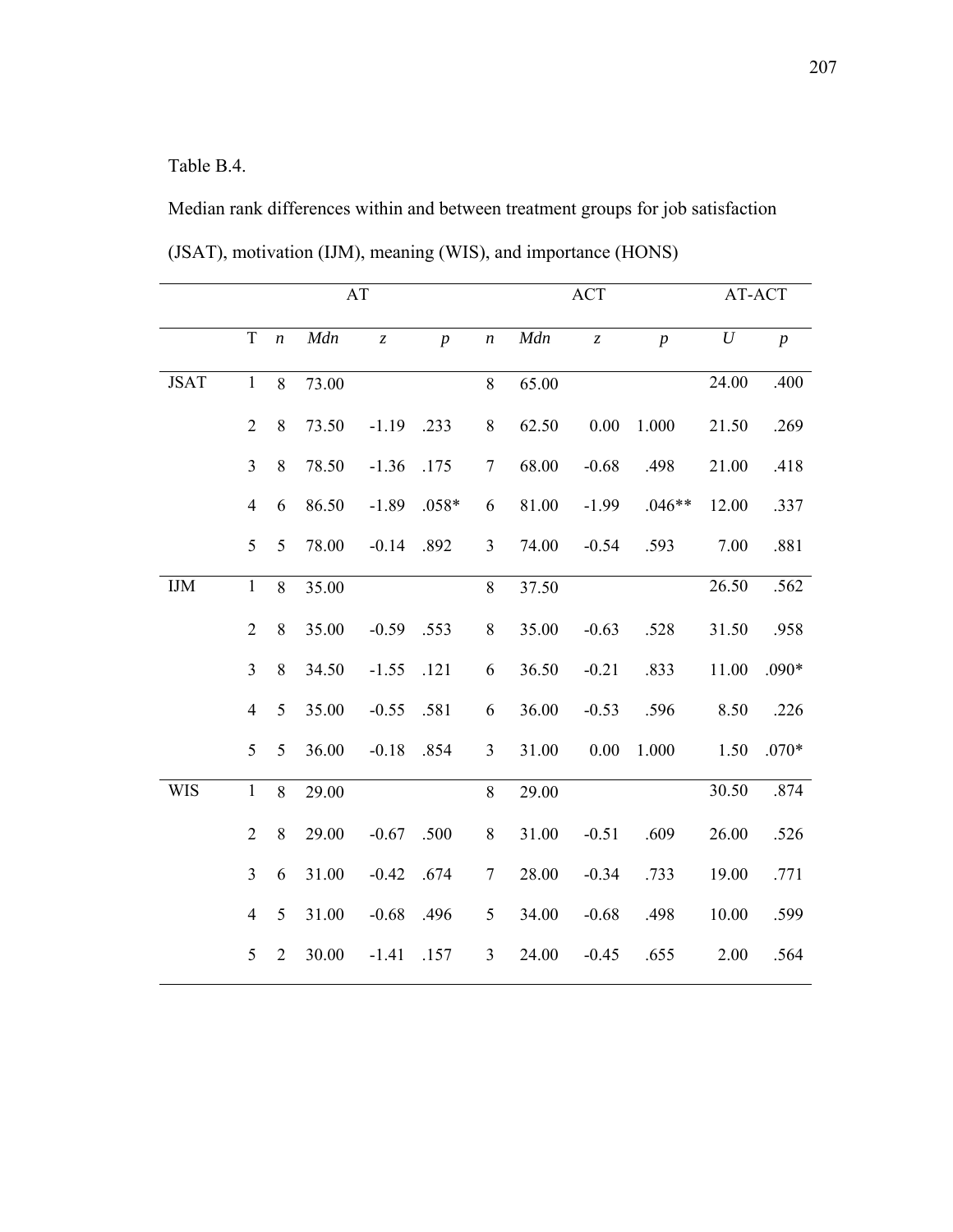Table B.4. Continued

| HONS 1 7 35.00 |  |                                         |  | 7 37.00 |  | 23.00 .846                                         |      |
|----------------|--|-----------------------------------------|--|---------|--|----------------------------------------------------|------|
|                |  |                                         |  |         |  | 2 7 38.00 -0.33 .739 6 37.50 -0.32 .752 20.00      | .885 |
|                |  | 3 6 35.00 -0.68 .498 7 39.00 -0.68 .498 |  |         |  | 15.00 .383                                         |      |
|                |  |                                         |  |         |  | 4 5 36.00 0.00 1.00 5 37.00 -1.84 .066* 12.50 1.00 |      |
|                |  | 5 2 36.50 -0.45 .655 3 40.00 -0.27 .785 |  |         |  | 3.00 1.00                                          |      |
|                |  |                                         |  |         |  |                                                    |      |

*Note.*  $T = Time$ , with  $1 = Pre-treatment$ ,  $2 = Post-treatment$ ,  $3 = First follow-up$ ,  $4 = Second follow-tanh$ up, 5 = third follow-up. *Mdn* = Median, *z* = Wilcoxon sign test statistic, *U* = Mann-Whitney statistic. *\*p* < .10*, \*\*p* < .05.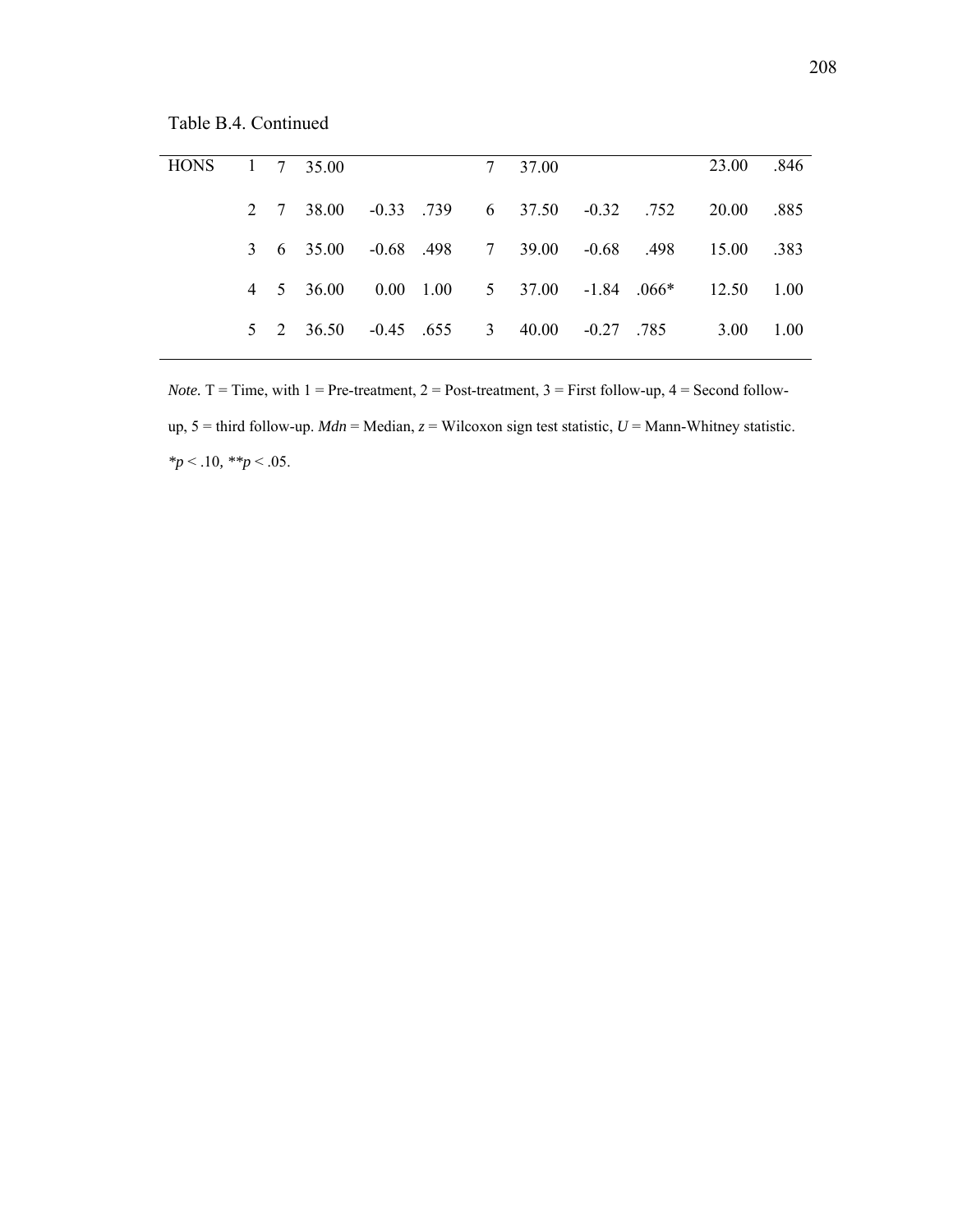Table B.5.

Median rank differences within and between treatment groups for work locus of control (WLoC), negative affect (NAS), positive affect (PAS), and trait anxiety (STAI-T)

|             | AT<br>$\mathbf T$<br>Mdn<br>$\bar{z}$<br>$\boldsymbol{n}$<br>8<br>$\mathbf{1}$<br>67.50<br>$\overline{2}$<br>8<br>69.50<br>$-0.21$<br>$\mathfrak{Z}$<br>$8\,$<br>67.00<br>$-0.34$<br>70.00<br>0.00<br>$\overline{4}$<br>6 |                |       |         |                |                  |       | ACT                           |                | AT-ACT |                  |  |
|-------------|---------------------------------------------------------------------------------------------------------------------------------------------------------------------------------------------------------------------------|----------------|-------|---------|----------------|------------------|-------|-------------------------------|----------------|--------|------------------|--|
|             |                                                                                                                                                                                                                           |                |       |         | $\overline{p}$ | $\boldsymbol{n}$ | Mdn   | $\ensuremath{\mathnormal{Z}}$ | $\overline{p}$ | $\,$   | $\boldsymbol{p}$ |  |
| <b>WLoC</b> |                                                                                                                                                                                                                           |                |       |         |                | 8                | 63.50 |                               |                | 27.50  | .635             |  |
|             |                                                                                                                                                                                                                           |                |       |         | .833           | $\,8\,$          | 65.50 | $-1.54$                       | .123           | 31.50  | .958             |  |
|             |                                                                                                                                                                                                                           |                |       |         | .733           | $\overline{7}$   | 69.00 | $-1.87$                       | $.062*$        | 20.50  | .384             |  |
|             |                                                                                                                                                                                                                           |                |       |         | 1.000          | 6                | 64.00 | $-1.89$                       | $.058*$        | 15.50  | .687             |  |
|             | 5                                                                                                                                                                                                                         | 5              | 70.00 | $-0.82$ | .414           | $\overline{3}$   | 66.00 | $-.535$                       | .593           | 7.00   | .881             |  |
| <b>NAS</b>  | $\mathbf{1}$                                                                                                                                                                                                              | 8              | 21.50 |         |                | 8                | 20.50 |                               |                | 27.00  | .598             |  |
|             | $\overline{2}$                                                                                                                                                                                                            | $8\,$          | 20.50 | $-0.28$ | .779           | $\,8\,$          | 17.50 | $-2.52$                       | $.012**$       | 30.50  | .875             |  |
|             | $\mathfrak{Z}$                                                                                                                                                                                                            | 6              | 15.50 | $-2.21$ | $.027*$        | $\overline{7}$   | 20.00 | $-2.05$                       | $.041**$       | 11.50  | .171             |  |
|             | $\overline{4}$                                                                                                                                                                                                            | 5              | 13.00 | $-2.03$ | $.042*$        | 5                | 20.00 | $-1.75$                       | $.080*$        | 4.50   | $.094*$          |  |
|             | 5                                                                                                                                                                                                                         | $\overline{2}$ | 17.50 | 0.00    | 1.000          | $\overline{3}$   | 17.00 | $-1.60$                       | .109           | 3.00   | 1.000            |  |
| PAS         | $\mathbf{1}$                                                                                                                                                                                                              | 8              | 26.00 |         |                | 8                | 27.50 |                               |                | 28.00  | .673             |  |
|             | $\overline{2}$                                                                                                                                                                                                            | $8\,$          | 27.00 | $-0.93$ | .352           | $\,8\,$          | 31.50 | $-1.10$                       | .271           | 19.50  | .829             |  |
|             | $\overline{3}$                                                                                                                                                                                                            | 6              | 28.00 | 0.00    | 1.000          | $\overline{7}$   | 30.00 | $-0.32$                       | .752           | 19.50  | .829             |  |
|             | $\overline{4}$                                                                                                                                                                                                            | 5              | 28.00 | $-0.37$ | .715           | 5                | 32.00 | $-0.41$                       | .680           | 12.00  | .917             |  |
|             | 5                                                                                                                                                                                                                         | $\overline{2}$ | 35.50 | $-1.34$ | .180           | $\mathfrak{Z}$   | 36.00 | $-1.07$                       | .285           | 2.00   | .564             |  |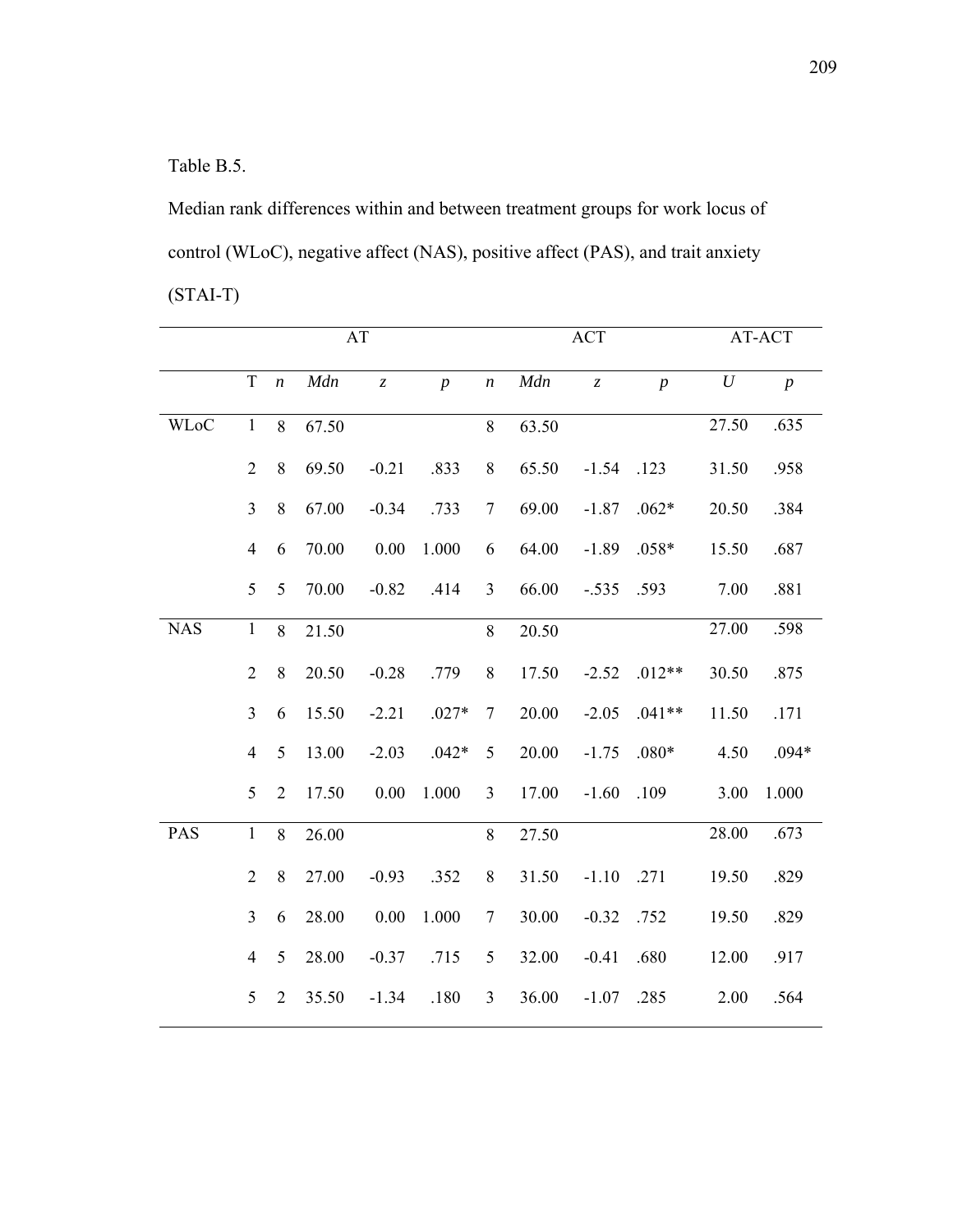Table B.5. Continued

| STAI-T 1 8 45.00 |  |                 |  | 8 50.50                                 |  | 31.00 .916                                         |  |
|------------------|--|-----------------|--|-----------------------------------------|--|----------------------------------------------------|--|
|                  |  |                 |  | 2 8 43.50 -0.68 .499 8 39.50 -1.19 .233 |  | - 26.50 - 563                                      |  |
|                  |  |                 |  |                                         |  | 3 5 45.00 -1.21 .225 8 43.50 -1.12 .262 16.00 .557 |  |
|                  |  |                 |  | 4 2 45.00 -0.45 655 8 37.00 -1.89 0.58* |  | 3.00 190                                           |  |
|                  |  | $5 \t1 \t46.00$ |  |                                         |  | 4 35.50 -1.07 .285 1.00 .480                       |  |
|                  |  |                 |  |                                         |  |                                                    |  |

*Note.*  $T = Time$ , with  $1 = Pre-treatment$ ,  $2 = Post-treatment$ ,  $3 = First follow-up$ ,  $4 = Second follow-up$ , 5 = third follow-up. *Mdn* = Median, *z* = Wilcoxon sign test statistic, *U* = Mann-Whitney statistic. *\*p* < .10*, \*\*p* < .05.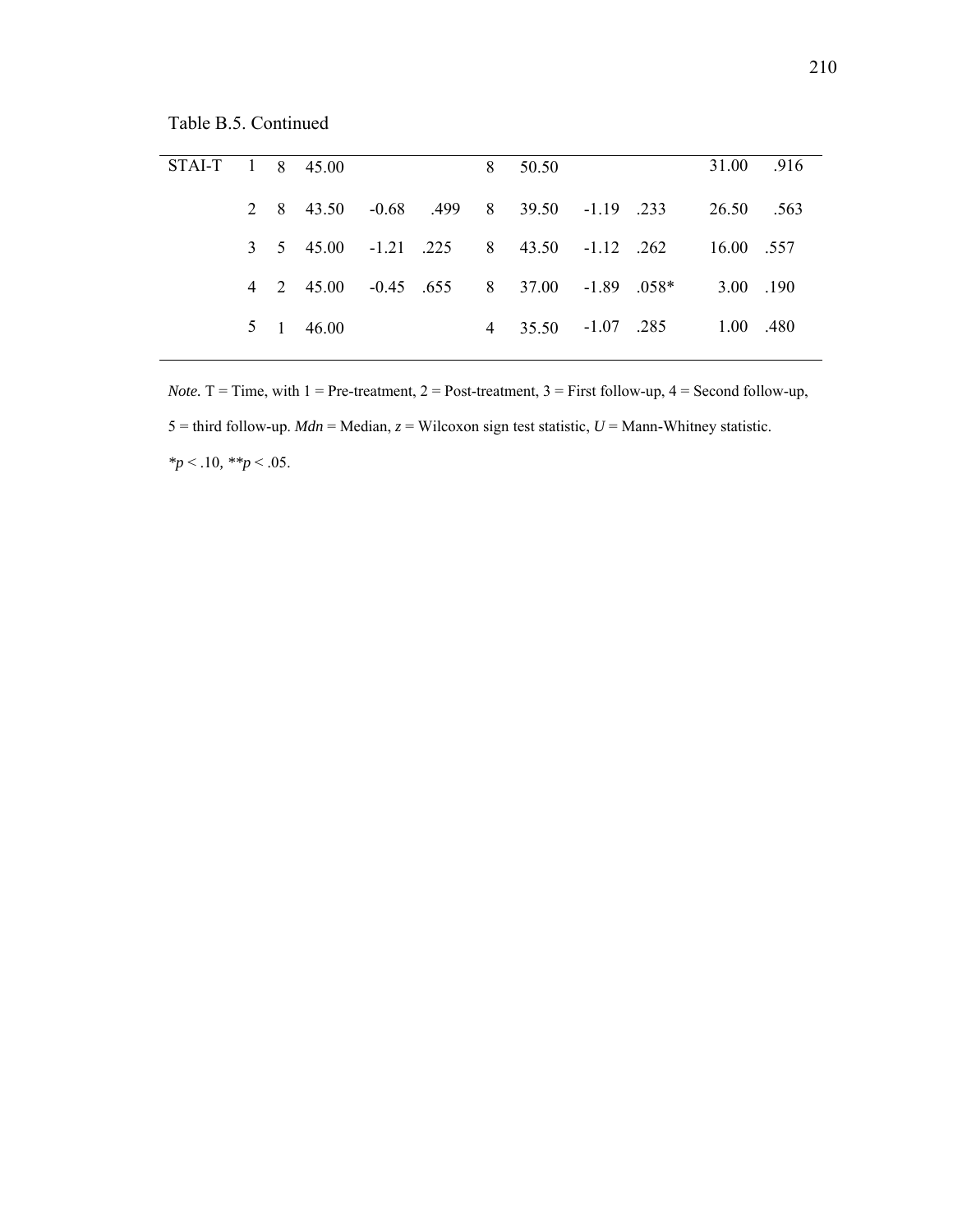Table B.6.

Median differences within and between treatment groups for frequency of automatic negative thoughts (ATQ-NF), belief in automatic negative thoughts (ATQ-NB), frequency of automatic positive thoughts (ATQ-PF), and belief in automatic positive thoughts (ATQ-PB)

|           |                |                  |       | AT                            |                |                  | <b>ACT</b> |                               |                | AT-ACT   |                  |  |
|-----------|----------------|------------------|-------|-------------------------------|----------------|------------------|------------|-------------------------------|----------------|----------|------------------|--|
|           | $\mathbf T$    | $\boldsymbol{n}$ | Mdn   | $\ensuremath{\mathnormal{Z}}$ | $\overline{p}$ | $\boldsymbol{n}$ | Mdn        | $\ensuremath{\mathnormal{Z}}$ | $\overline{p}$ | $\cal U$ | $\boldsymbol{p}$ |  |
| ATQ-      | $\mathbf{1}$   | $\overline{7}$   | 43.00 |                               |                | $\tau$           | 58.00      |                               |                | 13.00    | .141             |  |
| <b>NF</b> | $\overline{2}$ | $\boldsymbol{7}$ | 46.00 | $-1.19$                       | .235           | 6                | 44.50      | $-0.94$                       | .345           | 16.50    | .519             |  |
|           | $\overline{3}$ | 6                | 38.50 | $-0.95$                       | .344           | 6                | 41.50      | $-1.48$                       | .138           | 14.00    | .522             |  |
|           | $\overline{4}$ | 5                | 39.00 | $-1.21$                       | .225           | 5                | 49.00      | $-1.84$                       | $.066*$        | 6.00     | .175             |  |
|           | 5              | 3                | 40.00 | $-0.45$                       | .655           | $\mathfrak{Z}$   | 53.00      | $-1.34$                       | .180           | 3.00     | .513             |  |
| ATQ-      | $\,1\,$        | $\overline{7}$   | 54.00 |                               |                | $\tau$           | 52.00      |                               |                | 19.00    | .482             |  |
| NB        | $\overline{2}$ | $\boldsymbol{7}$ | 44.00 | $-1.19$                       | .236           | 6                | 52.50      | $-0.95$                       | .344           | 14.50    | .352             |  |
|           | $\overline{3}$ | 6                | 37.50 | $-1.36$                       | .173           | 6                | 43.00      | $-1.76$                       | $.078*$        | 14.00    | .522             |  |
|           | $\overline{4}$ | 5                | 32.00 | $-2.02$                       | $.043**$       | 5                | 44.00      | $-2.04$                       | $.041**$       | 4.00     | $.076*$          |  |
|           | 5              | 3                | 36.00 | $-0.45$                       | .655           | 3                | 42.00      | $-1.07$                       | .285           | 4.00     | .827             |  |
| ATQ-      | $\mathbf{1}$   | $\overline{7}$   | 58.00 |                               |                | $\overline{7}$   | 74.00      |                               |                | 20.00    | .565             |  |
| $\rm PF$  | $\overline{2}$ | $\boldsymbol{7}$ | 69.00 | $-0.53$                       | .596           | 6                | 60.50      | $-0.31$                       | .753           | 14.00    | .317             |  |
|           | $\overline{3}$ | 6                | 71.50 | $-0.11$                       | .917           | $\tau$           | 60.00      | $-1.79$                       | $.074*$        | 20.50    | .943             |  |
|           | $\overline{4}$ | 5                | 76.00 | $-0.14$                       | .893           | 5                | 61.00      | $-1.48$                       | .138           | 8.00     | .341             |  |
|           | 5              | $\sqrt{2}$       | 68.50 | $-0.45$                       | .655           | $\mathfrak{Z}$   | 58.00      | $-0.54$                       | .593           | 2.00     | .564             |  |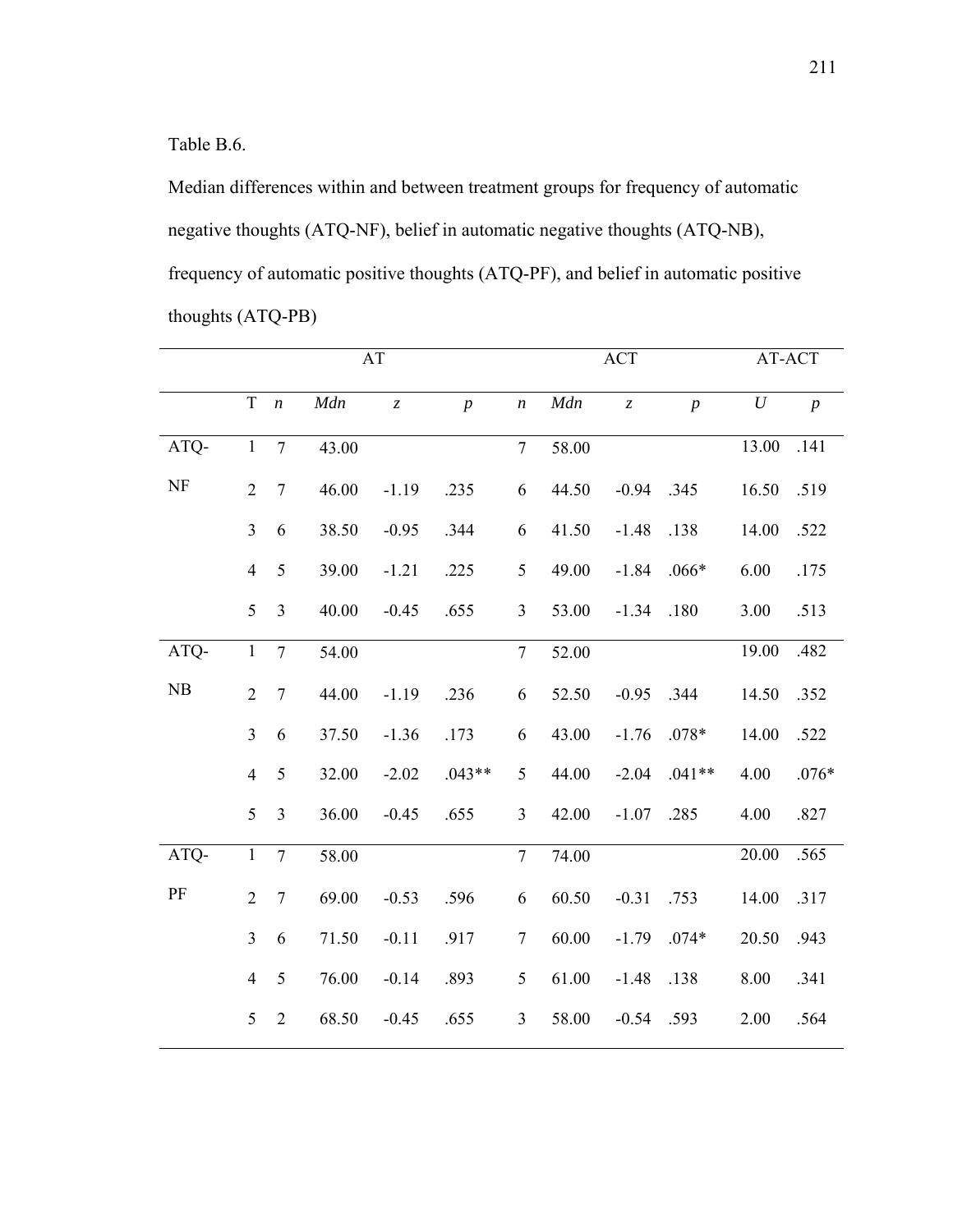Table B.6. Continued

| ATQ-      |  | 1 7 81.00                                |  | 7 74.00 |  | 20.50 .607                                         |  |
|-----------|--|------------------------------------------|--|---------|--|----------------------------------------------------|--|
| <b>PB</b> |  |                                          |  |         |  | 2 7 96.00 -0.85 .397 6 80.50 -0.73 .463 12.50 .224 |  |
|           |  | 3 6 84.00 -0.11 .916 7 91.00 -0.67 .500  |  |         |  | 20.00 .886                                         |  |
|           |  | 4 5 105.00 -0.14 .893 5 81.00 -0.14 .893 |  |         |  | 5.50 .142                                          |  |
|           |  | 5 2 77.50 0.00 1.00 3 72.00 -1.07 .285   |  |         |  | 2.00 .564                                          |  |

*Note.*  $T = Time$ , with  $1 = Pre-treatment$ ,  $2 = Post-treatment$ ,  $3 = First follow-up$ ,  $4 = Second follow-up$ ,  $5 = 1$ third follow-up.  $Mdn = \text{Median}, z = \text{Wilson sign test statistic}, U = \text{Mann-Whitney statistic}.$ *\*p* < .10*, \*\*p* < .05.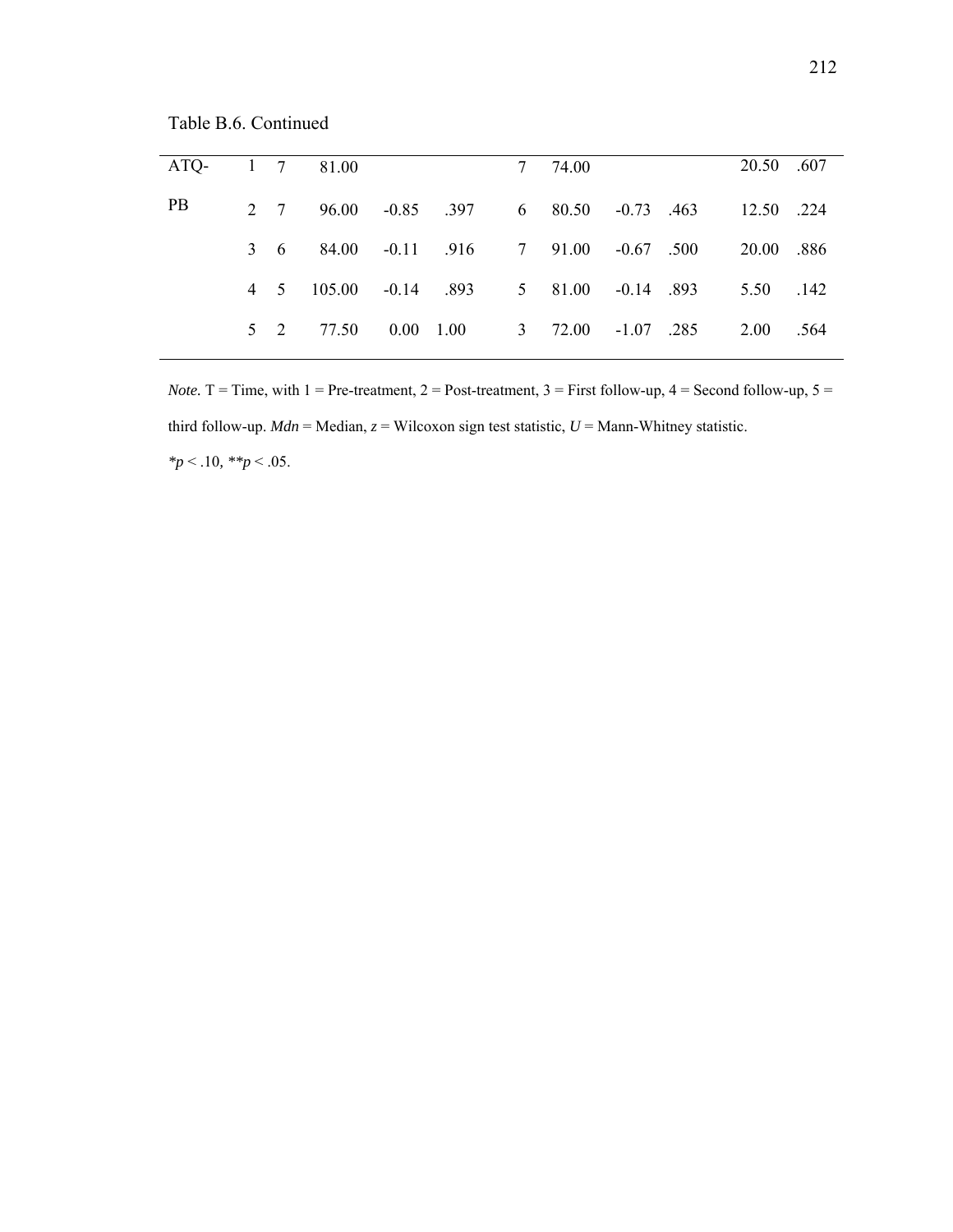Table B.7.

Median rank differences within and between treatment groups for psychological flexibility (AAQ) and the Willingness (AAQ-W) and Action subscales (AAQ-A)

|            | AT             |                  |       |                               |                  |                  | <b>ACT</b> |                               |                  |          | AT-ACT           |
|------------|----------------|------------------|-------|-------------------------------|------------------|------------------|------------|-------------------------------|------------------|----------|------------------|
|            | $\mathbf T$    | $\boldsymbol{n}$ | Mdn   | $\ensuremath{\mathnormal{Z}}$ | $\boldsymbol{p}$ | $\boldsymbol{n}$ | Mdn        | $\ensuremath{\mathnormal{Z}}$ | $\boldsymbol{p}$ | $\cal U$ | $\boldsymbol{p}$ |
| <b>AAQ</b> | $\mathbf{1}$   | 8                | 70.00 |                               |                  | 8                | 70.00      |                               |                  | 32.00    | 1.000            |
|            | $\overline{2}$ | $8\,$            | 74.00 | $-0.42$                       | .674             | $8\,$            | 75.50      | $-0.85$                       | .395             | 30.00    | .833             |
|            | $\overline{3}$ | $8\,$            | 68.50 | $-0.93$                       | .351             | 5                | 67.00      | $-1.08$                       | .279             | 17.00    | .660             |
|            | $\overline{4}$ | 5                | 78.00 | $-0.18$                       | .854             | 6                | 73.50      | $-0.95$                       | .343             | 11.00    | .464             |
|            | 5              | 5                | 73.00 | $-1.10$                       | .273             | 3                | 74.00      | 0.00                          | 1.000            | 6.50     | .764             |
| AAQ-W      | $\mathbf{1}$   | 8                | 31.00 |                               |                  | $8\,$            | 32.00      |                               |                  | 31.50    | .958             |
|            | $\overline{2}$ | 8                | 29.50 | $-0.21$                       | .833             | 8                | 31.00      | $-0.09$                       | .933             | 26.55    | .561             |
|            | $\overline{3}$ | $8\,$            | 29.00 | $-0.53$                       | .599             | 5                | 28.00      | $-1.00$                       | .317             | 16.50    | .603             |
|            | $\overline{4}$ | 5                | 31.00 | $-1.83$                       | $.068*$          | 6                | 33.50      | $-0.14$                       | .892             | 10.00    | .359             |
|            | 5              | 5                | 30.00 | $-0.92$                       | .357             | 3                | 32.00      | 0.00                          | 1.000            | 4.50     | .368             |
| AAQ-A      | $\mathbf{1}$   | 8                | 39.50 |                               |                  | $8\,$            | 39.50      |                               |                  | 27.50    | .635             |
|            | $\overline{2}$ | $8\,$            | 42.00 | $-1.38$                       | .167             | $8\,$            | 44.50      | $-1.26$                       | .208             | 31.00    | .916             |
|            | $\overline{3}$ | $8\,$            | 40.00 | $-1.28$                       | .202             | 5                | 40.00      | $-1.08$                       | .279             | 19.50    | .941             |
|            | $\overline{4}$ | 5                | 46.00 | $-1.10$                       | .273             | 6                | 40.50      | $-1.17$                       | .244             | 5.50     | $.081*$          |
|            | 5              | 5                | 43.00 | $-1.68$                       | .102             | $\mathfrak{Z}$   | 42.00      | 0.00                          | 1.000            | 6.00     | .651             |

*Note.*  $T = Time$ , with  $1 = Pre-treatment$ ,  $2 = Post-treatment$ ,  $3 = First follow-up$ ,  $4 = Second follow-tanh$ up, 5 = third follow-up. *Mdn*n = Median, *z* = Wilcoxon sign test statistic, *U* = Mann-Whitney statistic.

*\*p* < .10*, \*\*p* < .05.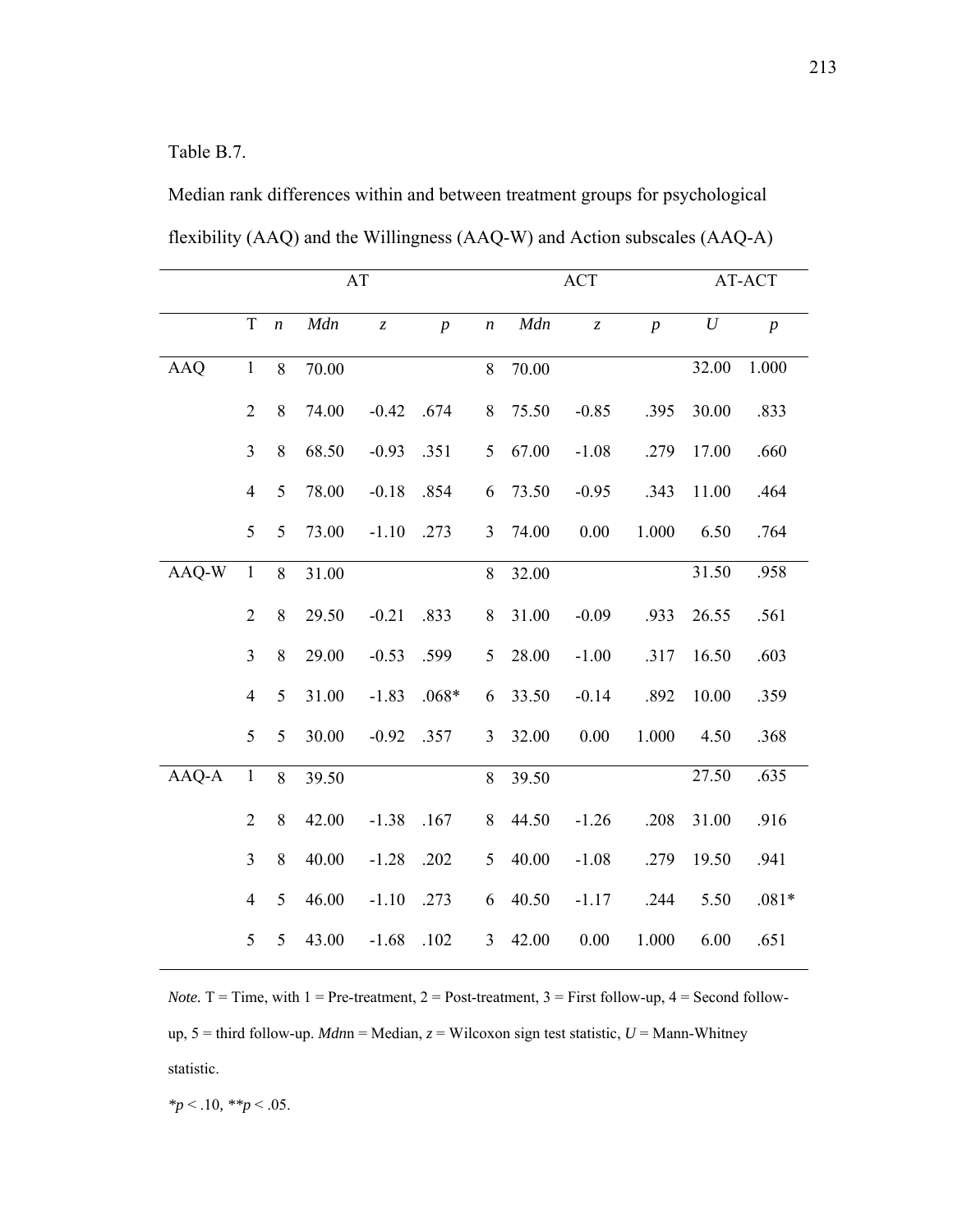Table B.8.

Median differences within and between treatment groups overall mindfulness (FFMQ) and its subscales of Nonreactivity (FFMQ-NR), Observing (FFMQ-O), Acing with Awareness (FFMQ-A), Describing (FFMQ-D), and Nonjudging (FFMQ-NJ)

|               |                | AT               |        |                               |                |                  |         | <b>ACT</b>                    | AT-ACT         |          |                  |
|---------------|----------------|------------------|--------|-------------------------------|----------------|------------------|---------|-------------------------------|----------------|----------|------------------|
|               | $\mathbf T$    | $\boldsymbol{n}$ | Mdn    | $\ensuremath{\mathnormal{Z}}$ | $\overline{p}$ | $\boldsymbol{n}$ | Mdn     | $\ensuremath{\mathnormal{Z}}$ | $\overline{p}$ | $\cal U$ | $\boldsymbol{p}$ |
| <b>FFMQ</b>   | $\mathbf{1}$   | 8                | 126.50 |                               |                | 8                | 122.50  |                               |                | 30.50    | .875             |
|               | $\overline{2}$ | $8\,$            | 130.50 | 0.00                          | 1.000          | 8                | 133.00  | $-1.89$                       | $.058*$        | 27.50    | .636             |
|               | $\overline{3}$ | $\,8\,$          | 129.50 | $-0.07$                       | .944           | 6                | 135.00  | $-1.68$                       | $.093*$        | 16.50    | .332             |
|               | $\overline{4}$ | 5                | 123.00 | $-1.46$                       | .144           | 6                | 135.00  | $-1.63$                       | .104           | 13.00    | .715             |
|               | 5              | 5                | 117.00 | 0.00                          | 1.000          | $\overline{3}$   | 129.00  | $-0.54$                       | .593           | 6.00     | .655             |
| FFMQ-         | $\,1\,$        | 8                | 18.00  |                               |                | 8                | 18.00   |                               |                | 24.50    | .425             |
| <b>NR</b>     | $\overline{2}$ | $8\,$            | 17.00  | $-0.85$                       | .398           | 8                | 18.50   | $-0.94$                       | .350           | 23.50    | .367             |
|               | $\overline{3}$ | $\,8\,$          | 18.00  | $-0.77$                       | .441           | 6                | 20.50   | $-1.63$                       | .104           | 14.00    | .187             |
|               | $\overline{4}$ | 5                | 14.00  | $-2.06$                       | $.039**$       | 6                | 20.50   | $-1.38$                       | .168           | 8.50     | .233             |
|               | 5              | 5                | 20.00  | $-0.37$                       | .715           |                  | 3 20.00 | $-1.09$                       | .276           | 7.50     | 1.00             |
| FFMQ-         | $\overline{1}$ | 8                | 20.50  |                               |                | 8                | 24.00   |                               |                | 24.00    | .399             |
| $\mathcal{O}$ | $\overline{2}$ | $\,8\,$          | 26.50  | $-0.35$                       | .725           | 8                | 27.50   | $-1.27$                       | .203           | 25.00    | .460             |
|               | $\overline{3}$ | 8                | 26.50  | $-0.93$                       | .352           | 6                | 28.50   | $-0.11$                       | .916           | 21.00    | .697             |
|               | $\overline{4}$ | 5                | 27.00  | $-0.68$                       | .498           | 6                | 26.00   | $-1.38$                       | .167           | 13.00    | .714             |
|               | $\mathfrak{S}$ | 5                | 30.00  | $-0.94$                       | .345           | 3 <sup>1</sup>   | 25.00   | $-1.34$                       | .180           | 6.00     | .653             |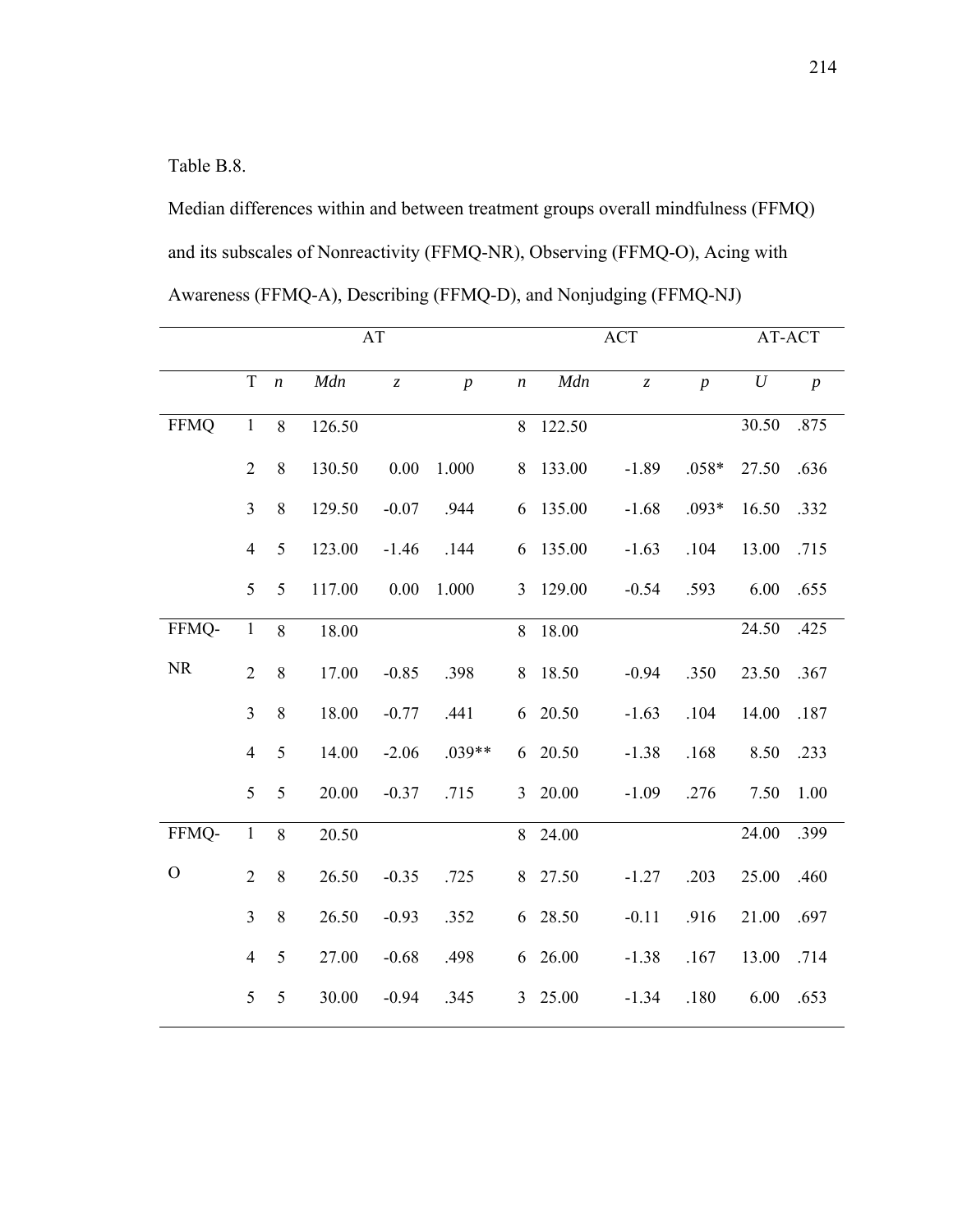Table B.8. Continued

| FFMQ-        | $\,1$          | 8       | 25.50 |         |       | 8 | 23.00   |         |         | 22.00 | .291 |
|--------------|----------------|---------|-------|---------|-------|---|---------|---------|---------|-------|------|
| $\mathbf{A}$ | $\overline{2}$ | 8       | 27.00 | 0.00    | 1.000 |   | 8 27.50 | $-1.26$ | .176    | 28.00 | .673 |
|              | $\overline{3}$ | $\,8\,$ | 27.00 | $-0.17$ | .865  |   | 6 27.50 | $-1.78$ | $.075*$ | 19.50 | .556 |
|              | $\overline{4}$ | 5       | 29.00 | $-0.55$ | .581  | 6 | 28.00   | $-1.47$ | .141    | 12.50 | .640 |
|              | 5              | 5       | 25.00 | $-0.67$ | .500  |   | 3 29.00 | $-1.07$ | .285    | 5.00  | .456 |
| FFMQ-        | $\mathbf{1}$   | 8       | 25.50 |         |       |   | 8 26.50 |         |         | 29.50 | .792 |
| $\mathbf D$  | $\overline{2}$ | $8\,$   | 27.00 | $-0.07$ | .944  | 8 | 28.00   | $-0.85$ | .396    | 32.00 | 1.00 |
|              | $\overline{3}$ | $8\,$   | 29.00 | $-0.77$ | .440  |   | 6 27.50 | $-1.81$ | $.071*$ | 23.00 | .897 |
|              | $\overline{4}$ | 5       | 25.00 | $-0.68$ | .498  | 6 | 29.00   | $-1.22$ | .223    | 10.50 | .410 |
|              | 5              | 5       | 26.00 | $-0.81$ | .416  |   | 3 27.00 | $-1.34$ | .180    | 7.00  | .881 |
| FFMQ-        | $\mathbf{1}$   | 8       | 30.50 |         |       |   | 8 30.50 |         |         | 30.00 | .833 |
| $\rm{NJ}$    | $\overline{2}$ | $8\,$   | 33.00 | $-0.17$ | .866  | 8 | 33.50   | $-1.02$ | .310    | 24.50 | .422 |
|              | $\overline{3}$ | $8\,$   | 29.50 | $-0.84$ | .398  | 6 | 33.00   | $-1.21$ | .225    | 14.50 | .219 |
|              | $\overline{4}$ | 5       | 33.00 | $-1.29$ | .197  | 6 | 31.00   | 0.00    | 1.00    | 13.00 | .714 |
|              | 5              | 5       | 26.00 | $-0.14$ | .893  | 3 | 29.00   | $-0.45$ | .655    | 4.00  | .297 |
|              |                |         |       |         |       |   |         |         |         |       |      |

*Note.*  $T = Time$ , with  $1 = Pre-treatment$ ,  $2 = Post-treatment$ ,  $3 = First follow-up$ ,  $4 = Second follow-up$ ,  $5 = 1$ third follow-up.  $Mdn = \text{Median}, z = \text{Wilson}$  sign test statistic,  $U = \text{Mann-Whitney}$  statistic. *\*p* < .10*, \*\*p* < .05.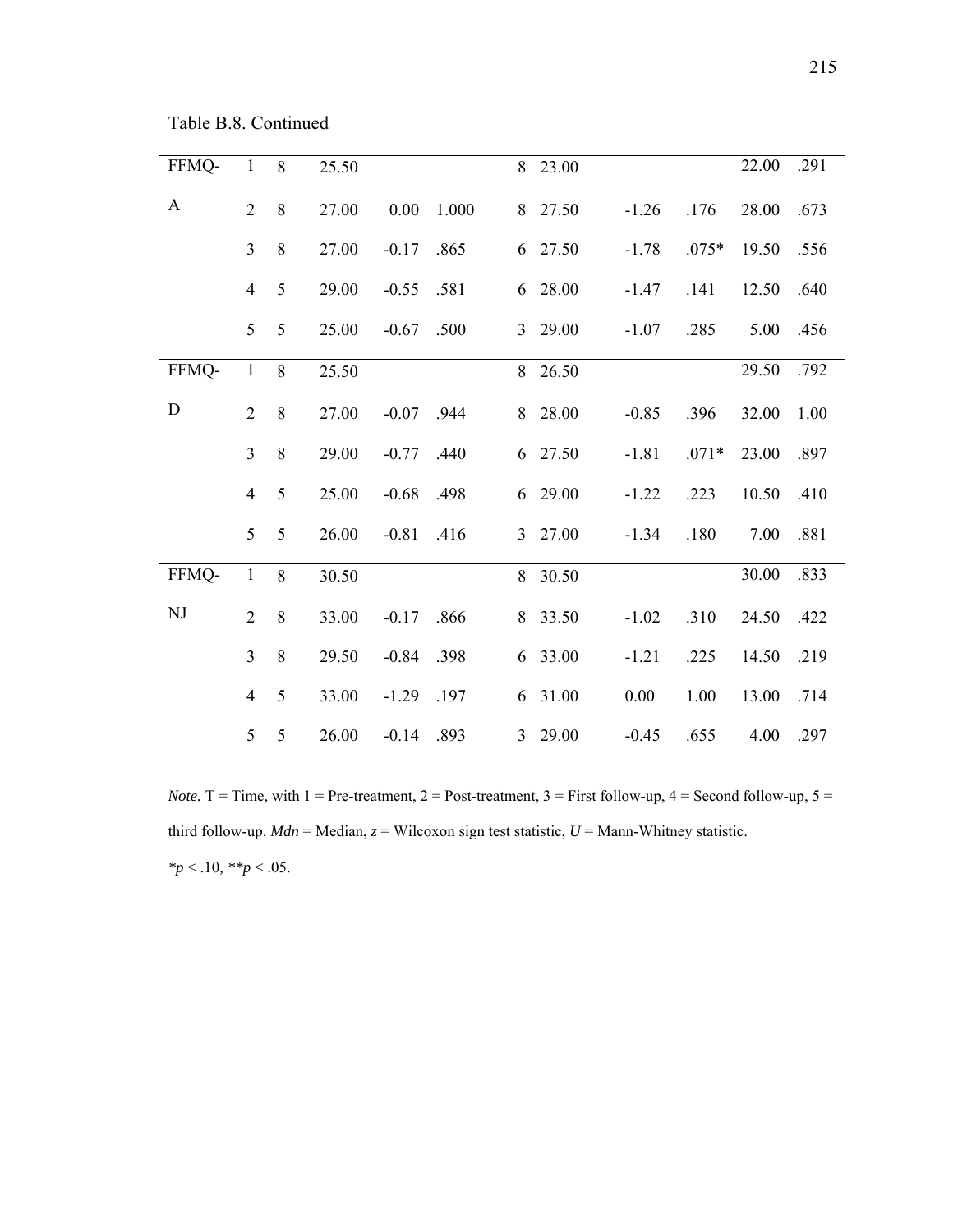Table B.9.

Median rank differences within and between treatment groups for value placed on approach coping (ApprchC-V), use of approach coping (ApprchC-A), value placed on avoidance coping (AvoidC-V), and use of avoidance coping (AvoidC-A)

|                           | AT             |                  |       |                               |                |                  |       | ACT                           | AT-ACT         |          |                  |
|---------------------------|----------------|------------------|-------|-------------------------------|----------------|------------------|-------|-------------------------------|----------------|----------|------------------|
|                           | $\mathbf T$    | $\boldsymbol{n}$ | Mdn   | $\ensuremath{\mathnormal{Z}}$ | $\overline{p}$ | $\boldsymbol{n}$ | Mdn   | $\ensuremath{\mathnormal{Z}}$ | $\overline{p}$ | $\cal U$ | $\boldsymbol{p}$ |
| Apprch                    | $\mathbf{1}$   | 8                | 31.50 |                               |                | 8                | 32.50 |                               |                | 26.50    | .560             |
| $C-V$                     | $\overline{2}$ | 8                | 30.50 | $-0.86$                       | .389           | $\overline{7}$   | 32.00 | $-0.11$                       | .916           | 15.00    | .128             |
|                           | $\overline{3}$ | 8                | 32.00 | $-0.53$                       | .598           | 6                | 33.00 | $-0.21$                       | .833           | 17.00    | .359             |
|                           | $\overline{4}$ | 5                | 34.00 | $-0.18$                       | .854           | 6                | 34.50 | $-1.89$                       | $.059*$        | 11.50    | .517             |
|                           | 5              | 5                | 30.00 | $-0.37$                       | .713           | $\overline{3}$   | 34.00 | $-0.45$                       | .655           | 1.50     | .065             |
| Apprch                    | $\mathbf{1}$   | 8                | 21.00 |                               |                | 8                | 23.50 |                               |                | 28.00    | .673             |
| $C-A$                     | $\overline{2}$ | 8                | 25.00 | $-0.85$                       | .395           | 8                | 22.00 | $-0.77$                       | .440           | 26.50    | .562             |
|                           | $\overline{3}$ | $8\,$            | 21.50 | $-0.57$                       | .572           | 5                | 26.00 | $-1.60$                       | .109           | 16.50    | .607             |
|                           | $\overline{4}$ | 5                | 24.00 | 0.00                          | 1.000          | 6                | 25.50 | $-0.95$                       | .344           | 12.00    | .582             |
|                           | 5              | 5                | 23.00 | $-0.68$                       | .498           | 3                | 27.00 | $-1.60$                       | .109           | 5.00     | .456             |
| AvoidC-                   | $\mathbf{1}$   | 8                | 14.00 |                               |                | 8                | 12.50 |                               |                | 24.00    | .393             |
| $\ensuremath{\mathbf{V}}$ | $\overline{2}$ | 8                | 14.50 | $-0.18$                       | .861           | $\overline{7}$   | 13.00 | 0.00                          | 1.000          | 23.50    | .600             |
|                           | $\overline{3}$ | $8\,$            | 12.00 | $-1.71$                       | $.087*$        | 6                | 13.00 | $-1.29$                       | .197           | 23.00    | .896             |
|                           | $\overline{4}$ | 5                | 12.00 | $-1.76$                       | $.078*$        | 6                | 12.00 | $-0.82$                       | .414           | 11.00    | .460             |
|                           | 5              | 5                | 13.00 | $-0.37$                       | .715           | 3                | 15.00 | 0.00                          | 1.000          | 5.00     | .451             |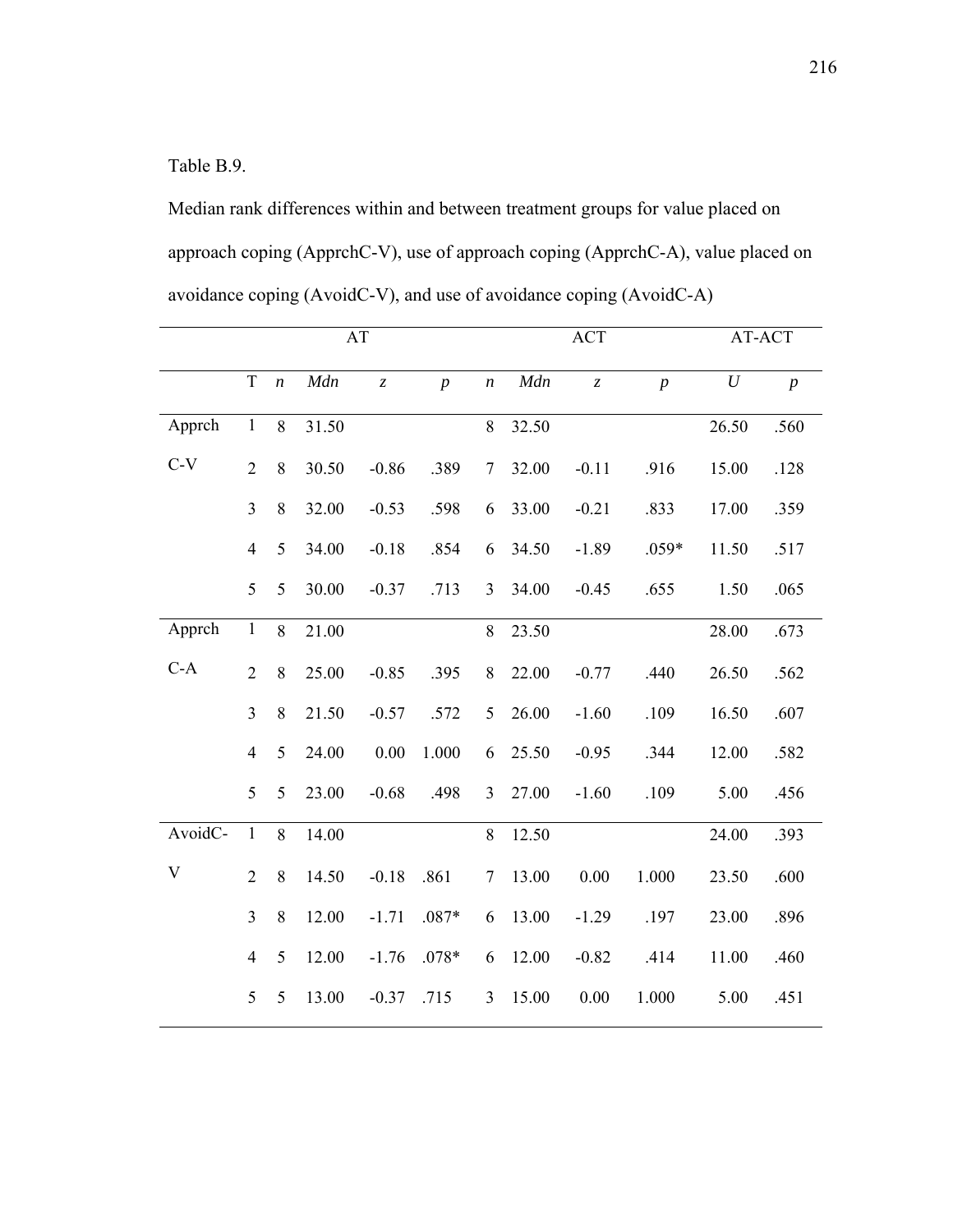Table B.9. Continued

| AvoidC- 1 8 12.50 |  |  |  | 8 11.00 |                                                    | 32.00 1.000 |  |
|-------------------|--|--|--|---------|----------------------------------------------------|-------------|--|
| A                 |  |  |  |         | 2 8 10.50 -1.39 .163 8 10.00 -1.27 .206 29.00 .750 |             |  |
|                   |  |  |  |         | 3 8 12.00 -0.37 .715 5 8.00 -1.84 .066* 13.50 .327 |             |  |
|                   |  |  |  |         | 4 5 9.00 -1.07 .285 6 8.50 -1.05 .292 14.00 .846   |             |  |
|                   |  |  |  |         | 5 5 9.00 -1.34 180 3 12.00 0.00 1.000 7.50 1.000   |             |  |

*Note.*  $T = Time$ , with  $1 = Pre-treatment$ ,  $2 = Post-treatment$ ,  $3 = First follow-up$ ,  $4 = Second follow-up$ , 5 = third follow-up. *Mdn*n = Median, *z* = Wilcoxon sign test statistic, *U* = Mann-Whitney statistic. *\*p* < .10*, \*\*p* < .05.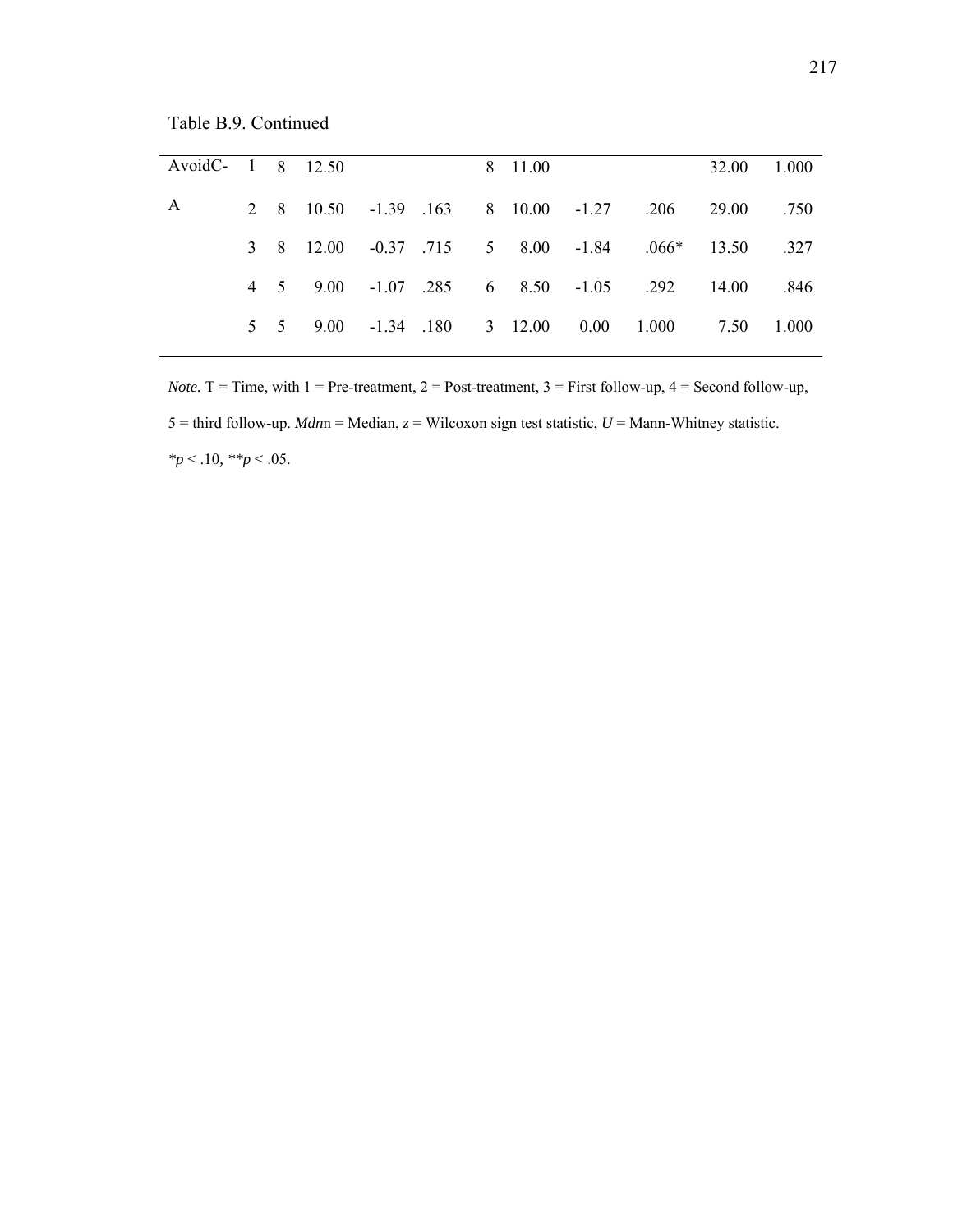Table B.10.

Median rank differences within and between treatment groups for values-to-action incongruence for all coping strategies (VCAQ-VA), for approach coping (ApprchC-VA), and for avoidance coping (AvoidC-VA)

|           |                |                  | AT    |                               |                |                  | ACT   |           |                | AT-ACT   |                  |
|-----------|----------------|------------------|-------|-------------------------------|----------------|------------------|-------|-----------|----------------|----------|------------------|
|           | $\mathbf T$    | $\boldsymbol{n}$ | Mdn   | $\ensuremath{\mathnormal{Z}}$ | $\overline{p}$ | $\boldsymbol{n}$ | Mdn   | $\bar{z}$ | $\overline{p}$ | $\cal U$ | $\boldsymbol{p}$ |
| VCAQ-     | $\mathbf{1}$   | 8                | 54.50 |                               |                | 8                | 53.50 |           |                | 29.50    | .793             |
| <b>VA</b> | $\overline{2}$ | 8                | 44.00 | $-0.98$                       | .326           | $\tau$           | 50.00 | $-0.09$   | .932           | 21.00    | .417             |
|           | $\overline{3}$ | 8                | 51.00 | $-0.56$                       | .575           | 5                | 47.00 | $-1.48$   | .138           | 15.50    | .509             |
|           | $\overline{4}$ | 5                | 48.00 | $-1.29$                       | .197           | 6                | 47.00 | $-0.52$   | .600           | 11.00    | .463             |
|           | 5              | 5                | 39.00 | $-1.21$                       | .225           | $\overline{3}$   | 39.00 | $-1.60$   | .109           | 6.50     | .764             |
| Apprch    | $\,1\,$        | 8                | 8.50  |                               |                | $8\,$            | 9.50  |           |                | 28.00    | .673             |
| $C-VA$    | $\overline{2}$ | 8                | 6.00  | $-1.53$                       | .127           | $\overline{7}$   | 10.00 | $-0.09$   | .932           | 13.50    | $.091*$          |
|           | 3              | 8                | 8.50  | $-0.07$                       | .944           | 5                | 7.00  | $-1.22$   | .223           | 15.50    | .507             |
|           | $\overline{4}$ | 5                | 8.00  | $-0.68$                       | .496           | 6                | 8.50  | $-0.84$   | .399           | 14.00    | .851             |
|           | 5              | 5                | 4.00  | $-0.67$                       | .500           | $\mathfrak{Z}$   | 9.00  | $-1.07$   | .285           | 7.50     | 1.000            |
| AvoidC-   | $\mathbf 1$    | 8                | 3.50  |                               |                | $8\,$            | 2.50  |           |                | 28.00    | .670             |
| <b>VA</b> | $\overline{2}$ | 8                | 2.50  | $-0.42$                       | .672           | $\tau$           | 3.00  | $-0.41$   | .679           | 25.50    | .768             |
|           | 3              | 8                | 2.00  | $-0.71$                       | .481           | 5                | 1.00  | $-0.58$   | .564           | 16.50    | .597             |
|           | $\overline{4}$ | 5                | 1.00  | $-1.29$                       | .197           | 6                | 3.00  | $-0.78$   | .480           | 7.50     | .159             |
|           | 5              | 5                | 4.00  | $-0.37$                       | .715           | $\overline{3}$   | 3.00  | 0.00      | 1.00           | 4.50     | .368             |

*Note.*  $T =$  Time, with 1 = Pre-treatment, 2 = Post-treatment, 3 = 1<sup>st</sup> follow-up, 4 =  $2<sup>nd</sup>$  follow-up, 5  $= 3<sup>rd</sup>$  follow-up. *Mdn* = Median, *z* = Wilcoxon sign test statistic, *U* = Mann-Whitney statistic. *\*p* < .10*, \*\*p* < .05.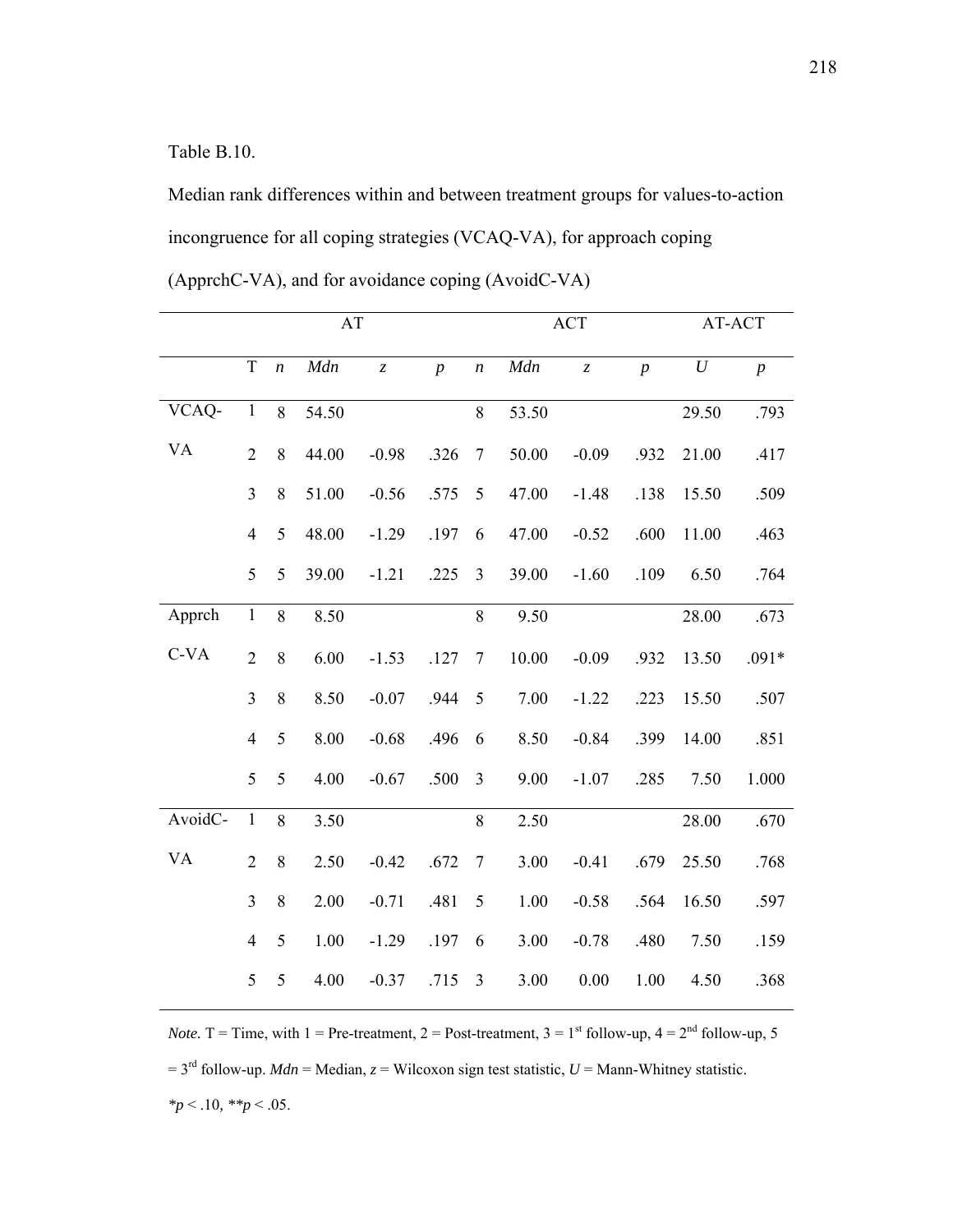## **APPENDIX C**

Tables of Tau Correlations Between T3 Process Variables and T4 Outcomes Table C.1.

Tau Correlations Between T3 Process Variables and T4 Stress Outcomes for Each Group

|                   | JSS-F    |            | JSS-I    |          | <b>SRLE-F</b> | SRLE-I    |            |
|-------------------|----------|------------|----------|----------|---------------|-----------|------------|
|                   | AT       | ACT        | AT       | AT       | <b>ACT</b>    | <b>AT</b> | <b>ACT</b> |
| <b>NAS</b>        | $0.20\,$ | $-0.07$    | 0.60     | 0.40     | $0.80**$      | 0.60      | $0.80**$   |
| ATQ-NF            | $0.20\,$ | $0.07\,$   | 0.60     | $0.80**$ | 0.60          | 0.60      | 0.60       |
| ATQ-NB            | $-0.20$  | 0.08       | 0.20     | 0.40     | 0.60          | 0.20      | 0.60       |
| VCAQ-VA           | 0.41     | 0.33       | 0.28     | $0.95**$ | 0.00          | $0.74*$   | $0.00\,$   |
| AvoidC-V          | $0.00\,$ |            | 0.14     | $-0.11$  |               | $-0.32$   |            |
| $[AAQ-A]$         | $0.74*$  |            |          |          |               |           |            |
| [AvoidC-V $&$ -A] |          |            | $0.89**$ |          |               |           |            |
| <b>WLoC</b>       |          | $-0.74*$   |          |          | 0.11          |           | 0.11       |
| STAI-T            |          | 0.14       |          |          | $-0.20$       |           | $-0.20$    |
| <b>FFMQ</b>       |          | $-0.60$    |          |          | $-0.20$       |           | $-0.20$    |
| FFMQ-NR           |          | $-0.40$    |          |          | $-0.80**$     |           | $-0.80**$  |
| FFMQ-A            |          | $-1.00***$ |          |          | $-0.20$       |           | $-0.20$    |
| AvoidC-A          |          | $0.91*$    |          |          | 0.55          |           | 0.55       |
| ApprchC.A         |          | $-0.33$    |          |          | $0.00\,$      |           | $0.00\,$   |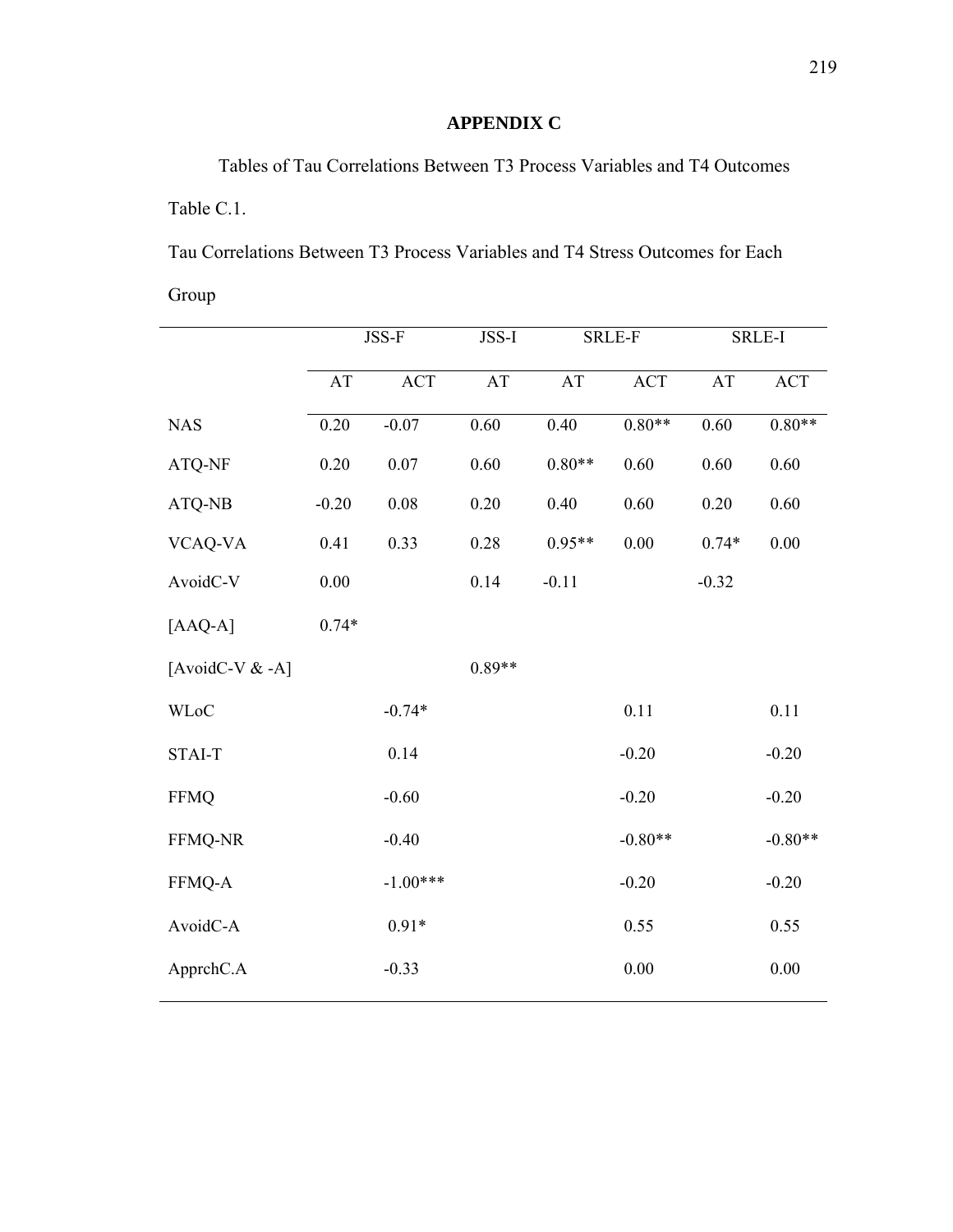Table C.1. Continued

| ApprchC-VA | 0.67 | $\circ$ $\circ$ | ∩ า∼<br>. ب |
|------------|------|-----------------|-------------|

*Note*. Process variables in brackets are meaningfully improved T4 (second follow-up) process variables that significantly predict the specified T4 outcome, included because no process variable at T3 correlated with the outcome in question.

 $*_{p}$  < .10,  $*_{p}$  < .05,  $*_{p}$  < .01.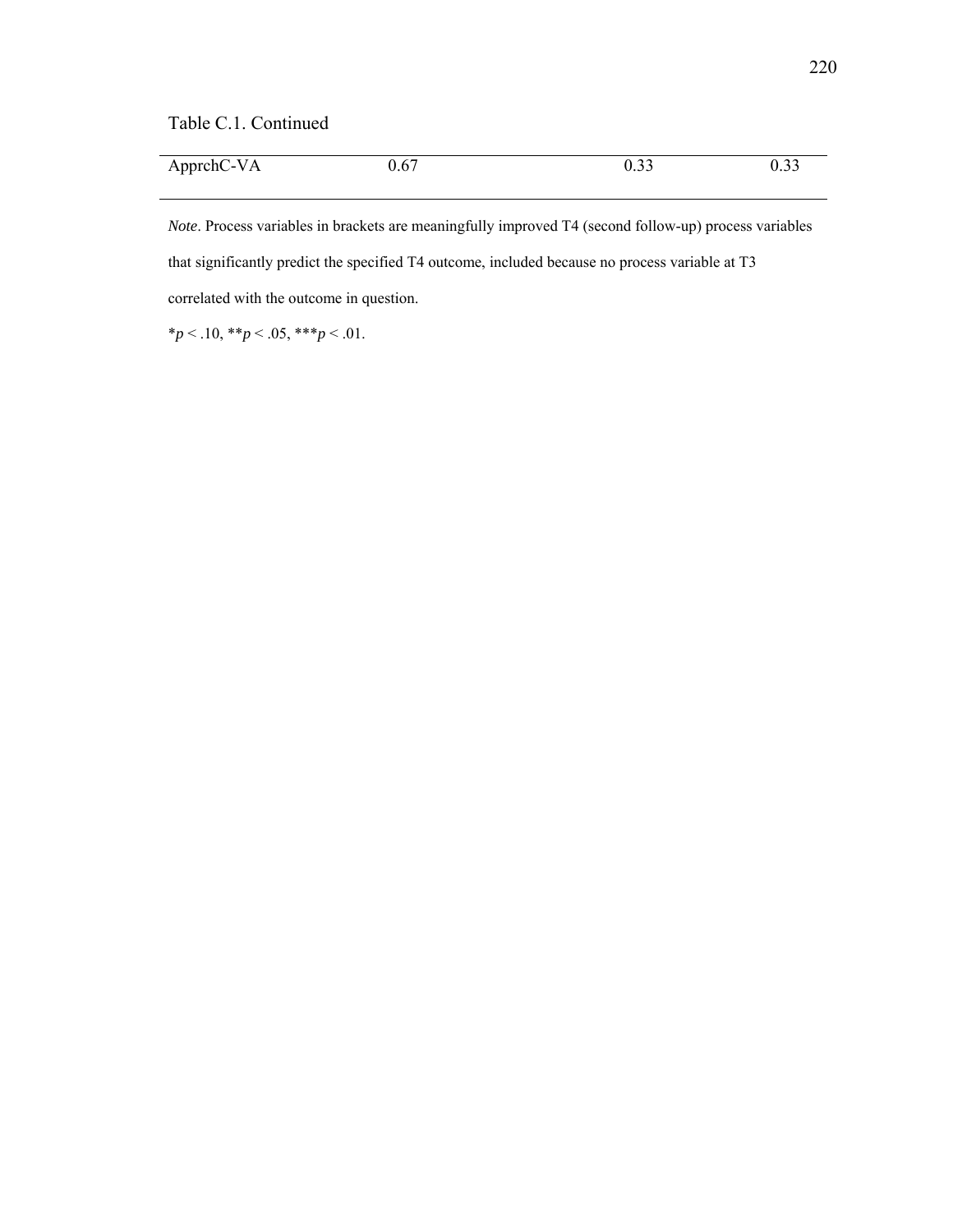#### Table C.2.

 $\overline{a}$ 

#### Tau Correlations Between T3 Process Variables and T4 Mental Health

|             |                        | <b>BDI</b>       |         | STAI-S           |                  | GHQ                         |  |
|-------------|------------------------|------------------|---------|------------------|------------------|-----------------------------|--|
|             | $\mathbf{A}\mathbf{T}$ | ACT              | AT      | <b>ACT</b>       | AT               | $\mathop{\rm ACT}\nolimits$ |  |
| <b>NAS</b>  | $.74*$                 | $\overline{.20}$ | .60     | $\overline{.33}$ | $\overline{.32}$ | $.60*$                      |  |
| ATQ-NF      | $.74*$                 | .00              | .20     | .47              | .11              | .20                         |  |
| ATQ-NB      | .32                    | .00              | $-.20$  | .47              | $-.32$           | .20                         |  |
| VCAQ-VA     | .67                    | $-.33$           | .14     | .00              | $-.07$           | .00.                        |  |
| AvoidC-V    | $-.22$                 |                  | $-.41$  |                  | $-.71*$          |                             |  |
| $[ATQ-NF]$  |                        |                  | $.80**$ |                  |                  |                             |  |
| <b>WLoC</b> |                        | $-.53$           |         | $-.11$           |                  | $-.32$                      |  |
| STAI-T      |                        | .00              |         | .00              |                  | $-.14$                      |  |
| <b>FFMQ</b> |                        | $-.80*$          |         | $-.40$           |                  | $-.60$                      |  |
| FFMQ-NR     |                        | $-.60$           |         | $-1.00***$       |                  | $-.80**$                    |  |
| FFMQ-A      |                        | $-.40$           |         | $-.40$           |                  | $-.60$                      |  |
| AvoidC-A    |                        | .55              |         | .55              |                  | .55                         |  |
| ApprchC.A   |                        | .33              |         | .00              |                  | .00                         |  |
| ApprchC-VA  |                        | .00              |         | .33              |                  | .33                         |  |

Outcomes for Each Group

*Note*. Process variables in brackets are meaningfully improved T4 (second follow-up) process variables that significantly predict the specified T4 outcome, included because no process variable at T3 correlated with the outcome in question.

\**p* < .10, \*\**p* < .05, \*\*\**p* < .01.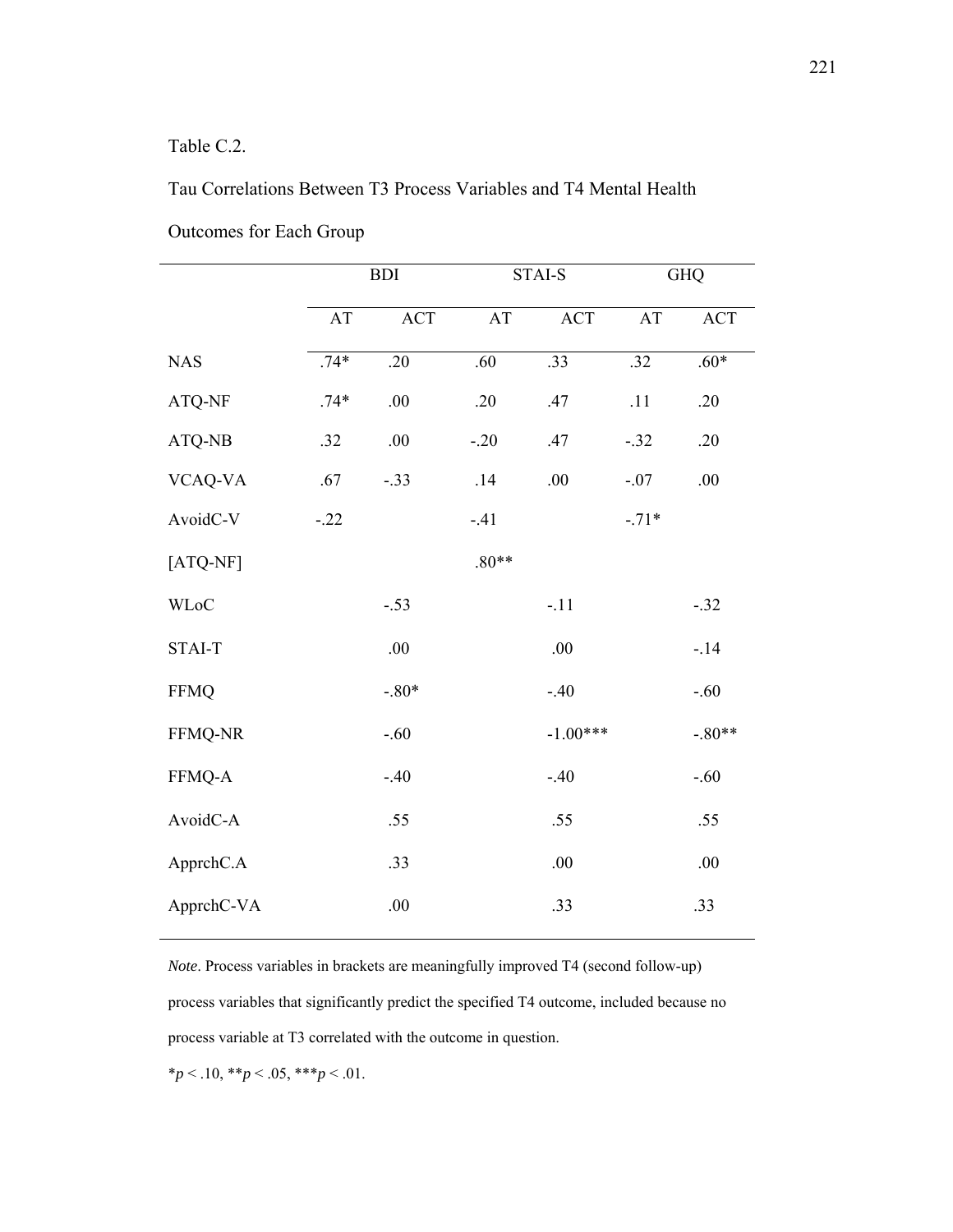### Table C.3.

## Tau Correlations Between T3 Process Variables and T4

|                | $SF-1$    | $SF-6$  |
|----------------|-----------|---------|
| <b>NAS</b>     | .29       | .28     |
| ATQ-NF         | .45       | .18     |
| ATQ-NB         | .45       | .18     |
| VCAQ-VA        | .36       | .32     |
| <b>WLoC</b>    | $-.18$    | $-.36$  |
| <b>STAI-T</b>  | .17       | .42     |
| <b>FFMQ</b>    | $-.26$    | $-.55$  |
| <b>FFMQ-NR</b> | $-.60$    | $-.37$  |
| FFMQ-A         | $-.45$    | $-.76*$ |
| AvoidC-A       | $1.00***$ | .76     |
| ApprchC.A      | $-.36$    | $-.32$  |
| ApprchC-VA     | .36       | .63     |

Physical Illness & Functional Interference Outcomes in ACT

 $**p* < .10, ***p* < .05, ****p* < .01.$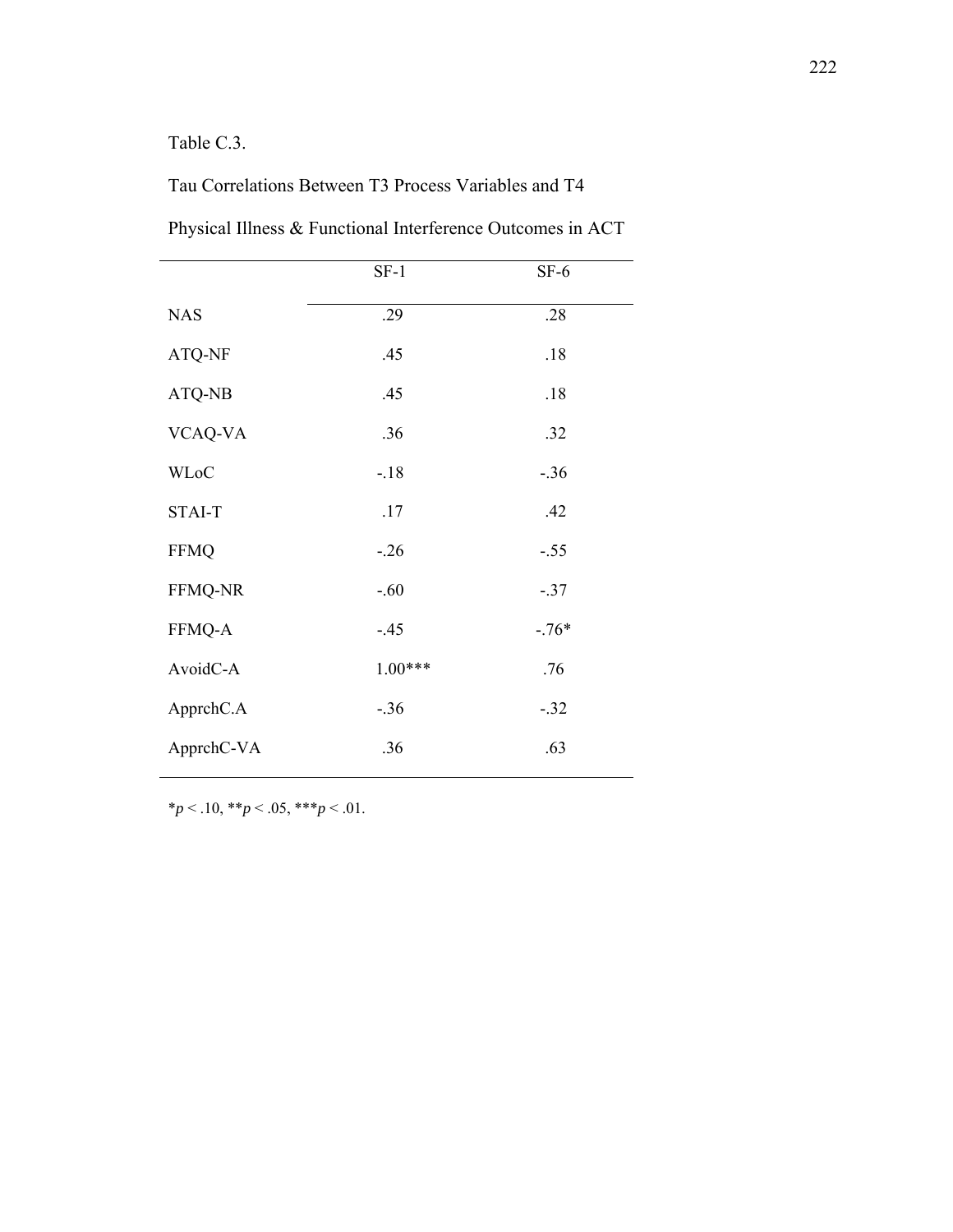# Table C.4.

Tau Correlations Between T3 Process Variables and T4 Quality of Life and Job Satisfaction Outcomes for Each Group

|             |        | QoL-Work | QoL        | <b>JSAT</b> |            |
|-------------|--------|----------|------------|-------------|------------|
|             | AT     | ACT      | <b>ACT</b> | AT          | <b>ACT</b> |
| <b>NAS</b>  | $-.11$ | .07      | $-.55$     | .00         | $-20$      |
| ATQ-NF      | .11    | $-.07$   | $-.41$     | $-.40$      | $-.33$     |
| ATQ-NB      | .53    | $-.07$   | $-.41$     | $-.40$      | $-.33$     |
| VCAQ-VA     | .07    | $-.18$   | .00        | $-.83**$    | .00        |
| AvoidC-V    | $-14$  |          |            | $-.28$      |            |
| $[ATQ-NB]$  | $.74*$ |          |            |             |            |
| <b>WLoC</b> |        | $-.12$   | .22        |             | .53        |
| STAI-T      |        | .59      | .07        |             | $-.41$     |
| <b>FFMQ</b> |        | .22      | .53        |             | .40        |
| FFMQ-NR     |        | .45      | .95**      |             | .60        |
| FFMQ-A      |        | .22      | .53        |             | .40        |
| AvoidC-A    |        | $.00\,$  | $-.55$     |             | $-.91*$    |
| ApprchC.A   |        | $.18$    | .00        |             | .00.       |
| ApprchC-VA  |        | $.18\,$  | $-.33$     |             | $-.33$     |
| $[ATQ-PF]$  |        | $.94**$  |            |             |            |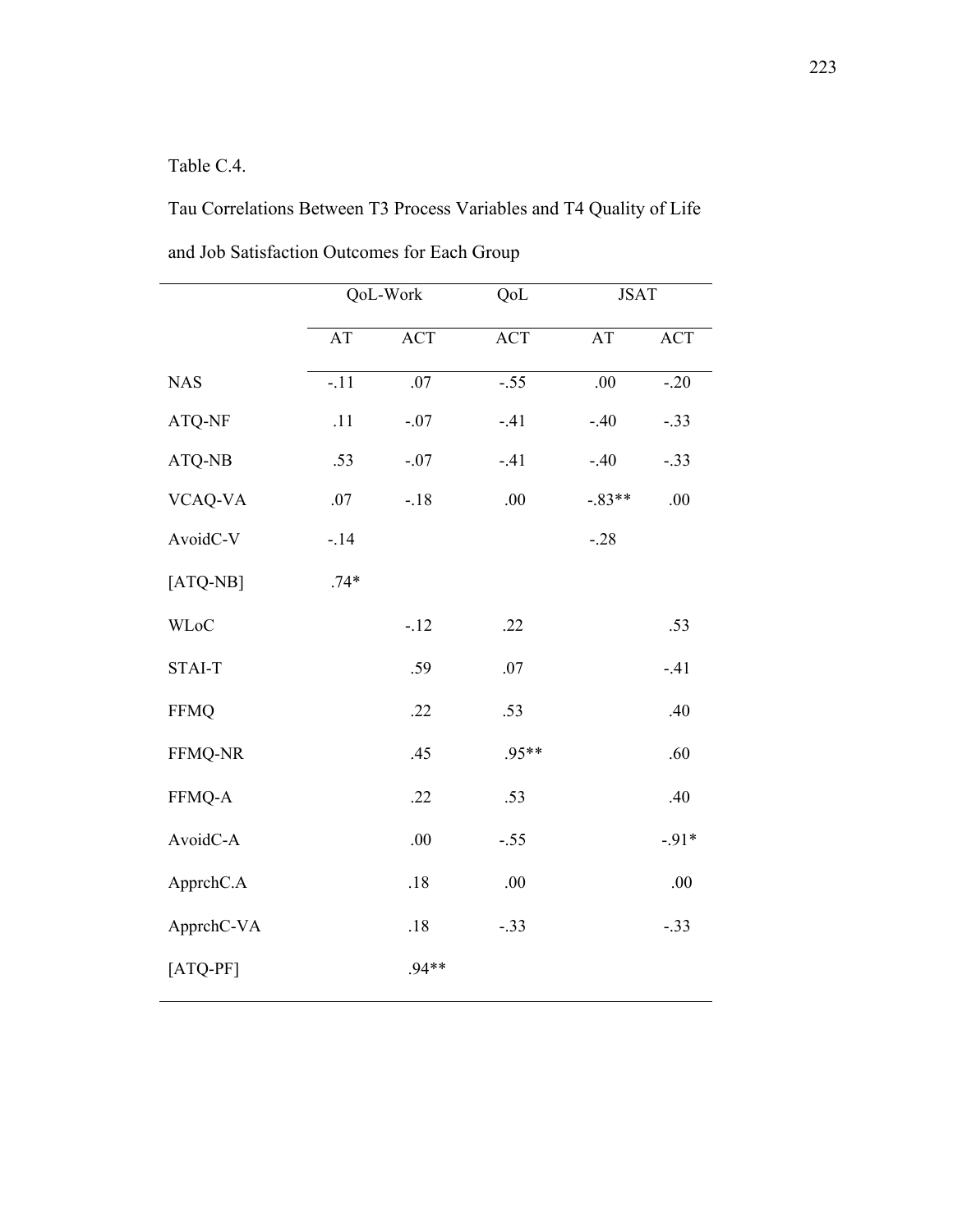Table C.4. Continued

[ApprchC-V] .89\*\*

*Note*. Process variables in brackets are meaningfully improved T4 (second follow-up) process variables that significantly predict the specified T4 outcome, included because no process variable at T3 correlated with the outcome in question.  $*_{p}$  < .10,  $*_{p}$  < .05,  $*_{p}$  < .01.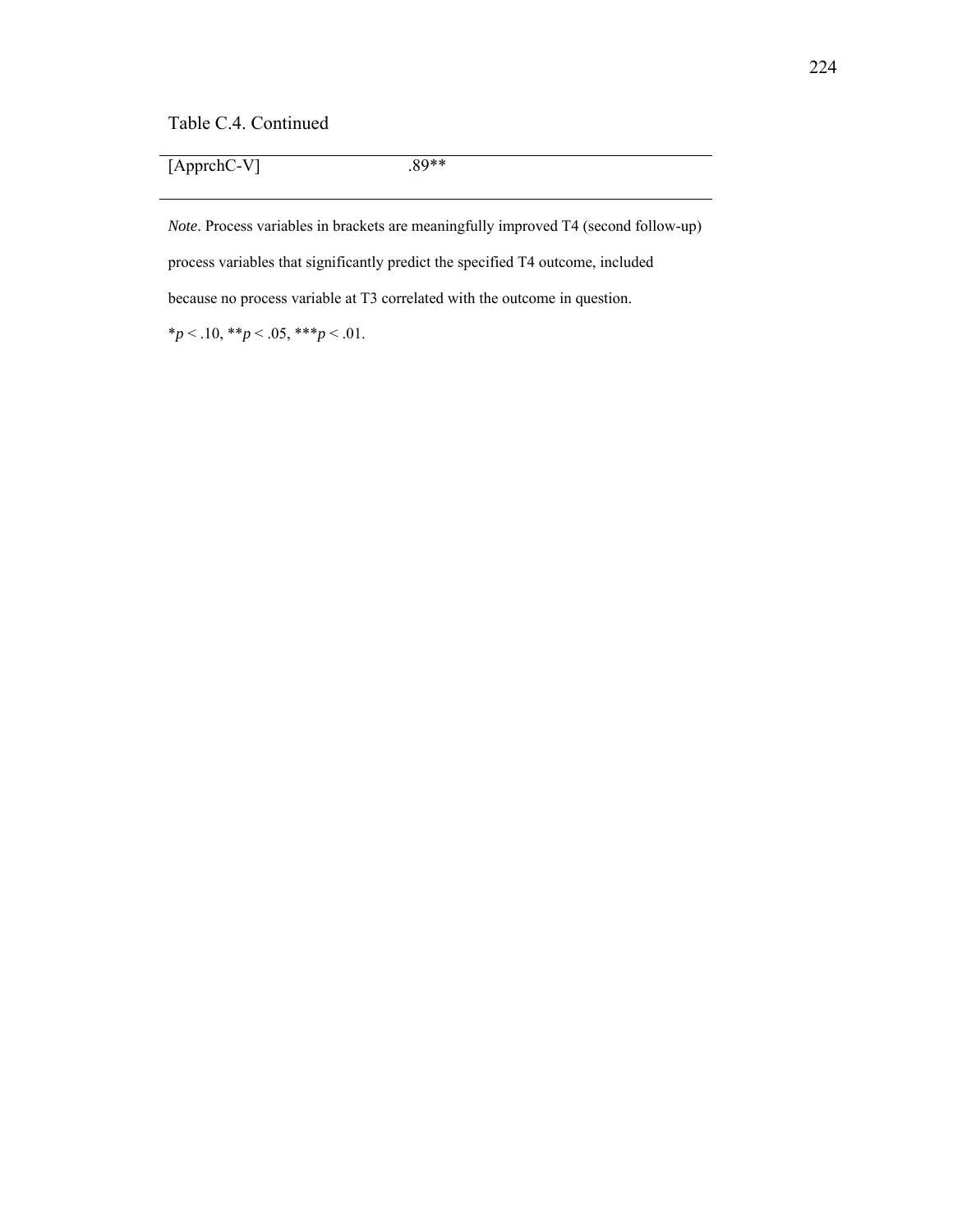#### **APPENDIX D**

Tables of Means, Mean Differences, and Hedge's g Effect Sizes

#### Within and Between Groups

#### Table D.1.

Means, mean differences, and Hedge's g effect sizes within and between treatment groups for job stress (JSS) and life stress (SRLE)

|               |                |                  |          | AT       |          |                  |          | <b>ACT</b>   | AT-ACT         |           |                  |
|---------------|----------------|------------------|----------|----------|----------|------------------|----------|--------------|----------------|-----------|------------------|
|               | $\mathbf T$    | $\boldsymbol{n}$ | $\cal M$ | $T-T1$   | g        | $\boldsymbol{n}$ | $\cal M$ | $T-T1$       | $\mathfrak{g}$ | Diff      | $\boldsymbol{g}$ |
| JSS-F         | $\mathbf{1}$   | 8                | 47.13    |          |          | $8\,$            | 41.38    |              |                | 5.75      | 0.30             |
|               | $\overline{2}$ | $\,8\,$          | 40.00    | $-7.13$  | 0.36     | 8                | 34.25    | $-7.13$      | 0.40           | 5.75 0.31 |                  |
|               | $\overline{3}$ | 8                | 31.75    | $-15.38$ | $0.77*$  | $\overline{7}$   | 30.86    | $-10.52$     | 0.49           | 0.89      | 0.04             |
|               | $\overline{4}$ | 6                | 30.67    | $-16.46$ | $0.80**$ | 6                | 32.67    | $-8.71$      | $0.52*$        | $-2.00$   | $-0.11$          |
|               | 5              | 5                | 36.20    | $-10.93$ | $0.59*$  | 3                | 33.67    | $-7.71$      | 0.37           | 2.53      | 0.12             |
| JSS-I         | $\mathbf{1}$   | $\,8\,$          | 42.50    |          |          | $8\,$            | 36.63    |              |                | 5.88      | 0.31             |
|               | $\overline{2}$ | 8                | 31.88    | $-10.63$ | $0.54*$  | 8                | 29.88    | $-6.75$      | 0.40           | 2.00      | 0.11             |
|               | $\overline{3}$ | 8                | 28.63    | $-13.88$ | $0.64*$  | $\tau$           | 27.71    | $-8.91$      | 0.43           | 0.91      | 0.04             |
|               | $\overline{4}$ | 6                | 22.17    | $-20.33$ | 0.43     | 6                | 30.67    | $-5.96$      | $-0.04$        | $-8.50$   | $-0.41$          |
|               | 5              | 5                | 27.20    | $-15.30$ | 0.21     | $\overline{3}$   | 27.33    | $-9.29$ 0.16 |                | $-0.13$   | $-0.01$          |
| <b>SRLE-F</b> | $\mathbf{1}$   | $\overline{7}$   | 55.14    |          |          | $\overline{7}$   | 67.29    |              |                | $-12.14$  | $-0.53*$         |
|               | $\overline{2}$ | $\tau$           | 48.14    | $-7.00$  | 0.27     | 6                | 57.33    | $-9.95$      | 0.37           | $-9.19$   | $-0.31$          |
|               | $\overline{3}$ | 6                | 40.67    | $-14.48$ | $0.65*$  | 6                | 45.17    | $-22.12$     | $0.82**$       | $-4.50$   | $-0.17$          |
|               | $\overline{4}$ | 5                | 29.60    | $-25.54$ | $1.10**$ | 5                | 49.00    | $-18.29$     | $0.71*$        | $-19.40$  | $-0.72*$         |
|               | 5              | $\overline{3}$   | 31.67    | $-23.48$ | $1.05**$ | $\overline{3}$   | 52.67    | $-14.62$     | $0.53*$        | $-21.00$  | $-0.64*$         |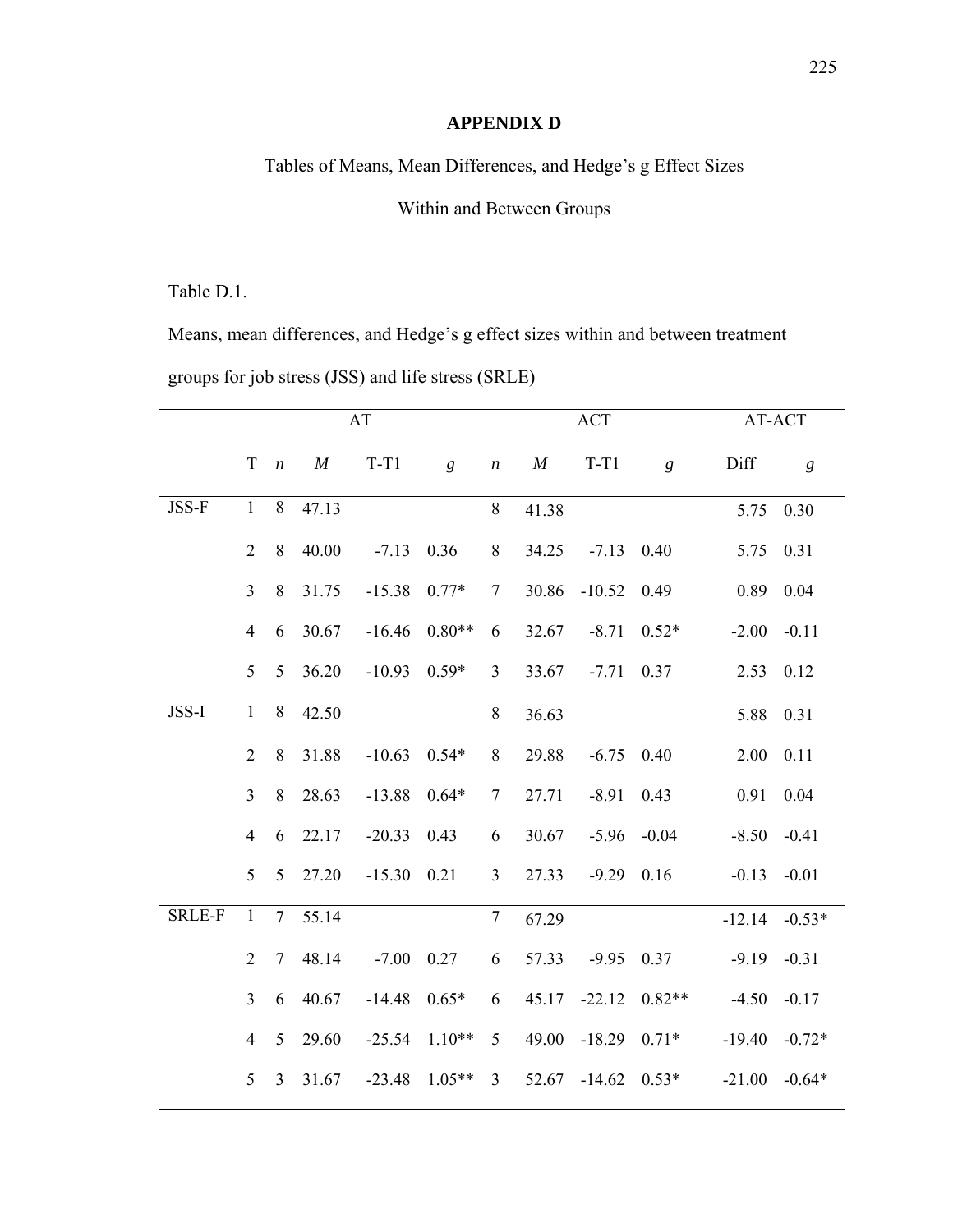Table D.1. Continued

| SRLE-I 1 7 54.14 |  |                                                                                         |  | 7 72.14 |  | $-18.00 - 0.58*$ |  |
|------------------|--|-----------------------------------------------------------------------------------------|--|---------|--|------------------|--|
|                  |  | 2 7 43.43 -10.71 0.35 6 53.33 -18.81 0.66*                                              |  |         |  | $-9.90 - 0.35$   |  |
|                  |  | $3\quad 6\quad 36.00\quad -18.14\quad 0.66* \quad 6\quad 42.33\quad -29.81\quad 1.00**$ |  |         |  | $-6.33 - 0.25$   |  |
|                  |  | 4 5 27.00 -27.14 1.00** 5 44.20 -27.94 0.98**                                           |  |         |  | $-17.20 -0.78*$  |  |
|                  |  | $5\quad 3\quad 24.33\quad -29.81\quad 1.02**\quad 3\quad 44.33\quad -27.81\quad 0.83**$ |  |         |  | $-20.00 - 0.60*$ |  |
|                  |  |                                                                                         |  |         |  |                  |  |

*Note*. T = Time, with  $1 =$  Pre-treatment,  $2 =$  Post-treatment,  $3 =$  First follow-up,  $4 =$  Second follow-up,  $5 =$ third follow-up. T-T1 = Difference between mean at pre-treatment and mean at subsequent Time. Diff = AT Mean – ACT Mean.

\*medium effect size, \*\*large effect size.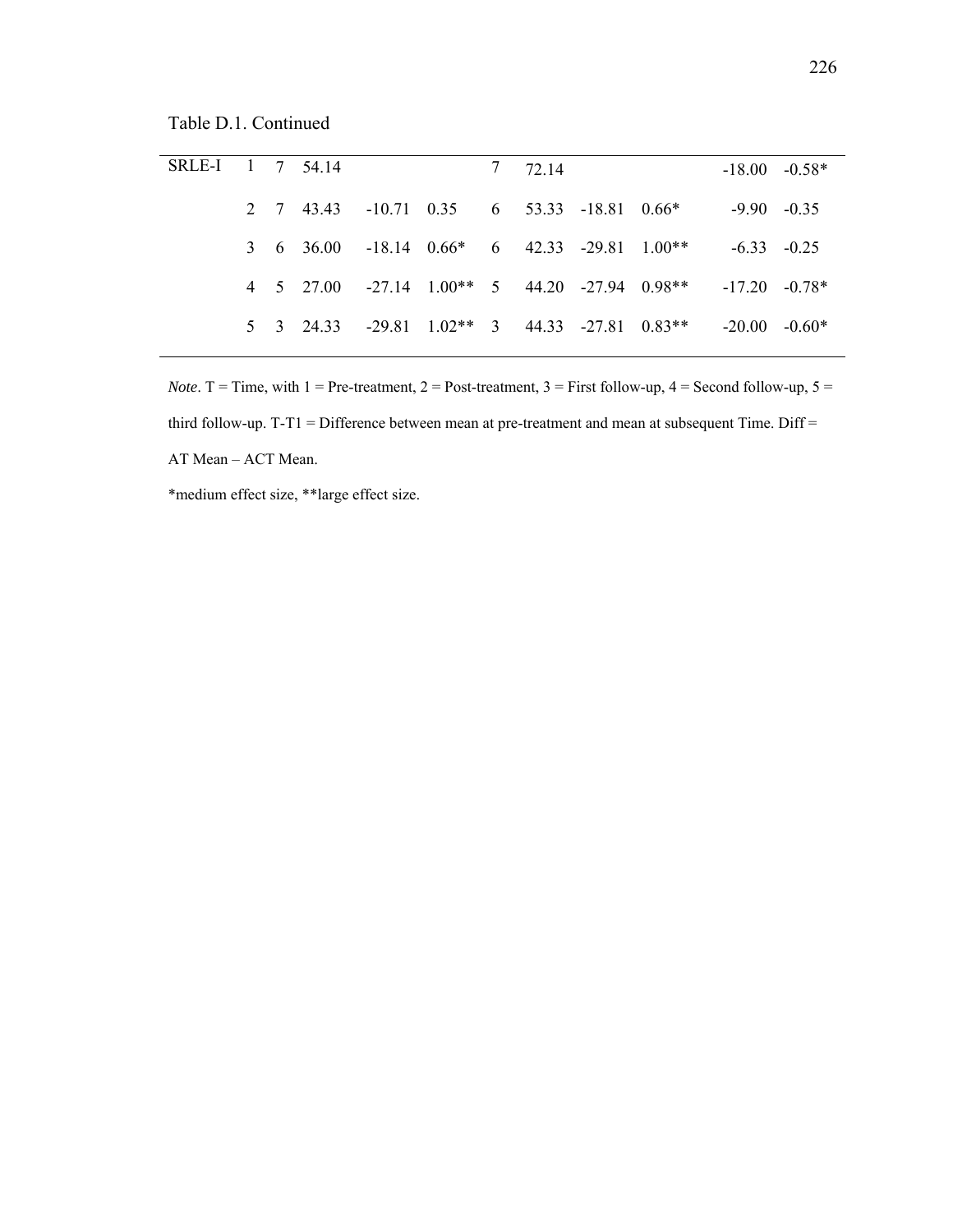Table D.2.

Means, mean differences, and Hedge's g effect sizes within and between treatment groups for depression (JBDI), state anxiety (STAIS), general distress (GHQ), and general physical health (SF-1)

|            | AT             |                  |          |          |                |                  |          | ACT     | AT-ACT   |         |          |
|------------|----------------|------------------|----------|----------|----------------|------------------|----------|---------|----------|---------|----------|
|            | $\mathbf T$    | $\boldsymbol{n}$ | $\cal M$ | $T-T1$   | $\mathfrak{g}$ | $\boldsymbol{n}$ | $\cal M$ | $T-T1$  | g        | Diff    | g        |
| <b>BDI</b> | $\mathbf{1}$   | 8                | 16.63    |          |                | $\tau$           | 14.71    |         |          | 1.91    | 0.27     |
|            | $\overline{2}$ | $\,8\,$          | 12.63    | $-4.00$  | $0.50*$        | $\tau$           | 9.71     | $-5.00$ | $0.72*$  | 2.91    | 0.36     |
|            | $\overline{3}$ | 6                | 5.83     | $-10.79$ | $1.49**$       | 6                | 9.67     | $-5.05$ | $0.83**$ | $-3.83$ | $-0.60*$ |
|            | $\overline{4}$ | 5                | 5.00     | $-11.63$ | $1.81**$       | 5                | 7.00     | $-7.71$ | $1.07**$ | $-2.00$ | $-0.31$  |
|            | 5              | $\overline{3}$   | 6.67     | $-9.96$  | $1.25**$       | 3                | 8.67     | $-6.05$ | $0.87**$ | $-2.00$ | $-0.21$  |
| STAI-S     | $\mathbf{1}$   | 8                | 47.75    |          |                | $8\,$            | 48.63    |         |          | $-0.88$ | $-0.08$  |
|            | $\overline{2}$ | 8                | 43.13    | $-4.63$  | 0.36           | $8\,$            | 41.63    | $-7.00$ | $0.65*$  | 1.50    | 0.11     |
|            | $\overline{3}$ | $\,8\,$          | 39.38    | $-8.38$  | $0.76*$        | $\tau$           | 46.86    | $-1.77$ | 0.14     | $-7.48$ | $-0.57*$ |
|            | $\overline{4}$ | 6                | 37.50    | $-10.25$ | $1.00**$       | 6                | 39.83    | $-8.79$ | $0.88**$ | $-2.33$ | $-0.24$  |
|            | 5              | 5                | 44.00    | $-3.75$  | 0.29           | $\overline{3}$   | 40.00    | $-8.63$ | $0.70*$  | 4.00    | 0.23     |
| <b>GHQ</b> | $\mathbf{1}$   | 8                | 20.00    |          |                | 8                | 19.88    |         |          | 0.13    | 0.02     |
|            | $\overline{2}$ | 8                | 17.75    | $-2.25$  | 0.32           | $\, 8$           | 14.25    | $-5.63$ | $1.12**$ | 3.50    | $0.51*$  |
|            | $\overline{3}$ | $\,8\,$          | 13.88    | $-6.13$  | $0.97**$       | $\tau$           | 14.71    | $-5.16$ | $1.06**$ | $-0.84$ | $-0.14$  |
|            | $\overline{4}$ | 6                | 14.17    | $-5.83$  | $1.10**$       | 6                | 14.33    | $-5.54$ | $1.01**$ | $-0.17$ | $-0.03$  |
|            | 5              | 5                | 17.60    | $-2.40$  | 0.40           | $\mathfrak{Z}$   | 15.00    | $-4.88$ | $1.15**$ | 2.60    | 0.49     |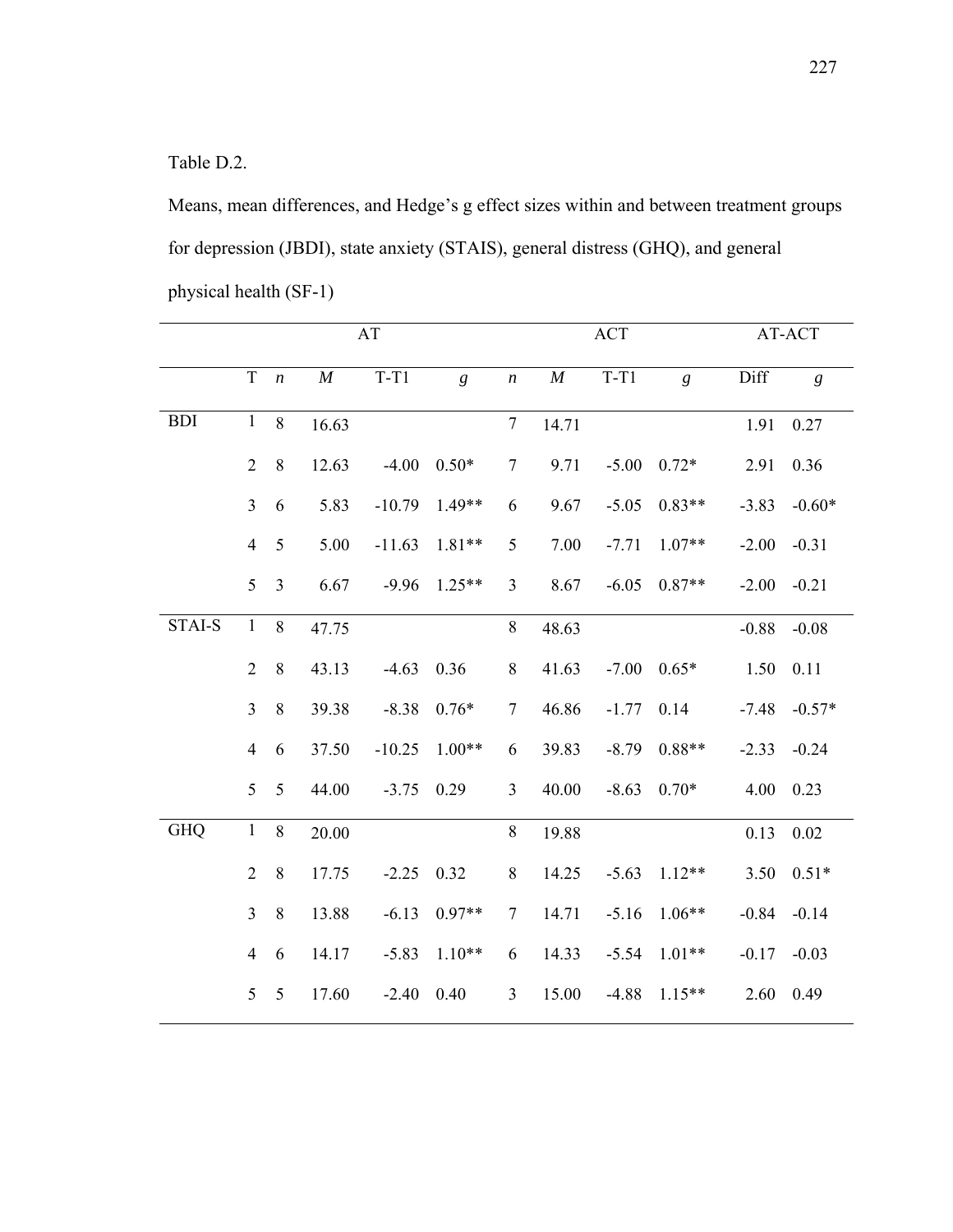Table D.2. Continued

| $SF-1$ | $1 \quad 7 \quad 2.43$ |                        |                                        |            | $7 \quad 3.00$ |                 |                   | $-0.57 -0.59*$     |
|--------|------------------------|------------------------|----------------------------------------|------------|----------------|-----------------|-------------------|--------------------|
|        |                        |                        |                                        |            |                |                 |                   |                    |
|        | 2 5 2.80               |                        | $0.37 -0.42$ 8 2.38                    |            |                | $-0.63$ $0.62*$ | $0.43$ 0.45       |                    |
|        |                        | 3 4 2.75               | $0.32 \t -0.34 \t 8 \t 2.50$           |            |                | $-0.50$ $0.54*$ | $0.25 \quad 0.28$ |                    |
|        |                        | $4 \quad 2 \quad 3.00$ | $0.57$ $-0.56*$ 8 2.13 $-0.88$ $0.68*$ |            |                |                 |                   | $0.88$ $0.58*$     |
|        | $5 \t1 \t3.00$         |                        |                                        | $5\degree$ | 2.20           | $-0.80$ $0.71*$ |                   | $0.80 \quad 0.58*$ |

*Note*. T = Time, with  $1 =$  Pre-treatment,  $2 =$  Post-treatment,  $3 =$  First follow-up,  $4 =$  Second follow-up,  $5 =$ third follow-up. T-T1 = Difference between mean at pre-treatment and mean at subsequent Time. Diff = AT Mean – ACT Mean.

\*medium effect size, \*\*large effect size.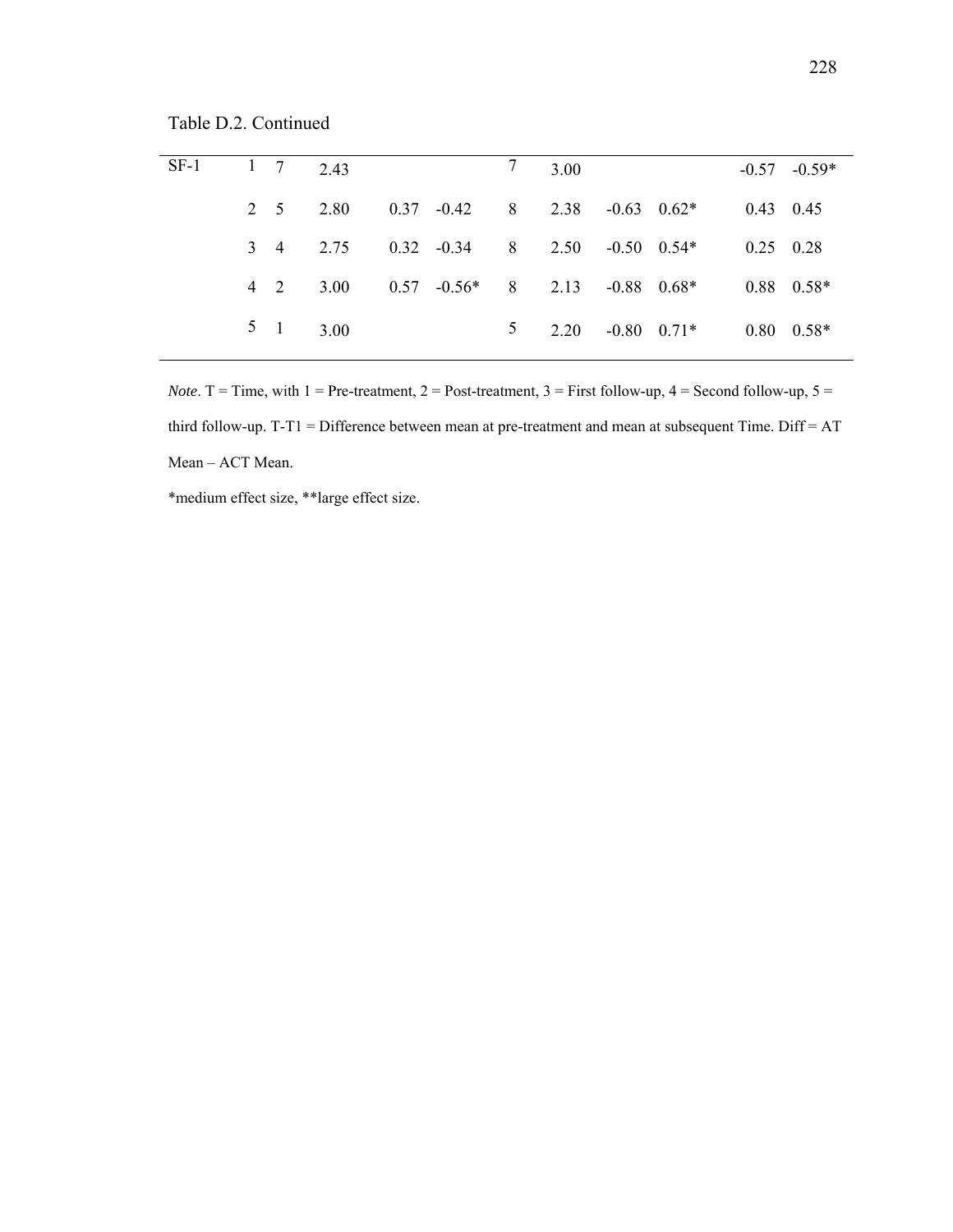Table D.3.

Means, mean differences, and Hedge's g effect sizes within and between treatment groups for interference in social activities by physical health or emotional problems (SF-6), overall quality of life (QoL), and work quality of Life (QoL-W)

|        |                |                  |          | AT       |                |                  |          | <b>ACT</b> |                  |         | AT-ACT           |
|--------|----------------|------------------|----------|----------|----------------|------------------|----------|------------|------------------|---------|------------------|
|        | $\rm T$        | $\boldsymbol{n}$ | $\cal M$ | $T-T1$   | $\mathfrak{g}$ | $\boldsymbol{n}$ | $\cal M$ | $T-T1$     | $\boldsymbol{g}$ | Diff    | $\boldsymbol{g}$ |
| $SF-6$ | $\mathbf{1}$   | $\tau$           | 2.00     |          |                | $\overline{7}$   | 2.43     |            |                  | $-0.43$ | $-0.50*$         |
|        | $\overline{2}$ | 5                | 2.80     | $0.80\,$ | $-0.71*$       | $\,8\,$          | 1.50     | $-0.93$    | $1.32**$         | 1.30    | $1.35**$         |
|        | $\overline{3}$ | $\overline{4}$   | 2.00     | $0.00\,$ | $0.00\,$       | $8\,$            | 1.25     | $-1.18$    | $1.75**$         | 0.75    | $1.17**$         |
|        | $\overline{4}$ | $\overline{2}$   | 3.50     | 1.50     | $-1.66**$      | $8\,$            | 1.50     | $-0.93$    | $1.13**$         | 2.00    | $2.41**$         |
|        | 5              | $\mathbf{1}$     | 3.00     | 1.00     | $-1.06**$      | 5                | 1.60     | $-0.83$    | $1.09**$         | 1.40    | $2.04**$         |
| QoL    | $\overline{1}$ | $\overline{8}$   | 21.88    |          |                | $\overline{8}$   | 15.88    |            |                  | 6.00    | 0.17             |
|        | $\overline{2}$ | $8\,$            | 22.75    | 0.88     | $-0.03$        | $8\,$            | 12.00    | $-3.88$    | 0.11             | 10.75   | 0.33             |
|        | $\mathfrak{Z}$ | $8\,$            | 25.50    | 3.63     | $-0.11$        | $\boldsymbol{7}$ | 16.00    | 0.13       | 0.00             | 9.50    | 0.32             |
|        | $\overline{4}$ | 6                | 37.00    | 15.13    | $-0.48$        | $\sqrt{6}$       | 23.50    | 7.63       | $-0.24$          | 13.50   | $0.50*$          |
|        | 5              | 5                | 16.00    | $-5.88$  | 0.18           | 3                | 19.67    | 3.79       | $-0.10$          | $-3.67$ | $-0.10$          |
| QoL-W  | $\mathbf{1}$   | $8\,$            | $-0.38$  |          |                | $\overline{8}$   | $-1.38$  |            |                  | 1.00    | 0.33             |
|        | $\overline{2}$ | $8\,$            | 0.38     | 0.75     | $-0.20$        | $8\,$            | $-1.38$  | $0.00\,$   | 0.00             | 1.75    | $0.59*$          |
|        | $\mathfrak{Z}$ | $\,8\,$          | $0.00\,$ | 0.38     | $-0.10$        | $\tau$           | $-1.14$  | 0.23       | $-0.09$          | 1.14    | 0.36             |
|        | $\overline{4}$ | 6                | 1.67     | 2.04     | $-0.62*$       | 6                | $0.00\,$ | 1.38       | $-0.62*$         | 1.67    | $0.68*$          |
|        | 5              | 5                | $-0.60$  | $-0.23$  | 0.06           | $\mathfrak{Z}$   | $-1.00$  | 0.38       | $-0.15$          | 0.40    | 0.10             |

*Note*. T = Time, with 1 = Pre-treatment, 2 = Post-treatment,  $3 = 1^{st}$  follow-up,  $4 = 2^{nd}$  follow-up,  $5 = 3^{rd}$ follow-up. T-T1 = Difference between pre-treatment mean and mean at subsequent Time. Diff = AT Mean – ACT Mean.

\*medium effect size, \*\*large effect size.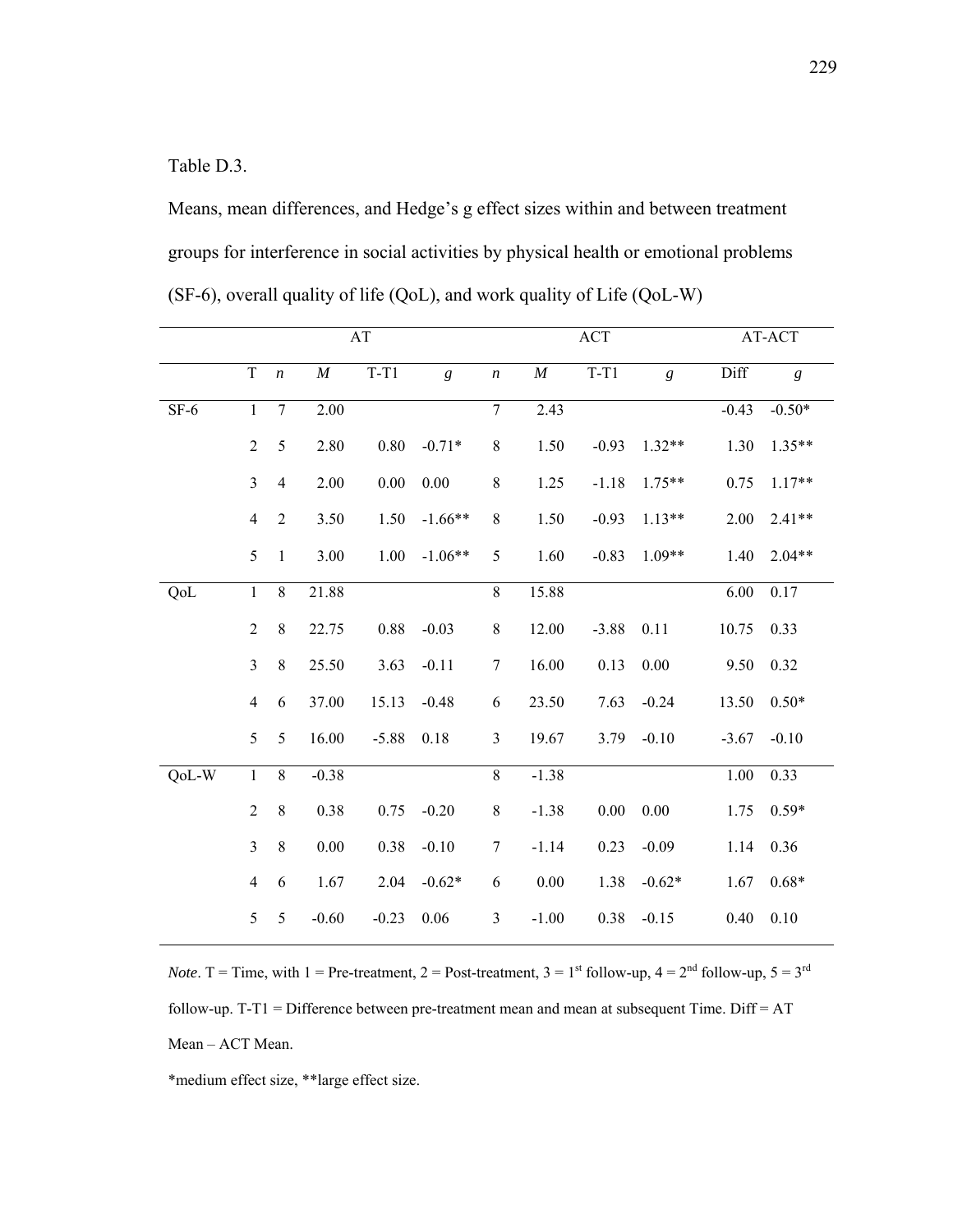Table D.4.

Means, mean differences, and Hedge's g effect sizes within and between treatment groups for job satisfaction (JSAT), motivation (IJM), meaning (WIS), and importance (HONS)

|             | AT             |                 |          |         |                |                |          | <b>ACT</b> | AT-ACT         |         |                |
|-------------|----------------|-----------------|----------|---------|----------------|----------------|----------|------------|----------------|---------|----------------|
|             | $\overline{T}$ | ${\bf N}$       | $\cal M$ | $T-T1$  | $\mathfrak{g}$ | ${\bf N}$      | $\cal M$ | $T-T1$     | $\mathfrak{g}$ | Diff    | $\mathfrak{g}$ |
| <b>JSAT</b> | $\mathbf{1}$   | 8               | 68.88    |         |                | $8\,$          | 64.38    |            |                | 4.50    | 0.28           |
|             | $\overline{2}$ | $\,8\,$         | 71.00    | 2.13    | $-0.10$        | $8\,$          | 64.25    | $-0.13$    | 0.01           | 6.75    | 0.41           |
|             | $\overline{3}$ | 8               | 71.63    | 2.75    | $-0.13$        | $\overline{7}$ | 67.14    | 2.77       | $-0.24$        | 4.48    | 0.24           |
|             | $\overline{4}$ | 6               | 81.00    | 12.13   | $-0.65*$       | 6              | 77.50    | 13.13      | $-1.21**$      | 3.50    | 0.26           |
|             | 5              | $5\overline{)}$ | 72.20    | 3.33    | $-0.17$        | $\mathfrak{Z}$ | 69.33    |            | $4.96 - 0.37$  | 2.87    | 0.15           |
| <b>IJM</b>  | $\mathbf{1}$   | 8               | 35.25    |         |                | $8\,$          | 33.38    |            |                | 1.88    | 0.30           |
|             | $\overline{2}$ | 8               | 35.50    | 0.25    | $-0.08$        | $8\,$          | 35.63    | 2.25       | $-0.35$        | $-0.13$ | $-0.03$        |
|             | $\overline{3}$ | 8               | 33.50    | $-1.75$ | $0.53*$        | 6              | 36.50    | 3.13       | $-0.47$        | $-3.00$ | $-0.88**$      |
|             | $\overline{4}$ | $5\overline{)}$ | 35.20    | $-0.05$ | 0.02           | 6              | 33.17    | $-0.21$    | 0.02           | 2.03    | 0.26           |
|             | 5              | $5\overline{)}$ | 36.60    | 1.35    | $-0.46$        | $\overline{3}$ | 32.00    | $-1.38$    | 0.18           | 4.60    | $1.25**$       |
| <b>WIS</b>  | $\mathbf{1}$   | 8               | 28.13    |         |                | $8\,$          | 29.13    |            |                | $-1.00$ | $-0.14$        |
|             | $\overline{2}$ | 8               | 28.75    | 0.63    | $-0.10$        | $8\,$          | 29.38    | 0.25       | $-0.03$        | $-0.63$ | $-0.09$        |
|             | $\overline{3}$ | 6               | 30.67    | 2.54    | $-0.43$        | $\tau$         | 29.00    | $-0.13$    | 0.02           | 1.67    | 0.33           |
|             | $\overline{4}$ | 5               | 30.00    | 1.88    | $-0.31$        | 5              | 28.40    | $-0.73$    | 0.08           | 1.60    | 0.17           |
|             | 5              | $\overline{2}$  | 30.00    | 1.88    | $-0.26$        | $\mathfrak{Z}$ | 24.00    | $-5.13$    | $0.61*$        | 6.00    | 0.47           |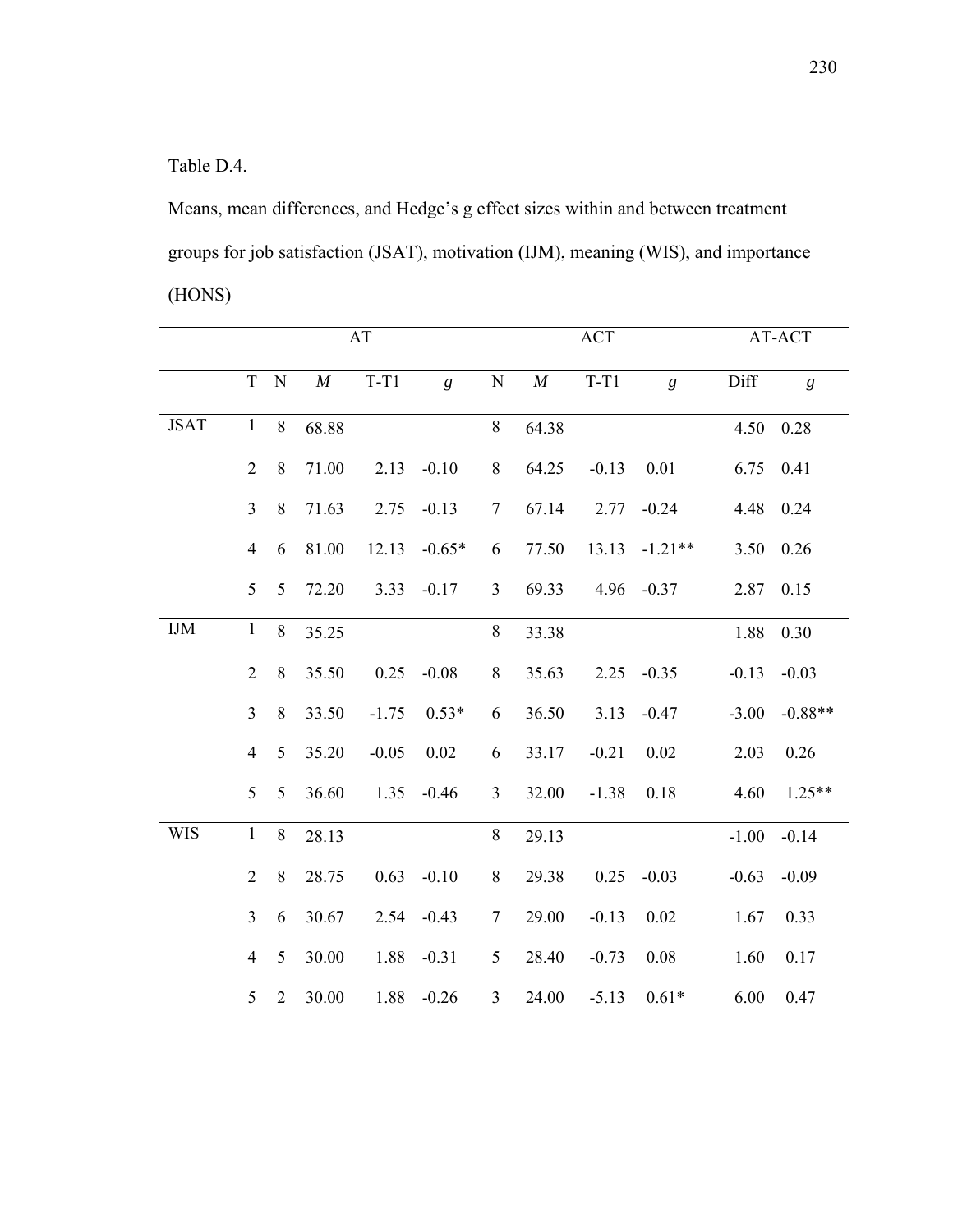Table D.4. Continued

| HONS 1 7 37.29 |  |                                         |  | 7 37 00 |  |                   | $0.29 \quad 0.08$ |
|----------------|--|-----------------------------------------|--|---------|--|-------------------|-------------------|
|                |  | 2 7 37.57 0.29 -0.08 6 37.33 0.33 -0.10 |  |         |  | $0.24$ 0.08       |                   |
|                |  | 3 6 36.00 -1.29 0.32 7 37.71 0.71 -0.21 |  |         |  | $-1.71 - 0.46$    |                   |
|                |  | 4 5 37.00 -0.29 0.08 5 36.80 -0.20 0.06 |  |         |  | $0.20 \quad 0.05$ |                   |
|                |  | 5 2 36.50 -0.79 0.18 3 37.00 0.00 0.00  |  |         |  | $-0.50 - 0.07$    |                   |
|                |  |                                         |  |         |  |                   |                   |

*Note*. T = Time, with  $1 =$  Pre-treatment,  $2 =$  Post-treatment,  $3 =$  First follow-up,  $4 =$  Second follow-up,  $5 =$ third follow-up. T-T1 = Difference between mean at pre-treatment and mean at subsequent Time. Diff = AT Mean – ACT Mean.

\*medium effect size, \*\*large effect size.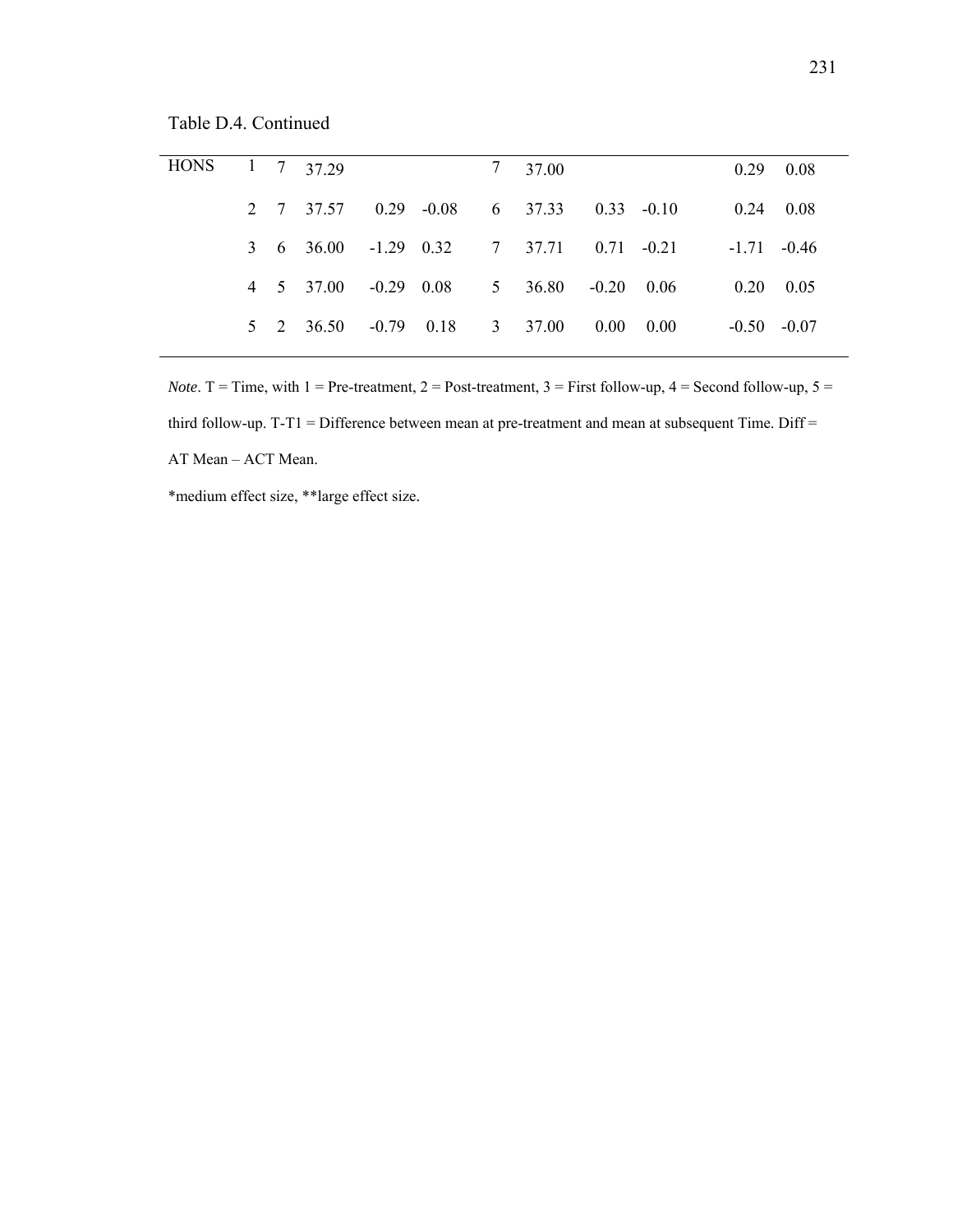#### Table D.5.

Means, mean differences, and Hedge's g effect sizes within and between treatment groups for work locus of control (WLoC), negative affect (NAS), positive affect (PAS), and trait anxiety (STAI-T)

|             |                |                  |       | $\mathbf{A}\mathbf{T}$ |                |                  |          | ACT     | AT-ACT         |         |                |
|-------------|----------------|------------------|-------|------------------------|----------------|------------------|----------|---------|----------------|---------|----------------|
|             | $\mathbf T$    | $\boldsymbol{n}$ | M     | $T-T1$                 | $\mathfrak{g}$ | $\boldsymbol{n}$ | $\cal M$ | $T-T1$  | $\overline{g}$ | Diff    | $\mathfrak{g}$ |
| <b>WLoC</b> | $\mathbf{1}$   | 8                | 64.75 |                        |                | 8                | 63.38    |         |                | 1.38    | 0.13           |
|             | $\overline{2}$ | 8                | 65.38 | 0.63                   | $-0.06$        | 8                | 67.13    | 3.75    | $-0.39$        | $-1.75$ | $-0.18$        |
|             | $\overline{3}$ | 8                | 65.50 | 0.75                   | $-0.07$        | $\overline{7}$   | 68.43    | 5.05    | $-0.51*$       | $-2.93$ | $-0.29$        |
|             | $\overline{4}$ | 6                | 68.00 | 3.25                   | $-0.30$        | 6                | 65.67    | 2.29    | $-0.24$        | 2.33    | 0.26           |
|             | 5              | 5                | 68.40 | 3.65                   | $-0.29$        | $\mathfrak{Z}$   | 68.67    | 5.29    | $-0.49$        | $-0.27$ | $-0.02$        |
| <b>NAS</b>  | $\mathbf{1}$   | 8                | 21.75 |                        |                | $8\,$            | 25.25    |         |                | $-3.50$ | $-0.41$        |
|             | $\overline{2}$ | 8                | 20.38 | $-1.38$                | 0.19           | $8\,$            | 20.13    | $-5.13$ | $0.60*$        | 0.25    | 0.03           |
|             | $\overline{3}$ | 6                | 15.67 | $-6.08$                | $1.16**$       | 7                | 20.00    | $-5.25$ | $0.60*$        | $-4.33$ | $-0.80**$      |
|             | $\overline{4}$ | 5                | 15.80 | $-5.95$                | $0.95**$       | 5                | 22.20    | $-3.05$ | 0.32           | $-6.40$ | $-0.90**$      |
|             | 5              | $\overline{2}$   | 17.50 | $-4.25$                | $0.68*$        | 3                | 18.67    | $-6.58$ | $0.67*$        | $-1.17$ | $-0.17$        |
| PAS         | $\mathbf{1}$   | 8                | 29.13 |                        |                | 8                | 28.00    |         |                | 1.13    | 0.12           |
|             | $\overline{2}$ | 8                | 26.88 | $-2.25$                | 0.20           | 8                | 31.63    | 3.63    | $-0.47$        | $-4.75$ | $-0.46$        |
|             | $\overline{3}$ | 6                | 30.33 | 1.21                   | $-0.10$        | 7                | 27.57    | $-0.43$ | 0.06           | 2.76    | 0.27           |
|             | $\overline{4}$ | 5                | 29.40 | 0.27                   | $-0.03$        | 5                | 30.40    | 2.40    | $-0.35$        | $-1.00$ | $-0.16$        |
|             | 5              | $\overline{2}$   | 35.50 | 6.38                   | $-0.54*$       | $\mathfrak{Z}$   | 33.33    | 5.33    | $-0.73*$       | 2.17    | 0.16           |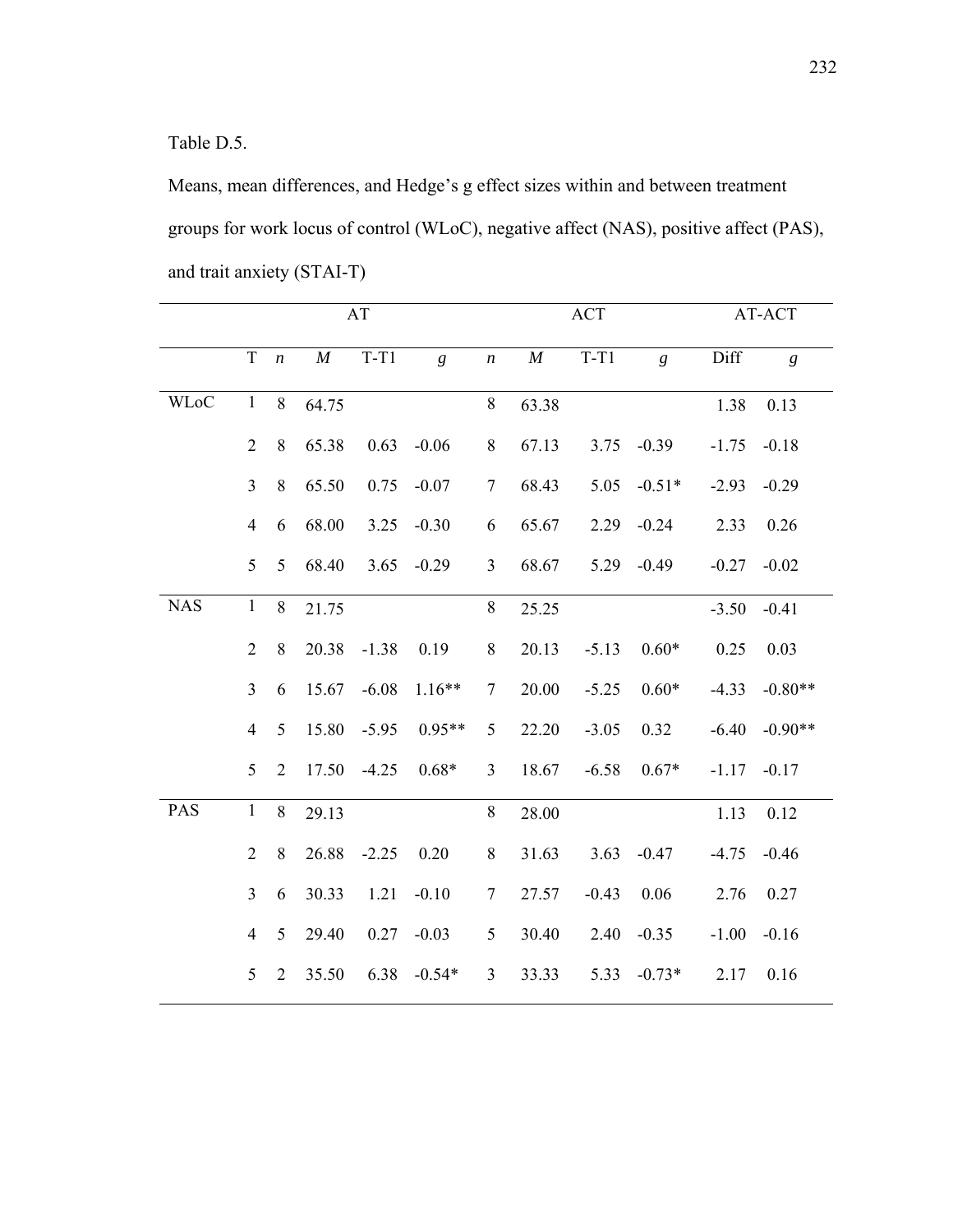Table D.5. Continued

| STAI-T 1 8 46.75 |  |  |  | 8 48.13 |                                                                                             | $-1.38 - 0.16$    |  |
|------------------|--|--|--|---------|---------------------------------------------------------------------------------------------|-------------------|--|
|                  |  |  |  |         | 2 8 45.00 -1.75 0.18 8 42.38 -5.75 0.66* 2.63 0.27                                          |                   |  |
|                  |  |  |  |         | $3 \quad 5 \quad 44.60 \quad -2.15 \quad 0.25 \quad 8 \quad 43.00 \quad -5.13 \quad 0.65^*$ | $1.60 \quad 0.21$ |  |
|                  |  |  |  |         | 4 2 45.00 -1.75 0.17 8 38.63 -9.50 1.26** 6.38 0.77*                                        |                   |  |
|                  |  |  |  |         | 5 1 46.00 -0.75 0.07 4 38.50 -9.63 1.10** 7.50 0.51*                                        |                   |  |
|                  |  |  |  |         |                                                                                             |                   |  |

*Note*. T = Time, with  $1 =$  Pre-treatment,  $2 =$  Post-treatment,  $3 =$  First follow-up,  $4 =$  Second follow-up,  $5 =$ = third follow-up. T-T1 = Difference between mean at pre-treatment and mean at subsequent Time. Diff = AT Mean – ACT Mean.

\*medium effect size, \*\*large effect size.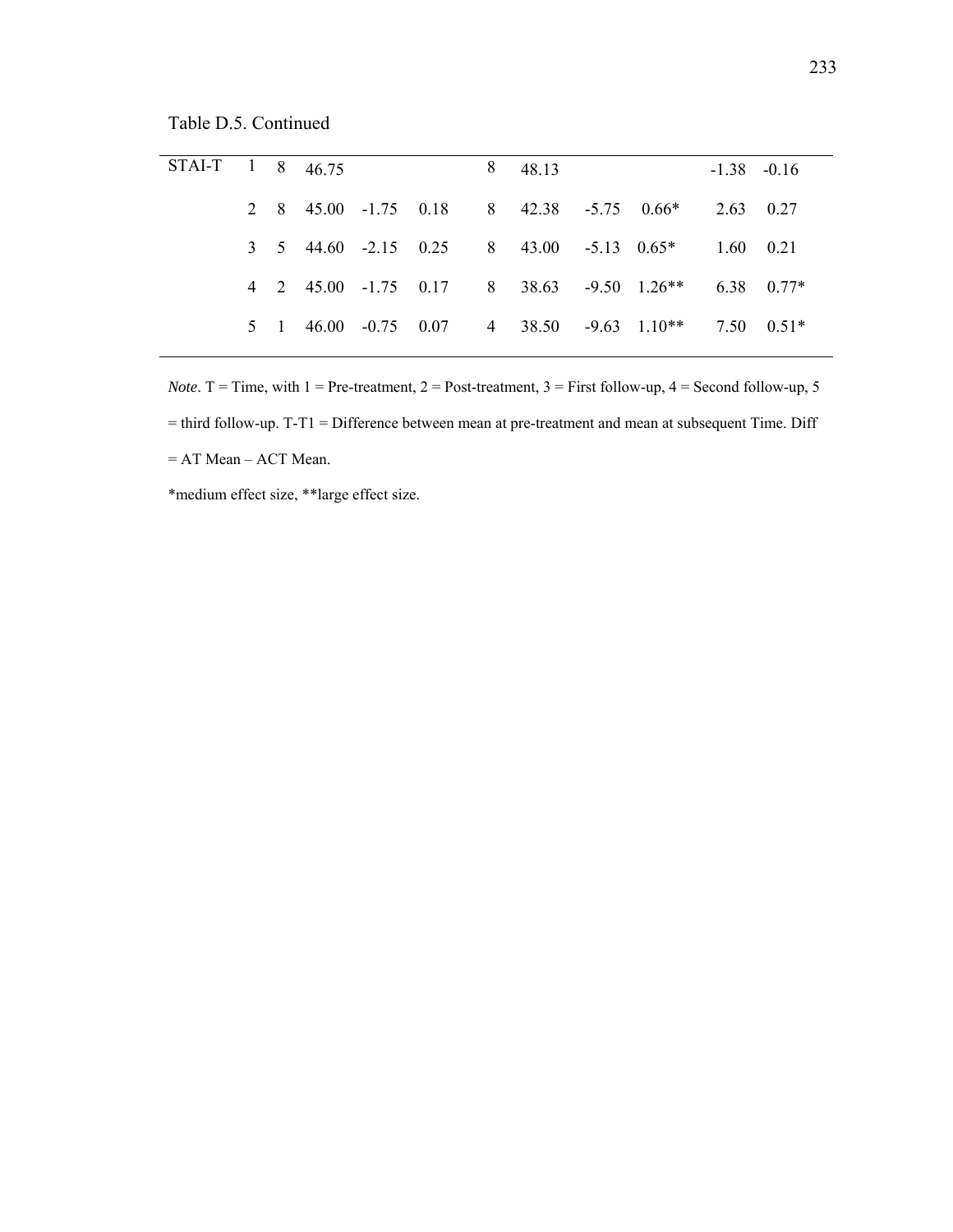Table D.6.

Means, mean differences, and Hedge's g effect sizes within and between treatment groups for frequency of automatic negative thoughts (ATQ-NF), belief in automatic negative thoughts (ATQ-NB), frequency of automatic positive thoughts (ATQ-PF), and belief in automatic positive thoughts (ATQ-PB)

|      |                |                  |          | AT       |                |                  |          | <b>ACT</b> | AT-ACT         |          |                  |
|------|----------------|------------------|----------|----------|----------------|------------------|----------|------------|----------------|----------|------------------|
|      | $\mathbf T$    | $\boldsymbol{n}$ | $\cal M$ | $T-T1$   | $\mathfrak{g}$ | $\boldsymbol{n}$ | $\cal M$ | $T-T1$     | $\mathfrak{g}$ | Diff     | $\boldsymbol{g}$ |
| ATQ- | $\mathbf{1}$   | $\overline{7}$   | 53.00    |          |                | $\boldsymbol{7}$ | 62.14    |            |                | $-9.14$  | $-0.40$          |
| NF   | $\overline{2}$ | $\tau$           | 51.43    | $-1.57$  | 0.06           | 6                | 55.17    | $-6.98$    | 0.29           | $-3.74$  | $-0.14$          |
|      | $\overline{3}$ | 6                | 42.67    | $-10.33$ | $0.50*$        | 6                | 47.50    | $-14.64$   | $0.65*$        | $-4.83$  | $-0.24$          |
|      | $\overline{4}$ | 5                | 37.80    | $-15.20$ | $0.79*$        | 5                | 50.20    | $-11.94$   | $0.57*$        | $-12.40$ | $-0.83**$        |
|      | 5              | 3                | 41.00    | $-12.00$ | $0.54*$        | $\mathfrak{Z}$   | 54.67    | $-7.48$    | 0.31           | $-13.67$ | $-0.57$          |
| ATQ- | $\mathbf{1}$   | $\overline{7}$   | 52.14    |          |                | $\boldsymbol{7}$ | 58.14    |            |                | $-6.00$  | $-0.37$          |
| NB   | $\overline{2}$ | $\overline{7}$   | 48.86    | $-3.29$  | 0.17           | 6                | 66.33    | 8.19       | $-0.25$        | $-17.48$ | $-0.52$          |
|      | $\overline{3}$ | 6                | 42.17    | $-9.98$  | $0.60*$        | 6                | 44.67    | $-13.48$   | $0.90**$       | $-2.50$  | $-0.16$          |
|      | $\overline{4}$ | 5                | 33.60    | $-18.54$ | $1.28**$       | 5                | 45.20    | $-12.94$   | $0.93**$       | $-11.60$ | $-1.16**$        |
|      | 5              | $\overline{3}$   | 40.00    | $-12.14$ | $0.72*$        | $\mathfrak{Z}$   | 47.33    | $-10.81$   | $0.62*$        | $-7.33$  | $-0.36$          |
| ATQ- | $\mathbf{1}$   | $\tau$           | 71.86    |          |                | $\tau$           | 79.71    |            |                | $-7.86$  | $-0.26$          |
| PF   | $\overline{2}$ | $7\phantom{.0}$  | 78.57    | 6.71     | $-0.23$        | 6                | 69.33    | $-10.38$   | 0.41           | 9.24     | 0.38             |
|      | $\overline{3}$ | 6                | 73.50    | 1.64     | $-0.05$        | $\tau$           | 66.86    | $-12.86$   | 0.48           | 6.64     | 0.24             |
|      | $\overline{4}$ | 5                | 75.00    | 3.14     | $-0.10$        | 5                | 61.00    | $-18.71$   | $0.82**$       | 14.00    | $0.63*$          |
|      | 5              | $\overline{2}$   | 68.50    | $-3.36$  | 0.10           | $\mathfrak{Z}$   | 71.00    | $-8.71$    | 0.29           | $-2.50$  | $-0.06$          |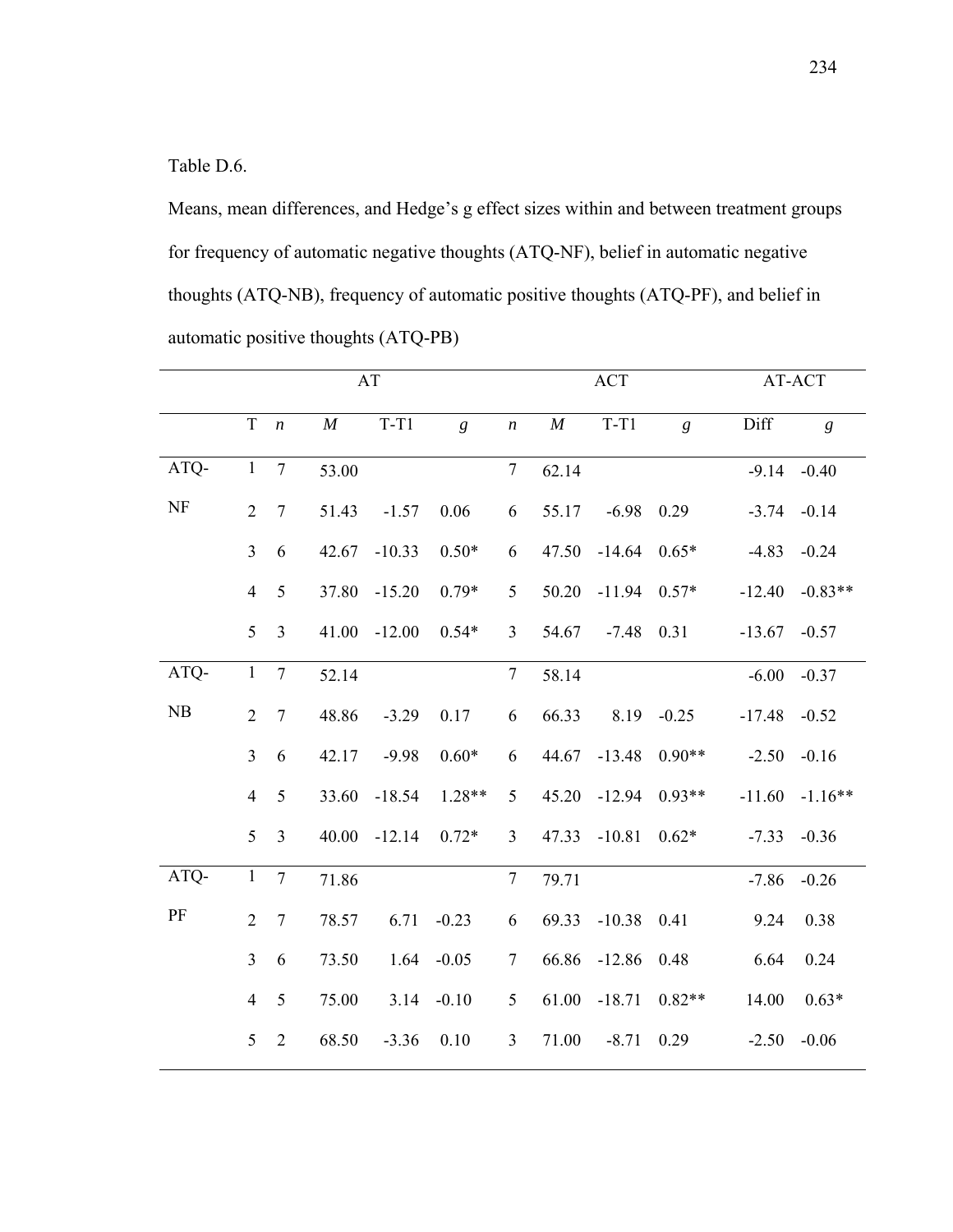Table D.6. Continued

|  |                                                   |  |        |                                                                                                                                                                                    | 8.57 0.26                                       |
|--|---------------------------------------------------|--|--------|------------------------------------------------------------------------------------------------------------------------------------------------------------------------------------|-------------------------------------------------|
|  |                                                   |  |        |                                                                                                                                                                                    |                                                 |
|  |                                                   |  |        |                                                                                                                                                                                    |                                                 |
|  |                                                   |  |        |                                                                                                                                                                                    | $14.80 \quad 0.55*$                             |
|  |                                                   |  |        |                                                                                                                                                                                    |                                                 |
|  | $1 \quad 7 \quad 90.71$<br>2 7 97.71<br>4 5 94.40 |  | 782.14 | $7.00 \t -0.23 \t 6 \t 86.67 \t 4.52 \t -0.14$<br>3 6 82.17 -8.55 0.25 7 88.43 6.29 -0.19<br>$3.69$ $-0.11$ $5$ $79.60$ $-2.54$ $0.09$<br>5 2 77.50 -13.21 0.35 3 88.67 6.52 -0.18 | 11.05 0.36<br>$-6.26 - 0.18$<br>$-11.17 - 0.20$ |

*Note*. T = Time, with  $1 =$  Pre-treatment,  $2 =$  Post-treatment,  $3 =$  First follow-up,  $4 =$  Second follow-up,  $5 =$ third follow-up. T-T1 = Difference between mean at pre-treatment and mean at subsequent Time. Diff = AT Mean – ACT Mean.

\*medium effect size, \*\*large effect size.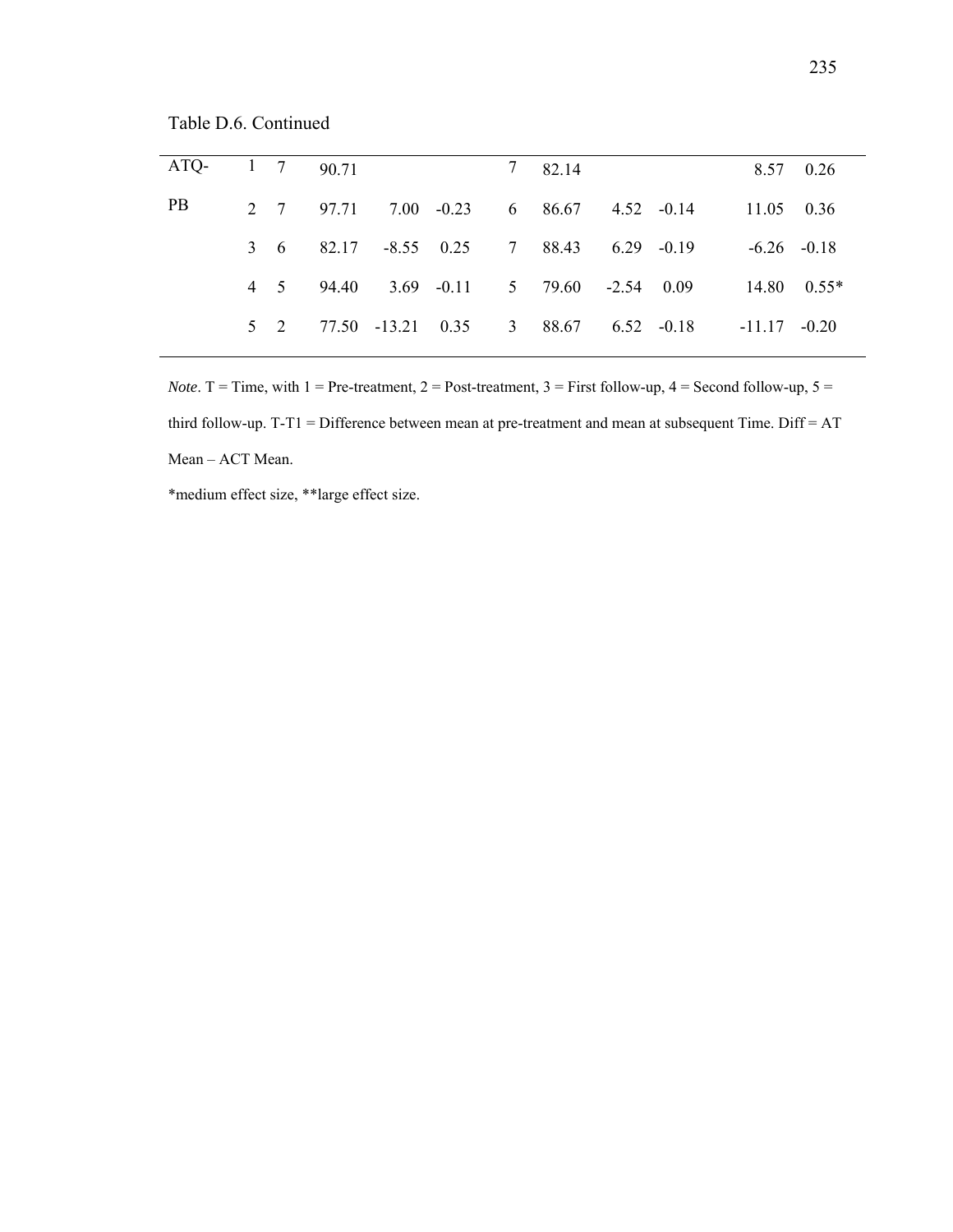Table D.7.

Means, mean differences, and Hedge's g effect sizes within and between treatment groups for psychological flexibility (AAQ), the Willingness subscale (AAQ-W), and the Action subscale (AAQ-A)

|            | AT             |                  |          |              |                |                  | <b>ACT</b> |         | AT-ACT   |         |                |
|------------|----------------|------------------|----------|--------------|----------------|------------------|------------|---------|----------|---------|----------------|
|            |                |                  |          |              |                |                  |            |         |          |         |                |
|            | $\mathbf T$    | $\boldsymbol{n}$ | $\cal M$ | $T-T1$       | $\mathfrak{g}$ | $\boldsymbol{n}$ | $\cal M$   | $T-T1$  | g        | Diff    | $\mathfrak{g}$ |
|            |                |                  |          |              |                |                  |            |         |          |         |                |
| <b>AAQ</b> | $\,1$          | $8\,$            | 72.50    |              |                | $8\,$            | 71.38      |         |          | 1.13    | 0.11           |
|            | $\overline{2}$ | $8\,$            | 74.13    | 1.63         | $-0.15$        | $8\,$            | 74.75      | 3.38    | $-0.40$  | $-0.63$ | $-0.07$        |
|            | $\overline{3}$ | 8                | 71.13    | $-1.38$      | 0.13           | 5                | 70.80      | $-0.58$ | 0.06     | 0.33    | 0.03           |
|            | $\overline{4}$ | 5                | 76.40    | 3.90         | $-0.40$        | 6                | 74.50      | 3.13    | $-0.39$  | 1.90    | 0.34           |
|            | 5              | 5                | 72.40    | $-0.10$      | 0.01           | $\mathfrak{Z}$   | 74.33      | 2.96    | $-0.34$  | $-1.93$ | $-0.24$        |
| AAQ-W      | $\mathbf{1}$   | $\,8\,$          | 31.50    |              |                | $8\,$            | 31.50      |         |          | 0.00    | 0.00           |
|            | $\overline{2}$ | $8\,$            | 31.63    | 0.13         | $-0.02$        | $\,$ $\,$        | 32.00      | 0.50    | $-0.11$  | $-0.38$ | $-0.08$        |
|            | $\overline{3}$ | $8\,$            | 31.00    | $-0.50$      | 0.08           | 5                | 30.20      | $-1.30$ | 0.26     | 0.80    | 0.16           |
|            | $\overline{4}$ | 5                | 30.80    | $-0.70$      | 0.11           | 6                | 32.83      | 1.33    | $-0.30$  | $-2.03$ | $-0.52*$       |
|            | 5              | 5                | 30.20    | $-1.30$ 0.20 |                | $\overline{3}$   | 32.33      | 0.83    | $-0.16$  | $-2.13$ | $-0.44$        |
| AAQ-A      | $\mathbf{1}$   | $8\,$            | 41.00    |              |                | 8                | 39.88      |         |          | 1.13    | 0.23           |
|            | $\overline{2}$ | 8                | 42.50    | 1.50         | $-0.29$        | $8\,$            | 42.75      | 2.88    | $-0.61*$ | $-0.25$ | $-0.05$        |
|            | $\overline{3}$ | $8\,$            | 40.13    | $-0.88$      | 0.17           | 5                | 40.60      | 0.73    | $-0.16$  | $-0.48$ | $-0.10$        |
|            | $\overline{4}$ | 5                | 45.60    | 4.60         | $-1.01**$      | 6                | 41.67      | 1.79    | $-0.38$  | 3.93    | $0.97**$       |
|            | 5              | 5                | 42.20    | 1.20         | $-0.24$        | 3                | 42.00      | 2.13    | $-0.49$  | 0.20    | 0.05           |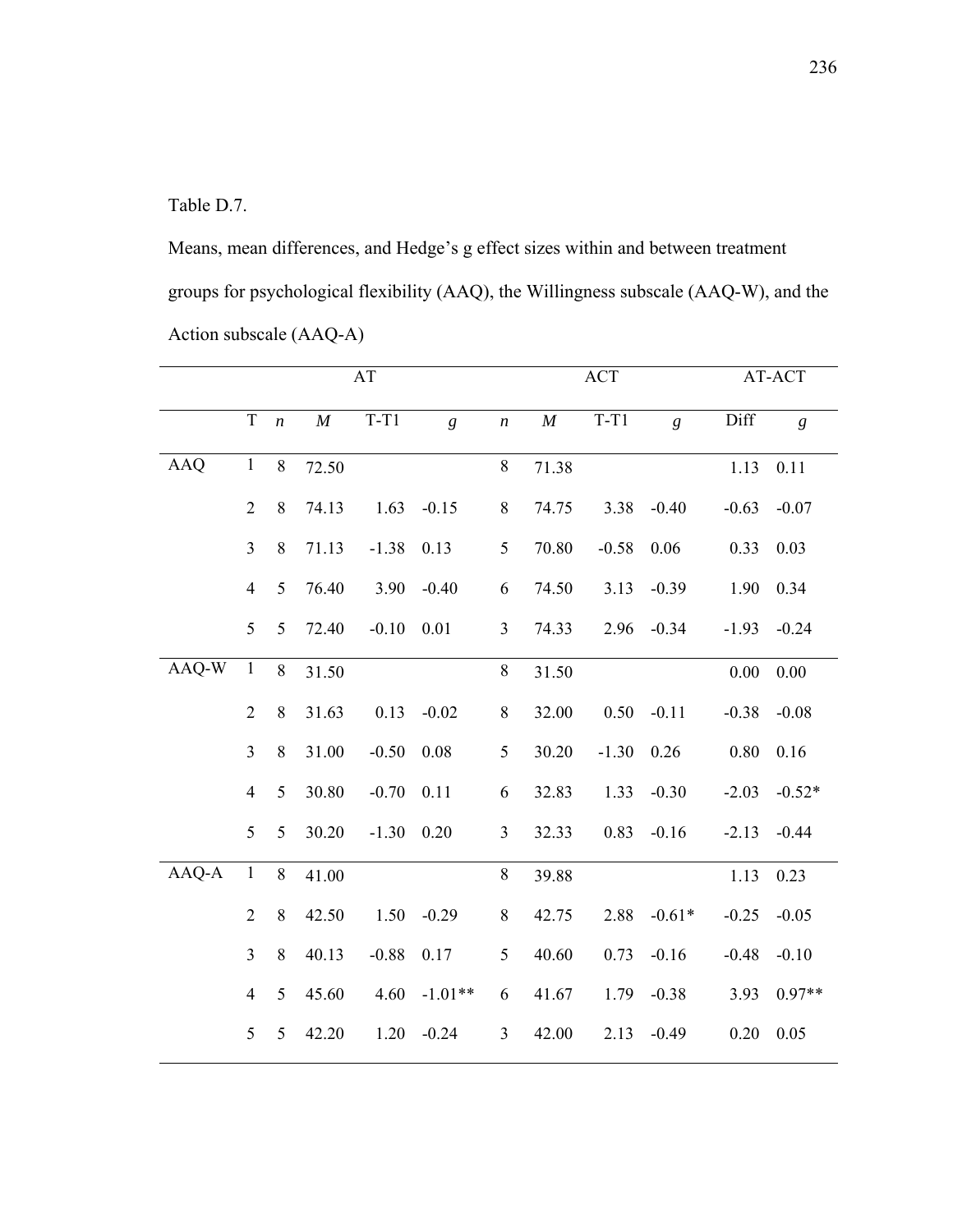*Note*. T = Time, with  $1 =$  Pre-treatment,  $2 =$  Post-treatment,  $3 =$  First follow-up,  $4 =$  Second follow-up,  $5 =$ 

= third follow-up. T-T1 = Difference between mean at pre-treatment and mean at subsequent Time. Diff

= AT Mean – ACT Mean.

\*medium effect size, \*\*large effect size.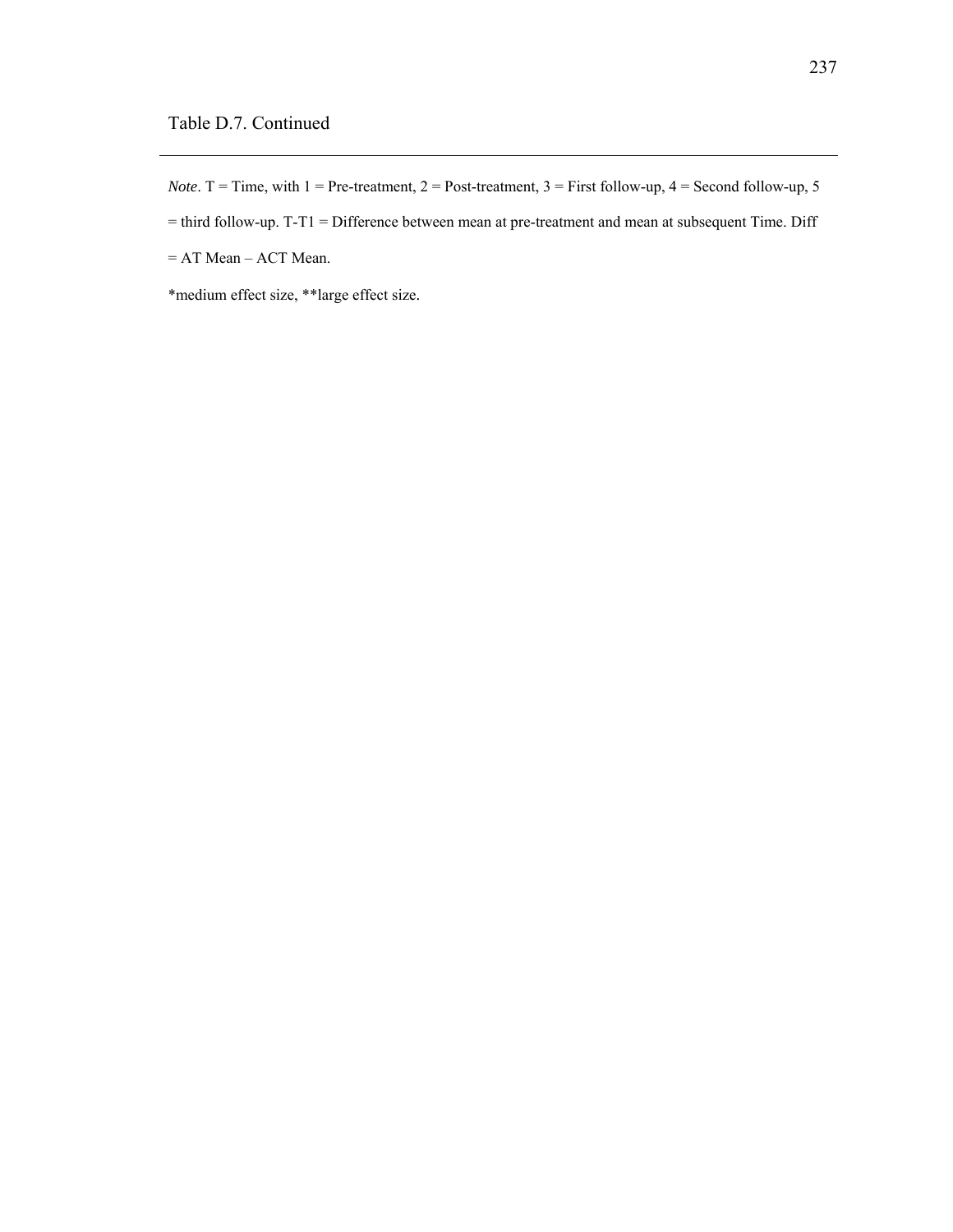Table D.8.

Means, mean differences, and Hedge's g effect sizes within and between treatment groups for overall mindfulness (FFMQ) and its subscales of Nonreactivity (FFMQ-NR), Observing (FFMQ-O), Acing with Awareness (FFMQ-A), Describing (FFMQ-D), and Nonjudging (FFMQ-NJ)

|             | AT             |                  |          |         |                | <b>ACT</b>       |          |         | AT-ACT    |          |                |
|-------------|----------------|------------------|----------|---------|----------------|------------------|----------|---------|-----------|----------|----------------|
|             | $\mathbf T$    | $\boldsymbol{n}$ | $\cal M$ | $T-T1$  | $\mathfrak{g}$ | $\boldsymbol{n}$ | $\cal M$ | $T-T1$  | g         | Diff     | $\mathfrak{g}$ |
| <b>FFMQ</b> | $\mathbf{1}$   | 8                | 126.75   |         |                | $8\,$            | 124.00   |         |           | 2.75     | 0.16           |
|             | $\overline{2}$ | $8\,$            | 126.38   | $-0.38$ | 0.02           | 8                | 134.13   | 10.13   | $-0.56*$  | $-7.75$  | $-0.38$        |
|             | $\overline{3}$ | 8                | 127.00   | 0.25    | $-0.01$        | 6                | 137.17   | 13.17   | $-0.65*$  | $-10.17$ | $-0.49$        |
|             | $\overline{4}$ | 5                | 126.60   | $-0.15$ | 0.01           | 6                | 132.50   | 8.50    | $-0.55*$  | $-5.90$  | $-0.30$        |
|             | 5              | 5                | 126.20   | $-0.55$ | 0.02           | $\overline{3}$   | 133.33   | 9.33    | $-0.58*$  | $-7.13$  | $-0.28$        |
| FFMQ-       | $\mathbf{1}$   | $8\,$            | 19.00    |         |                | $\,$ 8 $\,$      | 17.13    |         |           | 1.88     | $0.52*$        |
| $\rm NR$    | $\overline{2}$ | 8                | 17.00    | $-2.00$ | 0.45           | 8                | 18.63    | 1.50    | $-0.44$   | $-1.63$  | $-0.38$        |
|             | $\overline{3}$ | 8                | 17.63    | $-1.38$ | 0.36           | 6                | 20.50    | 3.38    | $-0.86**$ | $-2.88$  | $-0.70*$       |
|             | $\overline{4}$ | 5                | 15.20    | $-3.80$ | $0.76*$        | 6                | 18.83    | 1.71    | $-0.42$   | $-3.63$  | $-0.64*$       |
|             | 5              | 5                | 19.40    | 0.40    | $-0.09$        | 3                | 19.67    | 2.54    | $-0.90**$ | $-0.27$  | $-0.06$        |
| FFMQ-       | $\mathbf{1}$   | 8                | 23.75    |         |                | $8\,$            | 25.88    |         |           | $-2.13$  | $-0.28$        |
| $\mathbf O$ | $\overline{2}$ | 8                | 24.75    | 1.00    | $-0.11$        | $\,$ 8 $\,$      | 27.50    | 1.63    | $-0.30$   | $-2.75$  | $-0.38$        |
|             | $\overline{3}$ | 8                | 25.50    | 1.75    | $-0.22$        | 6                | 27.33    | 1.46    | $-0.23$   | $-1.83$  | $-0.28$        |
|             | $\overline{4}$ | 5                | 27.40    | 3.65    | $-0.38$        | 6                | 26.00    | 0.13    | $-0.03$   | 1.40     | 0.19           |
|             | $\mathfrak{S}$ | 5                | 24.80    | 1.05    | $-0.11$        | $\mathfrak{Z}$   | 25.33    | $-0.54$ | 0.11      | $-0.53$  | $-0.07$        |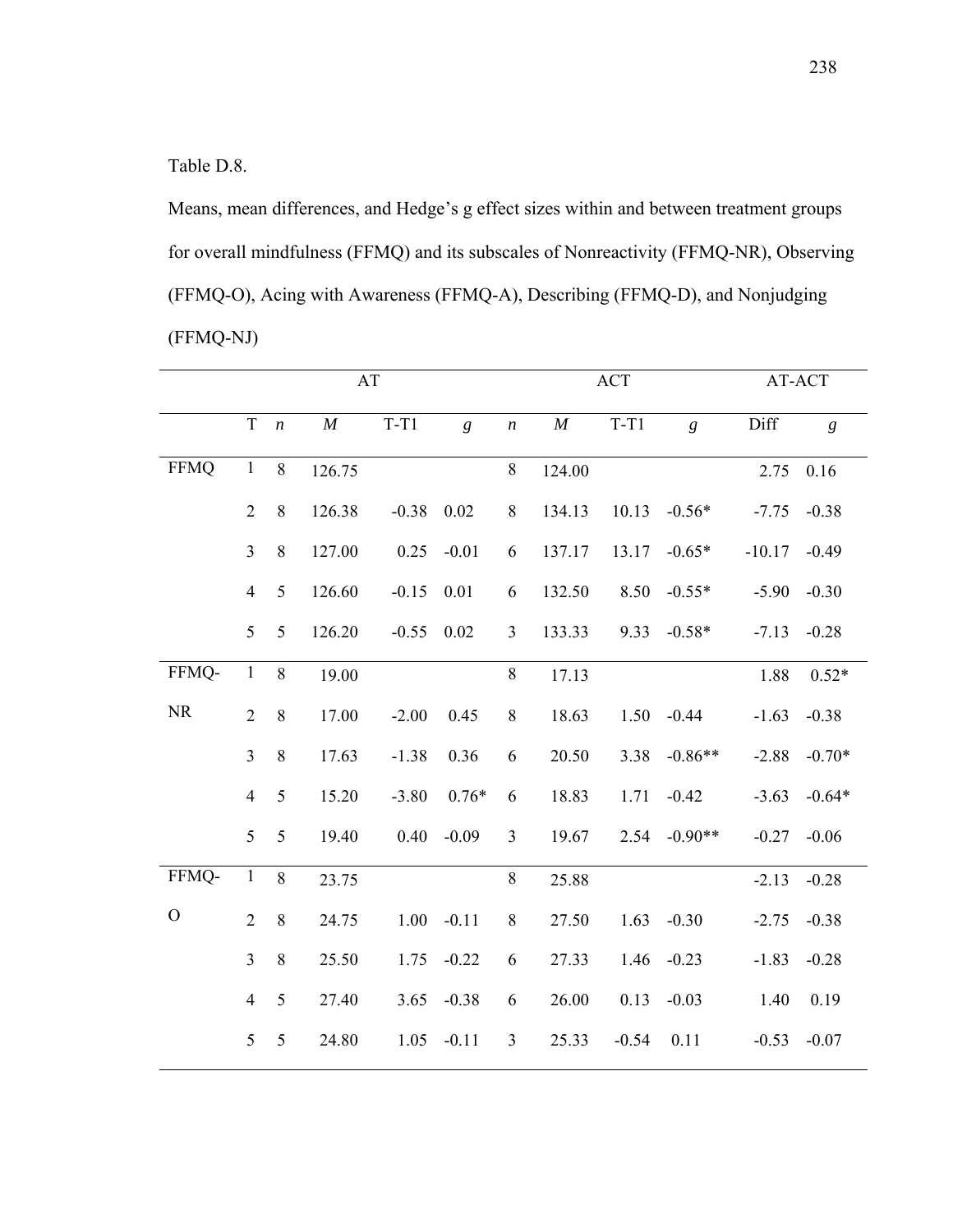Table D.8. Continued

| FFMQ- | $\mathbf{1}$   | 8     | 27.38 |         |          | $\,8\,$        | 24.00 |      |           | 3.38    | $0.53*$  |
|-------|----------------|-------|-------|---------|----------|----------------|-------|------|-----------|---------|----------|
| A     | $\overline{2}$ | $8\,$ | 26.63 | $-0.75$ | 0.13     | $\,8\,$        | 28.38 | 4.38 | $-0.67*$  | $-1.75$ | $-0.30$  |
|       | $\overline{3}$ | $8\,$ | 27.00 | $-0.38$ | 0.07     | 6              | 28.83 | 4.83 | $-0.71*$  | $-1.83$ | $-0.31$  |
|       | $\overline{4}$ | 5     | 29.20 | 1.83    | $-0.28$  | 6              | 28.50 | 4.50 | $-0.67*$  | 0.70    | 0.10     |
|       | 5              | 5     | 26.60 | $-0.77$ | $0.10\,$ | $\mathfrak{Z}$ | 30.67 | 6.67 | $-0.99**$ | $-4.07$ | $-0.46$  |
| FFMQ- | $\mathbf{1}$   | 8     | 27.00 |         |          | $8\,$          | 26.38 |      |           | 0.63    | 0.10     |
| D     | $\overline{2}$ | 8     | 27.50 | 0.50    | $-0.07$  | $\,8\,$        | 27.25 | 0.88 | $-0.16$   | 0.25    | 0.04     |
|       | $\overline{3}$ | $8\,$ | 28.38 | 1.38    | $-0.21$  | 6              | 28.17 | 1.79 | $-0.30$   | 0.21    | 0.03     |
|       | $\overline{4}$ | 5     | 25.80 | $-1.20$ | 0.17     | 6              | 28.33 | 1.96 | $-0.34$   | $-2.53$ | $-0.41$  |
|       | 5              | 5     | 29.00 | 2.00    | $-0.26$  | $\overline{3}$ | 26.67 | 0.29 | $-0.06$   | 2.33    | 0.32     |
| FFMQ- | $\mathbf{1}$   | 8     | 29.63 |         |          | $\,8\,$        | 30.63 |      |           | $-1.00$ | $-0.15$  |
| NJ    | $\overline{2}$ | $8\,$ | 30.50 | 0.88    | $-0.14$  | $8\,$          | 32.38 | 1.75 | $-0.38$   | $-1.88$ | $-0.41$  |
|       | $\overline{3}$ | $8\,$ | 28.50 | $-1.13$ | 0.16     | 6              | 32.33 | 1.71 | $-0.36$   | $-3.83$ | $-0.66*$ |
|       | $\overline{4}$ | 5     | 29.00 | $-0.63$ | 0.07     | 6              | 30.83 | 0.21 | $-0.05$   | $-1.83$ | $-0.25$  |
|       | 5              | 5     | 26.40 | $-3.23$ | 0.43     | $\mathfrak{Z}$ | 31.00 | 0.38 | $-0.08$   | $-4.60$ | $-0.70*$ |

*Note*. T = Time, with  $1 =$  Pre-treatment,  $2 =$  Post-treatment,  $3 =$  First follow-up,  $4 =$  Second follow-up,  $5 =$ third follow-up. T-T1 = Difference between mean at pre-treatment and mean at subsequent Time. Diff = AT Mean – ACT Mean.

\*medium effect size, \*\*large effect size.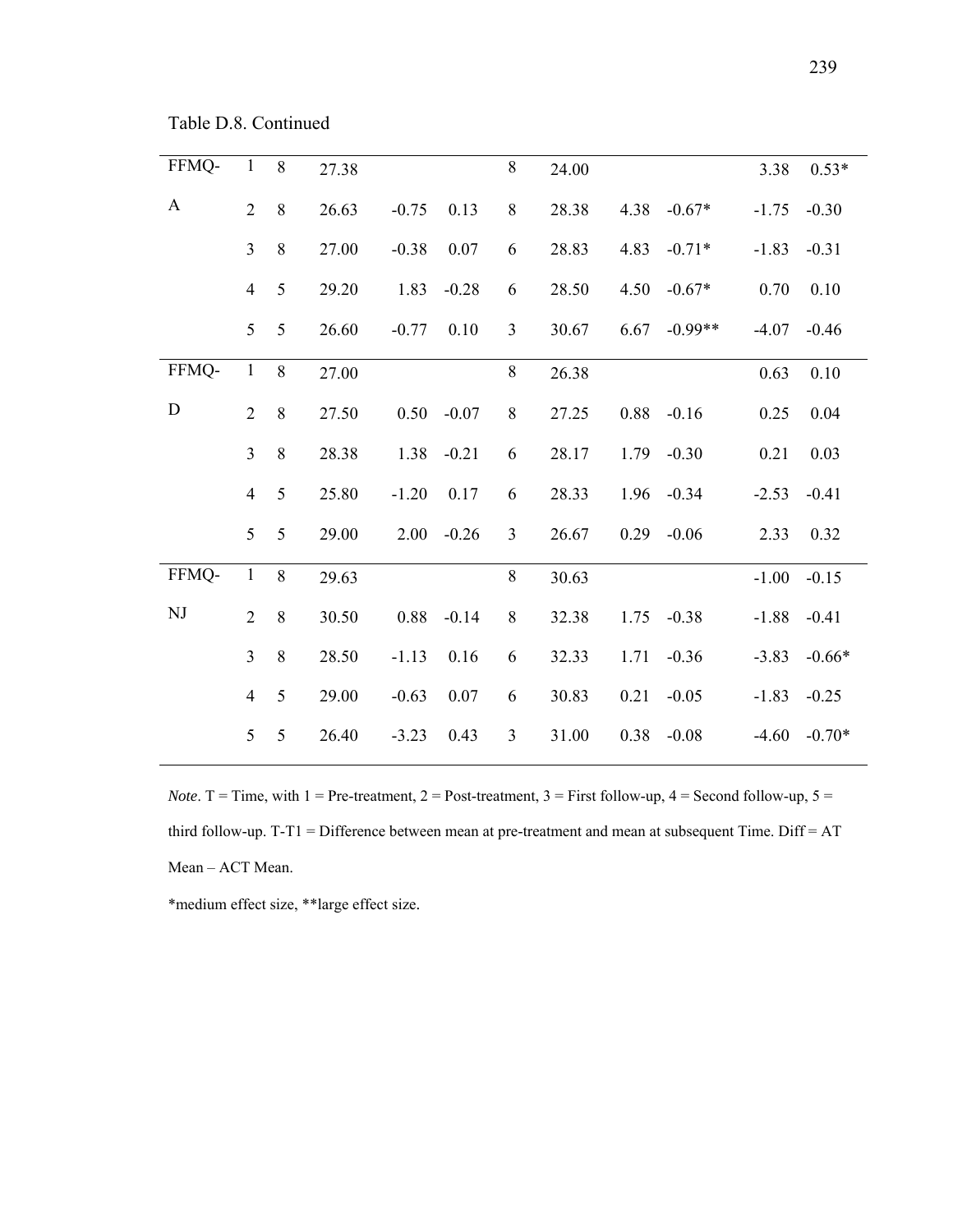Table D.9.

Means, mean differences, and Hedge's g effect sizes within and between treatment groups for value placed on approach coping (ApprchC-V), use of approach coping (ApprchC-A), value placed on avoidance coping (AvoidC-V), and use of avoidance coping (AvoidC-A)

|               |                | AT               |          |         |          | <b>ACT</b>       |          |         | AT-ACT   |         |                |
|---------------|----------------|------------------|----------|---------|----------|------------------|----------|---------|----------|---------|----------------|
|               | $\mathbf T$    | $\boldsymbol{n}$ | $\cal M$ | $T-T1$  | g        | $\boldsymbol{n}$ | $\cal M$ | $T-T1$  | g        | Diff    | $\mathfrak{g}$ |
| Apprch        | $\mathbf{1}$   | 8                | 31.75    |         |          | 8                | 32.25    |         |          | $-0.50$ | $-0.17$        |
| $C-V$         | $\overline{2}$ | $8\,$            | 30.50    | $-1.25$ | 0.30     | $\tau$           | 32.43    | 0.18    | $-0.08$  | $-1.93$ | $-0.50*$       |
|               | 3              | $8\,$            | 31.25    | $-0.50$ | 0.16     | 6                | 32.50    | 0.25    | $-0.10$  | $-1.25$ | $-0.43$        |
|               | $\overline{4}$ | 5                | 32.20    | 0.45    | $-0.11$  | 6                | 34.00    | 1.75    | $-0.68*$ | $-1.80$ | $-0.47$        |
|               | 5              | 5                | 30.20    | $-1.55$ | 0.48     | $\overline{3}$   | 34.00    | 1.75    | $-0.68*$ | $-3.80$ | $-1.24**$      |
| Apprch        | $\mathbf{1}$   | 8                | 22.38    |         |          | $\,$ 8 $\,$      | 22.63    |         |          | $-0.25$ | $-0.03$        |
| $C-A$         | $\overline{2}$ | $\,$ 8 $\,$      | 25.88    | 3.50    | $-0.41$  | 8                | 22.63    | 0.00    | 0.00     | 3.25    | 0.45           |
|               | $\overline{3}$ | $8\,$            | 24.63    | 2.25    | $-0.30$  | 5                | 26.00    | 3.38    | $-0.51*$ | $-1.38$ | $-0.20$        |
|               | $\overline{4}$ | 5                | 25.60    | 3.23    | $-0.39$  | 6                | 25.83    | 3.21    | $-0.53*$ | $-0.23$ | $-0.04$        |
|               | 5              | 5                | 24.40    | 2.03    | $-0.27$  | $\overline{3}$   | 27.67    | 5.04    | $-0.70*$ | $-3.27$ | $-0.46$        |
| Avoid.C       | $\,1$          | $\,8\,$          | 14.63    |         |          | $8\,$            | 13.38    |         |          | 1.25    | 0.32           |
| $\mathbf{-V}$ | $\overline{2}$ | 8                | 14.75    | 0.13    | $-0.04$  | $\overline{7}$   | 14.00    | 0.63    | $-0.14$  | 0.75    | 0.18           |
|               | $\overline{3}$ | 8                | 12.38    | $-2.25$ | $0.84**$ | 6                | 13.33    | $-0.04$ | 0.01     | $-0.96$ | $-0.26$        |
|               | $\overline{4}$ | 5                | 11.20    | $-3.43$ | $1.33**$ | 6                | 13.67    | 0.29    | $-0.06$  | $-2.47$ | $-0.59*$       |
|               | 5              | 5                | 13.00    | $-1.63$ | 0.46     | $\mathfrak{Z}$   | 14.00    | 0.63    | $-0.14$  | $-1.00$ | $-0.24$        |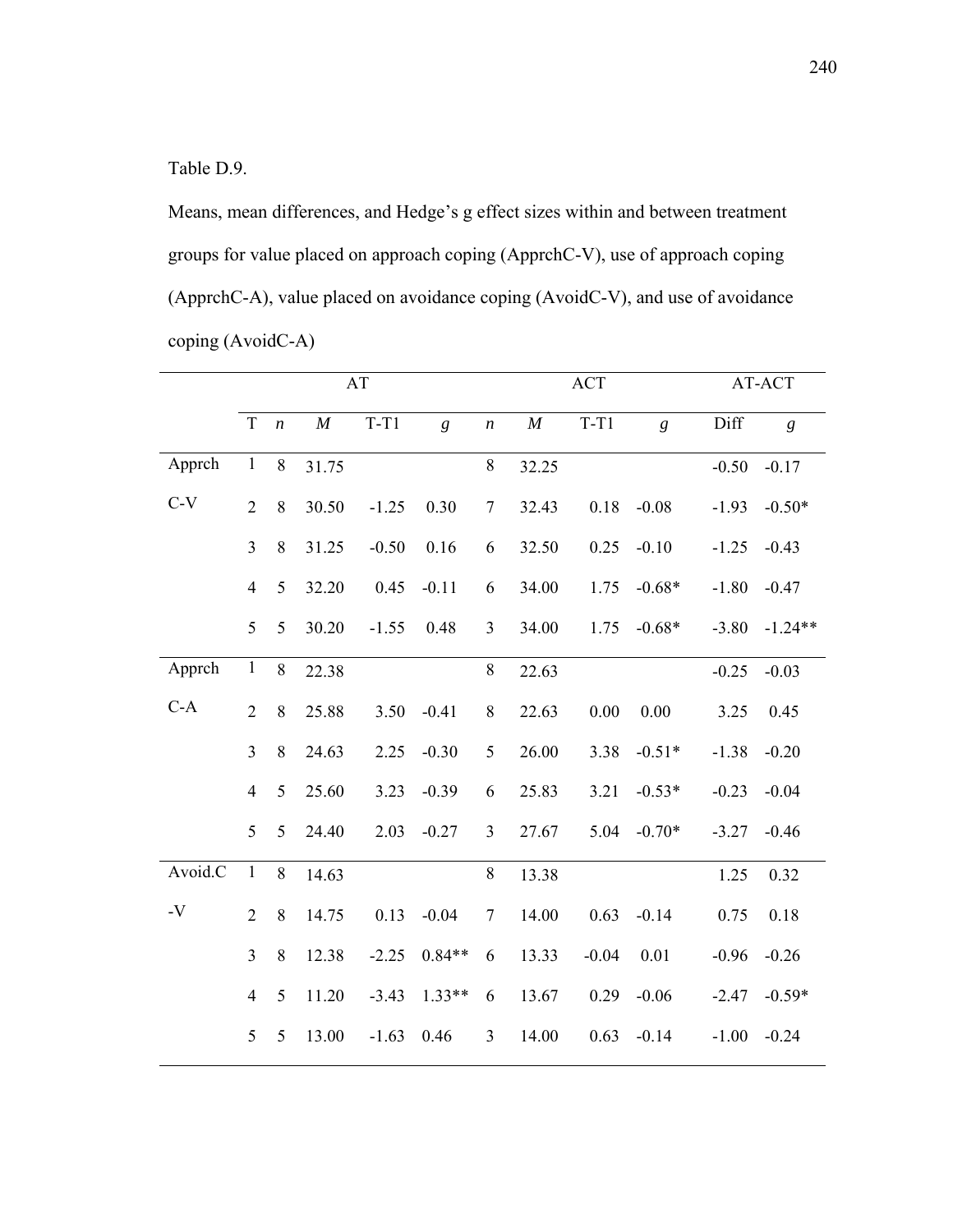241

Table D.9. Continued

| Avoid.C 1 8 12.00 |  |           |  | 8 12 13                                     |  |                   | $-0.13 - 0.04$ |  |
|-------------------|--|-----------|--|---------------------------------------------|--|-------------------|----------------|--|
| $-A$              |  |           |  | 2 8 11.38 -0.63 0.18 8 11.13 -1.00 0.28     |  | $0.25$ 0.07       |                |  |
|                   |  |           |  | 3 8 12.50 0.50 -0.11 5 10.20 -1.93 0.58*    |  | $2.30\quad 0.50*$ |                |  |
|                   |  |           |  | 4 5 9.80 -2.20 $0.61*$ 6 9.83 -2.29 $0.79*$ |  | $-0.03 - 0.01$    |                |  |
|                   |  | 5 5 12.40 |  | $0.40$ $-0.08$ 3 $11.67$ $-0.46$ 0.14       |  | $0.73$ $0.12$     |                |  |
|                   |  |           |  |                                             |  |                   |                |  |

*Note*. T = Time, with  $1 =$  Pre-treatment,  $2 =$  Post-treatment,  $3 =$  First follow-up,  $4 =$  Second follow-up, 5 = third follow-up. T-T1 = Difference between mean at pre-treatment and mean at subsequent Time.

Diff = AT Mean – ACT Mean.

\*medium effect size, \*\*large effect size.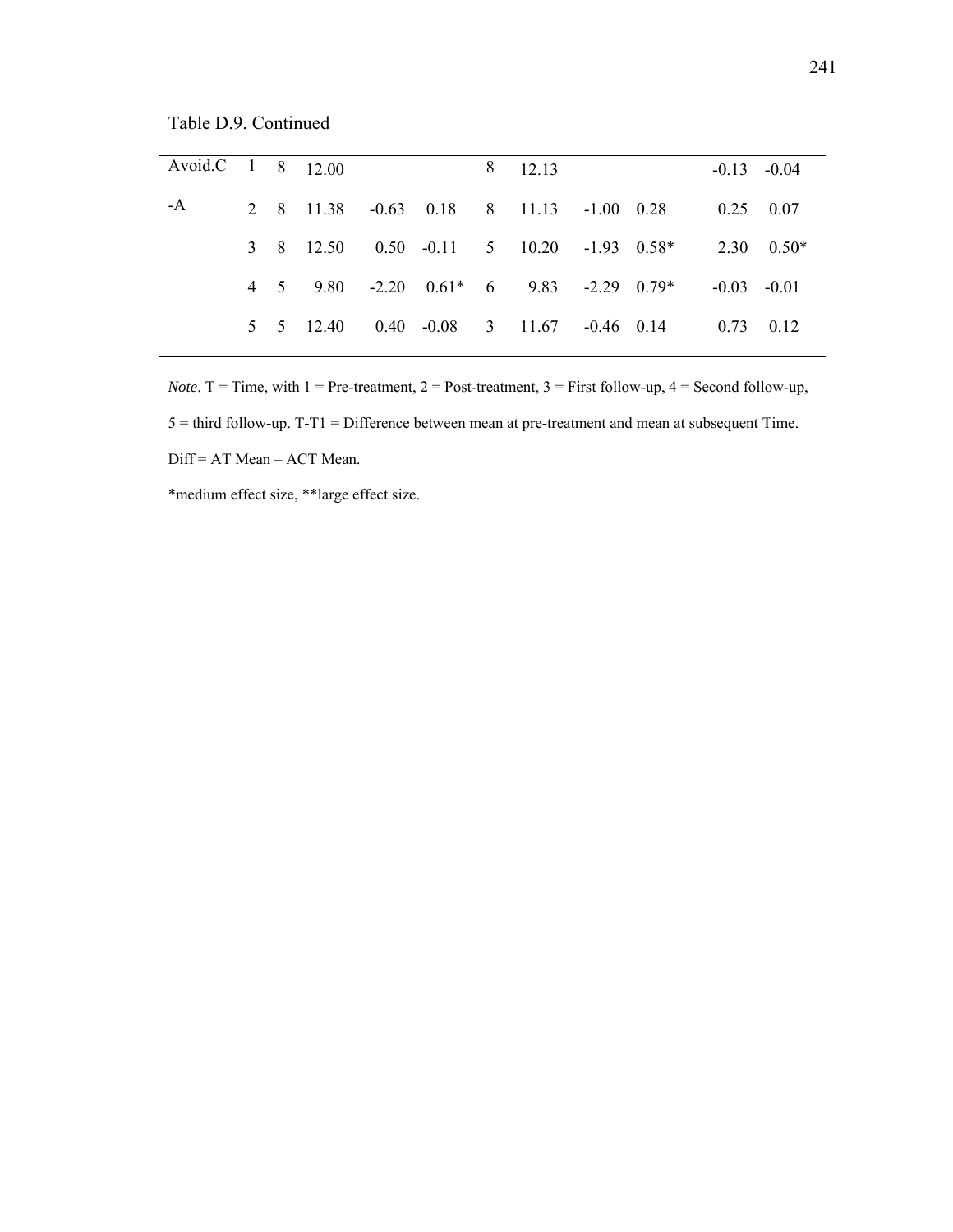Table D.10.

Means, mean differences, and Hedge's g effect sizes within and between treatment groups for values-to-action incongruence for all coping strategies (VCAQ-VA), for approach coping (ApprchC-VA), and for avoidance coping (AvoidC-VA)

|           |                | AT               |          |          |                | <b>ACT</b>       |          | AT-ACT       |               |         |                |
|-----------|----------------|------------------|----------|----------|----------------|------------------|----------|--------------|---------------|---------|----------------|
|           | $\mathbf T$    | $\boldsymbol{n}$ | $\cal M$ | $T-T1$   | $\mathfrak{g}$ | $\boldsymbol{n}$ | $\cal M$ | $T-T1$       | g             | Diff    | $\mathfrak{g}$ |
| VCAQ-     | $\mathbf{1}$   | $8\,$            | 56.38    |          |                | $8\,$            | 58.75    |              |               | $-2.38$ | $-0.13$        |
| <b>VA</b> | $\overline{2}$ | 8                | 47.00    | $-9.38$  | 0.46           | $\tau$           | 54.86    | $-3.89$      | 0.19          | $-7.86$ | $-0.35$        |
|           | $\overline{3}$ | 8                | 49.50    | $-6.88$  | $0.51*$        | 5                | 44.40    | $-14.35$     | $0.62*$       | 5.10    | 0.28           |
|           | $\overline{4}$ | 5                | 59.00    | 2.63     | $-0.18$        | 6                | 56.50    | $-2.25$      | 0.09          | 2.50    | 0.11           |
|           | 5              | 5                | 44.40    | $-11.98$ | $0.86**$       | $\mathfrak{Z}$   | 40.33    | $-18.42$     | $0.82**$      | 4.07    | 0.25           |
| Apprch    | $\mathbf{1}$   | 8                | 9.38     |          |                | $\,8\,$          | 9.88     |              |               | $-0.50$ | $-0.08$        |
| $C-VA$    | $\overline{2}$ | 8                | 6.13     | $-3.25$  | $0.58*$        | $\tau$           | 9.71     | $-0.16$ 0.03 |               | $-3.59$ | $-0.77*$       |
|           | $\overline{3}$ | 8                | 8.13     | $-1.25$  | 0.24           | 5                | 6.80     | $-3.08$      | $0.54*$       | 1.33    | 0.33           |
|           | $\overline{4}$ | 5                | 8.60     | $-0.78$  | 0.13           | 6                | 8.17     | $-1.71$      | 0.31          | 0.43    | 0.10           |
|           | 5              | 5                | 7.00     | $-2.38$  | 0.38           | 3                | 6.33     |              | $-3.54$ 0.54* | 0.67    | 0.10           |
| Avoid.C   | $\mathbf{1}$   | 8                | 3.63     |          |                | 8                | 3.25     |              |               | 0.38    | 0.12           |
| $-VA$     | $\overline{2}$ | 8                | 3.38     | $-0.25$  | 0.07           | $\tau$           | 3.29     |              | $0.04 - 0.01$ | 0.09    | 0.03           |
|           | $\overline{3}$ | $8\,$            | 2.63     | $-1.00$  | 0.36           | 5                | 2.00     | $-1.25$      | 0.45          | 0.63    | 0.31           |
|           | $\overline{4}$ | 5                | 1.80     | $-1.83$  | $0.67*$        | 6                | 4.50     | 1.25         | $-0.33$       | $-2.70$ | $-0.79*$       |
|           | 5              | 5                | 4.20     | 0.58     | $-0.17$        | $\mathfrak{Z}$   | 2.33     | $-0.92$      | 0.29          | 1.87    | $0.58*$        |

*Note*. T = Time, with 1 = Pre-treatment, 2 = Post-treatment, 3 = 1<sup>st</sup> follow-up, 4 =  $2<sup>nd</sup>$  follow-up, 5 =  $3<sup>rd</sup>$  follow-up. T-T1 = Difference between mean at pre-treatment and mean at subsequent Time. Diff = AT Mean – ACT Mean. \*medium effect size, \*\*large effect size.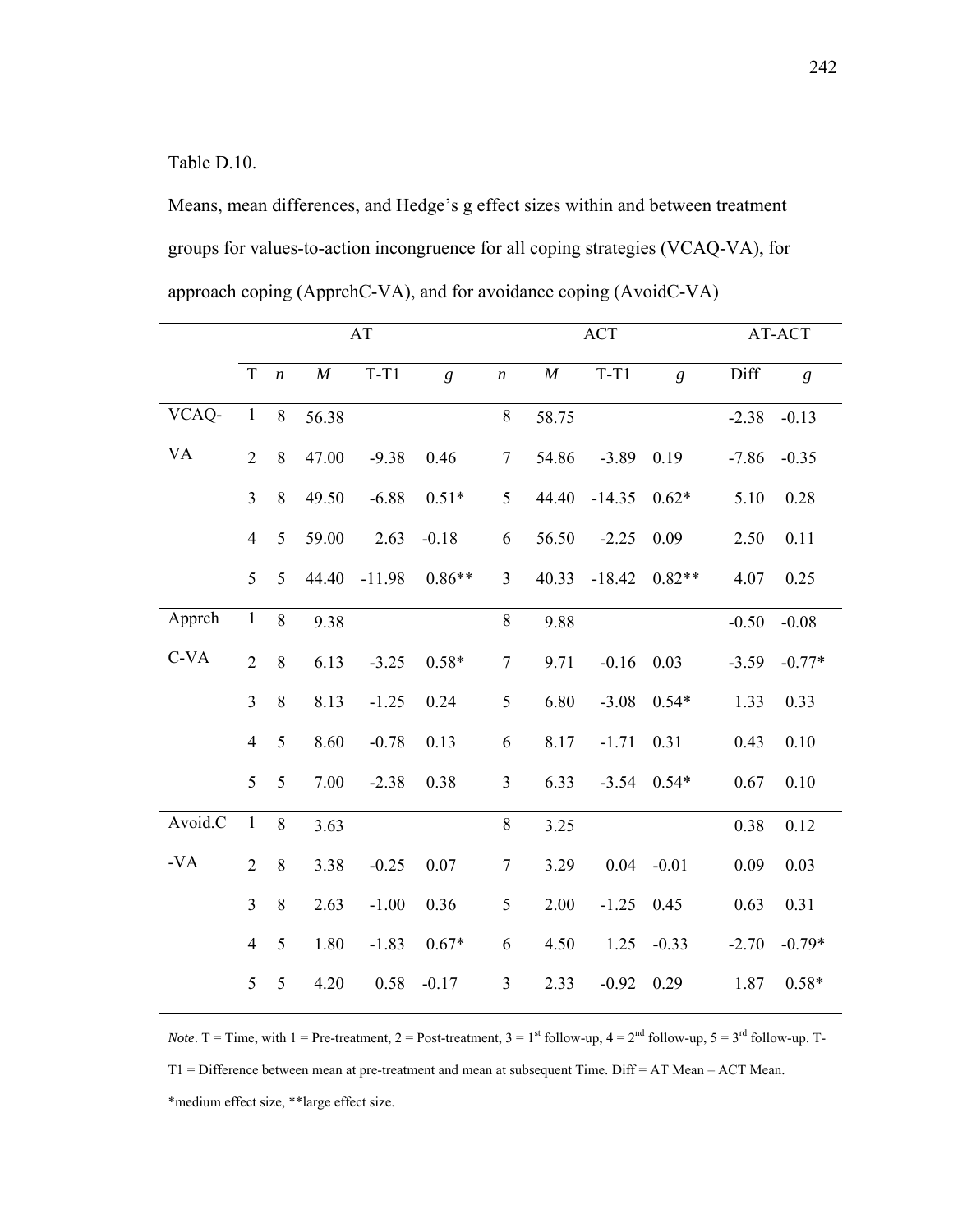# **APPENDIX E**

Table of Expectancies for the Program and Table of Post-treatment and

Follow-up Assessment of Skills Practice

# Table E.1.

Extent Expectancies for the Program were Met Across Assessments for Each

# Group

|                    | Extent distress from work-related stressors reduced |                                                        |                  |           |                  |            |  |  |
|--------------------|-----------------------------------------------------|--------------------------------------------------------|------------------|-----------|------------------|------------|--|--|
|                    |                                                     |                                                        |                  | <b>AT</b> |                  | <b>ACT</b> |  |  |
| Time               | $\mathfrak{U}$                                      | $\boldsymbol{p}$                                       | $\boldsymbol{n}$ | Mdn       | $\boldsymbol{n}$ | Mdn        |  |  |
| Post               | 17.50                                               | .934                                                   | 6                | 4.50      | 6                | 4.00       |  |  |
| 1 <sup>st</sup> FU | 23.50                                               | .594                                                   | 8                | 3.00      | $\tau$           | 3.00       |  |  |
| 2 <sup>nd</sup> FU | 14.00                                               | .492                                                   | 6                | 4.00      | 6                | 3.50       |  |  |
| $3^{\text{rd}}$ FU | 4.00                                                | .282                                                   | 5                | 3.00      | $\overline{3}$   | 4.00       |  |  |
|                    |                                                     | Extent distress from stressors outside of work reduced |                  |           |                  |            |  |  |
| Post               | 12.00                                               | .394                                                   | 6                | 4.50      | 6                | 5.00       |  |  |
| 1 <sup>st</sup> FU | 19.00                                               | .282                                                   | 8                | 3.50      | $\tau$           | 2.00       |  |  |
| 2 <sup>nd</sup> FU | 10.00                                               | .167                                                   | 6                | 4.00      | 6                | 4.50       |  |  |
| $3^{\text{rd}}$ FU | 3.00                                                | .167                                                   | 5                | 2.00      | $\overline{3}$   | 4.00       |  |  |
|                    |                                                     | Extent satisfaction or fulfillment in work increased   |                  |           |                  |            |  |  |
| Post               | 14.00                                               | .589                                                   | 6                | 3.50      | 6                | 4.00       |  |  |
| 1 <sup>st</sup> FU | 23.50                                               | .588                                                   | 8                | 3.00      | $\overline{7}$   | 2.00       |  |  |
| 2 <sup>nd</sup> FU | 17.00                                               | .858                                                   | 6                | 3.00      | 6                | 3.00       |  |  |
| $3^{\text{rd}}$ FU | 2.00                                                | .079                                                   | 5                | 3.00      | $\mathfrak{Z}$   | 2.00       |  |  |
|                    |                                                     |                                                        |                  |           |                  |            |  |  |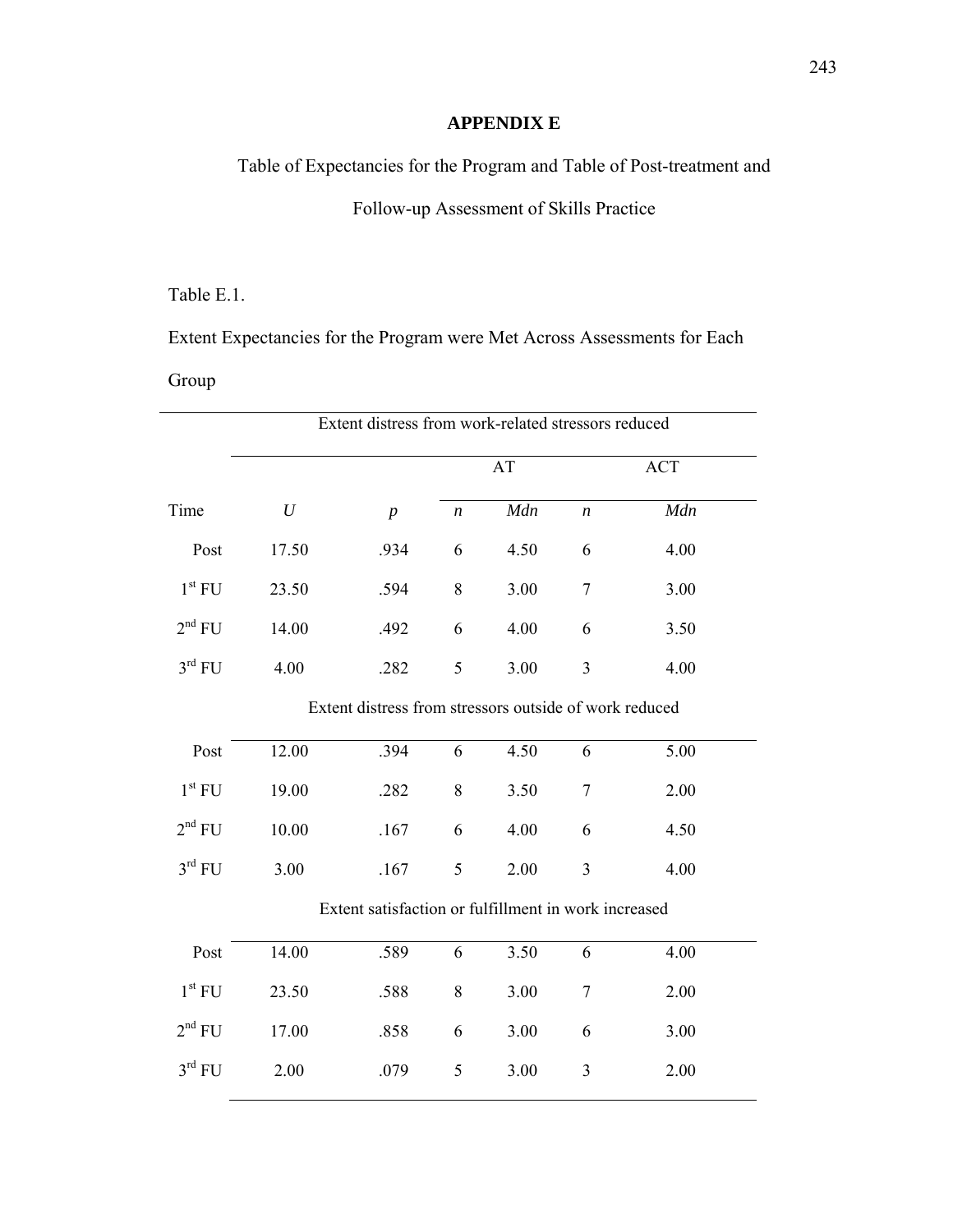| Post               | 14.00 | .589 | 6 | 4.00 | 6              | 4.00 |  |
|--------------------|-------|------|---|------|----------------|------|--|
| $1^{\rm st}$ FU    | 26.50 | .858 | 8 | 3.00 | $\overline{7}$ | 3.00 |  |
| 2 <sup>nd</sup> FU | 12.00 | .309 | 6 | 4.00 | - 6            | 4.50 |  |
| $3^{\text{rd}}$ FU | 4.50  | .365 | 5 | 3.00 | 3              | 5.00 |  |

Extent satisfaction or fulfillment in life increased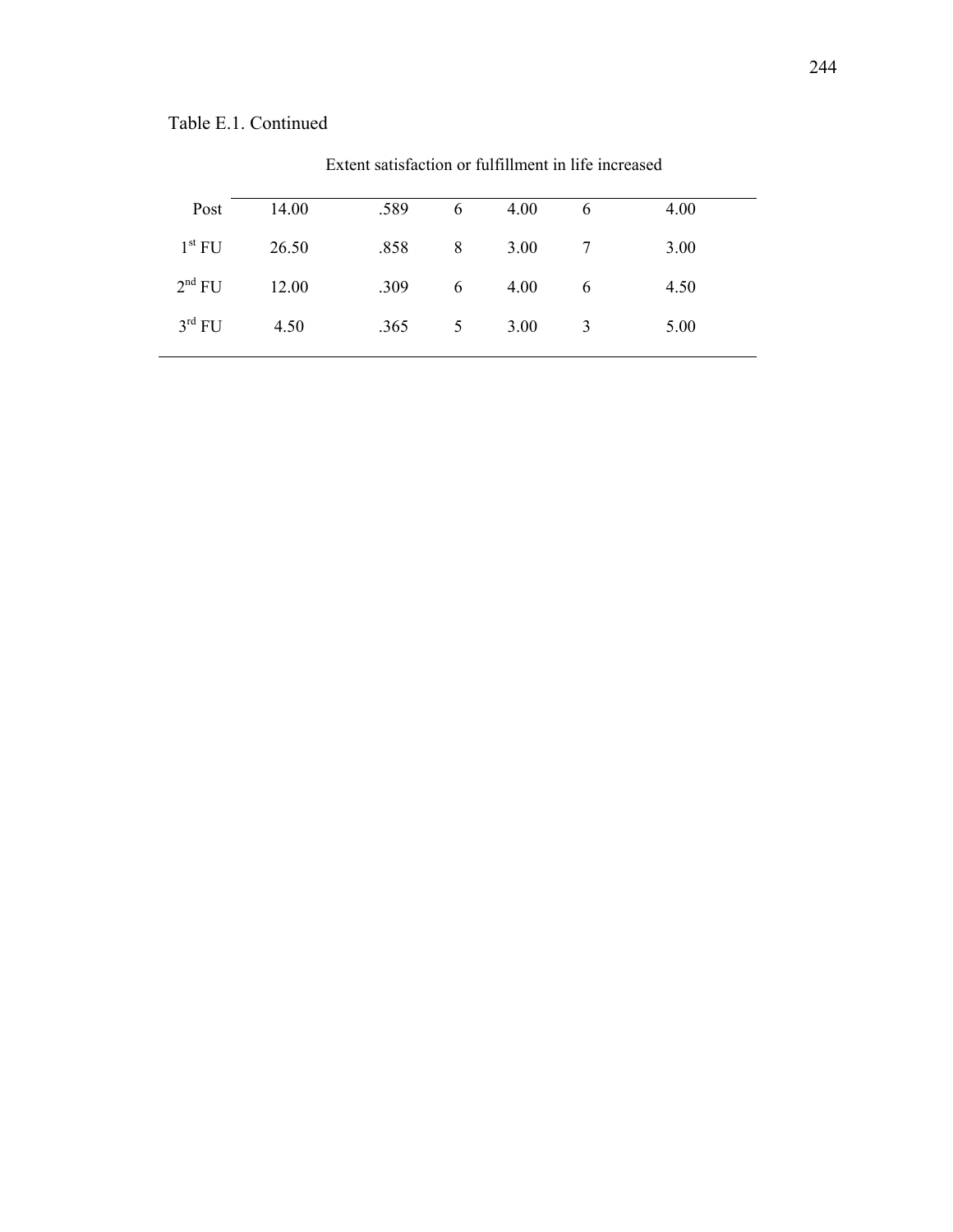### Table E.2.

Post-treatment and Follow-up Assessment of Skills Practice for each Group

Awareness of Your Experience, Your Mind on a Card, Tin Can Monster,

|                    |                   | or Observer Exercise? |                           |  |  |  |  |  |  |  |  |
|--------------------|-------------------|-----------------------|---------------------------|--|--|--|--|--|--|--|--|
|                    | AT                | ACT                   |                           |  |  |  |  |  |  |  |  |
| Time               | n Indicating Yes  | n Indicating Yes      | $p$ (Fisher's Exact Test) |  |  |  |  |  |  |  |  |
| Post               | 7 of 8 (87.5%)    | 6 of 8 $(75.0\%)$     | 1.000                     |  |  |  |  |  |  |  |  |
| 1 <sup>st</sup> FU | 4 of 8 $(50.0\%)$ | 5 of 7 $(71.4\%)$     | .608                      |  |  |  |  |  |  |  |  |
| 2 <sup>nd</sup> FU | 4 of 6 $(66.7\%)$ | 1 of 6 $(16.7\%)$     | .242                      |  |  |  |  |  |  |  |  |
| $3^{\text{rd}}$ FU | 2 of 5 $(40.0\%)$ | 2 of 3 $(66.7\%)$     | 1.000                     |  |  |  |  |  |  |  |  |

Other acceptance/mindfulness practice(s) from program or other

practice(s) made up or learned outside of the program?

| Post               | 4 of 8 $(50.0\%)$ | 6 of 8 $(75.0\%)$  | .608  |
|--------------------|-------------------|--------------------|-------|
| $1^{\rm st}$ FU    | 3 of 8 $(37.5\%)$ | $4$ of $7(57.1\%)$ | .619  |
| 2 <sup>nd</sup> FU | 2 of 4 $(33.3\%)$ | 3 of 6 $(50.0\%)$  | 1.000 |
| $3^{\text{rd}}$ FU | 2 of 5 $(40.0\%)$ | 2 of 3 $(66.7\%)$  | 1.000 |

Other stress reduction/management strategies?

| Post               | 2 of $8(25.0\%)$  | 5 of 8 $(62.5\%)$  | .315  |
|--------------------|-------------------|--------------------|-------|
| $1^{\rm st}$ FU    | 4 of 8 $(50.0\%)$ | $4$ of $7(57.1\%)$ | 1.000 |
| 2 <sup>nd</sup> FU | 3 of 6 $(50.0\%$  | 5 of 6 $(83.3\%)$  | .545  |
| $3^{\text{rd}}$ FU | 0 of 5 $(0.0\%)$  | 3 of 3 $(100.0\%)$ | .018  |
|                    |                   |                    |       |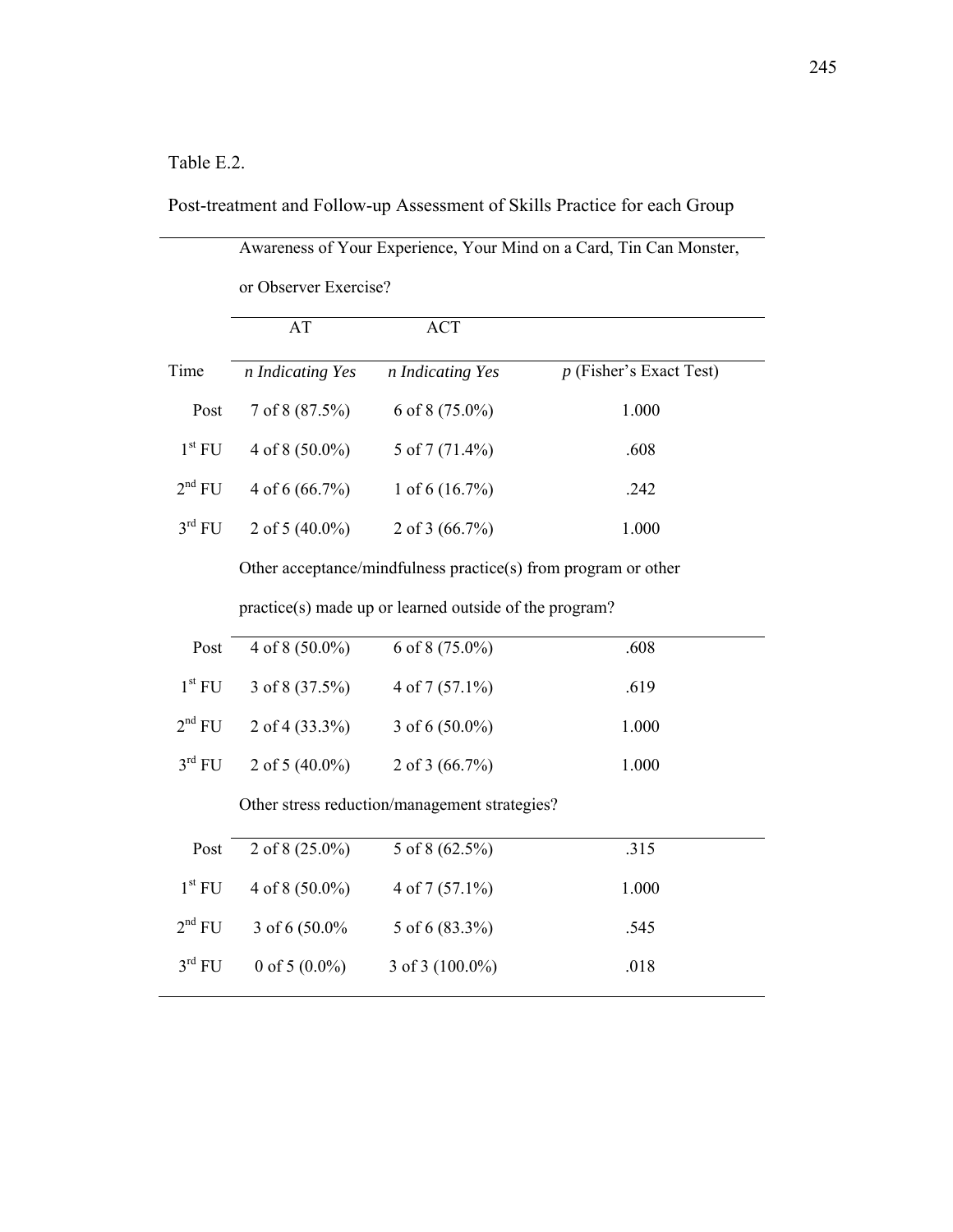### **APPENDIX F**

Working with Stress - Manual Adherence Checklist

TAPE ID: \_\_\_\_\_\_\_\_\_\_\_\_\_\_\_\_\_\_\_\_\_ Rater ID: \_\_\_\_\_

Indicate whether or not each concept listed was discussed in this session and the extent the discussion followed the wording and actions specified in the manual:

|                 | Concept                                                                                                     | Discussed? | Adherence    |
|-----------------|-------------------------------------------------------------------------------------------------------------|------------|--------------|
| $\mathbf{1}$    | Participants' experience of internal and external<br>sources of stress                                      | $Y - N$    | Min Mod High |
| $\overline{2}$  | Aim of program is not to change the sources of<br>stress, but how participants react to stressful<br>events | $Y - N$    | Min Mod High |
| $\overline{3}$  | What mind tells you to do to control external and<br>internal stress, and how these solutions don't<br>work | $Y - N$    | Min Mod High |
| $\overline{4}$  | Mind's solutions to stress are actually the<br>problem, paying attention to experience is the<br>solution   | $Y - N$    | Min Mod High |
| 5               | Man in the Hole Metaphor                                                                                    | $Y - N$    | Min Mod High |
| 6               | Distinguish blame from response-ability                                                                     | $Y - N$    | Min Mod High |
| $7\phantom{.0}$ | Tug-of-War with a Monster Metaphor                                                                          | $Y - N$    | Min Mod High |
| 8               | Assignment of "How do you Struggle with<br>Stress?" diary as homework                                       | $Y - N$    | Min Mod High |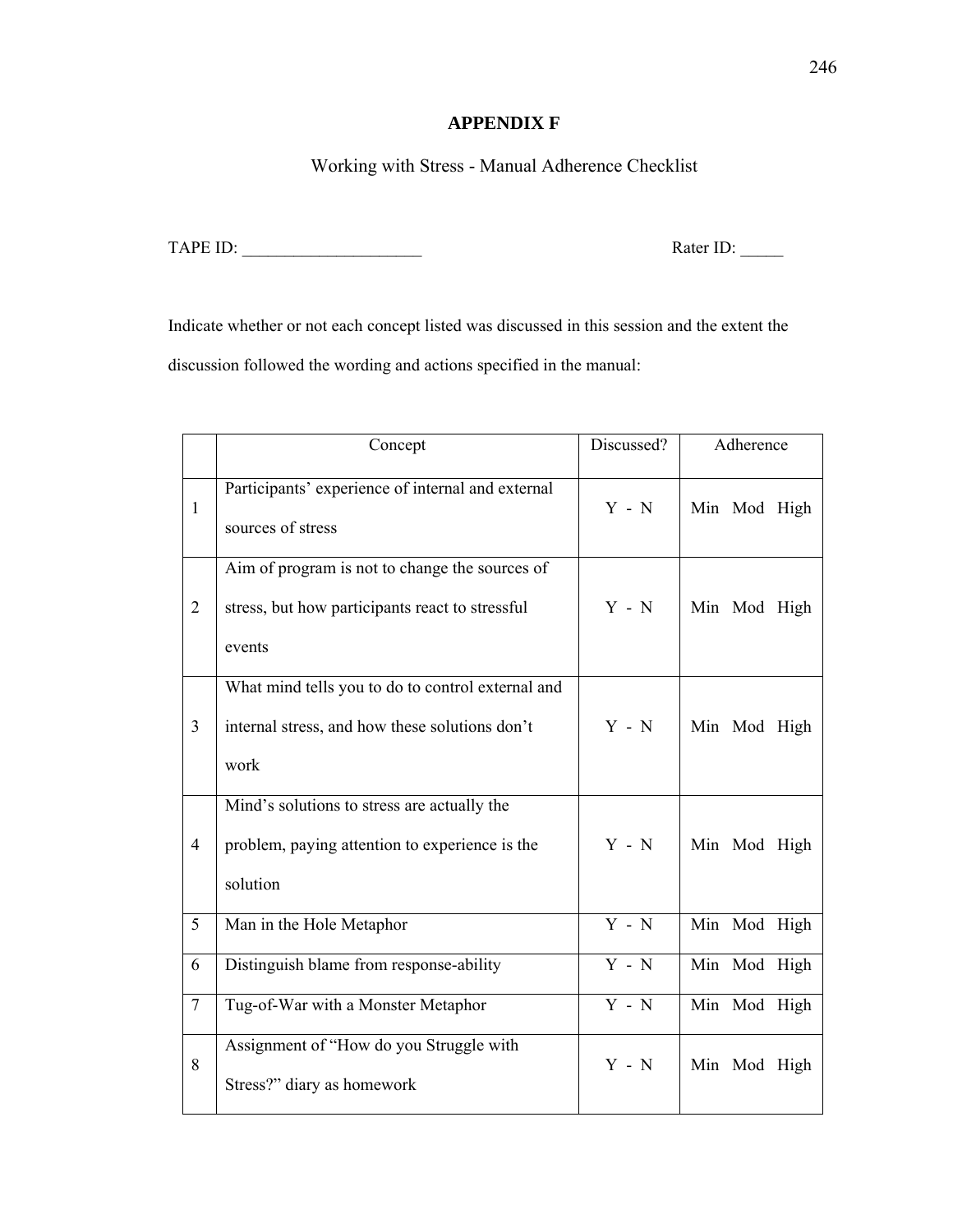| 9  | The Rule-of-Private Events: If you aren't willing<br>to have it, you've got it                                                      | $Y - N$            | Min Mod High |
|----|-------------------------------------------------------------------------------------------------------------------------------------|--------------------|--------------|
| 10 | Polygraph Metaphor                                                                                                                  | $Y - N$            | Min Mod High |
| 11 | Don't-Think-of-a-Chocolate-Cake Exercise                                                                                            | $Y - N$            | Min Mod High |
| 12 | How the mind gets programmed with arbitrary<br>rules                                                                                | $Y - N$            | Min Mod High |
| 13 | Rules of the Game of Life Exercise                                                                                                  | $\overline{Y}$ - N | Min Mod High |
| 14 | Two Scales Metaphor                                                                                                                 | $Y - N$            | Min Mod High |
| 15 | Willingness is an activity, an action, not a feeling<br>or a thought; you can be willing even if you don't<br>like the consequences | $Y - N$            | Min Mod High |
| 16 | Quicksand Metaphor                                                                                                                  | $Y - N$            | Min Mod High |
| 17 | Clean vs. Dirty Discomfort - Pain vs. Suffering                                                                                     | $Y - N$            | Min Mod High |
| 18 | Box Full of Stuff Metaphor                                                                                                          | $Y - N$            | Min Mod High |
| 19 | Assigned "Rules of the Game of Life Exercise"<br>homework                                                                           | $Y - N$            | Min Mod High |
| 20 | Assigned "Pain & Suffering Diary"                                                                                                   | $Y - N$            | Min Mod High |
|    |                                                                                                                                     |                    |              |
| 21 | Your Mind is Not Your Friend Exercise                                                                                               | $Y - N$            | Min Mod High |
| 22 | The problem with Reason-giving: Are you going<br>to be right, or are you going to be happy?                                         | $Y - N$            | Min Mod High |
| 23 | And vs. But Exercise                                                                                                                | $Y - N$            | Min Mod High |
| 24 | Bad Bottle Metaphor - Confusing evaluation with<br>description                                                                      | $Y - N$            | Min Mod High |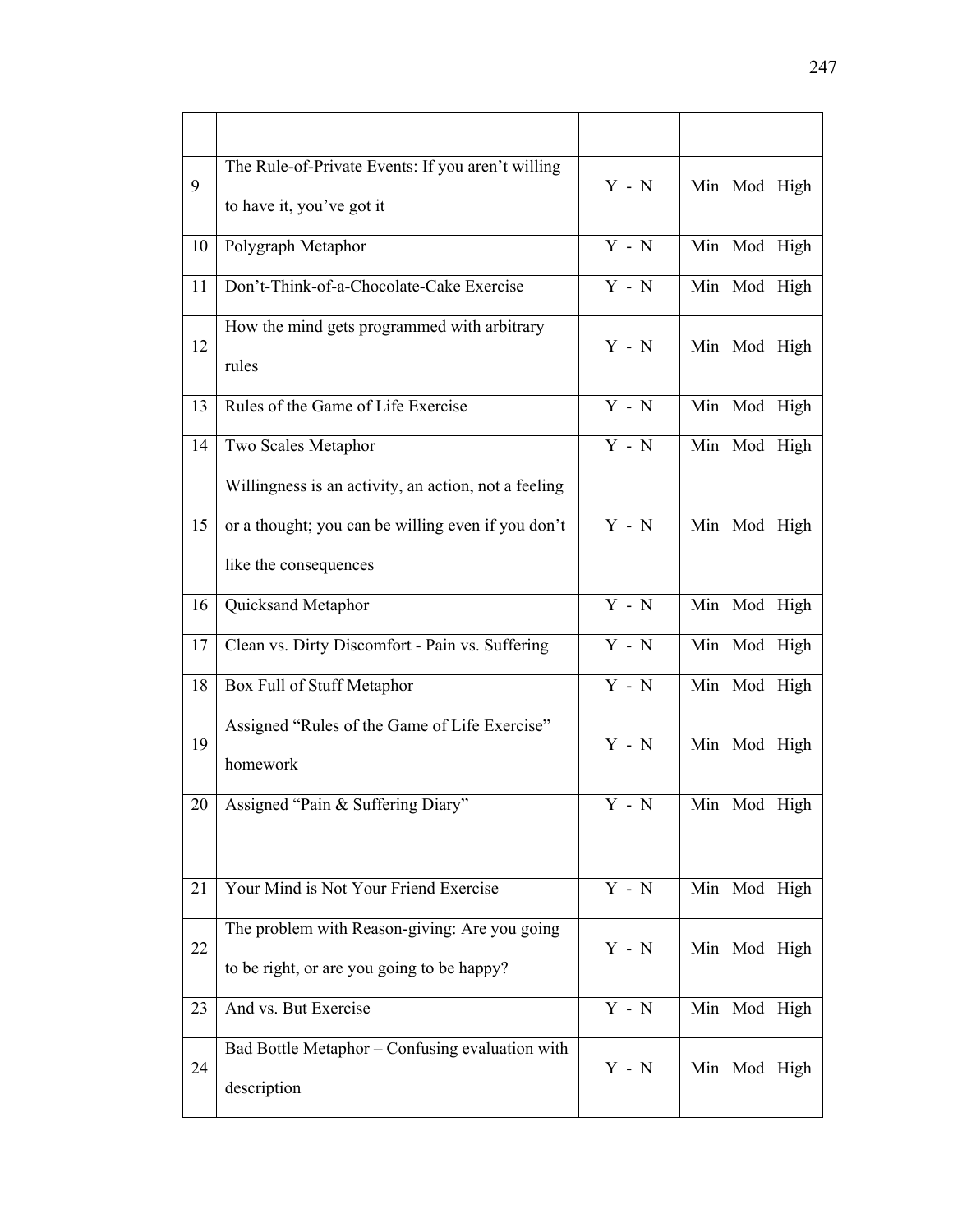| 25 | Passengers on the Bus Metaphor                                                                     | $Y - N$ | Min Mod High |
|----|----------------------------------------------------------------------------------------------------|---------|--------------|
| 26 | Milk, Milk, Milk Exercise                                                                          | $Y - N$ | Min Mod High |
| 27 | The Parade/Leaves on a Stream Exercise                                                             | $Y - N$ | Min Mod High |
| 28 | What Mindful Acceptance is and is not                                                              | $Y - N$ | Min Mod High |
| 29 | Assigned "Practicing Awareness of Experience"<br>homework                                          | $Y - N$ | Min Mod High |
| 30 | Assigned "Your Mind on a Card" homework                                                            | $Y - N$ | Min Mod High |
|    |                                                                                                    |         |              |
| 31 | Tin Can Monster Exercise                                                                           | $Y - N$ | Min Mod High |
| 32 | <b>Chessboard Metaphor</b>                                                                         | $Y - N$ | Min Mod High |
| 33 | <b>Observer Exercise</b>                                                                           | $Y - N$ | Min Mod High |
| 34 | Review of mindfulness components of program<br>and their usefulness for work stress                | $Y - N$ | Min Mod High |
| 35 | Assigned "Observer Exercise" homework                                                              | $Y - N$ | Min Mod High |
| 36 | Assigned "Tin Can Monster Exercise" homework                                                       | $Y - N$ | Min Mod High |
|    |                                                                                                    |         |              |
| 37 | Emotions and thoughts as language-based barriers<br>to living according to our values              | $Y - N$ | Min Mod High |
| 38 | Defining a "value" as a compass heading and<br>"valuing" as taking action in that direction        | $Y - N$ | Min Mod High |
| 39 | Write Your Own Epitaph Exercise                                                                    | $Y - N$ | Min Mod High |
| 40 | Goals are concrete obtainable events, situations,<br>or objects.                                   | $Y - N$ | Min Mod High |
| 41 | Following our values does not mean our paths are<br>always straight and problems don't come up, so | $Y - N$ | Min Mod High |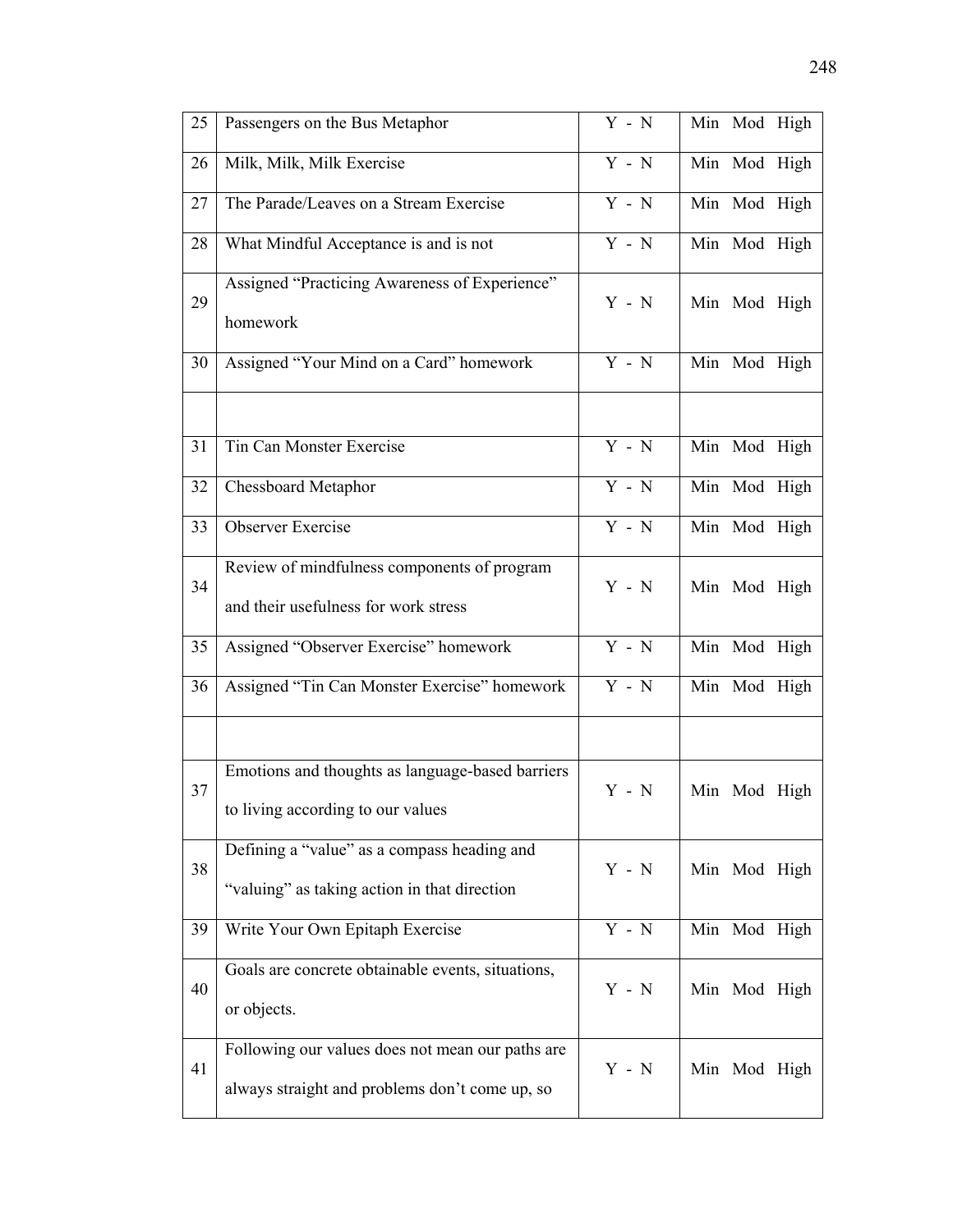|    | taking perspective and making a commitment is                                                                                            |                           |              |  |
|----|------------------------------------------------------------------------------------------------------------------------------------------|---------------------------|--------------|--|
|    | needed                                                                                                                                   |                           |              |  |
| 42 | My Work-Life Values Exercise                                                                                                             | $Y - N$                   | Min Mod High |  |
| 43 | Work-Related Values, Goals, Actions, and<br><b>Barriers Assessment</b>                                                                   | $Y - N$                   | Min Mod High |  |
| 44 | Assigned continued work on "My Work-Life<br>Values" and "My Work-Life Values, Goals,<br>Actions, and Barriers Assessment"<br>as homework | $Y - N$                   | Min Mod High |  |
| 45 | Encouraged "What Do You Want Your Life to<br>Stand For?" and "Full-Life Values Assessment"<br>exercises as homework                      | $Y - N$                   | Min Mod High |  |
|    |                                                                                                                                          |                           |              |  |
| 46 | Identify barriers to committed action                                                                                                    | $Y - N$                   | Min Mod High |  |
| 47 | Willingness to observe and acknowledge barriers<br>can support commitment                                                                | $Y - N$                   | Min Mod High |  |
| 48 | Joe the Bum Metaphor                                                                                                                     | $Y - N$                   | Min Mod High |  |
| 49 | Willingness to commit as the necessary first step<br>toward your desired outcome                                                         | $Y - N$                   | Min Mod High |  |
| 50 | Three culprits that contribute to your failure to<br>complete committed actions                                                          | $\mathbf Y$ - $\mathbf N$ | Min Mod High |  |
| 51 | The ACT on FEAR Card Exercise                                                                                                            | $Y - N$                   | Min Mod High |  |
| 52 | Every single moment you are building behavioral<br>patterns, think of your own ways to practice<br>mindful acceptance                    | $\mathbf Y$ - $\mathbf N$ | Min Mod High |  |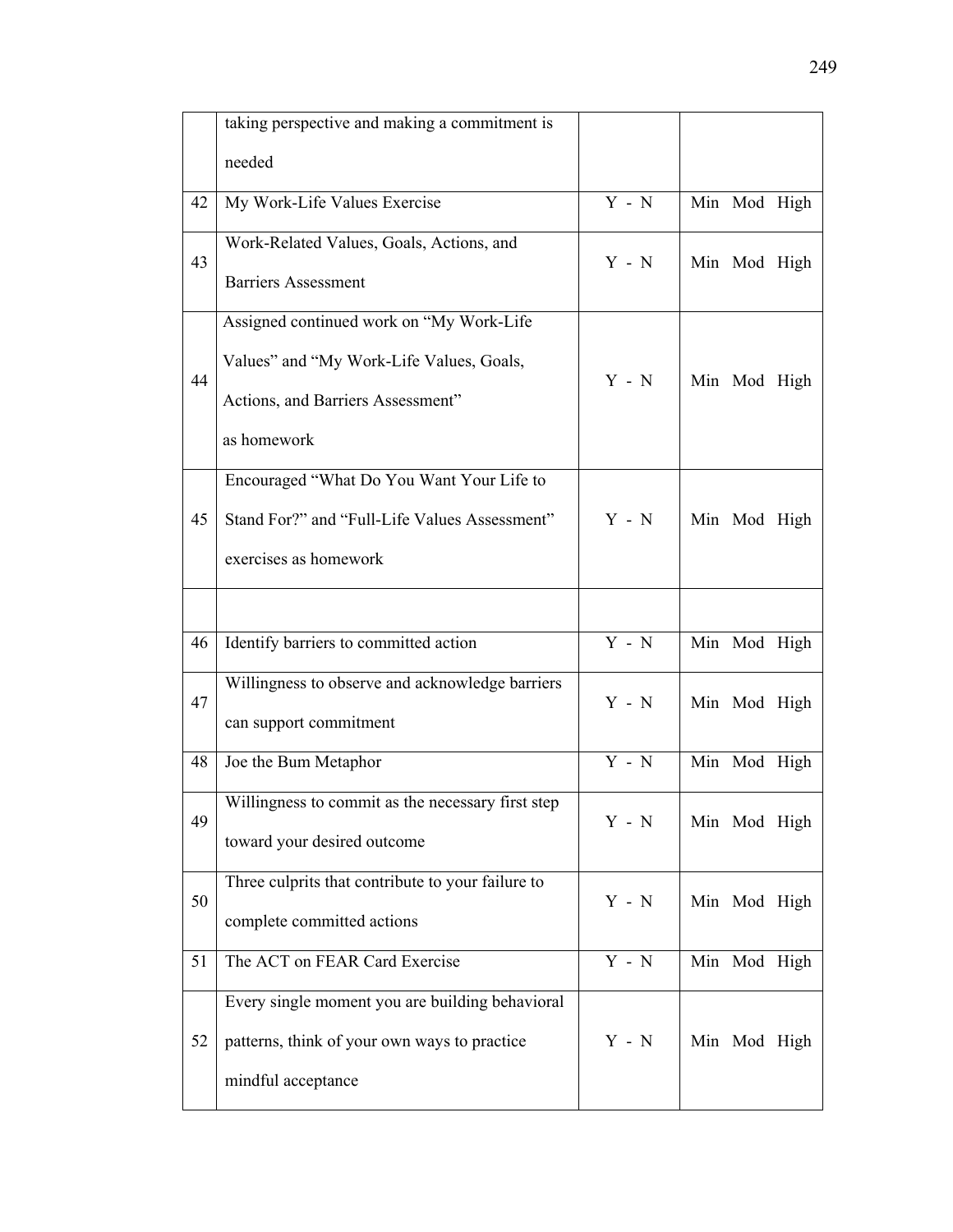Indicate the extent to which the facilitator(s) ran the session in the manner specified:

|                | Discussed homework from                                        |            |     |     |      |
|----------------|----------------------------------------------------------------|------------|-----|-----|------|
| $\mathbf{1}$   | previous session at start of this                              | Not at all | Min | Mod | High |
|                | one                                                            |            |     |     |      |
|                | Expressed idea that she is in the                              | Not at all |     | Mod | High |
| $\overline{2}$ | same boat as participants and                                  |            | Min |     |      |
|                | spoke from an equal and genuine                                |            |     |     |      |
|                | point of view                                                  |            |     |     |      |
|                | Was compassionate towards<br>participants distress and avoided | Not at all | Min | Mod | High |
| 3              |                                                                |            |     |     |      |
|                | judgment                                                       |            |     |     |      |
| $\overline{4}$ | Encouraged participants to pay                                 | Not at all | Min | Mod | High |
|                | attention to their own experience                              |            |     |     |      |
| 5              | Argued or attempted to convince                                | Not at all | Min | Mod | High |
|                | the participants of things                                     |            |     |     |      |
|                | Explained the meaning of                                       |            |     |     |      |
|                | metaphors rather than having                                   | Not at all | Min | Mod | High |
| 6              | group figure them out                                          |            |     |     |      |
|                | [leave blank if no metaphors                                   |            |     |     |      |
|                | presented]                                                     |            |     |     |      |
|                | Disclosed personal experiences                                 |            |     |     |      |
| $\overline{7}$ | or issues appropriate to the                                   | Not at all | Min | Mod | High |
|                | discussion                                                     |            |     |     |      |